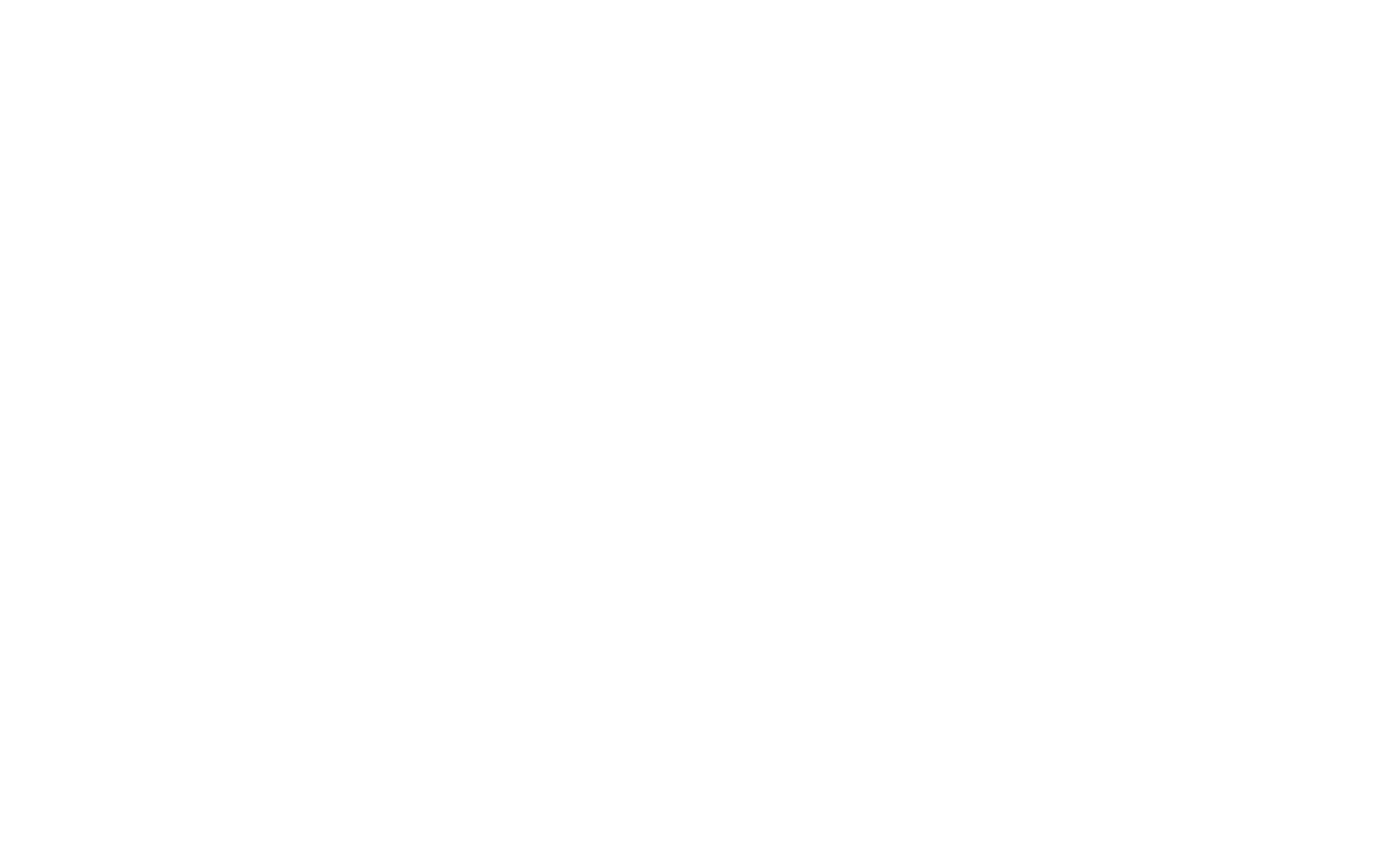| STATE OF NEW YORK                                   | 2 0 1 5                                                                     | SCHOOL TAX ROLL                                            |            |                   |                                  | $\mathbf{1}$<br>PAGE               |
|-----------------------------------------------------|-----------------------------------------------------------------------------|------------------------------------------------------------|------------|-------------------|----------------------------------|------------------------------------|
| COUNTY - Herkimer                                   |                                                                             | TAXABLE SECTION OF THE ROLL - 1                            |            |                   | VALUATION DATE-JUL 01, 2014      |                                    |
| SCHOOL - Sauquoit Valley Cen<br>TOWN<br>- Frankfort |                                                                             | OWNERS NAME SEQUENCE<br>UNIFORM PERCENT OF VALUE IS 070.10 |            |                   | TAXABLE STATUS DATE-MAR 01, 2015 |                                    |
| $-212689$<br>SWIS                                   |                                                                             |                                                            |            |                   |                                  |                                    |
|                                                     |                                                                             |                                                            |            |                   |                                  |                                    |
|                                                     |                                                                             |                                                            |            |                   |                                  |                                    |
| TAX MAP PARCEL NUMBER                               | PROPERTY LOCATION & CLASS ASSESSMENT EXEMPTION CODE------------------------ |                                                            |            |                   |                                  | ----------------SCHOOL             |
| CURRENT OWNERS NAME                                 | SCHOOL DISTRICT                                                             | LAND                                                       |            | TAX DESCRIPTION   | TAXABLE VALUE                    |                                    |
| CURRENT OWNERS ADDRESS                              | PARCEL SIZE/GRID COORD                                                      | TOTAL                                                      |            | SPECIAL DISTRICTS |                                  | TAX AMOUNT                         |
|                                                     |                                                                             |                                                            |            |                   |                                  |                                    |
|                                                     | 220 Bouck Rd                                                                |                                                            |            |                   |                                  | BILL<br>$\mathbf{1}$               |
| $118.2 - 4 - 26$                                    | 210 1 Family Res                                                            |                                                            | STAR B     | 41854             |                                  | 21,000                             |
| Abel Russell J                                      | Sauquoit Valley 305002                                                      | 16,700                                                     | School Tax |                   | 151,600                          | 4,288.10                           |
| Malprezzi Giannine L<br>220 Bouck Rd                | merged w/ 118.2-4-27<br>Vac Ld                                              | 151,600                                                    |            |                   |                                  |                                    |
| Frankfort, NY 13340                                 | FRNT 380.00 DPTH                                                            |                                                            |            |                   |                                  |                                    |
|                                                     | 5.20<br>ACRES                                                               |                                                            |            |                   |                                  |                                    |
|                                                     | EAST-0315182 NRTH-1525634                                                   |                                                            |            |                   |                                  |                                    |
|                                                     | DEED BOOK 1333 PG-289                                                       |                                                            |            |                   |                                  |                                    |
|                                                     | FULL MARKET VALUE                                                           | 216,262                                                    |            |                   |                                  |                                    |
|                                                     |                                                                             |                                                            |            | TOTAL TAX ---     |                                  | $3,712.10**$                       |
|                                                     |                                                                             |                                                            |            |                   | DATE #1                          | 09/30/15                           |
|                                                     |                                                                             |                                                            |            |                   | AMT DUE                          | 3,712.10                           |
|                                                     |                                                                             |                                                            |            |                   |                                  |                                    |
|                                                     | 1467 Higby Rd                                                               |                                                            |            |                   | ACCT 010049790                   | BILL<br>$\overline{\phantom{a}}^2$ |
| 111.4-1-47.1                                        | 210 1 Family Res                                                            |                                                            | STAR B     | 41854             |                                  | 21,000                             |
| Aiello Anthony J                                    | Sauquoit Valley 305002                                                      | 19,800                                                     | School Tax |                   | 126,600                          | 3,580.96                           |
| Aiello Lorina M                                     | N                                                                           | 126,600                                                    |            |                   |                                  |                                    |
| 1467 Higby Rd                                       | R1                                                                          |                                                            |            |                   |                                  |                                    |
| Frankfort, NY 13340                                 | Higby Road                                                                  |                                                            |            |                   |                                  |                                    |
|                                                     | ACRES<br>2.50                                                               |                                                            |            |                   |                                  |                                    |
|                                                     | EAST-0313745 NRTH-1529937                                                   |                                                            |            |                   |                                  |                                    |
|                                                     | DEED BOOK 1173<br>PG-216                                                    |                                                            |            |                   |                                  |                                    |
|                                                     | FULL MARKET VALUE                                                           | 180,599                                                    |            | TOTAL TAX ---     |                                  | $3,004.96**$                       |
|                                                     |                                                                             |                                                            |            |                   | DATE #1                          | 09/30/15                           |
|                                                     |                                                                             |                                                            |            |                   | AMT DUE                          | 3,004.96                           |
|                                                     |                                                                             |                                                            |            |                   |                                  |                                    |
|                                                     | Hacadam Rd                                                                  |                                                            |            |                   | ACCT 010000780                   | BILL<br>$\overline{\phantom{a}}$   |
| 118.1-2-17.1                                        | 314 Rural vac<10                                                            |                                                            | School Tax |                   | 22,200                           | 627.94                             |
| Alukonis Cari Lee                                   | Sauquoit Valley 305002                                                      | 22,200                                                     |            |                   |                                  |                                    |
| 1106 Barringer Rd                                   | 17.3 merged into                                                            | 22,200                                                     |            |                   |                                  |                                    |
| Ilion, NY 13357                                     | Vac Ld                                                                      |                                                            |            |                   |                                  |                                    |
|                                                     | Hacadam Rd                                                                  |                                                            |            |                   |                                  |                                    |
|                                                     | FRNT 532.00 DPTH                                                            |                                                            |            |                   |                                  |                                    |
|                                                     | 18.00<br>ACRES                                                              |                                                            |            |                   |                                  |                                    |
|                                                     | EAST-0306039 NRTH-1526211                                                   |                                                            |            |                   |                                  |                                    |
|                                                     | DEED BOOK 1272<br>PG-935                                                    |                                                            |            |                   |                                  |                                    |
|                                                     | FULL MARKET VALUE                                                           | 31,669                                                     |            |                   |                                  |                                    |
|                                                     |                                                                             |                                                            |            | TOTAL TAX ---     |                                  | 627.94**                           |
|                                                     |                                                                             |                                                            |            |                   | DATE #1                          | 09/30/15                           |
|                                                     |                                                                             |                                                            |            |                   | AMT DUE                          | 627.94                             |
|                                                     |                                                                             |                                                            |            |                   |                                  |                                    |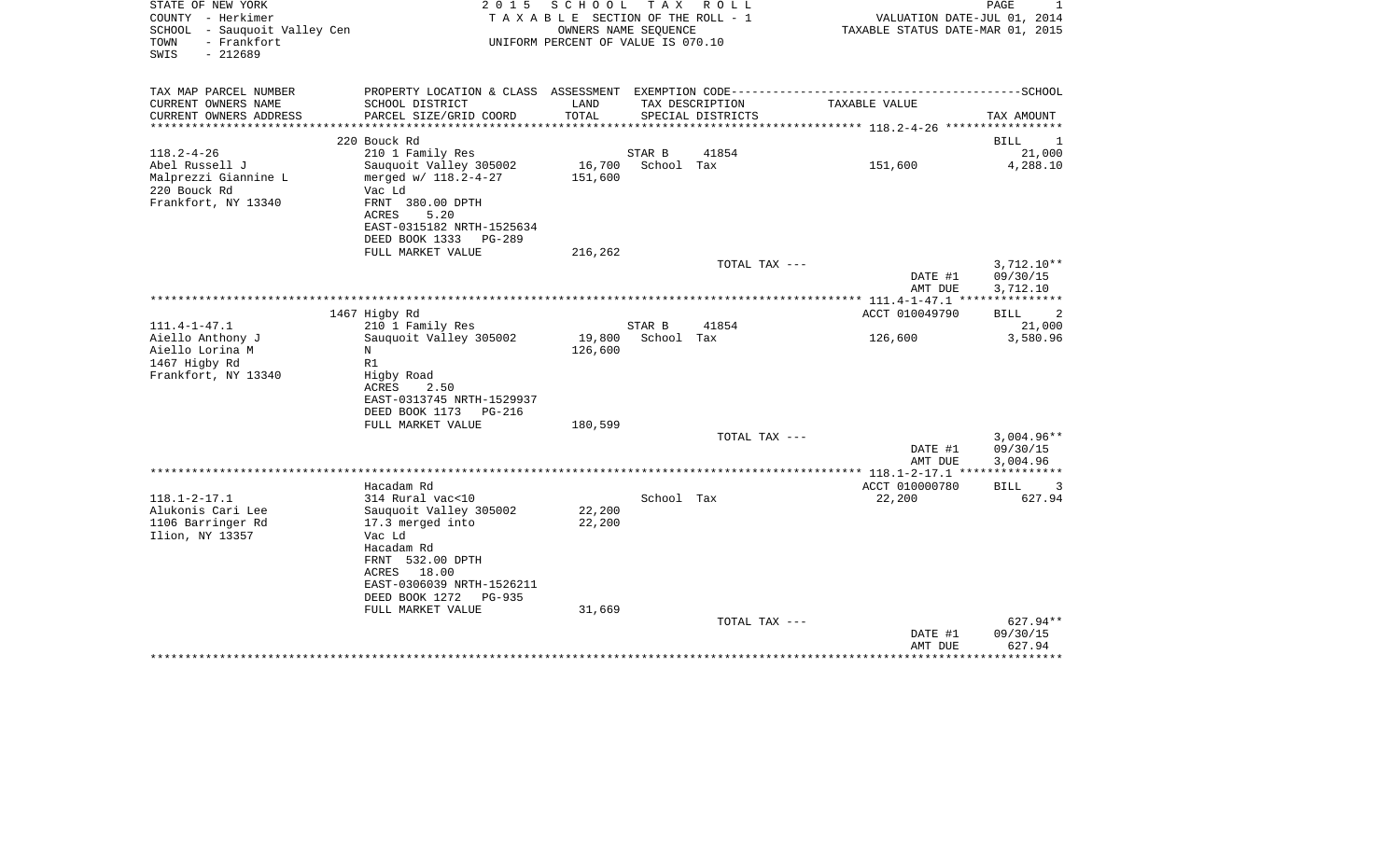| STATE OF NEW YORK<br>COUNTY - Herkimer<br>SCHOOL - Sauquoit Valley Cen<br>- Frankfort<br>TOWN<br>SWIS<br>$-212689$ | 2 0 1 5                                                                 | S C H O O L<br>TAXABLE SECTION OF THE ROLL - 1<br>OWNERS NAME SEQUENCE<br>UNIFORM PERCENT OF VALUE IS 070.10 |            | TAX ROLL          | VALUATION DATE-JUL 01, 2014<br>TAXABLE STATUS DATE-MAR 01, 2015 | PAGE<br>2               |
|--------------------------------------------------------------------------------------------------------------------|-------------------------------------------------------------------------|--------------------------------------------------------------------------------------------------------------|------------|-------------------|-----------------------------------------------------------------|-------------------------|
| TAX MAP PARCEL NUMBER                                                                                              | PROPERTY LOCATION & CLASS ASSESSMENT EXEMPTION CODE-------------------- |                                                                                                              |            |                   |                                                                 | -----------------SCHOOL |
| CURRENT OWNERS NAME                                                                                                | SCHOOL DISTRICT                                                         | LAND                                                                                                         |            | TAX DESCRIPTION   | TAXABLE VALUE                                                   |                         |
| CURRENT OWNERS ADDRESS<br>********************                                                                     | PARCEL SIZE/GRID COORD                                                  | TOTAL                                                                                                        |            | SPECIAL DISTRICTS |                                                                 | TAX AMOUNT              |
|                                                                                                                    | 395 Hacadam Rd                                                          |                                                                                                              |            |                   | ACCT 010004927                                                  | BILL<br>4               |
| $118.1 - 2 - 15.7$                                                                                                 | 210 1 Family Res                                                        |                                                                                                              | STAR B     | 41854             |                                                                 | 21,000                  |
| Arrigo Debra A                                                                                                     | Sauquoit Valley 305002                                                  | 17,600                                                                                                       | School Tax |                   | 60,800                                                          | 1,719.76                |
| 395 Hacadam Rd                                                                                                     | Е                                                                       | 60,800                                                                                                       |            |                   |                                                                 |                         |
| Sauquoit, NY 13456                                                                                                 | R1                                                                      |                                                                                                              |            |                   |                                                                 |                         |
|                                                                                                                    | Hacadam Rd                                                              |                                                                                                              |            |                   |                                                                 |                         |
|                                                                                                                    | ACRES<br>1.50                                                           |                                                                                                              |            |                   |                                                                 |                         |
|                                                                                                                    | EAST-0306031 NRTH-1528149                                               |                                                                                                              |            |                   |                                                                 |                         |
|                                                                                                                    | DEED BOOK 795<br><b>PG-319</b><br>FULL MARKET VALUE                     | 86,733                                                                                                       |            |                   |                                                                 |                         |
|                                                                                                                    |                                                                         |                                                                                                              |            | TOTAL TAX ---     |                                                                 | 1,143.76**              |
|                                                                                                                    |                                                                         |                                                                                                              |            |                   | DATE #1                                                         | 09/30/15                |
|                                                                                                                    |                                                                         |                                                                                                              |            |                   | AMT DUE                                                         | 1,143.76                |
|                                                                                                                    |                                                                         |                                                                                                              |            |                   |                                                                 |                         |
|                                                                                                                    | 412 Hacadam Rd                                                          |                                                                                                              |            |                   | ACCT 010010801                                                  | 5<br>BILL               |
| $111.3 - 2 - 22.2$                                                                                                 | 242 Rurl res&rec                                                        |                                                                                                              | STAR B     | 41854             |                                                                 | 21,000                  |
| Baker Brian J<br>Baker Lisa M                                                                                      | Sauquoit Valley 305002<br>Е                                             | 29,000<br>145,000                                                                                            | School Tax |                   | 145,000                                                         | 4,101.41                |
| 412 Hacadam Rd                                                                                                     | R1                                                                      |                                                                                                              |            |                   |                                                                 |                         |
| Sauquoit, NY 13456                                                                                                 | Hacadam Rd                                                              |                                                                                                              |            |                   |                                                                 |                         |
|                                                                                                                    | FRNT 350.00 DPTH                                                        |                                                                                                              |            |                   |                                                                 |                         |
|                                                                                                                    | ACRES 12.60                                                             |                                                                                                              |            |                   |                                                                 |                         |
|                                                                                                                    | EAST-0307029 NRTH-1527828                                               |                                                                                                              |            |                   |                                                                 |                         |
|                                                                                                                    | DEED BOOK 763<br>$PG-88$                                                |                                                                                                              |            |                   |                                                                 |                         |
|                                                                                                                    | FULL MARKET VALUE                                                       | 206,847                                                                                                      |            | TOTAL TAX ---     |                                                                 | $3,525.41**$            |
|                                                                                                                    |                                                                         |                                                                                                              |            |                   | DATE #1                                                         | 09/30/15                |
|                                                                                                                    |                                                                         |                                                                                                              |            |                   | AMT DUE                                                         | 3,525.41                |
|                                                                                                                    |                                                                         |                                                                                                              |            |                   |                                                                 | ***********             |
|                                                                                                                    | Hacadam Rd                                                              |                                                                                                              |            |                   |                                                                 | BILL<br>6               |
| $118.1 - 2 - 15.12$                                                                                                | 322 Rural vac>10                                                        |                                                                                                              | School Tax |                   | 17,900                                                          | 506.31                  |
| Baker Brian J                                                                                                      | Sauquoit Valley 305002                                                  | 17,900                                                                                                       |            |                   |                                                                 |                         |
| Baker Lisa M                                                                                                       | E<br>Vac Ld                                                             | 17,900                                                                                                       |            |                   |                                                                 |                         |
| 412 Hacadam Rd<br>Sauquoit, NY 13456                                                                               | Hacadam Rd                                                              |                                                                                                              |            |                   |                                                                 |                         |
|                                                                                                                    | ACRES<br>19.20                                                          |                                                                                                              |            |                   |                                                                 |                         |
|                                                                                                                    | EAST-0307706 NRTH-1526840                                               |                                                                                                              |            |                   |                                                                 |                         |
|                                                                                                                    | DEED BOOK 816<br>$PG-628$                                               |                                                                                                              |            |                   |                                                                 |                         |
|                                                                                                                    | FULL MARKET VALUE                                                       | 25,535                                                                                                       |            |                   |                                                                 |                         |
|                                                                                                                    |                                                                         |                                                                                                              |            | TOTAL TAX ---     |                                                                 | $506.31**$              |
|                                                                                                                    |                                                                         |                                                                                                              |            |                   | DATE #1<br>AMT DUE                                              | 09/30/15<br>506.31      |
|                                                                                                                    |                                                                         |                                                                                                              |            |                   |                                                                 |                         |
|                                                                                                                    |                                                                         |                                                                                                              |            |                   |                                                                 |                         |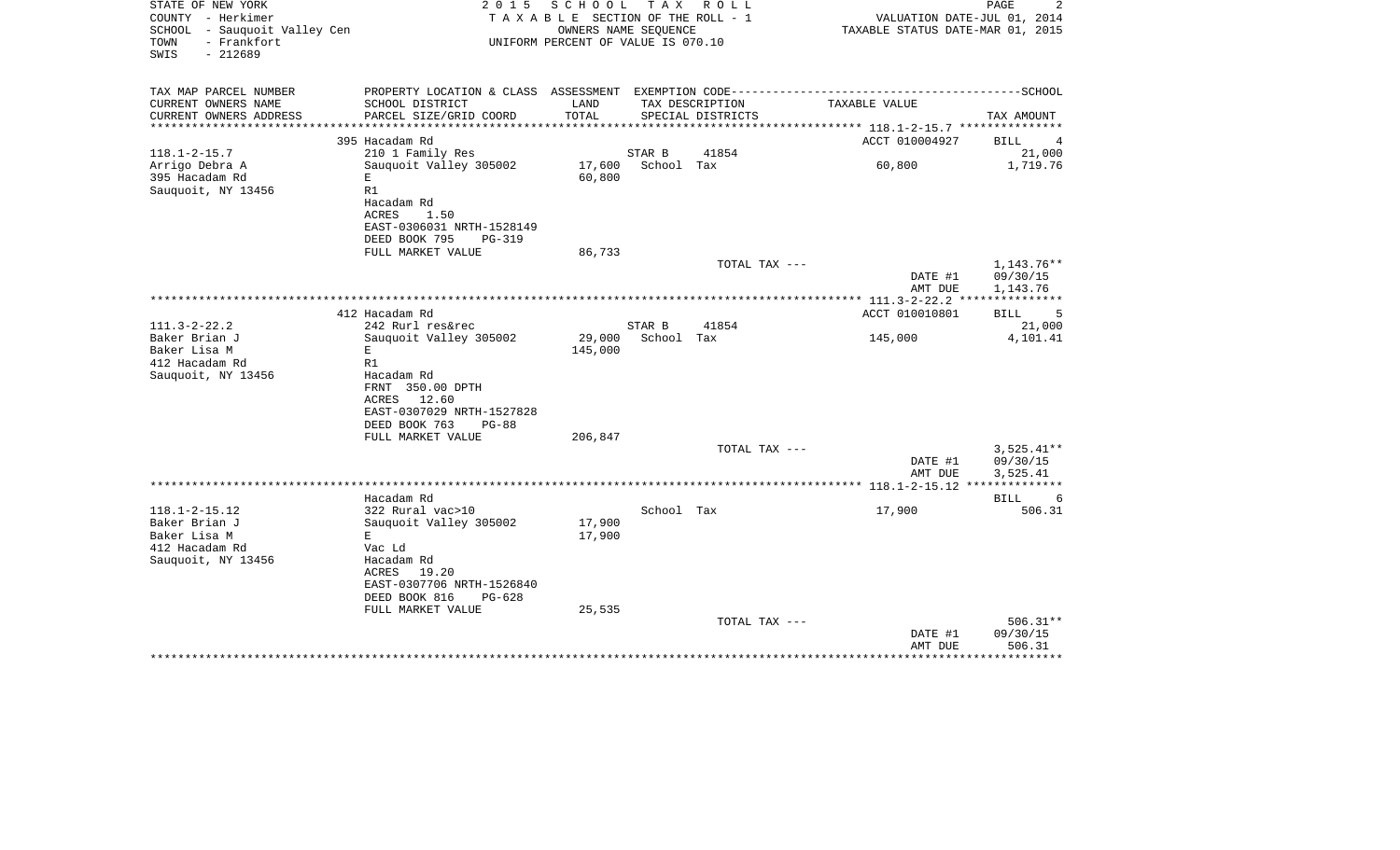| STATE OF NEW YORK<br>COUNTY - Herkimer<br>SCHOOL - Sauquoit Valley Cen | 2 0 1 5                                                                                                         | SCHOOL<br>TAXABLE SECTION OF THE ROLL - 1<br>OWNERS NAME SEQUENCE | T A X                 | R O L L           | VALUATION DATE-JUL 01, 2014<br>TAXABLE STATUS DATE-MAR 01, 2015 | 3<br>PAGE                          |
|------------------------------------------------------------------------|-----------------------------------------------------------------------------------------------------------------|-------------------------------------------------------------------|-----------------------|-------------------|-----------------------------------------------------------------|------------------------------------|
| - Frankfort<br>TOWN<br>$-212689$<br>SWIS                               |                                                                                                                 | UNIFORM PERCENT OF VALUE IS 070.10                                |                       |                   |                                                                 |                                    |
| TAX MAP PARCEL NUMBER<br>CURRENT OWNERS NAME                           | PROPERTY LOCATION & CLASS ASSESSMENT EXEMPTION CODE-----------------------------------SCHOOL<br>SCHOOL DISTRICT | LAND                                                              |                       | TAX DESCRIPTION   | TAXABLE VALUE                                                   |                                    |
| CURRENT OWNERS ADDRESS<br>*********************                        | PARCEL SIZE/GRID COORD                                                                                          | TOTAL                                                             |                       | SPECIAL DISTRICTS |                                                                 | TAX AMOUNT                         |
|                                                                        | 152 Jackson Rd                                                                                                  |                                                                   |                       |                   | ACCT 010021750                                                  | BILL                               |
| $111.3 - 1 - 47$<br>Baker Ronald                                       | 210 1 Family Res<br>Sauquoit Valley 305002                                                                      | 21,100                                                            | STAR EN<br>School Tax | 41834             |                                                                 | 45,710                             |
| Baker Lillian J                                                        | N New Home                                                                                                      | 113,200                                                           |                       |                   | 113,200                                                         | 3,201.93                           |
| 152 Jackson Rd                                                         | R1                                                                                                              |                                                                   |                       |                   |                                                                 |                                    |
| Frankfort, NY 13340                                                    | ACRES<br>3.60<br>EAST-0307999 NRTH-1535023                                                                      |                                                                   |                       |                   |                                                                 |                                    |
|                                                                        | DEED BOOK 00658 PG-00333                                                                                        |                                                                   |                       |                   |                                                                 |                                    |
|                                                                        | FULL MARKET VALUE                                                                                               | 161,484                                                           |                       |                   |                                                                 |                                    |
|                                                                        |                                                                                                                 |                                                                   |                       | TOTAL TAX ---     | DATE #1                                                         | $2,047.93**$<br>09/30/15           |
|                                                                        |                                                                                                                 |                                                                   |                       |                   | AMT DUE                                                         | 2,047.93                           |
|                                                                        |                                                                                                                 |                                                                   |                       |                   |                                                                 | * * * * * * * * * * *              |
| $111.3 - 1 - 65.2$                                                     | 1164 Higby Rd<br>210 1 Family Res                                                                               |                                                                   | STAR B                | 41854             | ACCT 010046720                                                  | BILL<br>8<br>21,000                |
| Baluk Marina                                                           | Sauguoit Valley 305002                                                                                          | 19,300                                                            | School Tax            |                   | 91,000                                                          | 2,573.99                           |
| 1164 Higby Rd                                                          | S                                                                                                               | 91,000                                                            |                       |                   |                                                                 |                                    |
| New Hartford, NY 13413                                                 | R1                                                                                                              |                                                                   |                       |                   |                                                                 |                                    |
|                                                                        | ACRES<br>2.10<br>EAST-0308100 NRTH-1531446                                                                      |                                                                   |                       |                   |                                                                 |                                    |
|                                                                        | DEED BOOK 1172<br>PG-128                                                                                        |                                                                   |                       |                   |                                                                 |                                    |
|                                                                        | FULL MARKET VALUE                                                                                               | 129,815                                                           |                       |                   |                                                                 |                                    |
|                                                                        |                                                                                                                 |                                                                   |                       | TOTAL TAX ---     | DATE #1<br>AMT DUE                                              | 1,997.99**<br>09/30/15<br>1,997.99 |
|                                                                        |                                                                                                                 |                                                                   |                       |                   |                                                                 | * * * * * * * * * * *              |
| $118.1 - 2 - 25.3$                                                     | 2341 Graffenburg Rd<br>210 1 Family Res                                                                         |                                                                   | AG MKTS               | 41730             | ACCT 010014765                                                  | BILL<br>9<br>9,152                 |
| Baskinger Patricia J                                                   | Sauquoit Valley 305002                                                                                          | 25,500 STAR B                                                     |                       | 41854             |                                                                 | 21,000                             |
| Chruscicki Mary Carol                                                  | W                                                                                                               | 325,000                                                           | School Tax            |                   | 315,848                                                         | 8,933.95                           |
| 2341 Graffenburg Rd                                                    | R1                                                                                                              |                                                                   |                       |                   |                                                                 |                                    |
| Sauquoit, NY 13456                                                     | Graffenburg Rd<br>ACRES<br>7.04                                                                                 |                                                                   |                       |                   |                                                                 |                                    |
| MAY BE SUBJECT TO PAYMENT                                              | EAST-0302300 NRTH-1529042                                                                                       |                                                                   |                       |                   |                                                                 |                                    |
| UNDER AGDIST LAW TIL 2022                                              | DEED BOOK 1148<br>PG-648<br>FULL MARKET VALUE                                                                   | 463,623                                                           |                       |                   |                                                                 |                                    |
|                                                                        |                                                                                                                 |                                                                   |                       | TOTAL TAX ---     |                                                                 | 8,357.95**                         |
|                                                                        |                                                                                                                 |                                                                   |                       |                   | DATE #1                                                         | 09/30/15                           |
|                                                                        |                                                                                                                 |                                                                   |                       |                   | AMT DUE                                                         | 8,357.95                           |
|                                                                        | Graffenburg Rd                                                                                                  |                                                                   |                       |                   | ACCT 010014760                                                  | <b>BILL</b><br>10                  |
| $118.1 - 2 - 25.9$                                                     | 314 Rural vac<10                                                                                                |                                                                   | School Tax            |                   | 1,200                                                           | 33.94                              |
| Bentley Seven, Inc.                                                    | Sauquoit Valley 305002                                                                                          | 1,200                                                             |                       |                   |                                                                 |                                    |
| 1698 Glen 6thRoad Rd<br>Longwood, FL 32779                             | W Split From 118.1-2-25.1<br>Farm                                                                               | 1,200                                                             |                       |                   |                                                                 |                                    |
|                                                                        | Graffenburg Rd                                                                                                  |                                                                   |                       |                   |                                                                 |                                    |
|                                                                        | FRNT 152.00 DPTH 552.00                                                                                         |                                                                   |                       |                   |                                                                 |                                    |
|                                                                        | EAST-0310324 NRTH-1527907<br>DEED BOOK 1199<br>PG-185                                                           |                                                                   |                       |                   |                                                                 |                                    |
|                                                                        | FULL MARKET VALUE                                                                                               | 1,712                                                             |                       |                   |                                                                 |                                    |
|                                                                        |                                                                                                                 |                                                                   |                       | TOTAL TAX ---     |                                                                 | $33.94**$                          |
|                                                                        |                                                                                                                 |                                                                   |                       |                   | DATE #1<br>AMT DUE                                              | 09/30/15<br>33.94                  |
|                                                                        |                                                                                                                 |                                                                   |                       |                   |                                                                 |                                    |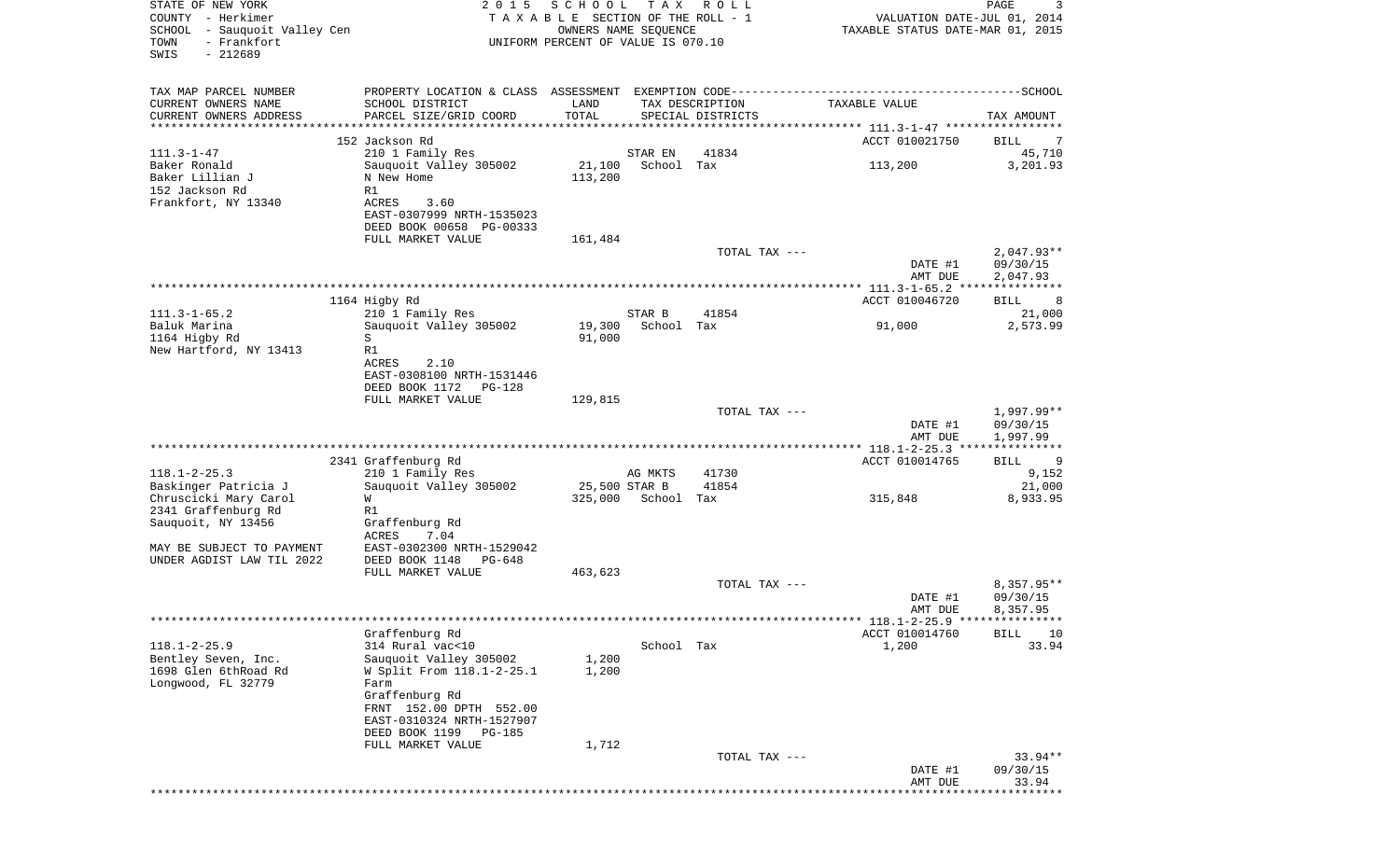|                                           |                                                          |                                    |            |                   |               | AMT DUE            | 1,545.42                         |
|-------------------------------------------|----------------------------------------------------------|------------------------------------|------------|-------------------|---------------|--------------------|----------------------------------|
|                                           |                                                          |                                    |            | TOTAL TAX ---     |               | DATE #1            | $1,545.42**$<br>09/30/15         |
|                                           | FULL MARKET VALUE                                        | 106,990                            |            |                   |               |                    |                                  |
|                                           | DEED BOOK 790<br>$PG-56$                                 |                                    |            |                   |               |                    |                                  |
|                                           | ACRES<br>$6.00$ BANK<br>135<br>EAST-0306236 NRTH-1526504 |                                    |            |                   |               |                    |                                  |
|                                           | FRNT 150.00 DPTH                                         |                                    |            |                   |               |                    |                                  |
| Sauquoit, NY 13456                        | Hacadam Rd                                               |                                    |            |                   |               |                    |                                  |
| 330 Hacadam Rd                            | R1                                                       |                                    |            |                   |               |                    |                                  |
| Boehlert Gregory J<br>Boehlert Virginia K | Sauquoit Valley 305002<br>Е                              | 23,500<br>75,000                   | School Tax |                   |               | 75,000             | 2,121.42                         |
| $118.1 - 2 - 15.2$                        | 210 1 Family Res                                         |                                    | STAR B     | 41854             |               |                    | 21,000                           |
|                                           | 330 Hacadam Rd                                           |                                    |            |                   |               | ACCT 010004921     | BILL<br>13                       |
|                                           |                                                          |                                    |            |                   |               |                    |                                  |
|                                           |                                                          |                                    |            |                   |               | AMT DUE            | 1,583.99                         |
|                                           |                                                          |                                    |            | TOTAL TAX ---     |               | DATE #1            | 1,583.99**<br>09/30/15           |
|                                           | FULL MARKET VALUE                                        | 79,886                             |            |                   |               |                    |                                  |
|                                           | DEED BOOK 00601 PG-00528                                 |                                    |            |                   |               |                    |                                  |
|                                           | EAST-0311290 NRTH-1526072                                |                                    |            |                   |               |                    |                                  |
|                                           | ACRES<br>32.50                                           |                                    |            |                   |               |                    |                                  |
|                                           | FRNT 2080.00 DPTH                                        |                                    |            |                   |               |                    |                                  |
| Englewood, CO 80111                       | Trail<br>Albany Rd                                       |                                    |            |                   |               |                    |                                  |
| 5226 S Hannover Way                       | $\mathbf{B}$                                             | 56,000                             |            |                   |               |                    |                                  |
| Block Alfred                              | Sauquoit Valley 305002                                   | 43,100                             |            |                   |               |                    |                                  |
| $118.1 - 2 - 4.1$                         | 270 Mfg housing                                          |                                    | School Tax |                   |               | 56,000             | 1,583.99                         |
|                                           | Albany Rd                                                |                                    |            |                   |               | ACCT 010003150     | <b>BILL</b><br>12                |
|                                           |                                                          |                                    |            |                   |               |                    |                                  |
|                                           |                                                          |                                    |            |                   |               | DATE #1<br>AMT DUE | 09/30/15<br>3,433.87             |
|                                           |                                                          |                                    |            | TOTAL TAX ---     |               |                    | $3,433.87**$                     |
|                                           | FULL MARKET VALUE                                        | 173,181                            |            |                   |               |                    |                                  |
|                                           | DEED BOOK 00579 PG-00762                                 |                                    |            |                   |               |                    |                                  |
|                                           | EAST-0311084 NRTH-1527782                                |                                    |            |                   |               |                    |                                  |
|                                           | Albany Rd<br>ACRES 101.80                                |                                    |            |                   |               |                    |                                  |
| 5226 S Hanover Way<br>Englewood, CO 80111 | R1&t91a                                                  |                                    |            |                   |               |                    |                                  |
| Block Doris                               | E.                                                       | 121,400                            |            |                   |               |                    |                                  |
| Block Alfred                              | Sauguoit Valley 305002                                   | 68,700                             |            |                   |               |                    |                                  |
| $118.1 - 2 - 1$                           | 220 2 Family Res                                         |                                    | School Tax |                   | 121,400       |                    | 3,433.87                         |
|                                           | Albany Rd                                                |                                    |            |                   |               | ACCT 010028830     | BILL<br>11                       |
| CURRENT OWNERS ADDRESS                    | PARCEL SIZE/GRID COORD                                   | TOTAL                              |            | SPECIAL DISTRICTS |               |                    | TAX AMOUNT                       |
| CURRENT OWNERS NAME                       | SCHOOL DISTRICT                                          | LAND                               |            | TAX DESCRIPTION   | TAXABLE VALUE |                    |                                  |
| TAX MAP PARCEL NUMBER                     |                                                          |                                    |            |                   |               |                    |                                  |
|                                           |                                                          |                                    |            |                   |               |                    |                                  |
| SWIS                                      |                                                          |                                    |            |                   |               |                    |                                  |
| - Frankfort<br>TOWN<br>$-212689$          |                                                          | UNIFORM PERCENT OF VALUE IS 070.10 |            |                   |               |                    |                                  |
| SCHOOL - Sauquoit Valley Cen              |                                                          | OWNERS NAME SEQUENCE               |            |                   |               |                    | TAXABLE STATUS DATE-MAR 01, 2015 |
| COUNTY - Herkimer                         |                                                          | TAXABLE SECTION OF THE ROLL - 1    |            |                   |               |                    | VALUATION DATE-JUL 01, 2014      |
| STATE OF NEW YORK                         | 2 0 1 5                                                  | SCHOOL                             | T A X      | R O L L           |               |                    | PAGE<br>4                        |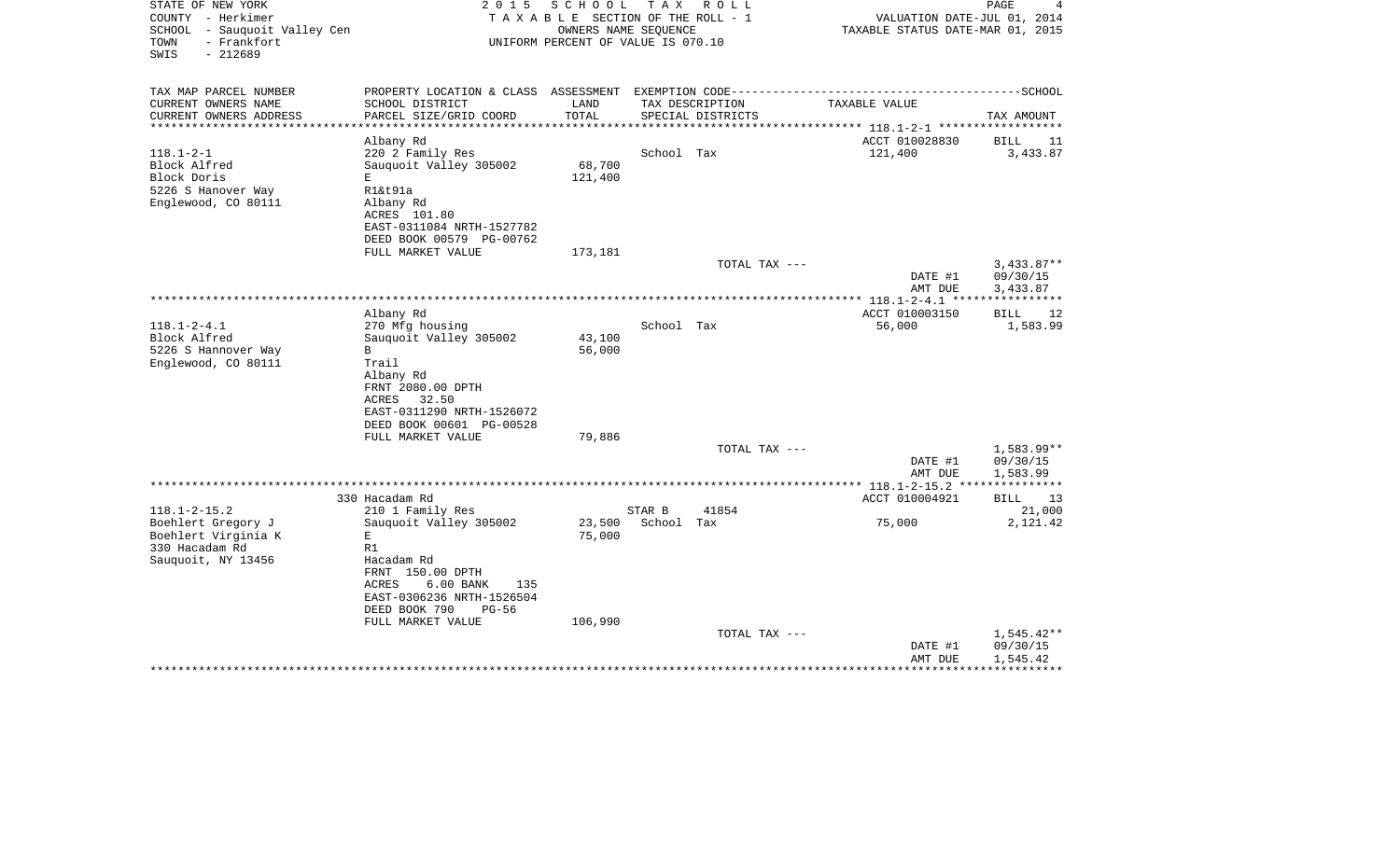| STATE OF NEW YORK<br>COUNTY - Herkimer<br><b>SCHOOL</b><br>- Sauquoit Valley Cen<br>TOWN<br>- Frankfort<br>SWIS<br>$-212689$           | 2015                                                                                                                                                                                         | SCHOOL<br>T A X A B L E SECTION OF THE ROLL - 1<br>OWNERS NAME SEQUENCE<br>UNIFORM PERCENT OF VALUE IS 070.10 | T A X                 | R O L L           | VALUATION DATE-JUL 01, 2014<br>TAXABLE STATUS DATE-MAR 01, 2015 | PAGE                                 |
|----------------------------------------------------------------------------------------------------------------------------------------|----------------------------------------------------------------------------------------------------------------------------------------------------------------------------------------------|---------------------------------------------------------------------------------------------------------------|-----------------------|-------------------|-----------------------------------------------------------------|--------------------------------------|
| TAX MAP PARCEL NUMBER<br>CURRENT OWNERS NAME                                                                                           | PROPERTY LOCATION & CLASS ASSESSMENT<br>SCHOOL DISTRICT                                                                                                                                      | LAND                                                                                                          |                       | TAX DESCRIPTION   | TAXABLE VALUE                                                   |                                      |
| CURRENT OWNERS ADDRESS                                                                                                                 | PARCEL SIZE/GRID COORD                                                                                                                                                                       | TOTAL                                                                                                         |                       | SPECIAL DISTRICTS |                                                                 | TAX AMOUNT                           |
|                                                                                                                                        | 462 Hacadam Rd                                                                                                                                                                               |                                                                                                               |                       |                   | ****** 111.3-2-20.1 ************<br>ACCT 010006390              | 14<br>BILL                           |
| $111.3 - 2 - 20.1$<br>Bohling Howard Lf Use<br>Bohling Elizabeth<br>Howard & Elizabeth Bohling<br>462 Hacadam Rd<br>Sauquoit, NY 13456 | 210 1 Family Res<br>Sauquoit Valley 305002<br>W split to 111.3-2-20.3<br>R112 Ac to L. Bohling<br>Hacadam Rd<br>FRNT 780.00 DPTH<br>29.60<br>ACRES<br>EAST-0307752 NRTH-1528441              | 45,000<br>115,000                                                                                             | STAR EN<br>School Tax | 41834             | 115,000                                                         | 45,710<br>3,252.84                   |
|                                                                                                                                        | DEED BOOK 1239<br>PG-832                                                                                                                                                                     |                                                                                                               |                       |                   |                                                                 |                                      |
|                                                                                                                                        | FULL MARKET VALUE                                                                                                                                                                            | 164,051                                                                                                       |                       | TOTAL TAX ---     | DATE #1                                                         | $2,098.84**$<br>09/30/15             |
|                                                                                                                                        |                                                                                                                                                                                              |                                                                                                               |                       |                   | AMT DUE<br>*** $111.3 - 2 - 20.2$ ***                           | 2,098.84                             |
|                                                                                                                                        | 486 Hacadam Rd                                                                                                                                                                               |                                                                                                               |                       |                   | ACCT 010006385                                                  | <b>BILL</b><br>15                    |
| $111.3 - 2 - 20.2$                                                                                                                     | 210 1 Family Res                                                                                                                                                                             |                                                                                                               | STAR B                | 41854             |                                                                 | 21,000                               |
| Bohling Lawrence H<br>Bohling Ann L<br>486 Hacadam Rd<br>Sauquoit, NY 13456                                                            | Sauquoit Valley 305002<br>W<br>R1<br>Hacadam Rd<br>FRNT 180.00 DPTH 400.00<br>1.65<br>ACRES<br>EAST-0307620 NRTH-1529218<br>DEED BOOK 686<br>$PG-940$                                        | 18,800<br>123,400                                                                                             | School Tax            |                   | 123,400                                                         | 3,490.44                             |
|                                                                                                                                        | FULL MARKET VALUE                                                                                                                                                                            | 176,034                                                                                                       |                       |                   |                                                                 |                                      |
|                                                                                                                                        |                                                                                                                                                                                              |                                                                                                               |                       | TOTAL TAX ---     | DATE #1<br>AMT DUE                                              | $2,914.44**$<br>09/30/15<br>2,914.44 |
|                                                                                                                                        |                                                                                                                                                                                              |                                                                                                               | ********************* |                   | ** 111.3-2-20.3 **                                              |                                      |
| $111.3 - 2 - 20.3$                                                                                                                     | Hacadam Rd<br>314 Rural vac<10                                                                                                                                                               |                                                                                                               | School Tax            |                   | ACCT 010006390<br>21,600                                        | <b>BILL</b><br>16<br>610.97          |
| Bohling Lawrence H<br>Bohling Ann L<br>486 Hacadam Rd<br>Sauquoit, NY 13456                                                            | Sauguoit Valley 305002<br>W split from 111.3-2-20.1<br>R1<br>Hacadam Rd<br>FRNT 1090.00 DPTH<br>ACRES<br>12.00<br>EAST-0307929 NRTH-1528541<br>DEED BOOK 1208<br>PG-192<br>FULL MARKET VALUE | 21,600<br>21,600<br>30,813                                                                                    |                       |                   |                                                                 |                                      |
|                                                                                                                                        |                                                                                                                                                                                              |                                                                                                               |                       | TOTAL TAX ---     | DATE #1<br>AMT DUE                                              | $610.97**$<br>09/30/15<br>610.97     |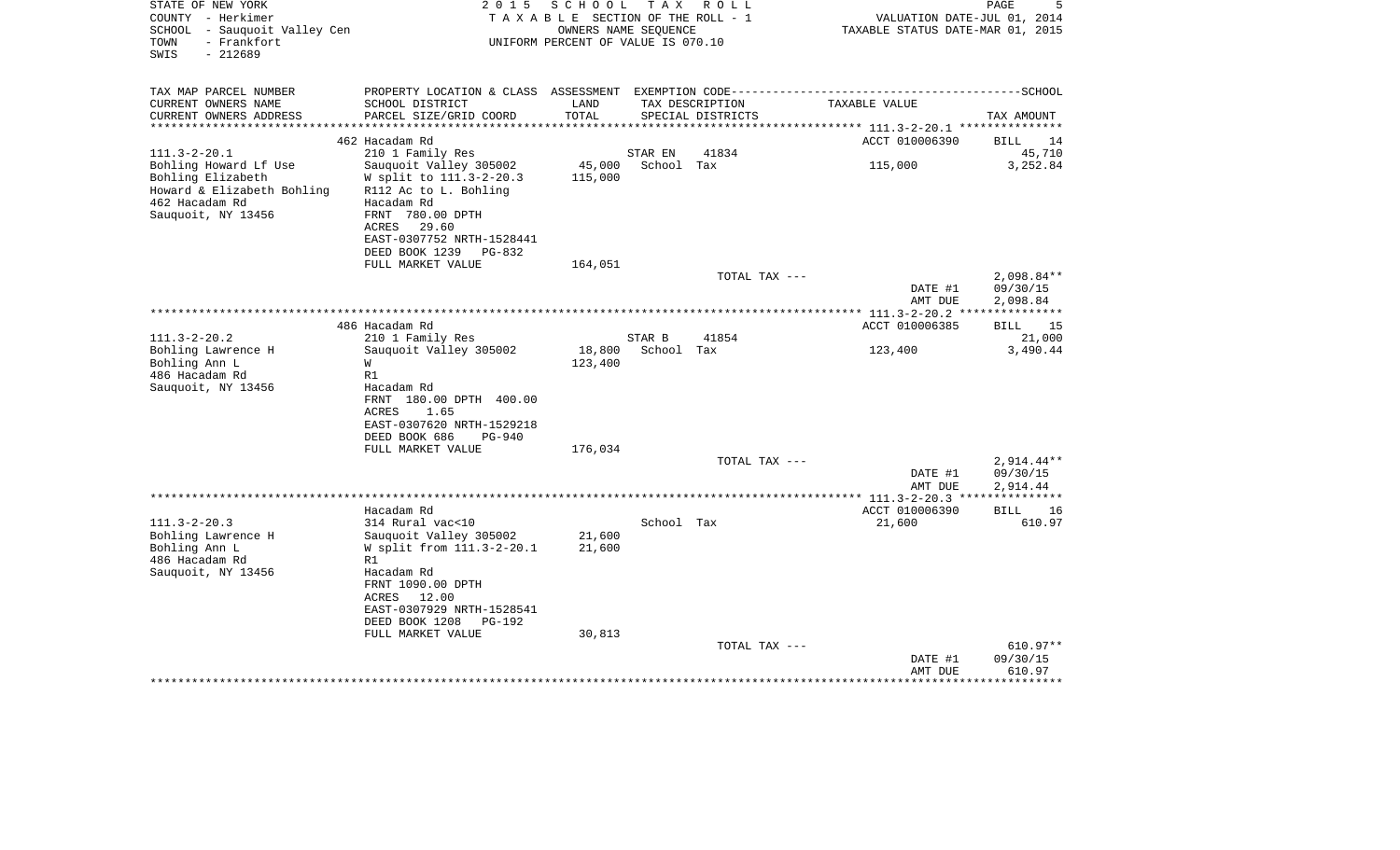| STATE OF NEW YORK<br>COUNTY - Herkimer                                      | 2 0 1 5                           | SCHOOL<br>TAXABLE SECTION OF THE ROLL - 1                  | T A X          | R O L L           | VALUATION DATE-JUL 01, 2014                                                                  | PAGE<br>6             |
|-----------------------------------------------------------------------------|-----------------------------------|------------------------------------------------------------|----------------|-------------------|----------------------------------------------------------------------------------------------|-----------------------|
| SCHOOL<br>- Sauquoit Valley Cen<br>- Frankfort<br>TOWN<br>SWIS<br>$-212689$ |                                   | OWNERS NAME SEQUENCE<br>UNIFORM PERCENT OF VALUE IS 070.10 |                |                   | TAXABLE STATUS DATE-MAR 01, 2015                                                             |                       |
|                                                                             |                                   |                                                            |                |                   |                                                                                              |                       |
| TAX MAP PARCEL NUMBER                                                       |                                   |                                                            |                |                   | PROPERTY LOCATION & CLASS ASSESSMENT EXEMPTION CODE-----------------------------------SCHOOL |                       |
| CURRENT OWNERS NAME                                                         | SCHOOL DISTRICT                   | LAND                                                       |                | TAX DESCRIPTION   | TAXABLE VALUE                                                                                |                       |
| CURRENT OWNERS ADDRESS                                                      | PARCEL SIZE/GRID COORD            | TOTAL                                                      |                | SPECIAL DISTRICTS |                                                                                              | TAX AMOUNT            |
| ***********************                                                     |                                   |                                                            |                |                   |                                                                                              |                       |
|                                                                             | 263 Mcintyre Rd                   |                                                            |                |                   | ACCT 181456                                                                                  | <b>BILL</b><br>17     |
| $118.2 - 4 - 2$                                                             | 240 Rural res                     |                                                            | School Tax     |                   | 34,100                                                                                       | 964.54                |
| Bosh Krasimira<br>PO Box 401                                                | Sauquoit Valley 305002<br>N       | 22,600                                                     |                |                   |                                                                                              |                       |
| Utica, NY 13503                                                             | R1 & Barn                         | 34,100                                                     |                |                   |                                                                                              |                       |
|                                                                             | Mcintyre Rd                       |                                                            |                |                   |                                                                                              |                       |
|                                                                             | FRNT 598.00 DPTH                  |                                                            |                |                   |                                                                                              |                       |
|                                                                             | ACRES 21.21                       |                                                            |                |                   |                                                                                              |                       |
|                                                                             | EAST-0313466 NRTH-1527742         |                                                            |                |                   |                                                                                              |                       |
|                                                                             | DEED BOOK 1504<br>$PG-350$        |                                                            |                |                   |                                                                                              |                       |
|                                                                             | FULL MARKET VALUE                 | 48,645                                                     |                |                   |                                                                                              |                       |
|                                                                             |                                   |                                                            |                | TOTAL TAX ---     |                                                                                              | 964.54**              |
|                                                                             |                                   |                                                            |                |                   | DATE #1                                                                                      | 09/30/15              |
|                                                                             |                                   |                                                            |                |                   | AMT DUE                                                                                      | 964.54                |
|                                                                             |                                   |                                                            |                |                   | ********* 111.3-1-16 ****                                                                    | * * * * * * * * * * * |
|                                                                             | 2330 Graffenburg Rd               |                                                            |                |                   | ACCT 010014490                                                                               | BILL<br>18            |
| $111.3 - 1 - 16$                                                            | 240 Rural res                     |                                                            | AG MKTS        | 41730             |                                                                                              | 7,059                 |
| Braun Richard E                                                             | Sauquoit Valley 305002            |                                                            | 31,100 STAR EN | 41834             |                                                                                              | 45,710                |
| Braun Josephine                                                             | E                                 | 135,000                                                    | School         | Tax               | 127,941                                                                                      | 3,618.89              |
| 2330 Graffenburg Rd                                                         | R1                                |                                                            |                |                   |                                                                                              |                       |
| Sauquoit, NY 13456                                                          | Graffenburg Rd<br>12.60<br>ACRES  |                                                            |                |                   |                                                                                              |                       |
| MAY BE SUBJECT TO PAYMENT                                                   | EAST-0303147 NRTH-1528615         |                                                            |                |                   |                                                                                              |                       |
| UNDER AGDIST LAW TIL 2022                                                   | DEED BOOK 00623 PG-00053          |                                                            |                |                   |                                                                                              |                       |
|                                                                             | FULL MARKET VALUE                 | 192,582                                                    |                |                   |                                                                                              |                       |
|                                                                             |                                   |                                                            |                | TOTAL TAX ---     |                                                                                              | $2,464.89**$          |
|                                                                             |                                   |                                                            |                |                   | DATE #1                                                                                      | 09/30/15              |
|                                                                             |                                   |                                                            |                |                   | AMT DUE                                                                                      | 2,464.89              |
|                                                                             |                                   |                                                            |                |                   | ****** 118.2-4-10 *****                                                                      | * * * * * * * * * * * |
|                                                                             | 294 Mcintyre Rd                   |                                                            |                |                   | ACCT 010020376                                                                               | <b>BILL</b><br>19     |
| $118.2 - 4 - 10$                                                            | 210 1 Family Res                  |                                                            | School Tax     |                   | 133,900                                                                                      | 3,787.44              |
| Brown Isaac                                                                 | Sauquoit Valley 305002            | 21,500                                                     |                |                   |                                                                                              |                       |
| Brown Sylvia Y                                                              | E                                 | 133,900                                                    |                |                   |                                                                                              |                       |
| 294 Mcintyre Rd                                                             | R1                                |                                                            |                |                   |                                                                                              |                       |
| Frankfort, NY 13340                                                         | Mcintyre Rd                       |                                                            |                |                   |                                                                                              |                       |
|                                                                             | FRNT 220.00 DPTH<br>ACRES         |                                                            |                |                   |                                                                                              |                       |
|                                                                             | 5.00<br>EAST-0314785 NRTH-1527174 |                                                            |                |                   |                                                                                              |                       |
|                                                                             | DEED BOOK 788<br>$PG-413$         |                                                            |                |                   |                                                                                              |                       |
|                                                                             | FULL MARKET VALUE                 | 191,013                                                    |                |                   |                                                                                              |                       |
|                                                                             |                                   |                                                            |                | TOTAL TAX ---     |                                                                                              | $3,787.44**$          |
|                                                                             |                                   |                                                            |                |                   | DATE #1                                                                                      | 09/30/15              |
|                                                                             |                                   |                                                            |                |                   | AMT DUE                                                                                      | 3,787.44              |
|                                                                             |                                   |                                                            |                |                   | * * * * * * * * * * * * * * * * * * *                                                        | ***********           |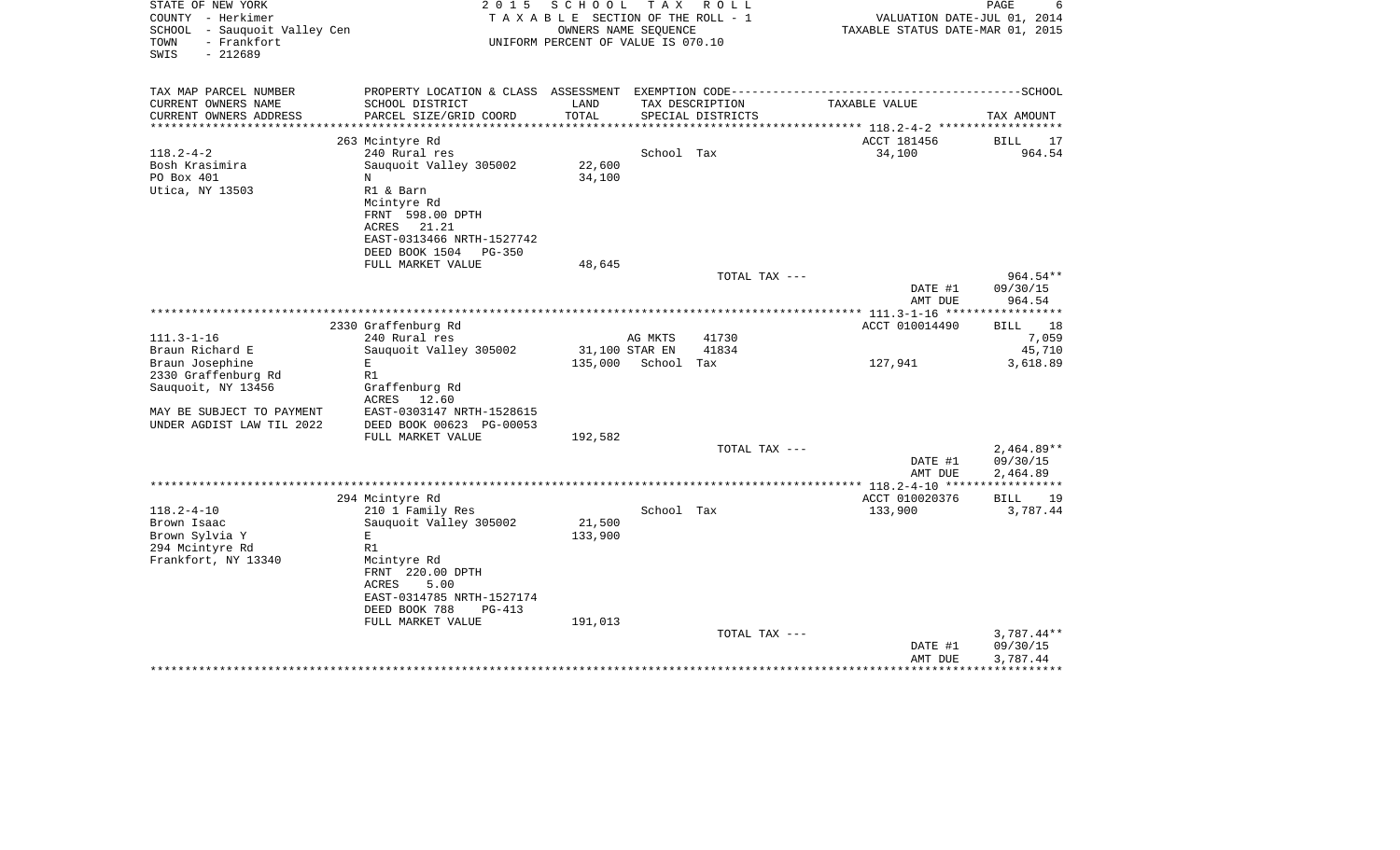| STATE OF NEW YORK<br>COUNTY - Herkimer<br>SCHOOL - Sauquoit Valley Cen<br>- Frankfort<br>TOWN<br>SWIS<br>$-212689$ | 2 0 1 5                                                                                                                                                                    | SCHOOL<br>TAXABLE SECTION OF THE ROLL - 1<br>OWNERS NAME SEQUENCE<br>UNIFORM PERCENT OF VALUE IS 070.10 | T A X      | R O L L                              | VALUATION DATE-JUL 01, 2014<br>TAXABLE STATUS DATE-MAR 01, 2015 | PAGE<br>7                            |
|--------------------------------------------------------------------------------------------------------------------|----------------------------------------------------------------------------------------------------------------------------------------------------------------------------|---------------------------------------------------------------------------------------------------------|------------|--------------------------------------|-----------------------------------------------------------------|--------------------------------------|
| TAX MAP PARCEL NUMBER<br>CURRENT OWNERS NAME<br>CURRENT OWNERS ADDRESS                                             | PROPERTY LOCATION & CLASS ASSESSMENT EXEMPTION CODE------------<br>SCHOOL DISTRICT<br>PARCEL SIZE/GRID COORD                                                               | LAND<br>TOTAL                                                                                           |            | TAX DESCRIPTION<br>SPECIAL DISTRICTS | TAXABLE VALUE                                                   | ----------------SCHOOL<br>TAX AMOUNT |
| **********************                                                                                             | 376 Hacadam Rd                                                                                                                                                             |                                                                                                         |            |                                      | ACCT 010004893                                                  | <b>BILL</b><br>20                    |
| $118.1 - 2 - 16$                                                                                                   | 210 1 Family Res                                                                                                                                                           |                                                                                                         | STAR EN    | 41834                                |                                                                 | 44,400                               |
| Buffa Anthony<br>Buffa Geraldine<br>376 Hacadam Rd<br>Sauquoit, NY 13456                                           | Sauquoit Valley 305002<br>E<br>R1<br>Hacadam Road<br>FRNT 460.00 DPTH<br>ACRES<br>3.70<br>EAST-0306163 NRTH-1527567<br>DEED BOOK 1273<br><b>PG-224</b>                     | 18,900<br>44,400                                                                                        | School Tax |                                      | 44,400                                                          | 1,255.88                             |
|                                                                                                                    | FULL MARKET VALUE                                                                                                                                                          | 63,338                                                                                                  |            |                                      |                                                                 |                                      |
|                                                                                                                    |                                                                                                                                                                            |                                                                                                         |            | TOTAL TAX ---                        | DATE #1<br>AMT DUE                                              | 101.88**<br>09/30/15<br>101.88       |
|                                                                                                                    |                                                                                                                                                                            |                                                                                                         |            |                                      |                                                                 |                                      |
|                                                                                                                    | Hacadam Rd                                                                                                                                                                 |                                                                                                         |            |                                      | ACCT 187215                                                     | 21<br>BILL                           |
| $118.1 - 2 - 15.1$<br>Buffa Melissa<br>429 Burmont Dr<br>Utica, NY 13424                                           | 314 Rural vac<10<br>Sauquoit Valley 305002<br>B<br>V19<br>Hacadam Rd<br>FRNT 315.00 DPTH<br><b>ACRES</b><br>3.60<br>EAST-0306229 NRTH-1528460<br>DEED BOOK 1539<br>$PG-35$ | 11,500<br>11,500                                                                                        | School Tax |                                      | 11,500                                                          | 325.28                               |
|                                                                                                                    | FULL MARKET VALUE                                                                                                                                                          | 16,405                                                                                                  |            |                                      |                                                                 |                                      |
|                                                                                                                    |                                                                                                                                                                            |                                                                                                         |            | TOTAL TAX ---                        | DATE #1<br>AMT DUE                                              | 325.28**<br>09/30/15<br>325.28       |
|                                                                                                                    |                                                                                                                                                                            |                                                                                                         |            |                                      | ************* 118.1-2-15.6                                      | *****                                |
| $118.1 - 2 - 15.6$<br>Burkett Russell Allen<br>Buffa Anthony<br>376 Hacadam Rd<br>Sauquoit, NY 13456               | Hacadam Rd<br>322 Rural vac>10<br>Sauquoit Valley 305002<br>$_{\rm N}$<br>Vac Ld<br>Hacadam Rd<br>FRNT 365.00 DPTH<br>17.00<br>ACRES                                       | 26,800<br>26,800                                                                                        | School Tax |                                      | ACCT 010004921<br>26,800                                        | <b>BILL</b><br>22<br>758.05          |
|                                                                                                                    | EAST-0305493 NRTH-1528168<br>DEED BOOK 1273<br>$PG-224$<br>FULL MARKET VALUE                                                                                               | 38,231                                                                                                  |            |                                      |                                                                 |                                      |
|                                                                                                                    |                                                                                                                                                                            |                                                                                                         |            | TOTAL TAX ---                        | DATE #1<br>AMT DUE                                              | 758.05**<br>09/30/15<br>758.05       |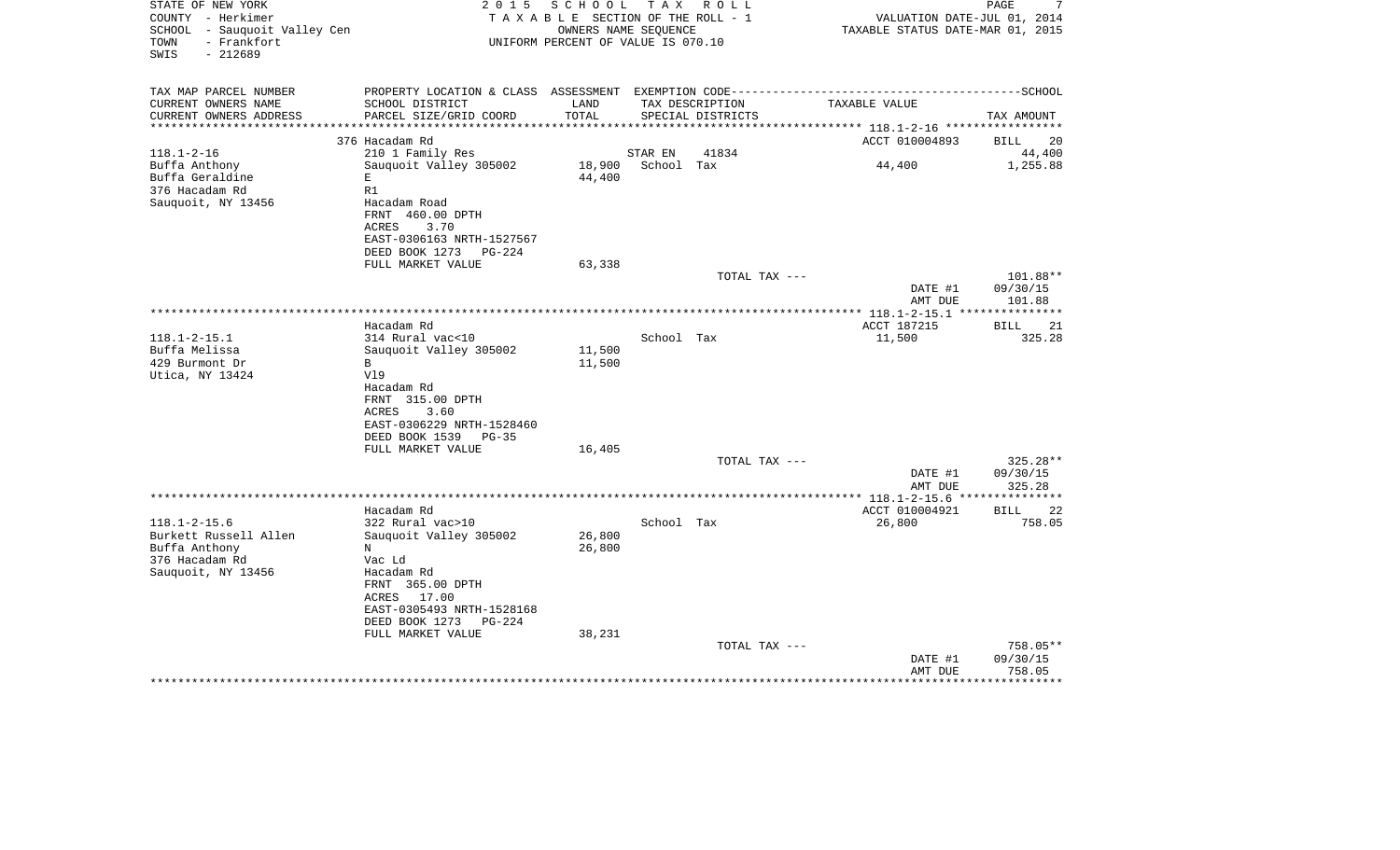| COUNTY - Herkimer<br>SCHOOL - Sauquoit Valley Cen |                                 | TAXABLE SECTION OF THE ROLL - 1<br>OWNERS NAME SEQUENCE |            |                   | VALUATION DATE-JUL 01, 2014<br>TAXABLE STATUS DATE-MAR 01, 2015                              |                      |
|---------------------------------------------------|---------------------------------|---------------------------------------------------------|------------|-------------------|----------------------------------------------------------------------------------------------|----------------------|
| - Frankfort<br>TOWN<br>SWIS<br>$-212689$          |                                 | UNIFORM PERCENT OF VALUE IS 070.10                      |            |                   |                                                                                              |                      |
| TAX MAP PARCEL NUMBER                             |                                 |                                                         |            |                   | PROPERTY LOCATION & CLASS ASSESSMENT EXEMPTION CODE-----------------------------------SCHOOL |                      |
| CURRENT OWNERS NAME                               | SCHOOL DISTRICT                 | LAND                                                    |            | TAX DESCRIPTION   | TAXABLE VALUE                                                                                |                      |
| CURRENT OWNERS ADDRESS                            | PARCEL SIZE/GRID COORD          | TOTAL                                                   |            | SPECIAL DISTRICTS |                                                                                              | TAX AMOUNT           |
| *********************                             |                                 |                                                         |            |                   |                                                                                              |                      |
|                                                   | 388 Hacadam Rd                  |                                                         |            |                   |                                                                                              | BILL                 |
| $118.1 - 2 - 15.11$                               | 240 Rural res                   |                                                         | STAR B     | 41854             |                                                                                              |                      |
| Burline Steven F<br>Burline Denise                | Sauquoit Valley 305002<br>E     | 40,400 School Tax<br>169,900                            |            |                   | 169,900                                                                                      | 4,805.72             |
| 388 Hacadam Rd                                    | R1                              |                                                         |            |                   |                                                                                              |                      |
| Sauquoit, NY 13456                                | Hacadam Rd<br>ACRES 32.00       |                                                         |            |                   |                                                                                              |                      |
|                                                   | EAST-0306938 NRTH-1527236       |                                                         |            |                   |                                                                                              |                      |
|                                                   | DEED BOOK 815<br>PG-323         |                                                         |            |                   |                                                                                              |                      |
|                                                   | FULL MARKET VALUE               | 242,368                                                 |            |                   |                                                                                              |                      |
|                                                   |                                 |                                                         |            | TOTAL TAX ---     |                                                                                              | 4,229.72**           |
|                                                   |                                 |                                                         |            |                   | DATE #1<br>AMT DUE                                                                           | 09/30/15<br>4,229.72 |
|                                                   |                                 |                                                         |            |                   |                                                                                              |                      |
|                                                   | Mcintyre Rd                     |                                                         |            |                   | ACCT 010020377                                                                               | <b>BILL</b>          |
| $118.2 - 4 - 3$                                   | 314 Rural vac<10                |                                                         | School Tax |                   | 15,000                                                                                       |                      |
| Campese Annette                                   | Sauguoit Valley 305002          | 15,000                                                  |            |                   |                                                                                              |                      |
| 1029 Belmont Ave                                  | W                               | 15,000                                                  |            |                   |                                                                                              |                      |
| Utica, NY 13501                                   | Vac Ld                          |                                                         |            |                   |                                                                                              |                      |
|                                                   | Mcintyre Rd<br>FRNT 200.00 DPTH |                                                         |            |                   |                                                                                              |                      |
|                                                   | 2.78<br>ACRES                   |                                                         |            |                   |                                                                                              |                      |
|                                                   | EAST-0313910 NRTH-1527794       |                                                         |            |                   |                                                                                              |                      |
|                                                   | DEED BOOK 917<br>PG-593         |                                                         |            |                   |                                                                                              |                      |
|                                                   | FULL MARKET VALUE               | 21,398                                                  |            |                   |                                                                                              |                      |
|                                                   |                                 |                                                         |            | TOTAL TAX ---     |                                                                                              | 424.28**             |
|                                                   |                                 |                                                         |            |                   | DATE #1                                                                                      | 09/30/15             |
|                                                   |                                 |                                                         |            |                   | AMT DUE                                                                                      | 424.28               |
|                                                   |                                 |                                                         |            |                   |                                                                                              |                      |
|                                                   | 132 Bouck Rd                    |                                                         |            |                   | ACCT 174590                                                                                  | <b>BILL</b>          |
| $118.2 - 4 - 18$                                  | 210 1 Family Res                |                                                         | STAR B     | 41854             |                                                                                              |                      |
| Carcone Frank L                                   | Sauguoit Valley 305002          | 15,300                                                  | School Tax |                   | 116,000                                                                                      | 3,281.13             |
| Carcone Donna M                                   | S                               | 116,000                                                 |            |                   |                                                                                              |                      |
| 132 Bouck Rd<br>Frankfort, NY 13340               | R1<br>Bouck Rd                  |                                                         |            |                   |                                                                                              |                      |
|                                                   | 1.92<br>ACRES                   |                                                         |            |                   |                                                                                              |                      |
|                                                   | EAST-0313701 NRTH-1526508       |                                                         |            |                   |                                                                                              |                      |
|                                                   | DEED BOOK 1459 PG-292           |                                                         |            |                   |                                                                                              |                      |
|                                                   | FULL MARKET VALUE               | 165,478                                                 |            |                   |                                                                                              |                      |
|                                                   |                                 |                                                         |            | TOTAL TAX ---     |                                                                                              | $2,705.13**$         |
|                                                   |                                 |                                                         |            |                   | DATE #1                                                                                      | 09/30/15             |
|                                                   |                                 |                                                         |            |                   |                                                                                              |                      |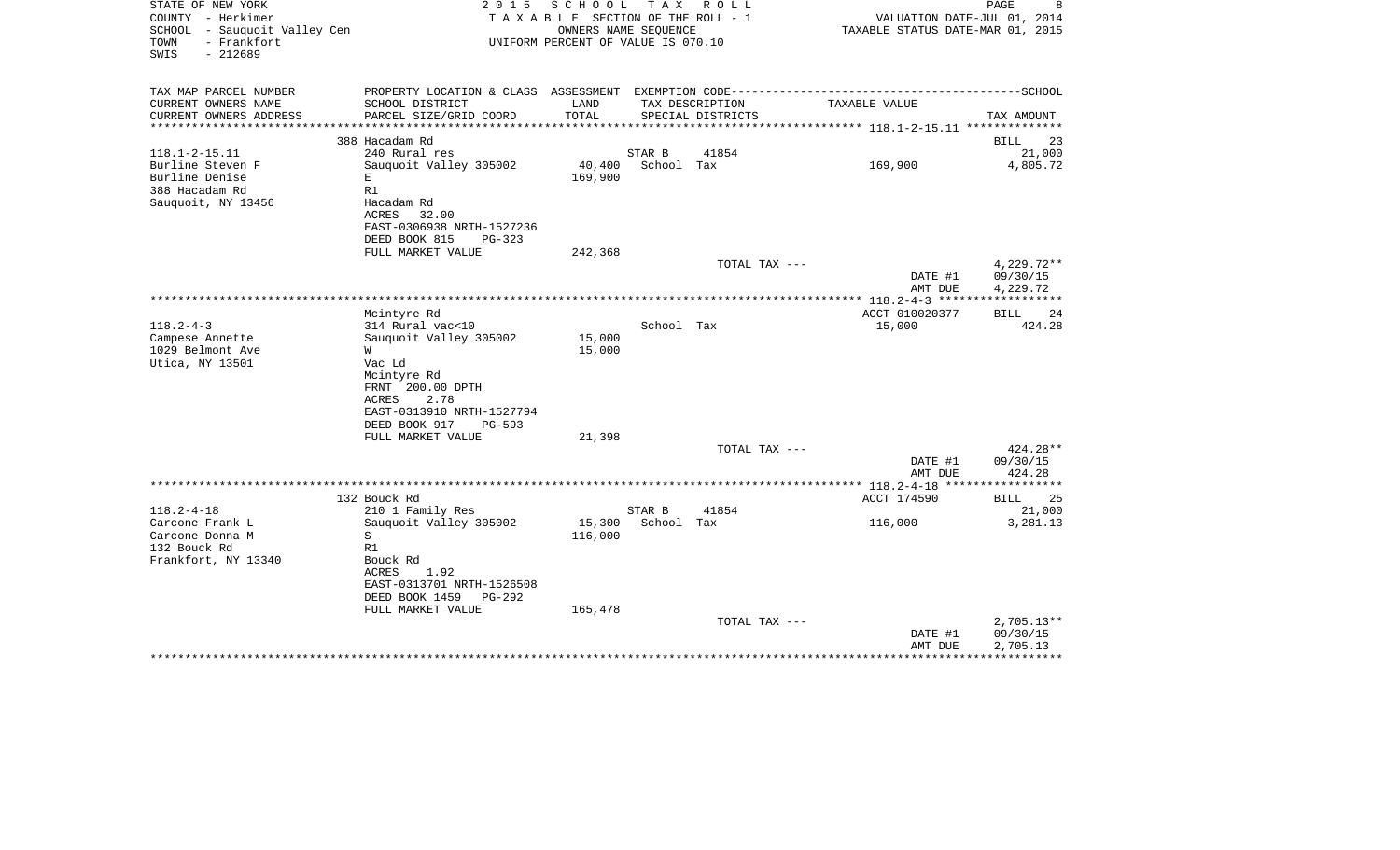| STATE OF NEW YORK<br>COUNTY - Herkimer                                   | 2 0 1 5                                                                                      | SCHOOL<br>TAXABLE SECTION OF THE ROLL - 1                  | T A X      | R O L L                              | VALUATION DATE-JUL 01, 2014             | PAGE<br>9                  |
|--------------------------------------------------------------------------|----------------------------------------------------------------------------------------------|------------------------------------------------------------|------------|--------------------------------------|-----------------------------------------|----------------------------|
| SCHOOL - Sauquoit Valley Cen<br>- Frankfort<br>TOWN<br>SWIS<br>$-212689$ |                                                                                              | OWNERS NAME SEQUENCE<br>UNIFORM PERCENT OF VALUE IS 070.10 |            |                                      | TAXABLE STATUS DATE-MAR 01, 2015        |                            |
|                                                                          |                                                                                              |                                                            |            |                                      |                                         |                            |
| TAX MAP PARCEL NUMBER                                                    | PROPERTY LOCATION & CLASS ASSESSMENT EXEMPTION CODE-----------------------------------SCHOOL |                                                            |            |                                      |                                         |                            |
| CURRENT OWNERS NAME<br>CURRENT OWNERS ADDRESS                            | SCHOOL DISTRICT<br>PARCEL SIZE/GRID COORD                                                    | LAND<br>TOTAL                                              |            | TAX DESCRIPTION<br>SPECIAL DISTRICTS | TAXABLE VALUE                           | TAX AMOUNT                 |
| ********************                                                     |                                                                                              | **********                                                 |            |                                      |                                         |                            |
|                                                                          | Albany Rd                                                                                    |                                                            |            |                                      | ACCT 010003030                          | BILL<br>26                 |
| $118.1 - 2 - 12$<br>Cardillo Chad J                                      | 322 Rural vac>10<br>Sauquoit Valley 305002                                                   | 25,000                                                     | School Tax |                                      | 25,000                                  | 707.14                     |
| Cardillo Sharleen E                                                      | N                                                                                            | 25,000                                                     |            |                                      |                                         |                            |
| 1830 Albany Rd                                                           | Vac Ld                                                                                       |                                                            |            |                                      |                                         |                            |
| Frankfort, NY 13340                                                      | Albany Rd                                                                                    |                                                            |            |                                      |                                         |                            |
|                                                                          | ACRES<br>42.70                                                                               |                                                            |            |                                      |                                         |                            |
| PRIOR OWNER ON 3/01/2015<br>Bartlett Randy W                             | EAST-0309062 NRTH-1524792<br>DEED BOOK 1572<br>PG-744                                        |                                                            |            |                                      |                                         |                            |
|                                                                          | FULL MARKET VALUE                                                                            | 35,663                                                     |            |                                      |                                         |                            |
|                                                                          |                                                                                              |                                                            |            | TOTAL TAX ---                        |                                         | 707.14**                   |
|                                                                          |                                                                                              |                                                            |            |                                      | DATE #1<br>AMT DUE                      | 09/30/15<br>707.14         |
|                                                                          |                                                                                              |                                                            |            |                                      |                                         |                            |
|                                                                          | 209 Jackson Rd                                                                               |                                                            |            |                                      | ACCT 010006480                          | 27<br><b>BILL</b>          |
| $111.3 - 1 - 49$                                                         | 113 Cattle farm                                                                              |                                                            | School Tax |                                      | 111,300                                 | 3,148.19                   |
| Caruso Carmella<br>209 Jackson Rd                                        | Sauquoit Valley 305002<br>Е                                                                  | 39,900<br>111,300                                          |            |                                      |                                         |                            |
| Frankfort, NY 13340                                                      | Farm                                                                                         |                                                            |            |                                      |                                         |                            |
|                                                                          | FRNT 1360.00 DPTH                                                                            |                                                            |            |                                      |                                         |                            |
|                                                                          | 22.20<br>ACRES                                                                               |                                                            |            |                                      |                                         |                            |
|                                                                          | EAST-0270248 NRTH-1110265<br>DEED BOOK 00408 PG-00163                                        |                                                            |            |                                      |                                         |                            |
|                                                                          | FULL MARKET VALUE                                                                            | 158,773                                                    |            |                                      |                                         |                            |
|                                                                          |                                                                                              |                                                            |            | TOTAL TAX ---                        |                                         | $3,148.19**$               |
|                                                                          |                                                                                              |                                                            |            |                                      | DATE #1                                 | 09/30/15                   |
|                                                                          |                                                                                              |                                                            |            |                                      | AMT DUE<br>******** 111.3-1-40 *****    | 3,148.19                   |
|                                                                          | 200 Jackson Rd                                                                               |                                                            |            |                                      | ACCT 010006530                          | BILL<br>28                 |
| $111.3 - 1 - 40$                                                         | 210 1 Family Res                                                                             |                                                            | School Tax |                                      | 102,400                                 | 2,896.44                   |
| Caruso Frank                                                             | Sauquoit Valley 305002                                                                       | 21,500                                                     |            |                                      |                                         |                            |
| 200 Jackson Rd<br>Frankfort, NY 13340                                    | N R1<br>ACRES<br>3.90                                                                        | 102,400                                                    |            |                                      |                                         |                            |
|                                                                          | EAST-0306996 NRTH-1535255                                                                    |                                                            |            |                                      |                                         |                            |
|                                                                          | DEED BOOK 824<br><b>PG-180</b>                                                               |                                                            |            |                                      |                                         |                            |
|                                                                          | FULL MARKET VALUE                                                                            | 146,077                                                    |            | TOTAL TAX ---                        |                                         | $2,896.44**$               |
|                                                                          |                                                                                              |                                                            |            |                                      | DATE #1                                 | 09/30/15                   |
|                                                                          |                                                                                              |                                                            |            |                                      | AMT DUE                                 | 2,896.44                   |
|                                                                          |                                                                                              |                                                            |            |                                      | ********* 111.3-2-30.5 **************** |                            |
| $111.3 - 2 - 30.5$                                                       | Higby Rd<br>300 Vacant Land                                                                  |                                                            | School Tax |                                      | ACCT 160486<br>1,200                    | <b>BILL</b><br>29<br>33.94 |
| Catic Hasib                                                              | Sauquoit Valley 305002                                                                       | 1,200                                                      |            |                                      |                                         |                            |
| 1239 Higby Rd                                                            | .85 of an acre sold                                                                          | 1,200                                                      |            |                                      |                                         |                            |
| Frankfort, NY 13340                                                      | Portion from 111.3-2-30.2                                                                    |                                                            |            |                                      |                                         |                            |
|                                                                          | Albany Rd.<br>0.85<br>ACRES                                                                  |                                                            |            |                                      |                                         |                            |
|                                                                          | EAST-0309569 NRTH-1531087                                                                    |                                                            |            |                                      |                                         |                            |
|                                                                          | DEED BOOK 1368<br>PG-158                                                                     |                                                            |            |                                      |                                         |                            |
|                                                                          | FULL MARKET VALUE                                                                            | 1,712                                                      |            |                                      |                                         |                            |
|                                                                          |                                                                                              |                                                            |            | TOTAL TAX ---                        | DATE #1                                 | $33.94**$<br>09/30/15      |
|                                                                          |                                                                                              |                                                            |            |                                      | AMT DUE                                 | 33.94                      |
|                                                                          |                                                                                              |                                                            |            |                                      |                                         |                            |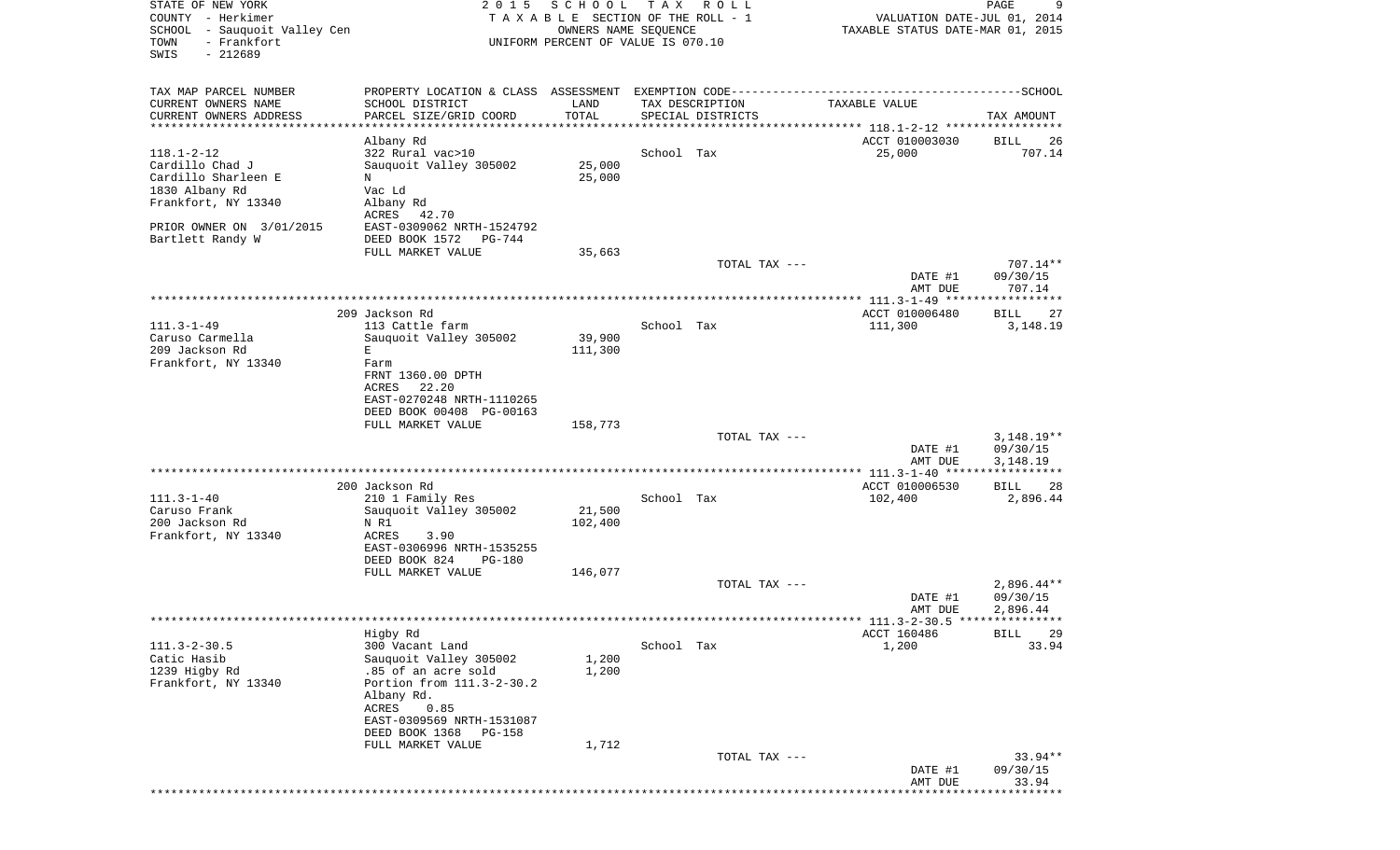| STATE OF NEW YORK<br>COUNTY - Herkimer<br>SCHOOL - Sauquoit Valley Cen<br>- Frankfort<br>TOWN<br>SWIS<br>$-212689$ | 2 0 1 5                                                 | SCHOOL<br>TAXABLE SECTION OF THE ROLL - 1<br>OWNERS NAME SEQUENCE<br>UNIFORM PERCENT OF VALUE IS 070.10 | T A X      | R O L L                              | VALUATION DATE-JUL 01, 2014<br>TAXABLE STATUS DATE-MAR 01, 2015                              | PAGE<br>10            |
|--------------------------------------------------------------------------------------------------------------------|---------------------------------------------------------|---------------------------------------------------------------------------------------------------------|------------|--------------------------------------|----------------------------------------------------------------------------------------------|-----------------------|
| TAX MAP PARCEL NUMBER                                                                                              |                                                         |                                                                                                         |            |                                      | PROPERTY LOCATION & CLASS ASSESSMENT EXEMPTION CODE-----------------------------------SCHOOL |                       |
| CURRENT OWNERS NAME<br>CURRENT OWNERS ADDRESS                                                                      | SCHOOL DISTRICT<br>PARCEL SIZE/GRID COORD               | LAND<br>TOTAL                                                                                           |            | TAX DESCRIPTION<br>SPECIAL DISTRICTS | TAXABLE VALUE                                                                                | TAX AMOUNT            |
|                                                                                                                    |                                                         | * * * * * * * * * * * * * * * * * * *                                                                   |            |                                      | ************** 111.3-2-31 ************                                                       |                       |
|                                                                                                                    | Higby Rd                                                |                                                                                                         |            |                                      | ACCT 160485                                                                                  | BILL<br>30            |
| $111.3 - 2 - 31$                                                                                                   | 314 Rural vac<10                                        |                                                                                                         | School Tax |                                      | 1,000                                                                                        | 28.29                 |
| Catic Hasib                                                                                                        | Sauquoit Valley 305002                                  | 1,000                                                                                                   |            |                                      |                                                                                              |                       |
| 1239 Higby Rd                                                                                                      | N                                                       | 1,000                                                                                                   |            |                                      |                                                                                              |                       |
| Frankfort, NY 13340                                                                                                | V19 100X174<br>Higby Rd                                 |                                                                                                         |            |                                      |                                                                                              |                       |
|                                                                                                                    | FRNT 100.00 DPTH 175.75                                 |                                                                                                         |            |                                      |                                                                                              |                       |
|                                                                                                                    | EAST-0309759 NRTH-1530929                               |                                                                                                         |            |                                      |                                                                                              |                       |
|                                                                                                                    | DEED BOOK 1368<br>PG-153                                |                                                                                                         |            |                                      |                                                                                              |                       |
|                                                                                                                    | FULL MARKET VALUE                                       | 1,427                                                                                                   |            |                                      |                                                                                              |                       |
|                                                                                                                    |                                                         |                                                                                                         |            | TOTAL TAX ---                        |                                                                                              | $28.29**$             |
|                                                                                                                    |                                                         |                                                                                                         |            |                                      | DATE #1                                                                                      | 09/30/15<br>28.29     |
|                                                                                                                    |                                                         |                                                                                                         |            |                                      | AMT DUE<br>************** 111.3-2-32 ****                                                    | * * * * * * * * * * * |
|                                                                                                                    | Higby Rd                                                |                                                                                                         |            |                                      | ACCT 170973                                                                                  | BILL<br>31            |
| $111.3 - 2 - 32$                                                                                                   | 314 Rural vac<10                                        |                                                                                                         | School Tax |                                      | 1,000                                                                                        | 28.29                 |
| Catic Hasib                                                                                                        | Sauguoit Valley 305002                                  | 1,000                                                                                                   |            |                                      |                                                                                              |                       |
| Catic Tehvida                                                                                                      | N                                                       | 1,000                                                                                                   |            |                                      |                                                                                              |                       |
| 1239 Higby Rd                                                                                                      | V19 200X174                                             |                                                                                                         |            |                                      |                                                                                              |                       |
| Frankfort, NY 13340                                                                                                | Higby Rd                                                |                                                                                                         |            |                                      |                                                                                              |                       |
|                                                                                                                    | FRNT 200.00 DPTH 175.00<br>EAST-0309618 NRTH-1530935    |                                                                                                         |            |                                      |                                                                                              |                       |
|                                                                                                                    | DEED BOOK 1436<br>PG-371                                |                                                                                                         |            |                                      |                                                                                              |                       |
|                                                                                                                    | FULL MARKET VALUE                                       | 1,427                                                                                                   |            |                                      |                                                                                              |                       |
|                                                                                                                    |                                                         |                                                                                                         |            | TOTAL TAX ---                        |                                                                                              | $28.29**$             |
|                                                                                                                    |                                                         |                                                                                                         |            |                                      | DATE #1                                                                                      | 09/30/15              |
|                                                                                                                    |                                                         |                                                                                                         |            |                                      | AMT DUE                                                                                      | 28.29                 |
|                                                                                                                    | 1239 Higby Rd                                           |                                                                                                         |            |                                      | ACCT 010000720                                                                               | <b>BILL</b><br>32     |
| $111.3 - 2 - 33$                                                                                                   | 210 1 Family Res                                        |                                                                                                         | STAR B     | 41854                                |                                                                                              | 21,000                |
| Catic Hasib                                                                                                        | Sauguoit Valley 305002                                  | 13,600                                                                                                  | School Tax |                                      | 86,000                                                                                       | 2,432.56              |
| 1239 Higby Rd                                                                                                      | N                                                       | 86,000                                                                                                  |            |                                      |                                                                                              |                       |
| Frankfort, NY 13350                                                                                                | R1                                                      |                                                                                                         |            |                                      |                                                                                              |                       |
|                                                                                                                    | Higby Rd                                                |                                                                                                         |            |                                      |                                                                                              |                       |
|                                                                                                                    | FRNT 147.50 DPTH 150.25                                 |                                                                                                         |            |                                      |                                                                                              |                       |
|                                                                                                                    | EAST-0309461 NRTH-1530947<br>DEED BOOK 1273<br>$PG-383$ |                                                                                                         |            |                                      |                                                                                              |                       |
|                                                                                                                    | FULL MARKET VALUE                                       | 122,682                                                                                                 |            |                                      |                                                                                              |                       |
|                                                                                                                    |                                                         |                                                                                                         |            | TOTAL TAX ---                        |                                                                                              | 1,856.56**            |
|                                                                                                                    |                                                         |                                                                                                         |            |                                      | DATE #1                                                                                      | 09/30/15              |
|                                                                                                                    |                                                         |                                                                                                         |            |                                      | AMT DUE                                                                                      | 1,856.56              |
|                                                                                                                    |                                                         |                                                                                                         |            |                                      |                                                                                              |                       |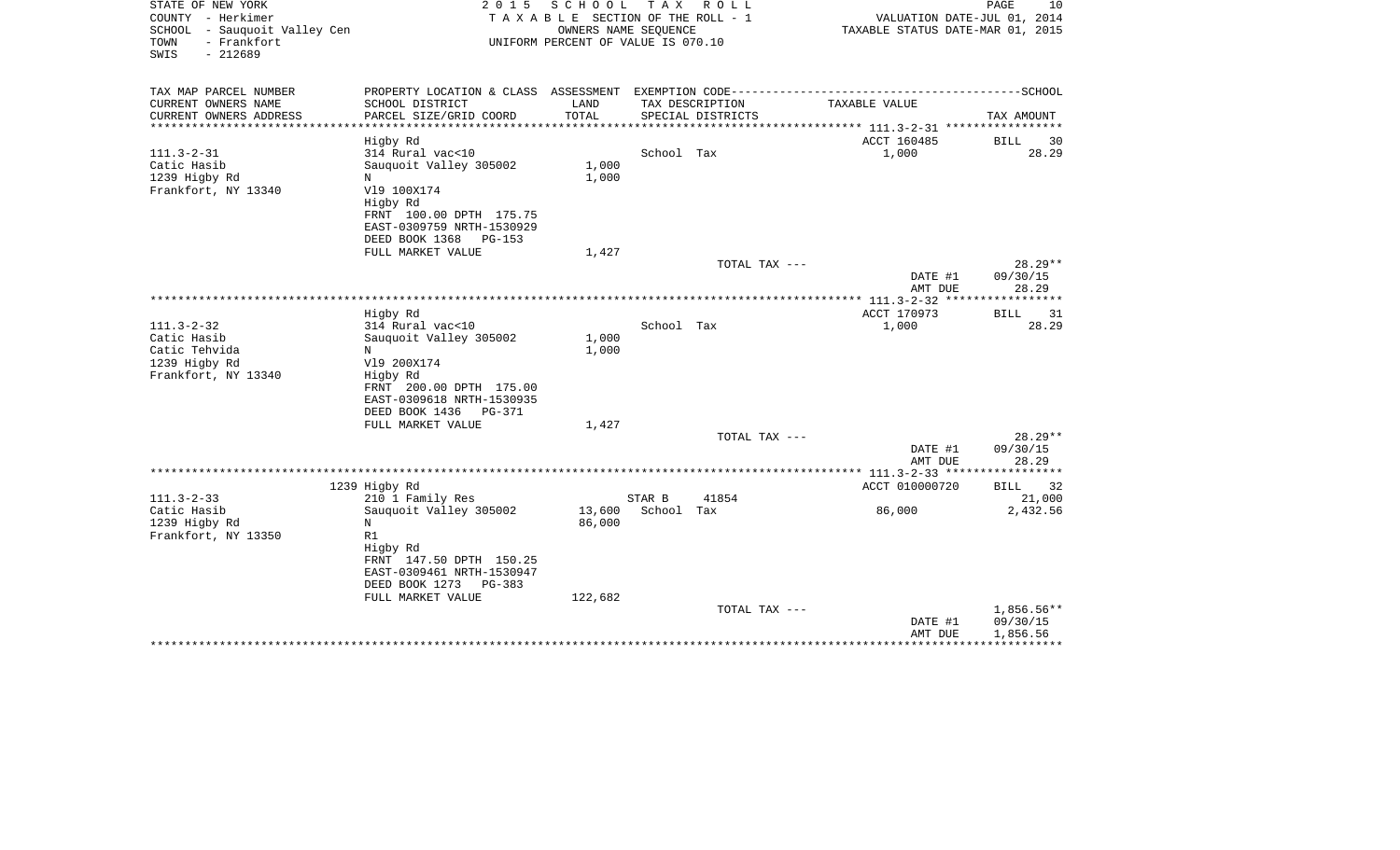| COUNTY - Herkimer<br>TAXABLE SECTION OF THE ROLL - 1<br>SCHOOL - Sauquoit Valley Cen<br>OWNERS NAME SEQUENCE<br>- Frankfort<br>UNIFORM PERCENT OF VALUE IS 070.10<br>TOWN<br>SWIS<br>$-212689$                                                                                                                                  | VALUATION DATE-JUL 01, 2014<br>TAXABLE STATUS DATE-MAR 01, 2015                      |
|---------------------------------------------------------------------------------------------------------------------------------------------------------------------------------------------------------------------------------------------------------------------------------------------------------------------------------|--------------------------------------------------------------------------------------|
| TAX MAP PARCEL NUMBER<br>CURRENT OWNERS NAME<br>SCHOOL DISTRICT<br>LAND<br>TAX DESCRIPTION                                                                                                                                                                                                                                      | TAXABLE VALUE                                                                        |
| TOTAL<br>CURRENT OWNERS ADDRESS<br>PARCEL SIZE/GRID COORD<br>SPECIAL DISTRICTS                                                                                                                                                                                                                                                  | TAX AMOUNT                                                                           |
| *****************************<br>***************                                                                                                                                                                                                                                                                                | ******************** 118.1-2-8.3 ***********                                         |
| 1895 Albany Rd                                                                                                                                                                                                                                                                                                                  | ACCT 010018620<br><b>BILL</b><br>33                                                  |
| $118.1 - 2 - 8.3$<br>210 1 Family Res<br>41834<br>STAR EN<br>Christensen Albert L<br>Sauquoit Valley 305002<br>38,100<br>School Tax<br>Christensen Sandra B<br>W split to 118.1-2-8.5 (1)<br>127,100<br>1895 Albany Rd<br>Comb 3 Lots Vac Ld<br>Frankfort, NY 13340<br>Albany Rd<br>ACRES<br>17.60<br>EAST-0310564 NRTH-1524826 | 45,710<br>127,100<br>3,595.10                                                        |
| DEED BOOK 812<br><b>PG-116</b>                                                                                                                                                                                                                                                                                                  |                                                                                      |
| FULL MARKET VALUE<br>181,312                                                                                                                                                                                                                                                                                                    | $2,441.10**$<br>TOTAL TAX ---                                                        |
|                                                                                                                                                                                                                                                                                                                                 | 09/30/15<br>DATE #1<br>AMT DUE<br>2,441.10                                           |
| 124 Jackson Rd                                                                                                                                                                                                                                                                                                                  | *************** 111.3-2-7 *******************<br>ACCT 010007310<br><b>BILL</b><br>34 |
| $111.3 - 2 - 7$<br>41854<br>210 1 Family Res<br>STAR B                                                                                                                                                                                                                                                                          | 21,000                                                                               |
| Christensen Sylvie<br>Sauquoit Valley 305002<br>18,100<br>School Tax<br>124 Jackson Rd<br>56,500<br>W R1<br>Frankfort, NY 13340<br>Jackson Rd<br><b>ACRES</b><br>1.08<br>EAST-0308331 NRTH-1534992<br>DEED BOOK 812<br>PG-113<br>80,599<br>FULL MARKET VALUE                                                                    | 1,598.14<br>56,500                                                                   |
|                                                                                                                                                                                                                                                                                                                                 | $1,022.14**$<br>TOTAL TAX ---                                                        |
|                                                                                                                                                                                                                                                                                                                                 | 09/30/15<br>DATE #1<br>AMT DUE<br>1,022.14                                           |
| 2310 Graffenburg Rd                                                                                                                                                                                                                                                                                                             | **** 118.1-2-25.6 ****************<br>35<br>ACCT 010014775<br><b>BILL</b>            |
| $118.1 - 2 - 25.6$<br>240 Rural res<br>41730<br>AG MKTS                                                                                                                                                                                                                                                                         | 20,873                                                                               |
| Chruscicki Mary C<br>Sauquoit Valley 305002<br>34,600 STAR B<br>41854<br>2310 Graffenburg Rd<br>283,800 School Tax<br>E                                                                                                                                                                                                         | 21,000<br>262,927<br>7,437.05                                                        |
| Sauquoit, NY 13456<br>House-Barn<br>Graffenburg Rd                                                                                                                                                                                                                                                                              |                                                                                      |
| MAY BE SUBJECT TO PAYMENT<br>FRNT 500.00 DPTH<br>UNDER AGDIST LAW TIL 2022<br>ACRES<br>12.60<br>EAST-0302908 NRTH-1528209<br>DEED BOOK 751<br>$PG-255$<br>FULL MARKET VALUE<br>404,850                                                                                                                                          |                                                                                      |
|                                                                                                                                                                                                                                                                                                                                 | $6,861.05**$<br>TOTAL TAX ---                                                        |
|                                                                                                                                                                                                                                                                                                                                 | DATE #1<br>09/30/15<br>6,861.05<br>AMT DUE                                           |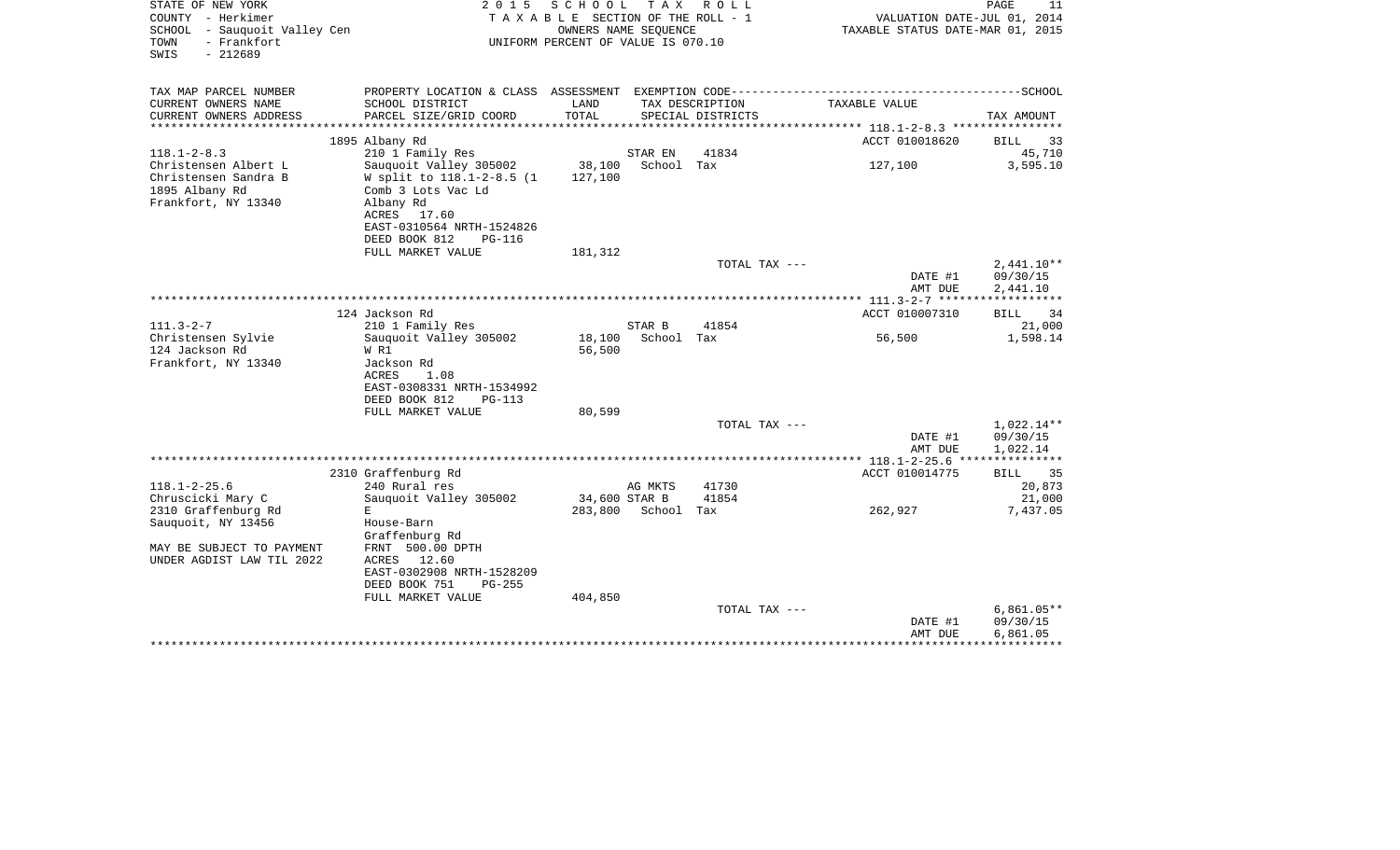| STATE OF NEW YORK<br>COUNTY - Herkimer<br>SCHOOL - Sauquoit Valley Cen<br>- Frankfort<br>TOWN<br>$-212689$<br>SWIS | 2 0 1 5                                    | SCHOOL<br>TAXABLE SECTION OF THE ROLL - 1<br>OWNERS NAME SEOUENCE<br>UNIFORM PERCENT OF VALUE IS 070.10 |                       | TAX ROLL                             | VALUATION DATE-JUL 01, 2014<br>TAXABLE STATUS DATE-MAR 01, 2015 | PAGE<br>12                |
|--------------------------------------------------------------------------------------------------------------------|--------------------------------------------|---------------------------------------------------------------------------------------------------------|-----------------------|--------------------------------------|-----------------------------------------------------------------|---------------------------|
| TAX MAP PARCEL NUMBER                                                                                              | PROPERTY LOCATION & CLASS ASSESSMENT       |                                                                                                         |                       | EXEMPTION CODE---------------------- |                                                                 | -------------------SCHOOL |
| CURRENT OWNERS NAME<br>CURRENT OWNERS ADDRESS                                                                      | SCHOOL DISTRICT<br>PARCEL SIZE/GRID COORD  | LAND<br>TOTAL                                                                                           |                       | TAX DESCRIPTION<br>SPECIAL DISTRICTS | TAXABLE VALUE                                                   | TAX AMOUNT                |
|                                                                                                                    |                                            |                                                                                                         |                       |                                      | ***************** 111.3-1-9.2 ***********                       |                           |
|                                                                                                                    | Mallory Rd                                 |                                                                                                         |                       |                                      | ACCT 010034320                                                  | BILL<br>36                |
| $111.3 - 1 - 9.2$<br>Collins Farm Realty LLC                                                                       | 322 Rural vac>10<br>Sauquoit Valley 305002 | 44,900                                                                                                  | AG MKTS<br>School Tax | 41730                                | 19,611                                                          | 25,289<br>554.71          |
| 3153 Mohawk St                                                                                                     | B                                          | 44,900                                                                                                  |                       |                                      |                                                                 |                           |
| Sauquoit, NY 13456                                                                                                 | Vac Ld                                     |                                                                                                         |                       |                                      |                                                                 |                           |
|                                                                                                                    | FRNT<br>48.00 DPTH                         |                                                                                                         |                       |                                      |                                                                 |                           |
| MAY BE SUBJECT TO PAYMENT                                                                                          | 39.30<br>ACRES                             |                                                                                                         |                       |                                      |                                                                 |                           |
| UNDER AGDIST LAW TIL 2022                                                                                          | EAST-0301091 NRTH-1530197                  |                                                                                                         |                       |                                      |                                                                 |                           |
|                                                                                                                    | DEED BOOK 1439<br>$PG-72$                  |                                                                                                         |                       |                                      |                                                                 |                           |
|                                                                                                                    | FULL MARKET VALUE                          | 64,051                                                                                                  |                       |                                      |                                                                 |                           |
|                                                                                                                    |                                            |                                                                                                         |                       | TOTAL TAX ---                        |                                                                 | 554.71**                  |
|                                                                                                                    |                                            |                                                                                                         |                       |                                      | DATE #1                                                         | 09/30/15                  |
|                                                                                                                    |                                            |                                                                                                         |                       |                                      | AMT DUE                                                         | 554.71                    |
| ****************************                                                                                       |                                            |                                                                                                         |                       |                                      |                                                                 |                           |
|                                                                                                                    | Higby Rd                                   |                                                                                                         |                       |                                      | ACCT 179301                                                     | 37<br>BILL                |
| $111.3 - 2 - 54.1$                                                                                                 | 120 Field crops                            |                                                                                                         | AG MKTS               | 41730                                |                                                                 | 27,809                    |
| Collins Farm Realty LLC                                                                                            | Sauguoit Valley 305002                     | 49,800                                                                                                  | School Tax            |                                      | 21,991                                                          | 622.03                    |
| 3153 Mohawk St                                                                                                     | S                                          | 49,800                                                                                                  |                       |                                      |                                                                 |                           |
| Sauquoit, NY 13456                                                                                                 | Higby Rd                                   |                                                                                                         |                       |                                      |                                                                 |                           |
|                                                                                                                    | FRNT 632.00 DPTH<br>ACRES<br>46.93         |                                                                                                         |                       |                                      |                                                                 |                           |
| MAY BE SUBJECT TO PAYMENT<br>UNDER AGDIST LAW TIL 2022                                                             | EAST-0311721 NRTH-1529087                  |                                                                                                         |                       |                                      |                                                                 |                           |
|                                                                                                                    | DEED BOOK 1490<br><b>PG-831</b>            |                                                                                                         |                       |                                      |                                                                 |                           |
|                                                                                                                    | FULL MARKET VALUE                          | 71,041                                                                                                  |                       |                                      |                                                                 |                           |
|                                                                                                                    |                                            |                                                                                                         |                       | TOTAL TAX ---                        |                                                                 | $622.03**$                |
|                                                                                                                    |                                            |                                                                                                         |                       |                                      | DATE #1                                                         | 09/30/15                  |
|                                                                                                                    |                                            |                                                                                                         |                       |                                      | AMT DUE                                                         | 622.03                    |
|                                                                                                                    |                                            |                                                                                                         |                       |                                      |                                                                 |                           |
|                                                                                                                    | 536 Hacadam Rd                             |                                                                                                         |                       |                                      | ACCT 010031350                                                  | 38<br>BILL                |
| $111.3 - 2 - 17$                                                                                                   | 270 Mfg housing                            |                                                                                                         | STAR B                | 41854                                |                                                                 | 21,000                    |
| Connine Eric S                                                                                                     | Sauquoit Valley 305002                     | 18,400                                                                                                  | School Tax            |                                      | 34,100                                                          | 964.54                    |
| 536 Hacadam Rd                                                                                                     | Е                                          | 34,100                                                                                                  |                       |                                      |                                                                 |                           |
| Sauquoit, NY 13456                                                                                                 | Trai & Gar                                 |                                                                                                         |                       |                                      |                                                                 |                           |
|                                                                                                                    | Hacadam Rd                                 |                                                                                                         |                       |                                      |                                                                 |                           |
|                                                                                                                    | FRNT 249.00 DPTH<br><b>ACRES</b><br>1.30   |                                                                                                         |                       |                                      |                                                                 |                           |
|                                                                                                                    | EAST-0308152 NRTH-1530140                  |                                                                                                         |                       |                                      |                                                                 |                           |
|                                                                                                                    | DEED BOOK 1394<br><b>PG-815</b>            |                                                                                                         |                       |                                      |                                                                 |                           |
|                                                                                                                    | FULL MARKET VALUE                          | 48,645                                                                                                  |                       |                                      |                                                                 |                           |
|                                                                                                                    |                                            |                                                                                                         |                       | TOTAL TAX ---                        |                                                                 | 388.54**                  |
|                                                                                                                    |                                            |                                                                                                         |                       |                                      | DATE #1                                                         | 09/30/15                  |
|                                                                                                                    |                                            |                                                                                                         |                       |                                      | AMT DUE                                                         | 388.54                    |
|                                                                                                                    |                                            |                                                                                                         |                       |                                      |                                                                 |                           |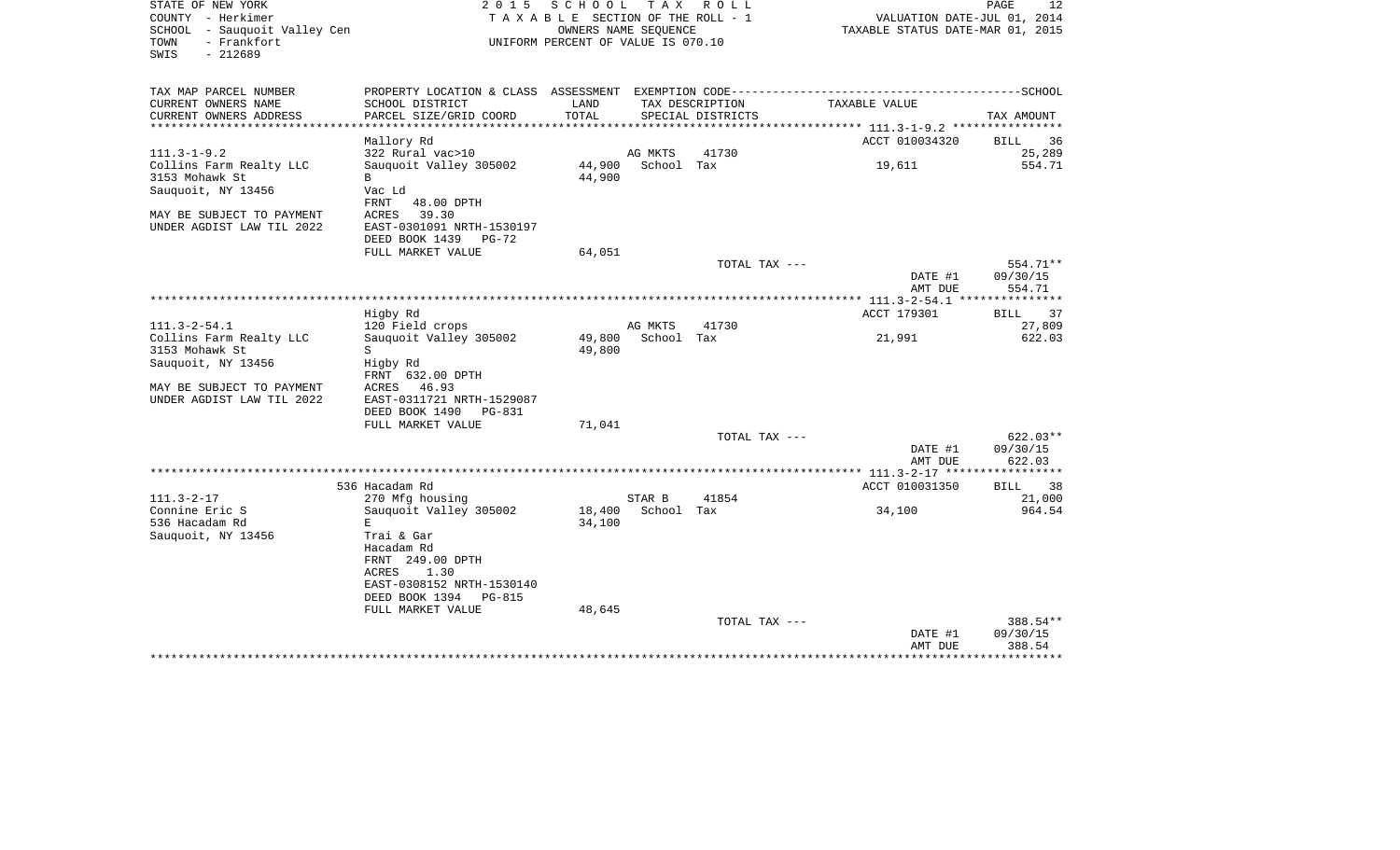| STATE OF NEW YORK<br>COUNTY - Herkimer<br>SCHOOL<br>- Sauquoit Valley Cen<br>- Frankfort<br>TOWN<br>SWIS<br>$-212689$ | 2 0 1 5                                    | SCHOOL<br>TAXABLE SECTION OF THE ROLL - 1<br>OWNERS NAME SEQUENCE<br>UNIFORM PERCENT OF VALUE IS 070.10 | T A X                 | R O L L           | VALUATION DATE-JUL 01, 2014<br>TAXABLE STATUS DATE-MAR 01, 2015                                               | PAGE<br>13         |
|-----------------------------------------------------------------------------------------------------------------------|--------------------------------------------|---------------------------------------------------------------------------------------------------------|-----------------------|-------------------|---------------------------------------------------------------------------------------------------------------|--------------------|
| TAX MAP PARCEL NUMBER<br>CURRENT OWNERS NAME                                                                          | SCHOOL DISTRICT                            | LAND                                                                                                    |                       | TAX DESCRIPTION   | PROPERTY LOCATION & CLASS ASSESSMENT EXEMPTION CODE-----------------------------------SCHOOL<br>TAXABLE VALUE |                    |
| CURRENT OWNERS ADDRESS                                                                                                | PARCEL SIZE/GRID COORD                     | TOTAL                                                                                                   |                       | SPECIAL DISTRICTS |                                                                                                               | TAX AMOUNT         |
| *******************                                                                                                   | ****************************               |                                                                                                         |                       |                   |                                                                                                               |                    |
|                                                                                                                       | 10159 Mallory Rd                           |                                                                                                         |                       |                   | ACCT 010038765                                                                                                | <b>BILL</b><br>39  |
| $111.3 - 1 - 12$                                                                                                      | 210 1 Family Res                           |                                                                                                         | STAR EN               | 41834             |                                                                                                               | 45,710             |
| Cook James D<br>Cook Joan M                                                                                           | Sauquoit Valley 305002<br>N                | 16,400<br>95,900                                                                                        | School Tax            |                   | 95,900                                                                                                        | 2,712.59           |
| 10159 Mallory Rd                                                                                                      | R1                                         |                                                                                                         |                       |                   |                                                                                                               |                    |
| Sauquoit, NY 13456                                                                                                    | Mallory Road                               |                                                                                                         |                       |                   |                                                                                                               |                    |
|                                                                                                                       | FRNT 200.00 DPTH 175.00                    |                                                                                                         |                       |                   |                                                                                                               |                    |
|                                                                                                                       | EAST-0301024 NRTH-1529209                  |                                                                                                         |                       |                   |                                                                                                               |                    |
|                                                                                                                       | DEED BOOK 00624 PG-00606                   | 136,805                                                                                                 |                       |                   |                                                                                                               |                    |
|                                                                                                                       | FULL MARKET VALUE                          |                                                                                                         |                       | TOTAL TAX ---     |                                                                                                               | 1,558.59**         |
|                                                                                                                       |                                            |                                                                                                         |                       |                   | DATE #1                                                                                                       | 09/30/15           |
|                                                                                                                       |                                            |                                                                                                         |                       |                   | AMT DUE                                                                                                       | 1,558.59           |
|                                                                                                                       |                                            |                                                                                                         |                       |                   |                                                                                                               | ************       |
|                                                                                                                       | Mallory Rd                                 |                                                                                                         |                       |                   |                                                                                                               | BILL<br>40         |
| $118.1 - 2 - 24.2$<br>Cook James D                                                                                    | 312 Vac w/imprv<br>Sauguoit Valley 305002  | 10,500                                                                                                  | School Tax            |                   | 20,100                                                                                                        | 568.54             |
| Cook Joan M                                                                                                           | S                                          | 20,100                                                                                                  |                       |                   |                                                                                                               |                    |
| 10159 Mallory Rd                                                                                                      | Vac Ld                                     |                                                                                                         |                       |                   |                                                                                                               |                    |
| Sauquoit, NY 13456                                                                                                    | ACRES<br>2.00                              |                                                                                                         |                       |                   |                                                                                                               |                    |
|                                                                                                                       | EAST-0300871 NRTH-1528995                  |                                                                                                         |                       |                   |                                                                                                               |                    |
|                                                                                                                       | DEED BOOK 837<br>PG-697                    |                                                                                                         |                       |                   |                                                                                                               |                    |
|                                                                                                                       | FULL MARKET VALUE                          | 28,673                                                                                                  |                       | TOTAL TAX ---     |                                                                                                               | 568.54**           |
|                                                                                                                       |                                            |                                                                                                         |                       |                   | DATE #1                                                                                                       | 09/30/15           |
|                                                                                                                       |                                            |                                                                                                         |                       |                   | AMT DUE                                                                                                       | 568.54             |
|                                                                                                                       |                                            |                                                                                                         |                       |                   |                                                                                                               |                    |
|                                                                                                                       | 2511 Albany Rd                             |                                                                                                         |                       |                   | ACCT 010008760                                                                                                | 41<br>BILL         |
| $111.3 - 1 - 46$<br>Costello Living Trust John B                                                                      | 210 1 Family Res<br>Sauquoit Valley 305002 | 19,200                                                                                                  | STAR EN<br>School Tax | 41834             | 105,400                                                                                                       | 45,710<br>2,981.30 |
| Attn: John B Costello                                                                                                 | W                                          | 105,400                                                                                                 |                       |                   |                                                                                                               |                    |
| 2511 Albany Rd                                                                                                        | R1                                         |                                                                                                         |                       |                   |                                                                                                               |                    |
| Frankfort, NY 13340                                                                                                   | Albany Rd                                  |                                                                                                         |                       |                   |                                                                                                               |                    |
|                                                                                                                       | FRNT 225.00 DPTH 387.20                    |                                                                                                         |                       |                   |                                                                                                               |                    |
|                                                                                                                       | ACRES<br>2.00<br>EAST-0308165 NRTH-1536585 |                                                                                                         |                       |                   |                                                                                                               |                    |
|                                                                                                                       | DEED BOOK 883<br>$PG-122$                  |                                                                                                         |                       |                   |                                                                                                               |                    |
|                                                                                                                       | FULL MARKET VALUE                          | 150,357                                                                                                 |                       |                   |                                                                                                               |                    |
|                                                                                                                       |                                            |                                                                                                         |                       | TOTAL TAX ---     |                                                                                                               | 1,827.30**         |
|                                                                                                                       |                                            |                                                                                                         |                       |                   | DATE #1                                                                                                       | 09/30/15           |
|                                                                                                                       |                                            |                                                                                                         |                       |                   | AMT DUE                                                                                                       | 1,827.30           |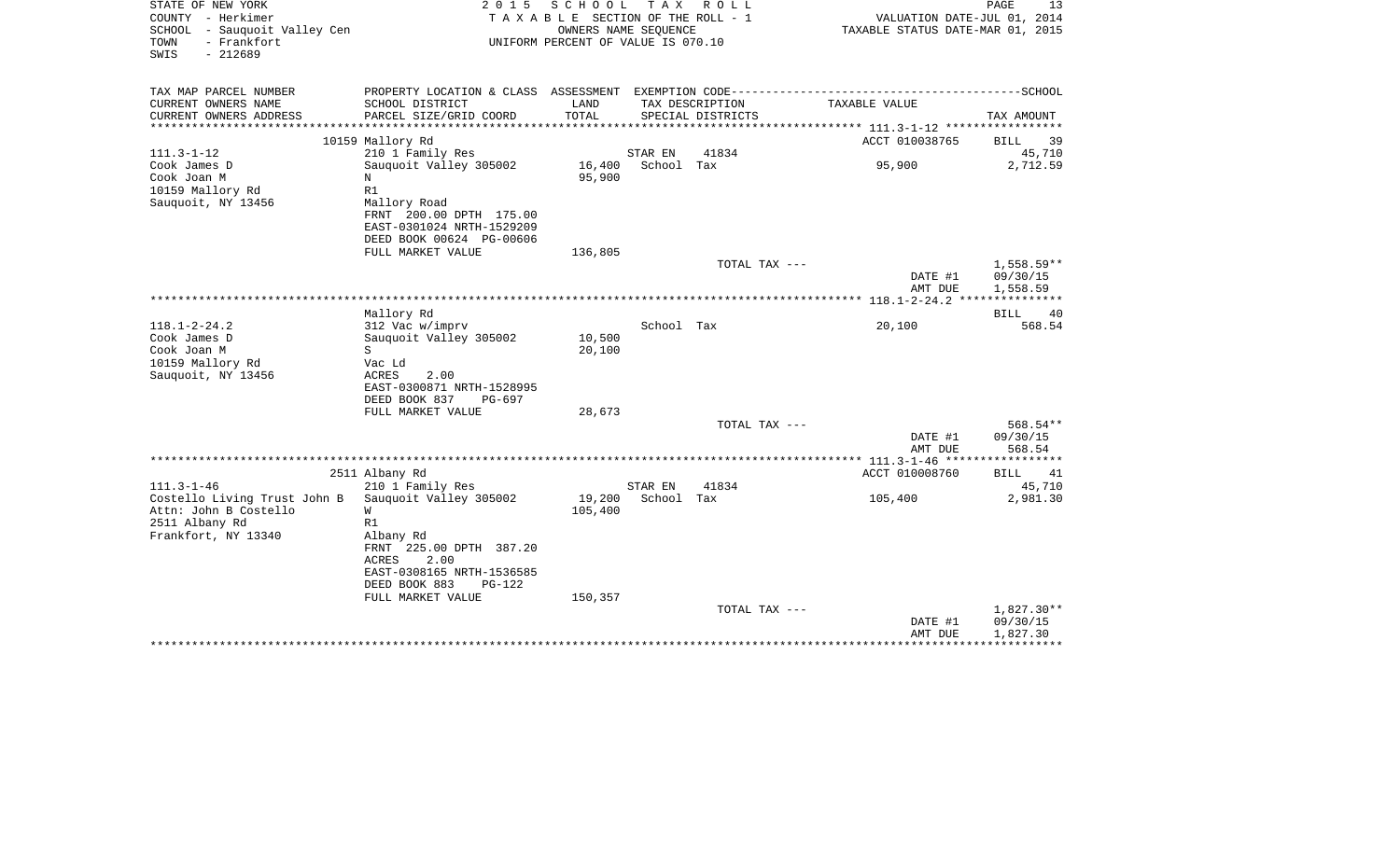| STATE OF NEW YORK<br>COUNTY - Herkimer<br>SCHOOL - Sauquoit Valley Cen<br>- Frankfort<br>TOWN<br>SWIS<br>$-212689$ | 2 0 1 5                                                                                                                                        | SCHOOL<br>T A X A B L E SECTION OF THE ROLL - 1<br>OWNERS NAME SEQUENCE<br>UNIFORM PERCENT OF VALUE IS 070.10 | T A X                | R O L L           | VALUATION DATE-JUL 01, 2014<br>TAXABLE STATUS DATE-MAR 01, 2015 | PAGE<br>14                           |
|--------------------------------------------------------------------------------------------------------------------|------------------------------------------------------------------------------------------------------------------------------------------------|---------------------------------------------------------------------------------------------------------------|----------------------|-------------------|-----------------------------------------------------------------|--------------------------------------|
| TAX MAP PARCEL NUMBER<br>CURRENT OWNERS NAME                                                                       | SCHOOL DISTRICT                                                                                                                                | LAND                                                                                                          |                      | TAX DESCRIPTION   | TAXABLE VALUE                                                   |                                      |
| CURRENT OWNERS ADDRESS<br>*********************                                                                    | PARCEL SIZE/GRID COORD<br>***************************                                                                                          | TOTAL                                                                                                         |                      | SPECIAL DISTRICTS |                                                                 | TAX AMOUNT                           |
|                                                                                                                    | 150 Kerber Rd                                                                                                                                  |                                                                                                               |                      |                   |                                                                 | <b>BILL</b><br>42                    |
| $111.3 - 2 - 44.2$<br>Curri Robert<br>Curri Cynthia<br>150 Kerber Rd<br>Frankfort, NY 13340                        | 210 1 Family Res<br>Sauquoit Valley 305002<br>FRNT 550.00 DPTH<br>ACRES<br>29.00<br>EAST-0310781 NRTH-1534038<br>DEED BOOK 915<br>$PG-35$      | 44,700<br>348,340                                                                                             | School Tax           |                   | 348,340                                                         | 9,853.00                             |
|                                                                                                                    | FULL MARKET VALUE                                                                                                                              | 496,919                                                                                                       |                      |                   |                                                                 |                                      |
|                                                                                                                    |                                                                                                                                                |                                                                                                               |                      | TOTAL TAX ---     | DATE #1<br>AMT DUE                                              | $9.853.00**$<br>09/30/15<br>9,853.00 |
|                                                                                                                    |                                                                                                                                                |                                                                                                               |                      |                   |                                                                 |                                      |
|                                                                                                                    | 1346 Higby Rd                                                                                                                                  |                                                                                                               |                      |                   | ACCT 010009440                                                  | 43<br><b>BILL</b>                    |
| $111.3 - 2 - 30.3$<br>Dalessandro Anthony F<br>2890 Graffenburg Rd<br>New Hartford, NY 13413                       | 484 1 use sm bld<br>Sauguoit Valley 305002<br>S<br>V19<br>Higby Rd<br>ACRES<br>13.00<br>EAST-0311237 NRTH-1530123<br>DEED BOOK 676<br>$PG-846$ | 31,500<br>90,300                                                                                              | School Tax           |                   | 90,300                                                          | 2,554.19                             |
|                                                                                                                    | FULL MARKET VALUE                                                                                                                              | 128,816                                                                                                       |                      |                   |                                                                 |                                      |
|                                                                                                                    |                                                                                                                                                |                                                                                                               |                      | TOTAL TAX ---     | DATE #1<br>AMT DUE                                              | $2.554.19**$<br>09/30/15<br>2,554.19 |
|                                                                                                                    |                                                                                                                                                |                                                                                                               |                      |                   |                                                                 | ************                         |
|                                                                                                                    | 1947 Albany Rd                                                                                                                                 |                                                                                                               |                      |                   | ACCT 010040710                                                  | <b>BILL</b><br>44                    |
| $118.1 - 2 - 5$<br>Daley Michael L<br>Daley Lynnann M<br>1947 Albany Rd<br>Frankfort, NY 13340                     | 240 Rural res<br>Sauguoit Valley 305002<br>Merge W/112.2-1-3.1<br>R1 With Shop<br>25% 17300 1999<br>FRNT 1959.00 DPTH                          | 52,700<br>161,200                                                                                             | STAR B<br>School Tax | 41854             | 161,200                                                         | 21,000<br>4,559.64                   |
|                                                                                                                    | 88.40<br>ACRES<br>EAST-0309486 NRTH-1526471<br>DEED BOOK 769<br>$PG-18$<br>FULL MARKET VALUE                                                   | 229,957                                                                                                       |                      | TOTAL TAX ---     |                                                                 | $3,983.64**$                         |
|                                                                                                                    |                                                                                                                                                |                                                                                                               |                      |                   | DATE #1<br>AMT DUE                                              | 09/30/15<br>3,983.64                 |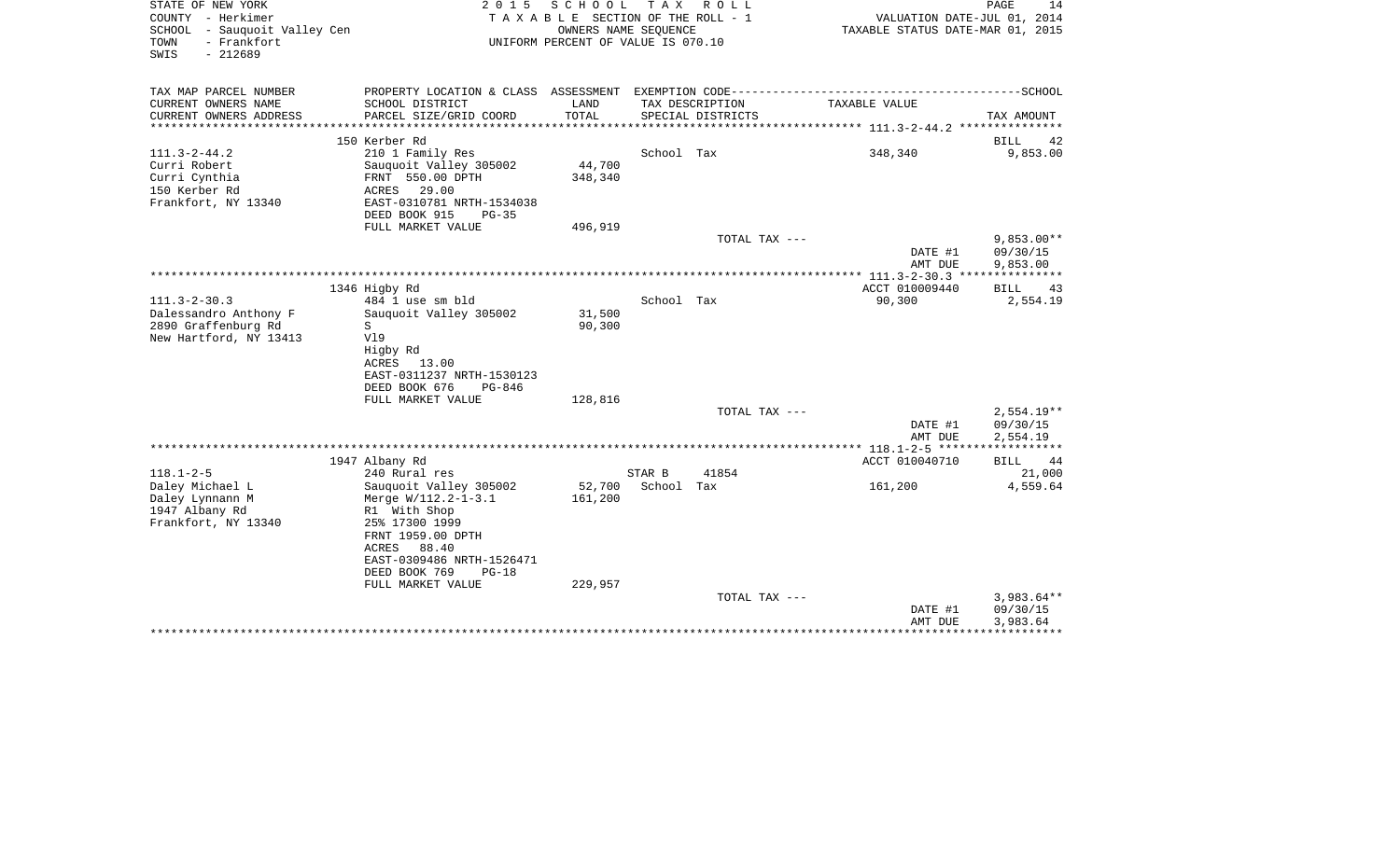| STATE OF NEW YORK<br>COUNTY - Herkimer<br>SCHOOL - Sauquoit Valley Cen<br>- Frankfort<br>TOWN<br>$-212689$<br>SWIS | 2 0 1 5                                                                                                                                                                            | SCHOOL<br>T A X A B L E SECTION OF THE ROLL - 1<br>OWNERS NAME SEQUENCE<br>UNIFORM PERCENT OF VALUE IS 070.10 | T A X                   | R O L L           | VALUATION DATE-JUL 01, 2014<br>TAXABLE STATUS DATE-MAR 01, 2015 | PAGE<br>15                                |
|--------------------------------------------------------------------------------------------------------------------|------------------------------------------------------------------------------------------------------------------------------------------------------------------------------------|---------------------------------------------------------------------------------------------------------------|-------------------------|-------------------|-----------------------------------------------------------------|-------------------------------------------|
| TAX MAP PARCEL NUMBER<br>CURRENT OWNERS NAME                                                                       | SCHOOL DISTRICT                                                                                                                                                                    | LAND                                                                                                          |                         | TAX DESCRIPTION   | TAXABLE VALUE                                                   |                                           |
| CURRENT OWNERS ADDRESS<br>**********************                                                                   | PARCEL SIZE/GRID COORD<br>***************************                                                                                                                              | TOTAL                                                                                                         |                         | SPECIAL DISTRICTS |                                                                 | TAX AMOUNT                                |
|                                                                                                                    | 134 Mcintyre Rd                                                                                                                                                                    |                                                                                                               |                         |                   |                                                                 | <b>BILL</b><br>45                         |
| $118.2 - 1 - 48.2$<br>Davand Aviation Inc<br>379 Throop Ave<br>Brooklyn, NY 11221                                  | 844 Air transprt<br>Sauquoit Valley 305002<br>Priv Airport<br>FRNT 2810.00 DPTH<br>ACRES 66.30<br>EAST-0313675 NRTH-1524309<br>DEED BOOK 825<br><b>PG-371</b><br>FULL MARKET VALUE | 62,200<br>250,200<br>356,919                                                                                  | School Tax              |                   | 250,200                                                         | 7,077.06                                  |
|                                                                                                                    |                                                                                                                                                                                    |                                                                                                               |                         | TOTAL TAX ---     | DATE #1<br>AMT DUE                                              | 7,077.06**<br>09/30/15<br>7,077.06        |
| ************************                                                                                           |                                                                                                                                                                                    |                                                                                                               |                         |                   |                                                                 | * * * * * * * * * * *                     |
| $111.3 - 1 - 9.1$                                                                                                  | Mallory Rd<br>314 Rural vac<10                                                                                                                                                     |                                                                                                               | School Tax              |                   | ACCT 010034320<br>14,200                                        | <b>BILL</b><br>46<br>401.66               |
| Davies Scott L<br>Davies Christine<br>2188 Graffenburg Rd<br>Sauquoit, NY 13456                                    | Sauguoit Valley 305002<br>B<br>Vac Ld<br>no frontage ROW for acces<br>2.00<br>ACRES<br>EAST-0300595 NRTH-1530997<br>DEED BOOK 933<br>$PG-83$                                       | 14,200<br>14,200                                                                                              |                         |                   |                                                                 |                                           |
|                                                                                                                    | FULL MARKET VALUE                                                                                                                                                                  | 20,257                                                                                                        |                         | TOTAL TAX ---     |                                                                 | $401.66**$                                |
|                                                                                                                    |                                                                                                                                                                                    |                                                                                                               |                         |                   | DATE #1<br>AMT DUE                                              | 09/30/15<br>401.66                        |
|                                                                                                                    | ***************************                                                                                                                                                        |                                                                                                               | *********************** |                   | ******* 118.1-2-21 *****                                        |                                           |
| $118.1 - 2 - 21$                                                                                                   | Graffenburg Rd<br>322 Rural vac>10                                                                                                                                                 |                                                                                                               | School Tax              |                   | ACCT 176188<br>31,000                                           | 47<br>BILL<br>876.85                      |
| Davies Scott L<br>2188 Graffenburg Rd<br>Sauquoit, NY 13456                                                        | Sauquoit Valley 305002<br>E.<br>Farm<br>Graffenburg Rd<br><b>ACRES</b><br>54.30<br>EAST-0303545 NRTH-1526951<br>DEED BOOK 1470<br>$PG-80$<br>FULL MARKET VALUE                     | 31,000<br>31,000<br>44,223                                                                                    |                         |                   |                                                                 |                                           |
|                                                                                                                    | *************************************                                                                                                                                              |                                                                                                               |                         | TOTAL TAX ---     | DATE #1<br>AMT DUE                                              | 876.85**<br>09/30/15<br>876.85<br>******* |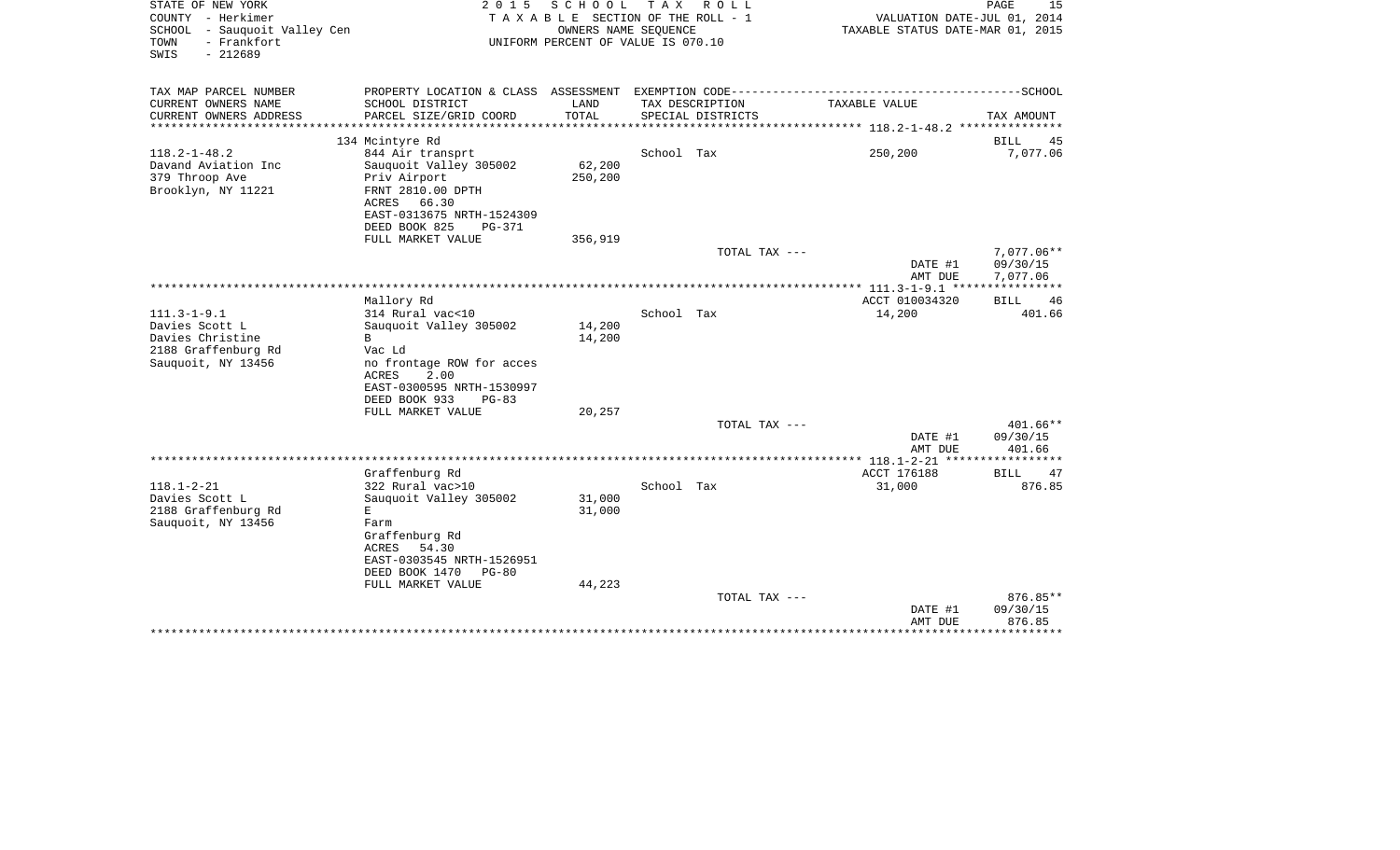| STATE OF NEW YORK<br>COUNTY - Herkimer<br>SCHOOL - Sauquoit Valley Cen<br>- Frankfort<br>TOWN<br>$-212689$<br>SWIS | 2 0 1 5                                                                                                                                           | SCHOOL<br>T A X A B L E SECTION OF THE ROLL - 1<br>OWNERS NAME SEQUENCE<br>UNIFORM PERCENT OF VALUE IS 070.10 | T A X      | R O L L                                             | VALUATION DATE-JUL 01, 2014<br>TAXABLE STATUS DATE-MAR 01, 2015 | PAGE<br>16                         |
|--------------------------------------------------------------------------------------------------------------------|---------------------------------------------------------------------------------------------------------------------------------------------------|---------------------------------------------------------------------------------------------------------------|------------|-----------------------------------------------------|-----------------------------------------------------------------|------------------------------------|
| TAX MAP PARCEL NUMBER<br>CURRENT OWNERS NAME                                                                       | SCHOOL DISTRICT                                                                                                                                   | LAND                                                                                                          |            | TAX DESCRIPTION                                     | TAXABLE VALUE                                                   |                                    |
| CURRENT OWNERS ADDRESS<br>*******************                                                                      | PARCEL SIZE/GRID COORD<br>*******************                                                                                                     | TOTAL                                                                                                         |            | SPECIAL DISTRICTS<br>****************************** | ************* 118.2-4-21 ******************                     | TAX AMOUNT                         |
|                                                                                                                    | 166 Bouck Rd                                                                                                                                      |                                                                                                               |            |                                                     | ACCT 162775                                                     | <b>BILL</b><br>48                  |
| $118.2 - 4 - 21$                                                                                                   | 210 1 Family Res                                                                                                                                  |                                                                                                               | STAR B     | 41854                                               |                                                                 | 21,000                             |
| Dimartin Salvatore F Jr<br>111 Sheldon Ave<br>Frankfort, NY 13340                                                  | Sauquoit Valley 305002<br>R1<br>FRNT 190.00 DPTH<br>ACRES<br>2.50<br>EAST-0314296 NRTH-1526136<br>DEED BOOK 1383<br>PG-640                        | 16,500<br>126,000                                                                                             | School Tax |                                                     | 126,000                                                         | 3,563.98                           |
|                                                                                                                    | FULL MARKET VALUE                                                                                                                                 | 179,743                                                                                                       |            |                                                     |                                                                 |                                    |
|                                                                                                                    |                                                                                                                                                   |                                                                                                               |            | TOTAL TAX ---                                       | DATE #1<br>AMT DUE                                              | 2,987.98**<br>09/30/15<br>2,987.98 |
|                                                                                                                    |                                                                                                                                                   |                                                                                                               |            |                                                     |                                                                 |                                    |
|                                                                                                                    | Hacadam Rd                                                                                                                                        |                                                                                                               |            |                                                     | ACCT 010011610                                                  | <b>BILL</b><br>49                  |
| $118.1 - 2 - 14$<br>DiRuzzo Joseph A<br>Attn: John A. DiRuzzo<br>PO Box 119<br>Verona Beach, NY 13162              | 323 Vacant rural<br>Sauquoit Valley 305002<br>W<br>Wlot4a<br>Hacadam Rd<br>4.00<br>ACRES<br>EAST-0308021 NRTH-1527124<br>DEED BOOK 00591 PG-00229 | 2,500<br>2,500                                                                                                | School Tax |                                                     | 2,500                                                           | 70.71                              |
|                                                                                                                    | FULL MARKET VALUE                                                                                                                                 | 3,566                                                                                                         |            |                                                     |                                                                 | $70.71**$                          |
|                                                                                                                    |                                                                                                                                                   |                                                                                                               |            | TOTAL TAX ---                                       | DATE #1<br>AMT DUE                                              | 09/30/15<br>70.71                  |
|                                                                                                                    |                                                                                                                                                   |                                                                                                               |            |                                                     | * $111.3 - 1 - 45$ ***                                          |                                    |
|                                                                                                                    | 2469 Albany Rd                                                                                                                                    |                                                                                                               |            |                                                     | ACCT 169453                                                     | 50<br><b>BILL</b>                  |
| $111.3 - 1 - 45$                                                                                                   | 240 Rural res                                                                                                                                     |                                                                                                               | STAR B     | 41854                                               |                                                                 | 21,000                             |
| Dundon Renee C                                                                                                     | Sauguoit Valley 305002                                                                                                                            | 61,100                                                                                                        | School Tax |                                                     | 101,000                                                         | 2,856.84                           |
| 2469 Albany Rd<br>Frankfort, NY 13340                                                                              | W<br>Farm<br>Albany Rd<br>61.80<br>ACRES<br>EAST-0307556 NRTH-1536003<br>DEED BOOK 1426<br>PG-494                                                 | 101,000                                                                                                       |            |                                                     |                                                                 |                                    |
|                                                                                                                    | FULL MARKET VALUE                                                                                                                                 | 144,080                                                                                                       |            | TOTAL TAX ---                                       |                                                                 | 2,280.84**                         |
|                                                                                                                    |                                                                                                                                                   |                                                                                                               |            |                                                     | DATE #1<br>AMT DUE                                              | 09/30/15<br>2,280.84               |
|                                                                                                                    |                                                                                                                                                   |                                                                                                               |            |                                                     |                                                                 |                                    |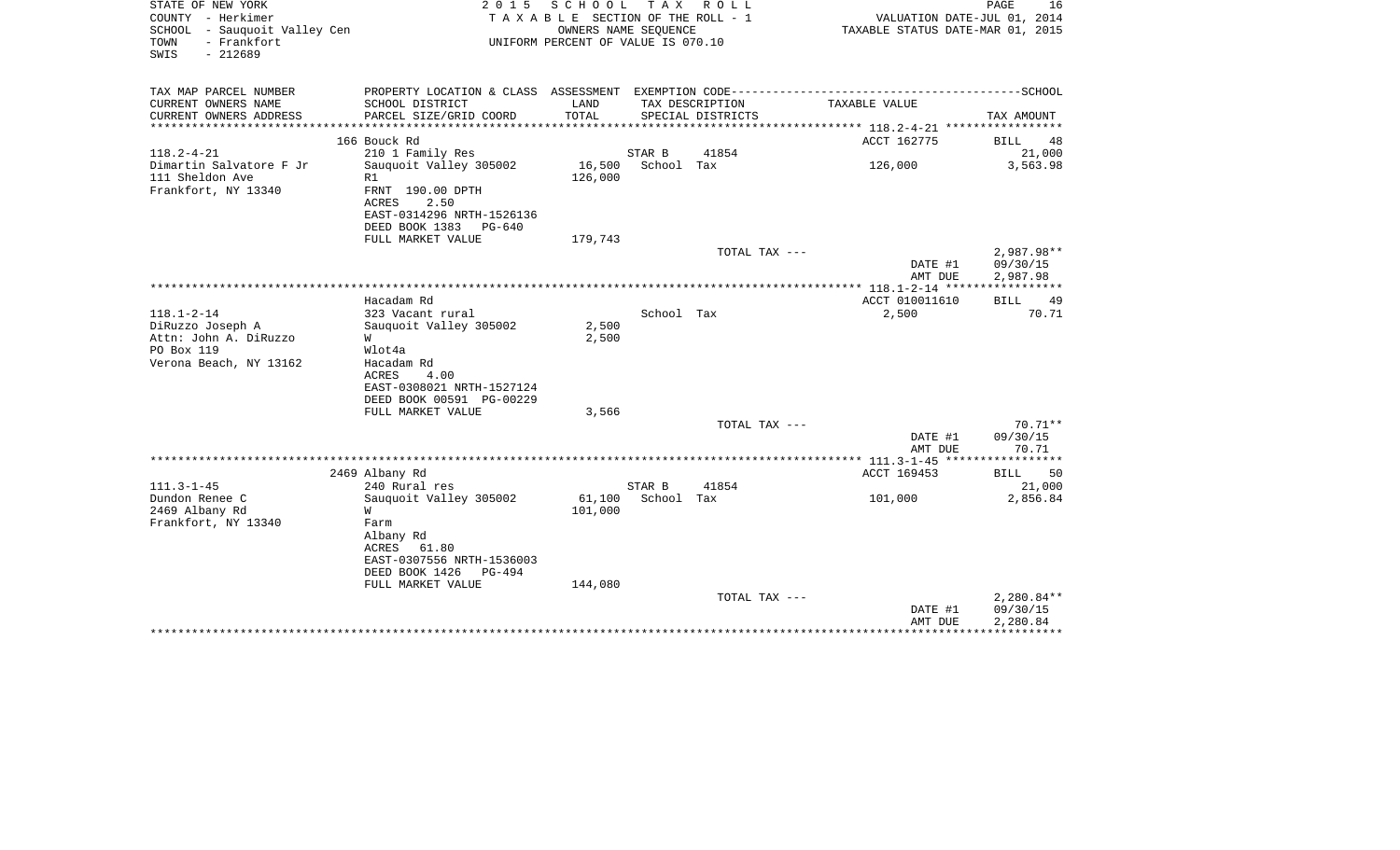| STATE OF NEW YORK<br>COUNTY - Herkimer<br><b>SCHOOL</b><br>- Sauquoit Valley Cen<br>- Frankfort<br>TOWN<br>SWIS<br>$-212689$ | 2 0 1 5                                                | SCHOOL<br>T A X A B L E SECTION OF THE ROLL - 1<br>OWNERS NAME SEOUENCE<br>UNIFORM PERCENT OF VALUE IS 070.10 | T A X      | R O L L           | VALUATION DATE-JUL 01, 2014<br>TAXABLE STATUS DATE-MAR 01, 2015 | PAGE<br>17               |
|------------------------------------------------------------------------------------------------------------------------------|--------------------------------------------------------|---------------------------------------------------------------------------------------------------------------|------------|-------------------|-----------------------------------------------------------------|--------------------------|
| TAX MAP PARCEL NUMBER<br>CURRENT OWNERS NAME                                                                                 | SCHOOL DISTRICT                                        | LAND                                                                                                          |            | TAX DESCRIPTION   | TAXABLE VALUE                                                   |                          |
| CURRENT OWNERS ADDRESS                                                                                                       | PARCEL SIZE/GRID COORD                                 | TOTAL                                                                                                         |            | SPECIAL DISTRICTS |                                                                 | TAX AMOUNT               |
|                                                                                                                              | 174 Bouck Rd                                           |                                                                                                               |            |                   | ACCT 010024693                                                  | BILL<br>51               |
| $118.2 - 4 - 22$                                                                                                             | 210 1 Family Res                                       |                                                                                                               | STAR B     | 41854             |                                                                 | 21,000                   |
| Falbo Santo A<br>Falbo Kimberly A                                                                                            | Sauquoit Valley 305002<br>S                            | 16,600<br>131,700                                                                                             | School Tax |                   | 131,700                                                         | 3,725.21                 |
| 174 Bouck Rd                                                                                                                 | Bouck Rd                                               |                                                                                                               |            |                   |                                                                 |                          |
| Frankfort, NY 13340                                                                                                          | ACRES<br>2.60<br>EAST-0314459 NRTH-1526029             |                                                                                                               |            |                   |                                                                 |                          |
|                                                                                                                              | DEED BOOK 800<br>$PG-631$                              |                                                                                                               |            |                   |                                                                 |                          |
|                                                                                                                              | FULL MARKET VALUE                                      | 187,874                                                                                                       |            |                   |                                                                 |                          |
|                                                                                                                              |                                                        |                                                                                                               |            | TOTAL TAX ---     | DATE #1                                                         | $3,149.21**$<br>09/30/15 |
|                                                                                                                              |                                                        |                                                                                                               |            |                   | AMT DUE                                                         | 3,149.21                 |
|                                                                                                                              |                                                        |                                                                                                               |            |                   |                                                                 |                          |
|                                                                                                                              | 428 Hacadam Rd                                         |                                                                                                               |            |                   | ACCT 010010800                                                  | <b>BILL</b><br>52        |
| $111.3 - 2 - 22.1$                                                                                                           | 210 1 Family Res                                       |                                                                                                               | STAR B     | 41854             |                                                                 | 21,000                   |
| Fancett James G<br>Fancett Brenda M                                                                                          | Sauquoit Valley 305002<br>E.                           | 35,400<br>191,800                                                                                             | School Tax |                   | 191,800                                                         | 5,425.18                 |
| 428 Hacadam Rd                                                                                                               | V19 17.30 Acres                                        |                                                                                                               |            |                   |                                                                 |                          |
| Sauquoit, NY 13456                                                                                                           | Hacadam Rd                                             |                                                                                                               |            |                   |                                                                 |                          |
|                                                                                                                              | FRNT 350.00 DPTH                                       |                                                                                                               |            |                   |                                                                 |                          |
|                                                                                                                              | 17.30<br>ACRES                                         |                                                                                                               |            |                   |                                                                 |                          |
|                                                                                                                              | EAST-0307562 NRTH-1527877<br>DEED BOOK 892<br>$PG-479$ |                                                                                                               |            |                   |                                                                 |                          |
|                                                                                                                              | FULL MARKET VALUE                                      | 273,609                                                                                                       |            |                   |                                                                 |                          |
|                                                                                                                              |                                                        |                                                                                                               |            | TOTAL TAX ---     |                                                                 | 4,849.18**               |
|                                                                                                                              |                                                        |                                                                                                               |            |                   | DATE #1                                                         | 09/30/15                 |
|                                                                                                                              |                                                        |                                                                                                               |            |                   | AMT DUE                                                         | 4,849.18                 |
|                                                                                                                              | 1854 Albany Rd                                         |                                                                                                               |            |                   | ACCT 010014310                                                  | <b>BILL</b><br>53        |
| $118.1 - 2 - 10$                                                                                                             | 210 1 Family Res                                       |                                                                                                               | STAR EN    | 41834             |                                                                 | 34,200                   |
| Farrell Richard                                                                                                              | Sauquoit Valley 305002                                 | 12,300                                                                                                        | School Tax |                   | 34,200                                                          | 967.37                   |
| Farrell Cynthia                                                                                                              | N                                                      | 34,200                                                                                                        |            |                   |                                                                 |                          |
| 1854 Albany Rd<br>Frankfort, NY 13340                                                                                        | R1<br>Life Use                                         |                                                                                                               |            |                   |                                                                 |                          |
|                                                                                                                              | FRNT 135.00 DPTH 225.00                                |                                                                                                               |            |                   |                                                                 |                          |
|                                                                                                                              | EAST-0310971 NRTH-1523838                              |                                                                                                               |            |                   |                                                                 |                          |
|                                                                                                                              | DEED BOOK 882<br>$PG-537$                              |                                                                                                               |            |                   |                                                                 |                          |
|                                                                                                                              | FULL MARKET VALUE                                      | 48,787                                                                                                        |            | TOTAL TAX ---     |                                                                 | $0.00**$                 |
|                                                                                                                              |                                                        |                                                                                                               |            |                   |                                                                 |                          |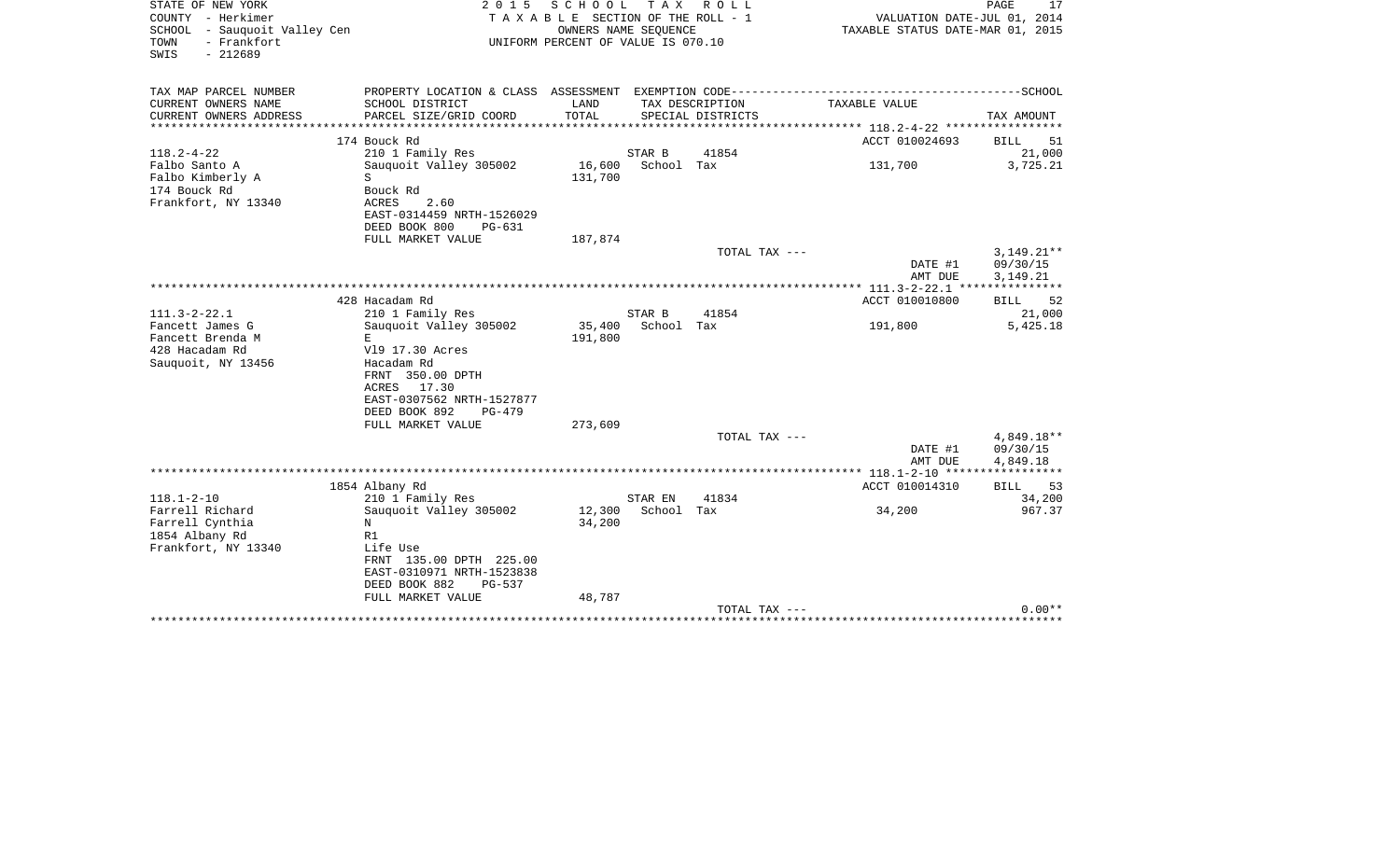| STATE OF NEW YORK<br>COUNTY - Herkimer<br>SCHOOL - Sauquoit Valley Cen<br>- Frankfort<br>TOWN<br>$-212689$<br>SWIS | 2 0 1 5<br>TAXABLE SECTION OF THE ROLL - 1<br>UNIFORM PERCENT OF VALUE IS 070.10 |               | PAGE<br>18<br>VALUATION DATE-JUL 01, 2014<br>TAXABLE STATUS DATE-MAR 01, 2015 |                                      |                |                             |
|--------------------------------------------------------------------------------------------------------------------|----------------------------------------------------------------------------------|---------------|-------------------------------------------------------------------------------|--------------------------------------|----------------|-----------------------------|
| TAX MAP PARCEL NUMBER<br>CURRENT OWNERS NAME<br>CURRENT OWNERS ADDRESS                                             | SCHOOL DISTRICT<br>PARCEL SIZE/GRID COORD                                        | LAND<br>TOTAL |                                                                               | TAX DESCRIPTION<br>SPECIAL DISTRICTS | TAXABLE VALUE  | TAX AMOUNT                  |
| ***********************                                                                                            |                                                                                  |               |                                                                               |                                      |                |                             |
| $111.3 - 1 - 69.4$                                                                                                 | 469 Hacadam Rd<br>210 1 Family Res                                               |               | STAR B                                                                        | 41854                                | ACCT 010002413 | <b>BILL</b><br>54<br>21,000 |
| Farrell Robert C                                                                                                   | Sauquoit Valley 305002                                                           | 22,000        | School Tax                                                                    |                                      | 84,979         | 2,403.68                    |
| Farrell Cynthia B                                                                                                  | W                                                                                | 84,979        |                                                                               |                                      |                |                             |
| 469 Hacadam Rd                                                                                                     | R1                                                                               |               |                                                                               |                                      |                |                             |
| Sauquoit, NY 13456                                                                                                 | Hacadam Rd                                                                       |               |                                                                               |                                      |                |                             |
|                                                                                                                    | FRNT 332.90 DPTH<br>ACRES<br>4.30 BANK<br>093                                    |               |                                                                               |                                      |                |                             |
|                                                                                                                    | EAST-0307017 NRTH-1529355                                                        |               |                                                                               |                                      |                |                             |
|                                                                                                                    | DEED BOOK 875<br><b>PG-581</b>                                                   |               |                                                                               |                                      |                |                             |
|                                                                                                                    | FULL MARKET VALUE                                                                | 121,225       |                                                                               |                                      |                |                             |
|                                                                                                                    |                                                                                  |               |                                                                               | TOTAL TAX ---                        |                | 1,827.68**                  |
|                                                                                                                    |                                                                                  |               |                                                                               |                                      | DATE #1        | 09/30/15                    |
|                                                                                                                    |                                                                                  |               |                                                                               |                                      | AMT DUE        | 1,827.68                    |
|                                                                                                                    | 238 Bouck Rd                                                                     |               |                                                                               |                                      |                | 55<br><b>BILL</b>           |
| $118.2 - 4 - 28$                                                                                                   | 210 1 Family Res                                                                 |               | STAR B                                                                        | 41854                                |                | 21,000                      |
| Feisthamel James E                                                                                                 | Sauguoit Valley 305002                                                           | 21,900        | School Tax                                                                    |                                      | 162,000        | 4,582.27                    |
| Feisthamel Mary Ellen                                                                                              | R1                                                                               | 162,000       |                                                                               |                                      |                |                             |
| 238 Bouck Rd                                                                                                       | S                                                                                |               |                                                                               |                                      |                |                             |
| Frankfort, NY 13340                                                                                                | 2002 merge w/118.2-4-29<br>FRNT 380.00 DPTH                                      |               |                                                                               |                                      |                |                             |
|                                                                                                                    | <b>ACRES</b><br>5.01                                                             |               |                                                                               |                                      |                |                             |
|                                                                                                                    | EAST-0315508 NRTH-1525436                                                        |               |                                                                               |                                      |                |                             |
|                                                                                                                    | DEED BOOK 832<br>PG-426                                                          |               |                                                                               |                                      |                |                             |
|                                                                                                                    | FULL MARKET VALUE                                                                | 231,098       |                                                                               |                                      |                |                             |
|                                                                                                                    |                                                                                  |               |                                                                               | TOTAL TAX ---                        | DATE #1        | $4,006.27**$<br>09/30/15    |
|                                                                                                                    |                                                                                  |               |                                                                               |                                      | AMT DUE        | 4,006.27                    |
|                                                                                                                    |                                                                                  |               |                                                                               |                                      |                |                             |
|                                                                                                                    | Graffenburg Rd                                                                   |               |                                                                               |                                      | ACCT 010014760 | 56<br><b>BILL</b>           |
| $118.1 - 2 - 25.1$                                                                                                 | 140 Truck crops                                                                  |               | AG MKTS L 41720                                                               |                                      |                | 14,546                      |
| Ferguson Richard                                                                                                   | Sauquoit Valley 305002                                                           | 30,000        | School Tax                                                                    |                                      | 15,454         | 437.13                      |
| 105 Seward Ave<br>Utica, NY 13502                                                                                  | W split to Bentley Seven<br>Farm 118.1-2-25.9<br>152                             | 30,000        |                                                                               |                                      |                |                             |
|                                                                                                                    | Graffenburg Rd                                                                   |               |                                                                               |                                      |                |                             |
| MAY BE SUBJECT TO PAYMENT                                                                                          | FRNT 830.00 DPTH                                                                 |               |                                                                               |                                      |                |                             |
| UNDER AGDIST LAW TIL 2019                                                                                          | ACRES<br>31.50                                                                   |               |                                                                               |                                      |                |                             |
|                                                                                                                    | EAST-0310324 NRTH-1527907                                                        |               |                                                                               |                                      |                |                             |
|                                                                                                                    | DEED BOOK 1199<br><b>PG-185</b>                                                  |               |                                                                               |                                      |                |                             |
|                                                                                                                    | FULL MARKET VALUE                                                                | 42,796        |                                                                               | TOTAL TAX ---                        |                | 437.13**                    |
|                                                                                                                    |                                                                                  |               |                                                                               |                                      | DATE #1        | 09/30/15                    |
|                                                                                                                    |                                                                                  |               |                                                                               |                                      | AMT DUE        | 437.13                      |
|                                                                                                                    |                                                                                  |               |                                                                               |                                      |                |                             |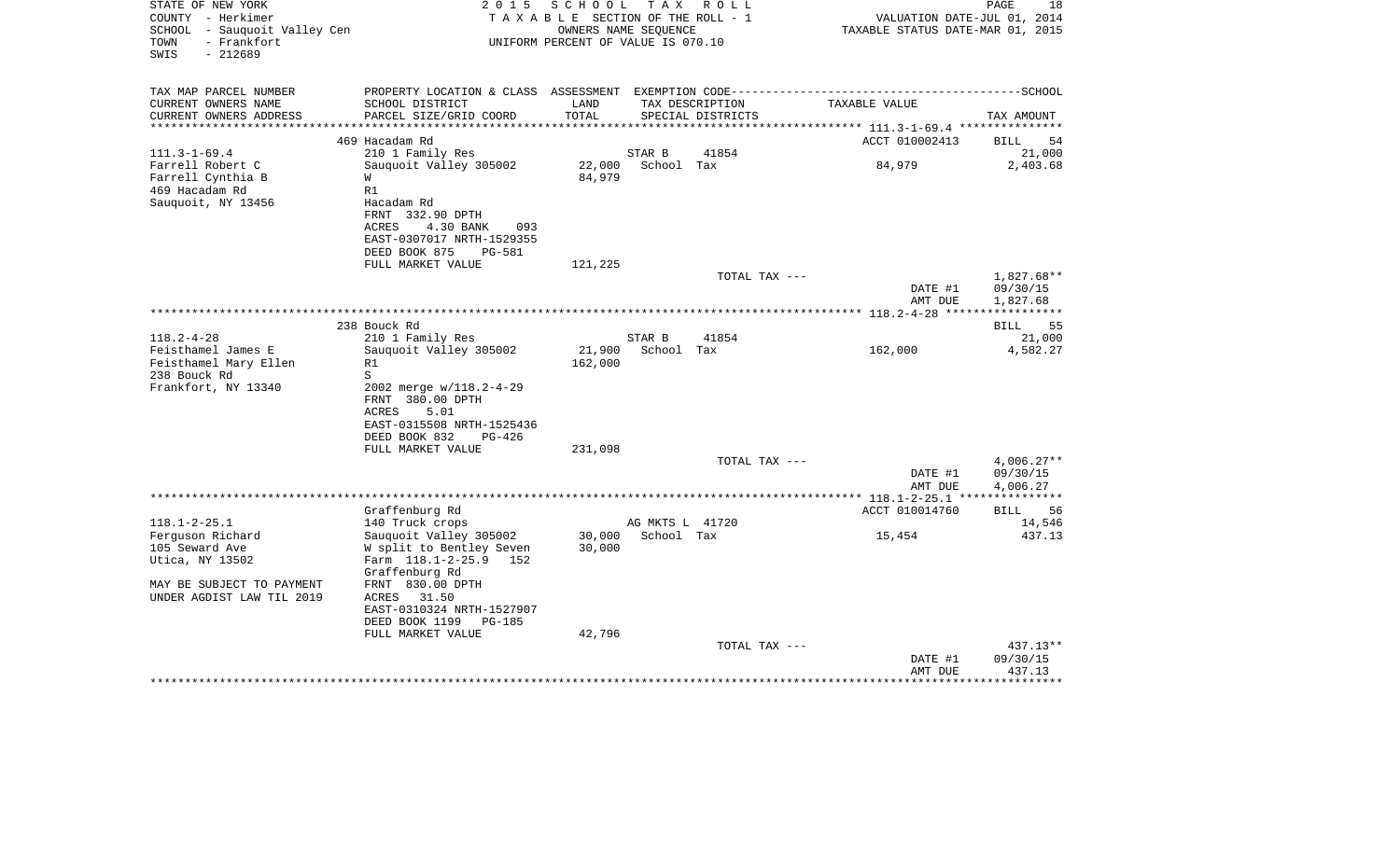| STATE OF NEW YORK<br>COUNTY - Herkimer<br>SCHOOL<br>- Sauquoit Valley Cen<br>- Frankfort<br>TOWN<br>$-212689$<br>SWIS | 2 0 1 5<br>TAXABLE SECTION OF THE ROLL - 1<br>UNIFORM PERCENT OF VALUE IS 070.10 |                | PAGE<br>19<br>VALUATION DATE-JUL 01, 2014<br>TAXABLE STATUS DATE-MAR 01, 2015 |                                      |                                                                                              |                     |
|-----------------------------------------------------------------------------------------------------------------------|----------------------------------------------------------------------------------|----------------|-------------------------------------------------------------------------------|--------------------------------------|----------------------------------------------------------------------------------------------|---------------------|
| TAX MAP PARCEL NUMBER                                                                                                 |                                                                                  |                |                                                                               |                                      | PROPERTY LOCATION & CLASS ASSESSMENT EXEMPTION CODE-----------------------------------SCHOOL |                     |
| CURRENT OWNERS NAME<br>CURRENT OWNERS ADDRESS                                                                         | SCHOOL DISTRICT<br>PARCEL SIZE/GRID COORD                                        | LAND<br>TOTAL  |                                                                               | TAX DESCRIPTION<br>SPECIAL DISTRICTS | TAXABLE VALUE                                                                                | TAX AMOUNT          |
|                                                                                                                       |                                                                                  |                |                                                                               |                                      | ************* 111.3-1-19 **********                                                          |                     |
|                                                                                                                       | Hacadam Rd                                                                       |                |                                                                               |                                      | ACCT 010014730                                                                               | BILL<br>57          |
| $111.3 - 1 - 19$                                                                                                      | 323 Vacant rural                                                                 |                | School Tax                                                                    |                                      | 3,500                                                                                        | 99.00               |
| Ferguson Richard A<br>105 Seward Ave                                                                                  | Sauquoit Valley 305002<br>W                                                      | 3,500<br>3,500 |                                                                               |                                      |                                                                                              |                     |
| Utica, NY 13502                                                                                                       | Wlot8a                                                                           |                |                                                                               |                                      |                                                                                              |                     |
|                                                                                                                       | Hacadam Rd                                                                       |                |                                                                               |                                      |                                                                                              |                     |
|                                                                                                                       | ACRES<br>9.90                                                                    |                |                                                                               |                                      |                                                                                              |                     |
|                                                                                                                       | EAST-0304431 NRTH-1529127<br>DEED BOOK 681<br>$PG-947$                           |                |                                                                               |                                      |                                                                                              |                     |
|                                                                                                                       | FULL MARKET VALUE                                                                | 4,993          |                                                                               |                                      |                                                                                              |                     |
|                                                                                                                       |                                                                                  |                |                                                                               | TOTAL TAX ---                        |                                                                                              | $99.00**$           |
|                                                                                                                       |                                                                                  |                |                                                                               |                                      | DATE #1                                                                                      | 09/30/15            |
|                                                                                                                       |                                                                                  |                |                                                                               |                                      | AMT DUE<br>****** 118.1-2-22.1 **                                                            | 99.00<br>********** |
|                                                                                                                       | Graffenburg Rd                                                                   |                |                                                                               |                                      | ACCT 010014700                                                                               | 58<br><b>BILL</b>   |
| $118.1 - 2 - 22.1$                                                                                                    | 105 Vac farmland                                                                 |                | AG MKTS L 41720                                                               |                                      |                                                                                              | 27,669              |
| Ferguson Richard A                                                                                                    | Sauguoit Valley 305002                                                           |                | 36,200 AGRIC 10 Y 42100                                                       |                                      |                                                                                              | 6,300               |
| 105 Seward Ave<br>Utica, NY 13502                                                                                     | W<br>Graffenburg Rd                                                              | 42,500         | School Tax                                                                    |                                      | 8,531                                                                                        | 241.30              |
|                                                                                                                       | FRNT 1005.00 DPTH                                                                |                |                                                                               |                                      |                                                                                              |                     |
| MAY BE SUBJECT TO PAYMENT                                                                                             | ACRES<br>22.00                                                                   |                |                                                                               |                                      |                                                                                              |                     |
| UNDER AGDIST LAW TIL 2019                                                                                             | EAST-0301933 NRTH-1527343<br>$PG-798$                                            |                |                                                                               |                                      |                                                                                              |                     |
|                                                                                                                       | DEED BOOK 680<br>FULL MARKET VALUE                                               | 60,628         |                                                                               |                                      |                                                                                              |                     |
|                                                                                                                       |                                                                                  |                |                                                                               | TOTAL TAX ---                        |                                                                                              | 241.30**            |
|                                                                                                                       |                                                                                  |                |                                                                               |                                      | DATE #1                                                                                      | 09/30/15            |
|                                                                                                                       |                                                                                  |                |                                                                               |                                      | AMT DUE<br>*************** 111.3-2-55 ******************                                     | 241.30              |
|                                                                                                                       | Albany Rd                                                                        |                |                                                                               |                                      | ACCT 010020940                                                                               | <b>BILL</b><br>59   |
| $111.3 - 2 - 55$                                                                                                      | 314 Rural vac<10                                                                 |                | School Tax                                                                    |                                      | 7,000                                                                                        | 198.00              |
| Fernalld Michael S                                                                                                    | Sauguoit Valley 305002                                                           | 7,000          |                                                                               |                                      |                                                                                              |                     |
| 224 New Rd<br>Montaque, NJ 07827                                                                                      | E<br>Vac Land                                                                    | 7,000          |                                                                               |                                      |                                                                                              |                     |
|                                                                                                                       | Albany Rd                                                                        |                |                                                                               |                                      |                                                                                              |                     |
|                                                                                                                       | FRNT 200.00 DPTH 274.96                                                          |                |                                                                               |                                      |                                                                                              |                     |
|                                                                                                                       | EAST-0309989 NRTH-1528521                                                        |                |                                                                               |                                      |                                                                                              |                     |
|                                                                                                                       | DEED BOOK 821<br>$PG-23$<br>FULL MARKET VALUE                                    | 9,986          |                                                                               |                                      |                                                                                              |                     |
|                                                                                                                       |                                                                                  |                |                                                                               | TOTAL TAX ---                        |                                                                                              | 198.00**            |
|                                                                                                                       |                                                                                  |                |                                                                               |                                      | DATE #1                                                                                      | 09/30/15            |
|                                                                                                                       |                                                                                  |                |                                                                               |                                      | AMT DUE<br>*****************************                                                     | 198.00              |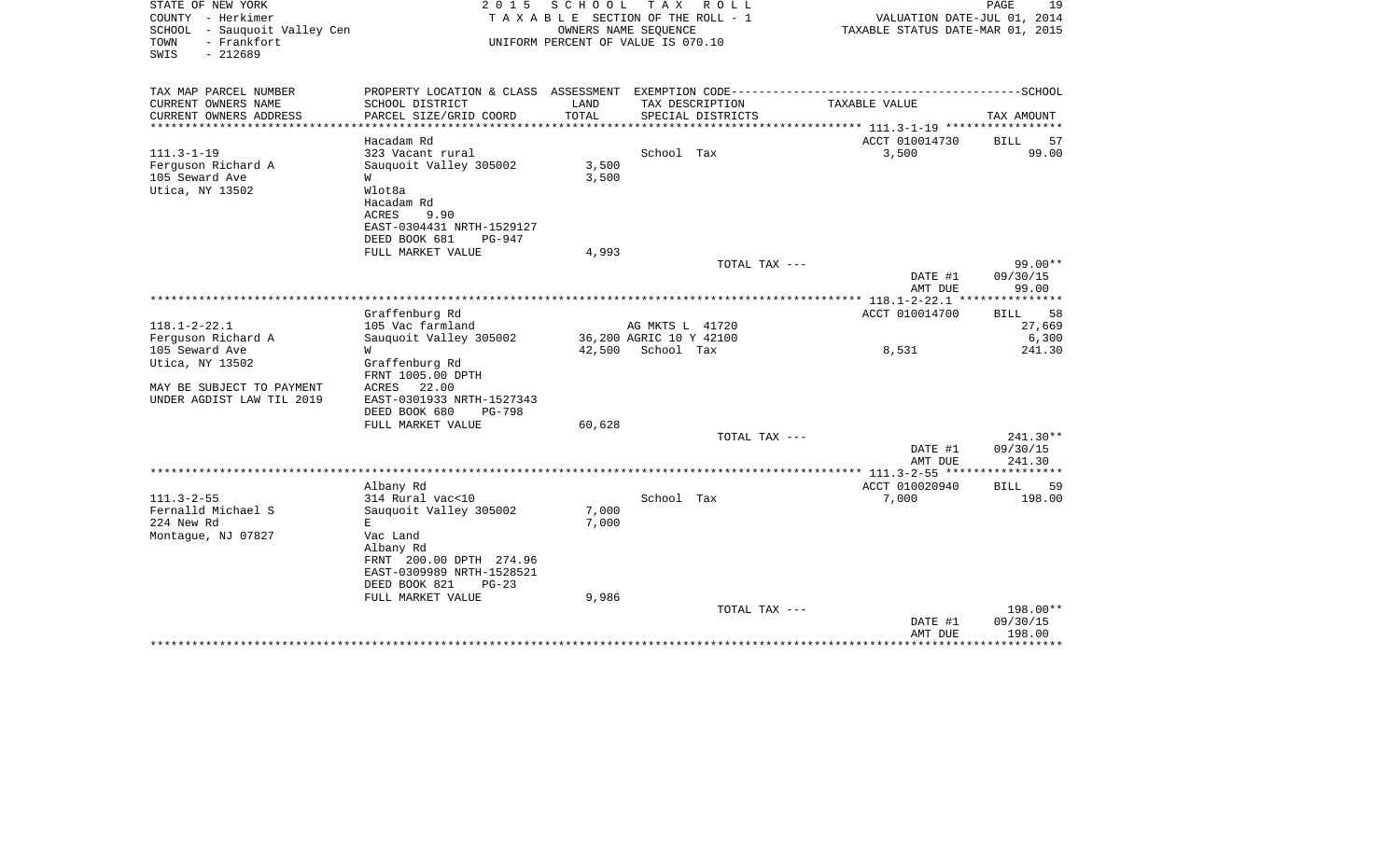| STATE OF NEW YORK<br>COUNTY - Herkimer                                   | 2 0 1 5                                                                                        | S C H O O L<br>TAXABLE SECTION OF THE ROLL - 1 | T A X      | R O L L           | VALUATION DATE-JUL 01, 2014                                                                  | PAGE<br>20        |  |  |
|--------------------------------------------------------------------------|------------------------------------------------------------------------------------------------|------------------------------------------------|------------|-------------------|----------------------------------------------------------------------------------------------|-------------------|--|--|
| SCHOOL - Sauquoit Valley Cen<br>- Frankfort<br>TOWN<br>$-212689$<br>SWIS | OWNERS NAME SEQUENCE<br>TAXABLE STATUS DATE-MAR 01, 2015<br>UNIFORM PERCENT OF VALUE IS 070.10 |                                                |            |                   |                                                                                              |                   |  |  |
| TAX MAP PARCEL NUMBER                                                    |                                                                                                |                                                |            |                   | PROPERTY LOCATION & CLASS ASSESSMENT EXEMPTION CODE-----------------------------------SCHOOL |                   |  |  |
| CURRENT OWNERS NAME                                                      | SCHOOL DISTRICT                                                                                | LAND                                           |            | TAX DESCRIPTION   | TAXABLE VALUE                                                                                |                   |  |  |
| CURRENT OWNERS ADDRESS<br>***********************                        | PARCEL SIZE/GRID COORD                                                                         | TOTAL                                          |            | SPECIAL DISTRICTS |                                                                                              | TAX AMOUNT        |  |  |
|                                                                          | 2283 Graffenburg Rd                                                                            |                                                |            |                   | ACCT 010014701                                                                               | BILL<br>60        |  |  |
| $118.1 - 2 - 22.2$                                                       | 220 2 Family Res                                                                               |                                                | STAR EN    | 41834             |                                                                                              | 45,710            |  |  |
| Frederick Artessa T Sr                                                   | Sauguoit Valley 305002                                                                         | 17,700                                         | School Tax |                   | 133,200                                                                                      | 3,767.64          |  |  |
| 2283 Graffenburg Rd                                                      | W                                                                                              | 133,200                                        |            |                   |                                                                                              |                   |  |  |
| Sauquoit, NY 13456                                                       | R <sub>2</sub>                                                                                 |                                                |            |                   |                                                                                              |                   |  |  |
|                                                                          | Graffenburg Rd                                                                                 |                                                |            |                   |                                                                                              |                   |  |  |
|                                                                          | FRNT 185.00 DPTH                                                                               |                                                |            |                   |                                                                                              |                   |  |  |
|                                                                          | <b>ACRES</b><br>3.10                                                                           |                                                |            |                   |                                                                                              |                   |  |  |
|                                                                          | EAST-0302095 NRTH-1527968<br>DEED BOOK 1134<br>PG-898                                          |                                                |            |                   |                                                                                              |                   |  |  |
|                                                                          | FULL MARKET VALUE                                                                              | 190,014                                        |            |                   |                                                                                              |                   |  |  |
|                                                                          |                                                                                                |                                                |            | TOTAL TAX ---     |                                                                                              | $2,613.64**$      |  |  |
|                                                                          |                                                                                                |                                                |            |                   | DATE #1                                                                                      | 09/30/15          |  |  |
|                                                                          |                                                                                                |                                                |            |                   | AMT DUE                                                                                      | 2,613.64          |  |  |
|                                                                          |                                                                                                |                                                |            |                   | ************** 111.3-2-34.1 ****************                                                 |                   |  |  |
|                                                                          | 2302 Albany Rd                                                                                 |                                                |            |                   | ACCT 010027930                                                                               | <b>BILL</b><br>61 |  |  |
| $111.3 - 2 - 34.1$                                                       | 242 Rurl res&rec                                                                               |                                                | School Tax |                   | 190,500                                                                                      | 5,388.41          |  |  |
| Gaetano Charles II                                                       | Sauquoit Valley 305002                                                                         | 47,900                                         |            |                   |                                                                                              |                   |  |  |
| 7337 Cheese Factory Rd                                                   | E                                                                                              | 190,500                                        |            |                   |                                                                                              |                   |  |  |
| Barneveld, NY 13304                                                      | R1                                                                                             |                                                |            |                   |                                                                                              |                   |  |  |
|                                                                          | Albany Rd<br>FRNT 946.90 DPTH                                                                  |                                                |            |                   |                                                                                              |                   |  |  |
|                                                                          | 35.40<br>ACRES                                                                                 |                                                |            |                   |                                                                                              |                   |  |  |
|                                                                          | EAST-0309720 NRTH-1532285                                                                      |                                                |            |                   |                                                                                              |                   |  |  |
|                                                                          | DEED BOOK 892<br>PG-688                                                                        |                                                |            |                   |                                                                                              |                   |  |  |
|                                                                          | FULL MARKET VALUE                                                                              | 271,755                                        |            |                   |                                                                                              |                   |  |  |
|                                                                          |                                                                                                |                                                |            | TOTAL TAX ---     |                                                                                              | $5,388.41**$      |  |  |
|                                                                          |                                                                                                |                                                |            |                   | DATE #1                                                                                      | 09/30/15          |  |  |
|                                                                          |                                                                                                |                                                |            |                   | AMT DUE                                                                                      | 5,388.41          |  |  |
|                                                                          | Albany Rd                                                                                      |                                                |            |                   | ACCT 010018780                                                                               | 62<br><b>BILL</b> |  |  |
| $111.3 - 2 - 36$                                                         | 323 Vacant rural                                                                               |                                                | School Tax |                   | 2,800                                                                                        | 79.20             |  |  |
| Gaetano Charles II                                                       | Sauquoit Valley 305002                                                                         | 2,800                                          |            |                   |                                                                                              |                   |  |  |
| Lakewood Construction                                                    | E.                                                                                             | 2,800                                          |            |                   |                                                                                              |                   |  |  |
| 7337 Cheese Factory Rd                                                   | Wlot5a                                                                                         |                                                |            |                   |                                                                                              |                   |  |  |
| Barneveld, NY 13304                                                      | Albany Rd                                                                                      |                                                |            |                   |                                                                                              |                   |  |  |
|                                                                          | ACRES<br>5.00                                                                                  |                                                |            |                   |                                                                                              |                   |  |  |
|                                                                          | EAST-0310160 NRTH-1532664                                                                      |                                                |            |                   |                                                                                              |                   |  |  |
|                                                                          | DEED BOOK 892<br>PG-688                                                                        |                                                |            |                   |                                                                                              |                   |  |  |
|                                                                          | FULL MARKET VALUE                                                                              | 3,994                                          |            | TOTAL TAX ---     |                                                                                              | $79.20**$         |  |  |
|                                                                          |                                                                                                |                                                |            |                   | DATE #1                                                                                      | 09/30/15          |  |  |
|                                                                          |                                                                                                |                                                |            |                   | AMT DUE                                                                                      | 79.20             |  |  |
|                                                                          |                                                                                                |                                                |            |                   |                                                                                              |                   |  |  |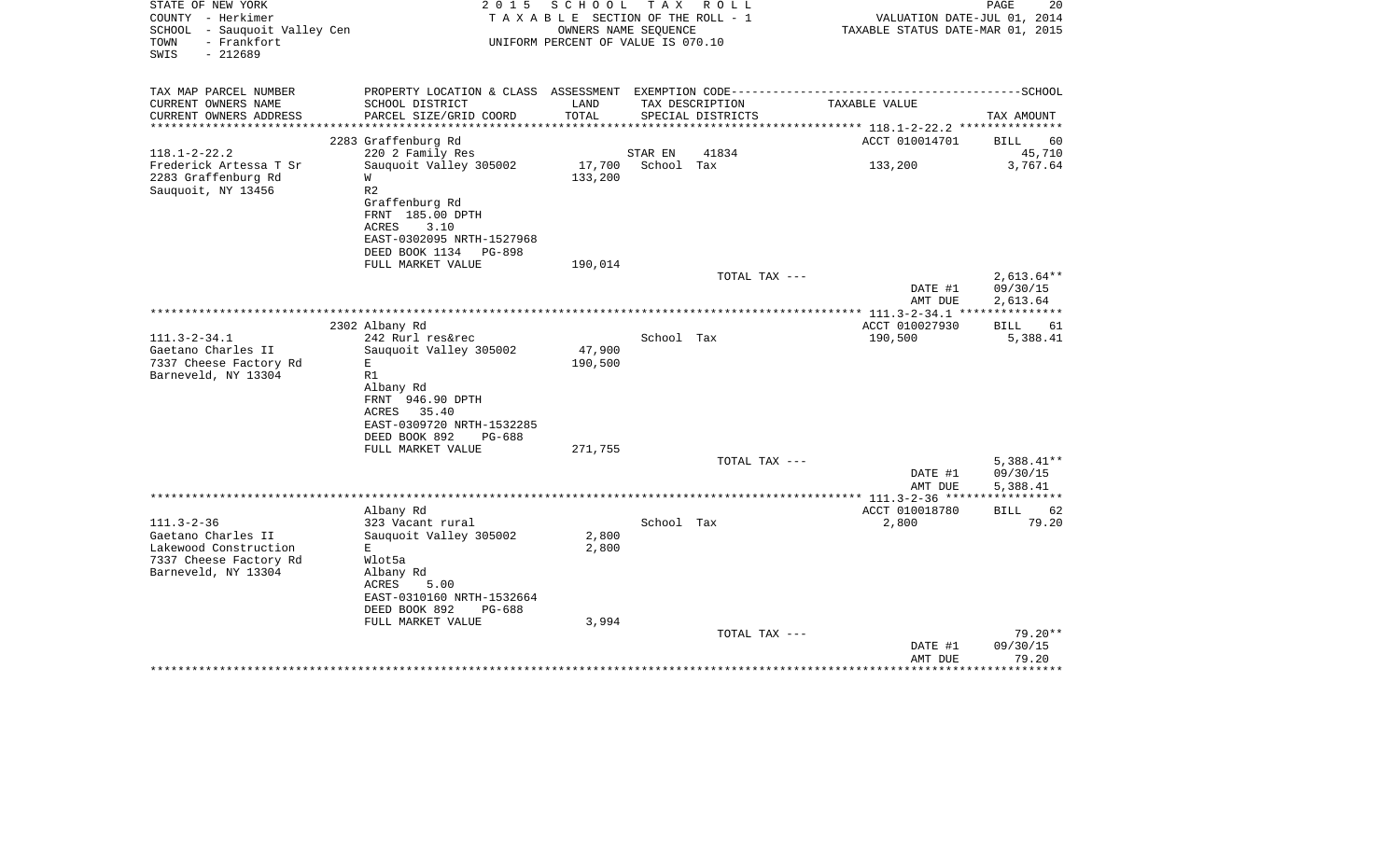| STATE OF NEW YORK                                   | 2 0 1 5                               | SCHOOL                           | T A X                     | R O L L           |                                             | PAGE<br>21                  |
|-----------------------------------------------------|---------------------------------------|----------------------------------|---------------------------|-------------------|---------------------------------------------|-----------------------------|
| COUNTY - Herkimer                                   | T A X A B L E SECTION OF THE ROLL - 1 | VALUATION DATE-JUL 01, 2014      |                           |                   |                                             |                             |
| SCHOOL - Sauquoit Valley Cen<br>- Frankfort<br>TOWN | UNIFORM PERCENT OF VALUE IS 070.10    | TAXABLE STATUS DATE-MAR 01, 2015 |                           |                   |                                             |                             |
| $-212689$<br>SWIS                                   |                                       |                                  |                           |                   |                                             |                             |
| TAX MAP PARCEL NUMBER                               |                                       |                                  |                           |                   |                                             |                             |
| CURRENT OWNERS NAME                                 | SCHOOL DISTRICT                       | LAND                             |                           | TAX DESCRIPTION   | TAXABLE VALUE                               |                             |
| CURRENT OWNERS ADDRESS                              | PARCEL SIZE/GRID COORD                | TOTAL                            |                           | SPECIAL DISTRICTS |                                             | TAX AMOUNT                  |
| *******************                                 |                                       | *************                    |                           |                   |                                             |                             |
|                                                     | 559 Hacadam Rd                        |                                  |                           |                   | ACCT 010032105                              | <b>BILL</b><br>63           |
| $111.3 - 1 - 67$                                    | 270 Mfg housing                       |                                  | School Tax                |                   | 33,900                                      | 958.88                      |
| Gakan Zdzislaw                                      | Sauquoit Valley 305002                | 15,400                           |                           |                   |                                             |                             |
| Gakan Halina                                        | W                                     | 33,900                           |                           |                   |                                             |                             |
| 821 Chestnut St                                     | Trai                                  |                                  |                           |                   |                                             |                             |
| Utica, NY 13502                                     | Hacadam Road                          |                                  |                           |                   |                                             |                             |
|                                                     | FRNT 200.00 DPTH 150.00               |                                  |                           |                   |                                             |                             |
|                                                     | EAST-0308185 NRTH-1530658             |                                  |                           |                   |                                             |                             |
|                                                     | DEED BOOK 927<br>$PG-231$             |                                  |                           |                   |                                             |                             |
|                                                     | FULL MARKET VALUE                     | 48,359                           |                           |                   |                                             |                             |
|                                                     |                                       |                                  |                           | TOTAL TAX ---     |                                             | 958.88**                    |
|                                                     |                                       |                                  |                           |                   | DATE #1                                     | 09/30/15                    |
|                                                     |                                       |                                  | ************************* |                   | AMT DUE                                     | 958.88                      |
|                                                     |                                       |                                  |                           |                   | *** 111.4-1-46.3 ***<br>ACCT 01000400       |                             |
| $111.4 - 1 - 46.3$                                  | 1483 Higby Rd<br>210 1 Family Res     |                                  | STAR B                    | 41854             |                                             | 64<br><b>BILL</b><br>21,000 |
| Glinecki Erena                                      | Sauguoit Valley 305002                | 22,800                           | School Tax                |                   | 142,500                                     | 4,030.70                    |
| 1483 Higby Rd                                       | S                                     | 142,500                          |                           |                   |                                             |                             |
| Frankfort, NY 13340                                 | R1                                    |                                  |                           |                   |                                             |                             |
|                                                     | ACRES<br>5.00                         |                                  |                           |                   |                                             |                             |
|                                                     | EAST-0314326 NRTH-1530048             |                                  |                           |                   |                                             |                             |
|                                                     | DEED BOOK 1156<br>PG-339              |                                  |                           |                   |                                             |                             |
|                                                     | FULL MARKET VALUE                     | 203,281                          |                           |                   |                                             |                             |
|                                                     |                                       |                                  |                           | TOTAL TAX ---     |                                             | $3,454.70**$                |
|                                                     |                                       |                                  |                           |                   | DATE #1                                     | 09/30/15                    |
|                                                     |                                       |                                  |                           |                   | AMT DUE                                     | 3,454.70                    |
|                                                     |                                       |                                  |                           |                   |                                             |                             |
|                                                     | Higby Rd                              |                                  |                           |                   | ACCT 010040090                              | <b>BILL</b><br>65           |
| $111.4 - 1 - 46.4$                                  | 312 Vac w/imprv                       |                                  | School Tax                |                   | 25,300                                      | 715.63                      |
| Glinecki Erena                                      | Sauquoit Valley 305002                | 17,800                           |                           |                   |                                             |                             |
| 1483 Higby Rd                                       | S                                     | 25,300                           |                           |                   |                                             |                             |
| Frankfort, NY 13340                                 | V19                                   |                                  |                           |                   |                                             |                             |
|                                                     | <b>ACRES</b><br>5.00                  |                                  |                           |                   |                                             |                             |
|                                                     | EAST-0314025 NRTH-1530040             |                                  |                           |                   |                                             |                             |
|                                                     | DEED BOOK 1156<br>PG-339              |                                  |                           |                   |                                             |                             |
|                                                     | FULL MARKET VALUE                     | 36,091                           |                           |                   |                                             |                             |
|                                                     |                                       |                                  |                           | TOTAL TAX ---     |                                             | $715.63**$                  |
|                                                     |                                       |                                  |                           |                   | DATE #1                                     | 09/30/15                    |
|                                                     |                                       |                                  |                           |                   | AMT DUE<br>******************************** | 715.63                      |
|                                                     |                                       |                                  |                           |                   |                                             |                             |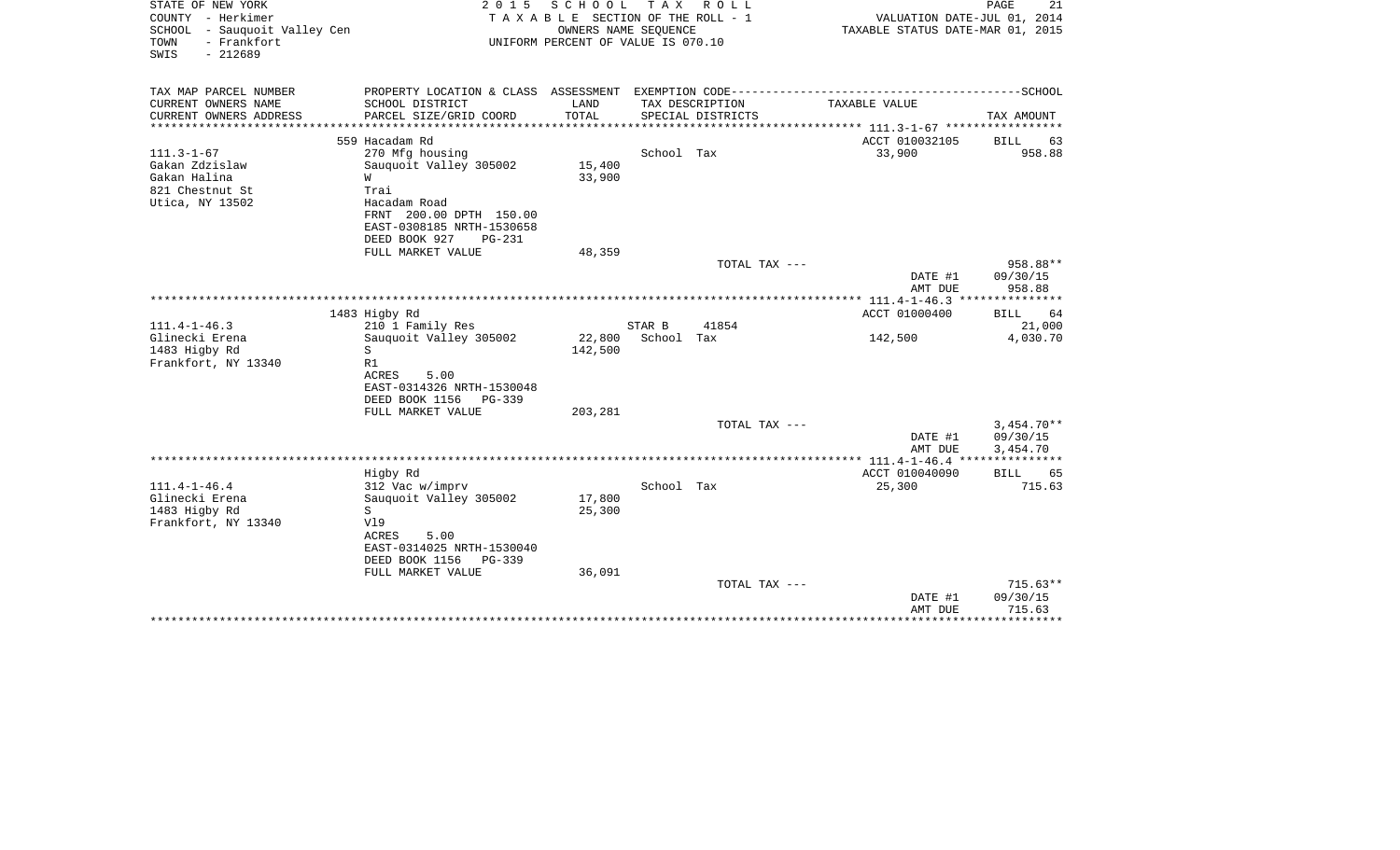| STATE OF NEW YORK<br>COUNTY - Herkimer<br>SCHOOL - Sauquoit Valley Cen<br>- Frankfort<br>TOWN<br>$-212689$<br>SWIS | 2 0 1 5                                   | S C H O O L<br>TAXABLE SECTION OF THE ROLL - 1<br>OWNERS NAME SEQUENCE<br>UNIFORM PERCENT OF VALUE IS 070.10 |                         | TAX ROLL                             | VALUATION DATE-JUL 01, 2014<br>TAXABLE STATUS DATE-MAR 01, 2015                              | 22<br>PAGE           |
|--------------------------------------------------------------------------------------------------------------------|-------------------------------------------|--------------------------------------------------------------------------------------------------------------|-------------------------|--------------------------------------|----------------------------------------------------------------------------------------------|----------------------|
| TAX MAP PARCEL NUMBER                                                                                              |                                           |                                                                                                              |                         |                                      | PROPERTY LOCATION & CLASS ASSESSMENT EXEMPTION CODE-----------------------------------SCHOOL |                      |
| CURRENT OWNERS NAME<br>CURRENT OWNERS ADDRESS                                                                      | SCHOOL DISTRICT<br>PARCEL SIZE/GRID COORD | LAND<br>TOTAL                                                                                                |                         | TAX DESCRIPTION<br>SPECIAL DISTRICTS | TAXABLE VALUE                                                                                | TAX AMOUNT           |
| *********************                                                                                              |                                           |                                                                                                              |                         |                                      | *********** 111.3-2-4.1 *****************                                                    |                      |
|                                                                                                                    | Albany Rd                                 |                                                                                                              |                         |                                      | ACCT 187464                                                                                  | <b>BILL</b><br>66    |
| $111.3 - 2 - 4.1$                                                                                                  | 112 Dairy farm                            |                                                                                                              | AG MKTS                 | 41730                                |                                                                                              | 20,613               |
| Haddad Irrevocable Trust                                                                                           | Sauquoit Valley 305002                    |                                                                                                              | 64,100 AGRIC 10 Y 42100 |                                      |                                                                                              | 6,600                |
| 2450 Albany Rd                                                                                                     | B                                         |                                                                                                              | 121,000 School Tax      |                                      | 93,787                                                                                       | 2,652.82             |
| Frankfort, NY 13340                                                                                                | Farm<br>Albany Rd                         |                                                                                                              |                         |                                      |                                                                                              |                      |
| MAY BE SUBJECT TO PAYMENT                                                                                          | ACRES<br>98.60                            |                                                                                                              |                         |                                      |                                                                                              |                      |
| UNDER AGDIST LAW TIL 2022                                                                                          | EAST-0309061 NRTH-1535292                 |                                                                                                              |                         |                                      |                                                                                              |                      |
|                                                                                                                    | DEED BOOK 1540 PG-613                     |                                                                                                              |                         |                                      |                                                                                              |                      |
|                                                                                                                    | FULL MARKET VALUE                         | 172,611                                                                                                      |                         |                                      |                                                                                              |                      |
|                                                                                                                    |                                           |                                                                                                              |                         | TOTAL TAX ---                        |                                                                                              | $2,652.82**$         |
|                                                                                                                    |                                           |                                                                                                              |                         |                                      | DATE #1                                                                                      | 09/30/15             |
|                                                                                                                    |                                           |                                                                                                              |                         |                                      | AMT DUE                                                                                      | 2,652.82             |
|                                                                                                                    |                                           |                                                                                                              |                         |                                      | ACCT 187465                                                                                  |                      |
| $111.3 - 2 - 4.3$                                                                                                  | 2450 Albany Rd<br>210 1 Family Res        |                                                                                                              | STAR EN                 | 41834                                |                                                                                              | 67<br>BILL<br>45,710 |
| Haddad Irrevocable Trust                                                                                           | Sauquoit Valley 305002                    | 18,500                                                                                                       | School Tax              |                                      | 117,500                                                                                      | 3,323.56             |
| 2450 Albany Rd                                                                                                     | E                                         | 117,500                                                                                                      |                         |                                      |                                                                                              |                      |
| Frankfort, NY 13340                                                                                                | R1                                        |                                                                                                              |                         |                                      |                                                                                              |                      |
|                                                                                                                    | Albany Road                               |                                                                                                              |                         |                                      |                                                                                              |                      |
|                                                                                                                    | FRNT 228.00 DPTH 303.70                   |                                                                                                              |                         |                                      |                                                                                              |                      |
|                                                                                                                    | 1.38<br>ACRES                             |                                                                                                              |                         |                                      |                                                                                              |                      |
|                                                                                                                    | EAST-0308761 NRTH-1535651                 |                                                                                                              |                         |                                      |                                                                                              |                      |
|                                                                                                                    | DEED BOOK 1540 PG-616                     |                                                                                                              |                         |                                      |                                                                                              |                      |
|                                                                                                                    | FULL MARKET VALUE                         | 167,618                                                                                                      |                         |                                      |                                                                                              | $2,169.56**$         |
|                                                                                                                    |                                           |                                                                                                              |                         | TOTAL TAX ---                        | DATE #1                                                                                      | 09/30/15             |
|                                                                                                                    |                                           |                                                                                                              |                         |                                      | AMT DUE                                                                                      | 2,169.56             |
|                                                                                                                    |                                           |                                                                                                              |                         |                                      |                                                                                              |                      |
|                                                                                                                    | 2460 Albany Rd                            |                                                                                                              |                         |                                      | ACCT 010018730                                                                               | BILL<br>68           |
| $111.3 - 2 - 4.2$                                                                                                  | 210 1 Family Res                          |                                                                                                              | STAR B                  | 41854                                |                                                                                              | 21,000               |
| Haddad Living                                                                                                      | Sauquoit Valley 305002                    | 18,500                                                                                                       | School Tax              |                                      | 108,200                                                                                      | 3,060.50             |
| Attn: Solomon Haddad                                                                                               | Е<br>R1                                   | 108,200                                                                                                      |                         |                                      |                                                                                              |                      |
| 2460 Albany Rd                                                                                                     | 1.38 Acres                                |                                                                                                              |                         |                                      |                                                                                              |                      |
| Frankfort, NY 13340                                                                                                | Albany Road                               |                                                                                                              |                         |                                      |                                                                                              |                      |
|                                                                                                                    | FRNT 228.00 DPTH 303.70<br>ACRES<br>1.38  |                                                                                                              |                         |                                      |                                                                                              |                      |
|                                                                                                                    | EAST-0308717 NRTH-1535859                 |                                                                                                              |                         |                                      |                                                                                              |                      |
|                                                                                                                    | DEED BOOK 874<br>PG-303                   |                                                                                                              |                         |                                      |                                                                                              |                      |
|                                                                                                                    | FULL MARKET VALUE                         | 154,351                                                                                                      |                         |                                      |                                                                                              |                      |
|                                                                                                                    |                                           |                                                                                                              |                         | TOTAL TAX ---                        |                                                                                              | $2,484.50**$         |
|                                                                                                                    |                                           |                                                                                                              |                         |                                      | DATE #1                                                                                      | 09/30/15             |
|                                                                                                                    |                                           |                                                                                                              |                         |                                      | AMT DUE                                                                                      | 2,484.50             |
|                                                                                                                    |                                           |                                                                                                              |                         |                                      |                                                                                              |                      |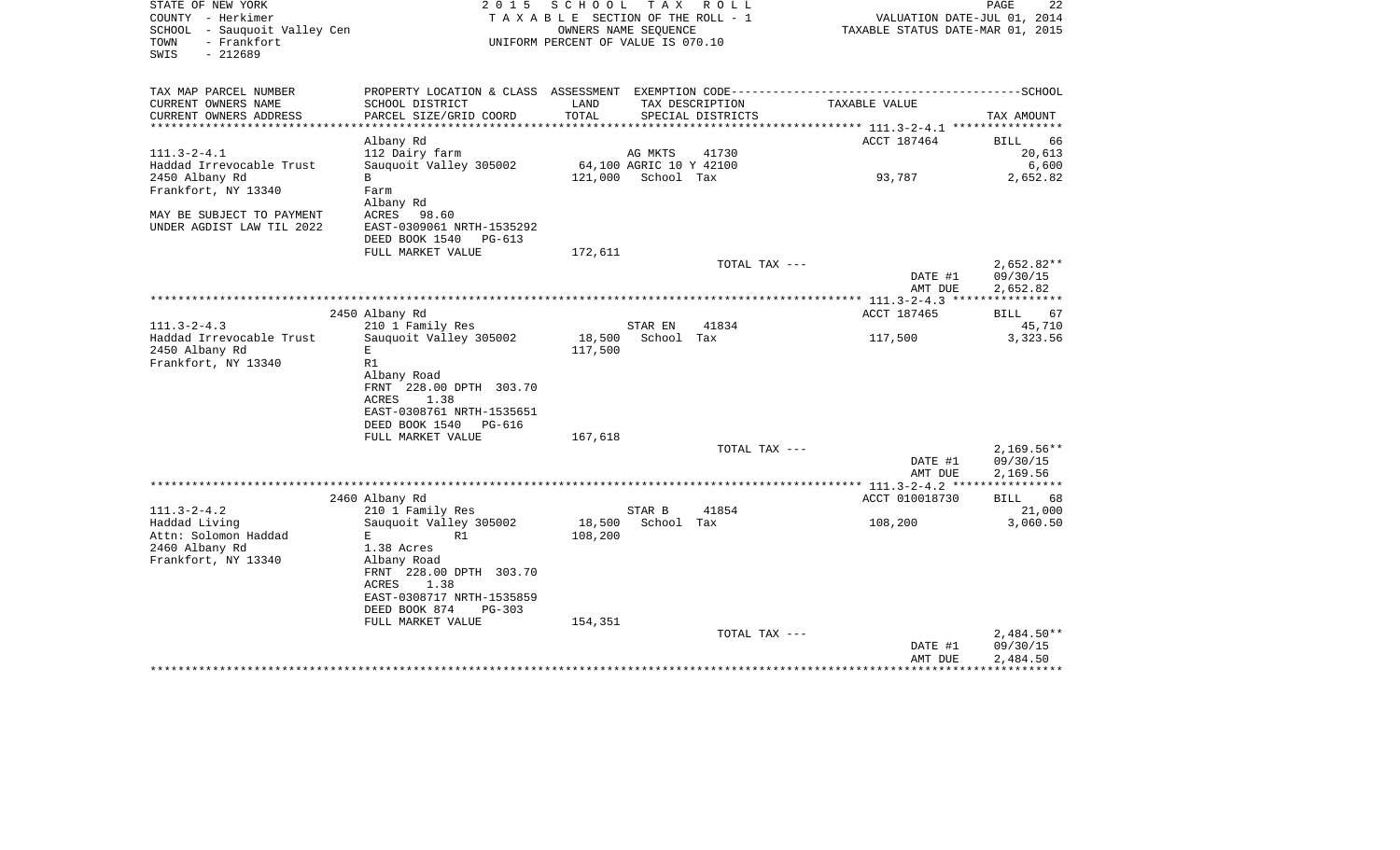| STATE OF NEW YORK<br>COUNTY - Herkimer<br>SCHOOL<br>- Sauguoit Valley Cen<br>- Frankfort<br>TOWN<br>SWIS<br>$-212689$ | 2 0 1 5<br>SCHOOL<br>T A X<br>R O L L<br>TAXABLE SECTION OF THE ROLL - 1<br>OWNERS NAME SEOUENCE<br>UNIFORM PERCENT OF VALUE IS 070.10 |               |            |                                      | $\mathop{\mathtt{PAGE}}$<br>23<br>VALUATION DATE-JUL 01, 2014<br>TAXABLE STATUS DATE-MAR 01, 2015 |                               |  |
|-----------------------------------------------------------------------------------------------------------------------|----------------------------------------------------------------------------------------------------------------------------------------|---------------|------------|--------------------------------------|---------------------------------------------------------------------------------------------------|-------------------------------|--|
| TAX MAP PARCEL NUMBER                                                                                                 | PROPERTY LOCATION & CLASS ASSESSMENT EXEMPTION CODE-----------------------------------SCHOOL                                           |               |            |                                      |                                                                                                   |                               |  |
| CURRENT OWNERS NAME<br>CURRENT OWNERS ADDRESS<br>********************                                                 | SCHOOL DISTRICT<br>PARCEL SIZE/GRID COORD                                                                                              | LAND<br>TOTAL |            | TAX DESCRIPTION<br>SPECIAL DISTRICTS | TAXABLE VALUE                                                                                     | TAX AMOUNT                    |  |
|                                                                                                                       | Albany Rd                                                                                                                              |               |            |                                      | ACCT 010033000                                                                                    | <b>BILL</b><br>69             |  |
| $111.3 - 2 - 29$<br>Haider Nameer<br>824 Whann Ave                                                                    | 323 Vacant rural<br>Sauquoit Valley 305002<br>W                                                                                        | 1,300         | School Tax |                                      | 1,300                                                                                             | 36.77                         |  |
| Mc Lean, VA 22101                                                                                                     | Wlot5a<br>Albany Road<br>ACRES<br>5.00<br>EAST-0310304 NRTH-1529736<br>DEED BOOK 864<br><b>PG-105</b>                                  | 1,300         |            |                                      |                                                                                                   |                               |  |
|                                                                                                                       | FULL MARKET VALUE                                                                                                                      | 1,854         |            |                                      |                                                                                                   |                               |  |
|                                                                                                                       |                                                                                                                                        |               |            | TOTAL TAX ---                        | DATE #1                                                                                           | $36.77**$<br>09/30/15         |  |
|                                                                                                                       |                                                                                                                                        |               |            |                                      | AMT DUE                                                                                           | 36.77                         |  |
|                                                                                                                       | Albany Rd                                                                                                                              |               |            |                                      | ACCT 010008100                                                                                    | <b>BILL</b><br>70             |  |
| $111.3 - 2 - 30.1$                                                                                                    | 240 Rural res                                                                                                                          |               | School Tax |                                      | 63,000                                                                                            | 1,781.99                      |  |
| Haider Zofar                                                                                                          | Sauquoit Valley 305002                                                                                                                 | 33,000        |            |                                      |                                                                                                   |                               |  |
| Haider Hadiga                                                                                                         | B                                                                                                                                      | 63,000        |            |                                      |                                                                                                   |                               |  |
| 1 Upper Woods Rd<br>New Hartford, NY 13413                                                                            | R1<br>Albany Rd                                                                                                                        |               |            |                                      |                                                                                                   |                               |  |
|                                                                                                                       | 73.20<br>ACRES                                                                                                                         |               |            |                                      |                                                                                                   |                               |  |
|                                                                                                                       | EAST-0310125 NRTH-1530279                                                                                                              |               |            |                                      |                                                                                                   |                               |  |
|                                                                                                                       | DEED BOOK 701<br>PG-586                                                                                                                |               |            |                                      |                                                                                                   |                               |  |
|                                                                                                                       | FULL MARKET VALUE                                                                                                                      | 89,872        |            | TOTAL TAX ---                        |                                                                                                   | 1,781.99**                    |  |
|                                                                                                                       |                                                                                                                                        |               |            |                                      | DATE #1                                                                                           | 09/30/15                      |  |
|                                                                                                                       |                                                                                                                                        |               |            |                                      | AMT DUE                                                                                           | 1,781.99                      |  |
|                                                                                                                       |                                                                                                                                        |               |            |                                      |                                                                                                   |                               |  |
| $111.3 - 1 - 59.1$                                                                                                    | Higby Rd<br>322 Rural vac>10                                                                                                           |               | School Tax |                                      | ACCT 010301050<br>35,500                                                                          | <b>BILL</b><br>71<br>1,004.14 |  |
| Hale Christopher W                                                                                                    | Sauquoit Valley 305002                                                                                                                 | 35,500        |            |                                      |                                                                                                   |                               |  |
| 1068 Higby Rd                                                                                                         | Land                                                                                                                                   | 35,500        |            |                                      |                                                                                                   |                               |  |
| New Hartford, NY 13413                                                                                                | ACRES<br>92.30                                                                                                                         |               |            |                                      |                                                                                                   |                               |  |
|                                                                                                                       | EAST-0306538 NRTH-1530717<br>DEED BOOK 845<br>PG-124                                                                                   |               |            |                                      |                                                                                                   |                               |  |
|                                                                                                                       | FULL MARKET VALUE                                                                                                                      | 50,642        |            |                                      |                                                                                                   |                               |  |
|                                                                                                                       |                                                                                                                                        |               |            | TOTAL TAX ---                        |                                                                                                   | $1,004.14**$                  |  |
|                                                                                                                       |                                                                                                                                        |               |            |                                      | DATE #1                                                                                           | 09/30/15                      |  |
|                                                                                                                       |                                                                                                                                        |               |            |                                      | AMT DUE                                                                                           | 1,004.14                      |  |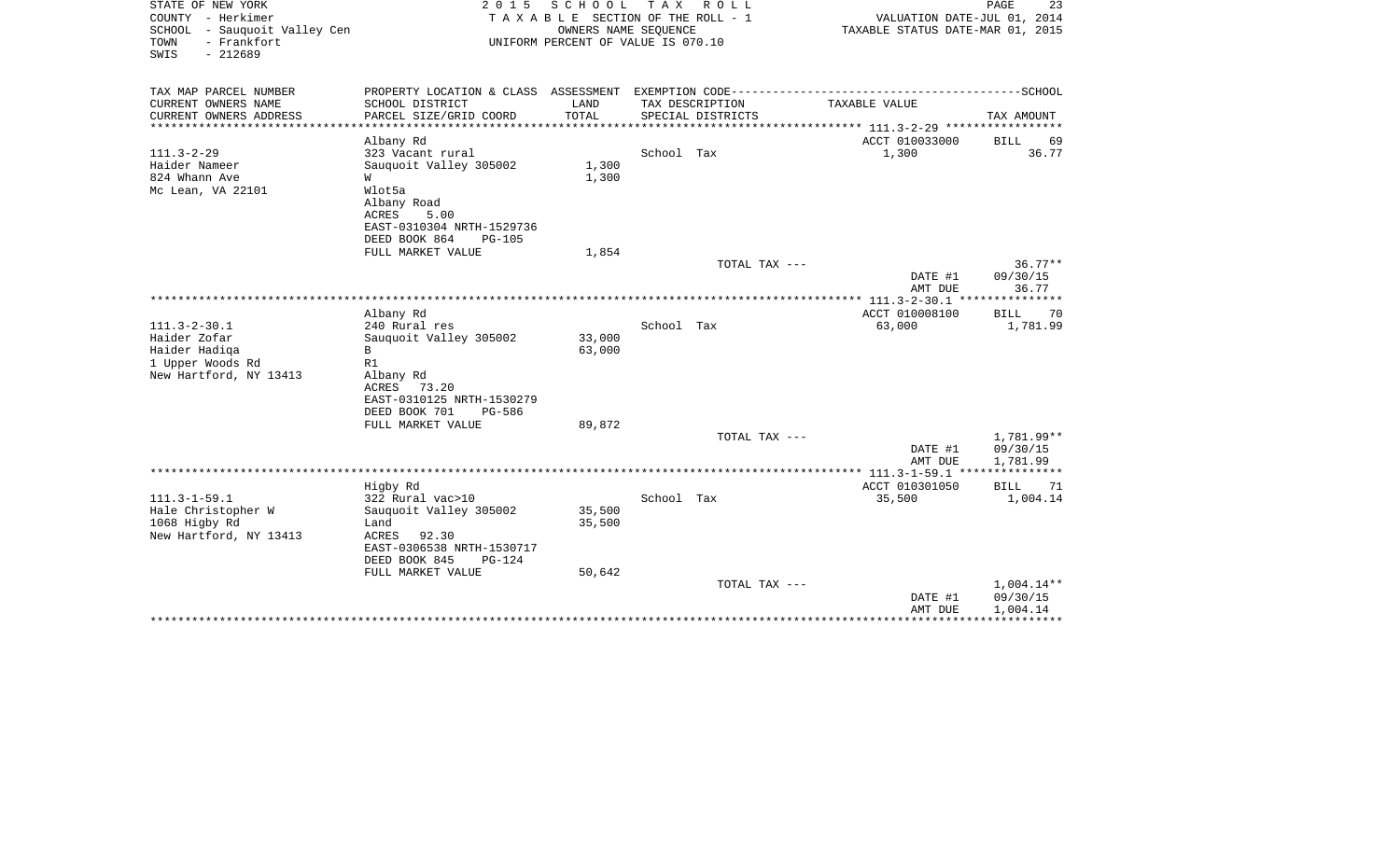| STATE OF NEW YORK<br>COUNTY - Herkimer<br>SCHOOL - Sauquoit Valley Cen<br>- Frankfort<br>TOWN<br>$-212689$<br>SWIS | 2 0 1 5<br>TAXABLE SECTION OF THE ROLL - 1<br>UNIFORM PERCENT OF VALUE IS 070.10 |                   | PAGE<br>24<br>VALUATION DATE-JUL 01, 2014<br>TAXABLE STATUS DATE-MAR 01, 2015 |                   |                                                                                              |                        |
|--------------------------------------------------------------------------------------------------------------------|----------------------------------------------------------------------------------|-------------------|-------------------------------------------------------------------------------|-------------------|----------------------------------------------------------------------------------------------|------------------------|
| TAX MAP PARCEL NUMBER                                                                                              |                                                                                  |                   |                                                                               |                   | PROPERTY LOCATION & CLASS ASSESSMENT EXEMPTION CODE-----------------------------------SCHOOL |                        |
| CURRENT OWNERS NAME                                                                                                | SCHOOL DISTRICT                                                                  | LAND              |                                                                               | TAX DESCRIPTION   | TAXABLE VALUE                                                                                |                        |
| CURRENT OWNERS ADDRESS<br>***********************                                                                  | PARCEL SIZE/GRID COORD                                                           | TOTAL             |                                                                               | SPECIAL DISTRICTS |                                                                                              | TAX AMOUNT             |
|                                                                                                                    |                                                                                  |                   |                                                                               |                   |                                                                                              |                        |
| $111.3 - 1 - 59.2$                                                                                                 | 1068 Higby Rd<br>210 1 Family Res                                                |                   | STAR B                                                                        | 41854             |                                                                                              | 72<br>BILL<br>21,000   |
| Hale Christopher W                                                                                                 | Sauquoit Valley 305002                                                           | 22,800            | School Tax                                                                    |                   | 144,000                                                                                      | 4,073.13               |
| 1068 Higby Rd                                                                                                      | Higby Rd                                                                         | 144,000           |                                                                               |                   |                                                                                              |                        |
| New Hartford, NY 13413                                                                                             | R1                                                                               |                   |                                                                               |                   |                                                                                              |                        |
|                                                                                                                    | FRNT 656.00 DPTH                                                                 |                   |                                                                               |                   |                                                                                              |                        |
|                                                                                                                    | ACRES<br>5.00 BANK<br>023                                                        |                   |                                                                               |                   |                                                                                              |                        |
|                                                                                                                    | EAST-0306260 NRTH-1531501<br>DEED BOOK 847<br>PG-485                             |                   |                                                                               |                   |                                                                                              |                        |
|                                                                                                                    | FULL MARKET VALUE                                                                | 205,421           |                                                                               |                   |                                                                                              |                        |
|                                                                                                                    |                                                                                  |                   |                                                                               | TOTAL TAX ---     |                                                                                              | $3,497.13**$           |
|                                                                                                                    |                                                                                  |                   |                                                                               |                   | DATE #1                                                                                      | 09/30/15               |
|                                                                                                                    |                                                                                  |                   |                                                                               |                   | AMT DUE                                                                                      | 3,497.13               |
|                                                                                                                    |                                                                                  |                   |                                                                               |                   |                                                                                              |                        |
|                                                                                                                    | 505 Hacadam Rd                                                                   |                   |                                                                               |                   | ACCT 010002415                                                                               | 73<br><b>BILL</b>      |
| $111.3 - 1 - 69.2$<br>Hale Eric                                                                                    | 210 1 Family Res<br>Sauquoit Valley 305002                                       | 22,900            | STAR B<br>School Tax                                                          | 41854             | 174,600                                                                                      | 21,000<br>4,938.66     |
| Hale Eileen                                                                                                        | W                                                                                | 174,600           |                                                                               |                   |                                                                                              |                        |
| 505 Hacadam Rd                                                                                                     | V19                                                                              |                   |                                                                               |                   |                                                                                              |                        |
| Sauquoit, NY 13456                                                                                                 | Hacadam Rd                                                                       |                   |                                                                               |                   |                                                                                              |                        |
|                                                                                                                    | FRNT 299.00 DPTH                                                                 |                   |                                                                               |                   |                                                                                              |                        |
|                                                                                                                    | ACRES<br>5.10                                                                    |                   |                                                                               |                   |                                                                                              |                        |
|                                                                                                                    | EAST-0307355 NRTH-1529833                                                        |                   |                                                                               |                   |                                                                                              |                        |
|                                                                                                                    | DEED BOOK 948<br><b>PG-311</b><br>FULL MARKET VALUE                              | 249,073           |                                                                               |                   |                                                                                              |                        |
|                                                                                                                    |                                                                                  |                   |                                                                               | TOTAL TAX ---     |                                                                                              | 4,362.66**             |
|                                                                                                                    |                                                                                  |                   |                                                                               |                   | DATE #1                                                                                      | 09/30/15               |
|                                                                                                                    |                                                                                  |                   |                                                                               |                   | AMT DUE                                                                                      | 4,362.66               |
|                                                                                                                    |                                                                                  |                   |                                                                               |                   |                                                                                              |                        |
|                                                                                                                    | 10178 Mallory Rd                                                                 |                   |                                                                               |                   |                                                                                              | <b>BILL</b><br>-74     |
| $118.1 - 2 - 24.3$                                                                                                 | 210 1 Family Res                                                                 |                   | STAR B                                                                        | 41854             |                                                                                              | 21,000                 |
| Hayward Patrick<br>Hayward Jo Ann                                                                                  | Sauquoit Valley 305002<br>S                                                      | 14,800<br>185,000 | School Tax                                                                    |                   | 185,000                                                                                      | 5,232.83               |
| 10178 Mallory Rd 102A                                                                                              | Vac Ld                                                                           |                   |                                                                               |                   |                                                                                              |                        |
| Sauquoit, NY 13456                                                                                                 | FRNT 291.40 DPTH                                                                 |                   |                                                                               |                   |                                                                                              |                        |
|                                                                                                                    | 7.80<br>ACRES                                                                    |                   |                                                                               |                   |                                                                                              |                        |
|                                                                                                                    | EAST-0300916 NRTH-1528410                                                        |                   |                                                                               |                   |                                                                                              |                        |
|                                                                                                                    | DEED BOOK 1221<br>PG-431                                                         |                   |                                                                               |                   |                                                                                              |                        |
|                                                                                                                    | FULL MARKET VALUE                                                                | 263,909           |                                                                               |                   |                                                                                              |                        |
|                                                                                                                    |                                                                                  |                   |                                                                               | TOTAL TAX ---     | DATE #1                                                                                      | 4,656.83**<br>09/30/15 |
|                                                                                                                    |                                                                                  |                   |                                                                               |                   | AMT DUE                                                                                      | 4,656.83               |
|                                                                                                                    |                                                                                  |                   |                                                                               |                   |                                                                                              |                        |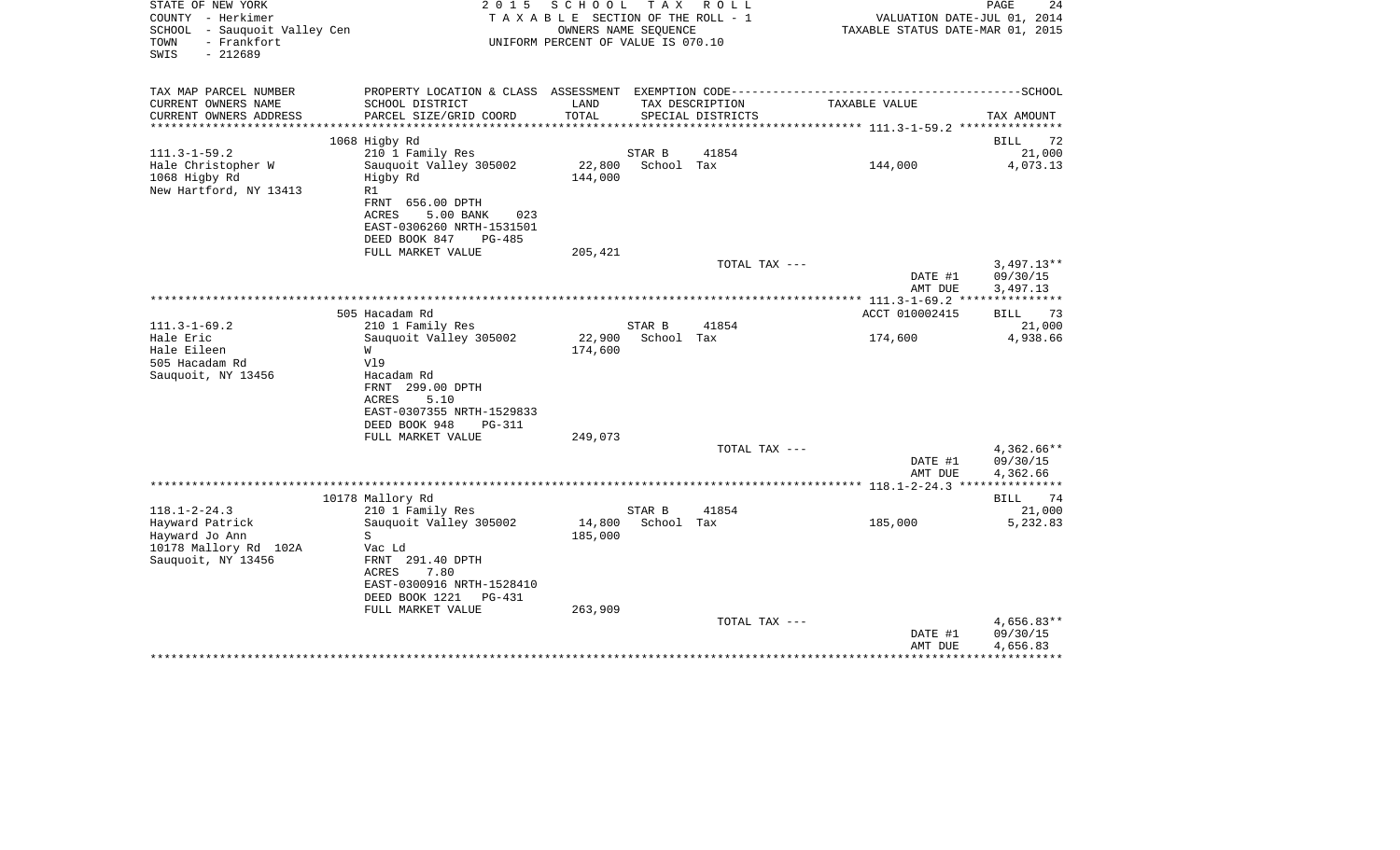| STATE OF NEW YORK<br>COUNTY - Herkimer<br>SCHOOL - Sauquoit Valley Cen<br>- Frankfort<br>TOWN<br>$-212689$<br>SWIS | 2 0 1 5                                                                                                       | SCHOOL<br>TAXABLE SECTION OF THE ROLL - 1<br>OWNERS NAME SEQUENCE<br>UNIFORM PERCENT OF VALUE IS 070.10 | T A X      | R O L L                              | VALUATION DATE-JUL 01, 2014<br>TAXABLE STATUS DATE-MAR 01, 2015 | PAGE<br>25           |
|--------------------------------------------------------------------------------------------------------------------|---------------------------------------------------------------------------------------------------------------|---------------------------------------------------------------------------------------------------------|------------|--------------------------------------|-----------------------------------------------------------------|----------------------|
| TAX MAP PARCEL NUMBER                                                                                              |                                                                                                               |                                                                                                         |            |                                      |                                                                 |                      |
| CURRENT OWNERS NAME<br>CURRENT OWNERS ADDRESS<br>******************                                                | SCHOOL DISTRICT<br>PARCEL SIZE/GRID COORD                                                                     | LAND<br>TOTAL                                                                                           |            | TAX DESCRIPTION<br>SPECIAL DISTRICTS | TAXABLE VALUE                                                   | TAX AMOUNT           |
|                                                                                                                    | 2325 Albany Rd                                                                                                |                                                                                                         |            |                                      | ACCT 010027935                                                  | <b>BILL</b><br>75    |
| $111.3 - 2 - 34.2$                                                                                                 | 210 1 Family Res                                                                                              |                                                                                                         | STAR B     | 41854                                |                                                                 | 21,000               |
| Helmer Leon A Sr<br>Zeitschel Theodora<br>2325 Albany Rd                                                           | Sauquoit Valley 305002<br>W<br>R1                                                                             | 26,800<br>100,000                                                                                       | School Tax |                                      | 100,000                                                         | 2,828.56             |
| Frankfort, NY 13340                                                                                                | Albany Rd<br>FRNT 477.30 DPTH<br>8.30<br>ACRES<br>EAST-0308542 NRTH-1533106<br>DEED BOOK 841<br><b>PG-341</b> |                                                                                                         |            |                                      |                                                                 |                      |
|                                                                                                                    | FULL MARKET VALUE                                                                                             | 142,653                                                                                                 |            |                                      |                                                                 |                      |
|                                                                                                                    |                                                                                                               |                                                                                                         |            | TOTAL TAX ---                        |                                                                 | $2,252.56**$         |
|                                                                                                                    |                                                                                                               |                                                                                                         |            |                                      | DATE #1                                                         | 09/30/15             |
|                                                                                                                    |                                                                                                               |                                                                                                         |            |                                      | AMT DUE                                                         | 2,252.56             |
|                                                                                                                    | 10149 Mallory Rd                                                                                              |                                                                                                         |            |                                      | ACCT 010019735                                                  | 76<br>BILL           |
| $111.3 - 1 - 11$                                                                                                   | 210 1 Family Res                                                                                              |                                                                                                         | STAR B     | 41854                                |                                                                 | 21,000               |
| Hemstrought Robert E                                                                                               | Sauquoit Valley 305002                                                                                        | 23,400                                                                                                  | School Tax |                                      | 93,800                                                          | 2,653.19             |
| Hemstrought Patricia L                                                                                             | N                                                                                                             | 93,800                                                                                                  |            |                                      |                                                                 |                      |
| 10149 Mallory Rd                                                                                                   | R1                                                                                                            |                                                                                                         |            |                                      |                                                                 |                      |
| Sauquoit, NY 13456                                                                                                 | Mallory Road                                                                                                  |                                                                                                         |            |                                      |                                                                 |                      |
|                                                                                                                    | ACRES<br>5.50                                                                                                 |                                                                                                         |            |                                      |                                                                 |                      |
|                                                                                                                    | EAST-0300973 NRTH-1529488                                                                                     |                                                                                                         |            |                                      |                                                                 |                      |
|                                                                                                                    | DEED BOOK 1266<br>PG-233                                                                                      |                                                                                                         |            |                                      |                                                                 |                      |
|                                                                                                                    | FULL MARKET VALUE                                                                                             | 133,809                                                                                                 |            |                                      |                                                                 |                      |
|                                                                                                                    |                                                                                                               |                                                                                                         |            | TOTAL TAX ---                        |                                                                 | $2,077.19**$         |
|                                                                                                                    |                                                                                                               |                                                                                                         |            |                                      | DATE #1<br>AMT DUE                                              | 09/30/15<br>2,077.19 |
|                                                                                                                    |                                                                                                               |                                                                                                         |            |                                      |                                                                 |                      |
|                                                                                                                    | Mallory Rd                                                                                                    |                                                                                                         |            |                                      |                                                                 | BILL<br>77           |
| $118.1 - 2 - 24.4$                                                                                                 | 314 Rural vac<10                                                                                              |                                                                                                         | School Tax |                                      | 8,900                                                           | 251.74               |
| Hemstrought Robert T                                                                                               | Sauquoit Valley 305002                                                                                        | 8,900                                                                                                   |            |                                      |                                                                 |                      |
| 1029 Hedge Row                                                                                                     | FRNT 211.00 DPTH                                                                                              | 8,900                                                                                                   |            |                                      |                                                                 |                      |
| Clinton, NY 13323                                                                                                  | 1.20<br>ACRES                                                                                                 |                                                                                                         |            |                                      |                                                                 |                      |
|                                                                                                                    | EAST-0300591 NRTH-1529161                                                                                     |                                                                                                         |            |                                      |                                                                 |                      |
|                                                                                                                    | FULL MARKET VALUE                                                                                             | 12,696                                                                                                  |            |                                      |                                                                 |                      |
|                                                                                                                    |                                                                                                               |                                                                                                         |            | TOTAL TAX ---                        |                                                                 | 251.74**             |
|                                                                                                                    |                                                                                                               |                                                                                                         |            |                                      | DATE #1                                                         | 09/30/15             |
|                                                                                                                    |                                                                                                               |                                                                                                         |            |                                      | AMT DUE                                                         | 251.74               |
|                                                                                                                    |                                                                                                               |                                                                                                         |            |                                      |                                                                 | ********             |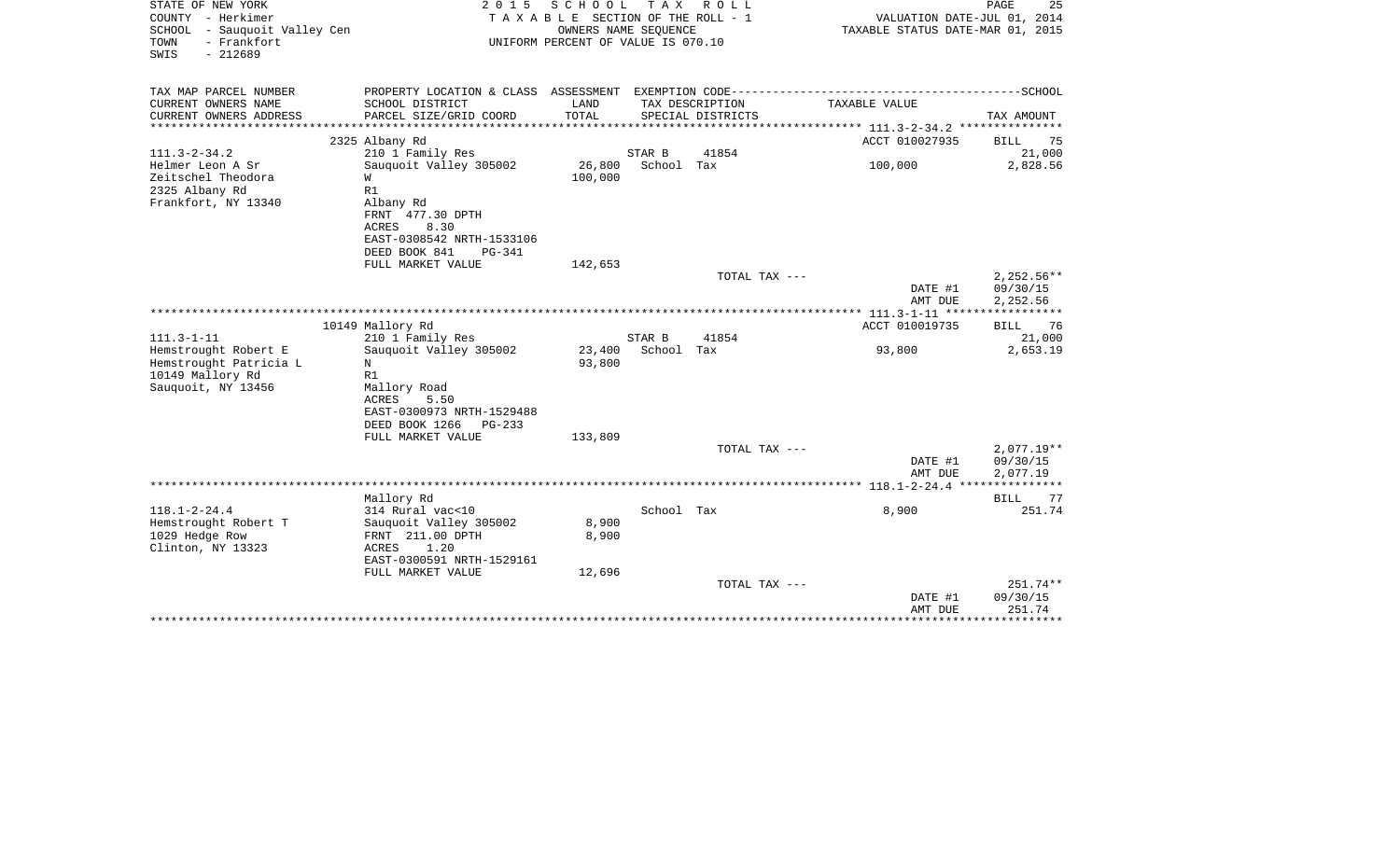| STATE OF NEW YORK<br>COUNTY - Herkimer<br>SCHOOL - Sauquoit Valley Cen<br>- Frankfort<br>TOWN<br>$-212689$<br>SWIS | 2 0 1 5                                                                                      | SCHOOL<br>TAXABLE SECTION OF THE ROLL - 1<br>OWNERS NAME SEQUENCE<br>UNIFORM PERCENT OF VALUE IS 070.10 |            | TAX ROLL          | TAXABLE STATUS DATE-MAR 01, 2015 | VALUATION DATE-JUL 01, 2014 | PAGE<br>26           |
|--------------------------------------------------------------------------------------------------------------------|----------------------------------------------------------------------------------------------|---------------------------------------------------------------------------------------------------------|------------|-------------------|----------------------------------|-----------------------------|----------------------|
| TAX MAP PARCEL NUMBER                                                                                              | PROPERTY LOCATION & CLASS ASSESSMENT EXEMPTION CODE-----------------------------------SCHOOL |                                                                                                         |            |                   |                                  |                             |                      |
| CURRENT OWNERS NAME                                                                                                | SCHOOL DISTRICT                                                                              | LAND                                                                                                    |            | TAX DESCRIPTION   | TAXABLE VALUE                    |                             |                      |
| CURRENT OWNERS ADDRESS<br>***********************                                                                  | PARCEL SIZE/GRID COORD                                                                       | TOTAL                                                                                                   |            | SPECIAL DISTRICTS |                                  |                             | TAX AMOUNT           |
|                                                                                                                    | 127 Bouck Rd                                                                                 |                                                                                                         |            |                   | ACCT 010020371                   |                             | BILL<br>78           |
| $118.2 - 4 - 7$                                                                                                    | 210 1 Family Res                                                                             |                                                                                                         | STAR B     | 41854             |                                  |                             | 21,000               |
| Higgins Justin M                                                                                                   | Sauquoit Valley 305002                                                                       | 21,500                                                                                                  | School Tax |                   | 130,600                          |                             | 3,694.10             |
| Higgins Korrie L                                                                                                   | W                                                                                            | 130,600                                                                                                 |            |                   |                                  |                             |                      |
| 127 Bouck Rd                                                                                                       | R1                                                                                           |                                                                                                         |            |                   |                                  |                             |                      |
| Frankfort, NY 13340                                                                                                | Bouck Rd<br>FRNT 973.00 DPTH                                                                 |                                                                                                         |            |                   |                                  |                             |                      |
|                                                                                                                    | ACRES<br>5.00                                                                                |                                                                                                         |            |                   |                                  |                             |                      |
|                                                                                                                    | EAST-0313835 NRTH-1526831                                                                    |                                                                                                         |            |                   |                                  |                             |                      |
|                                                                                                                    | DEED BOOK 1130 PG-10                                                                         |                                                                                                         |            |                   |                                  |                             |                      |
|                                                                                                                    | FULL MARKET VALUE                                                                            | 186,305                                                                                                 |            |                   |                                  |                             |                      |
|                                                                                                                    |                                                                                              |                                                                                                         |            | TOTAL TAX ---     |                                  |                             | $3,118.10**$         |
|                                                                                                                    |                                                                                              |                                                                                                         |            |                   |                                  | DATE #1<br>AMT DUE          | 09/30/15<br>3,118.10 |
|                                                                                                                    |                                                                                              |                                                                                                         |            |                   |                                  |                             |                      |
|                                                                                                                    | Albany Rd                                                                                    |                                                                                                         |            |                   | ACCT 010018620                   |                             | 79<br>BILL           |
| $118.1 - 2 - 8.5$                                                                                                  | 311 Res vac land                                                                             |                                                                                                         | School Tax |                   | 8,700                            |                             | 246.08               |
| Holland James                                                                                                      | Sauguoit Valley 305002                                                                       | 8,700                                                                                                   |            |                   |                                  |                             |                      |
| Holland Jill                                                                                                       | W slpit from 118.1-2-8.3                                                                     | 8,700                                                                                                   |            |                   |                                  |                             |                      |
| 1865 Albany Rd                                                                                                     | Comb 3 Lots Vac Ld                                                                           |                                                                                                         |            |                   |                                  |                             |                      |
| Frankfort, NY 13340                                                                                                | Albany Rd<br>FRNT 256.50 DPTH                                                                |                                                                                                         |            |                   |                                  |                             |                      |
|                                                                                                                    | 1.10<br>ACRES                                                                                |                                                                                                         |            |                   |                                  |                             |                      |
|                                                                                                                    | EAST-0310780 NRTH-1524191                                                                    |                                                                                                         |            |                   |                                  |                             |                      |
|                                                                                                                    | DEED BOOK 1154 PG-783                                                                        |                                                                                                         |            |                   |                                  |                             |                      |
|                                                                                                                    | FULL MARKET VALUE                                                                            | 12,411                                                                                                  |            |                   |                                  |                             |                      |
|                                                                                                                    |                                                                                              |                                                                                                         |            | TOTAL TAX ---     |                                  |                             | $246.08**$           |
|                                                                                                                    |                                                                                              |                                                                                                         |            |                   |                                  | DATE #1                     | 09/30/15<br>246.08   |
|                                                                                                                    |                                                                                              |                                                                                                         |            |                   |                                  | AMT DUE                     |                      |
|                                                                                                                    | 1865 Albany Rd                                                                               |                                                                                                         |            |                   | ACCT 184870                      |                             | <b>BILL</b><br>80    |
| $118.1 - 2 - 9.3$                                                                                                  | 210 1 Family Res                                                                             |                                                                                                         | STAR B     | 41854             |                                  |                             | 21,000               |
| Holland James G                                                                                                    | Sauquoit Valley 305002                                                                       | 20,300                                                                                                  | School Tax |                   | 122,500                          |                             | 3,464.99             |
| 1865 Albany Rd                                                                                                     | W                                                                                            | 122,500                                                                                                 |            |                   |                                  |                             |                      |
| Frankfort, NY 13340                                                                                                | Vac Ld-60'R Of W                                                                             |                                                                                                         |            |                   |                                  |                             |                      |
|                                                                                                                    | Albany Rd<br>ACRES<br>7.80                                                                   |                                                                                                         |            |                   |                                  |                             |                      |
|                                                                                                                    | EAST-0310297 NRTH-1524531                                                                    |                                                                                                         |            |                   |                                  |                             |                      |
|                                                                                                                    | DEED BOOK 1525<br>PG-512                                                                     |                                                                                                         |            |                   |                                  |                             |                      |
|                                                                                                                    | FULL MARKET VALUE                                                                            | 174,750                                                                                                 |            |                   |                                  |                             |                      |
|                                                                                                                    |                                                                                              |                                                                                                         |            | TOTAL TAX ---     |                                  |                             | $2,888.99**$         |
|                                                                                                                    |                                                                                              |                                                                                                         |            |                   |                                  | DATE #1                     | 09/30/15<br>2,888.99 |
|                                                                                                                    |                                                                                              |                                                                                                         |            |                   |                                  | AMT DUE                     |                      |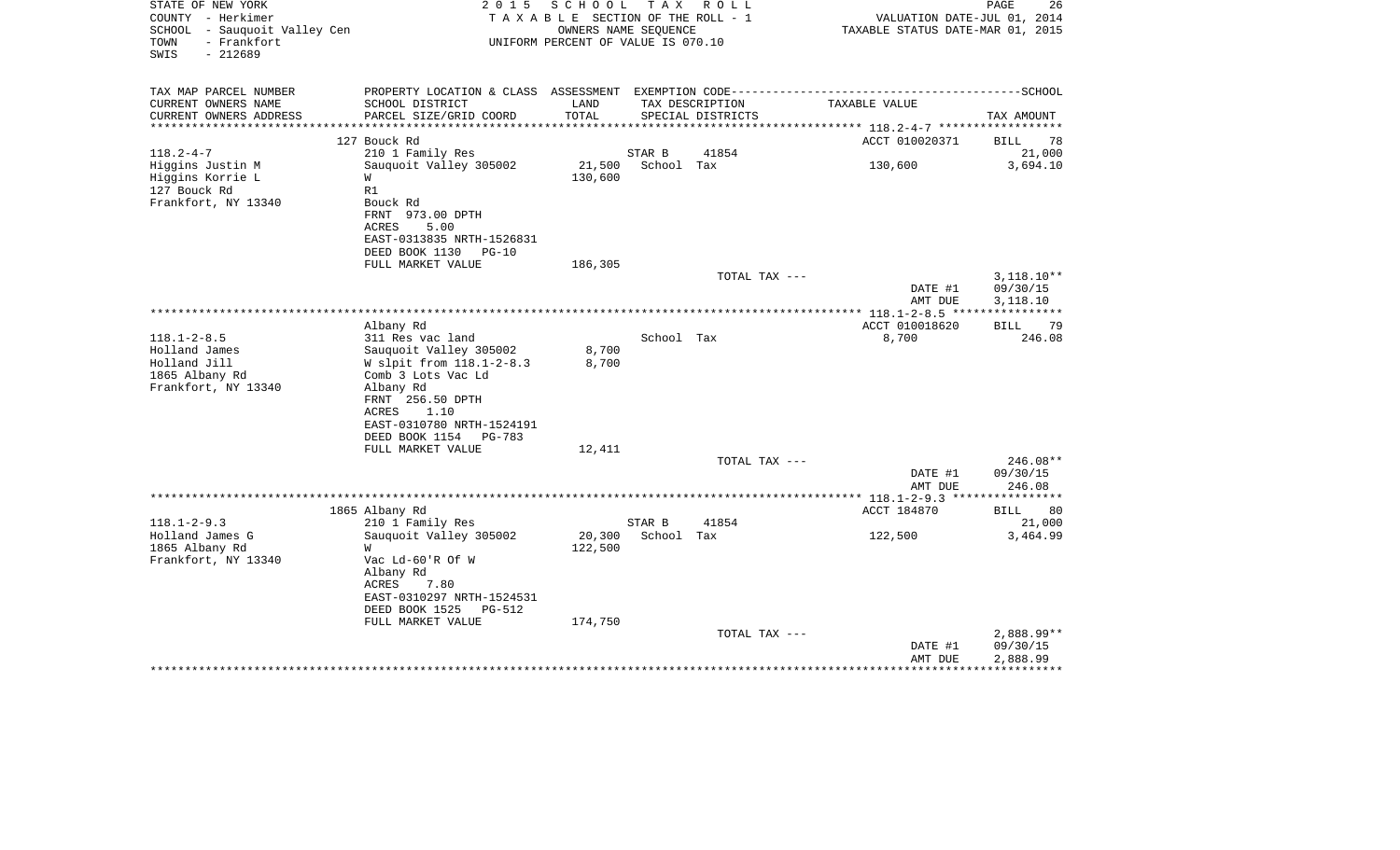| STATE OF NEW YORK<br>COUNTY - Herkimer<br>SCHOOL - Sauquoit Valley Cen<br>- Frankfort<br>TOWN<br>$-212689$<br>SWIS | 2 0 1 5                                                                                                                                                              | SCHOOL<br>TAXABLE SECTION OF THE ROLL - 1<br>OWNERS NAME SEQUENCE<br>UNIFORM PERCENT OF VALUE IS 070.10 | T A X                | R O L L                              | VALUATION DATE-JUL 01, 2014<br>TAXABLE STATUS DATE-MAR 01, 2015 | PAGE<br>27                           |
|--------------------------------------------------------------------------------------------------------------------|----------------------------------------------------------------------------------------------------------------------------------------------------------------------|---------------------------------------------------------------------------------------------------------|----------------------|--------------------------------------|-----------------------------------------------------------------|--------------------------------------|
| TAX MAP PARCEL NUMBER                                                                                              | PROPERTY LOCATION & CLASS ASSESSMENT                                                                                                                                 |                                                                                                         |                      | EXEMPTION CODE---------------------  |                                                                 | ------------------SCHOOL             |
| CURRENT OWNERS NAME<br>CURRENT OWNERS ADDRESS<br>**************                                                    | SCHOOL DISTRICT<br>PARCEL SIZE/GRID COORD<br>***********************************                                                                                     | LAND<br>TOTAL                                                                                           |                      | TAX DESCRIPTION<br>SPECIAL DISTRICTS | TAXABLE VALUE                                                   | TAX AMOUNT                           |
|                                                                                                                    | Hacadam Rd                                                                                                                                                           |                                                                                                         |                      |                                      |                                                                 | BILL<br>81                           |
| $118.1 - 2 - 19$<br>Jaquish Nathan<br>Jaquish Nancy<br>243 Hacadam Rd<br>Sauquoit, NY 13456                        | 314 Rural vac<10<br>Sauquoit Valley 305002<br>W<br>Vac Ld<br>FRNT 250.00 DPTH<br>ACRES<br>7.30 BANK<br>023<br>EAST-0304428 NRTH-1526040<br>DEED BOOK 872<br>$PG-330$ | 18,000<br>18,000                                                                                        | School Tax           |                                      | 18,000                                                          | 509.14                               |
|                                                                                                                    | FULL MARKET VALUE                                                                                                                                                    | 25,678                                                                                                  |                      |                                      |                                                                 |                                      |
|                                                                                                                    |                                                                                                                                                                      |                                                                                                         |                      | TOTAL TAX ---                        | DATE #1<br>AMT DUE                                              | 509.14**<br>09/30/15<br>509.14       |
|                                                                                                                    |                                                                                                                                                                      |                                                                                                         |                      |                                      |                                                                 |                                      |
|                                                                                                                    | 176 Jackson Rd                                                                                                                                                       |                                                                                                         |                      |                                      | ACCT 010001640                                                  | 82<br>BILL                           |
| $111.3 - 1 - 42$<br>Jarmak Tammy J<br>176 Jackson Rd<br>Frankfort, NY 13340                                        | 210 1 Family Res<br>Sauquoit Valley 305002<br>N<br>R1<br>FRNT 143.62 DPTH 287.75<br>1.00<br>ACRES<br>EAST-0307449 NRTH-1535156<br>DEED BOOK 878<br>PG-619            | 17,600<br>82,800                                                                                        | STAR B<br>School Tax | 41854                                | 82,800                                                          | 21,000<br>2,342.05                   |
|                                                                                                                    | FULL MARKET VALUE                                                                                                                                                    | 118,117                                                                                                 |                      |                                      |                                                                 |                                      |
|                                                                                                                    |                                                                                                                                                                      |                                                                                                         |                      | TOTAL TAX ---                        | DATE #1<br>AMT DUE                                              | $1,766.05**$<br>09/30/15<br>1,766.05 |
|                                                                                                                    |                                                                                                                                                                      |                                                                                                         |                      |                                      | ************ 118.2-4-8 ******                                   | * * * * * * * * * * *                |
| $118.2 - 4 - 8$                                                                                                    | 258 Mcintyre Rd<br>210 1 Family Res                                                                                                                                  |                                                                                                         | STAR B               | 41854                                | ACCT 180949                                                     | 83<br>BILL<br>21,000                 |
| Johnson Robert H<br>Johnson Heather H<br>258 Mcintyre Rd<br>Frankfort, NY 13340                                    | Sauquoit Valley 305002<br>W<br>R1<br>Mcintyre Rd<br>FRNT 506.00 DPTH<br>ACRES<br>5.00<br>EAST-0313981 NRTH-1527014<br>PG-72                                          | 21,500<br>106,200                                                                                       | School Tax           |                                      | 106,200                                                         | 3,003.93                             |
|                                                                                                                    | DEED BOOK 1501<br>FULL MARKET VALUE                                                                                                                                  | 151,498                                                                                                 |                      |                                      |                                                                 |                                      |
|                                                                                                                    |                                                                                                                                                                      |                                                                                                         |                      | TOTAL TAX ---                        | DATE #1<br>AMT DUE                                              | $2,427.93**$<br>09/30/15<br>2,427.93 |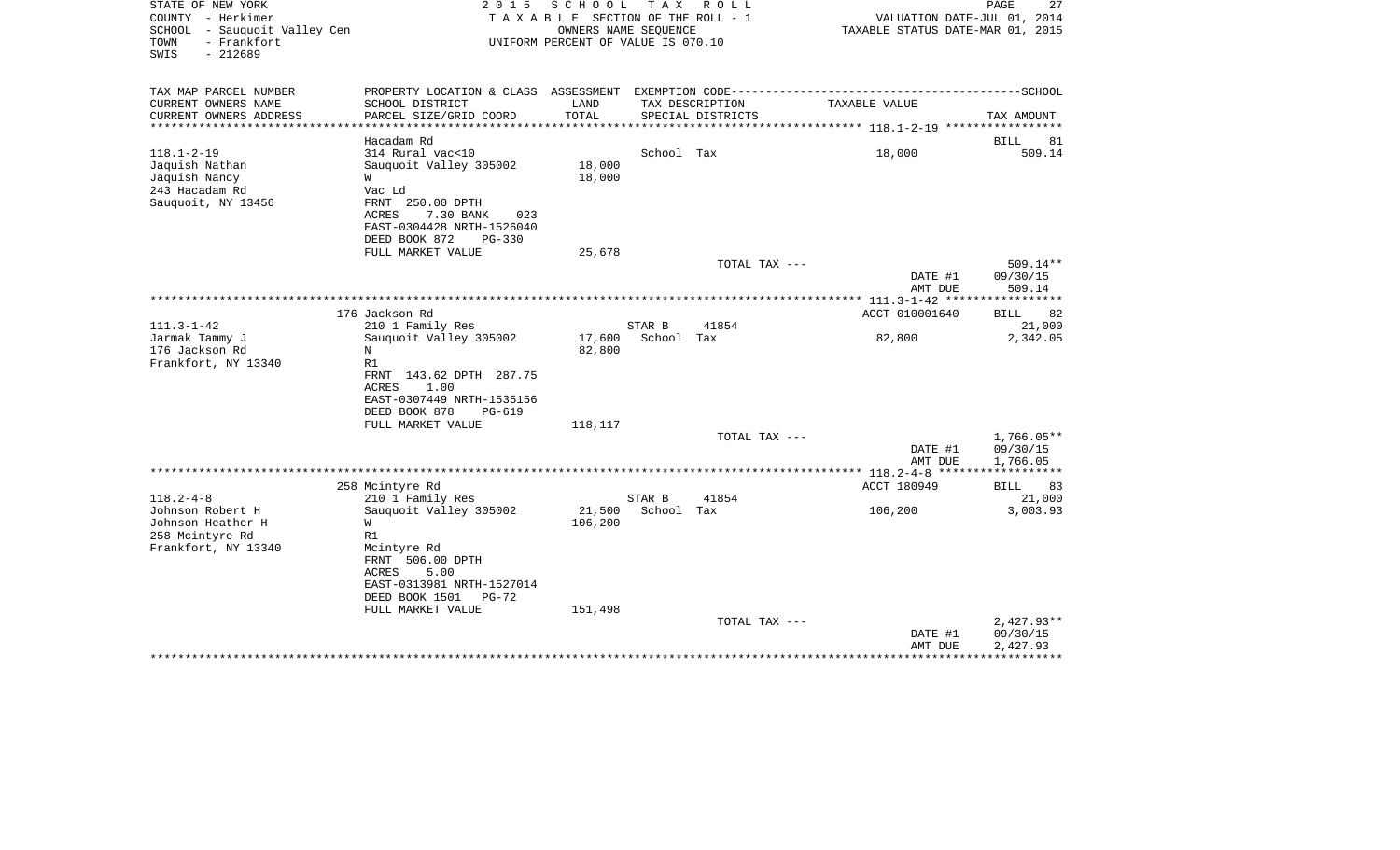| STATE OF NEW YORK<br>COUNTY - Herkimer<br>SCHOOL<br>- Sauquoit Valley Cen<br>- Frankfort<br>TOWN<br>SWIS<br>$-212689$ | 2 0 1 5                                                                                                                                                                    | SCHOOL<br>TAXABLE SECTION OF THE ROLL - 1<br>OWNERS NAME SEQUENCE<br>UNIFORM PERCENT OF VALUE IS 070.10 |            | TAX ROLL          | VALUATION DATE-JUL 01, 2014<br>TAXABLE STATUS DATE-MAR 01, 2015 | 28<br>PAGE                           |
|-----------------------------------------------------------------------------------------------------------------------|----------------------------------------------------------------------------------------------------------------------------------------------------------------------------|---------------------------------------------------------------------------------------------------------|------------|-------------------|-----------------------------------------------------------------|--------------------------------------|
| TAX MAP PARCEL NUMBER<br>CURRENT OWNERS NAME                                                                          | SCHOOL DISTRICT                                                                                                                                                            | LAND                                                                                                    |            | TAX DESCRIPTION   | TAXABLE VALUE                                                   |                                      |
| CURRENT OWNERS ADDRESS<br>**************                                                                              | PARCEL SIZE/GRID COORD                                                                                                                                                     | TOTAL<br>***************************                                                                    |            | SPECIAL DISTRICTS |                                                                 | TAX AMOUNT                           |
|                                                                                                                       | 156 Bouck Rd                                                                                                                                                               |                                                                                                         |            |                   | ************ 118.2-4-20 ***********<br>ACCT 010024692           | <b>BILL</b><br>84                    |
| $118.2 - 4 - 20$                                                                                                      | 210 1 Family Res                                                                                                                                                           |                                                                                                         | STAR B     | 41854             |                                                                 | 21,000                               |
| Julian Patrick J Sr<br>Julian Sherri R<br>156 Bouck Rd                                                                | Sauquoit Valley 305002<br>S<br>R1<br>Bouck Rd                                                                                                                              | 15,900<br>109,700                                                                                       | School Tax |                   | 109,700                                                         | 3,102.93                             |
| Frankfort, NY 13340                                                                                                   | ACRES<br>2.21 BANK<br>720<br>EAST-0314145 NRTH-1526280<br>DEED BOOK 797<br>$PG-229$                                                                                        |                                                                                                         |            |                   |                                                                 |                                      |
|                                                                                                                       | FULL MARKET VALUE                                                                                                                                                          | 156,491                                                                                                 |            |                   |                                                                 |                                      |
|                                                                                                                       |                                                                                                                                                                            |                                                                                                         |            | TOTAL TAX ---     | DATE #1<br>AMT DUE                                              | $2,526.93**$<br>09/30/15<br>2,526.93 |
|                                                                                                                       | Higby Rd                                                                                                                                                                   |                                                                                                         |            |                   | ACCT 010045945                                                  | 85<br>BILL                           |
| $111.3 - 2 - 48$<br>Juliano Anthony J<br>1371 Higby Rd<br>Frankfort, NY 13340                                         | 314 Rural vac<10<br>Sauquoit Valley 305002<br>Vl9<br>N<br>V19 1.38 Acres<br>Higby Road<br>FRNT 178.00 DPTH 350.00<br>EAST-0311859 NRTH-1530299<br>DEED BOOK 1260<br>PG-118 | 13,400<br>13,400                                                                                        | School Tax |                   | 13,400                                                          | 379.03                               |
|                                                                                                                       | FULL MARKET VALUE                                                                                                                                                          | 19,116                                                                                                  |            |                   |                                                                 |                                      |
|                                                                                                                       |                                                                                                                                                                            |                                                                                                         |            | TOTAL TAX ---     | DATE #1<br>AMT DUE                                              | $379.03**$<br>09/30/15<br>379.03     |
|                                                                                                                       |                                                                                                                                                                            |                                                                                                         |            |                   |                                                                 |                                      |
| $111.3 - 2 - 50$                                                                                                      | 1371 Higby Rd<br>210 1 Family Res                                                                                                                                          |                                                                                                         | STAR B     | 41854             | ACCT 010012015                                                  | <b>BILL</b><br>86<br>21,000          |
| Juliano Anthony J<br>Juliano Ashley<br>1371 Higby Rd<br>Frankfort, NY 13340                                           | Sauquoit Valley 305002<br>N<br>R1<br>Higby Road<br>FRNT 148.00 DPTH 350.00<br>EAST-0312005 NRTH-1530215<br>DEED BOOK 1320<br><b>PG-708</b><br>FULL MARKET VALUE            | 17,900<br>50,000<br>71,327                                                                              | School Tax |                   | 50,000                                                          | 1,414.28                             |
|                                                                                                                       |                                                                                                                                                                            |                                                                                                         |            | TOTAL TAX ---     | DATE #1                                                         | 838.28**<br>09/30/15                 |
|                                                                                                                       |                                                                                                                                                                            |                                                                                                         |            |                   | AMT DUE                                                         | 838.28                               |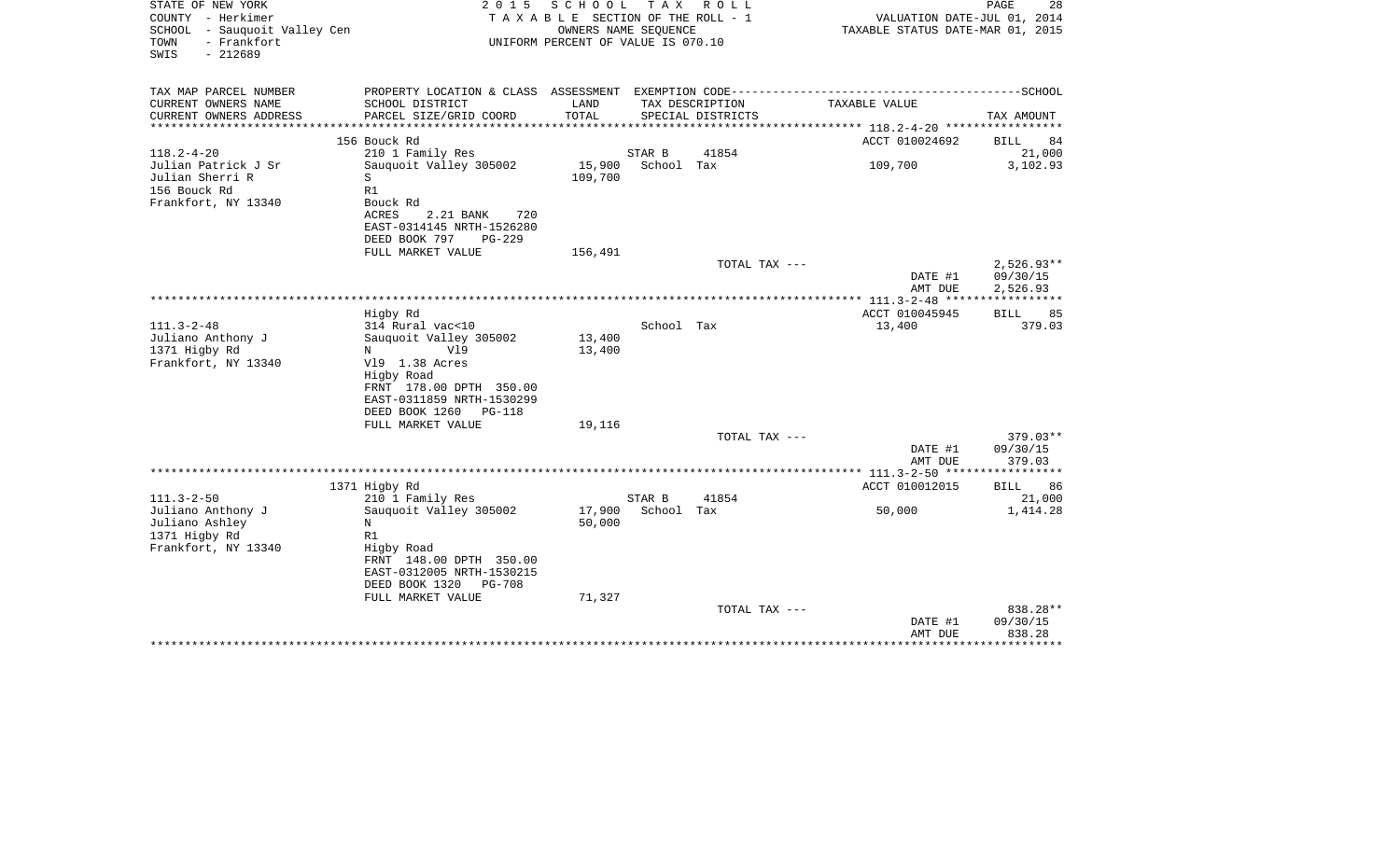| STATE OF NEW YORK<br>COUNTY - Herkimer<br>SCHOOL - Sauquoit Valley Cen<br>- Frankfort<br>TOWN<br>SWIS<br>$-212689$ | 2 0 1 5                                                                                      | SCHOOL<br>TAXABLE SECTION OF THE ROLL - 1<br>OWNERS NAME SEQUENCE<br>UNIFORM PERCENT OF VALUE IS 070.10 | T A X                       | R O L L                              | VALUATION DATE-JUL 01, 2014<br>TAXABLE STATUS DATE-MAR 01, 2015 | PAGE<br>29         |
|--------------------------------------------------------------------------------------------------------------------|----------------------------------------------------------------------------------------------|---------------------------------------------------------------------------------------------------------|-----------------------------|--------------------------------------|-----------------------------------------------------------------|--------------------|
| TAX MAP PARCEL NUMBER                                                                                              | PROPERTY LOCATION & CLASS ASSESSMENT EXEMPTION CODE-----------------------------------SCHOOL |                                                                                                         |                             |                                      |                                                                 |                    |
| CURRENT OWNERS NAME<br>CURRENT OWNERS ADDRESS                                                                      | SCHOOL DISTRICT<br>PARCEL SIZE/GRID COORD                                                    | LAND<br>TOTAL                                                                                           |                             | TAX DESCRIPTION<br>SPECIAL DISTRICTS | TAXABLE VALUE                                                   | TAX AMOUNT         |
| **********************                                                                                             |                                                                                              |                                                                                                         |                             |                                      |                                                                 |                    |
|                                                                                                                    | Higby Rd                                                                                     |                                                                                                         |                             |                                      |                                                                 | BILL<br>87         |
| $111.3 - 2 - 54.3$<br>Juliano Michael                                                                              | 312 Vac w/imprv                                                                              | 40,800                                                                                                  | School Tax                  |                                      | 55,800                                                          | 1,578.34           |
| Juliano Christine                                                                                                  | Sauquoit Valley 305002<br>FRNT 850.00 DPTH                                                   | 55,800                                                                                                  |                             |                                      |                                                                 |                    |
| 1407 Higby Rd                                                                                                      | 59.80<br>ACRES                                                                               |                                                                                                         |                             |                                      |                                                                 |                    |
| Frankfort, NY 13340                                                                                                | EAST-0312993 NRTH-1528784                                                                    |                                                                                                         |                             |                                      |                                                                 |                    |
|                                                                                                                    | DEED BOOK 912<br>PG-198                                                                      |                                                                                                         |                             |                                      |                                                                 |                    |
|                                                                                                                    | FULL MARKET VALUE                                                                            | 79,601                                                                                                  |                             |                                      |                                                                 |                    |
|                                                                                                                    |                                                                                              |                                                                                                         |                             | TOTAL TAX ---                        |                                                                 | $1,578.34**$       |
|                                                                                                                    |                                                                                              |                                                                                                         |                             |                                      | DATE #1                                                         | 09/30/15           |
|                                                                                                                    |                                                                                              |                                                                                                         |                             |                                      | AMT DUE                                                         | 1,578.34           |
|                                                                                                                    | 1407 Higby Rd                                                                                |                                                                                                         |                             |                                      | ACCT 010022180                                                  | 88<br>BILL         |
| $111.3 - 2 - 53$                                                                                                   | 210 1 Family Res                                                                             |                                                                                                         | STAR B                      | 41854                                |                                                                 | 21,000             |
| Juliano Michael J                                                                                                  | Sauquoit Valley 305002                                                                       | 19,900                                                                                                  | School Tax                  |                                      | 85,000                                                          | 2,404.28           |
| Juliano Christine R                                                                                                | N                                                                                            | 85,000                                                                                                  |                             |                                      |                                                                 |                    |
| 1407 Higby Rd                                                                                                      | R1                                                                                           |                                                                                                         |                             |                                      |                                                                 |                    |
| Frankfort, NY 13340                                                                                                | Higby Road<br>ACRES<br>2.50                                                                  |                                                                                                         |                             |                                      |                                                                 |                    |
|                                                                                                                    | EAST-0312626 NRTH-1529910                                                                    |                                                                                                         |                             |                                      |                                                                 |                    |
|                                                                                                                    | DEED BOOK 651<br><b>PG-481</b>                                                               |                                                                                                         |                             |                                      |                                                                 |                    |
|                                                                                                                    | FULL MARKET VALUE                                                                            | 121,255                                                                                                 |                             |                                      |                                                                 |                    |
|                                                                                                                    |                                                                                              |                                                                                                         |                             | TOTAL TAX ---                        |                                                                 | 1,828.28**         |
|                                                                                                                    |                                                                                              |                                                                                                         |                             |                                      | DATE #1                                                         | 09/30/15           |
|                                                                                                                    |                                                                                              |                                                                                                         |                             |                                      | AMT DUE                                                         | 1,828.28           |
|                                                                                                                    | Hacadam Rd                                                                                   |                                                                                                         |                             |                                      | ACCT 170281                                                     | 89<br>BILL         |
| $118.1 - 2 - 29$                                                                                                   | 314 Rural vac<10                                                                             |                                                                                                         | School Tax                  |                                      | 2,200                                                           | 62.23              |
| Jweid Gregory                                                                                                      | Sauquoit Valley 305002                                                                       | 2,200                                                                                                   |                             |                                      |                                                                 |                    |
| Jweid Kim                                                                                                          | ACRES<br>1.10                                                                                | 2,200                                                                                                   |                             |                                      |                                                                 |                    |
| 235 Hacadam Rd                                                                                                     | EAST-0304090 NRTH-1525988                                                                    |                                                                                                         |                             |                                      |                                                                 |                    |
| Sauquoit, NY 13456                                                                                                 | DEED BOOK 1431<br>PG-505                                                                     |                                                                                                         |                             |                                      |                                                                 |                    |
|                                                                                                                    | FULL MARKET VALUE                                                                            | 3,138                                                                                                   |                             | TOTAL TAX ---                        |                                                                 | $62.23**$          |
|                                                                                                                    |                                                                                              |                                                                                                         |                             |                                      | DATE #1                                                         | 09/30/15           |
|                                                                                                                    |                                                                                              |                                                                                                         |                             |                                      | AMT DUE                                                         | 62.23              |
|                                                                                                                    |                                                                                              |                                                                                                         |                             |                                      |                                                                 |                    |
|                                                                                                                    | 2439 Albany Rd                                                                               |                                                                                                         |                             |                                      | ACCT 010043620                                                  | BILL<br>90         |
| $111.3 - 2 - 5$<br>Keator John                                                                                     | 210 1 Family Res<br>Sauquoit Valley 305002                                                   |                                                                                                         | STAR B<br>21,300 School Tax | 41854                                | 95,900                                                          | 21,000<br>2,712.59 |
| Keator Linda                                                                                                       | W                                                                                            | 95,900                                                                                                  |                             |                                      |                                                                 |                    |
| 2439 Albany Rd                                                                                                     | R1                                                                                           |                                                                                                         |                             |                                      |                                                                 |                    |
| Frankfort, NY 13340                                                                                                | Albany Rd                                                                                    |                                                                                                         |                             |                                      |                                                                 |                    |
|                                                                                                                    | ACRES<br>3.00 BANK<br>720                                                                    |                                                                                                         |                             |                                      |                                                                 |                    |
|                                                                                                                    | EAST-0308559 NRTH-1535149                                                                    |                                                                                                         |                             |                                      |                                                                 |                    |
|                                                                                                                    | DEED BOOK 766<br><b>PG-482</b>                                                               |                                                                                                         |                             |                                      |                                                                 |                    |
|                                                                                                                    | FULL MARKET VALUE                                                                            | 136,805                                                                                                 |                             | TOTAL TAX ---                        |                                                                 | $2,136.59**$       |
|                                                                                                                    |                                                                                              |                                                                                                         |                             |                                      | DATE #1                                                         | 09/30/15           |
|                                                                                                                    |                                                                                              |                                                                                                         |                             |                                      | AMT DUE                                                         | 2,136.59           |
|                                                                                                                    |                                                                                              |                                                                                                         |                             |                                      |                                                                 |                    |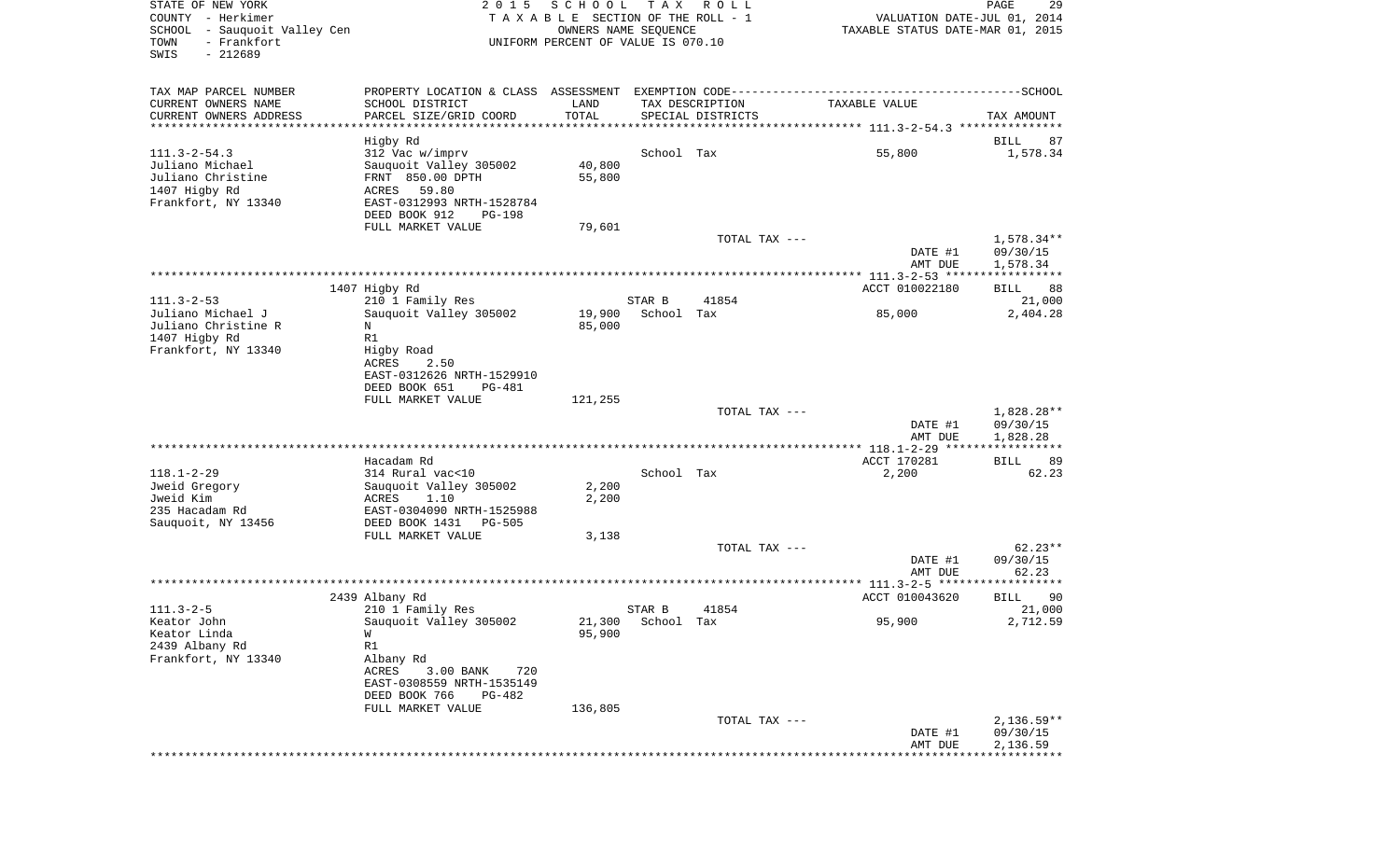| STATE OF NEW YORK<br>COUNTY - Herkimer<br>SCHOOL<br>- Sauquoit Valley Cen<br>- Frankfort<br>TOWN<br>SWIS<br>$-212689$ | 2 0 1 5                                               | SCHOOL<br>TAXABLE SECTION OF THE ROLL - 1<br>OWNERS NAME SEQUENCE<br>UNIFORM PERCENT OF VALUE IS 070.10 | T A X                 | R O L L           |                                       |                    | PAGE<br>30<br>VALUATION DATE-JUL 01, 2014<br>TAXABLE STATUS DATE-MAR 01, 2015 |
|-----------------------------------------------------------------------------------------------------------------------|-------------------------------------------------------|---------------------------------------------------------------------------------------------------------|-----------------------|-------------------|---------------------------------------|--------------------|-------------------------------------------------------------------------------|
| TAX MAP PARCEL NUMBER<br>CURRENT OWNERS NAME                                                                          | SCHOOL DISTRICT                                       | LAND                                                                                                    |                       | TAX DESCRIPTION   | TAXABLE VALUE                         |                    |                                                                               |
| CURRENT OWNERS ADDRESS                                                                                                | PARCEL SIZE/GRID COORD                                | TOTAL                                                                                                   |                       | SPECIAL DISTRICTS |                                       |                    | TAX AMOUNT                                                                    |
|                                                                                                                       |                                                       | ****************                                                                                        |                       |                   | ************* 111.3-2-51 ************ |                    |                                                                               |
|                                                                                                                       | 1385 Higby Rd                                         |                                                                                                         |                       |                   |                                       | ACCT 010025930     | BILL<br>91                                                                    |
| $111.3 - 2 - 51$<br>Keesler Walter J                                                                                  | 210 1 Family Res<br>Sauquoit Valley 305002            | 19,200                                                                                                  | STAR EN<br>School Tax | 41834             |                                       | 73,600             | 45,710<br>2,081.82                                                            |
| Keesler Marion                                                                                                        | N                                                     | 73,600                                                                                                  |                       |                   |                                       |                    |                                                                               |
| 1385 Higby Rd                                                                                                         | R1                                                    |                                                                                                         |                       |                   |                                       |                    |                                                                               |
| Frankfort, NY 13340                                                                                                   | Higby Road                                            |                                                                                                         |                       |                   |                                       |                    |                                                                               |
|                                                                                                                       | ACRES<br>2.00                                         |                                                                                                         |                       |                   |                                       |                    |                                                                               |
|                                                                                                                       | EAST-0312189 NRTH-1530140<br>DEED BOOK 00647 PG-00771 |                                                                                                         |                       |                   |                                       |                    |                                                                               |
|                                                                                                                       | FULL MARKET VALUE                                     | 104,993                                                                                                 |                       |                   |                                       |                    |                                                                               |
|                                                                                                                       |                                                       |                                                                                                         |                       | TOTAL TAX ---     |                                       |                    | 927.82**                                                                      |
|                                                                                                                       |                                                       |                                                                                                         |                       |                   |                                       | DATE #1            | 09/30/15                                                                      |
|                                                                                                                       |                                                       |                                                                                                         |                       |                   |                                       | AMT DUE            | 927.82                                                                        |
|                                                                                                                       | Higby Rd                                              |                                                                                                         |                       |                   | **************** 111.3-2-52 *****     | ACCT 010036780     | ************<br><b>BILL</b><br>92                                             |
| $111.3 - 2 - 52$                                                                                                      | 314 Rural vac<10                                      |                                                                                                         | School Tax            |                   |                                       | 9,900              | 280.03                                                                        |
| Keesler Walter J                                                                                                      | Sauquoit Valley 305002                                | 9,900                                                                                                   |                       |                   |                                       |                    |                                                                               |
| Keesler Marion                                                                                                        | N                                                     | 9,900                                                                                                   |                       |                   |                                       |                    |                                                                               |
| Higby Road Rd1                                                                                                        | V19 0.64 Acre                                         |                                                                                                         |                       |                   |                                       |                    |                                                                               |
| Frankfort, NY 13340                                                                                                   | Higby Rd                                              |                                                                                                         |                       |                   |                                       |                    |                                                                               |
|                                                                                                                       | FRNT 100.00 DPTH 287.50<br>EAST-0312341 NRTH-1530036  |                                                                                                         |                       |                   |                                       |                    |                                                                               |
|                                                                                                                       | DEED BOOK 00659 PG-00218                              |                                                                                                         |                       |                   |                                       |                    |                                                                               |
|                                                                                                                       | FULL MARKET VALUE                                     | 14,123                                                                                                  |                       |                   |                                       |                    |                                                                               |
|                                                                                                                       |                                                       |                                                                                                         |                       | TOTAL TAX ---     |                                       |                    | $280.03**$                                                                    |
|                                                                                                                       |                                                       |                                                                                                         |                       |                   |                                       | DATE #1            | 09/30/15                                                                      |
|                                                                                                                       |                                                       |                                                                                                         |                       |                   |                                       | AMT DUE            | 280.03                                                                        |
|                                                                                                                       | Kerber Rd                                             |                                                                                                         |                       |                   |                                       | ACCT 166033        | BILL<br>93                                                                    |
| $111.3 - 2 - 44.1$                                                                                                    | 322 Rural vac>10                                      |                                                                                                         | School Tax            |                   |                                       | 25,500             | 721.28                                                                        |
| Kerber Road LLC                                                                                                       | Sauquoit Valley 305002                                | 25,500                                                                                                  |                       |                   |                                       |                    |                                                                               |
| 1 Lind Rd                                                                                                             | $\mathbf{B}$                                          | 25,500                                                                                                  |                       |                   |                                       |                    |                                                                               |
| Utica, NY 13501                                                                                                       | Kerber Rd<br>FRNT 1170.00 DPTH                        |                                                                                                         |                       |                   |                                       |                    |                                                                               |
|                                                                                                                       | 28.00<br>ACRES                                        |                                                                                                         |                       |                   |                                       |                    |                                                                               |
|                                                                                                                       | EAST-0311025 NRTH-1534528                             |                                                                                                         |                       |                   |                                       |                    |                                                                               |
|                                                                                                                       | DEED BOOK 1404<br>$PG-345$                            |                                                                                                         |                       |                   |                                       |                    |                                                                               |
|                                                                                                                       | FULL MARKET VALUE                                     | 36,377                                                                                                  |                       |                   |                                       |                    |                                                                               |
|                                                                                                                       |                                                       |                                                                                                         |                       | TOTAL TAX ---     |                                       |                    | 721.28**<br>09/30/15                                                          |
|                                                                                                                       |                                                       |                                                                                                         |                       |                   |                                       | DATE #1<br>AMT DUE | 721.28                                                                        |
|                                                                                                                       |                                                       |                                                                                                         |                       |                   |                                       |                    | ********                                                                      |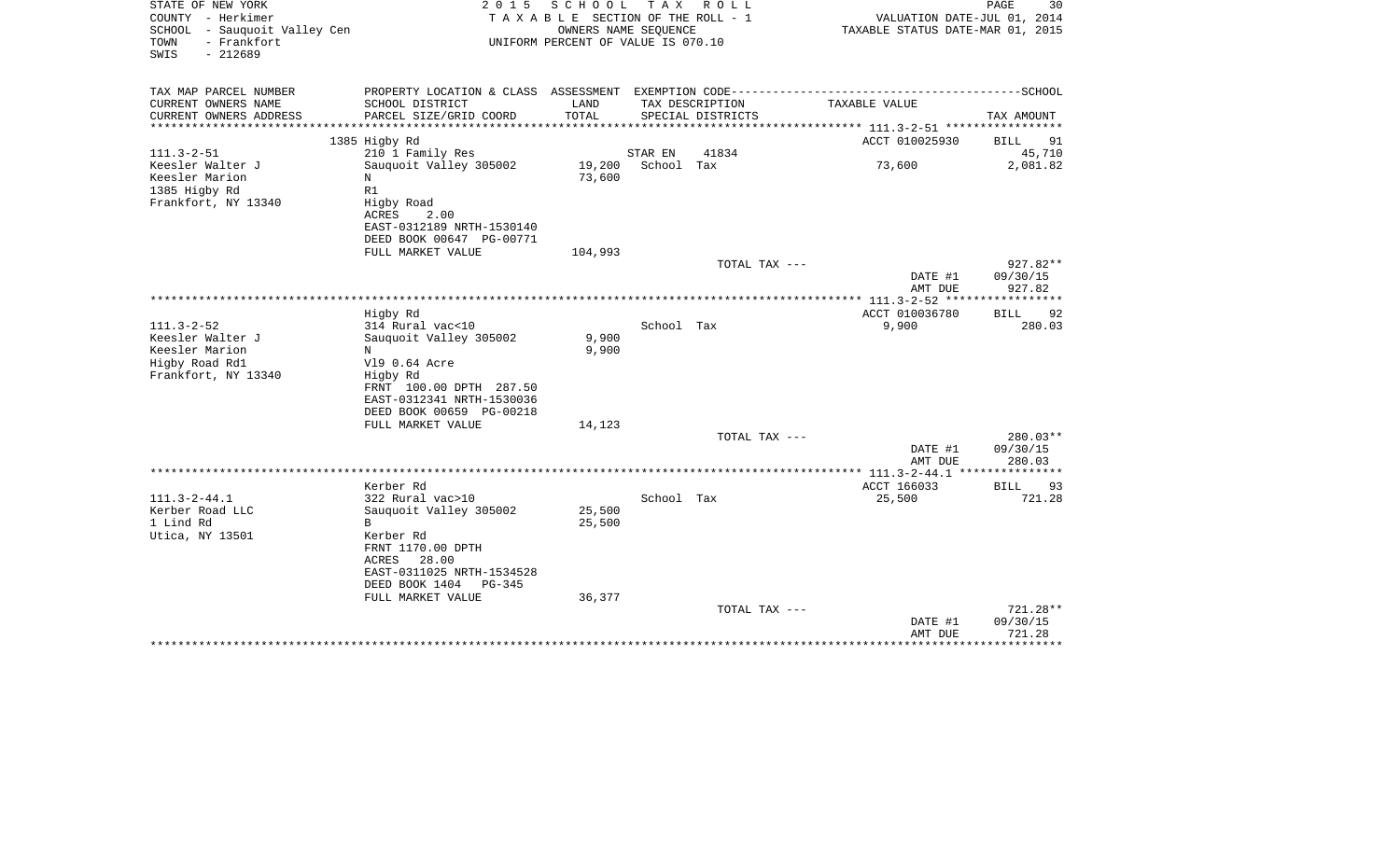| STATE OF NEW YORK<br>COUNTY - Herkimer<br>SCHOOL - Sauquoit Valley Cen<br>- Frankfort<br>TOWN<br>SWIS<br>$-212689$ | 2 0 1 5                                                                                                                                                                                 | SCHOOL<br>T A X A B L E SECTION OF THE ROLL - 1<br>OWNERS NAME SEQUENCE<br>UNIFORM PERCENT OF VALUE IS 070.10 | T A X                | R O L L           | VALUATION DATE-JUL 01, 2014<br>TAXABLE STATUS DATE-MAR 01, 2015 | PAGE<br>31                           |
|--------------------------------------------------------------------------------------------------------------------|-----------------------------------------------------------------------------------------------------------------------------------------------------------------------------------------|---------------------------------------------------------------------------------------------------------------|----------------------|-------------------|-----------------------------------------------------------------|--------------------------------------|
| TAX MAP PARCEL NUMBER<br>CURRENT OWNERS NAME                                                                       | PROPERTY LOCATION & CLASS ASSESSMENT EXEMPTION CODE-----------------------------------SCHOOL<br>SCHOOL DISTRICT                                                                         | LAND                                                                                                          |                      | TAX DESCRIPTION   | TAXABLE VALUE                                                   |                                      |
| CURRENT OWNERS ADDRESS<br>*******************                                                                      | PARCEL SIZE/GRID COORD<br>                                                                                                                                                              | TOTAL<br>***********                                                                                          |                      | SPECIAL DISTRICTS | **************************** 111.3-1-63 *****************       | TAX AMOUNT                           |
|                                                                                                                    | Hacadam Rd                                                                                                                                                                              |                                                                                                               |                      |                   | ACCT 010010765                                                  | <b>BILL</b><br>94                    |
| $111.3 - 1 - 63$<br>Kistner Ronald F Sr<br>Zorn Mildred Irene<br>575 Hacadam Rd<br>Sauquoit, NY 13456              | 314 Rural vac<10<br>Sauquoit Valley 305002<br>W<br>Vac Ld<br>Hacadam Road<br>FRNT 150.00 DPTH 100.00<br>EAST-0308242 NRTH-1530999                                                       | 6,300<br>6,300                                                                                                | School Tax           |                   | 6,300                                                           | 178.20                               |
|                                                                                                                    | DEED BOOK 881<br>$PG-45$                                                                                                                                                                |                                                                                                               |                      |                   |                                                                 |                                      |
|                                                                                                                    | FULL MARKET VALUE                                                                                                                                                                       | 8,987                                                                                                         |                      | TOTAL TAX ---     | DATE #1<br>AMT DUE                                              | 178.20**<br>09/30/15<br>178.20       |
|                                                                                                                    |                                                                                                                                                                                         |                                                                                                               |                      |                   |                                                                 | **********                           |
|                                                                                                                    | 296 Hacadam Rd                                                                                                                                                                          |                                                                                                               |                      |                   | ACCT 010031860                                                  | 95<br><b>BILL</b>                    |
| $111.3 - 1 - 64$<br>Kistner Ronald F Sr                                                                            | 270 Mfg housing                                                                                                                                                                         |                                                                                                               | STAR B               | 41854             |                                                                 | 21,000                               |
| Zorn Mildred Irene<br>575 Hacadam Rd<br>Sauquoit, NY 13456                                                         | Sauguoit Valley 305002<br>W<br>Trai<br>Hacadam Rd<br>FRNT 110.00 DPTH 150.00<br>EAST-0308349 NRTH-1530916<br>DEED BOOK 881<br>$PG-45$                                                   | 11,800<br>23,200                                                                                              | School Tax           |                   | 23,200                                                          | 656.23                               |
|                                                                                                                    | FULL MARKET VALUE                                                                                                                                                                       | 33,096                                                                                                        |                      |                   |                                                                 |                                      |
|                                                                                                                    |                                                                                                                                                                                         |                                                                                                               |                      | TOTAL TAX ---     | DATE #1<br>AMT DUE                                              | $80.23**$<br>09/30/15<br>80.23       |
|                                                                                                                    |                                                                                                                                                                                         |                                                                                                               |                      |                   |                                                                 |                                      |
|                                                                                                                    | 369 Hacadam Rd                                                                                                                                                                          |                                                                                                               |                      |                   |                                                                 | 96<br>BILL                           |
| $118.1 - 2 - 15.14$<br>Koscinski Joseph G<br>Koscinski Karen H<br>369 Hacadam Rd<br>Sauquoit, NY 13456             | 210 1 Family Res<br>Sauquoit Valley 305002<br>R1<br>FRNT 150.00 DPTH<br>1.70 BANK<br><b>ACRES</b><br>641<br>EAST-0305714 NRTH-1527746<br>DEED BOOK 844<br>$PG-438$<br>FULL MARKET VALUE | 14,900<br>122,200<br>174,322                                                                                  | STAR B<br>School Tax | 41854             | 122,200                                                         | 21,000<br>3,456.50                   |
|                                                                                                                    |                                                                                                                                                                                         |                                                                                                               |                      | TOTAL TAX ---     | DATE #1<br>AMT DUE                                              | $2,880.50**$<br>09/30/15<br>2,880.50 |
|                                                                                                                    |                                                                                                                                                                                         |                                                                                                               |                      |                   |                                                                 |                                      |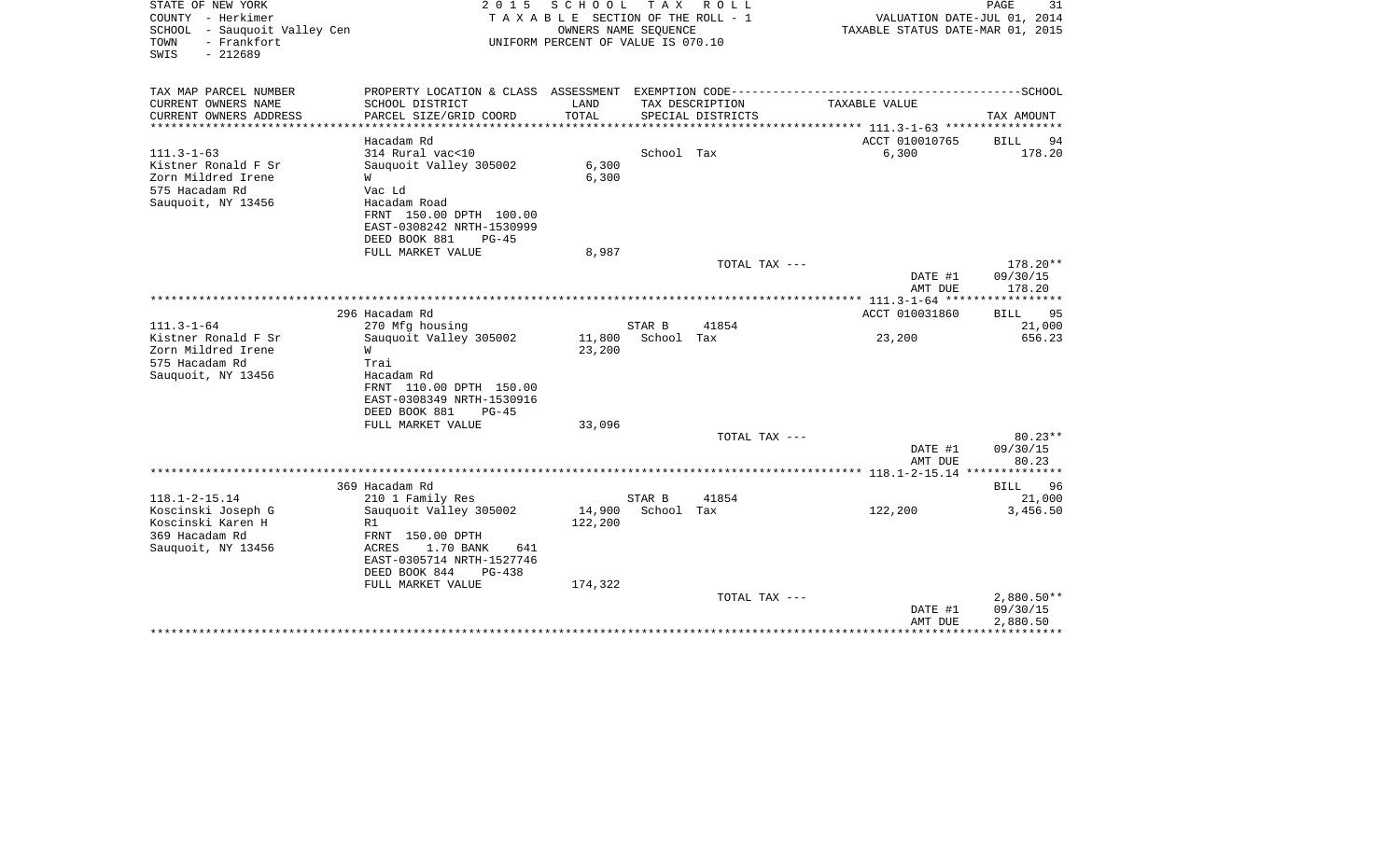| STATE OF NEW YORK<br>COUNTY - Herkimer                                   | 2 0 1 5                                                                                      | SCHOOL<br>T A X A B L E SECTION OF THE ROLL - 1            | T A X                | R O L L           | VALUATION DATE-JUL 01, 2014      | $\mathop{\mathtt{PAGE}}$<br>32 |
|--------------------------------------------------------------------------|----------------------------------------------------------------------------------------------|------------------------------------------------------------|----------------------|-------------------|----------------------------------|--------------------------------|
| SCHOOL - Sauquoit Valley Cen<br>- Frankfort<br>TOWN<br>$-212689$<br>SWIS |                                                                                              | OWNERS NAME SEQUENCE<br>UNIFORM PERCENT OF VALUE IS 070.10 |                      |                   | TAXABLE STATUS DATE-MAR 01, 2015 |                                |
| TAX MAP PARCEL NUMBER                                                    | PROPERTY LOCATION & CLASS ASSESSMENT EXEMPTION CODE-----------------------------------SCHOOL |                                                            |                      |                   |                                  |                                |
| CURRENT OWNERS NAME                                                      | SCHOOL DISTRICT                                                                              | LAND                                                       |                      | TAX DESCRIPTION   | TAXABLE VALUE                    |                                |
| CURRENT OWNERS ADDRESS<br>**********************                         | PARCEL SIZE/GRID COORD                                                                       | TOTAL                                                      |                      | SPECIAL DISTRICTS |                                  | TAX AMOUNT                     |
|                                                                          | 163 Bouck Rd                                                                                 |                                                            |                      |                   | ACCT 010020375                   | <b>BILL</b><br>97              |
| $118.2 - 4 - 13$                                                         | 210 1 Family Res                                                                             |                                                            | STAR B               | 41854             |                                  | 21,000                         |
| Kunitskiy Viktor                                                         | Sauquoit Valley 305002                                                                       | 16,700                                                     | School Tax           |                   | 115,000                          | 3,252.84                       |
| Zhushma Anatiliy                                                         | Е                                                                                            | 115,000                                                    |                      |                   |                                  |                                |
| 163 Bouck Rd<br>Frankfort, NY 13340                                      | R1<br>Bouck Rd                                                                               |                                                            |                      |                   |                                  |                                |
|                                                                          | FRNT 337.42 DPTH                                                                             |                                                            |                      |                   |                                  |                                |
|                                                                          | ACRES<br>2.60                                                                                |                                                            |                      |                   |                                  |                                |
|                                                                          | EAST-0314410 NRTH-1526623                                                                    |                                                            |                      |                   |                                  |                                |
|                                                                          | DEED BOOK 942<br>PG-685                                                                      |                                                            |                      |                   |                                  |                                |
|                                                                          | FULL MARKET VALUE                                                                            | 164,051                                                    |                      | TOTAL TAX ---     |                                  | $2,676.84**$                   |
|                                                                          |                                                                                              |                                                            |                      |                   | DATE #1                          | 09/30/15                       |
|                                                                          |                                                                                              |                                                            |                      |                   | AMT DUE                          | 2,676.84                       |
|                                                                          |                                                                                              |                                                            |                      |                   | ************ 111.3-2-28 ****     | ***********                    |
|                                                                          | 2154 Albany Rd                                                                               |                                                            |                      |                   | ACCT 182668                      | 98<br>BILL                     |
| $111.3 - 2 - 28$<br>LaClair Maynard R Jr                                 | 210 1 Family Res<br>Sauquoit Valley 305002                                                   | 18,000                                                     | STAR B<br>School Tax | 41854             | 104,000                          | 21,000<br>2,941.70             |
| LaClair Maynard R Sr                                                     | N                                                                                            | 104,000                                                    |                      |                   |                                  |                                |
| 2154 Albany Rd                                                           | 1.15 From Pru Reloc                                                                          |                                                            |                      |                   |                                  |                                |
| Frankfort, NY 13340                                                      | Albany Rd                                                                                    |                                                            |                      |                   |                                  |                                |
|                                                                          | ACRES<br>1.12                                                                                |                                                            |                      |                   |                                  |                                |
|                                                                          | EAST-0309704 NRTH-1529629<br>DEED BOOK 1511<br><b>PG-910</b>                                 |                                                            |                      |                   |                                  |                                |
|                                                                          | FULL MARKET VALUE                                                                            | 148,359                                                    |                      |                   |                                  |                                |
|                                                                          |                                                                                              |                                                            |                      | TOTAL TAX ---     |                                  | $2,365.70**$                   |
|                                                                          |                                                                                              |                                                            |                      |                   | DATE #1                          | 09/30/15                       |
|                                                                          |                                                                                              |                                                            |                      |                   | AMT DUE                          | 2,365.70                       |
|                                                                          | 2295 Graffenburg Rd                                                                          |                                                            |                      |                   | ACCT 161921                      | 99<br>BILL                     |
| $118.1 - 2 - 25.8$                                                       | 210 1 Family Res                                                                             |                                                            | STAR EN              | 41834             |                                  | 45,710                         |
| Lee Francis G                                                            | Sauquoit Valley 305002                                                                       | 13,500                                                     | School Tax           |                   | 202,200                          | 5,719.35                       |
| Lee Marianne R                                                           | S                                                                                            | 202,200                                                    |                      |                   |                                  |                                |
| 2295 Graffenburg Rd                                                      | V19                                                                                          |                                                            |                      |                   |                                  |                                |
| Sauquoit, NY 13456                                                       | Mallory Rd<br>FRNT 321.00 DPTH                                                               |                                                            |                      |                   |                                  |                                |
|                                                                          | ACRES<br>1.00                                                                                |                                                            |                      |                   |                                  |                                |
|                                                                          | EAST-0302164 NRTH-1528198                                                                    |                                                            |                      |                   |                                  |                                |
|                                                                          | DEED BOOK 1377<br>PG-620                                                                     |                                                            |                      |                   |                                  |                                |
|                                                                          | FULL MARKET VALUE                                                                            | 288,445                                                    |                      |                   |                                  |                                |
|                                                                          |                                                                                              |                                                            |                      | TOTAL TAX ---     | DATE #1                          | $4,565.35**$<br>09/30/15       |
|                                                                          |                                                                                              |                                                            |                      |                   | AMT DUE                          | 4,565.35                       |
|                                                                          |                                                                                              |                                                            |                      |                   |                                  |                                |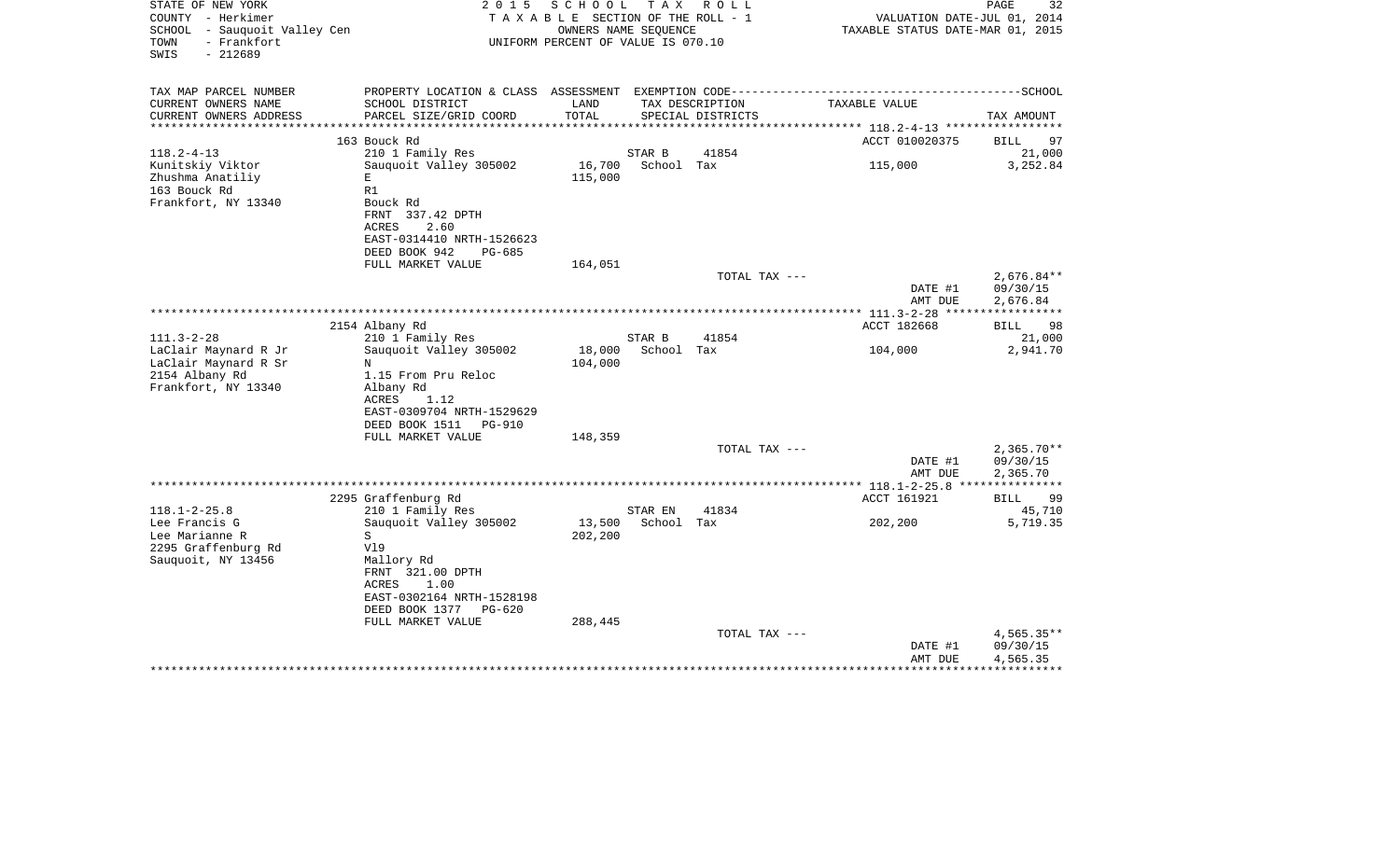| STATE OF NEW YORK<br>COUNTY - Herkimer<br>SCHOOL<br>- Sauquoit Valley Cen<br>- Frankfort<br>TOWN | 2 0 1 5                                                                                      | SCHOOL<br>TAXABLE SECTION OF THE ROLL - 1<br>UNIFORM PERCENT OF VALUE IS 070.10 | T A X<br>OWNERS NAME SEQUENCE        | R O L L       | VALUATION DATE-JUL 01, 2014<br>TAXABLE STATUS DATE-MAR 01, 2015 | PAGE<br>33           |
|--------------------------------------------------------------------------------------------------|----------------------------------------------------------------------------------------------|---------------------------------------------------------------------------------|--------------------------------------|---------------|-----------------------------------------------------------------|----------------------|
| SWIS<br>$-212689$                                                                                |                                                                                              |                                                                                 |                                      |               |                                                                 |                      |
| TAX MAP PARCEL NUMBER                                                                            | PROPERTY LOCATION & CLASS ASSESSMENT EXEMPTION CODE-----------------------------------SCHOOL |                                                                                 |                                      |               |                                                                 |                      |
| CURRENT OWNERS NAME<br>CURRENT OWNERS ADDRESS                                                    | SCHOOL DISTRICT<br>PARCEL SIZE/GRID COORD                                                    | LAND<br>TOTAL                                                                   | TAX DESCRIPTION<br>SPECIAL DISTRICTS |               | TAXABLE VALUE                                                   | TAX AMOUNT           |
| *************                                                                                    | **************************                                                                   | ***************************                                                     |                                      |               | **************** 118.2-1-49 ******************                  |                      |
|                                                                                                  | 165 Mcintyre Rd                                                                              |                                                                                 |                                      |               | ACCT 010024720                                                  | BILL<br>100          |
| $118.2 - 1 - 49$                                                                                 | 210 1 Family Res                                                                             |                                                                                 | School Tax                           |               | 78,800                                                          | 2,228.90             |
| Leitz Alice M                                                                                    | Sauquoit Valley 305002                                                                       | 27,500                                                                          |                                      |               |                                                                 |                      |
| Fasolilli Linda Lee                                                                              | W                                                                                            | 78,800                                                                          |                                      |               |                                                                 |                      |
| 229 Folts St<br>Herkimer, NY 13350                                                               | R1<br>Life Use Alice                                                                         |                                                                                 |                                      |               |                                                                 |                      |
|                                                                                                  | ACRES<br>8.00                                                                                |                                                                                 |                                      |               |                                                                 |                      |
|                                                                                                  | EAST-0311963 NRTH-1526277                                                                    |                                                                                 |                                      |               |                                                                 |                      |
|                                                                                                  | DEED BOOK 871<br>$PG-613$                                                                    |                                                                                 |                                      |               |                                                                 |                      |
|                                                                                                  | FULL MARKET VALUE                                                                            | 112,411                                                                         |                                      |               |                                                                 |                      |
|                                                                                                  |                                                                                              |                                                                                 |                                      | TOTAL TAX --- |                                                                 | $2,228.90**$         |
|                                                                                                  |                                                                                              |                                                                                 |                                      |               | DATE #1<br>AMT DUE                                              | 09/30/15<br>2,228.90 |
|                                                                                                  |                                                                                              |                                                                                 |                                      |               | ************ 118.1-2-8.1 ****                                   | ***********          |
|                                                                                                  | Albany Rd                                                                                    |                                                                                 |                                      |               | ACCT 010018600                                                  | BILL 101             |
| $118.1 - 2 - 8.1$                                                                                | 720 Mine/quarry                                                                              |                                                                                 | School Tax                           |               | 30,000                                                          | 848.57               |
| Leitz Barbara                                                                                    | Sauquoit Valley 305002                                                                       | 30,000                                                                          |                                      |               |                                                                 |                      |
| 162 Mcintyre Rd                                                                                  | B                                                                                            | 30,000                                                                          |                                      |               |                                                                 |                      |
| Frankfort, NY 13340                                                                              | Albany Rd                                                                                    |                                                                                 |                                      |               |                                                                 |                      |
|                                                                                                  | FRNT 2440.00 DPTH<br>34.60<br>ACRES                                                          |                                                                                 |                                      |               |                                                                 |                      |
|                                                                                                  | EAST-0312379 NRTH-1524198                                                                    |                                                                                 |                                      |               |                                                                 |                      |
|                                                                                                  | DEED BOOK 675<br>PG-718                                                                      |                                                                                 |                                      |               |                                                                 |                      |
|                                                                                                  | FULL MARKET VALUE                                                                            | 42,796                                                                          |                                      |               |                                                                 |                      |
|                                                                                                  |                                                                                              |                                                                                 |                                      | TOTAL TAX --- |                                                                 | 848.57**             |
|                                                                                                  |                                                                                              |                                                                                 |                                      |               | DATE #1                                                         | 09/30/15             |
|                                                                                                  |                                                                                              |                                                                                 |                                      |               | AMT DUE                                                         | 848.57               |
|                                                                                                  | Albany Rd                                                                                    |                                                                                 |                                      |               | ACCT 010018570                                                  | BILL 102             |
| $118.1 - 2 - 9.1$                                                                                | 720 Mine/quarry                                                                              |                                                                                 | School Tax                           |               | 30,000                                                          | 848.57               |
| Leitz Barbara                                                                                    | Sauguoit Valley 305002                                                                       | 30,000                                                                          |                                      |               |                                                                 |                      |
| 162 Mcintyre Rd                                                                                  | E.                                                                                           | 30,000                                                                          |                                      |               |                                                                 |                      |
| Frankfort, NY 13340                                                                              | Albany Rd                                                                                    |                                                                                 |                                      |               |                                                                 |                      |
|                                                                                                  | FRNT 735.00 DPTH<br>ACRES<br>35.50                                                           |                                                                                 |                                      |               |                                                                 |                      |
|                                                                                                  | EAST-0311490 NRTH-1523851                                                                    |                                                                                 |                                      |               |                                                                 |                      |
|                                                                                                  | DEED BOOK 675<br><b>PG-718</b>                                                               |                                                                                 |                                      |               |                                                                 |                      |
|                                                                                                  | FULL MARKET VALUE                                                                            | 42,796                                                                          |                                      |               |                                                                 |                      |
|                                                                                                  |                                                                                              |                                                                                 |                                      | TOTAL TAX --- |                                                                 | 848.57**             |
|                                                                                                  |                                                                                              |                                                                                 |                                      |               | DATE #1                                                         | 09/30/15             |
|                                                                                                  |                                                                                              |                                                                                 |                                      |               | AMT DUE                                                         | 848.57               |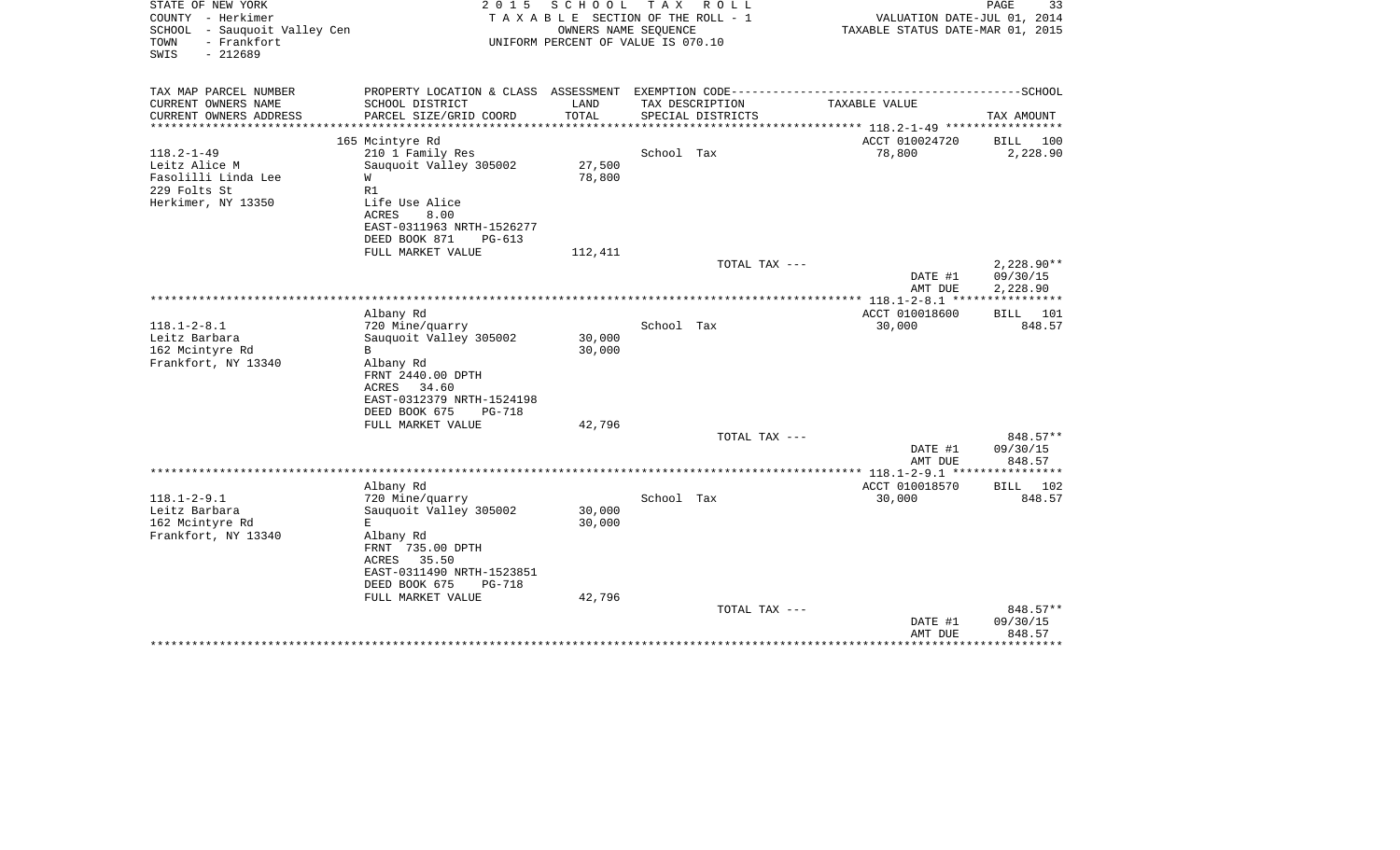| STATE OF NEW YORK<br>COUNTY - Herkimer<br>SCHOOL - Sauquoit Valley Cen<br>- Frankfort<br>TOWN<br>SWIS<br>$-212689$ | 2 0 1 5                                                                                      | SCHOOL<br>TAXABLE SECTION OF THE ROLL - 1<br>OWNERS NAME SEQUENCE<br>UNIFORM PERCENT OF VALUE IS 070.10 | T A X      | R O L L                              | VALUATION DATE-JUL 01, 2014<br>TAXABLE STATUS DATE-MAR 01, 2015 | PAGE<br>34   |
|--------------------------------------------------------------------------------------------------------------------|----------------------------------------------------------------------------------------------|---------------------------------------------------------------------------------------------------------|------------|--------------------------------------|-----------------------------------------------------------------|--------------|
| TAX MAP PARCEL NUMBER                                                                                              | PROPERTY LOCATION & CLASS ASSESSMENT EXEMPTION CODE-----------------------------------SCHOOL |                                                                                                         |            |                                      |                                                                 |              |
| CURRENT OWNERS NAME<br>CURRENT OWNERS ADDRESS                                                                      | SCHOOL DISTRICT<br>PARCEL SIZE/GRID COORD                                                    | LAND<br>TOTAL                                                                                           |            | TAX DESCRIPTION<br>SPECIAL DISTRICTS | TAXABLE VALUE                                                   | TAX AMOUNT   |
| ******************                                                                                                 |                                                                                              | * * * * * * * * * * *                                                                                   |            |                                      |                                                                 |              |
|                                                                                                                    | 175 Mcintyre Rd                                                                              |                                                                                                         |            |                                      | ACCT 010024730                                                  | BILL<br>103  |
| $118.2 - 1 - 50$                                                                                                   | 210 1 Family Res                                                                             |                                                                                                         | School Tax |                                      | 98,200                                                          | 2,777.65     |
| Leitz John E                                                                                                       | Sauquoit Valley 305002                                                                       | 13,900                                                                                                  |            |                                      |                                                                 |              |
| Leitz Barbara                                                                                                      | W                                                                                            | 98,200                                                                                                  |            |                                      |                                                                 |              |
| 162 Mcintyre Rd                                                                                                    | R1                                                                                           |                                                                                                         |            |                                      |                                                                 |              |
| Frankfort, NY 13340                                                                                                | Mcintyre Rd                                                                                  |                                                                                                         |            |                                      |                                                                 |              |
|                                                                                                                    | ACRES<br>1.20                                                                                |                                                                                                         |            |                                      |                                                                 |              |
|                                                                                                                    | EAST-0312393 NRTH-1526540                                                                    |                                                                                                         |            |                                      |                                                                 |              |
|                                                                                                                    | DEED BOOK 853<br>PG-432<br>FULL MARKET VALUE                                                 | 140,086                                                                                                 |            |                                      |                                                                 |              |
|                                                                                                                    |                                                                                              |                                                                                                         |            | TOTAL TAX ---                        |                                                                 | $2,777.65**$ |
|                                                                                                                    |                                                                                              |                                                                                                         |            |                                      | DATE #1                                                         | 09/30/15     |
|                                                                                                                    |                                                                                              |                                                                                                         |            |                                      | AMT DUE                                                         | 2,777.65     |
|                                                                                                                    |                                                                                              |                                                                                                         |            |                                      |                                                                 |              |
|                                                                                                                    | Bouck Rd                                                                                     |                                                                                                         |            |                                      |                                                                 | 104<br>BILL  |
| $118.2 - 4 - 30$                                                                                                   | 314 Rural vac<10                                                                             |                                                                                                         | School Tax |                                      | 17,100                                                          | 483.68       |
| Leitz John E                                                                                                       | Sauquoit Valley 305002                                                                       | 17,100                                                                                                  |            |                                      |                                                                 |              |
| Leitz Barbara H                                                                                                    | Vac Ld                                                                                       | 17,100                                                                                                  |            |                                      |                                                                 |              |
| 162 Macintyre Rd                                                                                                   | FRNT 390.00 DPTH                                                                             |                                                                                                         |            |                                      |                                                                 |              |
| Frankfort, NY 13340                                                                                                | ACRES<br>5.30                                                                                |                                                                                                         |            |                                      |                                                                 |              |
|                                                                                                                    | EAST-0315849 NRTH-1525245                                                                    |                                                                                                         |            |                                      |                                                                 |              |
|                                                                                                                    | FULL MARKET VALUE                                                                            | 24,394                                                                                                  |            | TOTAL TAX ---                        |                                                                 | 483.68**     |
|                                                                                                                    |                                                                                              |                                                                                                         |            |                                      | DATE #1                                                         | 09/30/15     |
|                                                                                                                    |                                                                                              |                                                                                                         |            |                                      | AMT DUE                                                         | 483.68       |
|                                                                                                                    |                                                                                              |                                                                                                         |            |                                      |                                                                 |              |
|                                                                                                                    | Mcintyre Rd                                                                                  |                                                                                                         |            |                                      | ACCT 010024690                                                  | BILL 105     |
| $118.2 - 4 - 32$                                                                                                   | 322 Rural vac>10                                                                             |                                                                                                         | School Tax |                                      | 28,200                                                          | 797.65       |
| Leitz John E                                                                                                       | Sauquoit Valley 305002                                                                       | 28,200                                                                                                  |            |                                      |                                                                 |              |
| Leitz Barbara H                                                                                                    | В                                                                                            | 28,200                                                                                                  |            |                                      |                                                                 |              |
| 162 Mcintyre Rd                                                                                                    | Vac Ld                                                                                       |                                                                                                         |            |                                      |                                                                 |              |
| Frankfort, NY 13340                                                                                                | Mcintyre Rd                                                                                  |                                                                                                         |            |                                      |                                                                 |              |
|                                                                                                                    | ACRES<br>46.00                                                                               |                                                                                                         |            |                                      |                                                                 |              |
|                                                                                                                    | EAST-0314308 NRTH-1525608                                                                    |                                                                                                         |            |                                      |                                                                 |              |
|                                                                                                                    | DEED BOOK 00329 PG-00065<br>FULL MARKET VALUE                                                | 40,228                                                                                                  |            |                                      |                                                                 |              |
|                                                                                                                    |                                                                                              |                                                                                                         |            | TOTAL TAX ---                        |                                                                 | 797.65**     |
|                                                                                                                    |                                                                                              |                                                                                                         |            |                                      | DATE #1                                                         | 09/30/15     |
|                                                                                                                    |                                                                                              |                                                                                                         |            |                                      | AMT DUE                                                         | 797.65       |
|                                                                                                                    | ******************************                                                               |                                                                                                         |            |                                      |                                                                 | ********     |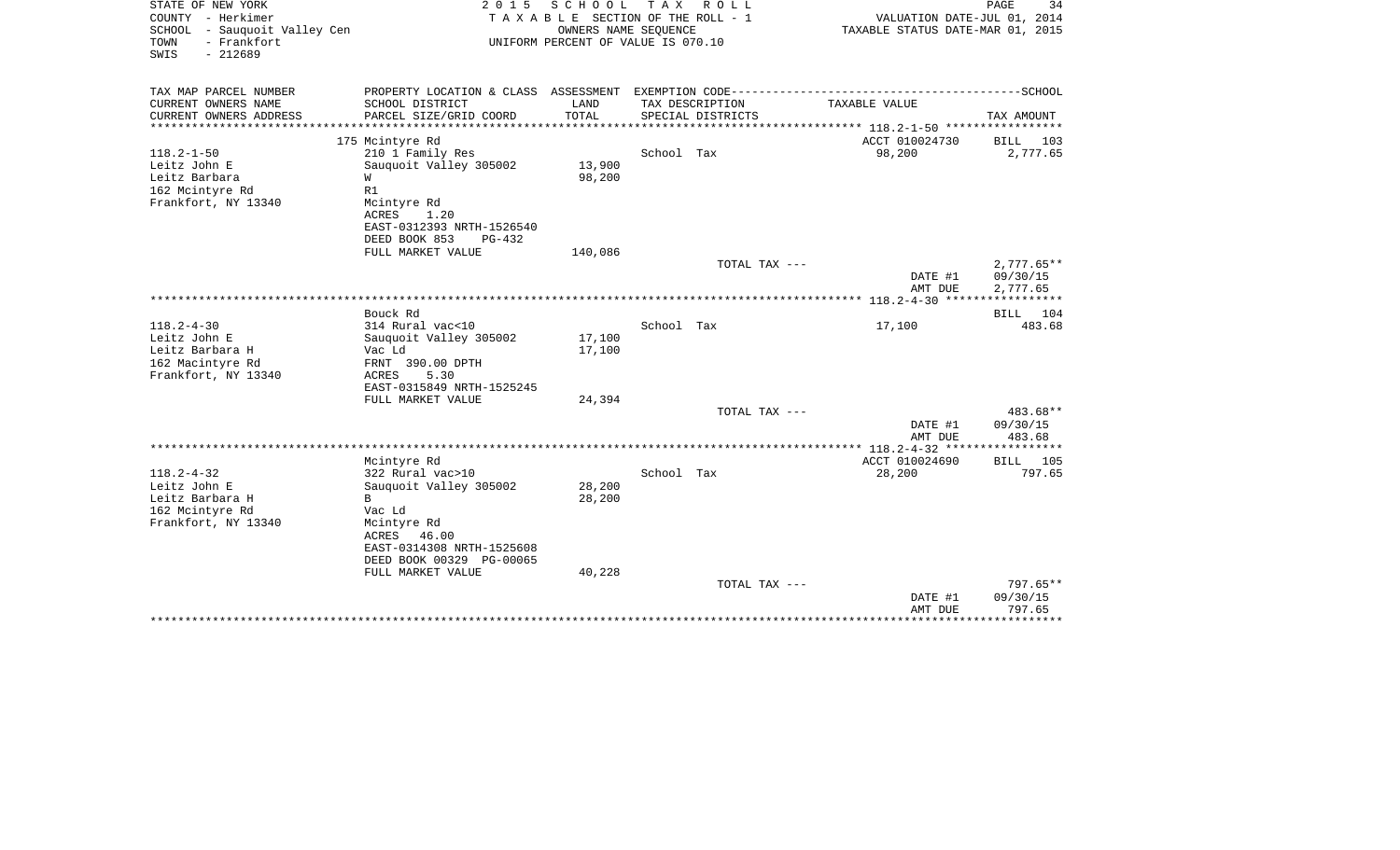| STATE OF NEW YORK<br>COUNTY - Herkimer<br>SCHOOL - Sauquoit Valley Cen<br>- Frankfort<br>TOWN<br>$-212689$<br>SWIS | 2 0 1 5                                                 | SCHOOL<br>TAXABLE SECTION OF THE ROLL - 1<br>OWNERS NAME SEQUENCE<br>UNIFORM PERCENT OF VALUE IS 070.10 |            | TAX ROLL                             | TAXABLE STATUS DATE-MAR 01, 2015           | PAGE<br>35<br>VALUATION DATE-JUL 01, 2014 |
|--------------------------------------------------------------------------------------------------------------------|---------------------------------------------------------|---------------------------------------------------------------------------------------------------------|------------|--------------------------------------|--------------------------------------------|-------------------------------------------|
| TAX MAP PARCEL NUMBER                                                                                              |                                                         |                                                                                                         |            |                                      |                                            |                                           |
| CURRENT OWNERS NAME<br>CURRENT OWNERS ADDRESS                                                                      | SCHOOL DISTRICT<br>PARCEL SIZE/GRID COORD               | LAND<br>TOTAL                                                                                           |            | TAX DESCRIPTION<br>SPECIAL DISTRICTS | TAXABLE VALUE                              | TAX AMOUNT                                |
| **********************                                                                                             |                                                         |                                                                                                         |            |                                      |                                            |                                           |
|                                                                                                                    | 120 Bouck Rd                                            |                                                                                                         |            |                                      | ACCT 172237                                | <b>BILL</b><br>106                        |
| $118.2 - 4 - 17$                                                                                                   | 210 1 Family Res                                        |                                                                                                         | STAR B     | 41854                                |                                            | 21,000                                    |
| Leitz John Jay Jr                                                                                                  | Sauquoit Valley 305002                                  | 15,900                                                                                                  | School Tax |                                      | 75,700                                     | 2,141.22                                  |
| 120 Bouck Rd<br>Frankfort, NY 13340                                                                                | E.<br>1.2 Acre Added 1999                               | 75,700                                                                                                  |            |                                      |                                            |                                           |
|                                                                                                                    | Bouck Rd                                                |                                                                                                         |            |                                      |                                            |                                           |
|                                                                                                                    | FRNT 246.00 DPTH                                        |                                                                                                         |            |                                      |                                            |                                           |
|                                                                                                                    | 2.20<br>ACRES                                           |                                                                                                         |            |                                      |                                            |                                           |
|                                                                                                                    | EAST-0313464 NRTH-1526637                               |                                                                                                         |            |                                      |                                            |                                           |
|                                                                                                                    | DEED BOOK 1443 PG-956<br>FULL MARKET VALUE              | 107,989                                                                                                 |            |                                      |                                            |                                           |
|                                                                                                                    |                                                         |                                                                                                         |            | TOTAL TAX ---                        |                                            | $1,565.22**$                              |
|                                                                                                                    |                                                         |                                                                                                         |            |                                      | DATE #1                                    | 09/30/15                                  |
|                                                                                                                    |                                                         |                                                                                                         |            |                                      | AMT DUE                                    | 1,565.22                                  |
|                                                                                                                    |                                                         |                                                                                                         |            |                                      | ************ 118.2-1-48.1 **************** |                                           |
| $118.2 - 1 - 48.1$                                                                                                 | 162 Mcintyre Rd<br>241 Rural res&ag                     |                                                                                                         | School Tax |                                      | ACCT 010024660<br>102,700                  | BILL<br>107<br>2,904.93                   |
| Leitz Sherri                                                                                                       | Sauquoit Valley 305002                                  | 40,700                                                                                                  |            |                                      |                                            |                                           |
| Slank Barbara H                                                                                                    | B                                                       | 102,700                                                                                                 |            |                                      |                                            |                                           |
| 162 Mcintyre Rd                                                                                                    | Farm                                                    |                                                                                                         |            |                                      |                                            |                                           |
| Frankfort, NY 13340                                                                                                | Mcintyre Rd                                             |                                                                                                         |            |                                      |                                            |                                           |
|                                                                                                                    | ACRES<br>35.20                                          |                                                                                                         |            |                                      |                                            |                                           |
|                                                                                                                    | EAST-0313407 NRTH-1525308<br>DEED BOOK 1336<br>$PG-424$ |                                                                                                         |            |                                      |                                            |                                           |
|                                                                                                                    | FULL MARKET VALUE                                       | 146,505                                                                                                 |            |                                      |                                            |                                           |
|                                                                                                                    |                                                         |                                                                                                         |            | TOTAL TAX ---                        |                                            | $2,904.93**$                              |
|                                                                                                                    |                                                         |                                                                                                         |            |                                      | DATE #1                                    | 09/30/15                                  |
|                                                                                                                    |                                                         |                                                                                                         |            |                                      | AMT DUE                                    | 2,904.93                                  |
|                                                                                                                    | 2111 Albany Rd                                          |                                                                                                         |            |                                      | ACCT 010025200                             | BILL 108                                  |
| $111.3 - 2 - 24$                                                                                                   | 210 1 Family Res                                        |                                                                                                         | STAR EN    | 41834                                |                                            | 45,710                                    |
| Lewosko Sharon P                                                                                                   | Sauquoit Valley 305002                                  | 18,200                                                                                                  | School Tax |                                      | 86,300                                     | 2,441.05                                  |
| 2111 Albany Rd                                                                                                     | W                                                       | 86,300                                                                                                  |            |                                      |                                            |                                           |
| Frankfort, NY 13340                                                                                                | R1                                                      |                                                                                                         |            |                                      |                                            |                                           |
|                                                                                                                    | Albany Rd<br>1.20<br>ACRES                              |                                                                                                         |            |                                      |                                            |                                           |
|                                                                                                                    | EAST-0309639 NRTH-1528774                               |                                                                                                         |            |                                      |                                            |                                           |
|                                                                                                                    | DEED BOOK 828<br>PG-210                                 |                                                                                                         |            |                                      |                                            |                                           |
|                                                                                                                    | FULL MARKET VALUE                                       | 123,110                                                                                                 |            |                                      |                                            |                                           |
|                                                                                                                    |                                                         |                                                                                                         |            | TOTAL TAX ---                        |                                            | 1,287.05**                                |
|                                                                                                                    |                                                         |                                                                                                         |            |                                      | DATE #1<br>AMT DUE                         | 09/30/15<br>1,287.05                      |
|                                                                                                                    |                                                         |                                                                                                         |            |                                      |                                            |                                           |
|                                                                                                                    |                                                         |                                                                                                         |            |                                      |                                            |                                           |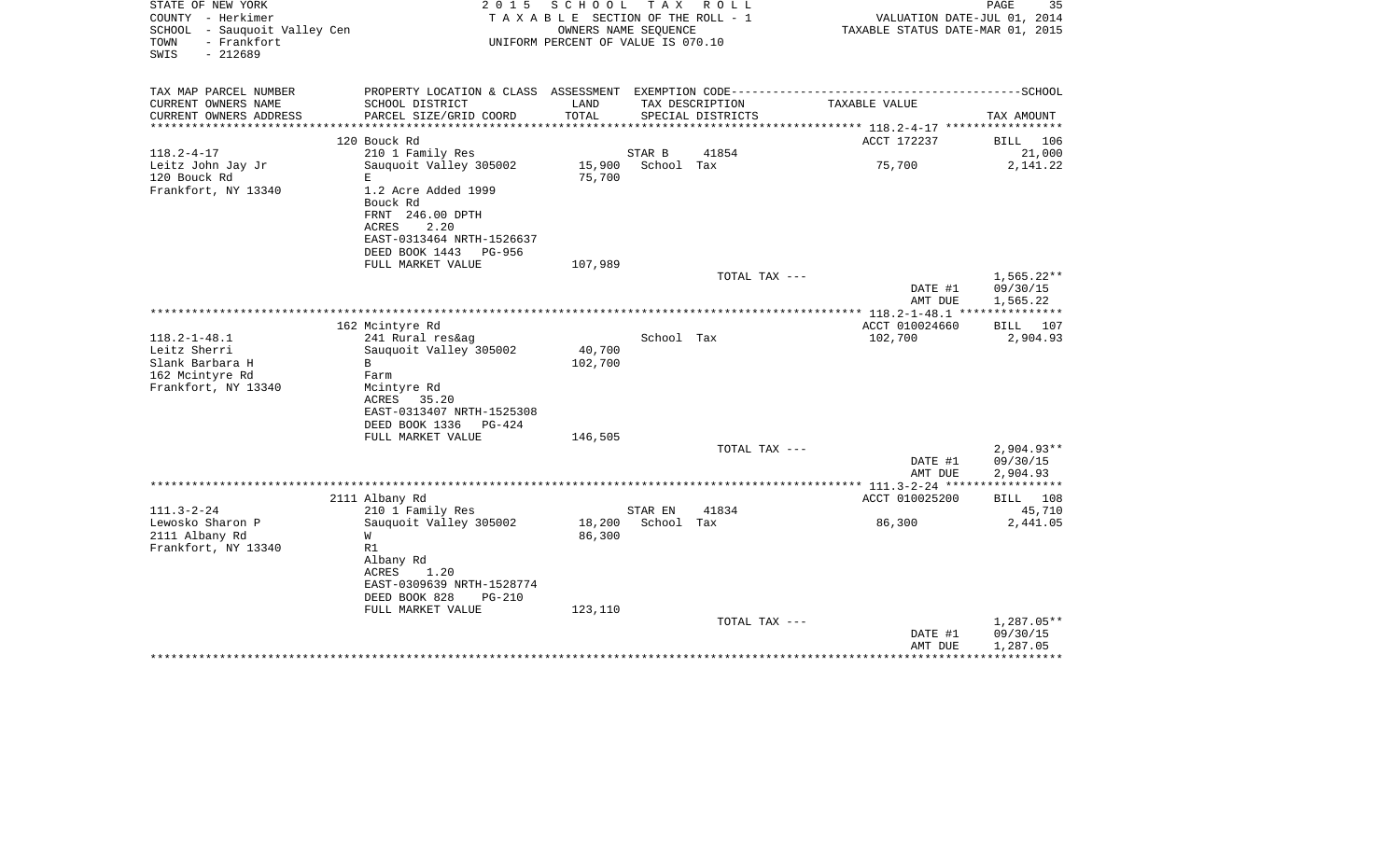| COUNTY<br>– Herkimer<br><b>SCHOOL</b><br>- Sauquoit Valley Cen<br>- Frankfort<br>TOWN<br>SWIS<br>$-212689$ |                                           | TAXABLE SECTION OF THE ROLL - 1<br>OWNERS NAME SEQUENCE<br>UNIFORM PERCENT OF VALUE IS 070.10 |                                |                   | VALUATION DATE-JUL 01, 2014<br>TAXABLE STATUS DATE-MAR 01, 2015 |                              |  |
|------------------------------------------------------------------------------------------------------------|-------------------------------------------|-----------------------------------------------------------------------------------------------|--------------------------------|-------------------|-----------------------------------------------------------------|------------------------------|--|
| TAX MAP PARCEL NUMBER                                                                                      |                                           |                                                                                               |                                |                   |                                                                 |                              |  |
| CURRENT OWNERS NAME                                                                                        | SCHOOL DISTRICT                           | LAND                                                                                          |                                | TAX DESCRIPTION   | TAXABLE VALUE                                                   |                              |  |
| CURRENT OWNERS ADDRESS                                                                                     | PARCEL SIZE/GRID COORD                    | TOTAL<br>********                                                                             |                                | SPECIAL DISTRICTS |                                                                 | TAX AMOUNT                   |  |
|                                                                                                            |                                           |                                                                                               |                                |                   | ********* 111.3-2-23.2 ****************                         |                              |  |
|                                                                                                            | Albany Rd                                 |                                                                                               |                                |                   | ACCT 010025250                                                  | 109<br><b>BILL</b>           |  |
| $111.3 - 2 - 23.2$<br>Lewosko Stanley S                                                                    | 312 Vac w/imprv<br>Sauquoit Valley 305002 | 18,000                                                                                        | AGRIC 10 Y 42100<br>School Tax |                   | 25,600                                                          | 4,000<br>724.11              |  |
| Lewosko Nancy K                                                                                            | W                                         | 29,600                                                                                        |                                |                   |                                                                 |                              |  |
| 2103 Albany Rd                                                                                             | V19                                       |                                                                                               |                                |                   |                                                                 |                              |  |
| Frankfort, NY 13340                                                                                        | Albany Rd                                 |                                                                                               |                                |                   |                                                                 |                              |  |
|                                                                                                            | ACRES<br>35.50                            |                                                                                               |                                |                   |                                                                 |                              |  |
|                                                                                                            | EAST-0309013 NRTH-1528208                 |                                                                                               |                                |                   |                                                                 |                              |  |
|                                                                                                            | DEED BOOK 736<br><b>PG-135</b>            |                                                                                               |                                |                   |                                                                 |                              |  |
|                                                                                                            | FULL MARKET VALUE                         | 42,225                                                                                        |                                |                   |                                                                 |                              |  |
|                                                                                                            |                                           |                                                                                               |                                | TOTAL TAX ---     |                                                                 | $724.11**$                   |  |
|                                                                                                            |                                           |                                                                                               |                                |                   | DATE #1                                                         | 09/30/15                     |  |
|                                                                                                            |                                           |                                                                                               |                                |                   | AMT DUE                                                         | 724.11<br>***********        |  |
|                                                                                                            |                                           |                                                                                               |                                |                   |                                                                 |                              |  |
| $111.3 - 2 - 25$                                                                                           | 2103 Albany Rd<br>210 1 Family Res        |                                                                                               | STAR B                         | 41854             | ACCT 010025260                                                  | 110<br><b>BILL</b><br>21,000 |  |
| Lewosko Stanley S Jr                                                                                       | Sauquoit Valley 305002                    | 18,200                                                                                        | School Tax                     |                   | 92,000                                                          | 2,602.27                     |  |
| Lewosko Nancy                                                                                              | W                                         | 92,000                                                                                        |                                |                   |                                                                 |                              |  |
| 2103 Albany Rd                                                                                             | R1                                        |                                                                                               |                                |                   |                                                                 |                              |  |
| Frankfort, NY 13340                                                                                        | Albany Rd                                 |                                                                                               |                                |                   |                                                                 |                              |  |
|                                                                                                            | ACRES<br>1.20                             |                                                                                               |                                |                   |                                                                 |                              |  |
|                                                                                                            | EAST-0309682 NRTH-1528578                 |                                                                                               |                                |                   |                                                                 |                              |  |
|                                                                                                            | DEED BOOK 00595 PG-00582                  |                                                                                               |                                |                   |                                                                 |                              |  |
|                                                                                                            | FULL MARKET VALUE                         | 131,241                                                                                       |                                |                   |                                                                 |                              |  |
|                                                                                                            |                                           |                                                                                               |                                | TOTAL TAX ---     |                                                                 | $2,026.27**$                 |  |
|                                                                                                            |                                           |                                                                                               |                                |                   | DATE #1                                                         | 09/30/15                     |  |
|                                                                                                            |                                           |                                                                                               |                                |                   | AMT DUE                                                         | 2,026.27                     |  |
|                                                                                                            | Graffenburg Rd                            |                                                                                               |                                |                   | ACCT 188998                                                     | <b>BILL</b><br>- 111         |  |
| $118.1 - 2 - 22.3$                                                                                         | 105 Vac farmland                          |                                                                                               | AG MKTS L 41720                |                   |                                                                 | 22,866                       |  |
| Linder William                                                                                             | Sauquoit Valley 305002                    | 31,400                                                                                        | School Tax                     |                   | 8,534                                                           | 241.39                       |  |
| 10130 Roberts Rd                                                                                           |                                           | 31,400                                                                                        |                                |                   |                                                                 |                              |  |
| Sauquoit, NY 13456                                                                                         | split from 118.1-2-22.1                   |                                                                                               |                                |                   |                                                                 |                              |  |
|                                                                                                            | Graffenburg Rd                            |                                                                                               |                                |                   |                                                                 |                              |  |
| MAY BE SUBJECT TO PAYMENT                                                                                  | FRNT 1555.00 DPTH                         |                                                                                               |                                |                   |                                                                 |                              |  |
| UNDER AGDIST LAW TIL 2019                                                                                  | ACRES<br>15.20                            |                                                                                               |                                |                   |                                                                 |                              |  |
|                                                                                                            | EAST-0302686 NRTH-1527328                 |                                                                                               |                                |                   |                                                                 |                              |  |
|                                                                                                            | DEED BOOK 1549<br>$PG-943$                |                                                                                               |                                |                   |                                                                 |                              |  |
|                                                                                                            | FULL MARKET VALUE                         | 44,793                                                                                        |                                | TOTAL TAX ---     |                                                                 | $241.39**$                   |  |
|                                                                                                            |                                           |                                                                                               |                                |                   | DATE #1                                                         | 09/30/15                     |  |
|                                                                                                            |                                           |                                                                                               |                                |                   | AMT DUE                                                         | 241.39                       |  |
|                                                                                                            |                                           |                                                                                               |                                |                   |                                                                 |                              |  |

PAGE 36

STATE OF NEW YORK 2 0 1 5 S C H O O L T A X R O L L PAGE 36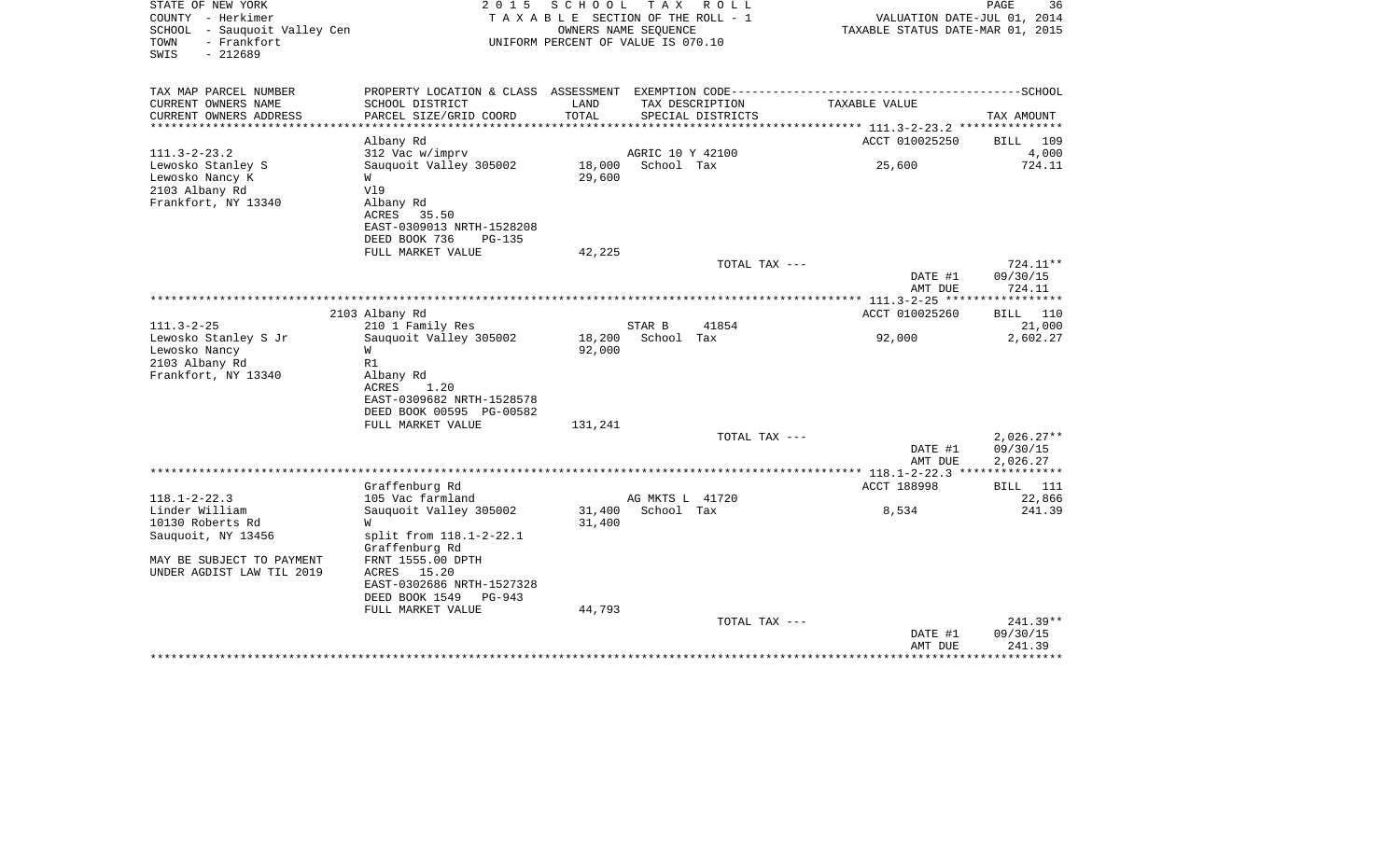| STATE OF NEW YORK<br>COUNTY - Herkimer<br>SCHOOL<br>- Sauquoit Valley Cen<br>- Frankfort<br>TOWN<br>$-212689$<br>SWIS | 2 0 1 5                                                                                                                                                                          | SCHOOL<br>TAXABLE SECTION OF THE ROLL - 1<br>OWNERS NAME SEQUENCE<br>UNIFORM PERCENT OF VALUE IS 070.10 | T A X                | R O L L           | VALUATION DATE-JUL 01, 2014<br>TAXABLE STATUS DATE-MAR 01, 2015 | PAGE<br>37                           |
|-----------------------------------------------------------------------------------------------------------------------|----------------------------------------------------------------------------------------------------------------------------------------------------------------------------------|---------------------------------------------------------------------------------------------------------|----------------------|-------------------|-----------------------------------------------------------------|--------------------------------------|
| TAX MAP PARCEL NUMBER<br>CURRENT OWNERS NAME                                                                          | SCHOOL DISTRICT                                                                                                                                                                  | LAND                                                                                                    |                      | TAX DESCRIPTION   | TAXABLE VALUE                                                   |                                      |
| CURRENT OWNERS ADDRESS<br>**********************                                                                      | PARCEL SIZE/GRID COORD                                                                                                                                                           | TOTAL                                                                                                   |                      | SPECIAL DISTRICTS |                                                                 | TAX AMOUNT                           |
|                                                                                                                       | 301 Mcintyre Rd                                                                                                                                                                  |                                                                                                         |                      |                   |                                                                 | 112<br>BILL                          |
| $118.2 - 4 - 6$<br>Lints Michael R<br>Lints Jacqueline L<br>301 Mcintyre Rd<br>Frankfort, NY 13340                    | 210 1 Family Res<br>Sauquoit Valley 305002<br>R1<br>FRNT 383.50 DPTH<br><b>ACRES</b><br>2.70<br>EAST-0314511 NRTH-1527850<br>DEED BOOK 874<br><b>PG-111</b><br>FULL MARKET VALUE | 16,900<br>43,400<br>61,912                                                                              | School Tax           |                   | 43,400                                                          | 1,227.59                             |
|                                                                                                                       |                                                                                                                                                                                  |                                                                                                         |                      | TOTAL TAX ---     | DATE #1<br>AMT DUE                                              | 1,227.59**<br>09/30/15<br>1,227.59   |
| *****************************                                                                                         |                                                                                                                                                                                  |                                                                                                         |                      |                   |                                                                 | * * * * * * * * * * *                |
|                                                                                                                       | Brockway Rd                                                                                                                                                                      |                                                                                                         |                      |                   | ACCT 010026370                                                  | 113<br>BILL                          |
| $111.4 - 1 - 45$<br>Longeretta Paul M<br>Longeretta<br>17 Brook Trout Bend<br>Barneveld, NY 13304                     | 323 Vacant rural<br>Sauquoit Valley 305002<br>W<br>W Lot<br>Brockway Rd<br>ACRES<br>5.60<br>EAST-0314282 NRTH-1532384<br>DEED BOOK 939<br><b>PG-181</b>                          | 1,500<br>1,500                                                                                          | School Tax           |                   | 1,500                                                           | 42.43                                |
|                                                                                                                       | FULL MARKET VALUE                                                                                                                                                                | 2,140                                                                                                   |                      | TOTAL TAX ---     |                                                                 | $42.43**$                            |
|                                                                                                                       |                                                                                                                                                                                  |                                                                                                         |                      |                   | DATE #1<br>AMT DUE                                              | 09/30/15<br>42.43                    |
|                                                                                                                       |                                                                                                                                                                                  |                                                                                                         |                      |                   | ***************** 111.3-2-46 ******************                 |                                      |
|                                                                                                                       | 1317 Higby Rd                                                                                                                                                                    |                                                                                                         |                      |                   | ACCT 010026190                                                  | BILL<br>114                          |
| $111.3 - 2 - 46$<br>Loomis Robert J<br>Loomis Lorraine<br>1317 Higby Rd<br>Frankfort, NY 13340                        | 240 Rural res<br>Sauquoit Valley 305002<br>N<br>Farm<br>Higby Rd<br>ACRES 115.60<br>EAST-0312111 NRTH-1531649<br>DEED BOOK 00572 PG-00798                                        | 88,000<br>145,000                                                                                       | STAR B<br>School Tax | 41854             | 145,000                                                         | 21,000<br>4,101.41                   |
|                                                                                                                       | FULL MARKET VALUE                                                                                                                                                                | 206,847                                                                                                 |                      | TOTAL TAX ---     | DATE #1<br>AMT DUE                                              | $3,525.41**$<br>09/30/15<br>3,525.41 |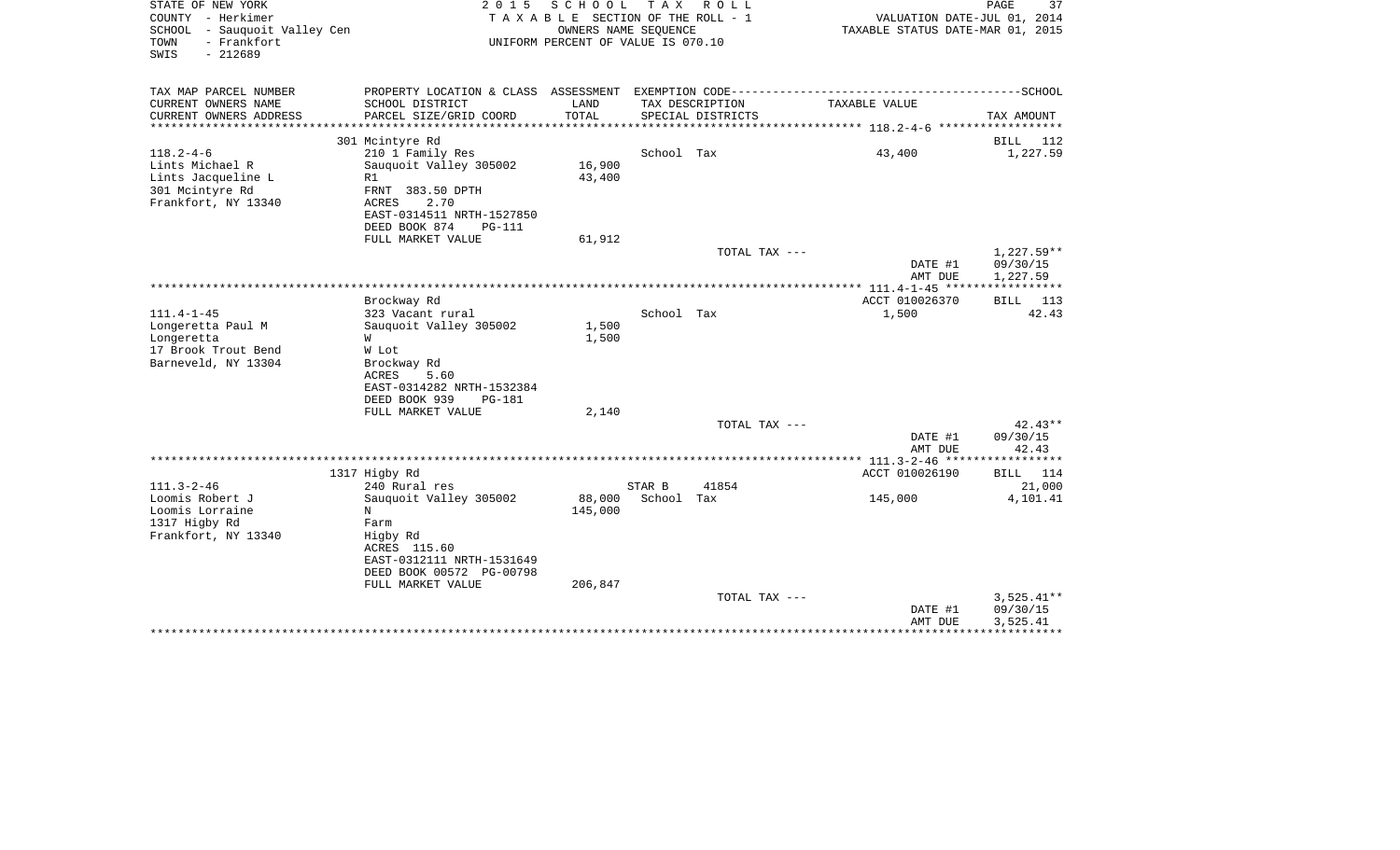| STATE OF NEW YORK<br>COUNTY - Herkimer<br>- Sauquoit Valley Cen<br>SCHOOL<br>- Frankfort<br>TOWN<br>SWIS<br>$-212689$ | 2 0 1 5                                                                                                                                               | SCHOOL<br>TAXABLE SECTION OF THE ROLL - 1<br>OWNERS NAME SEOUENCE<br>UNIFORM PERCENT OF VALUE IS 070.10 |                       | TAX ROLL          | VALUATION DATE-JUL 01, 2014<br>TAXABLE STATUS DATE-MAR 01, 2015 | PAGE<br>38                           |
|-----------------------------------------------------------------------------------------------------------------------|-------------------------------------------------------------------------------------------------------------------------------------------------------|---------------------------------------------------------------------------------------------------------|-----------------------|-------------------|-----------------------------------------------------------------|--------------------------------------|
| TAX MAP PARCEL NUMBER<br>CURRENT OWNERS NAME                                                                          | SCHOOL DISTRICT                                                                                                                                       | LAND                                                                                                    |                       | TAX DESCRIPTION   | TAXABLE VALUE                                                   |                                      |
| CURRENT OWNERS ADDRESS<br>*******************                                                                         | PARCEL SIZE/GRID COORD                                                                                                                                | TOTAL                                                                                                   |                       | SPECIAL DISTRICTS | **************** 111.3-2-26 ******************                  | TAX AMOUNT                           |
|                                                                                                                       | 2123 Albany Rd                                                                                                                                        |                                                                                                         |                       |                   | ACCT 010026220                                                  | <b>BILL</b> 115                      |
| $111.3 - 2 - 26$<br>Lorek Edward A<br>Lorek Josephine S<br>2123 Albany Rd<br>Frankfort, NY 13340                      | 210 1 Family Res<br>Sauquoit Valley 305002<br>W<br>R1<br>Albany Rd<br>ACRES<br>1.20<br>EAST-0309588 NRTH-1528965                                      | 18,200<br>102,100                                                                                       | STAR EN<br>School Tax | 41834             | 102,100                                                         | 45,710<br>2,887.96                   |
|                                                                                                                       | DEED BOOK 00509 PG-00284                                                                                                                              |                                                                                                         |                       |                   |                                                                 |                                      |
|                                                                                                                       | FULL MARKET VALUE                                                                                                                                     | 145,649                                                                                                 |                       |                   |                                                                 |                                      |
|                                                                                                                       |                                                                                                                                                       |                                                                                                         |                       | TOTAL TAX ---     | DATE #1<br>AMT DUE                                              | 1,733.96**<br>09/30/15<br>1,733.96   |
|                                                                                                                       | 1457 Higby Rd                                                                                                                                         |                                                                                                         |                       |                   | ACCT 010004295                                                  | BILL<br>116                          |
| $111.4 - 1 - 47.2$<br>Lorek Edward J<br>Lorek Veronica<br>1457 Higby Rd<br>Frankfort, NY 13340                        | 210 1 Family Res<br>Sauquoit Valley 305002<br>N<br>R1<br>Higby Road<br><b>ACRES</b><br>2.50<br>EAST-0313546 NRTH-1529945<br>DEED BOOK 690<br>$PG-446$ | 19,800<br>121,400                                                                                       | School Tax            |                   | 121,400                                                         | 3,433.87                             |
|                                                                                                                       | FULL MARKET VALUE                                                                                                                                     | 173,181                                                                                                 |                       |                   |                                                                 |                                      |
|                                                                                                                       |                                                                                                                                                       |                                                                                                         |                       | TOTAL TAX ---     | DATE #1<br>AMT DUE                                              | $3,433.87**$<br>09/30/15<br>3,433.87 |
|                                                                                                                       |                                                                                                                                                       |                                                                                                         |                       |                   | **************** 111.3-2-23.1 ****************                  |                                      |
| $111.3 - 2 - 23.1$<br>Lorek Josephine<br>2123 Albany Rd<br>Frankfort, NY 13340                                        | Albany Rd<br>314 Rural vac<10<br>Sauquoit Valley 305002<br>W<br>Vac Land No Rd Frntg<br>Albany Rd<br>ACRES<br>1.20<br>EAST-0309310 NRTH-1528916       | 8,000<br>8,000                                                                                          | School Tax            |                   | ACCT 010025230<br>8,000                                         | BILL<br>117<br>226.28                |
|                                                                                                                       | DEED BOOK 791<br>$PG-40$                                                                                                                              |                                                                                                         |                       |                   |                                                                 |                                      |
|                                                                                                                       | FULL MARKET VALUE                                                                                                                                     | 11,412                                                                                                  |                       | TOTAL TAX ---     | DATE #1                                                         | 226.28**<br>09/30/15                 |
|                                                                                                                       | *************************                                                                                                                             |                                                                                                         |                       |                   | AMT DUE                                                         | 226.28<br>***********                |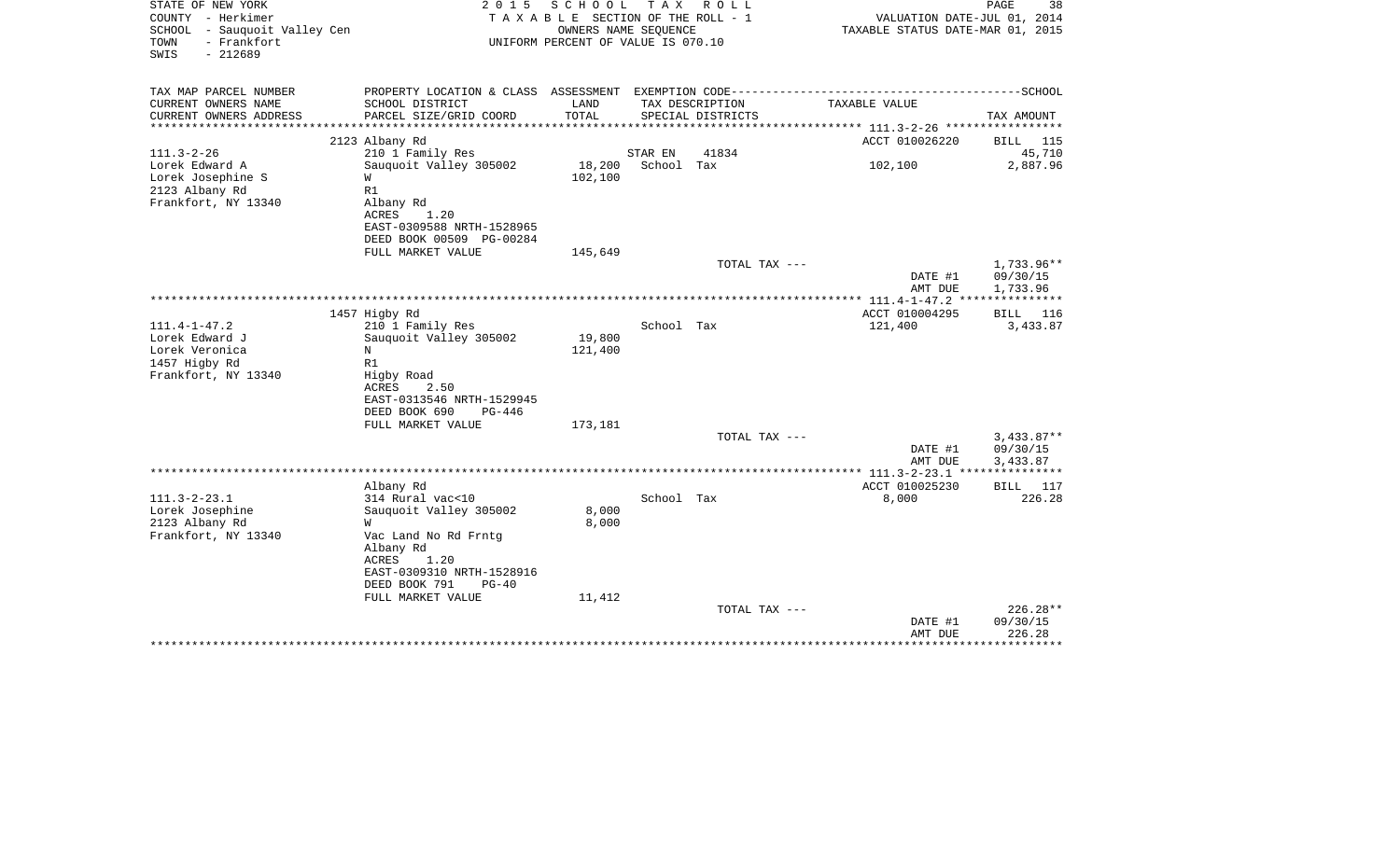| STATE OF NEW YORK<br>COUNTY - Herkimer<br>SCHOOL - Sauquoit Valley Cen<br>- Frankfort<br>TOWN<br>$-212689$<br>SWIS | 2 0 1 5<br>TAXABLE SECTION OF THE ROLL - 1<br>UNIFORM PERCENT OF VALUE IS 070.10   |                | PAGE<br>39<br>VALUATION DATE-JUL 01, 2014<br>TAXABLE STATUS DATE-MAR 01, 2015 |                   |                    |                        |
|--------------------------------------------------------------------------------------------------------------------|------------------------------------------------------------------------------------|----------------|-------------------------------------------------------------------------------|-------------------|--------------------|------------------------|
| TAX MAP PARCEL NUMBER<br>CURRENT OWNERS NAME                                                                       | PROPERTY LOCATION & CLASS ASSESSMENT EXEMPTION CODE------------<br>SCHOOL DISTRICT | LAND           |                                                                               | TAX DESCRIPTION   | TAXABLE VALUE      | ----------------SCHOOL |
| CURRENT OWNERS ADDRESS                                                                                             | PARCEL SIZE/GRID COORD                                                             | TOTAL          |                                                                               | SPECIAL DISTRICTS |                    | TAX AMOUNT             |
| **********************                                                                                             |                                                                                    |                |                                                                               |                   |                    |                        |
|                                                                                                                    | 359 Hacadam Rd                                                                     |                |                                                                               |                   | ACCT 010004922     | BILL 118               |
| $118.1 - 2 - 15.5$                                                                                                 | 312 Vac w/imprv                                                                    | 9,900          | School Tax                                                                    |                   | 16,000             | 452.57                 |
| Lynch Jason<br>60 6th Ave                                                                                          | Sauquoit Valley 305002<br>N                                                        | 16,000         |                                                                               |                   |                    |                        |
| Ilion, NY 13357                                                                                                    | Vacant Land                                                                        |                |                                                                               |                   |                    |                        |
|                                                                                                                    | Hacadam Rd                                                                         |                |                                                                               |                   |                    |                        |
|                                                                                                                    | FRNT 150.00 DPTH                                                                   |                |                                                                               |                   |                    |                        |
|                                                                                                                    | ACRES<br>1.70                                                                      |                |                                                                               |                   |                    |                        |
|                                                                                                                    | EAST-0305642 NRTH-1527612                                                          |                |                                                                               |                   |                    |                        |
|                                                                                                                    | DEED BOOK 926<br><b>PG-295</b>                                                     |                |                                                                               |                   |                    |                        |
|                                                                                                                    | FULL MARKET VALUE                                                                  | 22,825         |                                                                               | TOTAL TAX ---     |                    | 452.57**               |
|                                                                                                                    |                                                                                    |                |                                                                               |                   | DATE #1            | 09/30/15               |
|                                                                                                                    |                                                                                    |                |                                                                               |                   | AMT DUE            | 452.57                 |
|                                                                                                                    |                                                                                    |                |                                                                               |                   |                    |                        |
|                                                                                                                    | Hacadam Rd                                                                         |                |                                                                               |                   | ACCT 010038730     | 119<br>BILL            |
| $118.1 - 2 - 27.2$                                                                                                 | 323 Vacant rural                                                                   |                | School Tax                                                                    |                   | 8,500              | 240.43                 |
| Lynch Jason E<br>60 Sixth Ave                                                                                      | Sauguoit Valley 305002<br>W split changed to 27.1                                  | 8,500<br>8,500 |                                                                               |                   |                    |                        |
| Ilion, NY 13357                                                                                                    | W Lot                                                                              |                |                                                                               |                   |                    |                        |
|                                                                                                                    | Hacadam Rd                                                                         |                |                                                                               |                   |                    |                        |
|                                                                                                                    | FRNT 150.00 DPTH                                                                   |                |                                                                               |                   |                    |                        |
|                                                                                                                    | <b>ACRES</b><br>1.00                                                               |                |                                                                               |                   |                    |                        |
|                                                                                                                    | EAST-0305673 NRTH-1527401                                                          |                |                                                                               |                   |                    |                        |
|                                                                                                                    | DEED BOOK 1262<br>PG-29                                                            |                |                                                                               |                   |                    |                        |
|                                                                                                                    | FULL MARKET VALUE                                                                  | 12,126         |                                                                               |                   |                    |                        |
|                                                                                                                    |                                                                                    |                |                                                                               | TOTAL TAX ---     | DATE #1            | $240.43**$<br>09/30/15 |
|                                                                                                                    |                                                                                    |                |                                                                               |                   | AMT DUE            | 240.43                 |
| ********************                                                                                               |                                                                                    |                |                                                                               |                   |                    | *********              |
|                                                                                                                    | Mallory Rd                                                                         |                |                                                                               |                   | ACCT 010026610     | 120<br>BILL            |
| $111.3 - 1 - 13.1$                                                                                                 | 314 Rural vac<10                                                                   |                | School Tax                                                                    |                   | 16,600             | 469.54                 |
| Lyons Thomas J                                                                                                     | Sauquoit Valley 305002                                                             | 16,600         |                                                                               |                   |                    |                        |
| Lyons Patricia S                                                                                                   | N<br>V19                                                                           | 16,600         |                                                                               |                   |                    |                        |
| 10169 Mallory Rd<br>Sauquoit, NY 13456                                                                             | Mallory Rd                                                                         |                |                                                                               |                   |                    |                        |
|                                                                                                                    | FRNT 200.00 DPTH 550.00                                                            |                |                                                                               |                   |                    |                        |
|                                                                                                                    | 4.00<br>ACRES                                                                      |                |                                                                               |                   |                    |                        |
|                                                                                                                    | EAST-0301352 NRTH-1529210                                                          |                |                                                                               |                   |                    |                        |
|                                                                                                                    | DEED BOOK 1288<br>$PG-624$                                                         |                |                                                                               |                   |                    |                        |
|                                                                                                                    | FULL MARKET VALUE                                                                  | 23,680         |                                                                               |                   |                    |                        |
|                                                                                                                    |                                                                                    |                |                                                                               | TOTAL TAX ---     |                    | 469.54**               |
|                                                                                                                    |                                                                                    |                |                                                                               |                   | DATE #1<br>AMT DUE | 09/30/15<br>469.54     |
|                                                                                                                    |                                                                                    |                |                                                                               |                   |                    |                        |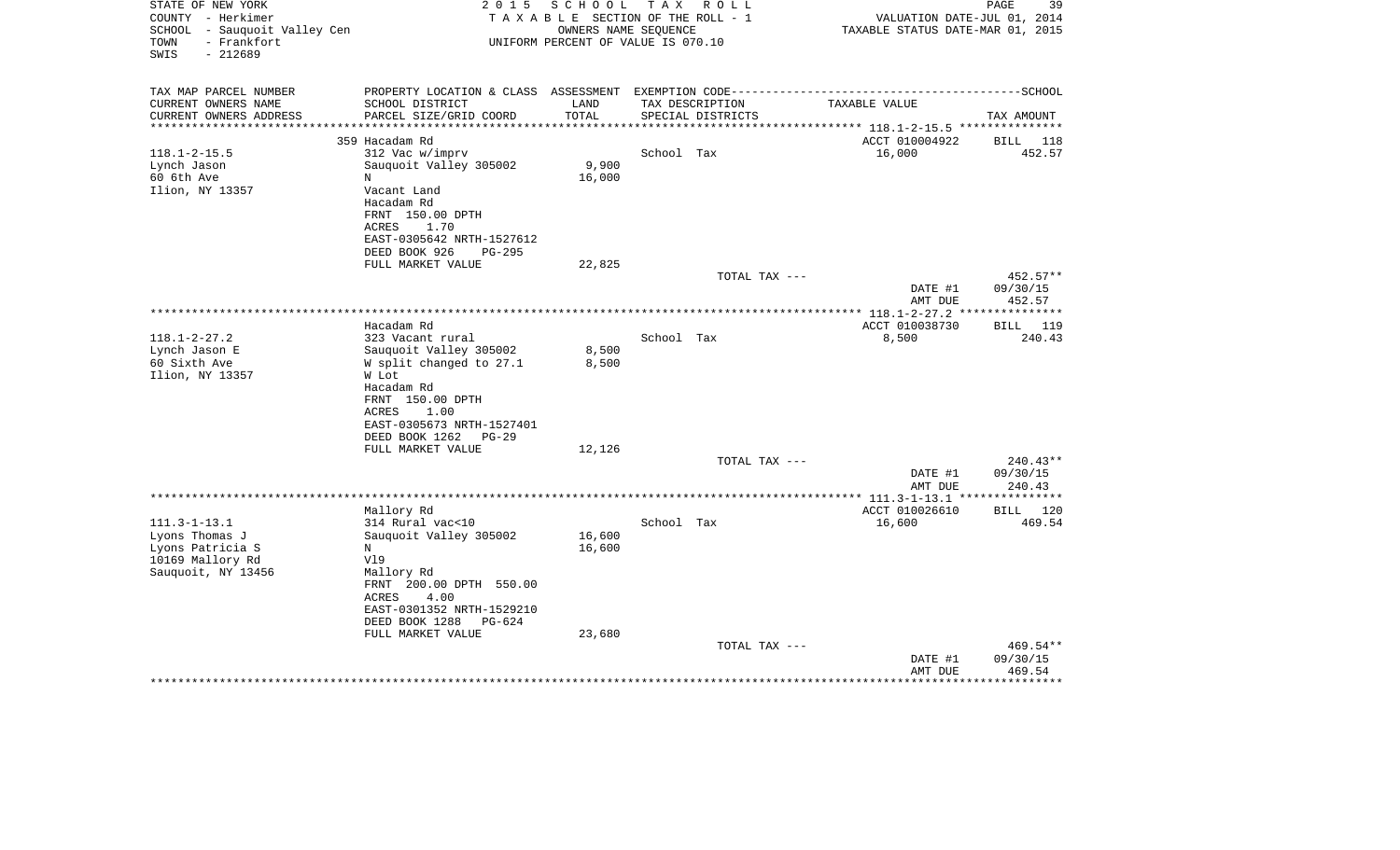| STATE OF NEW YORK<br>COUNTY - Herkimer<br>SCHOOL - Sauquoit Valley Cen<br>TOWN<br>- Frankfort<br>$-212689$<br>SWIS | 2 0 1 5                                                                  | SCHOOL<br>TAXABLE SECTION OF THE ROLL - 1<br>OWNERS NAME SEQUENCE<br>UNIFORM PERCENT OF VALUE IS 070.10 |            | TAX ROLL          | VALUATION DATE-JUL 01, 2014<br>TAXABLE STATUS DATE-MAR 01, 2015 | PAGE<br>40                |
|--------------------------------------------------------------------------------------------------------------------|--------------------------------------------------------------------------|---------------------------------------------------------------------------------------------------------|------------|-------------------|-----------------------------------------------------------------|---------------------------|
| TAX MAP PARCEL NUMBER                                                                                              | PROPERTY LOCATION & CLASS ASSESSMENT EXEMPTION CODE--------------------- |                                                                                                         |            |                   |                                                                 | -------------------SCHOOL |
| CURRENT OWNERS NAME                                                                                                | SCHOOL DISTRICT                                                          | LAND                                                                                                    |            | TAX DESCRIPTION   | TAXABLE VALUE                                                   |                           |
| CURRENT OWNERS ADDRESS<br>*********************                                                                    | PARCEL SIZE/GRID COORD                                                   | TOTAL                                                                                                   |            | SPECIAL DISTRICTS |                                                                 | TAX AMOUNT                |
|                                                                                                                    | 10169 Mallory Rd                                                         |                                                                                                         |            |                   | ACCT 010026620                                                  | BILL 121                  |
| $111.3 - 1 - 13.2$                                                                                                 | 210 1 Family Res                                                         |                                                                                                         | STAR B     | 41854             |                                                                 | 21,000                    |
| Lyons Thomas J                                                                                                     | Sauguoit Valley 305002                                                   | 18,000                                                                                                  | School Tax |                   | 88,500                                                          | 2,503.28                  |
| 10169 Mallory Rd                                                                                                   | $\, {\rm N}$                                                             | 88,500                                                                                                  |            |                   |                                                                 |                           |
| Sauquoit, NY 13456                                                                                                 | R1<br>Mallory Rd                                                         |                                                                                                         |            |                   |                                                                 |                           |
|                                                                                                                    | FRNT 200.00 DPTH 200.00                                                  |                                                                                                         |            |                   |                                                                 |                           |
|                                                                                                                    | 1.00<br>ACRES                                                            |                                                                                                         |            |                   |                                                                 |                           |
|                                                                                                                    | EAST-0301192 NRTH-1529101                                                |                                                                                                         |            |                   |                                                                 |                           |
|                                                                                                                    | DEED BOOK 744<br>PG-266                                                  |                                                                                                         |            |                   |                                                                 |                           |
|                                                                                                                    | FULL MARKET VALUE                                                        | 126,248                                                                                                 |            | TOTAL TAX ---     |                                                                 | 1,927.28**                |
|                                                                                                                    |                                                                          |                                                                                                         |            |                   | DATE #1<br>AMT DUE                                              | 09/30/15<br>1,927.28      |
|                                                                                                                    |                                                                          |                                                                                                         |            |                   |                                                                 |                           |
|                                                                                                                    | 2236 Albany Rd                                                           |                                                                                                         |            |                   | ACCT 010018830                                                  | BILL 122                  |
| $111.3 - 2 - 30.4$<br>MacDonough John                                                                              | 331 Com vac w/im<br>Sauquoit Valley 305002                               | 22,800                                                                                                  | School Tax |                   | 56,700                                                          | 1,603.79                  |
| 114 Hays Rd                                                                                                        | E                                                                        | 56,700                                                                                                  |            |                   |                                                                 |                           |
| New Hartford, NY 13413                                                                                             | Split from 111.3-2-30.2                                                  |                                                                                                         |            |                   |                                                                 |                           |
|                                                                                                                    | Albany Rd.                                                               |                                                                                                         |            |                   |                                                                 |                           |
|                                                                                                                    | FRNT 717.00 DPTH                                                         |                                                                                                         |            |                   |                                                                 |                           |
|                                                                                                                    | ACRES<br>5.00<br>EAST-0309351 NRTH-1531257                               |                                                                                                         |            |                   |                                                                 |                           |
|                                                                                                                    | DEED BOOK 1220<br><b>PG-289</b>                                          |                                                                                                         |            |                   |                                                                 |                           |
|                                                                                                                    | FULL MARKET VALUE                                                        | 80,884                                                                                                  |            |                   |                                                                 |                           |
|                                                                                                                    |                                                                          |                                                                                                         |            | TOTAL TAX ---     |                                                                 | $1,603.79**$              |
|                                                                                                                    |                                                                          |                                                                                                         |            |                   | DATE #1                                                         | 09/30/15                  |
|                                                                                                                    |                                                                          |                                                                                                         |            |                   | AMT DUE                                                         | 1,603.79<br>************  |
|                                                                                                                    | 183 Jackson Rd                                                           |                                                                                                         |            |                   | ACCT 010026525                                                  | BILL 123                  |
| $111.3 - 1 - 48$                                                                                                   | 210 1 Family Res                                                         |                                                                                                         | STAR B     | 41854             |                                                                 | 21,000                    |
| Mackey Domenica                                                                                                    | Sauquoit Valley 305002                                                   | 15,400                                                                                                  | School Tax |                   | 80,000                                                          | 2,262.85                  |
| 183 Jackson Rd                                                                                                     | W                                                                        | 80,000                                                                                                  |            |                   |                                                                 |                           |
| Frankfort, NY 13340                                                                                                | R1                                                                       |                                                                                                         |            |                   |                                                                 |                           |
|                                                                                                                    | FRNT 136.00 DPTH 265.67<br>EAST-0307249 NRTH-1534884                     |                                                                                                         |            |                   |                                                                 |                           |
|                                                                                                                    | DEED BOOK 692<br>PG-899                                                  |                                                                                                         |            |                   |                                                                 |                           |
|                                                                                                                    | FULL MARKET VALUE                                                        | 114,123                                                                                                 |            |                   |                                                                 |                           |
|                                                                                                                    |                                                                          |                                                                                                         |            | TOTAL TAX ---     |                                                                 | $1,686.85**$              |
|                                                                                                                    |                                                                          |                                                                                                         |            |                   | DATE #1<br>AMT DUE                                              | 09/30/15                  |
|                                                                                                                    |                                                                          |                                                                                                         |            |                   |                                                                 | 1,686.85                  |
|                                                                                                                    |                                                                          |                                                                                                         |            |                   |                                                                 |                           |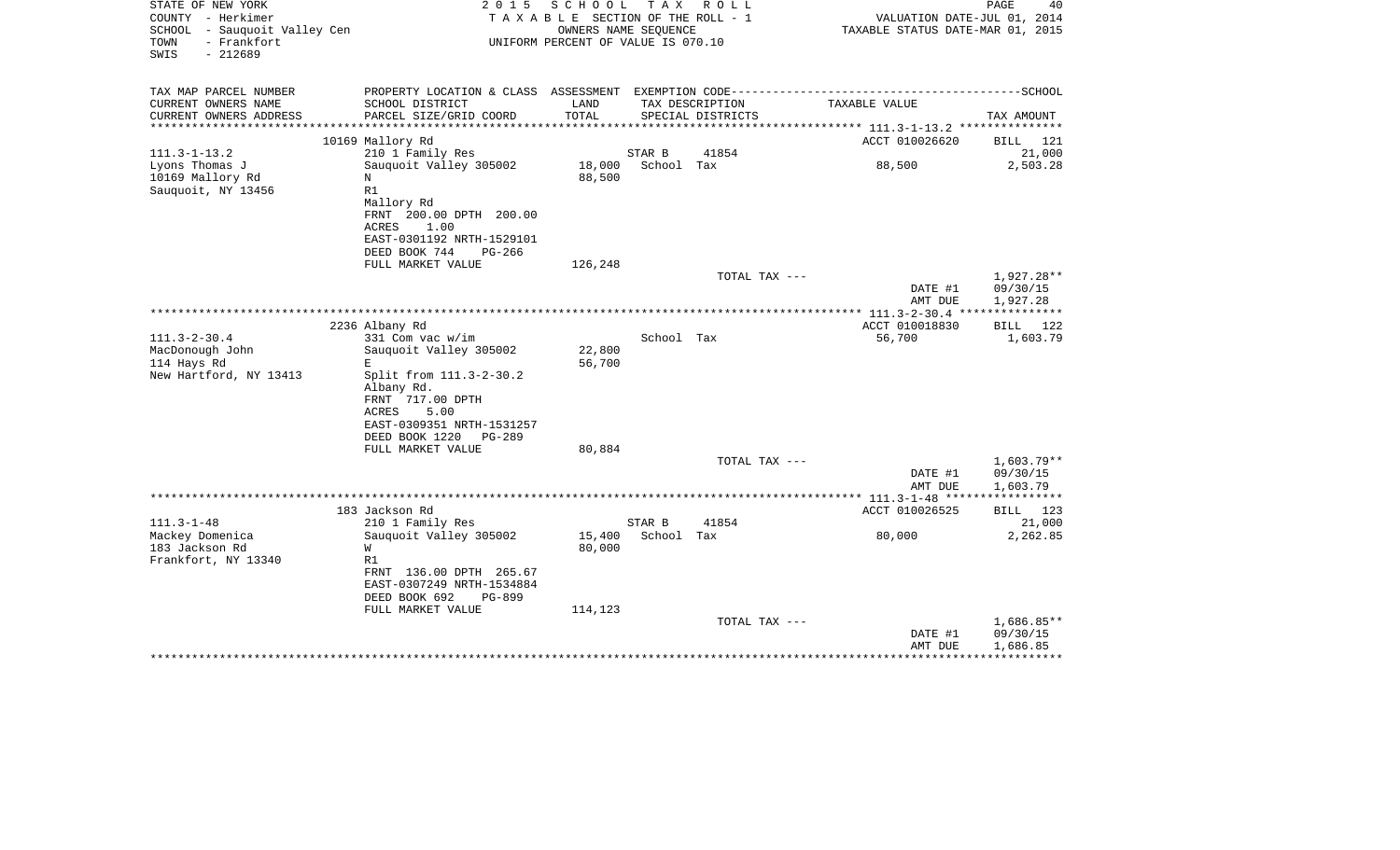| STATE OF NEW YORK<br>COUNTY - Herkimer<br>SCHOOL - Sauquoit Valley Cen<br>- Frankfort<br>TOWN<br>$-212689$<br>SWIS | 2 0 1 5<br>TAXABLE SECTION OF THE ROLL - 1<br>UNIFORM PERCENT OF VALUE IS 070.10 |                  | PAGE<br>41<br>VALUATION DATE-JUL 01, 2014<br>TAXABLE STATUS DATE-MAR 01, 2015 |                                      |                    |                          |
|--------------------------------------------------------------------------------------------------------------------|----------------------------------------------------------------------------------|------------------|-------------------------------------------------------------------------------|--------------------------------------|--------------------|--------------------------|
| TAX MAP PARCEL NUMBER                                                                                              |                                                                                  |                  |                                                                               |                                      |                    |                          |
| CURRENT OWNERS NAME<br>CURRENT OWNERS ADDRESS                                                                      | SCHOOL DISTRICT<br>PARCEL SIZE/GRID COORD                                        | LAND<br>TOTAL    |                                                                               | TAX DESCRIPTION<br>SPECIAL DISTRICTS | TAXABLE VALUE      | TAX AMOUNT               |
| ***********************                                                                                            |                                                                                  |                  |                                                                               |                                      |                    |                          |
|                                                                                                                    | 295 Mcintyre Rd                                                                  |                  |                                                                               |                                      | ACCT 010020370     | <b>BILL</b><br>124       |
| $118.2 - 4 - 5$                                                                                                    | 210 1 Family Res                                                                 |                  | STAR B                                                                        | 41854                                |                    | 21,000                   |
| Mackey Lawrence                                                                                                    | Sauquoit Valley 305002<br>$\mathbf B$                                            | 18,500<br>95,100 | School Tax                                                                    |                                      | 95,100             | 2,689.96                 |
| 295 McIntyre Rd<br>Frankfort, NY 13340                                                                             | Vac Ld                                                                           |                  |                                                                               |                                      |                    |                          |
|                                                                                                                    | Mcintyre Rd                                                                      |                  |                                                                               |                                      |                    |                          |
|                                                                                                                    | FRNT 200.00 DPTH                                                                 |                  |                                                                               |                                      |                    |                          |
|                                                                                                                    | ACRES<br>3.50                                                                    |                  |                                                                               |                                      |                    |                          |
|                                                                                                                    | EAST-0314210 NRTH-1527901                                                        |                  |                                                                               |                                      |                    |                          |
|                                                                                                                    | DEED BOOK 1141<br><b>PG-795</b>                                                  |                  |                                                                               |                                      |                    |                          |
|                                                                                                                    | FULL MARKET VALUE                                                                | 135,663          |                                                                               |                                      |                    | $2,113.96**$             |
|                                                                                                                    |                                                                                  |                  |                                                                               | TOTAL TAX ---                        | DATE #1            | 09/30/15                 |
|                                                                                                                    |                                                                                  |                  |                                                                               |                                      | AMT DUE            | 2,113.96                 |
|                                                                                                                    |                                                                                  |                  |                                                                               |                                      |                    |                          |
|                                                                                                                    | 2288 Graffenburg Rd                                                              |                  |                                                                               |                                      | ACCT 010014770     | 125<br>BILL              |
| $118.1 - 2 - 25.5$                                                                                                 | 210 1 Family Res                                                                 |                  | STAR EN                                                                       | 41834                                |                    | 45,710                   |
| Majka Edward                                                                                                       | Sauguoit Valley 305002                                                           | 21,500           | School Tax                                                                    |                                      | 149,500            | 4,228.70                 |
| Majka Lisa M<br>2288 Graffenburg Rd                                                                                | E.<br>R1                                                                         | 149,500          |                                                                               |                                      |                    |                          |
| Sauquoit, NY 13456                                                                                                 | Graffenburg Rd                                                                   |                  |                                                                               |                                      |                    |                          |
|                                                                                                                    | FRNT 232.40 DPTH                                                                 |                  |                                                                               |                                      |                    |                          |
|                                                                                                                    | <b>ACRES</b><br>5.00                                                             |                  |                                                                               |                                      |                    |                          |
|                                                                                                                    | EAST-0302789 NRTH-1527887                                                        |                  |                                                                               |                                      |                    |                          |
|                                                                                                                    | DEED BOOK 711<br>$PG-33$                                                         |                  |                                                                               |                                      |                    |                          |
|                                                                                                                    | FULL MARKET VALUE                                                                | 213,267          |                                                                               |                                      |                    |                          |
|                                                                                                                    |                                                                                  |                  |                                                                               | TOTAL TAX ---                        | DATE #1            | $3,074.70**$<br>09/30/15 |
|                                                                                                                    |                                                                                  |                  |                                                                               |                                      | AMT DUE            | 3,074.70                 |
|                                                                                                                    |                                                                                  |                  |                                                                               |                                      |                    | ************             |
|                                                                                                                    | 1931 Albany Rd                                                                   |                  |                                                                               |                                      | ACCT 010018580     | <b>BILL</b><br>126       |
| $118.1 - 2 - 28$                                                                                                   | 210 1 Family Res                                                                 |                  | STAR B                                                                        | 41854                                |                    | 21,000                   |
| Martin Brandon L                                                                                                   | Sauquoit Valley 305002                                                           | 16,500           | School Tax                                                                    |                                      | 79,500             | 2,248.70                 |
| Sfeir Kimberly L                                                                                                   | W                                                                                | 79,500           |                                                                               |                                      |                    |                          |
| 1931 Albany Rd                                                                                                     | R1                                                                               |                  |                                                                               |                                      |                    |                          |
| Frankfort, NY 13340                                                                                                | Albany Rd<br>FRNT 400.00 DPTH 273.00                                             |                  |                                                                               |                                      |                    |                          |
|                                                                                                                    | <b>ACRES</b><br>2.50                                                             |                  |                                                                               |                                      |                    |                          |
|                                                                                                                    | EAST-0310886 NRTH-1525218                                                        |                  |                                                                               |                                      |                    |                          |
|                                                                                                                    | DEED BOOK 915<br>$PG-58$                                                         |                  |                                                                               |                                      |                    |                          |
|                                                                                                                    | FULL MARKET VALUE                                                                | 113,409          |                                                                               |                                      |                    |                          |
|                                                                                                                    |                                                                                  |                  |                                                                               | TOTAL TAX ---                        |                    | $1,672.70**$             |
|                                                                                                                    |                                                                                  |                  |                                                                               |                                      | DATE #1<br>AMT DUE | 09/30/15<br>1,672.70     |
|                                                                                                                    |                                                                                  |                  |                                                                               |                                      |                    |                          |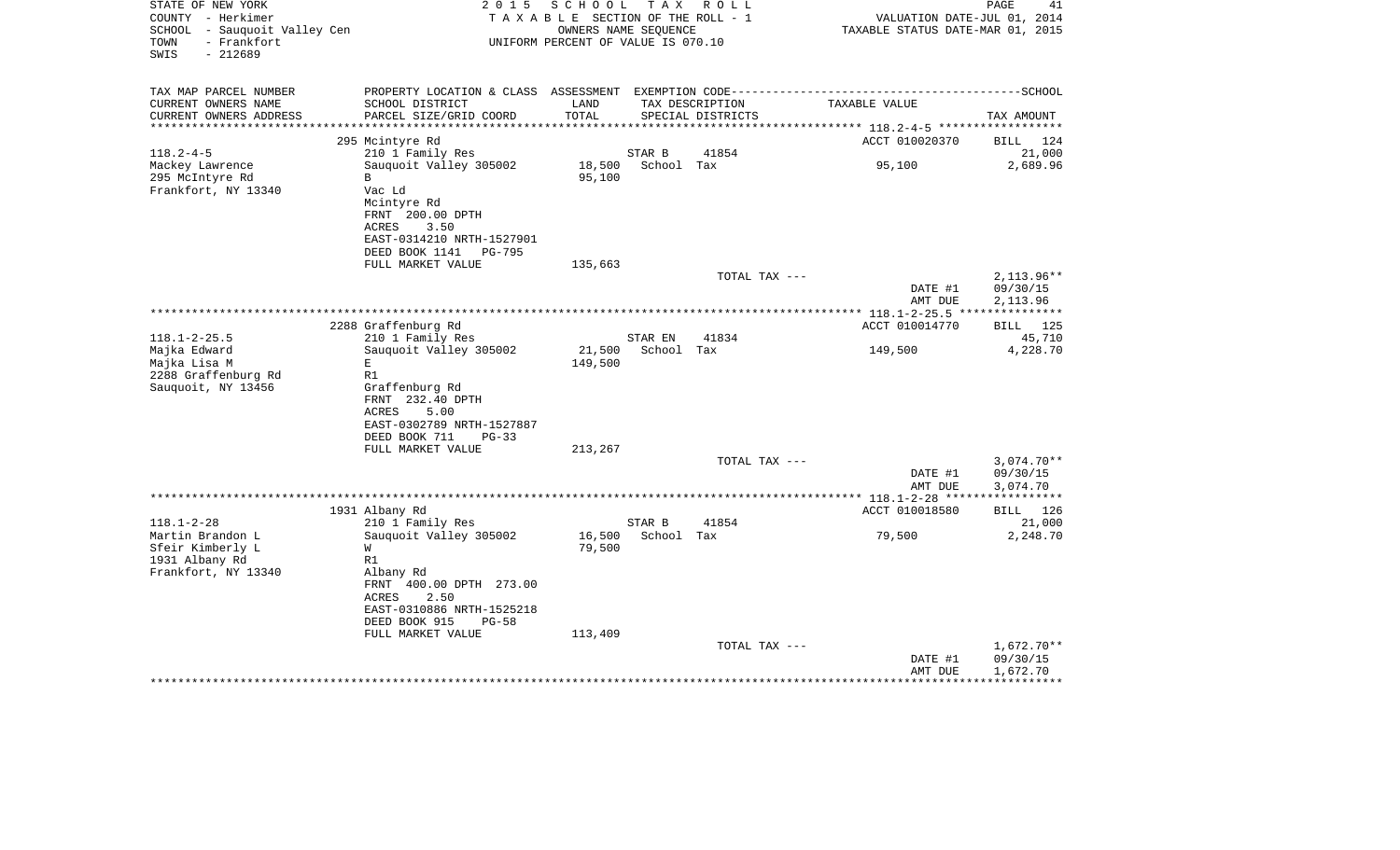| STATE OF NEW YORK<br>COUNTY - Herkimer<br>SCHOOL - Sauquoit Valley Cen<br>- Frankfort<br>TOWN<br>SWIS<br>$-212689$ | 2 0 1 5<br>TAXABLE SECTION OF THE ROLL - 1<br>UNIFORM PERCENT OF VALUE IS 070.10 |         | PAGE<br>42<br>VALUATION DATE-JUL 01, 2014<br>TAXABLE STATUS DATE-MAR 01, 2015 |                   |                                    |                           |
|--------------------------------------------------------------------------------------------------------------------|----------------------------------------------------------------------------------|---------|-------------------------------------------------------------------------------|-------------------|------------------------------------|---------------------------|
| TAX MAP PARCEL NUMBER                                                                                              | PROPERTY LOCATION & CLASS ASSESSMENT EXEMPTION CODE---------------------         |         |                                                                               |                   |                                    | -------------------SCHOOL |
| CURRENT OWNERS NAME                                                                                                | SCHOOL DISTRICT                                                                  | LAND    |                                                                               | TAX DESCRIPTION   | TAXABLE VALUE                      |                           |
| CURRENT OWNERS ADDRESS<br>*********************                                                                    | PARCEL SIZE/GRID COORD                                                           | TOTAL   |                                                                               | SPECIAL DISTRICTS |                                    | TAX AMOUNT                |
|                                                                                                                    |                                                                                  |         |                                                                               |                   |                                    |                           |
| $111.1 - 2 - 41$                                                                                                   | 2559 Albany Rd<br>210 1 Family Res                                               |         | STAR B                                                                        | 41854             | ACCT 010028050                     | BILL 127<br>21,000        |
| Matthews Timothy M                                                                                                 | Sauguoit Valley 305002                                                           | 18,000  | School Tax                                                                    |                   | 65,000                             | 1,838.56                  |
| Matthews Roberta                                                                                                   | Е                                                                                | 65,000  |                                                                               |                   |                                    |                           |
| 2559 Albany Rd                                                                                                     | R1                                                                               |         |                                                                               |                   |                                    |                           |
| Frankfort, NY 13340                                                                                                | Albany Rd<br>2.50<br>ACRES                                                       |         |                                                                               |                   |                                    |                           |
|                                                                                                                    | EAST-0307587 NRTH-1537172                                                        |         |                                                                               |                   |                                    |                           |
|                                                                                                                    | DEED BOOK 885<br>$PG-543$                                                        |         |                                                                               |                   |                                    |                           |
|                                                                                                                    | FULL MARKET VALUE                                                                | 92,725  |                                                                               |                   |                                    |                           |
|                                                                                                                    |                                                                                  |         |                                                                               | TOTAL TAX ---     |                                    | $1,262.56**$              |
|                                                                                                                    |                                                                                  |         |                                                                               |                   | DATE #1                            | 09/30/15                  |
|                                                                                                                    |                                                                                  |         |                                                                               |                   | AMT DUE                            | 1,262.56<br>************  |
|                                                                                                                    | 270 Mcintyre Rd                                                                  |         |                                                                               |                   | ACCT 010020372                     | BILL 128                  |
| $118.2 - 4 - 9$                                                                                                    | 210 1 Family Res                                                                 |         | STAR B                                                                        | 41854             |                                    | 21,000                    |
| Mazza Joseph E                                                                                                     | Sauquoit Valley 305002                                                           | 28,700  | School Tax                                                                    |                   | 230,500                            | 6,519.83                  |
| Mazza Deborah L                                                                                                    | S                                                                                | 230,500 |                                                                               |                   |                                    |                           |
| 270 Mcintyre Rd                                                                                                    | Barn/w/apartment                                                                 |         |                                                                               |                   |                                    |                           |
| Frankfort, NY 13340                                                                                                | 270 Mcintyre Rd                                                                  |         |                                                                               |                   |                                    |                           |
|                                                                                                                    | FRNT 450.00 DPTH                                                                 |         |                                                                               |                   |                                    |                           |
|                                                                                                                    | ACRES<br>8.60                                                                    |         |                                                                               |                   |                                    |                           |
|                                                                                                                    | EAST-0314416 NRTH-1527102                                                        |         |                                                                               |                   |                                    |                           |
|                                                                                                                    | DEED BOOK 1099<br>PG-176                                                         |         |                                                                               |                   |                                    |                           |
|                                                                                                                    | FULL MARKET VALUE                                                                | 328,816 |                                                                               |                   |                                    |                           |
|                                                                                                                    |                                                                                  |         |                                                                               | TOTAL TAX ---     | DATE #1                            | $5,943.83**$<br>09/30/15  |
|                                                                                                                    |                                                                                  |         |                                                                               |                   | AMT DUE                            | 5,943.83                  |
|                                                                                                                    |                                                                                  |         |                                                                               |                   | ***************** 111.3-2-23.3 *** | ************              |
|                                                                                                                    | Albany Rd                                                                        |         |                                                                               |                   | ACCT 010025231                     | BILL 129                  |
| $111.3 - 2 - 23.3$                                                                                                 | 314 Rural vac<10                                                                 |         | School Tax                                                                    |                   | 8,000                              | 226.28                    |
| Mazzola Emanuel A                                                                                                  | Sauquoit Valley 305002                                                           | 8,000   |                                                                               |                   |                                    |                           |
| Mazzola Mary Ann                                                                                                   | W                                                                                | 8,000   |                                                                               |                   |                                    |                           |
| 2135 Albany Rd                                                                                                     | Vac Land No Rd Frntg                                                             |         |                                                                               |                   |                                    |                           |
| Frankfort, NY 13340                                                                                                | Albany Rd                                                                        |         |                                                                               |                   |                                    |                           |
|                                                                                                                    | ACRES<br>1.30                                                                    |         |                                                                               |                   |                                    |                           |
|                                                                                                                    | EAST-0309300 NRTH-1529167                                                        |         |                                                                               |                   |                                    |                           |
|                                                                                                                    | DEED BOOK 791<br>$PG-40$                                                         |         |                                                                               |                   |                                    |                           |
|                                                                                                                    | FULL MARKET VALUE                                                                | 11,412  |                                                                               | TOTAL TAX ---     |                                    | 226.28**                  |
|                                                                                                                    |                                                                                  |         |                                                                               |                   | DATE #1                            | 09/30/15                  |
|                                                                                                                    |                                                                                  |         |                                                                               |                   | AMT DUE                            | 226.28                    |
|                                                                                                                    |                                                                                  |         |                                                                               |                   |                                    | ********                  |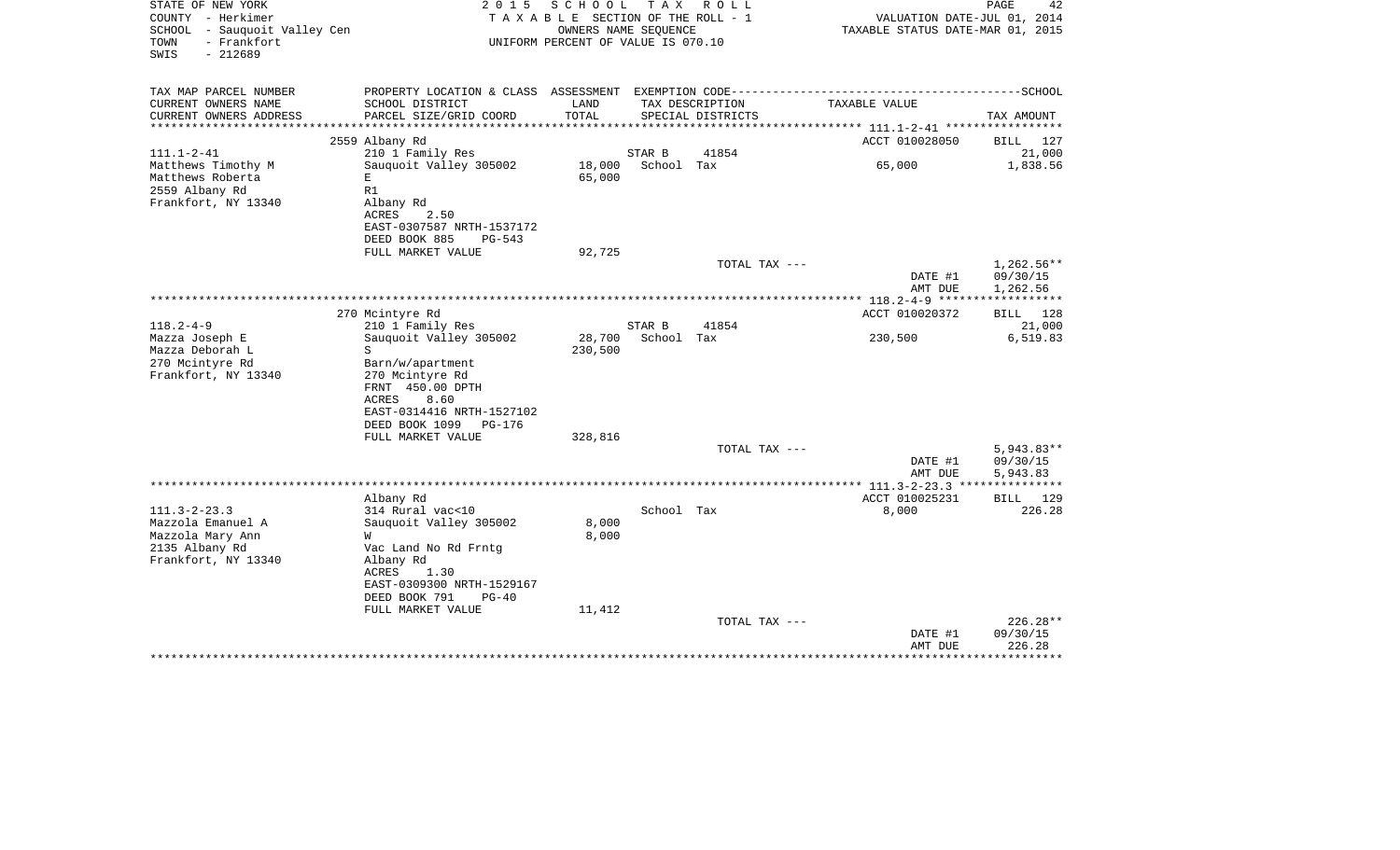| STATE OF NEW YORK<br>COUNTY - Herkimer<br>SCHOOL - Sauquoit Valley Cen<br>- Frankfort<br>TOWN<br>SWIS<br>$-212689$ | 2 0 1 5                                                                                                                         | SCHOOL<br>T A X A B L E SECTION OF THE ROLL - 1<br>OWNERS NAME SEQUENCE<br>UNIFORM PERCENT OF VALUE IS 070.10 | T A X                | R O L L           | VALUATION DATE-JUL 01, 2014<br>TAXABLE STATUS DATE-MAR 01, 2015 | PAGE<br>43                           |
|--------------------------------------------------------------------------------------------------------------------|---------------------------------------------------------------------------------------------------------------------------------|---------------------------------------------------------------------------------------------------------------|----------------------|-------------------|-----------------------------------------------------------------|--------------------------------------|
| TAX MAP PARCEL NUMBER<br>CURRENT OWNERS NAME                                                                       | PROPERTY LOCATION & CLASS ASSESSMENT EXEMPTION CODE-----------------------------------SCHOOL<br>SCHOOL DISTRICT                 | LAND                                                                                                          |                      | TAX DESCRIPTION   | TAXABLE VALUE                                                   |                                      |
| CURRENT OWNERS ADDRESS<br>********************                                                                     | PARCEL SIZE/GRID COORD<br>***********************                                                                               | TOTAL                                                                                                         |                      | SPECIAL DISTRICTS |                                                                 | TAX AMOUNT                           |
|                                                                                                                    | 2135 Albany Rd                                                                                                                  |                                                                                                               |                      |                   | ACCT 010028300                                                  | <b>BILL</b><br>130                   |
| $111.3 - 2 - 27$                                                                                                   | 210 1 Family Res                                                                                                                |                                                                                                               | STAR B               | 41854             |                                                                 | 21,000                               |
| Mazzola Emanuele A<br>Mazzola Mary A<br>2135 Albany Rd<br>Frankfort, NY 13340                                      | Sauquoit Valley 305002<br>W<br>R1<br>Albany Road<br>ACRES<br>1.90<br>EAST-0309503 NRTH-1529212                                  | 19,100<br>143,000                                                                                             | School Tax           |                   | 143,000                                                         | 4,044.84                             |
|                                                                                                                    | DEED BOOK 648<br>PG-569                                                                                                         |                                                                                                               |                      |                   |                                                                 |                                      |
|                                                                                                                    | FULL MARKET VALUE                                                                                                               | 203,994                                                                                                       |                      | TOTAL TAX ---     | DATE #1<br>AMT DUE                                              | $3,468.84**$<br>09/30/15<br>3,468.84 |
|                                                                                                                    |                                                                                                                                 |                                                                                                               |                      |                   |                                                                 |                                      |
|                                                                                                                    | 338 Hacadam Rd                                                                                                                  |                                                                                                               |                      |                   |                                                                 | 131<br>BILL                          |
| $118.1 - 2 - 15.13$                                                                                                | 210 1 Family Res                                                                                                                |                                                                                                               | STAR B               | 41854             |                                                                 | 21,000                               |
| McConn Samuel<br>McConn Sherrie<br>338 Hacadam Rd<br>Sauquoit, NY 13456                                            | Sauguoit Valley 305002<br>E<br>R1<br>FRNT 150.00 DPTH<br>5.00<br><b>ACRES</b>                                                   | 21,500<br>78,200                                                                                              | School Tax           |                   | 78,200                                                          | 2,211.93                             |
|                                                                                                                    | EAST-0306286 NRTH-1526636<br>DEED BOOK 908<br>$PG-287$                                                                          |                                                                                                               |                      |                   |                                                                 |                                      |
|                                                                                                                    | FULL MARKET VALUE                                                                                                               | 111,555                                                                                                       |                      |                   |                                                                 |                                      |
|                                                                                                                    |                                                                                                                                 |                                                                                                               |                      | TOTAL TAX ---     | DATE #1<br>AMT DUE                                              | $1,635.93**$<br>09/30/15<br>1,635.93 |
|                                                                                                                    |                                                                                                                                 |                                                                                                               |                      |                   |                                                                 |                                      |
|                                                                                                                    | 1165 Higby Rd                                                                                                                   |                                                                                                               |                      |                   | ACCT 010015760                                                  | <b>BILL</b> 132                      |
| $111.3 - 2 - 13.3$<br>McGarry Daniel J<br>McGarry Lindsay H<br>1165 Higby Rd<br>New Hartford, NY 13413             | 210 1 Family Res<br>Sauquoit Valley 305002<br>N<br>R1<br>ACRES<br>6.76<br>EAST-0308343 NRTH-1531854<br>DEED BOOK 1127<br>PG-554 | 24,900<br>90,000                                                                                              | STAR B<br>School Tax | 41854             | 90,000                                                          | 21,000<br>2,545.70                   |
|                                                                                                                    | FULL MARKET VALUE                                                                                                               | 128,388                                                                                                       |                      | TOTAL TAX ---     |                                                                 | $1,969.70**$                         |
|                                                                                                                    |                                                                                                                                 |                                                                                                               |                      |                   | DATE #1<br>AMT DUE                                              | 09/30/15<br>1,969.70                 |
|                                                                                                                    |                                                                                                                                 |                                                                                                               |                      |                   |                                                                 |                                      |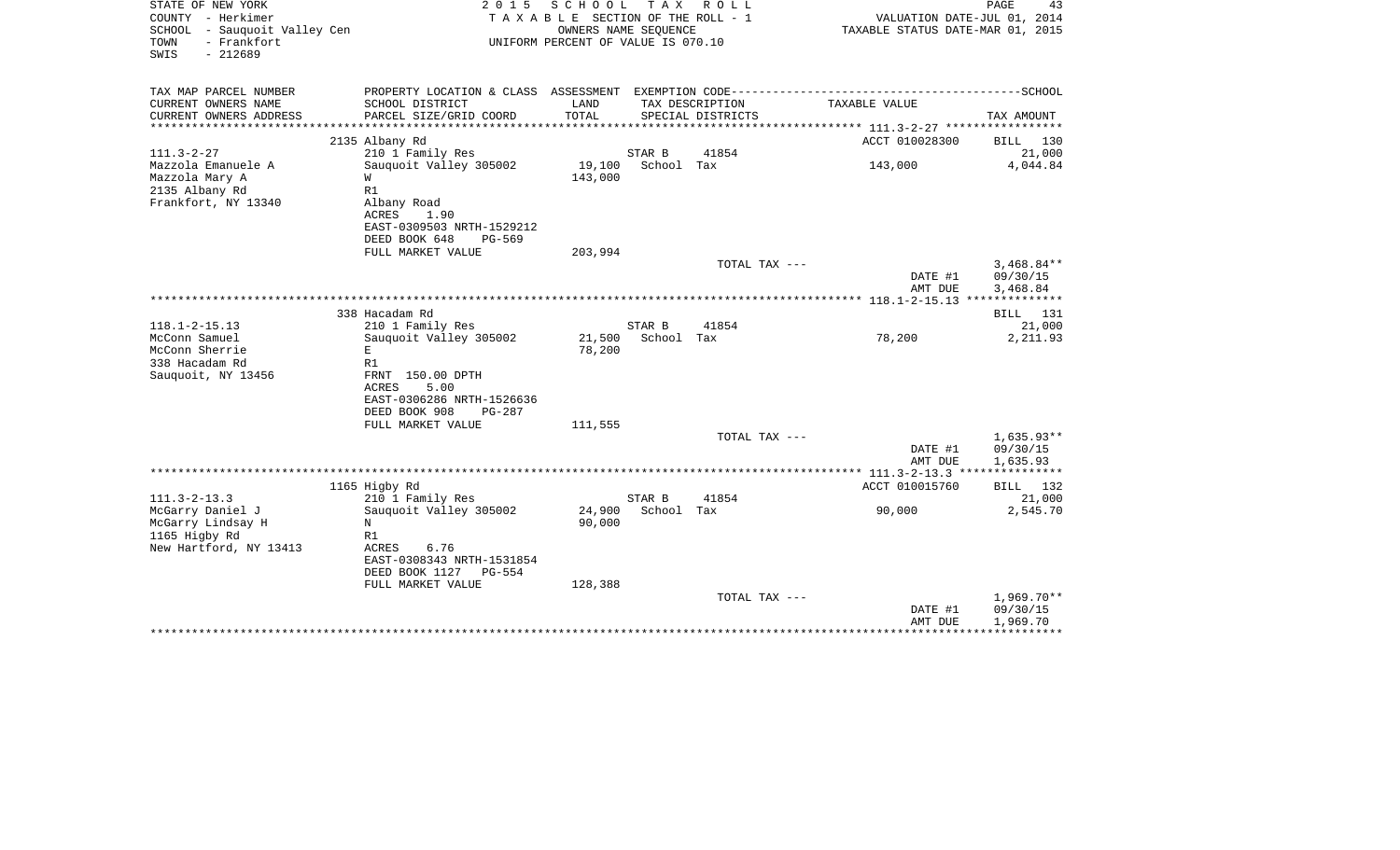| STATE OF NEW YORK<br>COUNTY - Herkimer<br>SCHOOL - Sauquoit Valley Cen<br>- Frankfort<br>TOWN<br>$-212689$<br>SWIS | 2 0 1 5                                       | SCHOOL<br>TAXABLE SECTION OF THE ROLL - 1<br>OWNERS NAME SEQUENCE<br>UNIFORM PERCENT OF VALUE IS 070.10 |                   | TAX ROLL          | VALUATION DATE-JUL 01, 2014<br>TAXABLE STATUS DATE-MAR 01, 2015                              | PAGE<br>44           |
|--------------------------------------------------------------------------------------------------------------------|-----------------------------------------------|---------------------------------------------------------------------------------------------------------|-------------------|-------------------|----------------------------------------------------------------------------------------------|----------------------|
| TAX MAP PARCEL NUMBER                                                                                              |                                               |                                                                                                         |                   |                   | PROPERTY LOCATION & CLASS ASSESSMENT EXEMPTION CODE-----------------------------------SCHOOL |                      |
| CURRENT OWNERS NAME                                                                                                | SCHOOL DISTRICT                               | LAND                                                                                                    |                   | TAX DESCRIPTION   | TAXABLE VALUE                                                                                |                      |
| CURRENT OWNERS ADDRESS<br>*********************                                                                    | PARCEL SIZE/GRID COORD                        | TOTAL                                                                                                   |                   | SPECIAL DISTRICTS |                                                                                              | TAX AMOUNT           |
|                                                                                                                    | 10203 Mallory Rd                              |                                                                                                         |                   |                   | ACCT 010014762                                                                               | BILL 133             |
| $118.1 - 2 - 25.7$                                                                                                 | 210 1 Family Res                              |                                                                                                         | STAR B            | 41854             |                                                                                              | 21,000               |
| Mcharris Michael C                                                                                                 | Sauguoit Valley 305002                        | 20,300                                                                                                  | School Tax        |                   | 141,500                                                                                      | 4,002.41             |
| Cindy Ann                                                                                                          | N                                             | 141,500                                                                                                 |                   |                   |                                                                                              |                      |
| 10203 Mallory Rd                                                                                                   | R1                                            |                                                                                                         |                   |                   |                                                                                              |                      |
| Sauquoit, NY 13456                                                                                                 | Mallory Rd/graffen                            |                                                                                                         |                   |                   |                                                                                              |                      |
|                                                                                                                    | FRNT 279.90 DPTH<br>4.40 BANK<br>ACRES<br>813 |                                                                                                         |                   |                   |                                                                                              |                      |
|                                                                                                                    | EAST-0301911 NRTH-1529033                     |                                                                                                         |                   |                   |                                                                                              |                      |
|                                                                                                                    | DEED BOOK 759<br>PG-124                       |                                                                                                         |                   |                   |                                                                                              |                      |
|                                                                                                                    | FULL MARKET VALUE                             | 201,854                                                                                                 |                   |                   |                                                                                              |                      |
|                                                                                                                    |                                               |                                                                                                         |                   | TOTAL TAX ---     |                                                                                              | $3,426.41**$         |
|                                                                                                                    |                                               |                                                                                                         |                   |                   | DATE #1<br>AMT DUE                                                                           | 09/30/15<br>3,426.41 |
|                                                                                                                    |                                               |                                                                                                         |                   |                   |                                                                                              |                      |
|                                                                                                                    | Albany Rd                                     |                                                                                                         |                   |                   | ACCT 010043650                                                                               | BILL 134             |
| $111.3 - 2 - 37$                                                                                                   | 323 Vacant rural                              |                                                                                                         | School Tax        |                   | 1,500                                                                                        | 42.43                |
| McNally Keith                                                                                                      | Sauquoit Valley 305002                        | 1,500                                                                                                   |                   |                   |                                                                                              |                      |
| 2338 Albany Rd                                                                                                     | B                                             | 1,500                                                                                                   |                   |                   |                                                                                              |                      |
| Frankfort, NY 13340                                                                                                | Wlot1 1/2A                                    |                                                                                                         |                   |                   |                                                                                              |                      |
|                                                                                                                    | Albany Rd<br>ACRES<br>1.50                    |                                                                                                         |                   |                   |                                                                                              |                      |
|                                                                                                                    | EAST-0309853 NRTH-1532845                     |                                                                                                         |                   |                   |                                                                                              |                      |
|                                                                                                                    | DEED BOOK 1252<br>PG-370                      |                                                                                                         |                   |                   |                                                                                              |                      |
|                                                                                                                    | FULL MARKET VALUE                             | 2,140                                                                                                   |                   |                   |                                                                                              |                      |
|                                                                                                                    |                                               |                                                                                                         |                   | TOTAL TAX ---     |                                                                                              | $42.43**$            |
|                                                                                                                    |                                               |                                                                                                         |                   |                   | DATE #1                                                                                      | 09/30/15             |
|                                                                                                                    |                                               |                                                                                                         |                   |                   | AMT DUE                                                                                      | 42.43                |
|                                                                                                                    | 2338 Albany Rd                                |                                                                                                         |                   |                   | ACCT 010030390                                                                               | <b>BILL</b> 135      |
| $111.3 - 2 - 38$                                                                                                   | 210 1 Family Res                              |                                                                                                         | STAR EN           | 41834             |                                                                                              | 45,710               |
| Mcnally Keith                                                                                                      | Sauquoit Valley 305002                        |                                                                                                         | 22,600 School Tax |                   | 97,500                                                                                       | 2,757.85             |
| 2338 Albany Rd                                                                                                     | E                                             | 97,500                                                                                                  |                   |                   |                                                                                              |                      |
| Frankfort, NY 13340                                                                                                | R1                                            |                                                                                                         |                   |                   |                                                                                              |                      |
|                                                                                                                    | Albany Rd<br>ACRES<br>4.80                    |                                                                                                         |                   |                   |                                                                                              |                      |
|                                                                                                                    | EAST-0309387 NRTH-1533035                     |                                                                                                         |                   |                   |                                                                                              |                      |
|                                                                                                                    | DEED BOOK 00544 PG-00068                      |                                                                                                         |                   |                   |                                                                                              |                      |
|                                                                                                                    | FULL MARKET VALUE                             | 139,087                                                                                                 |                   |                   |                                                                                              |                      |
|                                                                                                                    |                                               |                                                                                                         |                   | TOTAL TAX ---     |                                                                                              | $1,603.85**$         |
|                                                                                                                    |                                               |                                                                                                         |                   |                   | DATE #1                                                                                      | 09/30/15             |
|                                                                                                                    |                                               |                                                                                                         |                   |                   | AMT DUE                                                                                      | 1,603.85             |
|                                                                                                                    |                                               |                                                                                                         |                   |                   |                                                                                              |                      |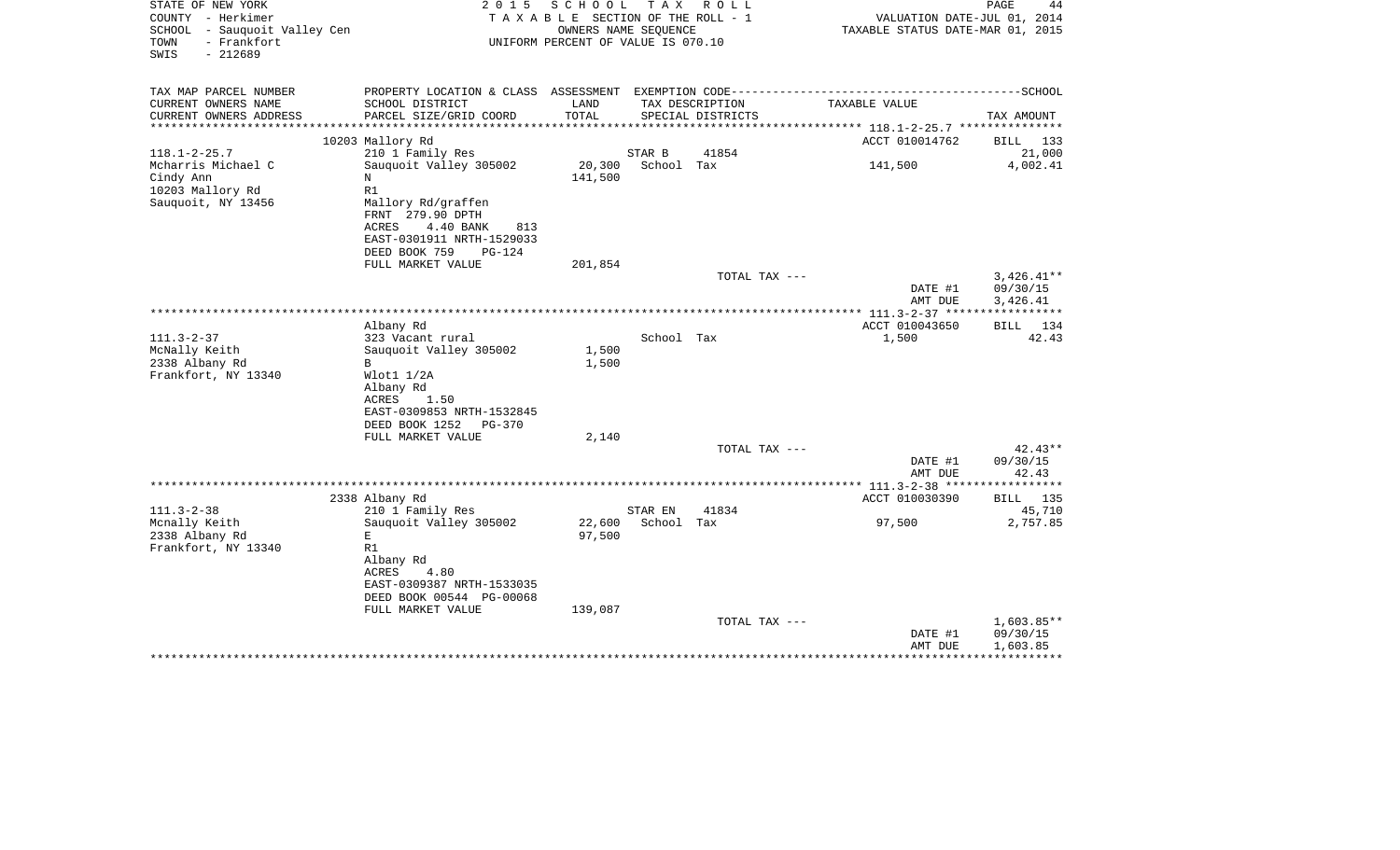| STATE OF NEW YORK<br>COUNTY - Herkimer<br>SCHOOL - Sauquoit Valley Cen<br>- Frankfort<br>TOWN<br>$-212689$<br>SWIS | 2 0 1 5                                           | SCHOOL<br>TAXABLE SECTION OF THE ROLL - 1<br>OWNERS NAME SEQUENCE<br>UNIFORM PERCENT OF VALUE IS 070.10 | T A X      | R O L L                              | VALUATION DATE-JUL 01, 2014<br>TAXABLE STATUS DATE-MAR 01, 2015 | PAGE<br>45         |
|--------------------------------------------------------------------------------------------------------------------|---------------------------------------------------|---------------------------------------------------------------------------------------------------------|------------|--------------------------------------|-----------------------------------------------------------------|--------------------|
| TAX MAP PARCEL NUMBER                                                                                              |                                                   |                                                                                                         |            |                                      |                                                                 |                    |
| CURRENT OWNERS NAME<br>CURRENT OWNERS ADDRESS                                                                      | SCHOOL DISTRICT<br>PARCEL SIZE/GRID COORD         | LAND<br>TOTAL                                                                                           |            | TAX DESCRIPTION<br>SPECIAL DISTRICTS | TAXABLE VALUE                                                   | TAX AMOUNT         |
| ***********************                                                                                            |                                                   |                                                                                                         |            |                                      |                                                                 |                    |
| $118.1 - 2 - 18.3$                                                                                                 | 266 Hacadam Rd                                    |                                                                                                         | STAR B     | 41854                                | ACCT 010032345                                                  | BILL 136<br>21,000 |
| McQuinn Bryon                                                                                                      | 210 1 Family Res<br>Sauquoit Valley 305002        | 15,500                                                                                                  | School Tax |                                      | 215,500                                                         | 6,095.55           |
| McQuinn(Grippe) Susan                                                                                              | Е                                                 | 215,500                                                                                                 |            |                                      |                                                                 |                    |
| PO Box 33                                                                                                          | Vac Ld                                            |                                                                                                         |            |                                      |                                                                 |                    |
| Sauquoit, NY 13456                                                                                                 | Hacadam Rd                                        |                                                                                                         |            |                                      |                                                                 |                    |
|                                                                                                                    | FRNT 255.00 DPTH                                  |                                                                                                         |            |                                      |                                                                 |                    |
|                                                                                                                    | 2.00<br>ACRES                                     |                                                                                                         |            |                                      |                                                                 |                    |
|                                                                                                                    | EAST-0305115 NRTH-1525740                         |                                                                                                         |            |                                      |                                                                 |                    |
|                                                                                                                    | DEED BOOK 934<br>PG-605                           |                                                                                                         |            |                                      |                                                                 |                    |
|                                                                                                                    | FULL MARKET VALUE                                 | 307,418                                                                                                 |            | TOTAL TAX ---                        |                                                                 | $5,519.55**$       |
|                                                                                                                    |                                                   |                                                                                                         |            |                                      | DATE #1                                                         | 09/30/15           |
|                                                                                                                    |                                                   |                                                                                                         |            |                                      | AMT DUE                                                         | 5,519.55           |
|                                                                                                                    |                                                   |                                                                                                         |            |                                      |                                                                 |                    |
|                                                                                                                    | 310 Mcintyre Rd                                   |                                                                                                         |            |                                      | ACCT 010020371                                                  | BILL 137           |
| $118.2 - 4 - 11$                                                                                                   | 210 1 Family Res                                  |                                                                                                         | STAR B     | 41854                                |                                                                 | 21,000             |
| Meyers Gerald J                                                                                                    | Sauquoit Valley 305002                            | 25,900                                                                                                  | School Tax |                                      | 158,210                                                         | 4,475.06           |
| PO Box 844                                                                                                         | S<br>R1                                           | 158,210                                                                                                 |            |                                      |                                                                 |                    |
| New Hartford, NY 13413                                                                                             | Mcintyre Rd                                       |                                                                                                         |            |                                      |                                                                 |                    |
|                                                                                                                    | FRNT 409.80 DPTH                                  |                                                                                                         |            |                                      |                                                                 |                    |
|                                                                                                                    | ACRES<br>9.70                                     |                                                                                                         |            |                                      |                                                                 |                    |
|                                                                                                                    | EAST-0315099 NRTH-1527293                         |                                                                                                         |            |                                      |                                                                 |                    |
|                                                                                                                    | DEED BOOK 772<br>$PG-133$                         |                                                                                                         |            |                                      |                                                                 |                    |
|                                                                                                                    | FULL MARKET VALUE                                 | 225,692                                                                                                 |            |                                      |                                                                 |                    |
|                                                                                                                    |                                                   |                                                                                                         |            | TOTAL TAX ---                        |                                                                 | $3,899.06**$       |
|                                                                                                                    |                                                   |                                                                                                         |            |                                      | DATE #1                                                         | 09/30/15           |
|                                                                                                                    |                                                   |                                                                                                         |            |                                      | AMT DUE                                                         | 3,899.06           |
|                                                                                                                    | 2231 Graffenburg Rd                               |                                                                                                         |            |                                      | ACCT 010014670                                                  | BILL 138           |
| $118.1 - 2 - 23$                                                                                                   | 210 1 Family Res                                  |                                                                                                         | STAR B     | 41854                                |                                                                 | 21,000             |
| Miles Michael D JR                                                                                                 | Sauquoit Valley 305002                            | 14,200                                                                                                  | School Tax |                                      | 135,200                                                         | 3,824.21           |
| Miles-Gilberti Jill                                                                                                | W                                                 | 135,200                                                                                                 |            |                                      |                                                                 |                    |
| 2231 Graffenburg Rd                                                                                                | R1                                                |                                                                                                         |            |                                      |                                                                 |                    |
| Sauquoit, NY 13456                                                                                                 | Graffenburg Rd                                    |                                                                                                         |            |                                      |                                                                 |                    |
|                                                                                                                    | FRNT 350.00 DPTH                                  |                                                                                                         |            |                                      |                                                                 |                    |
|                                                                                                                    | <b>ACRES</b><br>1.60<br>EAST-0302278 NRTH-1526777 |                                                                                                         |            |                                      |                                                                 |                    |
|                                                                                                                    | DEED BOOK 1236<br>$PG-412$                        |                                                                                                         |            |                                      |                                                                 |                    |
|                                                                                                                    | FULL MARKET VALUE                                 | 192,867                                                                                                 |            |                                      |                                                                 |                    |
|                                                                                                                    |                                                   |                                                                                                         |            | TOTAL TAX ---                        |                                                                 | $3,248.21**$       |
|                                                                                                                    |                                                   |                                                                                                         |            |                                      | DATE #1                                                         | 09/30/15           |
|                                                                                                                    |                                                   |                                                                                                         |            |                                      | AMT DUE                                                         | 3,248.21           |
|                                                                                                                    |                                                   |                                                                                                         |            |                                      |                                                                 | **********         |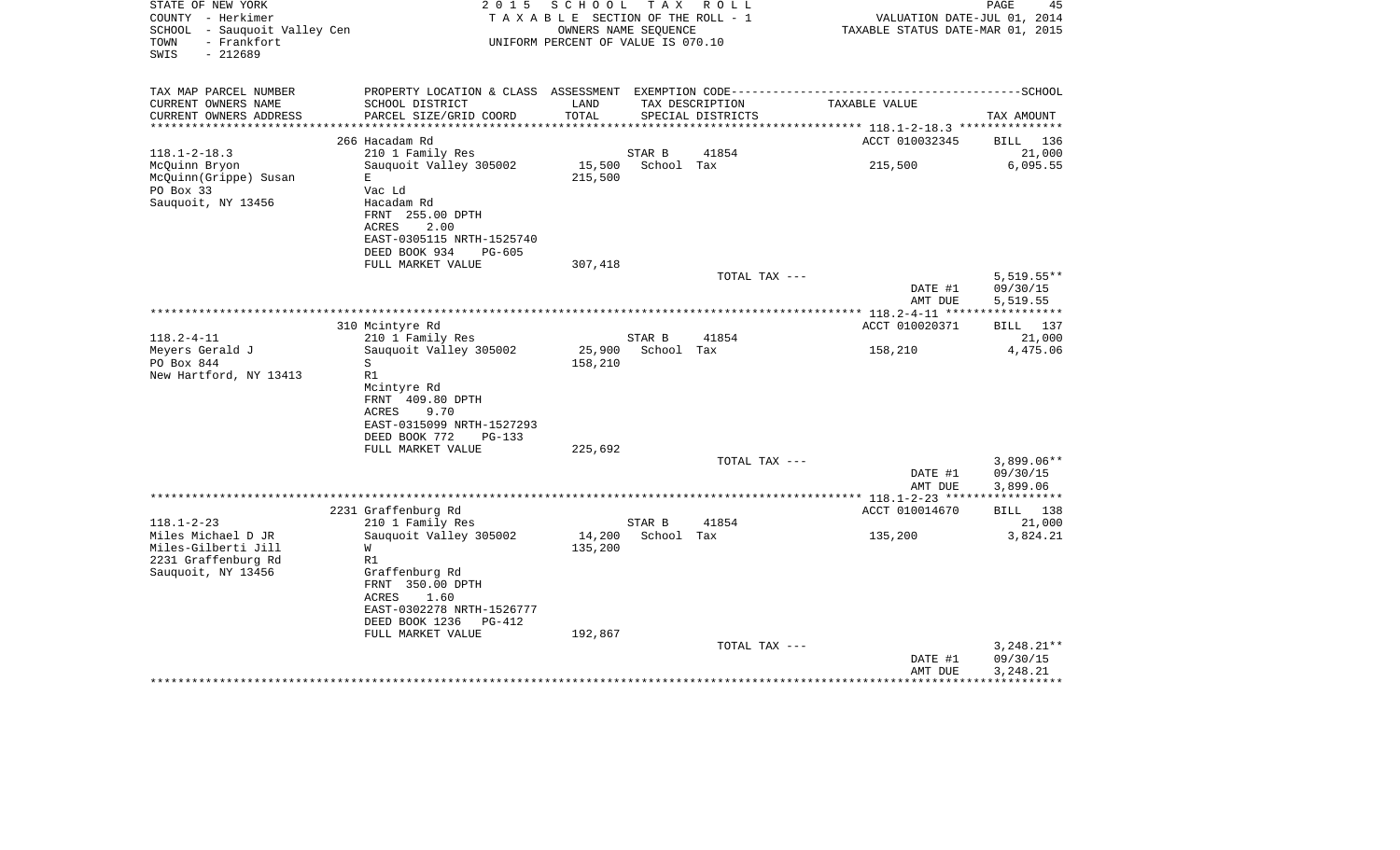| STATE OF NEW YORK<br>COUNTY - Herkimer<br>SCHOOL - Sauquoit Valley Cen<br>- Frankfort<br>TOWN<br>SWIS<br>$-212689$ | 2 0 1 5                                                                                                                                                                                                        | SCHOOL<br>TAXABLE SECTION OF THE ROLL - 1<br>OWNERS NAME SEOUENCE<br>UNIFORM PERCENT OF VALUE IS 070.10 | T A X                | R O L L                              | VALUATION DATE-JUL 01, 2014<br>TAXABLE STATUS DATE-MAR 01, 2015 | PAGE<br>46                           |
|--------------------------------------------------------------------------------------------------------------------|----------------------------------------------------------------------------------------------------------------------------------------------------------------------------------------------------------------|---------------------------------------------------------------------------------------------------------|----------------------|--------------------------------------|-----------------------------------------------------------------|--------------------------------------|
| TAX MAP PARCEL NUMBER<br>CURRENT OWNERS NAME<br>CURRENT OWNERS ADDRESS<br>*******************                      | PROPERTY LOCATION & CLASS ASSESSMENT EXEMPTION CODE-----------------------------------SCHOOL<br>SCHOOL DISTRICT<br>PARCEL SIZE/GRID COORD                                                                      | LAND<br>TOTAL<br>************                                                                           |                      | TAX DESCRIPTION<br>SPECIAL DISTRICTS | TAXABLE VALUE<br>******************** 111.3-1-62 ************   | TAX AMOUNT                           |
| $111.3 - 1 - 62$<br>Miller Robert<br>581 Hacadam Rd<br>Sauquoit, NY 13456                                          | 581 Hacadam Rd<br>270 Mfg housing<br>Sauquoit Valley 305002<br>W<br>Tral<br>Hacadam Rd<br>FRNT 100.00 DPTH 150.00<br>EAST-0308400 NRTH-1531009<br>DEED BOOK 914<br>PG-490<br>FULL MARKET VALUE                 | 11,300<br>23,300<br>33,238                                                                              | School Tax           |                                      | ACCT 010019770<br>23,300                                        | 139<br>BILL<br>659.05                |
|                                                                                                                    |                                                                                                                                                                                                                |                                                                                                         |                      | TOTAL TAX ---                        | DATE #1<br>AMT DUE                                              | 659.05**<br>09/30/15<br>659.05       |
| $118.1 - 2 - 18.2$<br>Miller Shelah H<br>278 Hacadam Rd<br>Sauquoit, NY 13456                                      | 278 Hacadam Rd<br>210 1 Family Res<br>Sauquoit Valley 305002<br>E<br>R1<br>Hacadam Rd<br>FRNT 265.50 DPTH 260.50<br><b>ACRES</b><br>1.50 BANK<br>641<br>EAST-0305193 NRTH-1525987<br>DEED BOOK 841<br>$PG-127$ | 14,500<br>55,500                                                                                        | STAR B<br>School Tax | 41854                                | ************ 118.1-2-18.2 **<br>ACCT 010032350<br>55,500        | BILL 140<br>21,000<br>1,569.85       |
|                                                                                                                    | FULL MARKET VALUE                                                                                                                                                                                              | 79,173                                                                                                  |                      | TOTAL TAX ---                        | DATE #1<br>AMT DUE                                              | 993.85**<br>09/30/15<br>993.85       |
| $111.3 - 2 - 10$<br>Millett Michael F<br>Millett Jennifer<br>1149 Higby Rd<br>New Hartford, NY 13413               | 1149 Higby Rd<br>240 Rural res<br>Sauquoit Valley 305002<br>N<br>R1<br>Higby Road<br>ACRES<br>28.80 BANK<br>591<br>EAST-0307677 NRTH-1532672<br>DEED BOOK 861<br>PG-106                                        | 45,100<br>112,600                                                                                       | STAR B<br>School Tax | 41854                                | ACCT 010001710<br>112,600                                       | BILL 141<br>21,000<br>3,184.96       |
|                                                                                                                    | FULL MARKET VALUE                                                                                                                                                                                              | 160,628                                                                                                 |                      | TOTAL TAX ---                        | DATE #1<br>AMT DUE                                              | $2,608.96**$<br>09/30/15<br>2,608.96 |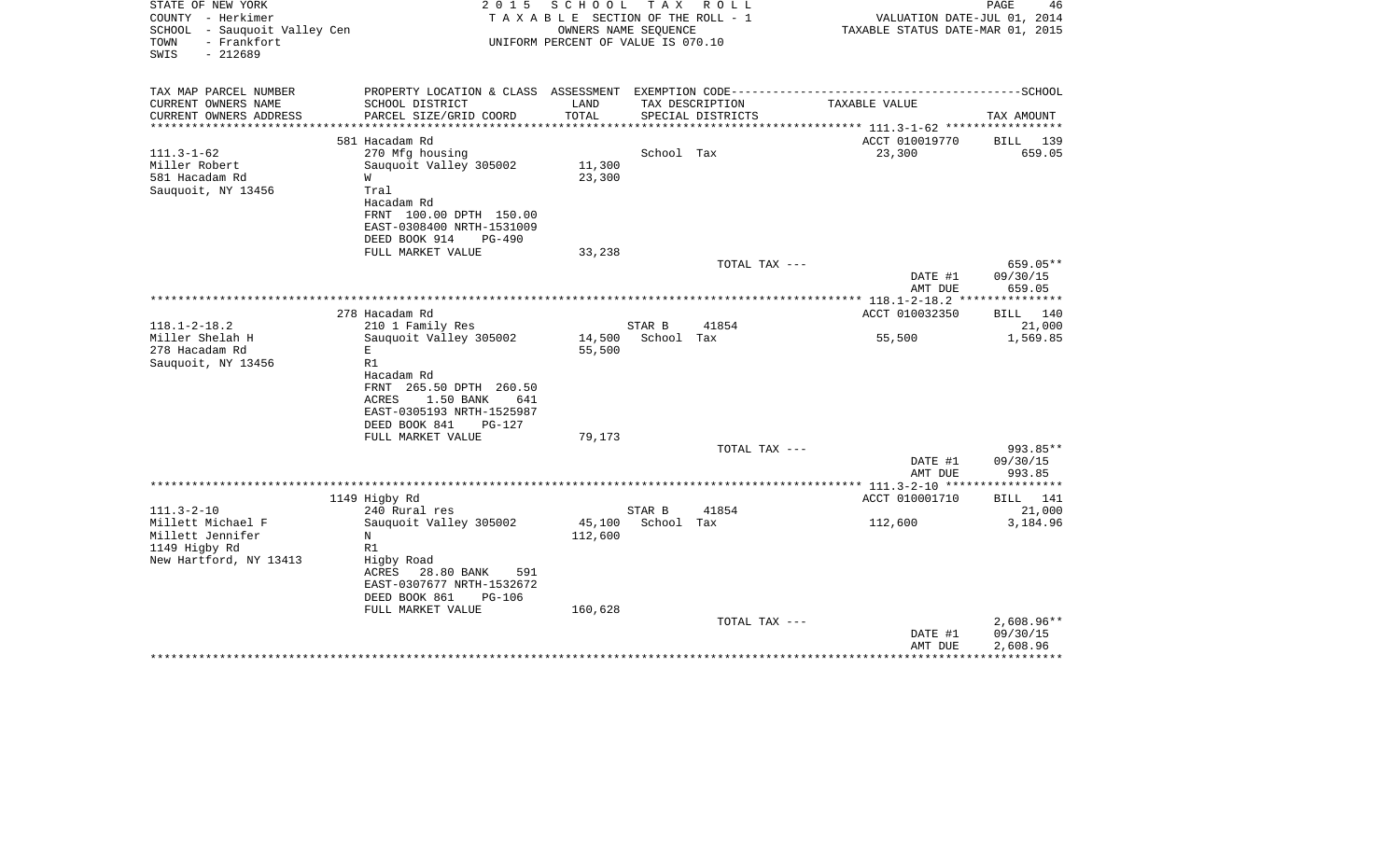| STATE OF NEW YORK<br>COUNTY - Herkimer<br>SCHOOL - Sauquoit Valley Cen<br>TOWN<br>- Frankfort<br>$-212689$<br>SWIS | 2 0 1 5<br>TAXABLE SECTION OF THE ROLL - 1<br>UNIFORM PERCENT OF VALUE IS 070.10 |                  | PAGE<br>47<br>VALUATION DATE-JUL 01, 2014<br>TAXABLE STATUS DATE-MAR 01, 2015 |                                      |                                                                                              |                    |
|--------------------------------------------------------------------------------------------------------------------|----------------------------------------------------------------------------------|------------------|-------------------------------------------------------------------------------|--------------------------------------|----------------------------------------------------------------------------------------------|--------------------|
| TAX MAP PARCEL NUMBER                                                                                              |                                                                                  |                  |                                                                               |                                      | PROPERTY LOCATION & CLASS ASSESSMENT EXEMPTION CODE-----------------------------------SCHOOL |                    |
| CURRENT OWNERS NAME<br>CURRENT OWNERS ADDRESS                                                                      | SCHOOL DISTRICT<br>PARCEL SIZE/GRID COORD                                        | LAND<br>TOTAL    |                                                                               | TAX DESCRIPTION<br>SPECIAL DISTRICTS | TAXABLE VALUE                                                                                | TAX AMOUNT         |
| **********************                                                                                             |                                                                                  |                  |                                                                               |                                      |                                                                                              |                    |
|                                                                                                                    | 2311 Albany Rd                                                                   |                  |                                                                               |                                      | ACCT 010047880                                                                               | BILL 142           |
| $111.3 - 2 - 9$                                                                                                    | 210 1 Family Res                                                                 |                  | STAR B                                                                        | 41854                                |                                                                                              | 21,000             |
| Moore Robert A Jr                                                                                                  | Sauquoit Valley 305002                                                           | 22,200           | School Tax                                                                    |                                      | 116,600                                                                                      | 3,298.10           |
| Moore Linda J<br>2311 Albany Rd                                                                                    | W<br>R1                                                                          | 116,600          |                                                                               |                                      |                                                                                              |                    |
| Frankfort, NY 13340                                                                                                | Albany Rd                                                                        |                  |                                                                               |                                      |                                                                                              |                    |
|                                                                                                                    | FRNT 400.00 DPTH                                                                 |                  |                                                                               |                                      |                                                                                              |                    |
|                                                                                                                    | ACRES<br>4.47 BANK<br>720                                                        |                  |                                                                               |                                      |                                                                                              |                    |
|                                                                                                                    | EAST-0308803 NRTH-1532588<br>DEED BOOK 831<br>$PG-450$                           |                  |                                                                               |                                      |                                                                                              |                    |
|                                                                                                                    | FULL MARKET VALUE                                                                | 166,334          |                                                                               |                                      |                                                                                              |                    |
|                                                                                                                    |                                                                                  |                  |                                                                               | TOTAL TAX ---                        |                                                                                              | $2,722.10**$       |
|                                                                                                                    |                                                                                  |                  |                                                                               |                                      | DATE #1                                                                                      | 09/30/15           |
|                                                                                                                    |                                                                                  |                  |                                                                               |                                      | AMT DUE                                                                                      | 2,722.10           |
|                                                                                                                    |                                                                                  |                  |                                                                               |                                      | *********** 111.3-1-70 ******************                                                    |                    |
|                                                                                                                    | Hacadam Rd                                                                       |                  |                                                                               |                                      | ACCT 010057600                                                                               | <b>BILL</b><br>143 |
| $111.3 - 1 - 70$                                                                                                   | 321 Abandoned ag                                                                 |                  | School Tax                                                                    |                                      | 25,200                                                                                       | 712.80             |
| Myers Kenneth W                                                                                                    | Sauquoit Valley 305002                                                           | 25,200           |                                                                               |                                      |                                                                                              |                    |
| Myers Deborah J                                                                                                    | Е                                                                                | 25,200           |                                                                               |                                      |                                                                                              |                    |
| 3710 Paul DeWeert Ct                                                                                               | Land12a                                                                          |                  |                                                                               |                                      |                                                                                              |                    |
| LasVegas, NV 89129                                                                                                 | Hacadam Road<br>ACRES<br>11.50                                                   |                  |                                                                               |                                      |                                                                                              |                    |
|                                                                                                                    | EAST-0306293 NRTH-1529177                                                        |                  |                                                                               |                                      |                                                                                              |                    |
|                                                                                                                    | DEED BOOK 1244<br>PG-566                                                         |                  |                                                                               |                                      |                                                                                              |                    |
|                                                                                                                    | FULL MARKET VALUE                                                                | 35,949           |                                                                               |                                      |                                                                                              |                    |
|                                                                                                                    |                                                                                  |                  |                                                                               | TOTAL TAX ---                        |                                                                                              | 712.80**           |
|                                                                                                                    |                                                                                  |                  |                                                                               |                                      | DATE #1                                                                                      | 09/30/15           |
|                                                                                                                    |                                                                                  |                  |                                                                               |                                      | AMT DUE                                                                                      | 712.80             |
|                                                                                                                    |                                                                                  |                  |                                                                               |                                      |                                                                                              |                    |
|                                                                                                                    | Kerber Rd                                                                        |                  |                                                                               |                                      | ACCT 010030360                                                                               | BILL 144           |
| $111.3 - 2 - 43$                                                                                                   | 322 Rural vac>10                                                                 |                  | School Tax                                                                    |                                      | 26,400                                                                                       | 746.74             |
| N. J. Curri Olds, Inc<br>150 Kerber Rd                                                                             | Sauquoit Valley 305002<br>B                                                      | 26,400<br>26,400 |                                                                               |                                      |                                                                                              |                    |
| Frankfort, NY 13340                                                                                                | V19                                                                              |                  |                                                                               |                                      |                                                                                              |                    |
|                                                                                                                    | Kerber Rd                                                                        |                  |                                                                               |                                      |                                                                                              |                    |
|                                                                                                                    | 22.70<br>ACRES                                                                   |                  |                                                                               |                                      |                                                                                              |                    |
|                                                                                                                    | EAST-0310495 NRTH-1533748                                                        |                  |                                                                               |                                      |                                                                                              |                    |
|                                                                                                                    | DEED BOOK 1099<br>PG-860                                                         |                  |                                                                               |                                      |                                                                                              |                    |
|                                                                                                                    | FULL MARKET VALUE                                                                | 37,660           |                                                                               |                                      |                                                                                              |                    |
|                                                                                                                    |                                                                                  |                  |                                                                               | TOTAL TAX ---                        |                                                                                              | 746.74**           |
|                                                                                                                    |                                                                                  |                  |                                                                               |                                      | DATE #1                                                                                      | 09/30/15           |
|                                                                                                                    |                                                                                  |                  |                                                                               |                                      | AMT DUE<br>**********************************                                                | 746.74             |
|                                                                                                                    |                                                                                  |                  |                                                                               |                                      |                                                                                              |                    |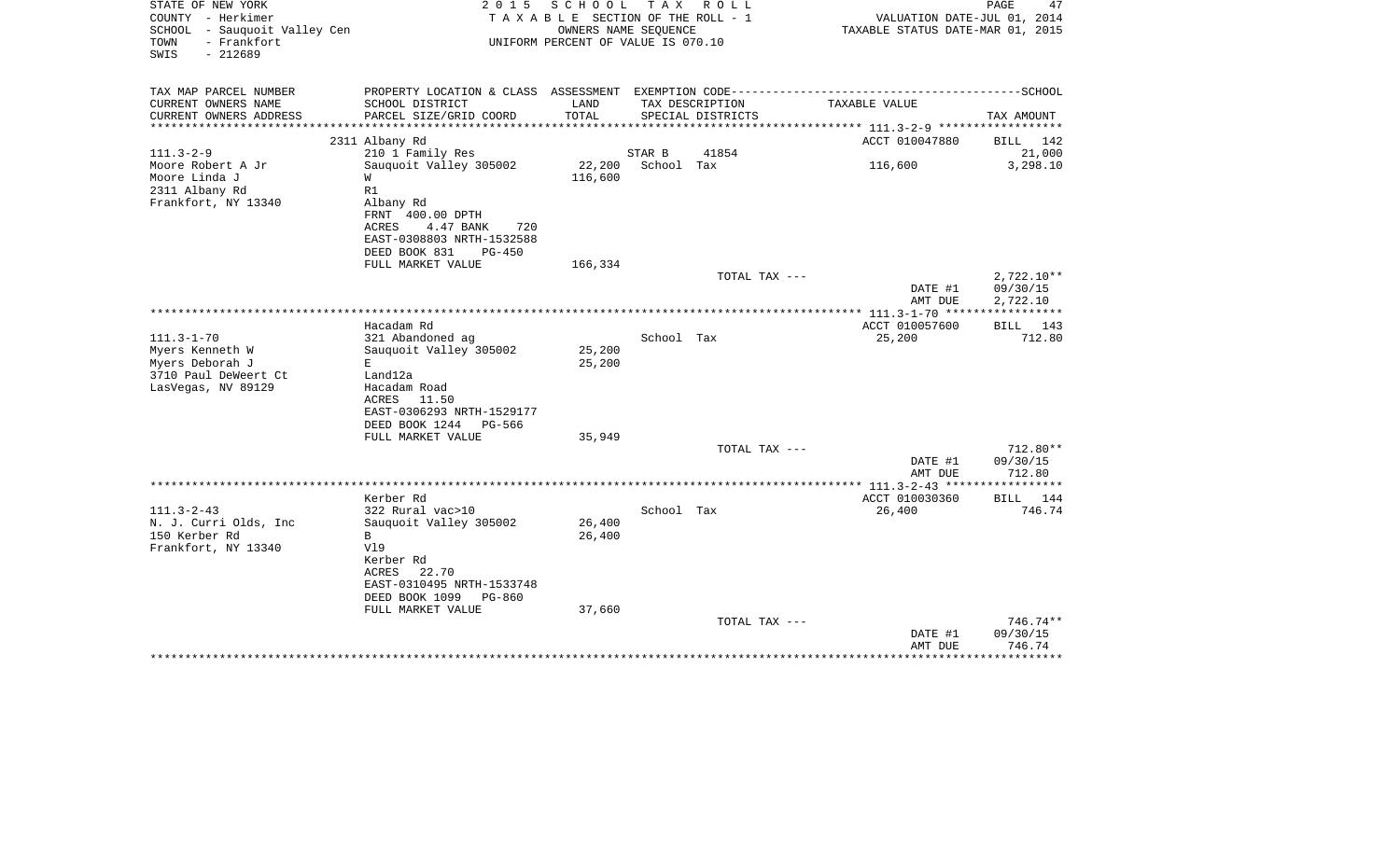| STATE OF NEW YORK                                   | 2015                                                                                         | SCHOOL TAX ROLL                                            |            |                   |                                  | PAGE<br>48   |
|-----------------------------------------------------|----------------------------------------------------------------------------------------------|------------------------------------------------------------|------------|-------------------|----------------------------------|--------------|
| COUNTY - Herkimer                                   |                                                                                              | TAXABLE SECTION OF THE ROLL - 1                            |            |                   | VALUATION DATE-JUL 01, 2014      |              |
| SCHOOL - Sauquoit Valley Cen<br>- Frankfort<br>TOWN |                                                                                              | OWNERS NAME SEQUENCE<br>UNIFORM PERCENT OF VALUE IS 070.10 |            |                   | TAXABLE STATUS DATE-MAR 01, 2015 |              |
| $-212689$<br>SWIS                                   |                                                                                              |                                                            |            |                   |                                  |              |
| TAX MAP PARCEL NUMBER                               | PROPERTY LOCATION & CLASS ASSESSMENT EXEMPTION CODE-----------------------------------SCHOOL |                                                            |            |                   |                                  |              |
| CURRENT OWNERS NAME                                 | SCHOOL DISTRICT                                                                              | LAND                                                       |            | TAX DESCRIPTION   | TAXABLE VALUE                    |              |
| CURRENT OWNERS ADDRESS<br>************************* | PARCEL SIZE/GRID COORD                                                                       | TOTAL                                                      |            | SPECIAL DISTRICTS |                                  | TAX AMOUNT   |
|                                                     | 141 Kerber Rd                                                                                |                                                            |            |                   |                                  | BILL 145     |
| $111.3 - 4 - 4.2$                                   | 210 1 Family Res                                                                             |                                                            | STAR B     | 41854             |                                  | 21,000       |
| Nassar Anthony                                      | Sauquoit Valley 305002                                                                       | 18,600                                                     | School Tax |                   | 187,700                          | 5,309.21     |
| Nassar Garce                                        | $111.3-4-4$ or $111.3-4-4.1$                                                                 | 187,700                                                    |            |                   |                                  |              |
| 141 Kerber Rd                                       | Vullo Subdivision 1999                                                                       |                                                            |            |                   |                                  |              |
| Frankfort, NY 13340                                 | FRNT 200.00 DPTH                                                                             |                                                            |            |                   |                                  |              |
|                                                     | ACRES<br>1.50                                                                                |                                                            |            |                   |                                  |              |
|                                                     | EAST-0309435 NRTH-1534728                                                                    |                                                            |            |                   |                                  |              |
|                                                     | DEED BOOK 940<br>$PG-623$                                                                    |                                                            |            |                   |                                  |              |
|                                                     | FULL MARKET VALUE                                                                            | 267,760                                                    |            |                   |                                  |              |
|                                                     |                                                                                              |                                                            |            | TOTAL TAX ---     |                                  | 4,733.21**   |
|                                                     |                                                                                              |                                                            |            |                   | DATE #1                          | 09/30/15     |
|                                                     |                                                                                              |                                                            |            |                   | AMT DUE                          | 4,733.21     |
|                                                     |                                                                                              |                                                            |            |                   |                                  |              |
|                                                     | 10191 Mallory Rd                                                                             |                                                            |            |                   | ACCT 010014755                   | BILL 146     |
| $118.1 - 2 - 25.4$                                  | 210 1 Family Res                                                                             |                                                            | STAR B     | 41854             |                                  | 21,000       |
| Niciewicz James L                                   | Sauquoit Valley 305002                                                                       | 20,300                                                     | School Tax |                   | 170,000                          | 4,808.55     |
| Niciewicz Kim M                                     | N                                                                                            | 170,000                                                    |            |                   |                                  |              |
| 10191 Mallory Rd                                    | R1                                                                                           |                                                            |            |                   |                                  |              |
| Sauquoit, NY 13456                                  | ACRES<br>4.44                                                                                |                                                            |            |                   |                                  |              |
|                                                     | EAST-0301714 NRTH-1529142                                                                    |                                                            |            |                   |                                  |              |
|                                                     | DEED BOOK 703<br>$PG-654$                                                                    |                                                            |            |                   |                                  |              |
|                                                     | FULL MARKET VALUE                                                                            | 242,511                                                    |            |                   |                                  |              |
|                                                     |                                                                                              |                                                            |            | TOTAL TAX ---     |                                  | 4,232.55**   |
|                                                     |                                                                                              |                                                            |            |                   | DATE #1                          | 09/30/15     |
|                                                     |                                                                                              |                                                            |            |                   | AMT DUE                          | 4,232.55     |
|                                                     |                                                                                              |                                                            |            |                   |                                  |              |
|                                                     | 331 Hacadam Rd                                                                               |                                                            |            |                   | ACCT 010038730                   | BILL 147     |
| $118.1 - 2 - 27.1$                                  | 242 Rurl res&rec                                                                             |                                                            | STAR B     | 41854             |                                  | 21,000       |
| Noggle Brian                                        | Sauquoit Valley 305002                                                                       | 25,500                                                     | School Tax |                   | 122,700                          | 3,470.64     |
| 331 Hacadam Rd                                      | W split changed to 27.1                                                                      | 122,700                                                    |            |                   |                                  |              |
| Sauquoit, NY 13456                                  | W Lot                                                                                        |                                                            |            |                   |                                  |              |
|                                                     | Hacadam Rd                                                                                   |                                                            |            |                   |                                  |              |
|                                                     | FRNT 473.00 DPTH                                                                             |                                                            |            |                   |                                  |              |
|                                                     | ACRES 15.00                                                                                  |                                                            |            |                   |                                  |              |
|                                                     | EAST-0305137 NRTH-1527485                                                                    |                                                            |            |                   |                                  |              |
|                                                     | DEED BOOK 1288<br>PG-153                                                                     |                                                            |            |                   |                                  |              |
|                                                     | FULL MARKET VALUE                                                                            | 175,036                                                    |            |                   |                                  |              |
|                                                     |                                                                                              |                                                            |            | TOTAL TAX ---     |                                  | $2,894.64**$ |
|                                                     |                                                                                              |                                                            |            |                   | DATE #1                          | 09/30/15     |
|                                                     |                                                                                              |                                                            |            |                   | AMT DUE                          | 2,894.64     |
|                                                     |                                                                                              |                                                            |            |                   |                                  |              |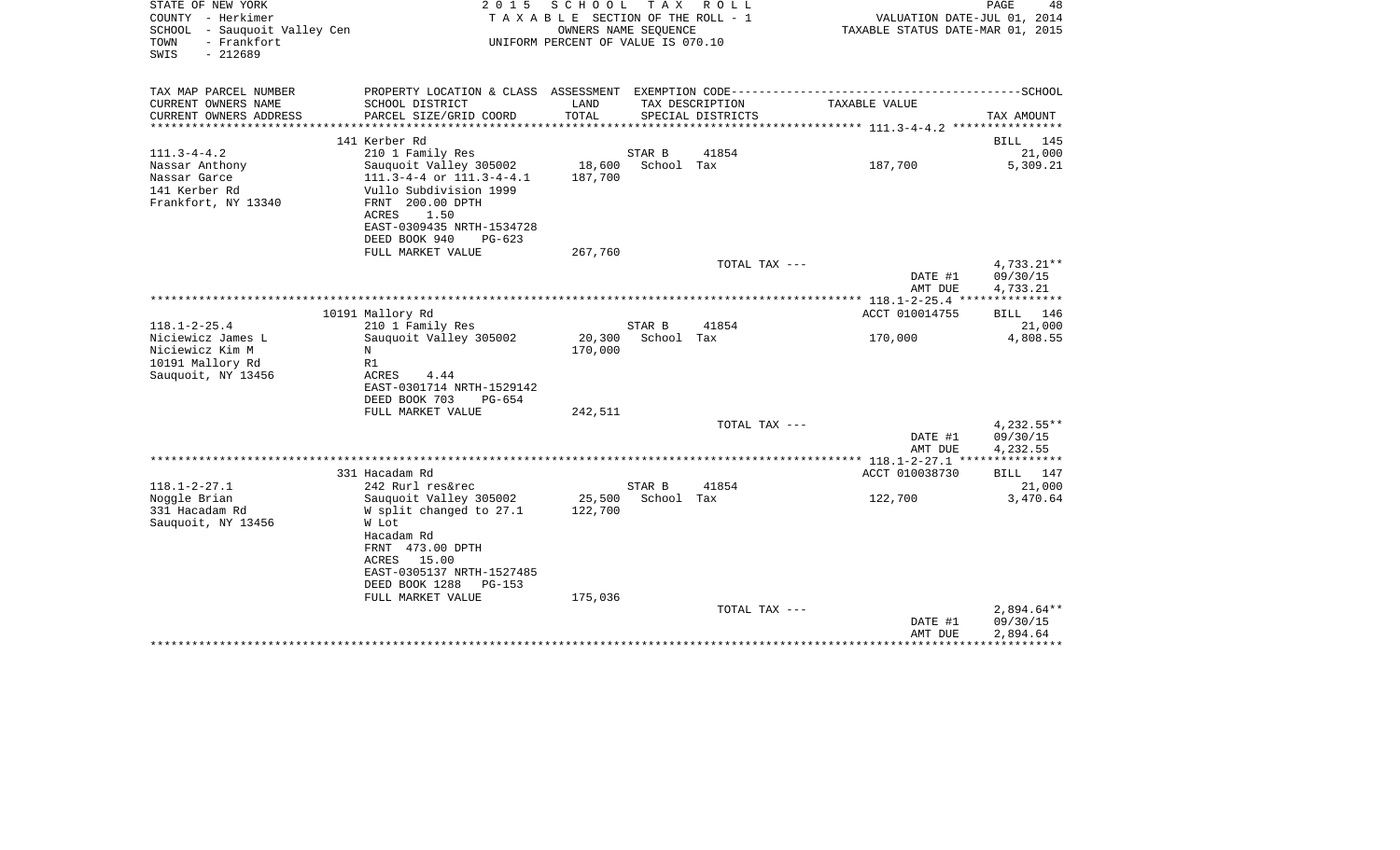| STATE OF NEW YORK<br>COUNTY - Herkimer                                   | 2 0 1 5                                                          | SCHOOL<br>TAXABLE SECTION OF THE ROLL - 1                  | T A X      | R O L L           | VALUATION DATE-JUL 01, 2014                        | PAGE<br>49             |
|--------------------------------------------------------------------------|------------------------------------------------------------------|------------------------------------------------------------|------------|-------------------|----------------------------------------------------|------------------------|
| SCHOOL - Sauquoit Valley Cen<br>- Frankfort<br>TOWN<br>SWIS<br>$-212689$ |                                                                  | OWNERS NAME SEQUENCE<br>UNIFORM PERCENT OF VALUE IS 070.10 |            |                   | TAXABLE STATUS DATE-MAR 01, 2015                   |                        |
| TAX MAP PARCEL NUMBER                                                    | PROPERTY LOCATION & CLASS ASSESSMENT EXEMPTION CODE------------- |                                                            |            |                   |                                                    | ----------------SCHOOL |
| CURRENT OWNERS NAME                                                      | SCHOOL DISTRICT                                                  | LAND                                                       |            | TAX DESCRIPTION   | TAXABLE VALUE                                      |                        |
| CURRENT OWNERS ADDRESS<br>****************                               | PARCEL SIZE/GRID COORD                                           | TOTAL<br>*************                                     |            | SPECIAL DISTRICTS | ******************** 111.3-2-8 ******************* | TAX AMOUNT             |
|                                                                          | Albany Rd                                                        |                                                            |            |                   | ACCT 192254                                        | 148<br>BILL            |
| $111.3 - 2 - 8$                                                          | 314 Rural vac<10                                                 |                                                            | School Tax |                   | 5,000                                              | 141.43                 |
| O'Dell Daniel                                                            | Sauquoit Valley 305002                                           | 5,000                                                      |            |                   |                                                    |                        |
| 326 E Main St                                                            | W                                                                | 5,000                                                      |            |                   |                                                    |                        |
| Ilion, NY 13357                                                          | V19 1/2A<br>Albany Rd                                            |                                                            |            |                   |                                                    |                        |
| PRIOR OWNER ON 3/01/2015                                                 | FRNT 160.00 DPTH 220.00                                          |                                                            |            |                   |                                                    |                        |
| County of Herkimer                                                       | EAST-0308814 NRTH-1534793                                        |                                                            |            |                   |                                                    |                        |
|                                                                          | DEED BOOK 1569<br>PG-745                                         |                                                            |            |                   |                                                    |                        |
|                                                                          | FULL MARKET VALUE                                                | 7,133                                                      |            |                   |                                                    |                        |
|                                                                          |                                                                  |                                                            |            | TOTAL TAX ---     | DATE #1                                            | $141.43**$<br>09/30/15 |
|                                                                          |                                                                  |                                                            |            |                   | AMT DUE                                            | 141.43                 |
|                                                                          |                                                                  |                                                            |            |                   |                                                    | *******                |
|                                                                          | 1937 Albany Rd                                                   |                                                            |            |                   | ACCT 010038490                                     | 149<br><b>BILL</b>     |
| $118.1 - 2 - 6$                                                          | 210 1 Family Res                                                 |                                                            | STAR B     | 41854             |                                                    | 21,000                 |
| Orlowski Benny W                                                         | Sauquoit Valley 305002                                           | 9,700                                                      | School Tax |                   | 38,500                                             | 1,089.00               |
| Orlowski Lolores A                                                       | M                                                                | 38,500                                                     |            |                   |                                                    |                        |
| 1937 Albany Rd                                                           | R1                                                               |                                                            |            |                   |                                                    |                        |
| Frankfort, NY 13340                                                      | Albany Rd                                                        |                                                            |            |                   |                                                    |                        |
|                                                                          | FRNT 125.00 DPTH 290.00                                          |                                                            |            |                   |                                                    |                        |
|                                                                          | BANK<br>135<br>EAST-0310828 NRTH-1525470                         |                                                            |            |                   |                                                    |                        |
|                                                                          | DEED BOOK 844<br>PG-681                                          |                                                            |            |                   |                                                    |                        |
|                                                                          | FULL MARKET VALUE                                                | 54,922                                                     |            |                   |                                                    |                        |
|                                                                          |                                                                  |                                                            |            | TOTAL TAX ---     |                                                    | 513.00**               |
|                                                                          |                                                                  |                                                            |            |                   | DATE #1                                            | 09/30/15               |
|                                                                          |                                                                  |                                                            |            |                   | AMT DUE                                            | 513.00                 |
|                                                                          |                                                                  |                                                            |            |                   |                                                    | ***********            |
|                                                                          | Hacadam Rd                                                       |                                                            |            |                   | ACCT 010004922                                     | 150<br>BILL            |
| $118.1 - 2 - 15.3$                                                       | 314 Rural vac<10                                                 |                                                            | School Tax |                   | 16,500                                             | 466.71                 |
| Orsino Frederic F                                                        | Sauquoit Valley 305002                                           | 16,500                                                     |            |                   |                                                    |                        |
| Orsino Colleen K<br>354 Hacadam Rd                                       | E<br>Vac Ld                                                      | 16,500                                                     |            |                   |                                                    |                        |
| Sauquoit, NY 13456                                                       | Hacadam                                                          |                                                            |            |                   |                                                    |                        |
|                                                                          | FRNT 150.00 DPTH                                                 |                                                            |            |                   |                                                    |                        |
|                                                                          | 5.00<br><b>ACRES</b>                                             |                                                            |            |                   |                                                    |                        |
|                                                                          | EAST-0306366 NRTH-1526777                                        |                                                            |            |                   |                                                    |                        |
|                                                                          | DEED BOOK 911<br>PG-565                                          |                                                            |            |                   |                                                    |                        |
|                                                                          | FULL MARKET VALUE                                                | 23,538                                                     |            |                   |                                                    |                        |
|                                                                          |                                                                  |                                                            |            | TOTAL TAX ---     |                                                    | $466.71**$             |
|                                                                          |                                                                  |                                                            |            |                   | DATE #1                                            | 09/30/15               |
|                                                                          |                                                                  |                                                            |            |                   | AMT DUE                                            | 466.71                 |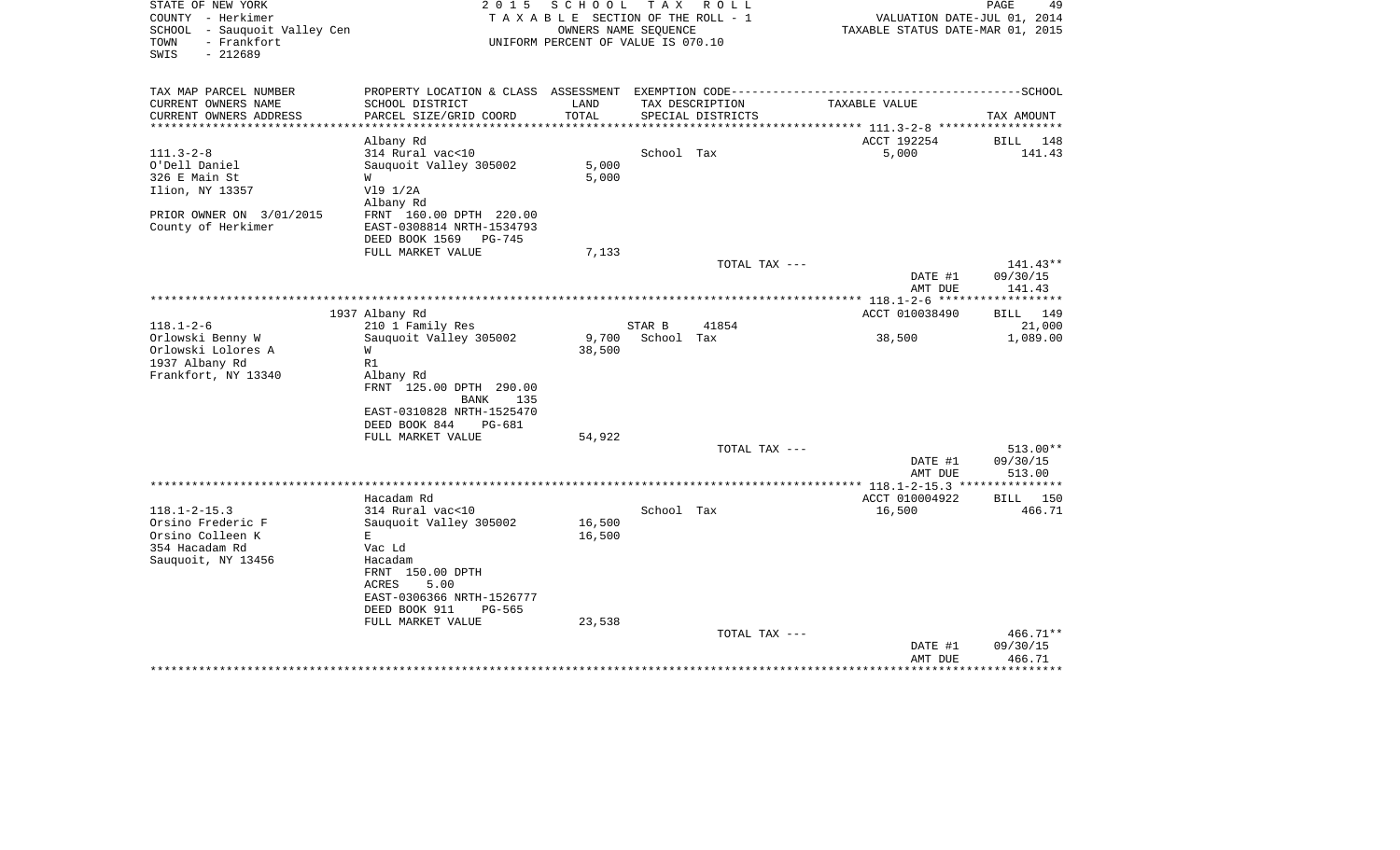| STATE OF NEW YORK<br>COUNTY - Herkimer<br>- Sauquoit Valley Cen<br>SCHOOL<br>- Frankfort<br>TOWN<br>SWIS<br>$-212689$ | 2 0 1 5                                                                                                                               | SCHOOL<br>T A X A B L E SECTION OF THE ROLL - 1<br>OWNERS NAME SEQUENCE<br>UNIFORM PERCENT OF VALUE IS 070.10 | T A X                 | R O L L                                             | VALUATION DATE-JUL 01, 2014<br>TAXABLE STATUS DATE-MAR 01, 2015 | PAGE<br>50                           |
|-----------------------------------------------------------------------------------------------------------------------|---------------------------------------------------------------------------------------------------------------------------------------|---------------------------------------------------------------------------------------------------------------|-----------------------|-----------------------------------------------------|-----------------------------------------------------------------|--------------------------------------|
| TAX MAP PARCEL NUMBER<br>CURRENT OWNERS NAME                                                                          | SCHOOL DISTRICT                                                                                                                       | LAND                                                                                                          |                       | TAX DESCRIPTION                                     | TAXABLE VALUE                                                   |                                      |
| CURRENT OWNERS ADDRESS<br>*******************                                                                         | PARCEL SIZE/GRID COORD<br>*******************                                                                                         | TOTAL                                                                                                         |                       | SPECIAL DISTRICTS<br>****************************** | ************* 118.1-2-15.9 ****************                     | TAX AMOUNT                           |
|                                                                                                                       | 354 Hacadam Rd                                                                                                                        |                                                                                                               |                       |                                                     | ACCT 010004929                                                  | BILL<br>151                          |
| $118.1 - 2 - 15.9$                                                                                                    | 210 1 Family Res                                                                                                                      |                                                                                                               | STAR B                | 41854                                               |                                                                 | 21,000                               |
| Orsino Fredric F<br>Orsino Colleen K<br>354 Hacadam Rd<br>Sauquoit, NY 13456                                          | Sauquoit Valley 305002<br>E<br>Hacadam Rd<br>ACRES<br>5.00 BANK<br>641<br>EAST-0306436 NRTH-1526899<br>DEED BOOK 832<br><b>PG-299</b> | 21,500<br>130,100                                                                                             | School Tax            |                                                     | 130,100                                                         | 3,679.96                             |
|                                                                                                                       | FULL MARKET VALUE                                                                                                                     | 185,592                                                                                                       |                       |                                                     |                                                                 |                                      |
|                                                                                                                       |                                                                                                                                       |                                                                                                               |                       | TOTAL TAX ---                                       | DATE #1<br>AMT DUE                                              | $3,103.96**$<br>09/30/15<br>3,103.96 |
|                                                                                                                       |                                                                                                                                       |                                                                                                               |                       |                                                     |                                                                 |                                      |
| $111.3 - 1 - 60$                                                                                                      | 1184 Higby Rd                                                                                                                         |                                                                                                               |                       |                                                     | ACCT 010032130                                                  | 152<br>BILL                          |
| Owens Dorcas M                                                                                                        | 210 1 Family Res<br>Sauquoit Valley 305002                                                                                            | 15,400                                                                                                        | STAR EN<br>School Tax | 41834                                               | 75,500                                                          | 45,710<br>2,135.56                   |
| 1184 Higby Rd<br>Sauquoit, NY 13456                                                                                   | S<br>R1<br>Higby Road<br>FRNT 150.00 DPTH 200.00<br>EAST-0308421 NRTH-1531321<br>DEED BOOK 00569 PG-00330<br>FULL MARKET VALUE        | 75,500<br>107,703                                                                                             |                       |                                                     |                                                                 |                                      |
|                                                                                                                       |                                                                                                                                       |                                                                                                               |                       | TOTAL TAX ---                                       |                                                                 | 981.56**                             |
|                                                                                                                       |                                                                                                                                       |                                                                                                               |                       |                                                     | DATE #1<br>AMT DUE                                              | 09/30/15<br>981.56                   |
|                                                                                                                       |                                                                                                                                       |                                                                                                               |                       |                                                     |                                                                 | **********                           |
|                                                                                                                       | Higby Rd                                                                                                                              |                                                                                                               |                       |                                                     | ACCT 010028295                                                  | 153<br>BILL                          |
| $111.4 - 1 - 46.2$                                                                                                    | 314 Rural vac<10                                                                                                                      |                                                                                                               | School Tax            |                                                     | 15,500                                                          | 438.43                               |
| Pacilio Diane<br>1439 Higby Rd                                                                                        | Sauguoit Valley 305002<br>V19<br>N                                                                                                    | 15,500<br>15,500                                                                                              |                       |                                                     |                                                                 |                                      |
| Frankfort, NY 13340                                                                                                   | 3.05 Acres<br>Higby Road<br>3.05<br>ACRES<br>EAST-0313315 NRTH-1529973<br>DEED BOOK 1106<br>PG-843                                    |                                                                                                               |                       |                                                     |                                                                 |                                      |
|                                                                                                                       | FULL MARKET VALUE                                                                                                                     | 22,111                                                                                                        |                       | TOTAL TAX ---                                       |                                                                 | 438.43**                             |
|                                                                                                                       |                                                                                                                                       |                                                                                                               |                       |                                                     | DATE #1<br>AMT DUE                                              | 09/30/15<br>438.43                   |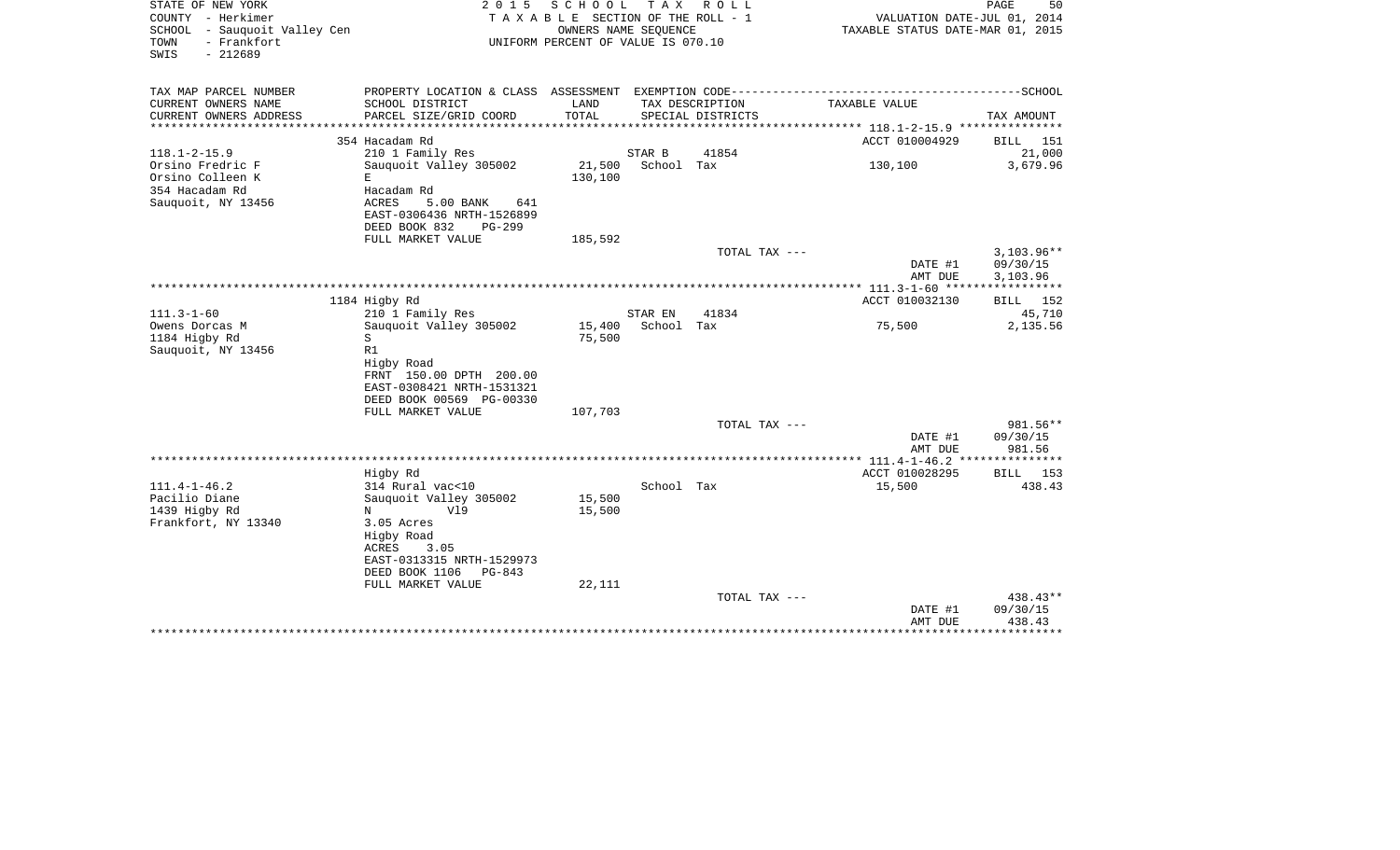| STATE OF NEW YORK<br>COUNTY - Herkimer<br>- Sauquoit Valley Cen<br>SCHOOL<br>- Frankfort<br>TOWN<br>$-212689$<br>SWIS | 2 0 1 5                                                                                                             | SCHOOL TAX ROLL<br>TAXABLE SECTION OF THE ROLL - 1<br>OWNERS NAME SEQUENCE<br>UNIFORM PERCENT OF VALUE IS 070.10 |                             |                                      |                                                                                              |                          |  |
|-----------------------------------------------------------------------------------------------------------------------|---------------------------------------------------------------------------------------------------------------------|------------------------------------------------------------------------------------------------------------------|-----------------------------|--------------------------------------|----------------------------------------------------------------------------------------------|--------------------------|--|
| TAX MAP PARCEL NUMBER                                                                                                 |                                                                                                                     |                                                                                                                  |                             |                                      | PROPERTY LOCATION & CLASS ASSESSMENT EXEMPTION CODE-----------------------------------SCHOOL |                          |  |
| CURRENT OWNERS NAME<br>CURRENT OWNERS ADDRESS                                                                         | SCHOOL DISTRICT<br>PARCEL SIZE/GRID COORD                                                                           | LAND<br>TOTAL                                                                                                    |                             | TAX DESCRIPTION<br>SPECIAL DISTRICTS | TAXABLE VALUE                                                                                | TAX AMOUNT               |  |
| **********************                                                                                                |                                                                                                                     |                                                                                                                  |                             |                                      |                                                                                              |                          |  |
|                                                                                                                       | 1439 Higby Rd                                                                                                       |                                                                                                                  |                             |                                      |                                                                                              | BILL 154                 |  |
| $111.4 - 1 - 46.5$<br>Pacilio Diane<br>1439 Higby Rd<br>Frankfort, NY 13340                                           | 242 Rurl res&rec<br>Sauquoit Valley 305002<br>ACRES 19.40<br>EAST-0312799 NRTH-1530467<br>DEED BOOK 937<br>$PG-303$ | 134,700                                                                                                          | STAR B<br>37,500 School Tax | 41854                                | 134,700                                                                                      | 21,000<br>3,810.07       |  |
|                                                                                                                       | FULL MARKET VALUE                                                                                                   | 192,154                                                                                                          |                             |                                      |                                                                                              |                          |  |
|                                                                                                                       |                                                                                                                     |                                                                                                                  |                             | TOTAL TAX ---                        | DATE #1                                                                                      | $3,234.07**$<br>09/30/15 |  |
|                                                                                                                       |                                                                                                                     |                                                                                                                  |                             |                                      | AMT DUE                                                                                      | 3,234.07                 |  |
|                                                                                                                       |                                                                                                                     |                                                                                                                  |                             |                                      |                                                                                              |                          |  |
| $111.4 - 1 - 46.1$                                                                                                    | Higby Rd<br>322 Rural vac>10                                                                                        |                                                                                                                  | School Tax                  |                                      | ACCT 010046290<br>34,600                                                                     | BILL 155<br>978.68       |  |
| Pacilio Diane C<br>1439 Higby Rd<br>Frankfort, NY 13340                                                               | Sauquoit Valley 305002<br>N<br>Higby Rd                                                                             | 34,600<br>34,600                                                                                                 |                             |                                      |                                                                                              |                          |  |
|                                                                                                                       | ACRES<br>75.40<br>EAST-0314039 NRTH-1531040                                                                         |                                                                                                                  |                             |                                      |                                                                                              |                          |  |
|                                                                                                                       | DEED BOOK 814<br><b>PG-175</b><br>FULL MARKET VALUE                                                                 |                                                                                                                  |                             |                                      |                                                                                              |                          |  |
|                                                                                                                       |                                                                                                                     | 49,358                                                                                                           |                             | TOTAL TAX ---                        |                                                                                              | 978.68**                 |  |
|                                                                                                                       |                                                                                                                     |                                                                                                                  |                             |                                      | DATE #1<br>AMT DUE                                                                           | 09/30/15<br>978.68       |  |
|                                                                                                                       |                                                                                                                     |                                                                                                                  |                             |                                      |                                                                                              |                          |  |
|                                                                                                                       | Albany Rd                                                                                                           |                                                                                                                  |                             |                                      | ACCT 179025                                                                                  | BILL 156                 |  |
| $118.1 - 2 - 13.1$<br>Palmer George H                                                                                 | 321 Abandoned ag<br>Sauquoit Valley 305002                                                                          | 18,800                                                                                                           | School Tax                  |                                      | 18,800                                                                                       | 531.77                   |  |
| Palmer Deborah N                                                                                                      | W                                                                                                                   | 18,800                                                                                                           |                             |                                      |                                                                                              |                          |  |
| 9287 Sessions Rd<br>Washington Mills, NY 13479                                                                        | Res Vac Ld<br>Albany Rd                                                                                             |                                                                                                                  |                             |                                      |                                                                                              |                          |  |
|                                                                                                                       | ACRES<br>41.70<br>EAST-0308059 NRTH-1525627                                                                         |                                                                                                                  |                             |                                      |                                                                                              |                          |  |
|                                                                                                                       | DEED BOOK 1488 PG-946                                                                                               |                                                                                                                  |                             |                                      |                                                                                              |                          |  |
|                                                                                                                       | FULL MARKET VALUE                                                                                                   | 26,819                                                                                                           |                             | TOTAL TAX ---                        |                                                                                              | $531.77**$               |  |
|                                                                                                                       |                                                                                                                     |                                                                                                                  |                             |                                      | DATE #1<br>AMT DUE                                                                           | 09/30/15<br>531.77       |  |
|                                                                                                                       |                                                                                                                     |                                                                                                                  |                             |                                      |                                                                                              |                          |  |
|                                                                                                                       | Hacadam Rd                                                                                                          |                                                                                                                  |                             |                                      | ACCT 179026                                                                                  | BILL 157                 |  |
| $118.1 - 2 - 18.1$<br>Palmer George H<br>Palmer Deborah N                                                             | 105 Vac farmland<br>Sauguoit Valley 305002<br>E                                                                     | 29,300<br>37,200                                                                                                 | School Tax                  |                                      | 37,200                                                                                       | 1,052.22                 |  |
| 9287 Sessions Rd<br>Washington Mills, NY 13479                                                                        | 2 Barns + Land<br>Hacadam Rd                                                                                        |                                                                                                                  |                             |                                      |                                                                                              |                          |  |
|                                                                                                                       | ACRES 42.40<br>EAST-0305609 NRTH-1525864                                                                            |                                                                                                                  |                             |                                      |                                                                                              |                          |  |
|                                                                                                                       | DEED BOOK 1488 PG-951<br>FULL MARKET VALUE                                                                          |                                                                                                                  |                             |                                      |                                                                                              |                          |  |
|                                                                                                                       |                                                                                                                     | 53,067                                                                                                           |                             | TOTAL TAX ---                        | DATE #1                                                                                      | $1,052.22**$<br>09/30/15 |  |
|                                                                                                                       |                                                                                                                     |                                                                                                                  |                             |                                      |                                                                                              |                          |  |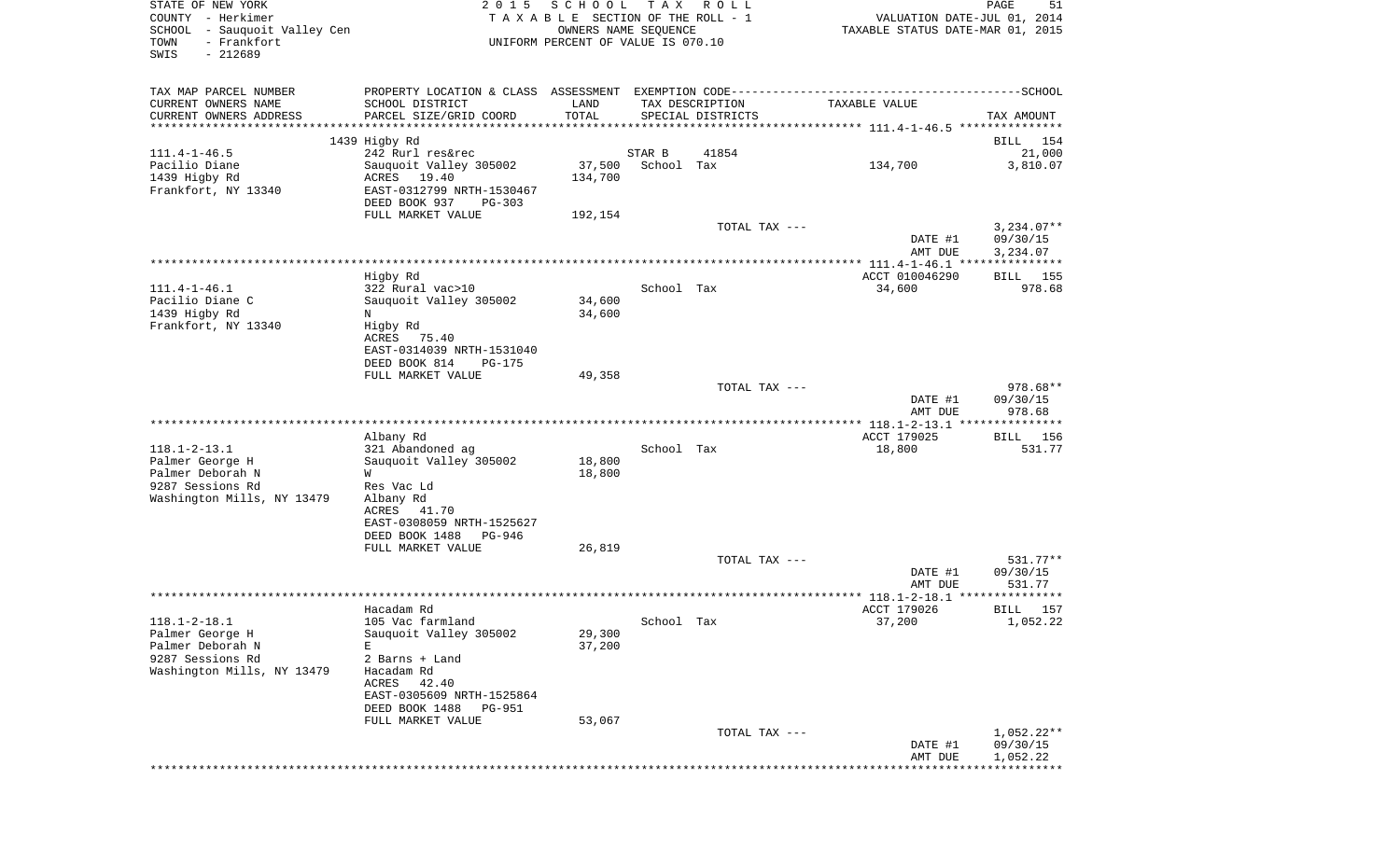| STATE OF NEW YORK<br>COUNTY - Herkimer<br>SCHOOL - Sauquoit Valley Cen<br>- Frankfort<br>TOWN<br>SWIS<br>$-212689$ | 2 0 1 5                                                                                                                                                | SCHOOL<br>TAXABLE SECTION OF THE ROLL - 1<br>OWNERS NAME SEQUENCE<br>UNIFORM PERCENT OF VALUE IS 070.10 | T A X                | R O L L                              | VALUATION DATE-JUL 01, 2014<br>TAXABLE STATUS DATE-MAR 01, 2015 | PAGE<br>52                           |
|--------------------------------------------------------------------------------------------------------------------|--------------------------------------------------------------------------------------------------------------------------------------------------------|---------------------------------------------------------------------------------------------------------|----------------------|--------------------------------------|-----------------------------------------------------------------|--------------------------------------|
| TAX MAP PARCEL NUMBER<br>CURRENT OWNERS NAME<br>CURRENT OWNERS ADDRESS                                             | SCHOOL DISTRICT<br>PARCEL SIZE/GRID COORD                                                                                                              | LAND<br>TOTAL                                                                                           |                      | TAX DESCRIPTION<br>SPECIAL DISTRICTS | TAXABLE VALUE                                                   | TAX AMOUNT                           |
| *********************                                                                                              |                                                                                                                                                        |                                                                                                         |                      |                                      |                                                                 |                                      |
| $118.1 - 2 - 15.15$<br>Paratore Virgina<br>17 Woodlawn Ave E<br>Utica, NY 13501                                    | Hacadam Rd<br>314 Rural vac<10<br>Sauquoit Valley 305002<br>FRNT 150.00 DPTH<br>ACRES<br>1.60<br>EAST-0306095 NRTH-1528289<br>DEED BOOK 1242<br>PG-213 | 9,200<br>9,200                                                                                          | School Tax           |                                      | 9,200                                                           | 158<br>BILL<br>260.23                |
|                                                                                                                    | FULL MARKET VALUE                                                                                                                                      | 13,124                                                                                                  |                      |                                      |                                                                 |                                      |
|                                                                                                                    |                                                                                                                                                        |                                                                                                         |                      | TOTAL TAX ---                        | DATE #1<br>AMT DUE                                              | $260.23**$<br>09/30/15<br>260.23     |
|                                                                                                                    |                                                                                                                                                        |                                                                                                         |                      |                                      |                                                                 |                                      |
| $111.3 - 1 - 68$                                                                                                   | 529 Hacadam Rd<br>280 Res Multiple                                                                                                                     |                                                                                                         | STAR EN              | 41834                                | ACCT 010032880                                                  | BILL 159<br>45,710                   |
| Parry John B<br>Parry Geraldine<br>529 Hacadam Rd                                                                  | Sauquoit Valley 305002<br>W<br>$R1 + Tr$                                                                                                               | 25,400<br>98,300                                                                                        | School Tax           |                                      | 98,300                                                          | 2,780.47                             |
| Sauquoit, NY 13456                                                                                                 | Hacadam Rd<br>ACRES<br>7.20<br>EAST-0307742 NRTH-1530427<br>DEED BOOK 1172<br><b>PG-235</b>                                                            |                                                                                                         |                      |                                      |                                                                 |                                      |
|                                                                                                                    | FULL MARKET VALUE                                                                                                                                      | 140,228                                                                                                 |                      | TOTAL TAX ---                        | DATE #1<br>AMT DUE                                              | $1,626.47**$<br>09/30/15<br>1,626.47 |
|                                                                                                                    |                                                                                                                                                        |                                                                                                         |                      |                                      |                                                                 |                                      |
|                                                                                                                    | 2033 Albany Rd                                                                                                                                         |                                                                                                         |                      |                                      |                                                                 | BILL 160                             |
| $118.1 - 2 - 3.2$<br>Pasquale Carmine A<br>2033 Albany Rd                                                          | 240 Rural res<br>Sauquoit Valley 305002<br>W                                                                                                           | 24,900<br>96,400                                                                                        | STAR B<br>School Tax | 41854                                | 96,400                                                          | 21,000<br>2,726.73                   |
| Frankfort, NY 13340                                                                                                | R1<br>FRNT 924.00 DPTH<br>10.50 BANK<br>ACRES<br>256<br>EAST-0310099 NRTH-1526973<br>DEED BOOK 903<br>$PG-31$                                          |                                                                                                         |                      |                                      |                                                                 |                                      |
|                                                                                                                    | FULL MARKET VALUE                                                                                                                                      | 137,518                                                                                                 |                      |                                      |                                                                 |                                      |
|                                                                                                                    |                                                                                                                                                        |                                                                                                         |                      | TOTAL TAX ---                        | DATE #1<br>AMT DUE                                              | $2,150.73**$<br>09/30/15<br>2,150.73 |
|                                                                                                                    |                                                                                                                                                        |                                                                                                         |                      |                                      |                                                                 |                                      |
| $118.2 - 4 - 19$<br>Pelton Darlene S<br>2108 Zipperer Rd<br>Bradenton, FL 34212                                    | Bouck Rd<br>311 Res vac land<br>Sauquoit Valley 305002<br>Vac Ld<br>FRNT 246.00 DPTH<br>2.04<br>ACRES<br>EAST-0313927 NRTH-1526402                     | 4,100<br>4,100                                                                                          | School Tax           |                                      | 4,100                                                           | BILL 161<br>115.97                   |
|                                                                                                                    | DEED BOOK 840<br>PG-518                                                                                                                                |                                                                                                         |                      |                                      |                                                                 |                                      |
|                                                                                                                    | FULL MARKET VALUE                                                                                                                                      | 5,849                                                                                                   |                      | TOTAL TAX ---                        | DATE #1                                                         | $115.97**$<br>09/30/15               |
|                                                                                                                    |                                                                                                                                                        |                                                                                                         |                      |                                      | AMT DUE                                                         | 115.97                               |
|                                                                                                                    |                                                                                                                                                        |                                                                                                         |                      |                                      |                                                                 |                                      |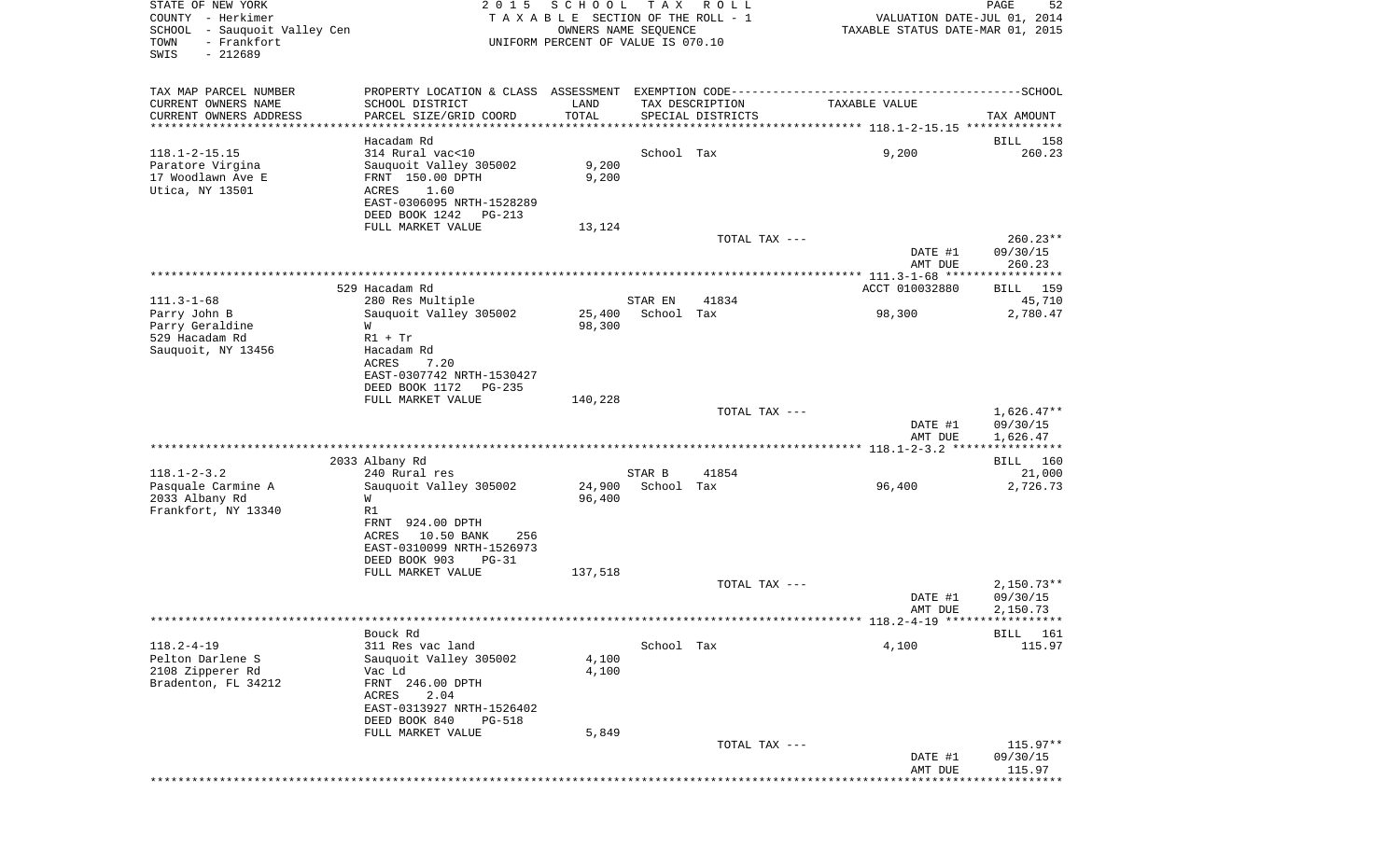| STATE OF NEW YORK<br>COUNTY - Herkimer<br>SCHOOL - Sauquoit Valley Cen<br>- Frankfort<br>TOWN<br>$-212689$<br>SWIS | 2 0 1 5                                                                                                                                                                       | SCHOOL<br>T A X A B L E SECTION OF THE ROLL - 1<br>OWNERS NAME SEQUENCE<br>UNIFORM PERCENT OF VALUE IS 070.10 | T A X                | R O L L           | VALUATION DATE-JUL 01, 2014<br>TAXABLE STATUS DATE-MAR 01, 2015 | PAGE<br>53                           |
|--------------------------------------------------------------------------------------------------------------------|-------------------------------------------------------------------------------------------------------------------------------------------------------------------------------|---------------------------------------------------------------------------------------------------------------|----------------------|-------------------|-----------------------------------------------------------------|--------------------------------------|
| TAX MAP PARCEL NUMBER<br>CURRENT OWNERS NAME                                                                       | SCHOOL DISTRICT                                                                                                                                                               | LAND                                                                                                          |                      | TAX DESCRIPTION   | TAXABLE VALUE                                                   |                                      |
| CURRENT OWNERS ADDRESS<br>********************                                                                     | PARCEL SIZE/GRID COORD<br>************************                                                                                                                            | TOTAL                                                                                                         |                      | SPECIAL DISTRICTS |                                                                 | TAX AMOUNT                           |
|                                                                                                                    | 206 Bouck Rd                                                                                                                                                                  |                                                                                                               |                      |                   |                                                                 | <b>BILL</b><br>162                   |
| $118.2 - 4 - 25$                                                                                                   | 210 1 Family Res                                                                                                                                                              |                                                                                                               | STAR B               | 41854             |                                                                 | 21,000                               |
| Petrushenko Sergey<br>206 Bouck Rd<br>Frankfort, NY 13340                                                          | Sauquoit Valley 305002<br>R1<br>FRNT 190.00 DPTH<br><b>ACRES</b><br>2.60<br>EAST-0314917 NRTH-1525752<br>DEED BOOK 825<br>$PG-31$                                             | 16,700<br>155,200                                                                                             | School Tax           |                   | 155,200                                                         | 4,389.92                             |
|                                                                                                                    | FULL MARKET VALUE                                                                                                                                                             | 221,398                                                                                                       |                      |                   |                                                                 |                                      |
|                                                                                                                    |                                                                                                                                                                               |                                                                                                               |                      | TOTAL TAX ---     | DATE #1<br>AMT DUE                                              | $3,813.92**$<br>09/30/15<br>3,813.92 |
|                                                                                                                    |                                                                                                                                                                               |                                                                                                               |                      |                   |                                                                 | ***********                          |
|                                                                                                                    | Higby Rd                                                                                                                                                                      |                                                                                                               |                      |                   | ACCT 010018830                                                  | BILL 163                             |
| $111.3 - 2 - 30.2$<br>Piazza Salvatore                                                                             | 314 Rural vac<10                                                                                                                                                              | 19,700                                                                                                        | School Tax           |                   | 19,700                                                          | 557.23                               |
| 1287 Higby Rd<br>Frankfort, NY 13340                                                                               | Sauquoit Valley 305002<br>15.9 A split to 30.7<br>Higby Rd<br>FRNT 204.70 DPTH<br>6.60<br>ACRES<br>EAST-0310286 NRTH-1531260<br>DEED BOOK 1220<br>PG-289<br>FULL MARKET VALUE | 19,700<br>28,103                                                                                              |                      |                   |                                                                 |                                      |
|                                                                                                                    |                                                                                                                                                                               |                                                                                                               |                      | TOTAL TAX ---     |                                                                 | 557.23**                             |
|                                                                                                                    |                                                                                                                                                                               |                                                                                                               |                      |                   | DATE #1<br>AMT DUE                                              | 09/30/15<br>557.23                   |
|                                                                                                                    |                                                                                                                                                                               |                                                                                                               |                      |                   | *** $111.3 - 2 - 30.6$ *                                        | ********                             |
|                                                                                                                    | 1287 Higby Rd                                                                                                                                                                 |                                                                                                               |                      |                   | ACCT 010018830                                                  | 164<br>BILL                          |
| $111.3 - 2 - 30.6$<br>Piazza Salvatore<br>1287 Higby Rd                                                            | 210 1 Family Res<br>Sauguoit Valley 305002<br>split from 111.3-2-30.2                                                                                                         | 23,200<br>160,000                                                                                             | STAR B<br>School Tax | 41854             | 160,000                                                         | 21,000<br>4,525.70                   |
| Frankfort, NY 13340                                                                                                | Albany Rd.<br>FRNT 622.50 DPTH<br>5.30<br>ACRES<br>EAST-0309856 NRTH-1531310<br>DEED BOOK 1220<br>$PG-289$<br>FULL MARKET VALUE                                               | 228,245                                                                                                       |                      |                   |                                                                 |                                      |
|                                                                                                                    |                                                                                                                                                                               |                                                                                                               |                      | TOTAL TAX ---     |                                                                 | $3,949.70**$                         |
|                                                                                                                    |                                                                                                                                                                               |                                                                                                               |                      |                   | DATE #1<br>AMT DUE                                              | 09/30/15<br>3,949.70                 |
|                                                                                                                    |                                                                                                                                                                               |                                                                                                               |                      |                   |                                                                 |                                      |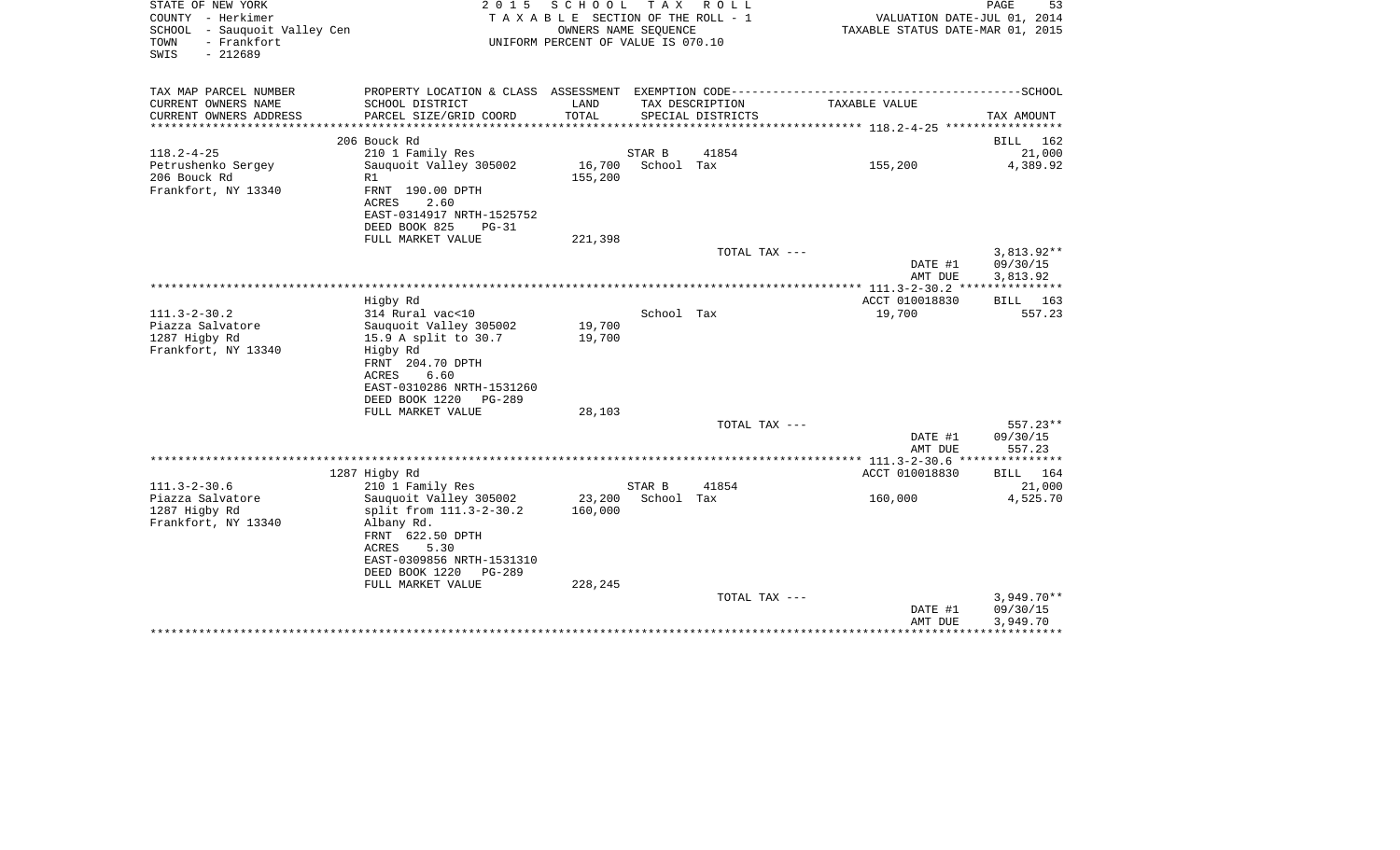| STATE OF NEW YORK<br>COUNTY - Herkimer<br>SCHOOL - Sauquoit Valley Cen<br>TOWN<br>- Frankfort<br>$-212689$<br>SWIS | 2 0 1 5                                                                  | SCHOOL<br>TAXABLE SECTION OF THE ROLL - 1<br>OWNERS NAME SEQUENCE<br>UNIFORM PERCENT OF VALUE IS 070.10 |                      | TAX ROLL          | VALUATION DATE-JUL 01, 2014<br>TAXABLE STATUS DATE-MAR 01, 2015 | PAGE<br>54                |
|--------------------------------------------------------------------------------------------------------------------|--------------------------------------------------------------------------|---------------------------------------------------------------------------------------------------------|----------------------|-------------------|-----------------------------------------------------------------|---------------------------|
| TAX MAP PARCEL NUMBER                                                                                              | PROPERTY LOCATION & CLASS ASSESSMENT EXEMPTION CODE--------------------- |                                                                                                         |                      |                   |                                                                 | -------------------SCHOOL |
| CURRENT OWNERS NAME                                                                                                | SCHOOL DISTRICT                                                          | LAND                                                                                                    |                      | TAX DESCRIPTION   | TAXABLE VALUE                                                   |                           |
| CURRENT OWNERS ADDRESS<br>*********************                                                                    | PARCEL SIZE/GRID COORD                                                   | TOTAL                                                                                                   |                      | SPECIAL DISTRICTS |                                                                 | TAX AMOUNT                |
|                                                                                                                    | 451 Hacadam Rd                                                           |                                                                                                         |                      |                   | ACCT 010002412                                                  | <b>BILL</b> 165           |
| $111.3 - 1 - 69.5$                                                                                                 | 210 1 Family Res                                                         |                                                                                                         | STAR B               | 41854             |                                                                 | 21,000                    |
| Porter Ronald                                                                                                      | Sauquoit Valley 305002                                                   | 21,600                                                                                                  | School Tax           |                   | 102,400                                                         | 2,896.44                  |
| 451 Hacadam Rd                                                                                                     | W                                                                        | 102,400                                                                                                 |                      |                   |                                                                 |                           |
| Sauquoit, NY 13456                                                                                                 | R1                                                                       |                                                                                                         |                      |                   |                                                                 |                           |
|                                                                                                                    | Hacadam Rd                                                               |                                                                                                         |                      |                   |                                                                 |                           |
|                                                                                                                    | FRNT 320.00 DPTH                                                         |                                                                                                         |                      |                   |                                                                 |                           |
|                                                                                                                    | 4.00<br>ACRES                                                            |                                                                                                         |                      |                   |                                                                 |                           |
|                                                                                                                    | EAST-0306882 NRTH-1529100<br>DEED BOOK 769<br>$PG-57$                    |                                                                                                         |                      |                   |                                                                 |                           |
|                                                                                                                    | FULL MARKET VALUE                                                        | 146,077                                                                                                 |                      |                   |                                                                 |                           |
|                                                                                                                    |                                                                          |                                                                                                         |                      | TOTAL TAX ---     |                                                                 | $2,320.44**$              |
|                                                                                                                    |                                                                          |                                                                                                         |                      |                   | DATE #1                                                         | 09/30/15                  |
|                                                                                                                    |                                                                          |                                                                                                         |                      |                   | AMT DUE                                                         | 2,320.44                  |
|                                                                                                                    |                                                                          |                                                                                                         |                      |                   |                                                                 |                           |
|                                                                                                                    | 585 Hacadam Rd                                                           |                                                                                                         |                      | 41854             | ACCT 186108                                                     | BILL 166                  |
| $111.3 - 1 - 61$<br>Pratt Mary Ann                                                                                 | 210 1 Family Res<br>Sauquoit Valley 305002                               | 11,300                                                                                                  | STAR B<br>School Tax |                   | 35,700                                                          | 21,000<br>1,009.80        |
| 585 Hacadam Rd                                                                                                     | W                                                                        | 35,700                                                                                                  |                      |                   |                                                                 |                           |
| Frankfort, NY 13340                                                                                                | Trai                                                                     |                                                                                                         |                      |                   |                                                                 |                           |
|                                                                                                                    | Hacadam Rd                                                               |                                                                                                         |                      |                   |                                                                 |                           |
|                                                                                                                    | FRNT 100.00 DPTH 150.00                                                  |                                                                                                         |                      |                   |                                                                 |                           |
|                                                                                                                    | EAST-0308454 NRTH-1531092                                                |                                                                                                         |                      |                   |                                                                 |                           |
|                                                                                                                    | DEED BOOK 1532<br>PG-687                                                 |                                                                                                         |                      |                   |                                                                 |                           |
|                                                                                                                    | FULL MARKET VALUE                                                        | 50,927                                                                                                  |                      | TOTAL TAX ---     |                                                                 | 433.80**                  |
|                                                                                                                    |                                                                          |                                                                                                         |                      |                   | DATE #1                                                         | 09/30/15                  |
|                                                                                                                    |                                                                          |                                                                                                         |                      |                   | AMT DUE                                                         | 433.80                    |
|                                                                                                                    |                                                                          |                                                                                                         |                      |                   |                                                                 |                           |
|                                                                                                                    | 1353 Higby Rd                                                            |                                                                                                         |                      |                   | ACCT 010034350                                                  | BILL 167                  |
| $111.3 - 2 - 47$                                                                                                   | 210 1 Family Res                                                         |                                                                                                         | STAR EN              | 41834             |                                                                 | 45,710                    |
| Price Richard C                                                                                                    | Sauquoit Valley 305002                                                   | 22,200                                                                                                  | School Tax           |                   | 111,500                                                         | 3,153.84                  |
| 1353 Higby Rd                                                                                                      | N                                                                        | 111,500                                                                                                 |                      |                   |                                                                 |                           |
| Frankfort, NY 13340                                                                                                | R1<br>Higby Rd                                                           |                                                                                                         |                      |                   |                                                                 |                           |
|                                                                                                                    | ACRES<br>4.50                                                            |                                                                                                         |                      |                   |                                                                 |                           |
|                                                                                                                    | EAST-0311559 NRTH-1530475                                                |                                                                                                         |                      |                   |                                                                 |                           |
|                                                                                                                    | DEED BOOK 00606 PG-00726                                                 |                                                                                                         |                      |                   |                                                                 |                           |
|                                                                                                                    | FULL MARKET VALUE                                                        | 159,058                                                                                                 |                      |                   |                                                                 |                           |
|                                                                                                                    |                                                                          |                                                                                                         |                      | TOTAL TAX ---     |                                                                 | 1,999.84**                |
|                                                                                                                    |                                                                          |                                                                                                         |                      |                   | DATE #1                                                         | 09/30/15                  |
|                                                                                                                    |                                                                          |                                                                                                         |                      |                   | AMT DUE                                                         | 1,999.84                  |
|                                                                                                                    |                                                                          |                                                                                                         |                      |                   |                                                                 |                           |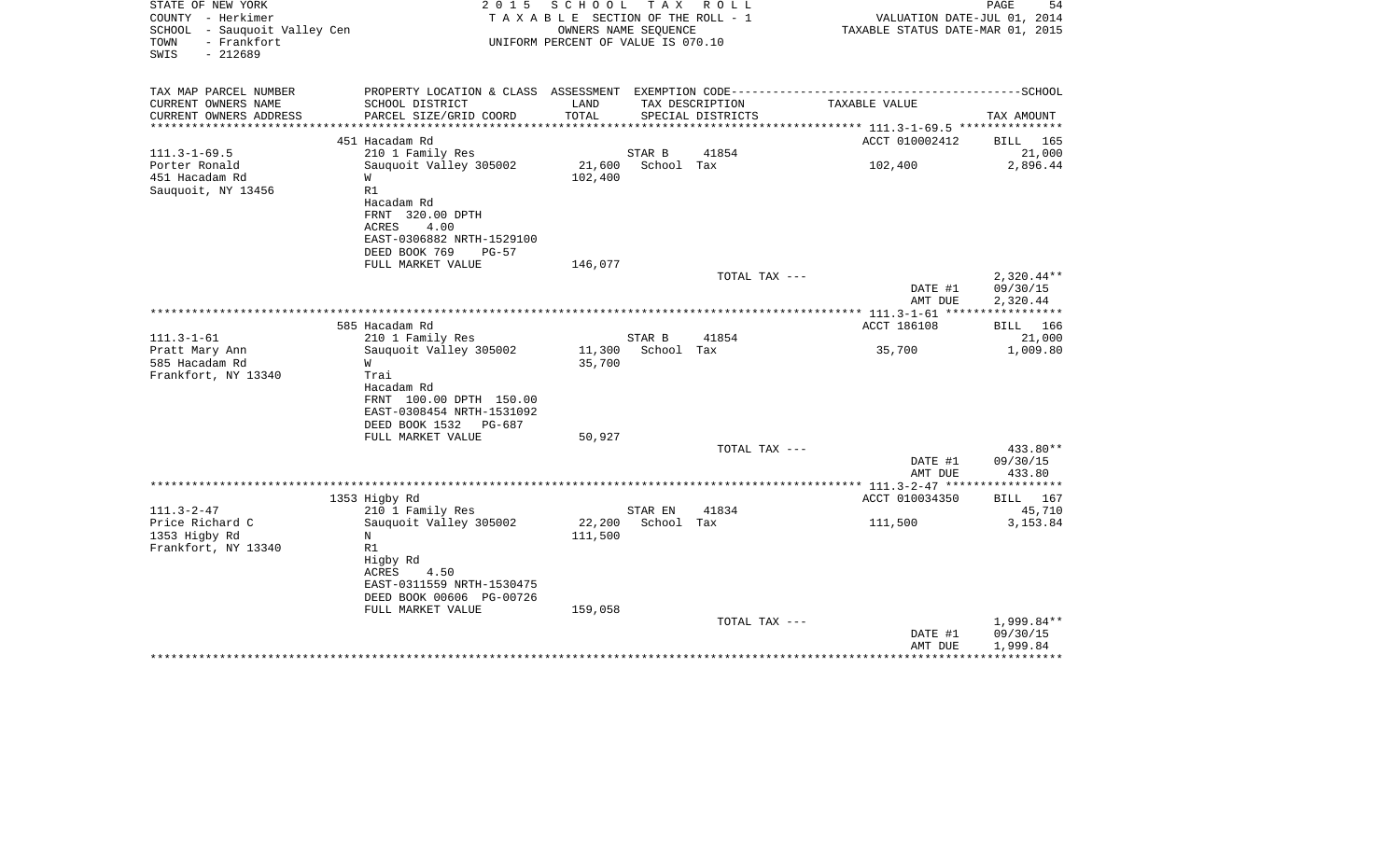| STATE OF NEW YORK<br>COUNTY - Herkimer<br>SCHOOL - Sauquoit Valley Cen<br>TOWN<br>- Frankfort<br>$-212689$<br>SWIS | 2 0 1 5                           | SCHOOL TAX ROLL<br>TAXABLE SECTION OF THE ROLL - 1<br>OWNERS NAME SEQUENCE<br>UNIFORM PERCENT OF VALUE IS 070.10 |            |                   | VALUATION DATE-JUL 01, 2014<br>TAXABLE STATUS DATE-MAR 01, 2015 | PAGE<br>55           |
|--------------------------------------------------------------------------------------------------------------------|-----------------------------------|------------------------------------------------------------------------------------------------------------------|------------|-------------------|-----------------------------------------------------------------|----------------------|
| TAX MAP PARCEL NUMBER                                                                                              |                                   |                                                                                                                  |            |                   |                                                                 |                      |
| CURRENT OWNERS NAME                                                                                                | SCHOOL DISTRICT                   | LAND                                                                                                             |            | TAX DESCRIPTION   | TAXABLE VALUE                                                   |                      |
| CURRENT OWNERS ADDRESS<br>**********************                                                                   | PARCEL SIZE/GRID COORD            | TOTAL                                                                                                            |            | SPECIAL DISTRICTS |                                                                 | TAX AMOUNT           |
|                                                                                                                    | 404 Hacadam Rd                    |                                                                                                                  |            |                   | ACCT 161746                                                     | BILL 168             |
| $111.3 - 2 - 22.3$                                                                                                 | 210 1 Family Res                  |                                                                                                                  | STAR B     | 41854             |                                                                 | 21,000               |
| Randall Brian                                                                                                      | Sauguoit Valley 305002            | 19,200                                                                                                           | School Tax |                   | 128,700                                                         | 3,640.36             |
| 404 Hacadam Rd                                                                                                     | E                                 | 128,700                                                                                                          |            |                   |                                                                 |                      |
| Sauquoit, NY 13456                                                                                                 | R1                                |                                                                                                                  |            |                   |                                                                 |                      |
|                                                                                                                    | Hacadam Rd                        |                                                                                                                  |            |                   |                                                                 |                      |
|                                                                                                                    | FRNT 200.00 DPTH<br>2.00<br>ACRES |                                                                                                                  |            |                   |                                                                 |                      |
|                                                                                                                    | EAST-0306529 NRTH-1528111         |                                                                                                                  |            |                   |                                                                 |                      |
|                                                                                                                    | DEED BOOK 1376<br>PG-439          |                                                                                                                  |            |                   |                                                                 |                      |
|                                                                                                                    | FULL MARKET VALUE                 | 183,595                                                                                                          |            |                   |                                                                 |                      |
|                                                                                                                    |                                   |                                                                                                                  |            | TOTAL TAX ---     |                                                                 | $3.064.36**$         |
|                                                                                                                    |                                   |                                                                                                                  |            |                   | DATE #1<br>AMT DUE                                              | 09/30/15<br>3,064.36 |
|                                                                                                                    |                                   |                                                                                                                  |            |                   |                                                                 |                      |
|                                                                                                                    | 519 Hacadam Rd                    |                                                                                                                  |            |                   |                                                                 | BILL 169             |
| $111.3 - 1 - 69.6$                                                                                                 | 210 1 Family Res                  |                                                                                                                  | STAR B     | 41854             |                                                                 | 21,000               |
| Reinhardt Frederic A Jr                                                                                            | Sauquoit Valley 305002            | 10,400                                                                                                           | School Tax |                   | 96,600                                                          | 2,732.39             |
| Reinhardt Jean L                                                                                                   | W                                 | 96,600                                                                                                           |            |                   |                                                                 |                      |
| 519 Hacadam Rd                                                                                                     | Vac Ld<br>3.30<br>ACRES           |                                                                                                                  |            |                   |                                                                 |                      |
| Sauquoit, NY 13456                                                                                                 | EAST-0307425 NRTH-1530178         |                                                                                                                  |            |                   |                                                                 |                      |
|                                                                                                                    | DEED BOOK 867<br>$PG-202$         |                                                                                                                  |            |                   |                                                                 |                      |
|                                                                                                                    | FULL MARKET VALUE                 | 137,803                                                                                                          |            |                   |                                                                 |                      |
|                                                                                                                    |                                   |                                                                                                                  |            | TOTAL TAX ---     |                                                                 | $2,156.39**$         |
|                                                                                                                    |                                   |                                                                                                                  |            |                   | DATE #1                                                         | 09/30/15             |
|                                                                                                                    |                                   |                                                                                                                  |            |                   | AMT DUE<br>**** 111.3-1-69.1 ****************                   | 2,156.39             |
|                                                                                                                    | 517 Hacadam Rd                    |                                                                                                                  |            |                   | ACCT 010002410                                                  | BILL<br>170          |
| $111.3 - 1 - 69.1$                                                                                                 | 210 1 Family Res                  |                                                                                                                  | STAR EN    | 41834             |                                                                 | 45,710               |
| Reinhardt Ruth A                                                                                                   | Sauquoit Valley 305002            | 19,000                                                                                                           | School Tax |                   | 105,300                                                         | 2,978.47             |
| 517 Hacadam Rd                                                                                                     | W                                 | 105,300                                                                                                          |            |                   |                                                                 |                      |
| Sauquoit, NY 13456                                                                                                 | V19                               |                                                                                                                  |            |                   |                                                                 |                      |
|                                                                                                                    | Hacadam Road<br>FRNT 298.00 DPTH  |                                                                                                                  |            |                   |                                                                 |                      |
|                                                                                                                    | ACRES<br>1.80                     |                                                                                                                  |            |                   |                                                                 |                      |
|                                                                                                                    | EAST-0307712 NRTH-1529962         |                                                                                                                  |            |                   |                                                                 |                      |
|                                                                                                                    | DEED BOOK 1298<br>PG-372          |                                                                                                                  |            |                   |                                                                 |                      |
|                                                                                                                    | FULL MARKET VALUE                 | 150,214                                                                                                          |            |                   |                                                                 |                      |
|                                                                                                                    |                                   |                                                                                                                  |            | TOTAL TAX ---     |                                                                 | 1,824.47**           |
|                                                                                                                    |                                   |                                                                                                                  |            |                   | DATE #1<br>AMT DUE                                              | 09/30/15<br>1,824.47 |
|                                                                                                                    |                                   |                                                                                                                  |            |                   |                                                                 |                      |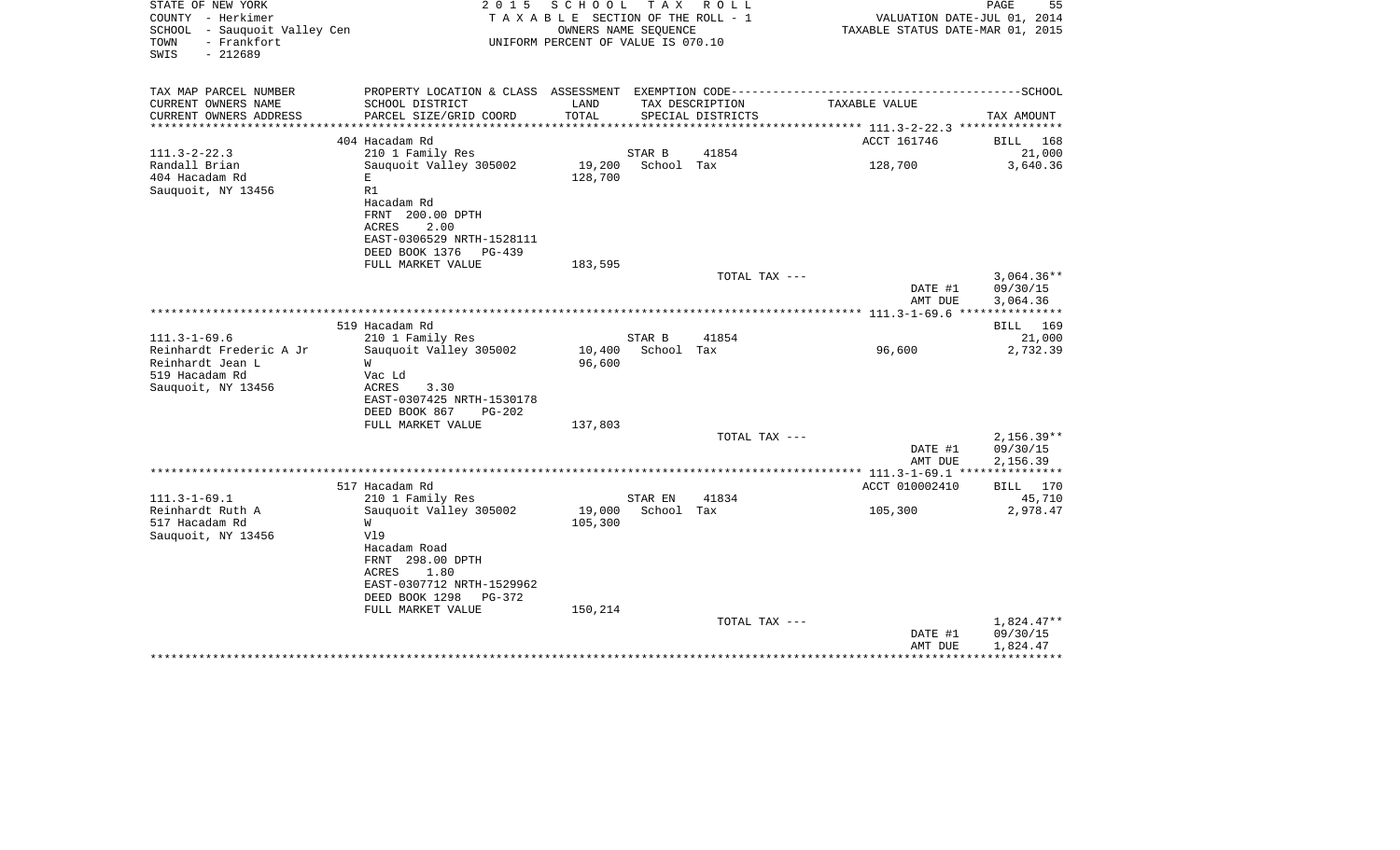| STATE OF NEW YORK<br>COUNTY - Herkimer<br>- Sauquoit Valley Cen<br>SCHOOL<br>- Frankfort<br>TOWN<br>$-212689$<br>SWIS | 2 0 1 5                                                                                                                     | SCHOOL<br>TAXABLE SECTION OF THE ROLL - 1<br>UNIFORM PERCENT OF VALUE IS 070.10 | T A X<br>OWNERS NAME SEQUENCE | R O L L                              | VALUATION DATE-JUL 01, 2014<br>TAXABLE STATUS DATE-MAR 01, 2015                              | PAGE<br>56                           |
|-----------------------------------------------------------------------------------------------------------------------|-----------------------------------------------------------------------------------------------------------------------------|---------------------------------------------------------------------------------|-------------------------------|--------------------------------------|----------------------------------------------------------------------------------------------|--------------------------------------|
| TAX MAP PARCEL NUMBER                                                                                                 |                                                                                                                             |                                                                                 |                               |                                      | PROPERTY LOCATION & CLASS ASSESSMENT EXEMPTION CODE-----------------------------------SCHOOL |                                      |
| CURRENT OWNERS NAME<br>CURRENT OWNERS ADDRESS<br>*********************                                                | SCHOOL DISTRICT<br>PARCEL SIZE/GRID COORD                                                                                   | LAND<br>TOTAL                                                                   |                               | TAX DESCRIPTION<br>SPECIAL DISTRICTS | TAXABLE VALUE                                                                                | TAX AMOUNT                           |
|                                                                                                                       |                                                                                                                             |                                                                                 |                               |                                      |                                                                                              |                                      |
|                                                                                                                       | 283 Mcintyre Rd                                                                                                             |                                                                                 | STAR B                        | 41854                                | ACCT 010020374                                                                               | 171<br>BILL<br>21,000                |
| $118.2 - 4 - 4$<br>Ricci Daniel P                                                                                     | 210 1 Family Res<br>Sauquoit Valley 305002                                                                                  | 17,700                                                                          | School Tax                    |                                      | 112,400                                                                                      | 3,179.30                             |
| Ricci Elizabeth L                                                                                                     | W                                                                                                                           | 112,400                                                                         |                               |                                      |                                                                                              |                                      |
| 283 Mcintyre Rd                                                                                                       | R1                                                                                                                          |                                                                                 |                               |                                      |                                                                                              |                                      |
| Frankfort, NY 13340                                                                                                   | Mcintyre Rd<br>FRNT 585.00 DPTH<br><b>ACRES</b><br>3.10 BANK<br>730<br>EAST-0314039 NRTH-1527904<br>DEED BOOK 787<br>PG-506 |                                                                                 |                               |                                      |                                                                                              |                                      |
|                                                                                                                       | FULL MARKET VALUE                                                                                                           | 160,342                                                                         |                               |                                      |                                                                                              |                                      |
|                                                                                                                       |                                                                                                                             |                                                                                 |                               | TOTAL TAX ---                        | DATE #1<br>AMT DUE                                                                           | $2,603.30**$<br>09/30/15<br>2,603.30 |
|                                                                                                                       | **************************************                                                                                      |                                                                                 |                               |                                      | ** $111.3 - 1 - 43$ ******                                                                   | ***********                          |
|                                                                                                                       | 170 Jackson Rd                                                                                                              |                                                                                 |                               |                                      | ACCT 010037435                                                                               | 172<br><b>BILL</b>                   |
| $111.3 - 1 - 43$                                                                                                      | 210 1 Family Res                                                                                                            |                                                                                 | STAR B                        | 41854                                |                                                                                              | 21,000                               |
| Rogowski William A                                                                                                    | Sauquoit Valley 305002                                                                                                      | 15,100                                                                          | School Tax                    |                                      | 87,800                                                                                       | 2,483.48                             |
| Rogowski Betsy A                                                                                                      | N                                                                                                                           | 87,800                                                                          |                               |                                      |                                                                                              |                                      |
| 170 Jackson Rd                                                                                                        | R1                                                                                                                          |                                                                                 |                               |                                      |                                                                                              |                                      |
| Frankfort, NY 13340                                                                                                   | FRNT 100.00 DPTH 286.75<br><b>BANK</b><br>135                                                                               |                                                                                 |                               |                                      |                                                                                              |                                      |
|                                                                                                                       | EAST-0307562 NRTH-1535139                                                                                                   |                                                                                 |                               |                                      |                                                                                              |                                      |
|                                                                                                                       | DEED BOOK 790<br>$PG-46$                                                                                                    |                                                                                 |                               |                                      |                                                                                              |                                      |
|                                                                                                                       | FULL MARKET VALUE                                                                                                           | 125,250                                                                         |                               |                                      |                                                                                              |                                      |
|                                                                                                                       |                                                                                                                             |                                                                                 |                               | TOTAL TAX ---                        |                                                                                              | 1,907.48**                           |
|                                                                                                                       |                                                                                                                             |                                                                                 |                               |                                      | DATE #1                                                                                      | 09/30/15                             |
|                                                                                                                       |                                                                                                                             |                                                                                 |                               |                                      | AMT DUE                                                                                      | 1,907.48                             |
|                                                                                                                       |                                                                                                                             |                                                                                 |                               |                                      |                                                                                              |                                      |
|                                                                                                                       | 190 Mcintyre Rd                                                                                                             |                                                                                 |                               |                                      | ACCT 010037890                                                                               | BILL 173                             |
| $118.2 - 1 - 51$                                                                                                      | 240 Rural res                                                                                                               | 36,000                                                                          | STAR B<br>School Tax          | 41854                                |                                                                                              | 21,000                               |
| Shorey Charles E<br>Shorey Michele B                                                                                  | Sauquoit Valley 305002<br>$\mathbf{B}$                                                                                      | 47,000                                                                          |                               |                                      | 47,000                                                                                       | 1,329.42                             |
| 190 Mcintyre Rd                                                                                                       | R1                                                                                                                          |                                                                                 |                               |                                      |                                                                                              |                                      |
| Frankfort, NY 13340                                                                                                   | Mcintyre Rd                                                                                                                 |                                                                                 |                               |                                      |                                                                                              |                                      |
|                                                                                                                       | 14.60<br>ACRES                                                                                                              |                                                                                 |                               |                                      |                                                                                              |                                      |
|                                                                                                                       | EAST-0312832 NRTH-1526885                                                                                                   |                                                                                 |                               |                                      |                                                                                              |                                      |
|                                                                                                                       | DEED BOOK 870<br>$PG-68$                                                                                                    |                                                                                 |                               |                                      |                                                                                              |                                      |
|                                                                                                                       | FULL MARKET VALUE                                                                                                           | 67,047                                                                          |                               |                                      |                                                                                              |                                      |
|                                                                                                                       |                                                                                                                             |                                                                                 |                               | TOTAL TAX ---                        |                                                                                              | $753.42**$                           |
|                                                                                                                       |                                                                                                                             |                                                                                 |                               |                                      | DATE #1                                                                                      | 09/30/15                             |
|                                                                                                                       |                                                                                                                             |                                                                                 |                               |                                      | AMT DUE<br>********************************                                                  | 753.42                               |
|                                                                                                                       |                                                                                                                             |                                                                                 |                               |                                      |                                                                                              |                                      |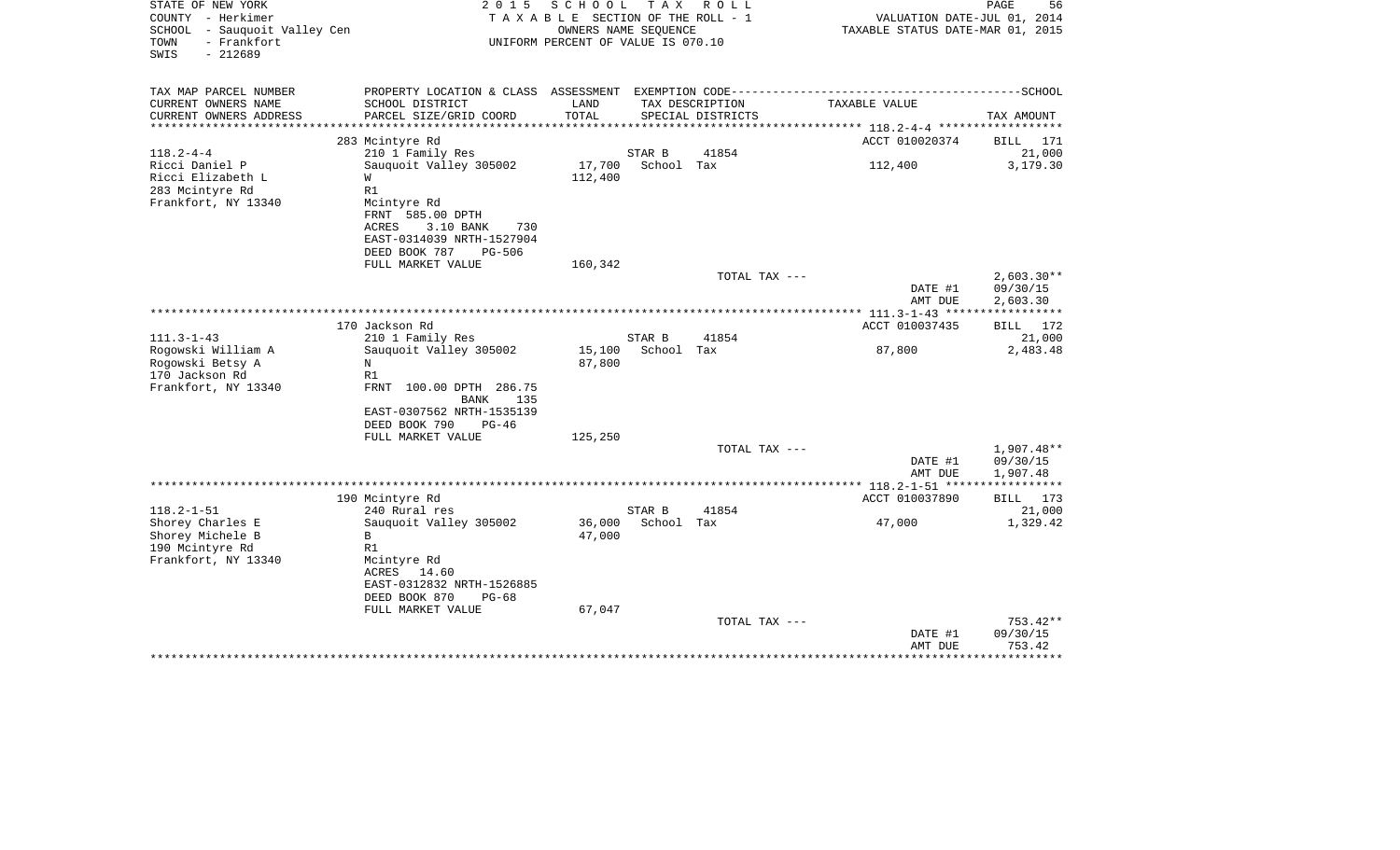| STATE OF NEW YORK<br>COUNTY - Herkimer<br>SCHOOL - Sauquoit Valley Cen<br>- Frankfort<br>TOWN<br>$-212689$<br>SWIS | 2 0 1 5                                                                                                                                                                                                       | S C H O O L<br>TAXABLE SECTION OF THE ROLL - 1<br>OWNERS NAME SEQUENCE<br>UNIFORM PERCENT OF VALUE IS 070.10 | T A X                | R O L L           | VALUATION DATE-JUL 01, 2014<br>TAXABLE STATUS DATE-MAR 01, 2015 | PAGE<br>57                         |
|--------------------------------------------------------------------------------------------------------------------|---------------------------------------------------------------------------------------------------------------------------------------------------------------------------------------------------------------|--------------------------------------------------------------------------------------------------------------|----------------------|-------------------|-----------------------------------------------------------------|------------------------------------|
| TAX MAP PARCEL NUMBER<br>CURRENT OWNERS NAME                                                                       | PROPERTY LOCATION & CLASS ASSESSMENT EXEMPTION CODE----------------<br>SCHOOL DISTRICT                                                                                                                        | LAND                                                                                                         |                      | TAX DESCRIPTION   | TAXABLE VALUE                                                   | ---------------SCHOOL              |
| CURRENT OWNERS ADDRESS                                                                                             | PARCEL SIZE/GRID COORD<br>******************                                                                                                                                                                  | TOTAL<br>* * * * * * * * * * *                                                                               |                      | SPECIAL DISTRICTS | .**************** 111.3-1-65.1 ****************                 | TAX AMOUNT                         |
|                                                                                                                    | 567 Hacadam Rd                                                                                                                                                                                                |                                                                                                              |                      |                   | ACCT 010013200                                                  | BILL<br>174                        |
| $111.3 - 1 - 65.1$<br>Smajic Bajro<br>Smajic Zekija<br>567 Hacadam Rd<br>Sauquoit, NY 13456                        | 312 Vac w/imprv<br>Sauquoit Valley 305002<br>W<br>V19<br>Hacadam Rd<br>ACRES<br>10.30<br>EAST-0308023 NRTH-1531000<br>DEED BOOK 1236<br>PG-437                                                                | 17,700<br>49,700                                                                                             | School Tax           |                   | 49,700                                                          | 1,405.79                           |
|                                                                                                                    | FULL MARKET VALUE                                                                                                                                                                                             | 70,899                                                                                                       |                      |                   |                                                                 |                                    |
|                                                                                                                    |                                                                                                                                                                                                               |                                                                                                              |                      | TOTAL TAX ---     | DATE #1<br>AMT DUE                                              | 1,405.79**<br>09/30/15<br>1,405.79 |
|                                                                                                                    |                                                                                                                                                                                                               |                                                                                                              |                      |                   | ************* 111.3-1-66 *****                                  | * * * * * * * * * * *              |
|                                                                                                                    | 567 Hacadam Rd                                                                                                                                                                                                |                                                                                                              |                      |                   | ACCT 010013140                                                  | BILL<br>175                        |
| $111.3 - 1 - 66$<br>Smajic Bajro & Zekija<br>567 Hacadam Rd<br>Sauquoit, NY 13456-3518                             | 210 1 Family Res<br>Sauquoit Valley 305002<br>W<br>Trai<br>Hacadam Rd<br>FRNT 100.00 DPTH 150.00<br>EAST-0308264 NRTH-1530787<br>DEED BOOK 921<br>$PG-201$                                                    | 11,300<br>119,000                                                                                            | STAR B<br>School Tax | 41854             | 119,000                                                         | 21,000<br>3,365.99                 |
|                                                                                                                    | FULL MARKET VALUE                                                                                                                                                                                             | 169,757                                                                                                      |                      |                   |                                                                 |                                    |
|                                                                                                                    |                                                                                                                                                                                                               |                                                                                                              |                      | TOTAL TAX ---     | DATE #1<br>AMT DUE                                              | 2,789.99**<br>09/30/15<br>2,789.99 |
|                                                                                                                    | Higby Rd                                                                                                                                                                                                      |                                                                                                              |                      |                   | *********** 111.3-2-30.7 ****************<br>ACCT 169588        | 176                                |
| $111.3 - 2 - 30.7$<br>Smajic Nedzad<br>1243 Kossuth<br>Utica, NY 13501                                             | 322 Rural vac>10<br>Sauguoit Valley 305002<br>split from 111.3-2-30.2<br>vacant land<br>front higby and albany<br>FRNT 898.80 DPTH<br>15.90<br>ACRES<br>EAST-0309741 NRTH-1531509<br>DEED BOOK 1427<br>PG-277 | 29,100<br>29,100                                                                                             | School Tax           |                   | 29,100                                                          | BILL<br>823.11                     |
|                                                                                                                    | FULL MARKET VALUE                                                                                                                                                                                             | 41,512                                                                                                       |                      |                   |                                                                 |                                    |
|                                                                                                                    |                                                                                                                                                                                                               |                                                                                                              |                      | TOTAL TAX ---     | DATE #1<br>AMT DUE                                              | $823.11**$<br>09/30/15<br>823.11   |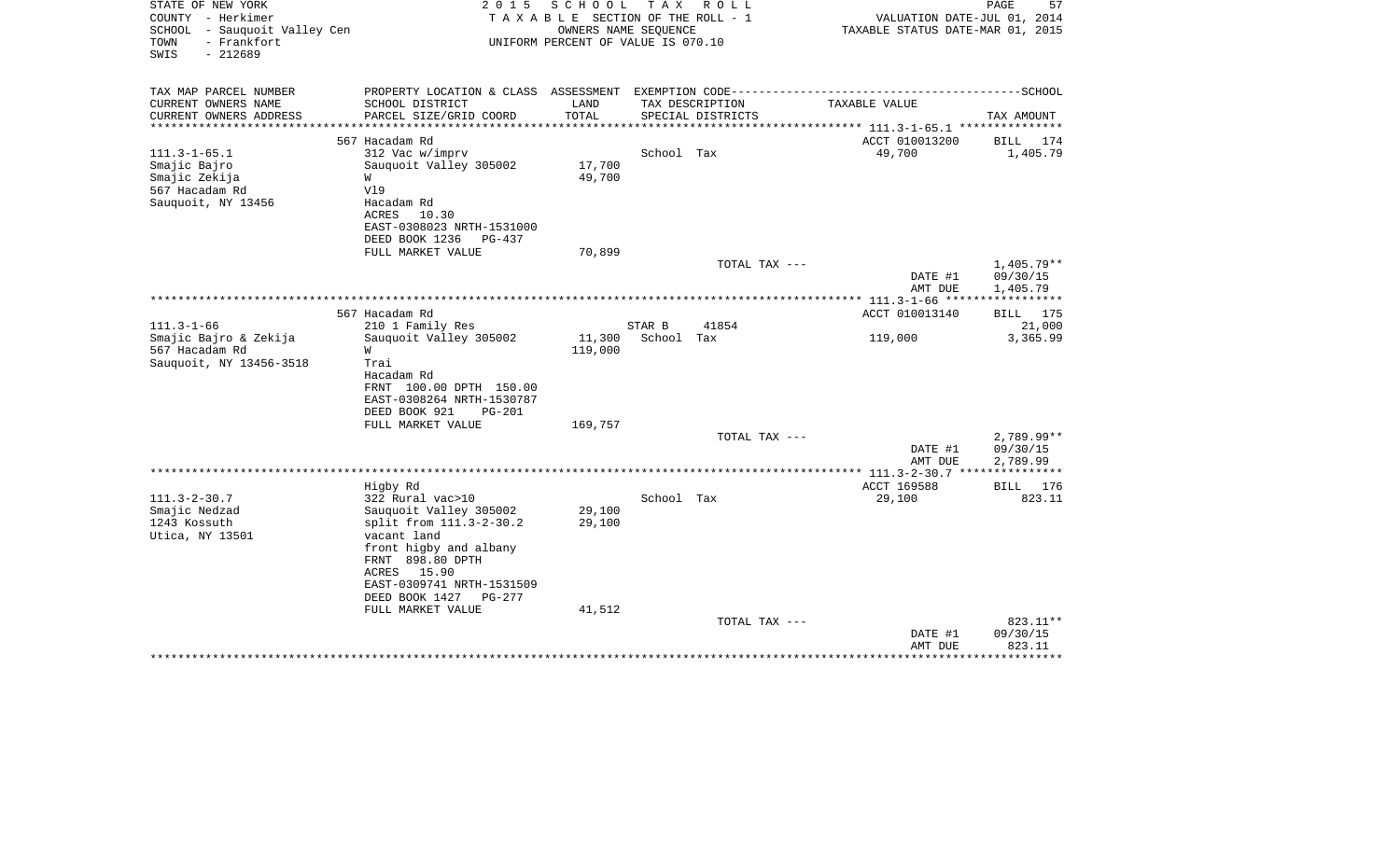| STATE OF NEW YORK<br>COUNTY - Herkimer<br>SCHOOL<br>- Sauquoit Valley Cen<br>- Frankfort<br>TOWN<br>$-212689$<br>SWIS | 2 0 1 5                                         | SCHOOL<br>TAXABLE SECTION OF THE ROLL - 1<br>OWNERS NAME SEQUENCE<br>UNIFORM PERCENT OF VALUE IS 070.10 | T A X      | R O L L                        | VALUATION DATE-JUL 01, 2014<br>TAXABLE STATUS DATE-MAR 01, 2015                                               | PAGE<br>58               |
|-----------------------------------------------------------------------------------------------------------------------|-------------------------------------------------|---------------------------------------------------------------------------------------------------------|------------|--------------------------------|---------------------------------------------------------------------------------------------------------------|--------------------------|
| TAX MAP PARCEL NUMBER<br>CURRENT OWNERS NAME                                                                          | SCHOOL DISTRICT                                 | LAND                                                                                                    |            | TAX DESCRIPTION                | PROPERTY LOCATION & CLASS ASSESSMENT EXEMPTION CODE-----------------------------------SCHOOL<br>TAXABLE VALUE |                          |
| CURRENT OWNERS ADDRESS                                                                                                | PARCEL SIZE/GRID COORD                          | TOTAL                                                                                                   |            | SPECIAL DISTRICTS              |                                                                                                               | TAX AMOUNT               |
|                                                                                                                       |                                                 | ******************************                                                                          |            |                                | ***************** 111.3-2-54.2 ****************                                                               |                          |
|                                                                                                                       | 1394 Higby Rd                                   |                                                                                                         |            |                                | ACCT 010041551                                                                                                | BILL 177                 |
| $111.3 - 2 - 54.2$                                                                                                    | 210 1 Family Res                                |                                                                                                         | STAR B     | 41854                          |                                                                                                               | 21,000                   |
| Sokol Ilya<br>1394 Higby Rd                                                                                           | Sauquoit Valley 305002<br>S                     | 18,600<br>71,400                                                                                        | School Tax |                                | 71,400                                                                                                        | 2,019.59                 |
| Frankfort, NY 13340                                                                                                   | R1                                              |                                                                                                         |            |                                |                                                                                                               |                          |
|                                                                                                                       | Higby Rd                                        |                                                                                                         |            |                                |                                                                                                               |                          |
|                                                                                                                       | ACRES<br>1.50                                   |                                                                                                         |            |                                |                                                                                                               |                          |
|                                                                                                                       | EAST-0312235 NRTH-1529694                       |                                                                                                         |            |                                |                                                                                                               |                          |
|                                                                                                                       | DEED BOOK 917<br>PG-425<br>FULL MARKET VALUE    | 101,854                                                                                                 |            |                                |                                                                                                               |                          |
|                                                                                                                       |                                                 |                                                                                                         |            | TOTAL TAX ---                  |                                                                                                               | $1,443.59**$             |
|                                                                                                                       |                                                 |                                                                                                         |            |                                | DATE #1                                                                                                       | 09/30/15                 |
|                                                                                                                       |                                                 |                                                                                                         |            |                                | AMT DUE                                                                                                       | 1,443.59                 |
|                                                                                                                       | 2533 Albany Rd                                  |                                                                                                         |            |                                | ***************** 111.1-2-68 *****<br>ACCT 182034                                                             | ************<br>BILL 178 |
| $111.1 - 2 - 68$                                                                                                      | 210 1 Family Res                                |                                                                                                         | STAR B     | 41854                          |                                                                                                               | 21,000                   |
| Sperbeck Lisa M                                                                                                       | Sauquoit Valley 305002                          | 20,800                                                                                                  | School Tax |                                | 86,700                                                                                                        | 2,452.36                 |
| Costello John B                                                                                                       | S                                               | 86,700                                                                                                  |            |                                |                                                                                                               |                          |
| 2533 Albany Rd                                                                                                        | R1                                              |                                                                                                         |            |                                |                                                                                                               |                          |
| Frankfort, NY 13340                                                                                                   | Albany Rd<br>ACRES<br>3.36                      |                                                                                                         |            |                                |                                                                                                               |                          |
|                                                                                                                       | EAST-0308028 NRTH-1536925                       |                                                                                                         |            |                                |                                                                                                               |                          |
|                                                                                                                       | DEED BOOK 1507<br>PG-907                        |                                                                                                         |            |                                |                                                                                                               |                          |
|                                                                                                                       | FULL MARKET VALUE                               | 123,680                                                                                                 |            |                                |                                                                                                               |                          |
|                                                                                                                       |                                                 |                                                                                                         |            | TOTAL TAX ---                  |                                                                                                               | 1,876.36**               |
|                                                                                                                       |                                                 |                                                                                                         |            |                                | DATE #1<br>AMT DUE                                                                                            | 09/30/15<br>1,876.36     |
|                                                                                                                       |                                                 |                                                                                                         |            |                                | ************** 111.3-1-41 *****                                                                               | * * * * * * * * * * * *  |
|                                                                                                                       | 182 Jackson Rd                                  |                                                                                                         |            |                                | ACCT 166881                                                                                                   | BILL 179                 |
| $111.3 - 1 - 41$                                                                                                      | 210 1 Family Res                                |                                                                                                         | STAR B     | 41854                          |                                                                                                               | 21,000                   |
| Stillwell Ryan<br>182 Jackson Rd                                                                                      | Sauquoit Valley 305002<br>N                     | 17,500<br>57,000                                                                                        | School Tax |                                | 57,000                                                                                                        | 1,612.28                 |
| Frankfort, NY 13340                                                                                                   | R1                                              |                                                                                                         |            |                                |                                                                                                               |                          |
|                                                                                                                       | FRNT 142.83 DPTH 287.06                         |                                                                                                         |            |                                |                                                                                                               |                          |
|                                                                                                                       | ACRES<br>1.00                                   |                                                                                                         |            |                                |                                                                                                               |                          |
|                                                                                                                       | EAST-0307303 NRTH-1535188                       |                                                                                                         |            |                                |                                                                                                               |                          |
|                                                                                                                       | DEED BOOK 1409<br>$PG-503$<br>FULL MARKET VALUE | 81,312                                                                                                  |            |                                |                                                                                                               |                          |
|                                                                                                                       |                                                 |                                                                                                         |            | TOTAL TAX ---                  |                                                                                                               | 1,036.28**               |
|                                                                                                                       |                                                 |                                                                                                         |            |                                | DATE #1                                                                                                       | 09/30/15                 |
|                                                                                                                       |                                                 |                                                                                                         |            | ****************************** | AMT DUE<br>******************                                                                                 | 1,036.28<br>************ |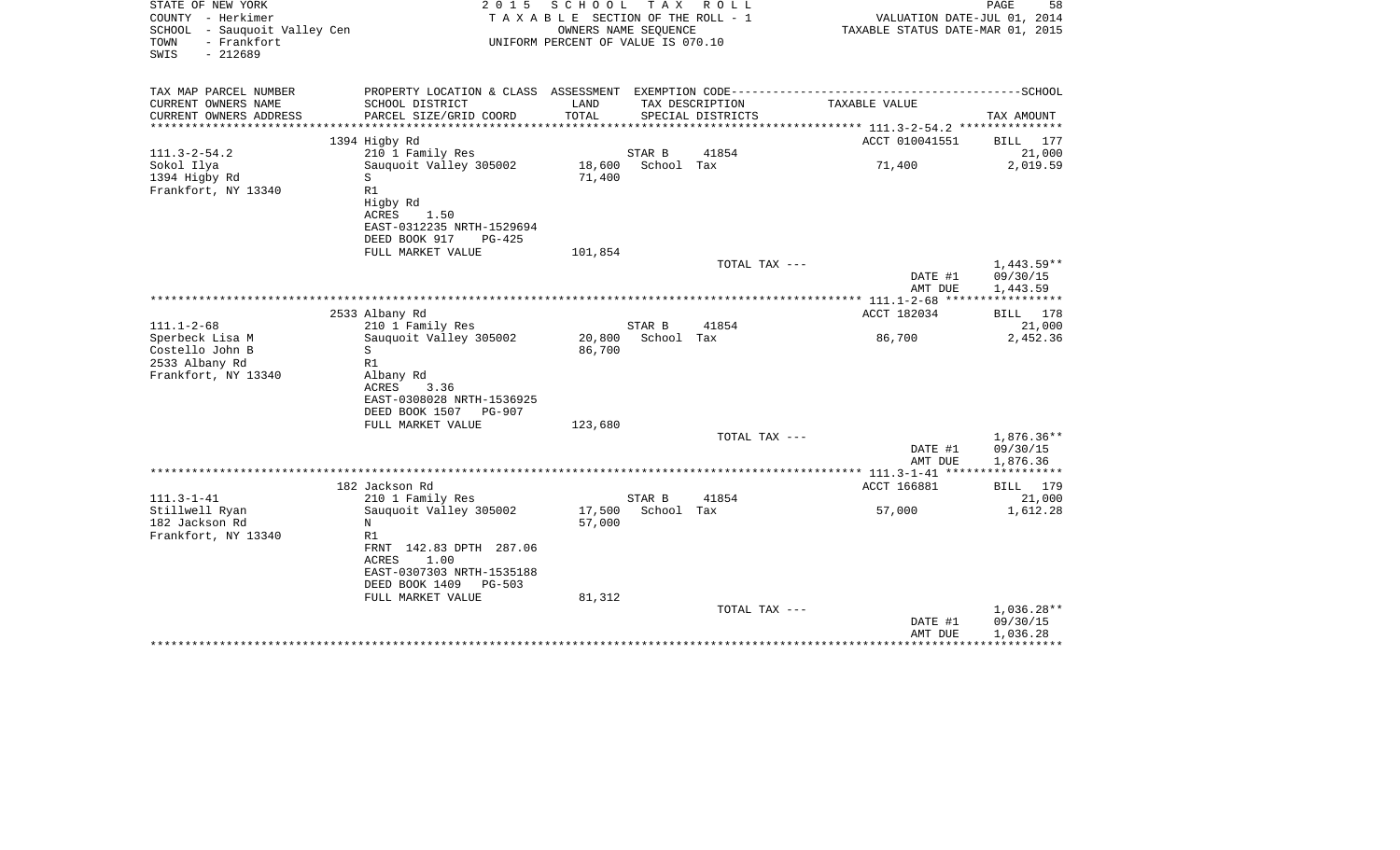| STATE OF NEW YORK<br>COUNTY - Herkimer<br>SCHOOL - Sauquoit Valley Cen<br>- Frankfort<br>TOWN<br>$-212689$<br>SWIS | 2 0 1 5<br>SCHOOL<br>TAXABLE SECTION OF THE ROLL - 1<br>UNIFORM PERCENT OF VALUE IS 070.10 | T A X<br>R O L L<br>OWNERS NAME SEQUENCE |                                                                                              | PAGE<br>59<br>VALUATION DATE-JUL 01, 2014<br>TAXABLE STATUS DATE-MAR 01, 2015 |  |  |
|--------------------------------------------------------------------------------------------------------------------|--------------------------------------------------------------------------------------------|------------------------------------------|----------------------------------------------------------------------------------------------|-------------------------------------------------------------------------------|--|--|
| TAX MAP PARCEL NUMBER                                                                                              |                                                                                            |                                          | PROPERTY LOCATION & CLASS ASSESSMENT EXEMPTION CODE-----------------------------------SCHOOL |                                                                               |  |  |
| CURRENT OWNERS NAME<br>SCHOOL DISTRICT<br>PARCEL SIZE/GRID COORD<br>CURRENT OWNERS ADDRESS                         | LAND<br>TOTAL                                                                              | TAX DESCRIPTION<br>SPECIAL DISTRICTS     | TAXABLE VALUE                                                                                | TAX AMOUNT                                                                    |  |  |
|                                                                                                                    | ******************                                                                         |                                          | ************** 111.3-1-17 ******************                                                 |                                                                               |  |  |
| Hacadam Rd                                                                                                         |                                                                                            |                                          | ACCT 010057570                                                                               | BILL 180                                                                      |  |  |
| $111.3 - 1 - 17$<br>552 Golf course                                                                                |                                                                                            | School Tax                               | 22,200                                                                                       | 627.94                                                                        |  |  |
| Stonebridge Golf & Country Inc Sauquoit Valley 305002<br>PO Box 839<br>B                                           | 22,200<br>22,200                                                                           |                                          |                                                                                              |                                                                               |  |  |
| New Hartford, NY 13413<br>Land 281/4Acres                                                                          |                                                                                            |                                          |                                                                                              |                                                                               |  |  |
| Hacadam Rd<br>ACRES<br>23.00                                                                                       |                                                                                            |                                          |                                                                                              |                                                                               |  |  |
| EAST-0305368 NRTH-1529535                                                                                          |                                                                                            |                                          |                                                                                              |                                                                               |  |  |
| DEED BOOK 706                                                                                                      | $PG-236$                                                                                   |                                          |                                                                                              |                                                                               |  |  |
| FULL MARKET VALUE                                                                                                  | 31,669                                                                                     |                                          |                                                                                              |                                                                               |  |  |
|                                                                                                                    |                                                                                            | TOTAL TAX ---                            |                                                                                              | 627.94**                                                                      |  |  |
|                                                                                                                    |                                                                                            |                                          | DATE #1                                                                                      | 09/30/15                                                                      |  |  |
|                                                                                                                    |                                                                                            | ********************                     | AMT DUE<br>************* 111.3-1-18 *****                                                    | 627.94<br>************                                                        |  |  |
| Hacadam Rd                                                                                                         |                                                                                            |                                          | ACCT 010042420                                                                               | BILL 181                                                                      |  |  |
| $111.3 - 1 - 18$<br>552 Golf course                                                                                |                                                                                            | School Tax                               | 15,100                                                                                       | 427.11                                                                        |  |  |
| Stonebridge Golf & Country Inc Sauquoit Valley 305002                                                              | 15,100                                                                                     |                                          |                                                                                              |                                                                               |  |  |
| PO Box 839<br>W                                                                                                    | 15,100                                                                                     |                                          |                                                                                              |                                                                               |  |  |
| New Hartford, NY 13413<br>W Lo13.47a                                                                               |                                                                                            |                                          |                                                                                              |                                                                               |  |  |
| Hacadam Rd                                                                                                         |                                                                                            |                                          |                                                                                              |                                                                               |  |  |
| ACRES<br>13.47<br>EAST-0304897 NRTH-1528830                                                                        |                                                                                            |                                          |                                                                                              |                                                                               |  |  |
| DEED BOOK 706                                                                                                      | $PG-236$                                                                                   |                                          |                                                                                              |                                                                               |  |  |
| FULL MARKET VALUE                                                                                                  | 21,541                                                                                     |                                          |                                                                                              |                                                                               |  |  |
|                                                                                                                    |                                                                                            | TOTAL TAX ---                            |                                                                                              | 427.11**                                                                      |  |  |
|                                                                                                                    |                                                                                            |                                          | DATE #1                                                                                      | 09/30/15                                                                      |  |  |
|                                                                                                                    |                                                                                            |                                          | AMT DUE                                                                                      | 427.11                                                                        |  |  |
| 1859 Albany Rd                                                                                                     |                                                                                            |                                          | ACCT 010018572                                                                               | BILL 182                                                                      |  |  |
| $118.1 - 2 - 9.2$<br>210 1 Family Res                                                                              |                                                                                            | School Tax                               | 161,500                                                                                      | 4,568.12                                                                      |  |  |
| Sullivan Lisa<br>Sauguoit Valley 305002                                                                            | 20,300                                                                                     |                                          |                                                                                              |                                                                               |  |  |
| 1859 Albany Rd<br>W                                                                                                | 161,500                                                                                    |                                          |                                                                                              |                                                                               |  |  |
| Frankfort, NY 13340<br>R1                                                                                          |                                                                                            |                                          |                                                                                              |                                                                               |  |  |
| Albany Rd                                                                                                          |                                                                                            |                                          |                                                                                              |                                                                               |  |  |
| ACRES<br>7.80<br>EAST-0310142 NRTH-1524257                                                                         |                                                                                            |                                          |                                                                                              |                                                                               |  |  |
| DEED BOOK 1082                                                                                                     | $PG-534$                                                                                   |                                          |                                                                                              |                                                                               |  |  |
| FULL MARKET VALUE                                                                                                  | 230,385                                                                                    |                                          |                                                                                              |                                                                               |  |  |
|                                                                                                                    |                                                                                            | TOTAL TAX ---                            |                                                                                              | $4,568.12**$                                                                  |  |  |
|                                                                                                                    |                                                                                            |                                          | DATE #1                                                                                      | 09/30/15                                                                      |  |  |
|                                                                                                                    |                                                                                            |                                          | AMT DUE                                                                                      | 4,568.12                                                                      |  |  |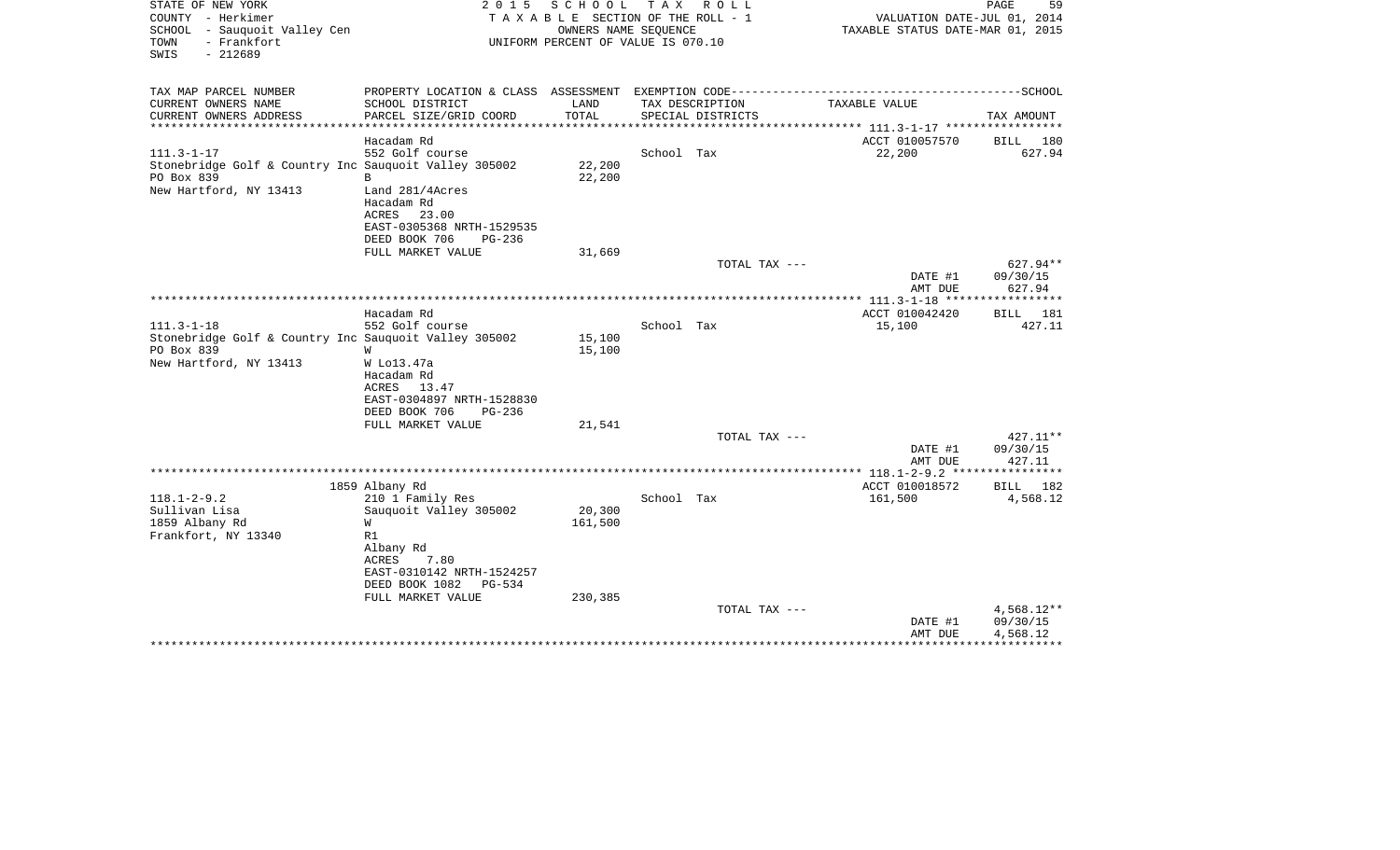| STATE OF NEW YORK<br>COUNTY - Herkimer<br>SCHOOL<br>- Sauquoit Valley Cen<br>- Frankfort<br>TOWN<br>SWIS<br>$-212689$ | 2 0 1 5                                                                                                                                                         | SCHOOL<br>OWNERS NAME SEQUENCE | T A X<br>R O L L<br>TAXABLE SECTION OF THE ROLL - 1<br>UNIFORM PERCENT OF VALUE IS 070.10 |               | VALUATION DATE-JUL 01, 2014<br>TAXABLE STATUS DATE-MAR 01, 2015 | PAGE<br>60                           |
|-----------------------------------------------------------------------------------------------------------------------|-----------------------------------------------------------------------------------------------------------------------------------------------------------------|--------------------------------|-------------------------------------------------------------------------------------------|---------------|-----------------------------------------------------------------|--------------------------------------|
| TAX MAP PARCEL NUMBER<br>CURRENT OWNERS NAME                                                                          | PROPERTY LOCATION & CLASS ASSESSMENT EXEMPTION CODE-----------------------------------SCHOOL<br>SCHOOL DISTRICT                                                 | LAND                           | TAX DESCRIPTION                                                                           |               | TAXABLE VALUE                                                   |                                      |
| CURRENT OWNERS ADDRESS                                                                                                | PARCEL SIZE/GRID COORD                                                                                                                                          | TOTAL                          | SPECIAL DISTRICTS                                                                         |               |                                                                 | TAX AMOUNT                           |
| *******************                                                                                                   |                                                                                                                                                                 | **********                     |                                                                                           |               | ************** 118.1-2-9.4 *****************                    |                                      |
|                                                                                                                       | Albany Rd                                                                                                                                                       |                                |                                                                                           |               | ACCT 010018574                                                  | BILL 183                             |
| $118.1 - 2 - 9.4$<br>Sullivan Lisa<br>1859 Albany Rd<br>Frankfort, NY 13340                                           | 311 Res vac land<br>Sauguoit Valley 305002<br>E<br>Vac Ld<br>Albany Rd<br>ACRES<br>1.15<br>EAST-0310726 NRTH-1523875                                            | 11,000<br>11,000               | School Tax                                                                                |               | 11,000                                                          | 311.14                               |
|                                                                                                                       | DEED BOOK 1082<br>$PG-534$<br>FULL MARKET VALUE                                                                                                                 | 15,692                         |                                                                                           |               |                                                                 |                                      |
|                                                                                                                       |                                                                                                                                                                 |                                |                                                                                           | TOTAL TAX --- |                                                                 | 311.14**                             |
|                                                                                                                       |                                                                                                                                                                 |                                |                                                                                           |               | DATE #1<br>AMT DUE                                              | 09/30/15<br>311.14                   |
|                                                                                                                       | Kerber Rd                                                                                                                                                       |                                |                                                                                           |               | ACCT 010006510                                                  | BILL 184                             |
| $111.3 - 2 - 42$<br>Sykes Congetta<br>764 Rutger St<br>Utica, NY 13502                                                | 322 Rural vac>10<br>Sauguoit Valley 305002<br>S<br>Abdf<br>Kerber Rd<br>22.80<br>ACRES<br>EAST-0310274 NRTH-1533434<br>DEED BOOK 940<br>$PG-178$                | 32,000<br>32,000               | School Tax                                                                                |               | 32,000                                                          | 905.14                               |
|                                                                                                                       | FULL MARKET VALUE                                                                                                                                               | 45,649                         |                                                                                           |               |                                                                 |                                      |
|                                                                                                                       |                                                                                                                                                                 |                                |                                                                                           | TOTAL TAX --- | DATE #1<br>AMT DUE                                              | 905.14**<br>09/30/15<br>905.14       |
|                                                                                                                       |                                                                                                                                                                 |                                |                                                                                           |               |                                                                 |                                      |
| $111.3 - 2 - 40$<br>Sykes George<br>764 Rutger St<br>Utica, NY 13502                                                  | Albany Rd<br>433 Auto body<br>Sauquoit Valley 305002<br>B<br>Comm $W/$ R1<br>Albany Rd<br>ACRES<br>9.00<br>EAST-0309448 NRTH-1533553<br>DEED BOOK 857<br>PG-542 | 27,600<br>155,700              | School Tax                                                                                |               | ACCT 010007020<br>155,700                                       | BILL 185<br>4,404.07                 |
|                                                                                                                       | FULL MARKET VALUE<br>*********************                                                                                                                      | 222,111                        |                                                                                           | TOTAL TAX --- | DATE #1<br>AMT DUE                                              | $4,404.07**$<br>09/30/15<br>4,404.07 |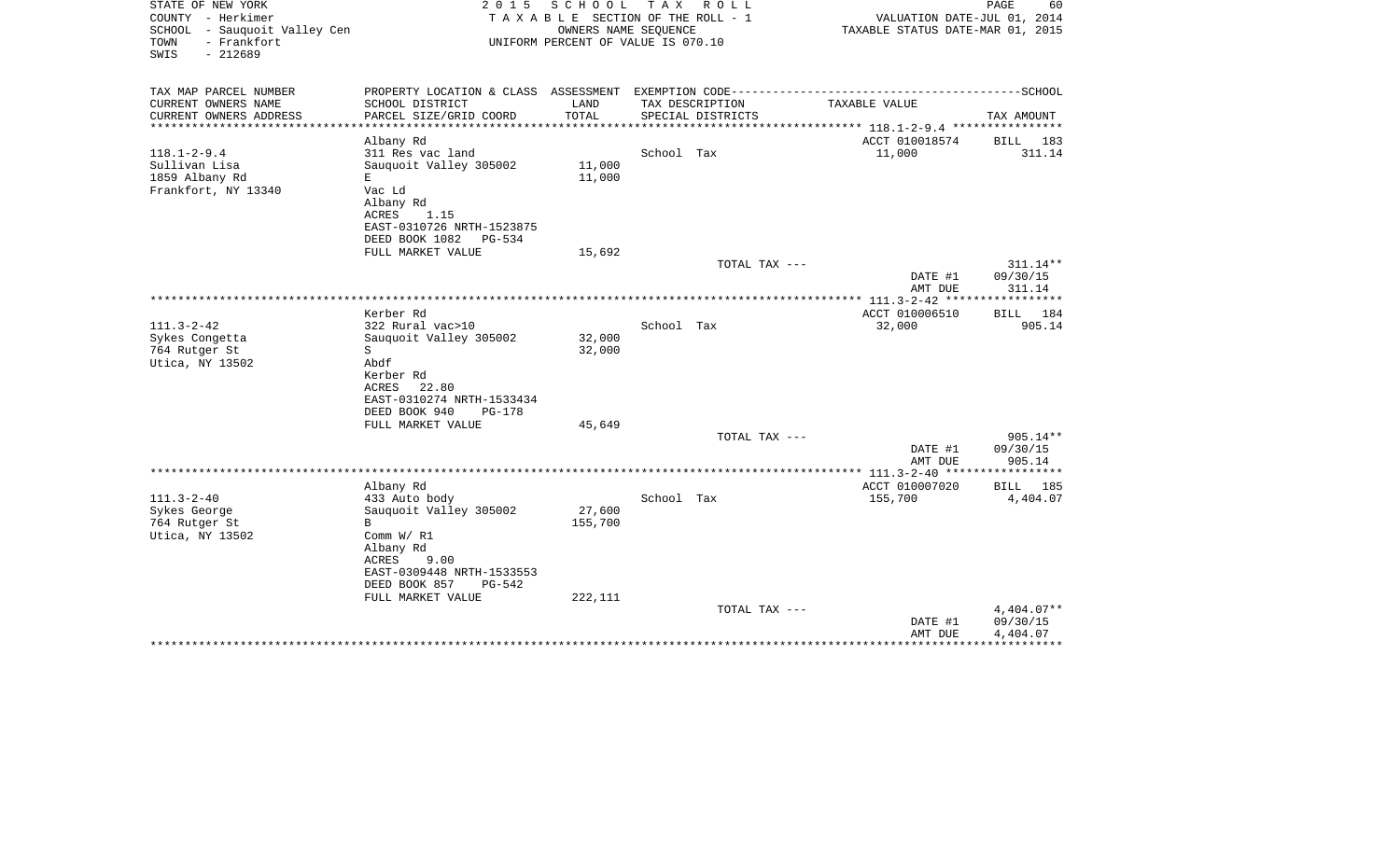| STATE OF NEW YORK<br>COUNTY - Herkimer                                   | 2015                                                                                         | SCHOOL TAX<br>TAXABLE SECTION OF THE ROLL - 1              |            | R O L L           | VALUATION DATE-JUL 01, 2014                                      | PAGE<br>61              |
|--------------------------------------------------------------------------|----------------------------------------------------------------------------------------------|------------------------------------------------------------|------------|-------------------|------------------------------------------------------------------|-------------------------|
| SCHOOL - Sauquoit Valley Cen<br>- Frankfort<br>TOWN<br>SWIS<br>$-212689$ |                                                                                              | OWNERS NAME SEQUENCE<br>UNIFORM PERCENT OF VALUE IS 070.10 |            |                   | TAXABLE STATUS DATE-MAR 01, 2015                                 |                         |
| TAX MAP PARCEL NUMBER                                                    | PROPERTY LOCATION & CLASS ASSESSMENT EXEMPTION CODE---------------------                     |                                                            |            |                   |                                                                  | -----------------SCHOOL |
| CURRENT OWNERS NAME                                                      | SCHOOL DISTRICT                                                                              | LAND                                                       |            | TAX DESCRIPTION   | TAXABLE VALUE                                                    |                         |
| CURRENT OWNERS ADDRESS                                                   | PARCEL SIZE/GRID COORD                                                                       | TOTAL                                                      |            | SPECIAL DISTRICTS | ********************************** 111.3-2-41 ****************** | TAX AMOUNT              |
|                                                                          | Albany Rd                                                                                    |                                                            |            |                   | ACCT 010035670                                                   | BILL 186                |
| $111.3 - 2 - 41$                                                         | 330 Vacant comm                                                                              |                                                            | School Tax |                   | 12,500                                                           | 353.57                  |
| Sykes George                                                             | Sauquoit Valley 305002                                                                       | 12,500                                                     |            |                   |                                                                  |                         |
| 764 Rutger St<br>Utica, FL 13502                                         | W<br>11.15 Acres                                                                             | 12,500                                                     |            |                   |                                                                  |                         |
|                                                                          | Albany Rd                                                                                    |                                                            |            |                   |                                                                  |                         |
|                                                                          | ACRES<br>11.15                                                                               |                                                            |            |                   |                                                                  |                         |
|                                                                          | EAST-0310580 NRTH-1532823                                                                    |                                                            |            |                   |                                                                  |                         |
|                                                                          | DEED BOOK 857<br>PG-542                                                                      |                                                            |            |                   |                                                                  |                         |
|                                                                          | FULL MARKET VALUE                                                                            | 17,832                                                     |            |                   |                                                                  |                         |
|                                                                          |                                                                                              |                                                            |            | TOTAL TAX ---     |                                                                  | $353.57**$              |
|                                                                          |                                                                                              |                                                            |            |                   | DATE #1<br>AMT DUE                                               | 09/30/15<br>353.57      |
|                                                                          |                                                                                              |                                                            |            |                   |                                                                  |                         |
|                                                                          | 493 Hacadam Rd                                                                               |                                                            |            |                   | ACCT 010002411                                                   | BILL 187                |
| $111.3 - 1 - 69.3$                                                       | 210 1 Family Res                                                                             |                                                            | School Tax |                   | 78,000                                                           | 2,206.28                |
| Sypek Elvis J                                                            | Sauquoit Valley 305002                                                                       | 23,000                                                     |            |                   |                                                                  |                         |
| 493 Hacadam Rd                                                           | W                                                                                            | 78,000                                                     |            |                   |                                                                  |                         |
| Sauquoit, NY 13456                                                       | R1                                                                                           |                                                            |            |                   |                                                                  |                         |
|                                                                          | Hacadam Rd<br>FRNT 315.00 DPTH                                                               |                                                            |            |                   |                                                                  |                         |
|                                                                          | 5.20<br>ACRES                                                                                |                                                            |            |                   |                                                                  |                         |
|                                                                          | EAST-0307192 NRTH-1529580                                                                    |                                                            |            |                   |                                                                  |                         |
|                                                                          | DEED BOOK 1096<br>PG-864                                                                     |                                                            |            |                   |                                                                  |                         |
|                                                                          | FULL MARKET VALUE                                                                            | 111,270                                                    |            |                   |                                                                  |                         |
|                                                                          |                                                                                              |                                                            |            | TOTAL TAX ---     |                                                                  | $2,206.28**$            |
|                                                                          |                                                                                              |                                                            |            |                   | DATE #1                                                          | 09/30/15                |
|                                                                          |                                                                                              |                                                            |            |                   | AMT DUE                                                          | 2,206.28<br>*********** |
|                                                                          | 171 Kerber Rd                                                                                |                                                            |            |                   |                                                                  | BILL 188                |
| $111.3 - 4 - 3$                                                          | 210 1 Family Res                                                                             |                                                            | STAR B     | 41854             |                                                                  | 21,000                  |
| Talarico Francis J Jr                                                    | Sauquoit Valley 305002                                                                       | 19,600                                                     | School Tax |                   | 135,500                                                          | 3,832.70                |
| Talerico Delvina R                                                       | Vullo Subdivision                                                                            | 135,500                                                    |            |                   |                                                                  |                         |
| 171 Kerber Rd                                                            | FRNT 236.00 DPTH                                                                             |                                                            |            |                   |                                                                  |                         |
|                                                                          |                                                                                              |                                                            |            |                   |                                                                  |                         |
|                                                                          |                                                                                              |                                                            |            |                   |                                                                  |                         |
|                                                                          |                                                                                              |                                                            |            |                   |                                                                  |                         |
|                                                                          |                                                                                              |                                                            |            | TOTAL TAX ---     |                                                                  | $3,256.70**$            |
|                                                                          |                                                                                              |                                                            |            |                   | DATE #1                                                          | 09/30/15                |
|                                                                          |                                                                                              |                                                            |            |                   | AMT DUE                                                          | 3,256.70                |
| Frankfort, NY 13340                                                      | 2.30<br>ACRES<br>EAST-0309857 NRTH-1535139<br>DEED BOOK 860<br>$PG-127$<br>FULL MARKET VALUE | 193,295                                                    |            |                   |                                                                  |                         |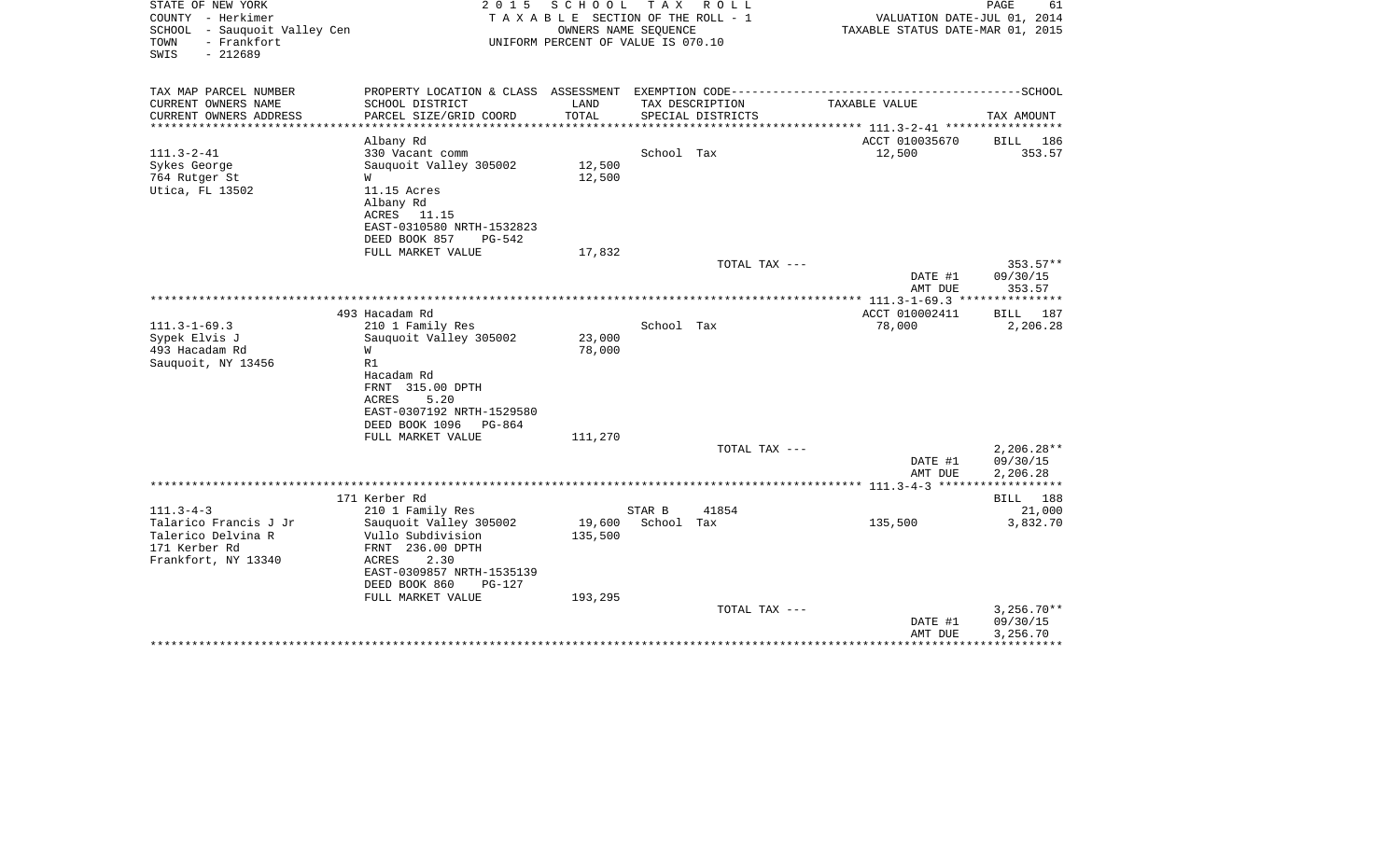| STATE OF NEW YORK<br>COUNTY - Herkimer<br>SCHOOL<br>- Sauquoit Valley Cen<br>- Frankfort<br>TOWN<br>SWIS<br>$-212689$ | 2 0 1 5                                                                                                  | SCHOOL<br>TAXABLE SECTION OF THE ROLL - 1<br>OWNERS NAME SEQUENCE<br>UNIFORM PERCENT OF VALUE IS 070.10 | T A X      | R O L L           | VALUATION DATE-JUL 01, 2014<br>TAXABLE STATUS DATE-MAR 01, 2015 | PAGE<br>62                           |
|-----------------------------------------------------------------------------------------------------------------------|----------------------------------------------------------------------------------------------------------|---------------------------------------------------------------------------------------------------------|------------|-------------------|-----------------------------------------------------------------|--------------------------------------|
| TAX MAP PARCEL NUMBER<br>CURRENT OWNERS NAME                                                                          | SCHOOL DISTRICT                                                                                          | LAND                                                                                                    |            | TAX DESCRIPTION   | TAXABLE VALUE                                                   |                                      |
| CURRENT OWNERS ADDRESS                                                                                                | PARCEL SIZE/GRID COORD                                                                                   | TOTAL                                                                                                   |            | SPECIAL DISTRICTS |                                                                 | TAX AMOUNT                           |
| *****************                                                                                                     |                                                                                                          |                                                                                                         |            |                   | ************** 111.3-2-39 ************                          |                                      |
| $111.3 - 2 - 39$                                                                                                      | 2348 Albany Rd<br>210 1 Family Res                                                                       |                                                                                                         | STAR B     | 41854             | ACCT 166828                                                     | BILL<br>189<br>21,000                |
| Tillson Charles W Jr<br>Tillson Leona S<br>2348 Albany Rd<br>Frankfort, NY 13340                                      | Sauquoit Valley 305002<br>E<br>R1<br>Albany Rd                                                           | 22,400<br>97,100                                                                                        | School Tax |                   | 97,100                                                          | 2,746.53                             |
|                                                                                                                       | <b>ACRES</b><br>4.70<br>EAST-0309303 NRTH-1533312<br>DEED BOOK 1409<br>$PG-258$<br>FULL MARKET VALUE     | 138,516                                                                                                 |            |                   |                                                                 |                                      |
|                                                                                                                       |                                                                                                          |                                                                                                         |            | TOTAL TAX ---     |                                                                 | $2,170.53**$                         |
|                                                                                                                       |                                                                                                          |                                                                                                         |            |                   | DATE #1<br>AMT DUE<br>********* 111.3-1-10 *****                | 09/30/15<br>2,170.53<br>***********  |
|                                                                                                                       | 10137 Mallory Rd                                                                                         |                                                                                                         |            |                   | ACCT 175449                                                     | BILL<br>190                          |
| $111.3 - 1 - 10$<br>Vaber Aaron J<br>Vaber Sarah L<br>10132 Mallory Rd<br>Sauquoit, NY 13456                          | 210 1 Family Res<br>Sauquoit Valley 305002<br>N<br>R1<br>Mallory Rd<br>FRNT 304.00 DPTH<br>ACRES<br>1.00 | 18,000<br>85,000                                                                                        | School Tax |                   | 85,000                                                          | 2,404.28                             |
|                                                                                                                       | EAST-0300694 NRTH-1529487<br>DEED BOOK 1465<br><b>PG-324</b><br>FULL MARKET VALUE                        |                                                                                                         |            |                   |                                                                 |                                      |
|                                                                                                                       |                                                                                                          | 121,255                                                                                                 |            | TOTAL TAX ---     | DATE #1<br>AMT DUE                                              | $2,404.28**$<br>09/30/15<br>2,404.28 |
|                                                                                                                       |                                                                                                          |                                                                                                         |            |                   |                                                                 |                                      |
| $118.1 - 2 - 24.1$<br>Vaber Aaron J<br>Vaber Sarah L<br>10132 Mallory Rd                                              | Mallory Rd<br>322 Rural vac>10<br>Sauquoit Valley 305002<br>S<br>Vac Ld                                  | 3,600<br>3,600                                                                                          | School Tax |                   | ACCT 158917<br>3,600                                            | BILL 191<br>101.83                   |
| Saquoit, NY 13456<br>MAY BE SUBJECT TO PAYMENT                                                                        | ACRES<br>1.80<br>EAST-0300694 NRTH-1528784<br>DEED BOOK 1358<br>$PG-612$                                 |                                                                                                         |            |                   |                                                                 |                                      |
| UNDER AGDIST LAW TIL 2017                                                                                             | FULL MARKET VALUE                                                                                        | 5,136                                                                                                   |            |                   |                                                                 |                                      |
|                                                                                                                       |                                                                                                          |                                                                                                         |            | TOTAL TAX ---     | DATE #1<br>AMT DUE                                              | 101.83**<br>09/30/15<br>101.83       |
|                                                                                                                       |                                                                                                          |                                                                                                         |            |                   |                                                                 |                                      |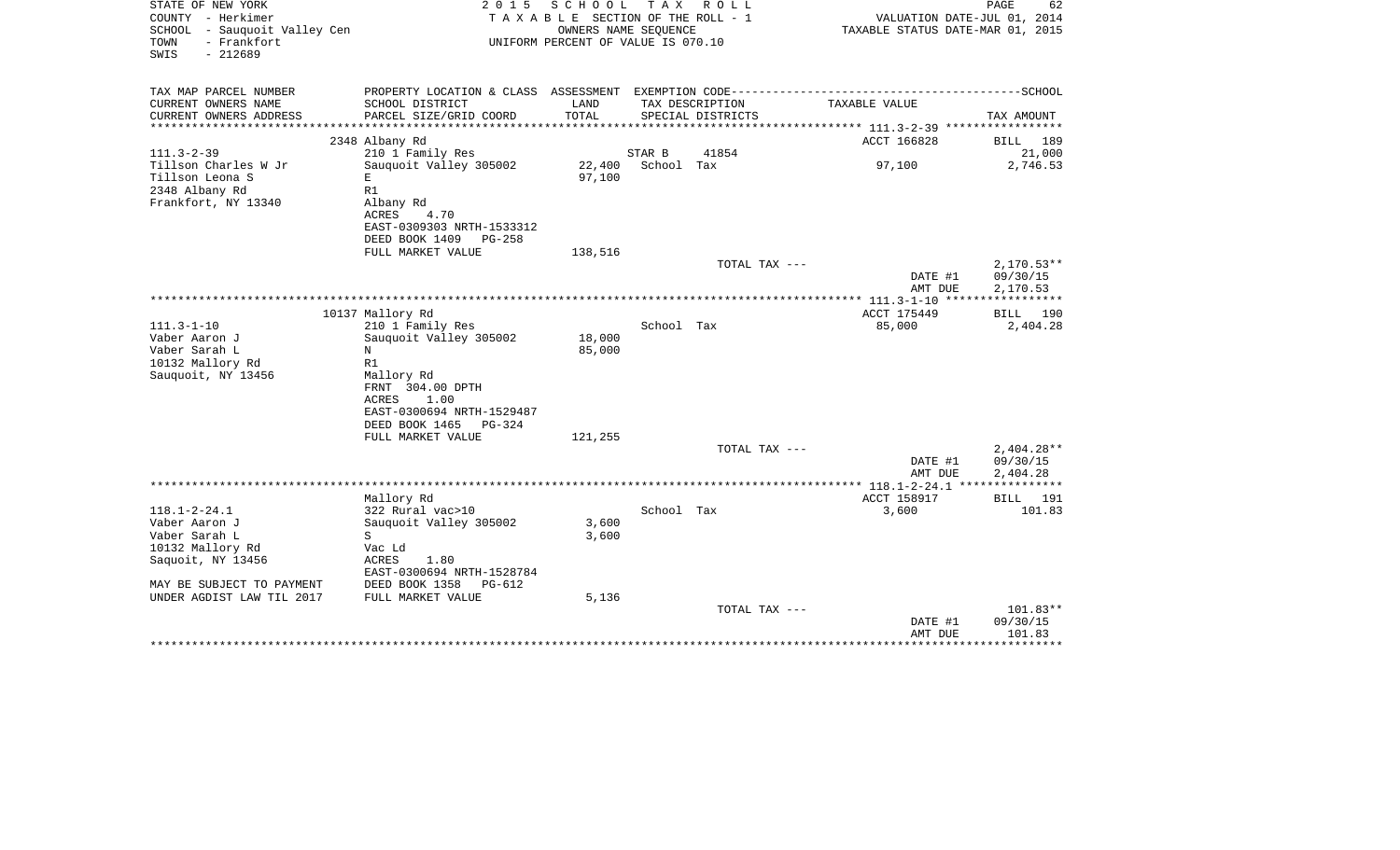| SCHOOL - Sauquoit Valley Cen             |                                                  | OWNERS NAME SEQUENCE               |                      |                   | TAXABLE STATUS DATE-MAR 01, 2015               |                        |
|------------------------------------------|--------------------------------------------------|------------------------------------|----------------------|-------------------|------------------------------------------------|------------------------|
| - Frankfort<br>TOWN<br>SWIS<br>$-212689$ |                                                  | UNIFORM PERCENT OF VALUE IS 070.10 |                      |                   |                                                |                        |
| TAX MAP PARCEL NUMBER                    |                                                  |                                    |                      |                   |                                                |                        |
| CURRENT OWNERS NAME                      | SCHOOL DISTRICT                                  | LAND                               |                      | TAX DESCRIPTION   | TAXABLE VALUE                                  |                        |
| CURRENT OWNERS ADDRESS                   | PARCEL SIZE/GRID COORD                           | TOTAL                              |                      | SPECIAL DISTRICTS |                                                | TAX AMOUNT             |
| *************************                |                                                  |                                    |                      |                   |                                                |                        |
|                                          | Mallory Rd                                       |                                    |                      |                   | ACCT 158917                                    | BILL                   |
| $118.1 - 2 - 24.5$<br>Vaber Aaron J      | 314 Rural vac<10                                 | 600                                | School Tax           |                   | 600                                            |                        |
| Vaber Sarah L                            | Sauquoit Valley 305002<br>FRNT 89.00 DPTH 141.00 | 600                                |                      |                   |                                                |                        |
| 10132 Mallory Rd                         | EAST-0300532 NRTH-1529275                        |                                    |                      |                   |                                                |                        |
| Saquoit, NY 13456                        | DEED BOOK 1358 PG-612                            |                                    |                      |                   |                                                |                        |
|                                          | FULL MARKET VALUE                                | 856                                |                      |                   |                                                |                        |
|                                          |                                                  |                                    |                      | TOTAL TAX ---     |                                                | $16.97**$              |
|                                          |                                                  |                                    |                      |                   | DATE #1                                        | 09/30/15               |
|                                          |                                                  |                                    |                      |                   | AMT DUE                                        | 16.97                  |
|                                          | 196 Bouck Rd                                     |                                    |                      |                   |                                                | BILL 193               |
| $118.2 - 4 - 24$                         | 210 1 Family Res                                 |                                    | STAR B               | 41854             |                                                | 21,000                 |
| Vabischevich Gregory                     | Sauguoit Valley 305002                           | 15,400                             | School Tax           |                   | 108,800                                        | 3,077.47               |
| Vabischevich Elena                       | R1                                               | 108,800                            |                      |                   |                                                |                        |
| 196 Bouck Rd                             | Bouck Rd                                         |                                    |                      |                   |                                                |                        |
| Frankfort, NY 13340                      | FRNT 190.00 DPTH                                 |                                    |                      |                   |                                                |                        |
|                                          | 2.60<br>ACRES<br>EAST-0314762 NRTH-1525841       |                                    |                      |                   |                                                |                        |
|                                          | DEED BOOK 824<br>$PG-93$                         |                                    |                      |                   |                                                |                        |
|                                          | FULL MARKET VALUE                                | 155,207                            |                      |                   |                                                |                        |
|                                          |                                                  |                                    |                      | TOTAL TAX ---     |                                                | $2,501.47**$           |
|                                          |                                                  |                                    |                      |                   | DATE #1                                        | 09/30/15               |
|                                          |                                                  |                                    |                      |                   | AMT DUE                                        | 2,501.47               |
|                                          | 220 Jackson Rd                                   |                                    |                      |                   | ACCT 010043530                                 | BILL 194               |
| $111.3 - 1 - 50$                         | 240 Rural res                                    |                                    | STAR B               | 41854             |                                                | 21,000                 |
| Van Nort Wesley R                        | Sauquoit Valley 305002                           | 25,200                             | School Tax           |                   | 42,000                                         | 1,187.99               |
| 220 Jackson Rd                           | W                                                | 42,000                             |                      |                   |                                                |                        |
| Frankfort, NY 13340                      | Doublewide                                       |                                    |                      |                   |                                                |                        |
|                                          | ACRES<br>9.00                                    |                                    |                      |                   |                                                |                        |
|                                          | EAST-0306363 NRTH-1535062                        |                                    |                      |                   |                                                |                        |
|                                          | DEED BOOK 00283 PG-00452<br>FULL MARKET VALUE    | 59,914                             |                      |                   |                                                |                        |
|                                          |                                                  |                                    |                      | TOTAL TAX ---     |                                                | $611.99**$             |
|                                          |                                                  |                                    |                      |                   | DATE #1                                        | 09/30/15               |
|                                          |                                                  |                                    |                      |                   | AMT DUE                                        | 611.99                 |
|                                          |                                                  |                                    |                      |                   | ***************** 111.4-1-48 ***************** |                        |
|                                          | 1511 Higby Rd                                    |                                    |                      |                   | ACCT 175396                                    | BILL                   |
| $111.4 - 1 - 48$<br>Von Dauber Gary C    | 210 1 Family Res<br>Sauguoit Valley 305002       | 24,800                             | STAR B<br>School Tax | 41854             | 66,600                                         | 1,883.82               |
| 1511 Higby Rd                            | N                                                | 66,600                             |                      |                   |                                                |                        |
|                                          | R1                                               |                                    |                      |                   |                                                |                        |
| Frankfort, NY 13340                      | Higby Road                                       |                                    |                      |                   |                                                |                        |
|                                          |                                                  |                                    |                      |                   |                                                |                        |
|                                          | FRNT 508.00 DPTH                                 |                                    |                      |                   |                                                |                        |
|                                          | ACRES<br>6.71                                    |                                    |                      |                   |                                                |                        |
|                                          | EAST-0314694 NRTH-1530023                        |                                    |                      |                   |                                                |                        |
|                                          | DEED BOOK 1464 PG-913                            |                                    |                      |                   |                                                |                        |
|                                          | FULL MARKET VALUE                                | 95,007                             |                      |                   |                                                |                        |
|                                          |                                                  |                                    |                      | TOTAL TAX ---     | DATE #1                                        | 1,307.82**<br>09/30/15 |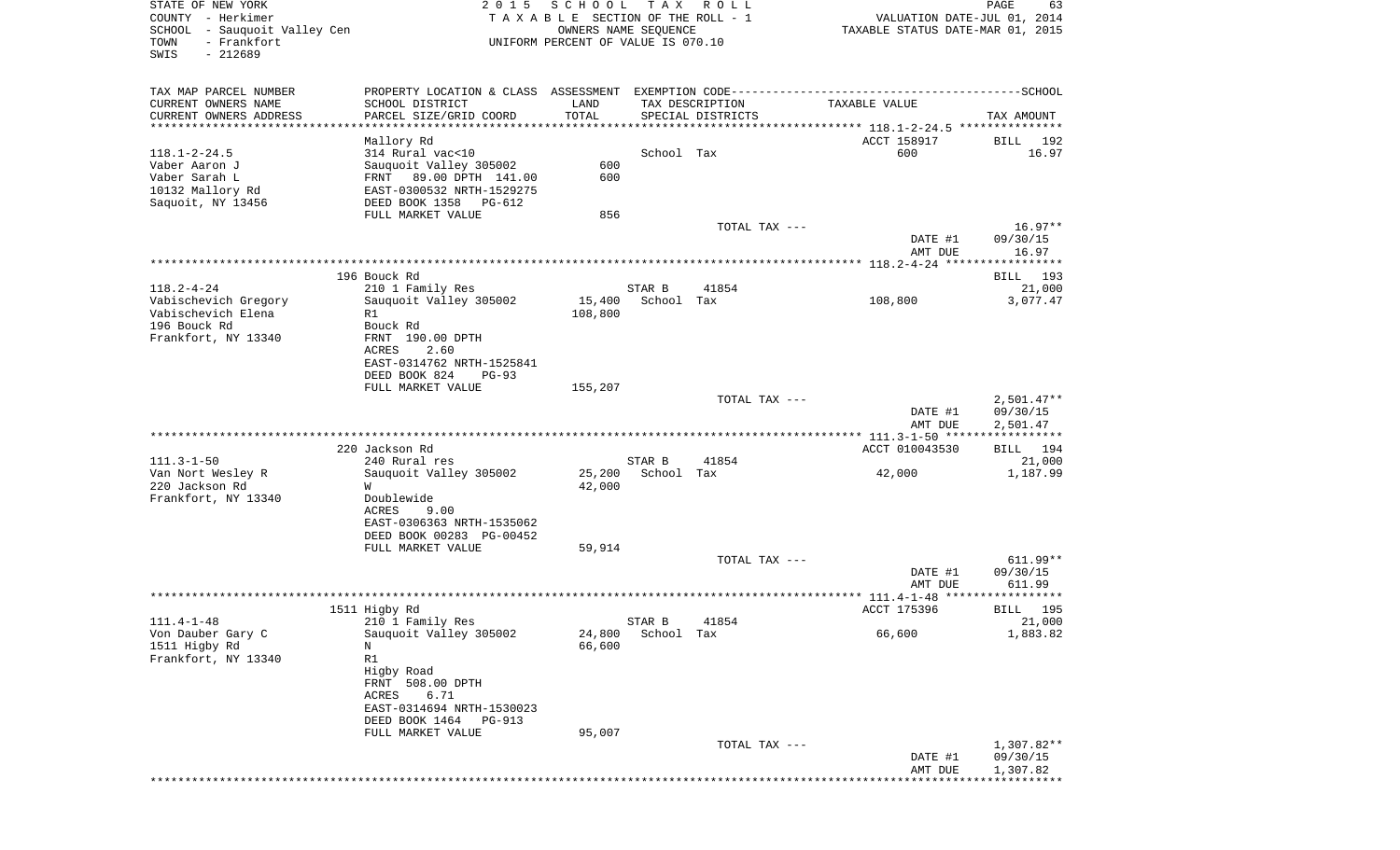| STATE OF NEW YORK<br>COUNTY - Herkimer<br>SCHOOL - Sauquoit Valley Cen<br>- Frankfort<br>TOWN<br>SWIS<br>$-212689$ | 2 0 1 5                                                                                                                                                                    | SCHOOL<br>TAXABLE SECTION OF THE ROLL - 1<br>OWNERS NAME SEQUENCE<br>UNIFORM PERCENT OF VALUE IS 070.10 | T A X      | R O L L           | VALUATION DATE-JUL 01, 2014<br>TAXABLE STATUS DATE-MAR 01, 2015 | PAGE<br>64                           |
|--------------------------------------------------------------------------------------------------------------------|----------------------------------------------------------------------------------------------------------------------------------------------------------------------------|---------------------------------------------------------------------------------------------------------|------------|-------------------|-----------------------------------------------------------------|--------------------------------------|
| TAX MAP PARCEL NUMBER<br>CURRENT OWNERS NAME                                                                       | SCHOOL DISTRICT                                                                                                                                                            | LAND                                                                                                    |            | TAX DESCRIPTION   | TAXABLE VALUE                                                   |                                      |
| CURRENT OWNERS ADDRESS<br>*********************                                                                    | PARCEL SIZE/GRID COORD<br>************************                                                                                                                         | TOTAL                                                                                                   |            | SPECIAL DISTRICTS |                                                                 | TAX AMOUNT                           |
|                                                                                                                    | 161 Kerber Rd                                                                                                                                                              |                                                                                                         |            |                   |                                                                 | 196<br><b>BILL</b>                   |
| $111.3 - 4 - 4.1$                                                                                                  | 210 1 Family Res                                                                                                                                                           |                                                                                                         | STAR EN    | 41834             |                                                                 | 45,710                               |
| Vullo Vincent G<br>Vullo Marie<br>161 Kerber Rd<br>Frankfort, NY 13340                                             | Sauquoit Valley 305002<br>Nassar 111.3-4-4.1 (1.5)<br>Vullo Subdivision 1999<br>FRNT 392.00 DPTH<br>ACRES<br>3.60<br>EAST-0309602 NRTH-1534920<br>DEED BOOK 1212<br>PG-157 | 21,100<br>162,500                                                                                       | School Tax |                   | 162,500                                                         | 4,596.41                             |
|                                                                                                                    | FULL MARKET VALUE                                                                                                                                                          | 231,812                                                                                                 |            |                   |                                                                 |                                      |
|                                                                                                                    |                                                                                                                                                                            |                                                                                                         |            | TOTAL TAX ---     | DATE #1<br>AMT DUE                                              | $3,442.41**$<br>09/30/15<br>3,442.41 |
|                                                                                                                    |                                                                                                                                                                            |                                                                                                         |            |                   |                                                                 | * * * * * *                          |
| $118.1 - 2 - 25.2$                                                                                                 | 10223 Mallory Rd<br>484 1 use sm bld                                                                                                                                       |                                                                                                         | School Tax |                   | ACCT 010044285<br>78,300                                        | <b>BILL</b><br>197<br>2,214.76       |
| Walton William K<br>Walton Alma<br>10223 Mallory Rd<br>Sauquoit, NY 13456                                          | Sauquoit Valley 305002<br>N<br>Vl9<br>Mallory Rd<br>ACRES<br>4.60<br>EAST-0302123 NRTH-1528690<br>DEED BOOK 689<br>PG-465                                                  | 20,700<br>78,300                                                                                        |            |                   |                                                                 |                                      |
|                                                                                                                    | FULL MARKET VALUE                                                                                                                                                          | 111,698                                                                                                 |            |                   |                                                                 |                                      |
|                                                                                                                    |                                                                                                                                                                            |                                                                                                         |            | TOTAL TAX ---     | DATE #1<br>AMT DUE                                              | $2,214.76**$<br>09/30/15<br>2,214.76 |
|                                                                                                                    |                                                                                                                                                                            |                                                                                                         |            |                   | *************** 118.1-2-26 *****                                | ***********                          |
| $118.1 - 2 - 26$                                                                                                   | 10237 Mallory Rd<br>210 1 Family Res                                                                                                                                       |                                                                                                         | STAR B     | 41854             | ACCT 010044280                                                  | BILL 198<br>21,000                   |
| Walton William K<br>10237 Mallory Rd<br>Sauquoit, NY 13456                                                         | Sauguoit Valley 305002<br>W<br>R1<br>FRNT 175.00 DPTH 175.00<br>EAST-0302274 NRTH-1528376<br>DEED BOOK 00603 PG-00653                                                      | 12,300<br>90,000                                                                                        | School Tax |                   | 90,000                                                          | 2,545.70                             |
|                                                                                                                    | FULL MARKET VALUE                                                                                                                                                          | 128,388                                                                                                 |            |                   |                                                                 |                                      |
|                                                                                                                    |                                                                                                                                                                            |                                                                                                         |            | TOTAL TAX ---     | DATE #1<br>AMT DUE                                              | 1,969.70**<br>09/30/15<br>1,969.70   |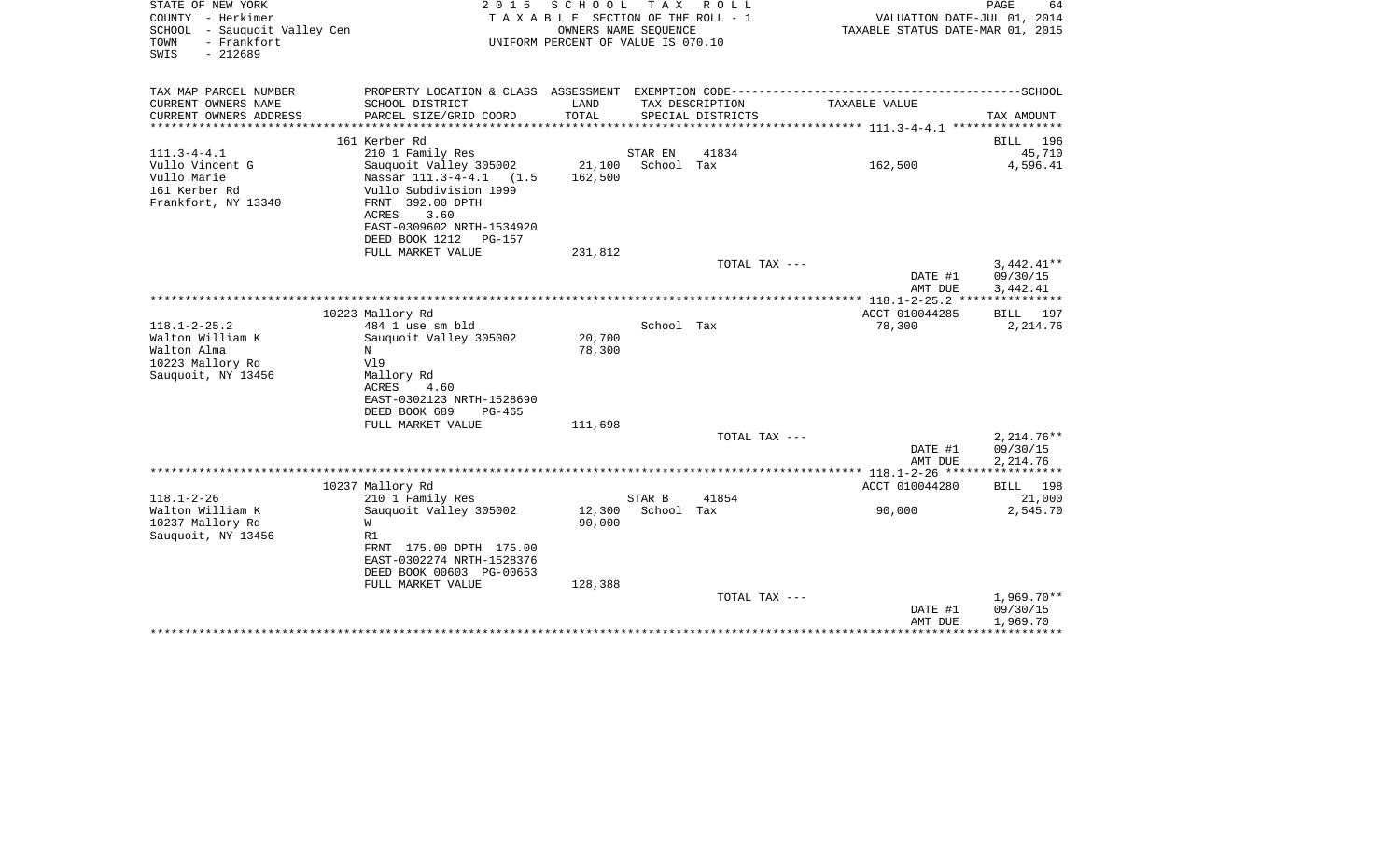| STATE OF NEW YORK<br>COUNTY - Herkimer<br>SCHOOL - Sauquoit Valley Cen<br>- Frankfort<br>TOWN<br>SWIS<br>$-212689$ | 2 0 1 5                                                        | SCHOOL<br>T A X A B L E SECTION OF THE ROLL - 1<br>OWNERS NAME SEQUENCE<br>UNIFORM PERCENT OF VALUE IS 070.10 | T A X      | R O L L           | VALUATION DATE-JUL 01, 2014<br>TAXABLE STATUS DATE-MAR 01, 2015 | PAGE<br>65         |
|--------------------------------------------------------------------------------------------------------------------|----------------------------------------------------------------|---------------------------------------------------------------------------------------------------------------|------------|-------------------|-----------------------------------------------------------------|--------------------|
| TAX MAP PARCEL NUMBER<br>CURRENT OWNERS NAME                                                                       | PROPERTY LOCATION & CLASS ASSESSMENT<br>SCHOOL DISTRICT        | LAND                                                                                                          |            | TAX DESCRIPTION   | TAXABLE VALUE                                                   |                    |
| CURRENT OWNERS ADDRESS<br>*********************                                                                    | PARCEL SIZE/GRID COORD<br>********************                 | TOTAL<br>***********                                                                                          |            | SPECIAL DISTRICTS | ********************************* 111.3-1-65.3 ***************  | TAX AMOUNT         |
|                                                                                                                    | 1192 Hacadam Rd                                                |                                                                                                               |            |                   | ACCT 010013210                                                  | <b>BILL</b><br>199 |
| $111.3 - 1 - 65.3$                                                                                                 | 483 Converted Re                                               |                                                                                                               | School Tax |                   | 74,260                                                          | 2,100.49           |
| Williams Harry Martin                                                                                              | Sauquoit Valley 305002                                         | 6,300                                                                                                         |            |                   |                                                                 |                    |
| Williams Mary                                                                                                      | W                                                              | 74,260                                                                                                        |            |                   |                                                                 |                    |
| 2767 Albany Rd                                                                                                     | Comm/res                                                       |                                                                                                               |            |                   |                                                                 |                    |
| Frankfort, NY 13340                                                                                                | Hacadam Rd<br>FRNT 125.33 DPTH 212.30                          |                                                                                                               |            |                   |                                                                 |                    |
|                                                                                                                    | EAST-0308525 NRTH-1531218                                      |                                                                                                               |            |                   |                                                                 |                    |
|                                                                                                                    | DEED BOOK 845<br>$PG-71$                                       |                                                                                                               |            |                   |                                                                 |                    |
|                                                                                                                    | FULL MARKET VALUE                                              | 105,934                                                                                                       |            |                   |                                                                 |                    |
|                                                                                                                    |                                                                |                                                                                                               |            | TOTAL TAX ---     |                                                                 | $2,100.49**$       |
|                                                                                                                    |                                                                |                                                                                                               |            |                   | DATE #1                                                         | 09/30/15           |
|                                                                                                                    |                                                                |                                                                                                               |            |                   | AMT DUE<br>************ 118.1-2-17.2 ****************           | 2,100.49           |
|                                                                                                                    | 307 Hacadam Rd                                                 |                                                                                                               |            |                   | ACCT 010000750                                                  | 200<br>BILL        |
| $118.1 - 2 - 17.2$                                                                                                 | 210 1 Family Res                                               |                                                                                                               | STAR B     | 41854             |                                                                 | 21,000             |
| Wood Robert                                                                                                        | Sauguoit Valley 305002                                         | 36,100                                                                                                        | School Tax |                   | 82,500                                                          | 2,333.56           |
| Wood Frances                                                                                                       | W                                                              | 82,500                                                                                                        |            |                   |                                                                 |                    |
| 307 Hacadam Rd                                                                                                     | R1                                                             |                                                                                                               |            |                   |                                                                 |                    |
| Sauquoit, NY 13456                                                                                                 | Hacadam Rd                                                     |                                                                                                               |            |                   |                                                                 |                    |
|                                                                                                                    | <b>ACRES</b><br>14.65 BANK<br>079<br>EAST-0304918 NRTH-1526866 |                                                                                                               |            |                   |                                                                 |                    |
|                                                                                                                    | DEED BOOK 00621 PG-00655                                       |                                                                                                               |            |                   |                                                                 |                    |
|                                                                                                                    | FULL MARKET VALUE                                              | 117,689                                                                                                       |            |                   |                                                                 |                    |
|                                                                                                                    |                                                                |                                                                                                               |            | TOTAL TAX ---     |                                                                 | 1,757.56**         |
|                                                                                                                    |                                                                |                                                                                                               |            |                   | DATE #1                                                         | 09/30/15           |
|                                                                                                                    |                                                                |                                                                                                               |            |                   | AMT DUE                                                         | 1,757.56           |
|                                                                                                                    | 362 Hacadam Rd                                                 |                                                                                                               |            |                   | ACCT 010004928                                                  | 201                |
| $118.1 - 2 - 15.8$                                                                                                 | 210 1 Family Res                                               |                                                                                                               | STAR B     | 41854             |                                                                 | BILL<br>21,000     |
| Zalocha Mark                                                                                                       | Sauquoit Valley 305002                                         | 21,600                                                                                                        | School Tax |                   | 137,300                                                         | 3,883.61           |
| Orsino Victoria                                                                                                    | E.                                                             | 137,300                                                                                                       |            |                   |                                                                 |                    |
| 362 Hacadam Rd                                                                                                     | Hacadam Rd                                                     |                                                                                                               |            |                   |                                                                 |                    |
| Sauquoit, NY 13456                                                                                                 | <b>ACRES</b><br>5.00                                           |                                                                                                               |            |                   |                                                                 |                    |
|                                                                                                                    | EAST-0306497 NRTH-1527043                                      |                                                                                                               |            |                   |                                                                 |                    |
|                                                                                                                    | DEED BOOK 846<br>PG-377                                        |                                                                                                               |            |                   |                                                                 |                    |
|                                                                                                                    | FULL MARKET VALUE                                              | 195,863                                                                                                       |            | TOTAL TAX ---     |                                                                 | $3,307.61**$       |
|                                                                                                                    |                                                                |                                                                                                               |            |                   | DATE #1                                                         | 09/30/15           |
|                                                                                                                    |                                                                |                                                                                                               |            |                   | AMT DUE                                                         | 3,307.61           |
|                                                                                                                    |                                                                |                                                                                                               |            |                   |                                                                 |                    |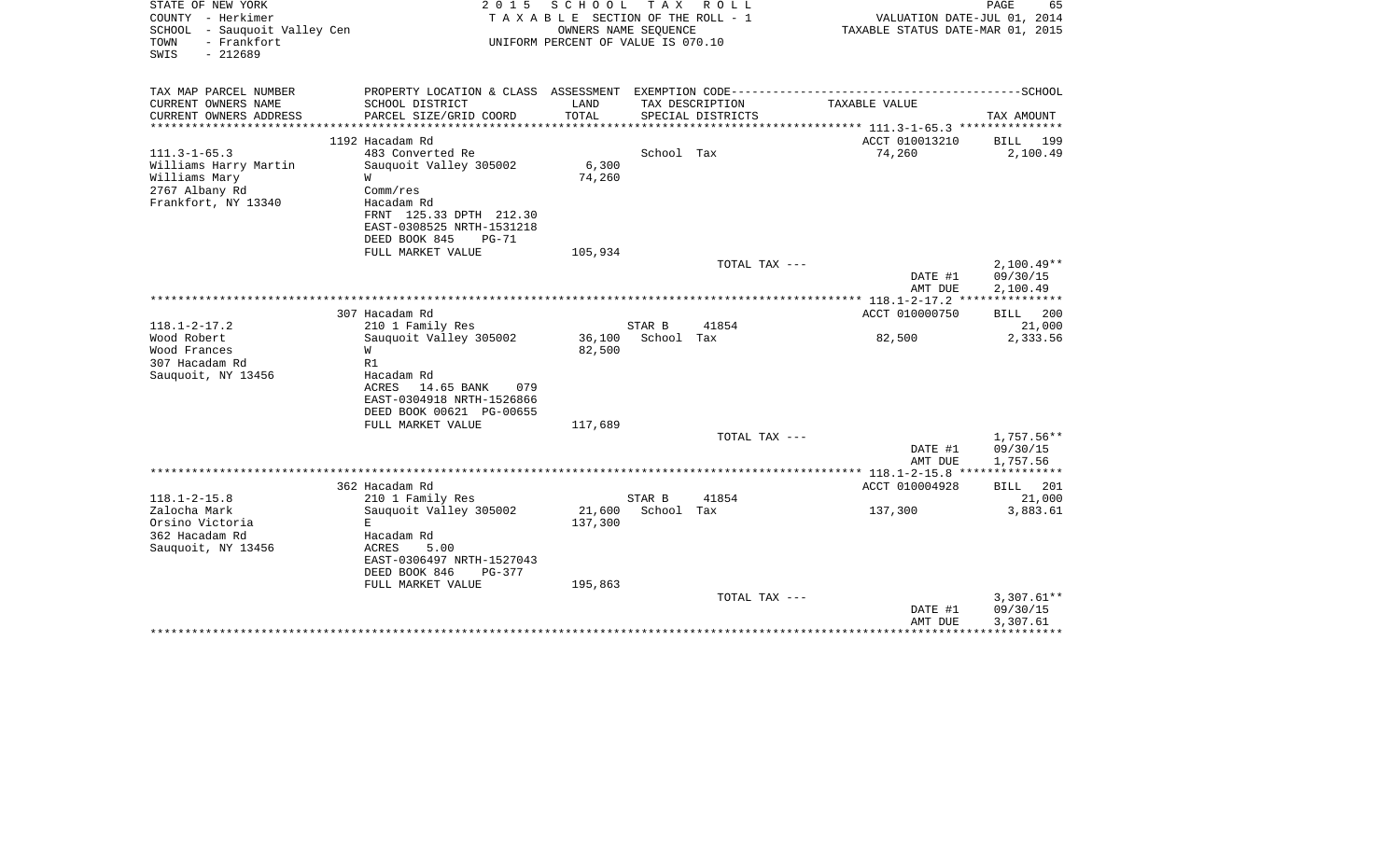| STATE OF NEW YORK<br>COUNTY - Herkimer<br>SCHOOL - Sauquoit Valley Cen<br>- Frankfort<br>TOWN<br>SWIS<br>$-212689$ | 2 0 1 5                                                                                                                                                                     | SCHOOL<br>T A X A B L E SECTION OF THE ROLL - 1<br>OWNERS NAME SEQUENCE<br>UNIFORM PERCENT OF VALUE IS 070.10 |                      | TAX ROLL          | TAXABLE STATUS DATE-MAR 01, 2015 | PAGE<br>66<br>VALUATION DATE-JUL 01, 2014 |
|--------------------------------------------------------------------------------------------------------------------|-----------------------------------------------------------------------------------------------------------------------------------------------------------------------------|---------------------------------------------------------------------------------------------------------------|----------------------|-------------------|----------------------------------|-------------------------------------------|
| TAX MAP PARCEL NUMBER<br>CURRENT OWNERS NAME                                                                       | SCHOOL DISTRICT                                                                                                                                                             | LAND                                                                                                          |                      | TAX DESCRIPTION   | TAXABLE VALUE                    |                                           |
| CURRENT OWNERS ADDRESS<br>**********************                                                                   | PARCEL SIZE/GRID COORD<br>***************************                                                                                                                       | <b>TOTAL</b>                                                                                                  |                      | SPECIAL DISTRICTS |                                  | TAX AMOUNT                                |
|                                                                                                                    | 164 Jackson Rd                                                                                                                                                              |                                                                                                               |                      |                   | ACCT 157553                      | BILL<br>202                               |
| $111.3 - 1 - 44$                                                                                                   | 210 1 Family Res                                                                                                                                                            |                                                                                                               | STAR B               | 41854             |                                  | 21,000                                    |
| Zegarelli Anthony<br>Zegarelli Kelly<br>164 Jackson Rd<br>Frankfort, NY 13340                                      | Sauquoit Valley 305002<br>E.<br>R1<br>new house<br>FRNT 100.00 DPTH 285.00<br>EAST-0307661 NRTH-1535115<br>DEED BOOK 1350 PG-468                                            | 15,000<br>154,300                                                                                             | School Tax           |                   | 154,300                          | 4,364.47                                  |
|                                                                                                                    | FULL MARKET VALUE                                                                                                                                                           | 220,114                                                                                                       |                      |                   |                                  |                                           |
|                                                                                                                    |                                                                                                                                                                             |                                                                                                               |                      | TOTAL TAX ---     | DATE #1<br>AMT DUE               | $3,788.47**$<br>09/30/15<br>3,788.47      |
|                                                                                                                    |                                                                                                                                                                             |                                                                                                               |                      |                   |                                  | ***********                               |
|                                                                                                                    | 183 Kerber Rd                                                                                                                                                               |                                                                                                               |                      |                   |                                  | 203<br><b>BILL</b>                        |
| $111.3 - 4 - 1$<br>Zeiter William C                                                                                | 210 1 Family Res                                                                                                                                                            |                                                                                                               | STAR B<br>School Tax | 41854             |                                  | 21,000                                    |
| Zeiter Diane T<br>183 Kerber Rd<br>Frankfort, NY 13340                                                             | Sauguoit Valley 305002<br>Vullo Subdivision 1999<br>Merge W/111.3-4-2<br>FRNT 330.00 DPTH<br><b>ACRES</b><br>4.20<br>EAST-0310036 NRTH-1535310<br>DEED BOOK 877<br>$PG-470$ | 21,800<br>145,100                                                                                             |                      |                   | 145,100                          | 4,104.24                                  |
|                                                                                                                    | FULL MARKET VALUE                                                                                                                                                           | 206,990                                                                                                       |                      |                   |                                  |                                           |
|                                                                                                                    |                                                                                                                                                                             |                                                                                                               |                      | TOTAL TAX ---     | DATE #1<br>AMT DUE               | $3,528.24**$<br>09/30/15<br>3,528.24      |
|                                                                                                                    |                                                                                                                                                                             |                                                                                                               |                      |                   |                                  | ***********                               |
|                                                                                                                    | 186 Bouck Rd                                                                                                                                                                |                                                                                                               |                      |                   |                                  | BILL 204                                  |
| $118.2 - 4 - 23$<br>Zhushma Anatoliy<br>Yelena<br>186 Bouck Rd<br>Frankfort, NY 13340                              | 210 1 Family Res<br>Sauquoit Valley 305002<br>R1<br>FRNT 190.00 DPTH<br><b>ACRES</b><br>2.60<br>EAST-0314622 NRTH-1525966<br>DEED BOOK 880<br><b>PG-177</b>                 | 16,700<br>130,700                                                                                             | STAR B<br>School Tax | 41854             | 130,700                          | 21,000<br>3,696.93                        |
|                                                                                                                    | FULL MARKET VALUE                                                                                                                                                           | 186,448                                                                                                       |                      | TOTAL TAX ---     | DATE #1<br>AMT DUE               | $3,120.93**$<br>09/30/15<br>3,120.93      |
|                                                                                                                    |                                                                                                                                                                             |                                                                                                               |                      |                   |                                  |                                           |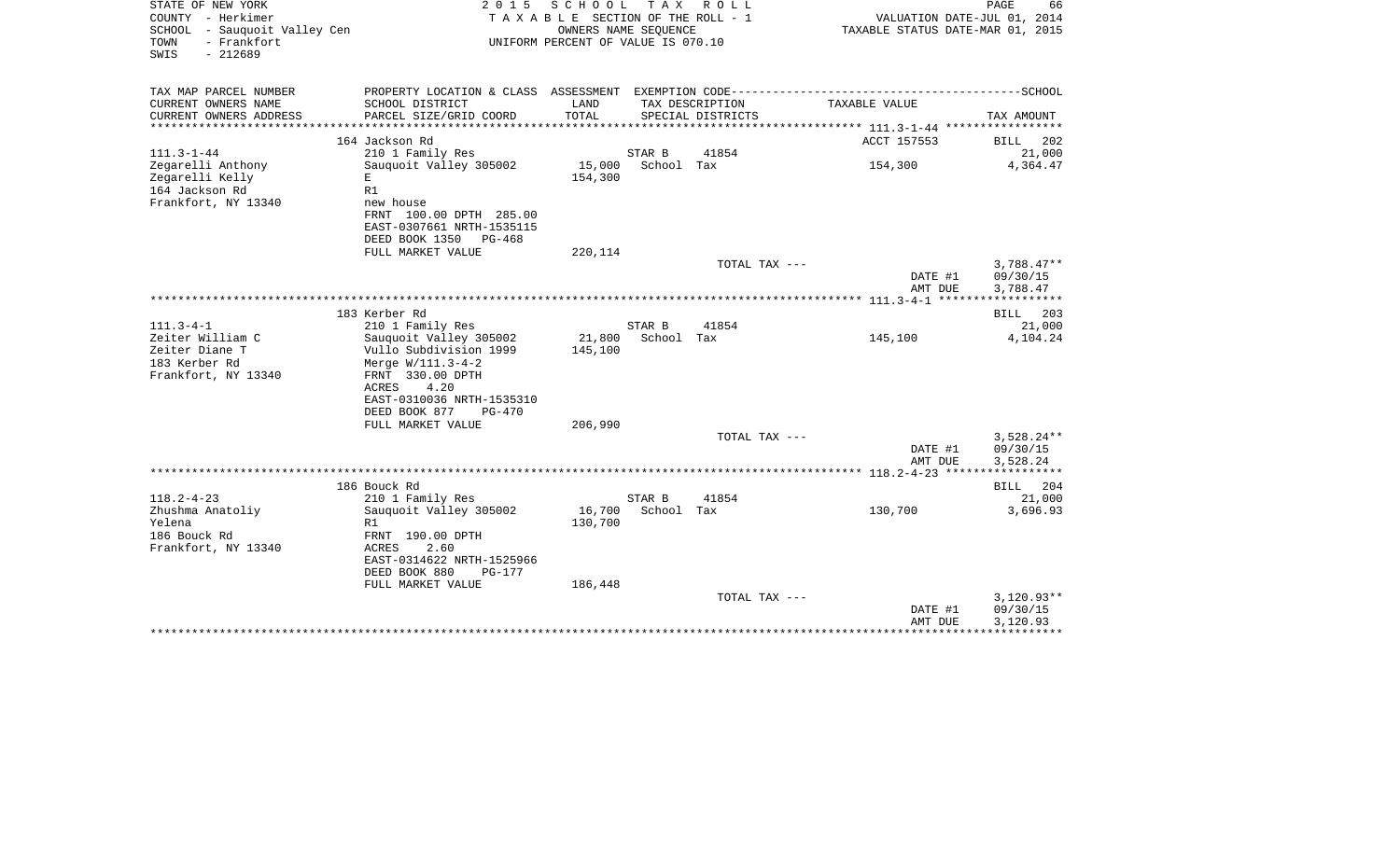| STATE OF NEW YORK            | 2015 SCHOOL TAX ROLL               | - 67<br>PAGE                     |
|------------------------------|------------------------------------|----------------------------------|
| COUNTY - Herkimer            | TAXABLE SECTION OF THE ROLL - 1    | VALUATION DATE-JUL 01, 2014      |
| SCHOOL - Sauquoit Valley Cen |                                    | TAXABLE STATUS DATE-MAR 01, 2015 |
| - Frankfort<br>TOWN          | UNIFORM PERCENT OF VALUE IS 070.10 | RPS155/V04/L015                  |
| SWIS<br>- 212689             |                                    | CURRENT DATE 8/20/2015           |
|                              |                                    |                                  |
|                              | ROLL SUB SECTION- -TOTALS          |                                  |

### \*\*\* S P E C I A L D I S T R I C T S U M M A R Y \*\*\*

|      |      | 10m <sub>3</sub><br>∸<br>- 777 | EXTENSION |                   |                 | :XEMPT |      | ۰д<br>____ |
|------|------|--------------------------------|-----------|-------------------|-----------------|--------|------|------------|
| CODE | IAMF | ، ب ۱۵ د                       | TVDI<br>. | $\cdots$<br>. LUP | ,,,<br>E U LL . | OUN".  | ---- | - ∠⊿       |

## NO SPECIAL DISTRICTS AT THIS LEVEL

#### \*\*\* S C H O O L D I S T R I C T S U M M A R Y \*\*\*

| CODE   | DISTRICT NAME                    | TOTAL<br>PARCELS | ASSESSED<br>LAND | ASSESSED<br>TOTAL | EXEMPT<br>AMOUNT | TOTAL<br>TAXABLE |            |
|--------|----------------------------------|------------------|------------------|-------------------|------------------|------------------|------------|
|        |                                  |                  |                  |                   | STAR AMOUNT      | STAR TAXABLE     | TOTAL TAX  |
|        | Sauquoit Valley Cen              | 204              | 4356,200         | 16742,789         | 192,776          | 16,550,013       |            |
| 305002 |                                  |                  |                  |                   | 2837,090         | 13,712,923       | 387,878.03 |
|        | SUB-TOTAL                        | 204              | 4356,200         | 16742,789         | 192,776          | 16,550,013       |            |
|        | $S \cup B - T \cup T A L (CONT)$ |                  |                  |                   | 2837,090         | 13,712,923       | 387,878.03 |
|        | TOTAL                            | 204              | 4356,200         | 16742,789         | 192,776          | 16,550,013       |            |
|        |                                  |                  |                  |                   |                  |                  |            |
|        | TO TAL (CONT)                    |                  |                  |                   | 2837,090         | 13,712,923       | 387,878.03 |

### \*\*\* S Y S T E M C O D E S S U M M A R Y \*\*\*

#### NO SYSTEM EXEMPTIONS AT THIS LEVEL

# \*\*\* E X E M P T I O N S U M M A R Y \*\*\*

|       |             | TOTAL        |          |
|-------|-------------|--------------|----------|
| CODE  | DESCRIPTION | PARCELS      | SCHOOL   |
|       |             |              |          |
| 41720 | AG MKTS L   | ર            | 65,081   |
| 41730 | AG MKTS     | 6            | 110,795  |
| 41834 | STAR EN     | 21           | 947,090  |
| 41854 | STAR B      | 90           | 1890,000 |
| 42100 | AGRIC 10 Y  | $\mathbf{z}$ | 16,900   |
|       |             |              |          |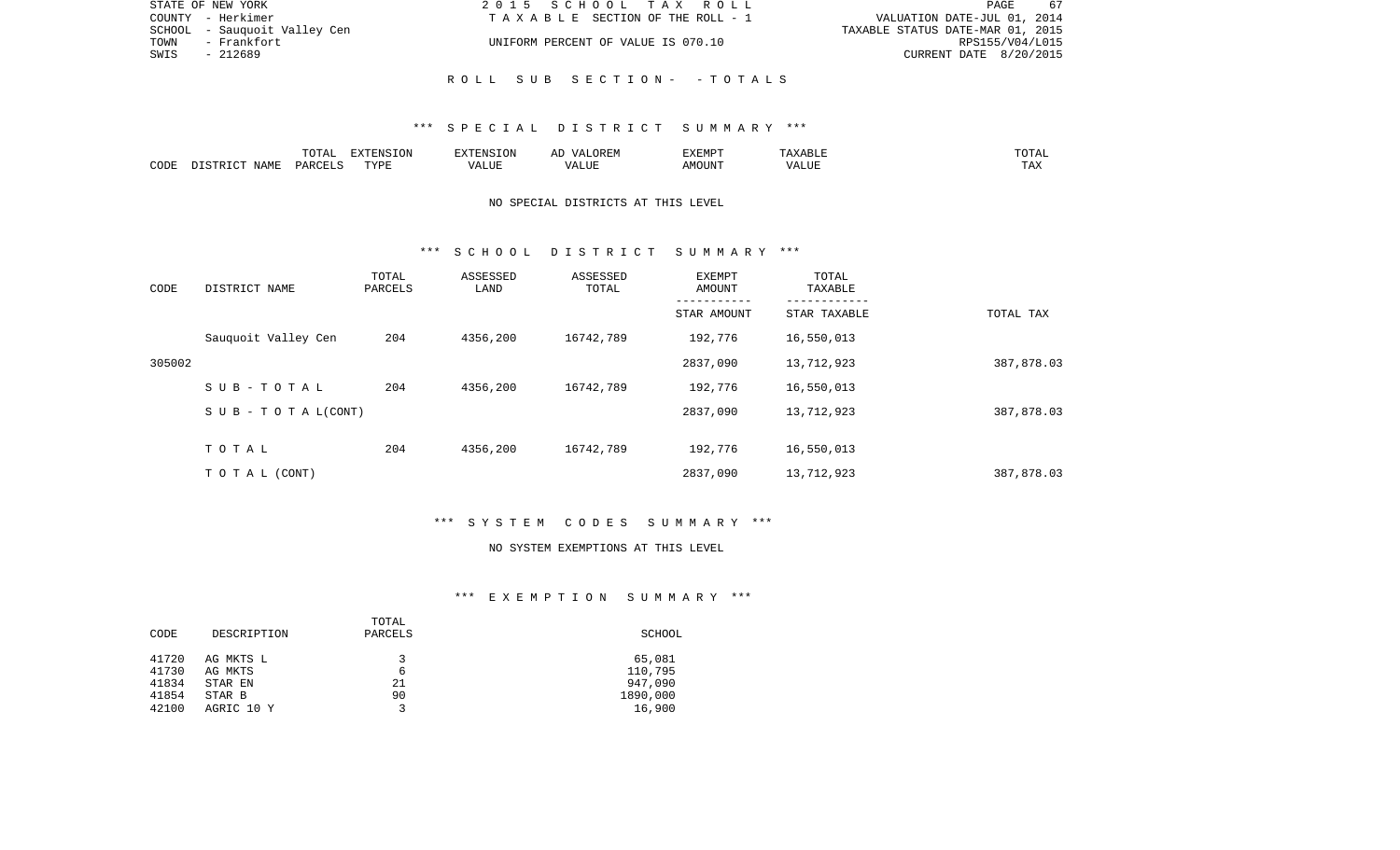| STATE OF NEW YORK            | 2015 SCHOOL TAX ROLL               | 68<br>PAGE                       |
|------------------------------|------------------------------------|----------------------------------|
| COUNTY - Herkimer            | TAXABLE SECTION OF THE ROLL - 1    | VALUATION DATE-JUL 01, 2014      |
| SCHOOL - Sauguoit Valley Cen |                                    | TAXABLE STATUS DATE-MAR 01, 2015 |
| TOWN<br>– Frankfort          | UNIFORM PERCENT OF VALUE IS 070.10 | RPS155/V04/L015                  |
| SWIS<br>- 212689             |                                    | CURRENT DATE 8/20/2015           |
|                              |                                    |                                  |

## \*\*\* E X E M P T I O N S U M M A R Y \*\*\*

R O L L S U B S E C T I O N - - T O T A L S

|      |             | TOTAL   |          |
|------|-------------|---------|----------|
| CODE | DESCRIPTION | PARCELS | SCHOOL   |
|      |             |         |          |
|      | тотаь       | 123     | 3029,866 |

### \*\*\* G R A N D T O T A L S \*\*\*

| ROLL<br>SEC | DESCRIPTION                | TOTAL<br>PARCELS | ASSESSED<br>LAND | ASSESSED<br>TOTAL | <b>EXEMPT</b><br>AMOUNT | TOTAL<br>TAXABLE         | TOTAL<br>TAX |
|-------------|----------------------------|------------------|------------------|-------------------|-------------------------|--------------------------|--------------|
|             |                            |                  |                  |                   | STAR AMOUNT             | STAR TAXABLE             |              |
|             | School<br>Tax              |                  | 4356,200         | 16742,789         | 192,776<br>2837,090     | 16,550,013<br>13,712,923 | 387,878.03   |
|             | SPEC DIST TAXES<br>TAXABLE | 204              |                  |                   |                         |                          | 387,878.03   |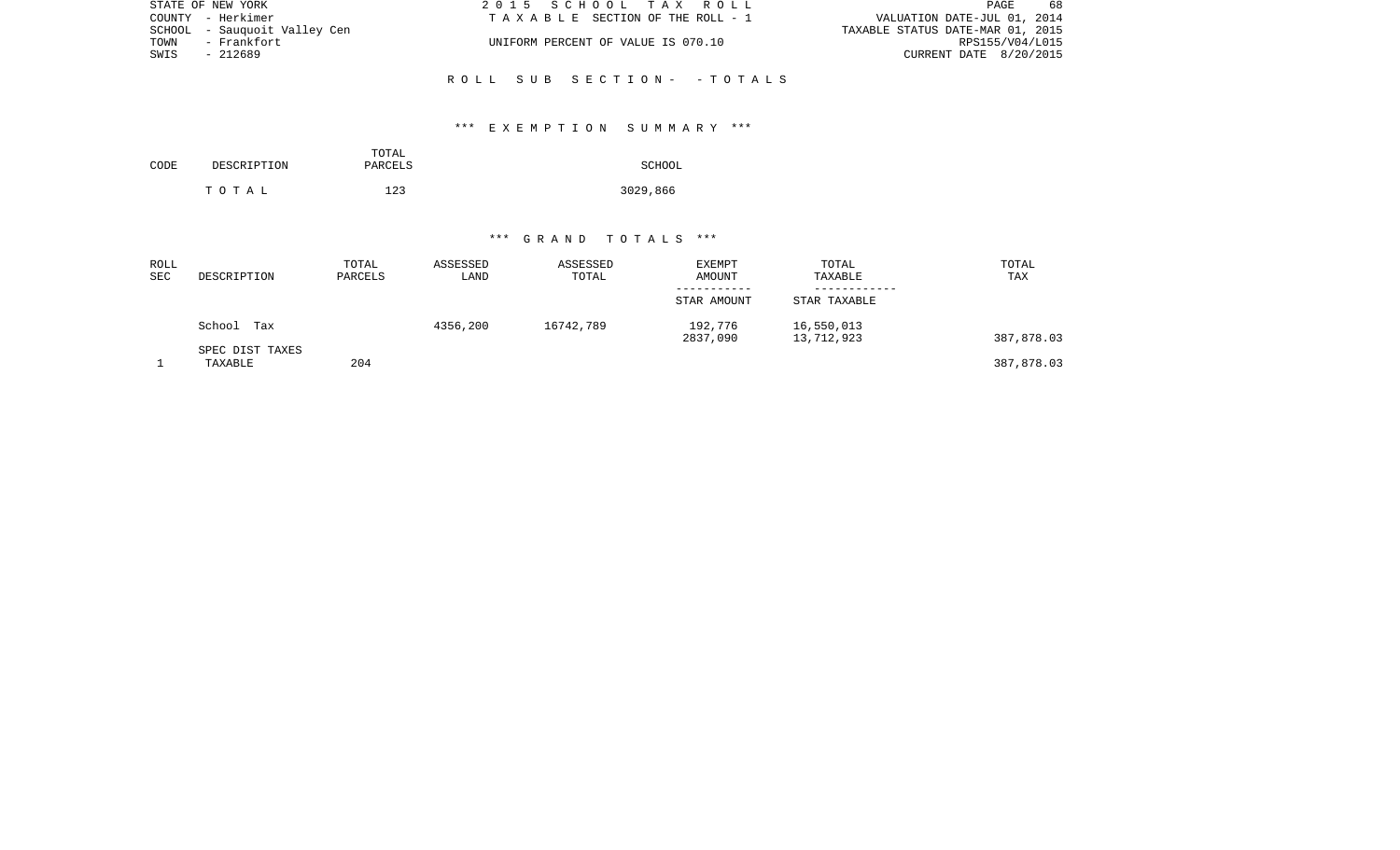| STATE OF NEW YORK            | 2015 SCHOOL TAX ROLL               | 69<br>PAGE                       |
|------------------------------|------------------------------------|----------------------------------|
| COUNTY - Herkimer            | TAXABLE SECTION OF THE ROLL - 1    | VALUATION DATE-JUL 01, 2014      |
| SCHOOL - Sauguoit Valley Cen |                                    | TAXABLE STATUS DATE-MAR 01, 2015 |
| TOWN - Frankfort             | UNIFORM PERCENT OF VALUE IS 070.10 | RPS155/V04/L015                  |
| SWIS<br>- 212689             |                                    | CURRENT DATE 8/20/2015           |
|                              | ROLL SECTION TOTALS                |                                  |
|                              |                                    |                                  |

### \*\*\* S P E C I A L D I S T R I C T S U M M A R Y \*\*\*

|      |      | י המרי<br>$\cdot$<br>. U 1 1 1 1 | <b>EXTENSION</b> |       | $\cdots$ | <b>EXEMPT</b>         |       | $\overline{A}$<br>◡⊥ェ┒ |
|------|------|----------------------------------|------------------|-------|----------|-----------------------|-------|------------------------|
| CODE | NAMF | PARCELS                          | <b>TITT</b><br>. | T.TTF |          | $. 156$ $\cap$ $T137$ | un di | ---<br>. H.A           |

## NO SPECIAL DISTRICTS AT THIS LEVEL

#### \*\*\* S C H O O L D I S T R I C T S U M M A R Y \*\*\*

| CODE   | DISTRICT NAME                    | TOTAL<br>PARCELS | ASSESSED<br>LAND | ASSESSED<br>TOTAL | EXEMPT<br>AMOUNT | TOTAL<br>TAXABLE |            |
|--------|----------------------------------|------------------|------------------|-------------------|------------------|------------------|------------|
|        |                                  |                  |                  |                   | STAR AMOUNT      | STAR TAXABLE     | TOTAL TAX  |
|        | Sauquoit Valley Cen              | 204              | 4356,200         | 16742,789         | 192,776          | 16,550,013       |            |
| 305002 |                                  |                  |                  |                   | 2837,090         | 13,712,923       | 387,878.03 |
|        | SUB-TOTAL                        | 204              | 4356,200         | 16742,789         | 192,776          | 16,550,013       |            |
|        | $S \cup B - T \cup T A L (CONT)$ |                  |                  |                   | 2837,090         | 13,712,923       | 387,878.03 |
|        | TOTAL                            | 204              | 4356,200         | 16742,789         | 192,776          | 16,550,013       |            |
|        |                                  |                  |                  |                   |                  |                  |            |
|        | TO TAL (CONT)                    |                  |                  |                   | 2837,090         | 13,712,923       | 387,878.03 |

# \*\*\* S Y S T E M C O D E S S U M M A R Y \*\*\*

#### NO SYSTEM EXEMPTIONS AT THIS LEVEL

# \*\*\* E X E M P T I O N S U M M A R Y \*\*\*

| CODE  | DESCRIPTION | TOTAL<br>PARCELS | SCHOOL   |
|-------|-------------|------------------|----------|
| 41720 | AG MKTS L   | ર                | 65,081   |
| 41730 | AG MKTS     | 6                | 110,795  |
| 41834 | STAR EN     | 21               | 947,090  |
| 41854 | STAR B      | 90               | 1890,000 |
| 42100 | AGRIC 10 Y  | $\mathbf{z}$     | 16,900   |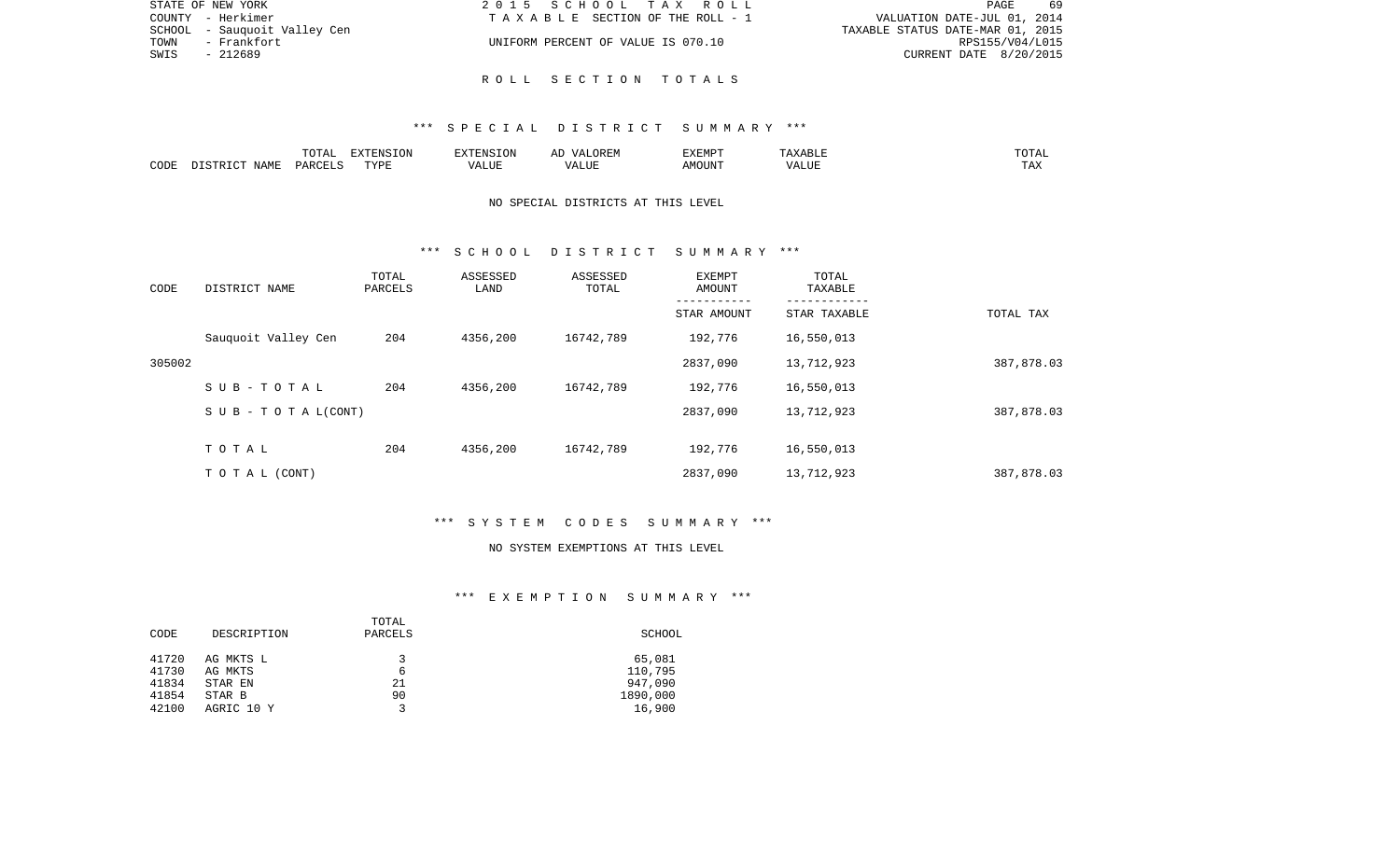| 2015 SCHOOL TAX ROLL               | 70<br>PAGE                       |
|------------------------------------|----------------------------------|
| TAXABLE SECTION OF THE ROLL - 1    | VALUATION DATE-JUL 01, 2014      |
|                                    | TAXABLE STATUS DATE-MAR 01, 2015 |
| UNIFORM PERCENT OF VALUE IS 070.10 | RPS155/V04/L015                  |
|                                    | CURRENT DATE 8/20/2015           |
|                                    |                                  |
|                                    | ROLL SECTION TOTALS              |

## \*\*\* E X E M P T I O N S U M M A R Y \*\*\*

|      |             | TOTAL   |          |
|------|-------------|---------|----------|
| CODE | DESCRIPTION | PARCELS | SCHOOL   |
|      | тотаь       | 123     | 3029,866 |

### \*\*\* G R A N D T O T A L S \*\*\*

| ROLL<br>SEC | DESCRIPTION                | TOTAL<br>PARCELS | ASSESSED<br>LAND | ASSESSED<br>TOTAL | <b>EXEMPT</b><br>AMOUNT | TOTAL<br>TAXABLE         | TOTAL<br>TAX |
|-------------|----------------------------|------------------|------------------|-------------------|-------------------------|--------------------------|--------------|
|             |                            |                  |                  |                   | STAR AMOUNT             | STAR TAXABLE             |              |
|             | School<br>Tax              |                  | 4356,200         | 16742,789         | 192,776<br>2837,090     | 16,550,013<br>13,712,923 | 387,878.03   |
|             | SPEC DIST TAXES<br>TAXABLE | 204              |                  |                   |                         |                          | 387,878.03   |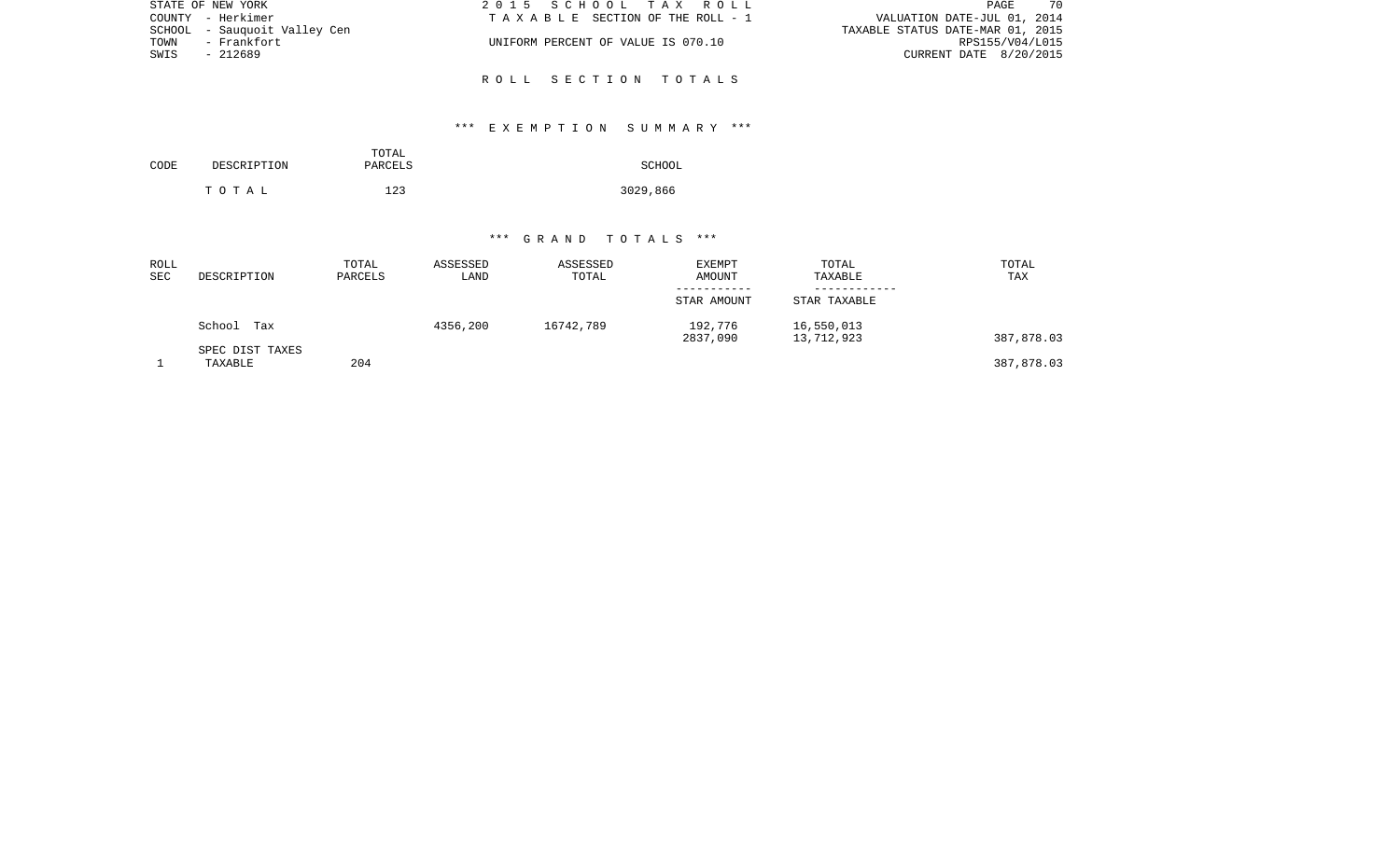| STATE OF NEW YORK<br>COUNTY - Herkimer<br>SCHOOL<br>- Sauquoit Valley Cen<br>- Frankfort<br>TOWN<br>$-212689$<br>SWIS | 2 0 1 5                                                                                                                                                                                                | SCHOOL<br>UTILITY & R.R. SECTION OF THE ROLL - 6<br>OWNERS NAME SEQUENCE<br>UNIFORM PERCENT OF VALUE IS 070.10 | T A X      | R O L L           | VALUATION DATE-JUL 01, 2014<br>TAXABLE STATUS DATE-MAR 01, 2015 | PAGE<br>71                             |
|-----------------------------------------------------------------------------------------------------------------------|--------------------------------------------------------------------------------------------------------------------------------------------------------------------------------------------------------|----------------------------------------------------------------------------------------------------------------|------------|-------------------|-----------------------------------------------------------------|----------------------------------------|
| TAX MAP PARCEL NUMBER                                                                                                 |                                                                                                                                                                                                        |                                                                                                                |            |                   |                                                                 |                                        |
| CURRENT OWNERS NAME                                                                                                   | SCHOOL DISTRICT                                                                                                                                                                                        | LAND<br>TOTAL                                                                                                  |            | TAX DESCRIPTION   | TAXABLE VALUE                                                   |                                        |
| CURRENT OWNERS ADDRESS<br>*********************                                                                       | PARCEL SIZE/GRID COORD<br>************************                                                                                                                                                     |                                                                                                                |            | SPECIAL DISTRICTS |                                                                 | TAX AMOUNT                             |
|                                                                                                                       | Higby Rd                                                                                                                                                                                               |                                                                                                                |            |                   | ACCT 010300420                                                  | BILL<br>205                            |
| $111.3 - 2 - 12.1$<br>Dominion Transmission Corp<br>Attn: Tax Department<br>PO Box 27026<br>Richmond, VA 23261-7026   | 883 Gas Trans Impr<br>Sauquoit Valley 305002<br>Title 55210A<br>6293 S-610<br>Utica Compressor Station<br>ACRES<br>26.50<br>EAST-0307069 NRTH-1532194<br>DEED BOOK 00513 PG-00498<br>FULL MARKET VALUE | 57,300<br>13012,653<br>18562,986                                                                               | School Tax |                   | 13012,653                                                       | 368,070.62                             |
|                                                                                                                       |                                                                                                                                                                                                        |                                                                                                                |            | TOTAL TAX ---     |                                                                 | 368,070.62**                           |
|                                                                                                                       |                                                                                                                                                                                                        |                                                                                                                |            |                   | DATE #1<br>AMT DUE                                              | 09/30/15<br>368,070.62                 |
|                                                                                                                       | Gas Trans                                                                                                                                                                                              |                                                                                                                |            |                   | ACCT 010300060                                                  | BILL 206                               |
| 626.089-9999-810.800-2004<br>Dominion Transmission Corp<br>Attn: Tax Department<br>PO Box 27026                       | 883 Gas Trans Impr<br>Sauquoit Valley 305002<br>App For School(45.83%)<br>5843ft/Gas Trans Long Lin                                                                                                    | 0<br>651,002                                                                                                   | School Tax |                   | 651,002                                                         | 18,413.98                              |
| Richmond, VA 23261-7026                                                                                               | Gas Long Trans line<br>DEED BOOK 00000                                                                                                                                                                 |                                                                                                                |            |                   |                                                                 |                                        |
|                                                                                                                       | FULL MARKET VALUE                                                                                                                                                                                      | 928,676                                                                                                        |            | TOTAL TAX ---     | DATE #1<br>AMT DUE                                              | 18, 413. 98**<br>09/30/15<br>18,413.98 |
|                                                                                                                       |                                                                                                                                                                                                        |                                                                                                                |            |                   |                                                                 |                                        |
| $111.3 - 1 - 71$<br>National Grid<br>Attn: Real Estate Tax Dept<br>300 Erie Blvd West<br>Syracuse, NY 13202           | Land<br>380 Pub Util Vac<br>Sauquoit Valley 305002<br>Utility Vacant Land<br>Lot 92 -Cooper Lot<br>18.825 Acres/Land<br>ACRES<br>11.75<br>EAST-0305370 NRTH-1529107                                    | 4,700<br>4,700                                                                                                 | School Tax |                   | ACCT 010300930<br>4,700                                         | BILL<br>207<br>132.94                  |
|                                                                                                                       | DEED BOOK 584<br>$PG-56$<br>FULL MARKET VALUE                                                                                                                                                          | 6,705                                                                                                          |            |                   |                                                                 |                                        |
|                                                                                                                       |                                                                                                                                                                                                        |                                                                                                                |            | TOTAL TAX ---     | DATE #1                                                         | 132.94**<br>09/30/15                   |
|                                                                                                                       |                                                                                                                                                                                                        |                                                                                                                |            |                   | AMT DUE<br>******* 626.089-9999-132.350-1884***                 | 132.94                                 |
|                                                                                                                       | Outside Plant                                                                                                                                                                                          |                                                                                                                |            |                   | ACCT 010300750                                                  | BILL 208                               |
| 626.089-9999-132.350-1884<br>National Grid<br>Attn: Real Estate Tax Dept<br>300 Erie Blvd West<br>Syracuse, NY 13202  | 884 Elec Dist Out<br>Sauquoit Valley 305002<br>Electric<br>App For School (15.20%)<br>Poles Wires Cables<br>DEED BOOK 00000                                                                            | 0<br>60,036                                                                                                    | School Tax |                   | 60,036                                                          | 1,698.15                               |
|                                                                                                                       | FULL MARKET VALUE                                                                                                                                                                                      | 85,643                                                                                                         |            | TOTAL TAX ---     |                                                                 | 1,698.15**                             |
|                                                                                                                       |                                                                                                                                                                                                        |                                                                                                                |            |                   | DATE #1<br>AMT DUE                                              | 09/30/15<br>1,698.15                   |
|                                                                                                                       |                                                                                                                                                                                                        |                                                                                                                |            |                   |                                                                 | * * * * * * * * * * *                  |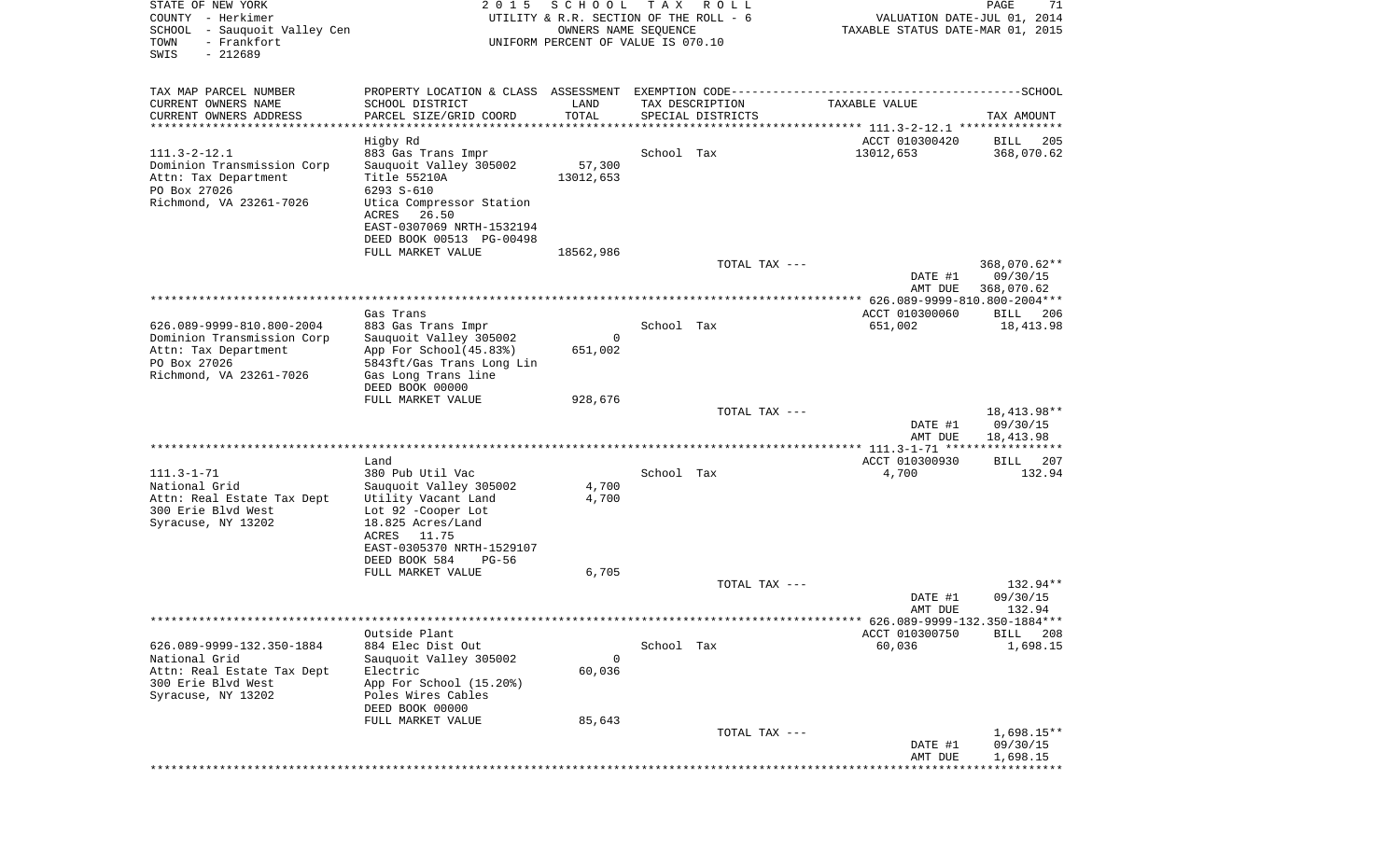| 72<br>PAGE                               | R O L L                                | 2015 SCHOOL TAX          |                                                                                                                      | STATE OF NEW YORK                                                                                            |
|------------------------------------------|----------------------------------------|--------------------------|----------------------------------------------------------------------------------------------------------------------|--------------------------------------------------------------------------------------------------------------|
| VALUATION DATE-JUL 01, 2014              | UTILITY & R.R. SECTION OF THE ROLL - 6 |                          |                                                                                                                      | COUNTY - Herkimer                                                                                            |
| TAXABLE STATUS DATE-MAR 01, 2015         |                                        | OWNERS NAME SEQUENCE     |                                                                                                                      | - Sauquoit Valley Cen<br>SCHOOL                                                                              |
|                                          | UNIFORM PERCENT OF VALUE IS 070.10     |                          | TOWN<br>- Frankfort<br>$-212689$<br>SWIS                                                                             |                                                                                                              |
|                                          |                                        |                          |                                                                                                                      | TAX MAP PARCEL NUMBER                                                                                        |
| TAXABLE VALUE                            | TAX DESCRIPTION                        | LAND                     | SCHOOL DISTRICT                                                                                                      | CURRENT OWNERS NAME                                                                                          |
| TAX AMOUNT                               | SPECIAL DISTRICTS                      | TOTAL                    | PARCEL SIZE/GRID COORD                                                                                               | CURRENT OWNERS ADDRESS<br>********************                                                               |
| ACCT 167571<br>BILL 209                  |                                        |                          | 1033 Higby Rd                                                                                                        |                                                                                                              |
| 20,200<br>571.37                         | School Tax                             |                          | 380 Pub Util Vac                                                                                                     | $111.3 - 2 - 11$                                                                                             |
|                                          |                                        | 20,200<br>20,200         | Utility Vacant Land<br>Mobile Stat/SchuylerSubst                                                                     | T8 Unison Site Management llc Sauquoit Valley 305002<br>C/O American Tower<br>PO Box 723597                  |
|                                          |                                        | 28,816                   | Higby Rd 2.8A/Substation<br>ACRES 2.99<br>EAST-0306477 NRTH-1532199<br>DEED BOOK 1413<br>PG-873<br>FULL MARKET VALUE | Atlanta, GA 31139                                                                                            |
| $571.37**$                               | TOTAL TAX ---                          |                          |                                                                                                                      |                                                                                                              |
| 09/30/15<br>DATE #1<br>AMT DUE<br>571.37 |                                        |                          |                                                                                                                      |                                                                                                              |
|                                          |                                        |                          |                                                                                                                      |                                                                                                              |
| <b>BILL</b> 210                          |                                        |                          | outside plant                                                                                                        |                                                                                                              |
| 776.47                                   | School Tax                             |                          | 836 Telecom. eq.                                                                                                     |                                                                                                              |
|                                          |                                        |                          |                                                                                                                      |                                                                                                              |
|                                          |                                        | 39,160                   | FULL MARKET VALUE                                                                                                    |                                                                                                              |
| $776.47**$                               | TOTAL TAX ---                          |                          |                                                                                                                      |                                                                                                              |
| DATE #1<br>09/30/15<br>776.47<br>AMT DUE |                                        |                          |                                                                                                                      |                                                                                                              |
| 27,451                                   |                                        | $\overline{0}$<br>27,451 | Sauquoit Valley 305002<br>app for school .084000                                                                     | 626.089-0000-631.900-1885<br>Verizon New York Inc<br>$C/O$ Duff & Phelps<br>PO Box 2749<br>Addison, TX 75001 |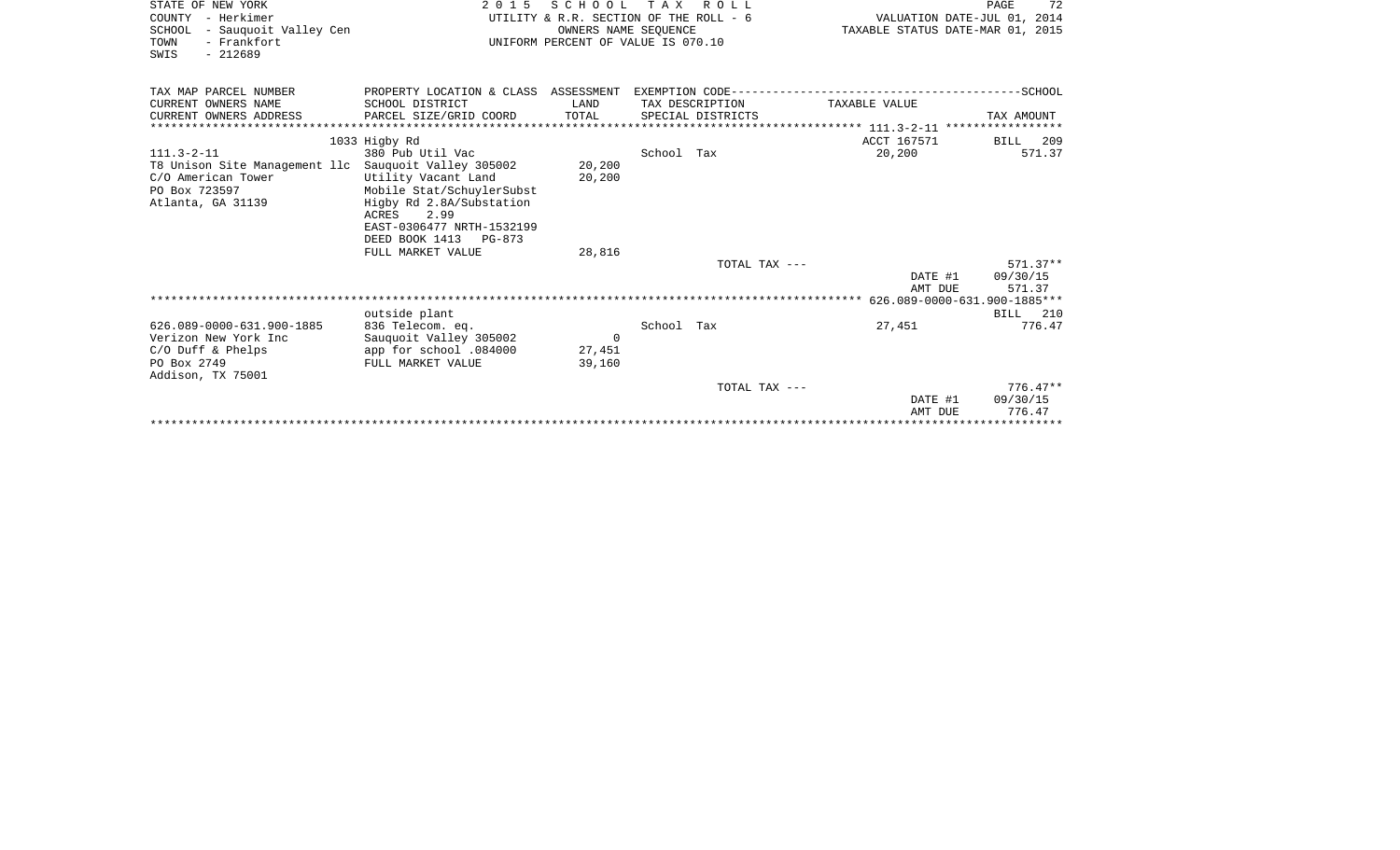|      | STATE OF NEW YORK            | 2015 SCHOOL TAX ROLL |                                        |  |                                  |                        | PAGE | 73 |
|------|------------------------------|----------------------|----------------------------------------|--|----------------------------------|------------------------|------|----|
|      | COUNTY - Herkimer            |                      | UTILITY & R.R. SECTION OF THE ROLL - 6 |  | VALUATION DATE-JUL 01, 2014      |                        |      |    |
|      | SCHOOL - Sauquoit Valley Cen |                      |                                        |  | TAXABLE STATUS DATE-MAR 01, 2015 |                        |      |    |
| TOWN | - Frankfort                  |                      |                                        |  |                                  | RPS155/V04/L015        |      |    |
| SWIS | - 212689                     |                      |                                        |  |                                  | CURRENT DATE 8/20/2015 |      |    |
|      |                              |                      |                                        |  |                                  |                        |      |    |

## R O L L S U B S E C T I O N - - T O T A L S

#### \*\*\* S P E C I A L D I S T R I C T S U M M A R Y \*\*\*

|      |               | ------ | pumpun tau<br>$\left(11\right)$ |        |            | 'YEMPT         | .             | ◡▴▱▴            |
|------|---------------|--------|---------------------------------|--------|------------|----------------|---------------|-----------------|
| CODE | A BAT<br>NAMP | リハト    | <b>TVDT</b>                     | . LIUP | ,,,<br>LUP | IOUN'.<br>ـ MC | $- - - - - -$ | $- - -$<br>L A∡ |

## NO SPECIAL DISTRICTS AT THIS LEVEL

#### \*\*\* S C H O O L D I S T R I C T S U M M A R Y \*\*\*

| CODE   | DISTRICT NAME                    | TOTAL<br>PARCELS | ASSESSED<br>LAND | ASSESSED<br>TOTAL | EXEMPT<br>AMOUNT | TOTAL<br>TAXABLE |            |
|--------|----------------------------------|------------------|------------------|-------------------|------------------|------------------|------------|
|        |                                  |                  |                  |                   | STAR AMOUNT      | STAR TAXABLE     | TOTAL TAX  |
|        | Sauquoit Valley Cen              | 6                | 82,200           | 13776,042         |                  | 13,776,042       |            |
| 305002 |                                  |                  |                  |                   |                  | 13,776,042       | 389,663.53 |
|        | SUB-TOTAL                        | 6                | 82,200           | 13776,042         |                  | 13,776,042       |            |
|        | $S \cup B - T \cup T A L (CONT)$ |                  |                  |                   |                  | 13,776,042       | 389,663.53 |
|        | TOTAL                            | 6                | 82,200           | 13776,042         |                  | 13,776,042       |            |
|        | TO TAL (CONT)                    |                  |                  |                   |                  | 13,776,042       | 389,663.53 |

\*\*\* S Y S T E M C O D E S S U M M A R Y \*\*\*

#### NO SYSTEM EXEMPTIONS AT THIS LEVEL

\*\*\* E X E M P T I O N S U M M A R Y \*\*\*

## NO EXEMPTIONS AT THIS LEVEL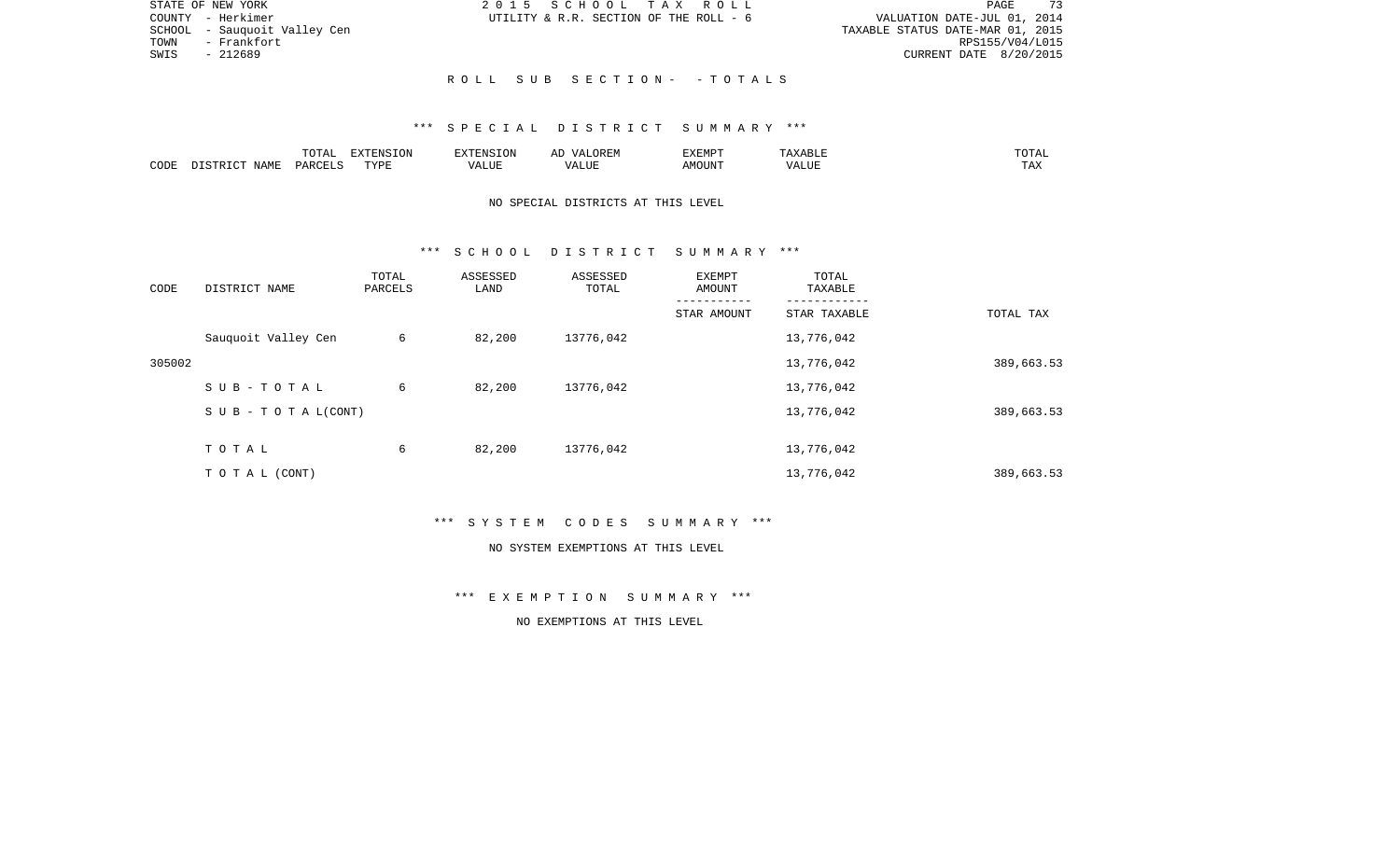| STATE OF NEW YORK |                       | 2015 SCHOOL TAX ROLL                   |                            | PAGE                             | 74 |
|-------------------|-----------------------|----------------------------------------|----------------------------|----------------------------------|----|
| COUNTY - Herkimer |                       | UTILITY & R.R. SECTION OF THE ROLL - 6 |                            | VALUATION DATE-JUL 01, 2014      |    |
| SCHOOL            | - Sauquoit Valley Cen |                                        |                            | TAXABLE STATUS DATE-MAR 01, 2015 |    |
| TOWN              | - Frankfort           |                                        |                            | RPS155/V04/L015                  |    |
| SWIS<br>- 212689  |                       |                                        |                            | CURRENT DATE 8/20/2015           |    |
|                   |                       |                                        |                            |                                  |    |
|                   |                       |                                        | ROLL SUB SECTION- - TOTALS |                                  |    |

| ROLL<br><b>SEC</b> | DESCRIPTION                         | TOTAL<br>PARCELS | ASSESSED<br>LAND | ASSESSED<br>TOTAL | <b>EXEMPT</b><br>AMOUNT | TOTAL<br>TAXABLE         | TOTAL<br>TAX |
|--------------------|-------------------------------------|------------------|------------------|-------------------|-------------------------|--------------------------|--------------|
|                    |                                     |                  |                  |                   | STAR AMOUNT             | STAR TAXABLE             |              |
|                    | School<br>Tax                       |                  | 82,200           | 13776,042         |                         | 13,776,042<br>13,776,042 | 389,663.53   |
| 6                  | SPEC DIST TAXES<br>UTILITIES & N.C. | 6                |                  |                   |                         |                          | 389,663.53   |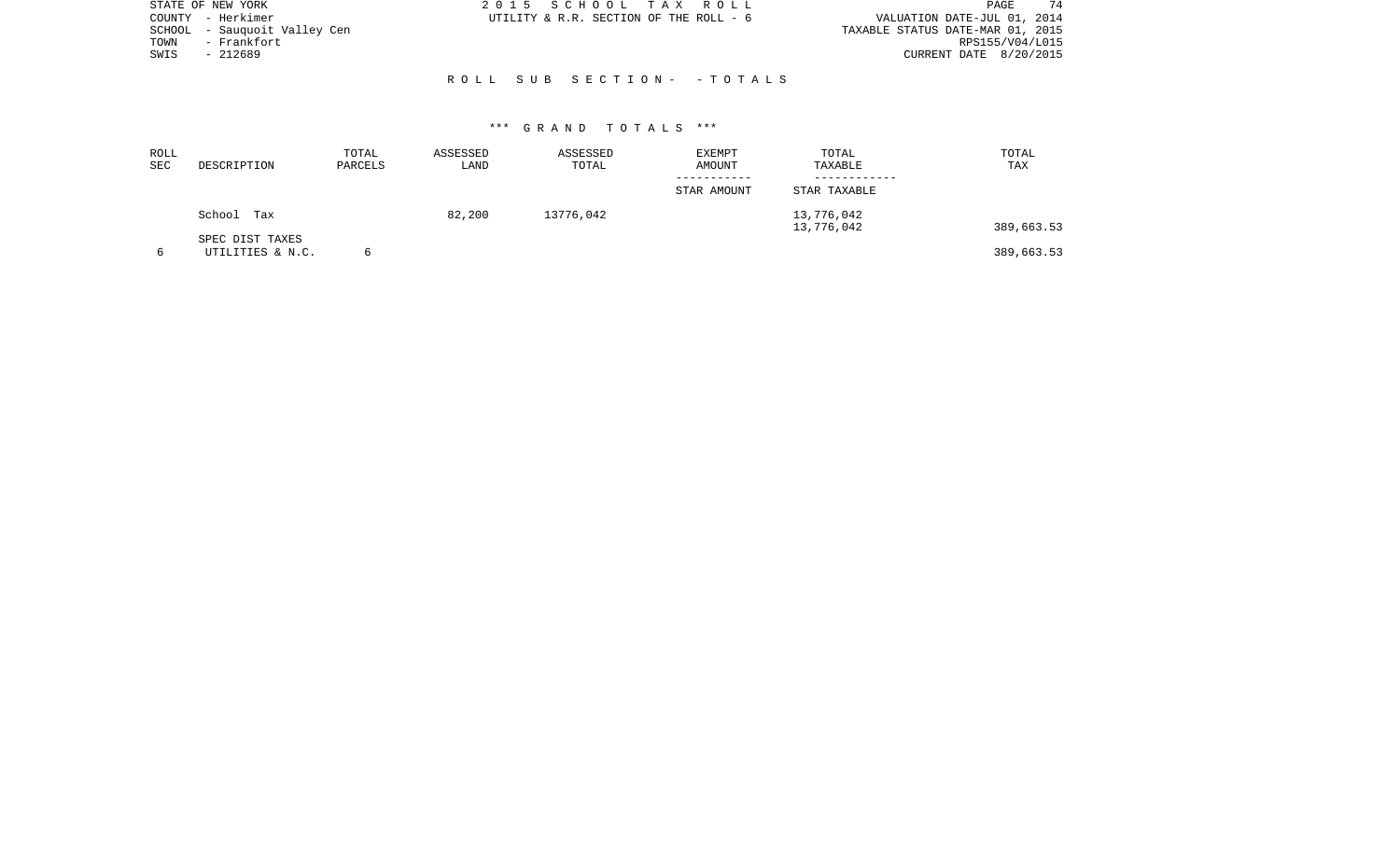| STATE OF NEW YORK             | 2015 SCHOOL TAX ROLL                   | 75<br><b>PAGE</b>                |
|-------------------------------|----------------------------------------|----------------------------------|
| COUNTY - Herkimer             | UTILITY & R.R. SECTION OF THE ROLL - 6 | VALUATION DATE-JUL 01, 2014      |
| SCHOOL  – Sauquoit Valley Cen |                                        | TAXABLE STATUS DATE-MAR 01, 2015 |
| TOWN<br>- Frankfort           |                                        | RPS155/V04/L015                  |
| SWIS<br>- 212689              |                                        | CURRENT DATE 8/20/2015           |
|                               |                                        |                                  |

75

# R O L L S E C T I O N T O T A L S

#### \*\*\* S P E C I A L D I S T R I C T S U M M A R Y \*\*\*

|      |                    | T<br>$\Delta$<br>10111 | .ON       | $ -$  | $H: \mathbb{R}^n$<br>ΑI | <b>DIEDIS</b><br>-XEMP |           | ◡∸ェℶ                 |
|------|--------------------|------------------------|-----------|-------|-------------------------|------------------------|-----------|----------------------|
| CODE | IAME<br>$\sqrt{2}$ |                        | TVDF<br>. | L.TTF | TTT.                    |                        | $- - - -$ | ᇚᆪ<br>L <i>I</i> 14. |

## NO SPECIAL DISTRICTS AT THIS LEVEL

#### \*\*\* S C H O O L D I S T R I C T S U M M A R Y \*\*\*

| CODE   | DISTRICT NAME                    | TOTAL<br>PARCELS | ASSESSED<br>LAND | ASSESSED<br>TOTAL | EXEMPT<br>AMOUNT | TOTAL<br>TAXABLE |            |
|--------|----------------------------------|------------------|------------------|-------------------|------------------|------------------|------------|
|        |                                  |                  |                  |                   | STAR AMOUNT      | STAR TAXABLE     | TOTAL TAX  |
|        | Sauquoit Valley Cen              | 6                | 82,200           | 13776,042         |                  | 13,776,042       |            |
| 305002 |                                  |                  |                  |                   |                  | 13,776,042       | 389,663.53 |
|        | SUB-TOTAL                        | 6                | 82,200           | 13776,042         |                  | 13,776,042       |            |
|        | $S \cup B - T \cup T A L (CONT)$ |                  |                  |                   |                  | 13,776,042       | 389,663.53 |
|        | TOTAL                            | 6                | 82,200           | 13776,042         |                  | 13,776,042       |            |
|        | T O T A L (CONT)                 |                  |                  |                   |                  | 13,776,042       | 389,663.53 |

\*\*\* S Y S T E M C O D E S S U M M A R Y \*\*\*

#### NO SYSTEM EXEMPTIONS AT THIS LEVEL

\*\*\* E X E M P T I O N S U M M A R Y \*\*\*

## NO EXEMPTIONS AT THIS LEVEL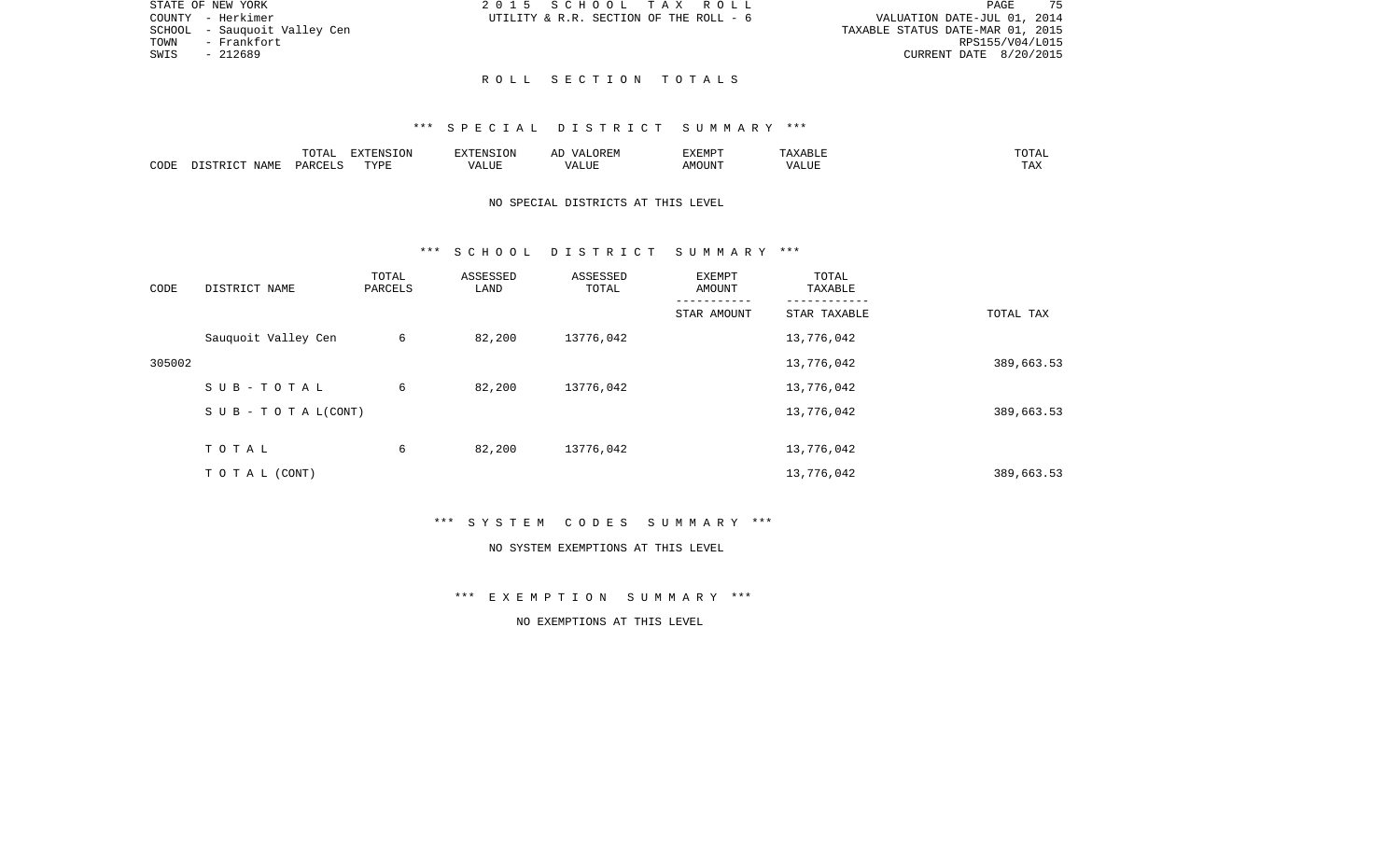| STATE OF NEW YORK            | 2015 SCHOOL TAX ROLL                   | -76<br>PAGE                      |
|------------------------------|----------------------------------------|----------------------------------|
| COUNTY - Herkimer            | UTILITY & R.R. SECTION OF THE ROLL - 6 | VALUATION DATE-JUL 01, 2014      |
| SCHOOL - Sauquoit Valley Cen |                                        | TAXABLE STATUS DATE-MAR 01, 2015 |
| - Frankfort<br>TOWN          |                                        | RPS155/V04/L015                  |
| SWIS<br>$-212689$            |                                        | CURRENT DATE 8/20/2015           |
|                              |                                        |                                  |
|                              | ROLL SECTION TOTALS                    |                                  |

| ROLL<br><b>SEC</b> | DESCRIPTION                         | TOTAL<br>PARCELS | ASSESSED<br>LAND | ASSESSED<br>TOTAL | <b>EXEMPT</b><br>AMOUNT | TOTAL<br>TAXABLE         | TOTAL<br>TAX |
|--------------------|-------------------------------------|------------------|------------------|-------------------|-------------------------|--------------------------|--------------|
|                    |                                     |                  |                  |                   | STAR AMOUNT             | STAR TAXABLE             |              |
|                    | School<br>Tax                       |                  | 82,200           | 13776,042         |                         | 13,776,042<br>13,776,042 | 389,663.53   |
| 6                  | SPEC DIST TAXES<br>UTILITIES & N.C. | 6                |                  |                   |                         |                          | 389,663.53   |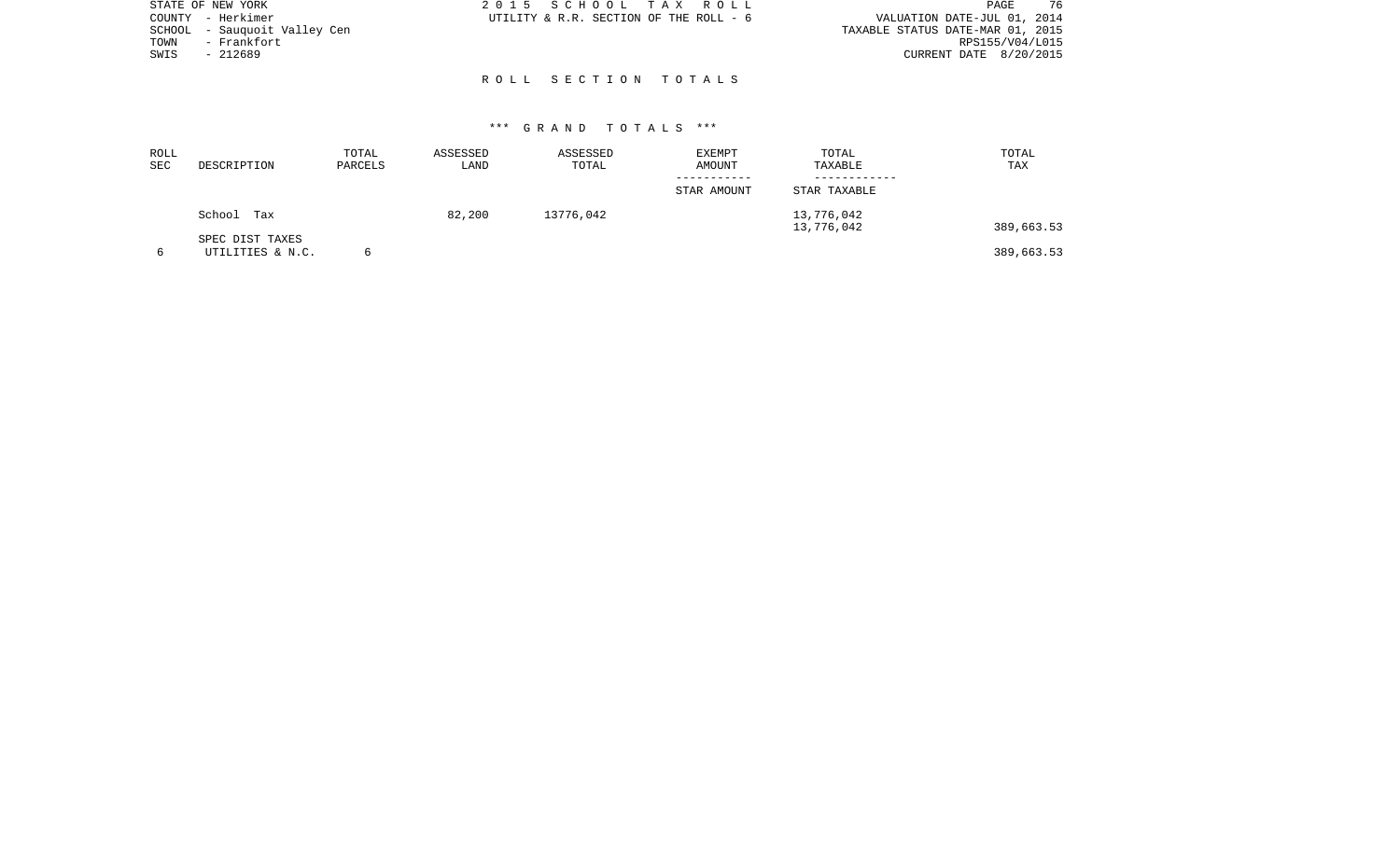| STATE OF NEW YORK<br>COUNTY - Herkimer<br>SCHOOL - Sauquoit Valley Cen<br>- Frankfort<br>TOWN<br>SWIS<br>$-212689$ | SCHOOL<br>TAX ROLL<br>2 0 1 5<br>WHOLLY EXEMPT SECTION OF THE ROLL - 8<br>OWNERS NAME SEQUENCE<br>UNIFORM PERCENT OF VALUE IS 070.10                                                                         |                                |                                |                                      | PAGE<br>VALUATION DATE-JUL 01, 2014<br>TAXABLE STATUS DATE-MAR 01, 2015 |                  |  |  |
|--------------------------------------------------------------------------------------------------------------------|--------------------------------------------------------------------------------------------------------------------------------------------------------------------------------------------------------------|--------------------------------|--------------------------------|--------------------------------------|-------------------------------------------------------------------------|------------------|--|--|
| TAX MAP PARCEL NUMBER<br>CURRENT OWNERS NAME<br>CURRENT OWNERS ADDRESS                                             | SCHOOL DISTRICT<br>PARCEL SIZE/GRID COORD                                                                                                                                                                    | LAND<br>TOTAL                  |                                | TAX DESCRIPTION<br>SPECIAL DISTRICTS | TAXABLE VALUE                                                           | TAX AMOUNT       |  |  |
| *********************                                                                                              | Higby Rd                                                                                                                                                                                                     |                                |                                |                                      | ACCT 010022825                                                          |                  |  |  |
| $111.3 - 2 - 13.2$<br>Frankfort Hill Fire Dept<br>Higby Rd<br>Frankfort, NY                                        | 314 Rural vac<10<br>Sauquoit Valley 305002<br>N<br>V19<br>Higby Rd<br>ACRES<br>10.00                                                                                                                         | 6,000<br>6,000                 | NON PROF 9 25300<br>School Tax |                                      | 0.00                                                                    | 6,000<br>0.00    |  |  |
|                                                                                                                    | EAST-0308723 NRTH-1532183<br>DEED BOOK 888<br>PG-86<br>FULL MARKET VALUE                                                                                                                                     | 8,559                          |                                | TOTAL TAX ---                        |                                                                         | $0.00**$         |  |  |
|                                                                                                                    |                                                                                                                                                                                                              |                                |                                |                                      |                                                                         |                  |  |  |
| $111.3 - 2 - 14$                                                                                                   | Albany Rd<br>651 Highway gar                                                                                                                                                                                 |                                | NON PROF 9 25300               |                                      | ACCT 710032970                                                          | 8,100            |  |  |
| Frankfort Hill Fire Dept<br>2235 Albany Rd<br>Frankfort, NY 13340                                                  | Sauquoit Valley 305002<br>S<br>V19 2A<br>Albany Road<br>ACRES<br>3.70<br>EAST-0308933 NRTH-1531508<br>DEED BOOK 872<br>PG-276                                                                                | 8,100<br>8,100                 | School Tax                     |                                      | 0.00                                                                    | 0.00             |  |  |
|                                                                                                                    | FULL MARKET VALUE                                                                                                                                                                                            | 11,555                         |                                | TOTAL TAX ---                        |                                                                         | $0.00**$         |  |  |
| ***************************                                                                                        | Hacadam Rd                                                                                                                                                                                                   |                                |                                |                                      | ACCT 010099830                                                          |                  |  |  |
| $111.3 - 2 - 19$<br>NYS Assoc Retarded Children<br>245 Genesee St<br>Utica, NY 13501                               | 614 Spec. school<br>Sauquoit Valley 305002<br>40a<br>ACRES<br>40.00<br>EAST-0308596 NRTH-1529387<br>DEED BOOK 00594 PG-00716<br>FULL MARKET VALUE                                                            | 50,200<br>128,500<br>183,310   | NYS HOSP<br>School Tax         | 12100                                | 0.00                                                                    | 128,500<br>0.00  |  |  |
|                                                                                                                    |                                                                                                                                                                                                              |                                |                                | TOTAL TAX ---                        | ***** 118.1-2-8.4 *****************                                     | $0.00**$         |  |  |
| $118.1 - 2 - 8.4$<br>Town of Frankfort<br>140 S Litchfield St<br>Frankfort, NY 13340                               | 1896 Albany Rd<br>652 Govt bldgs<br>Sauguoit Valley 305002<br>$\mathbf{B}$<br>Albany Rd<br>FRNT 1543.20 DPTH<br>ACRES<br>15.10<br>EAST-0311519 NRTH-1524689<br>DEED BOOK 938<br>$PG-88$<br>FULL MARKET VALUE | 36,400<br>1159,600<br>1654,208 | TOWN-GEN<br>School Tax         | 13500                                | ACCT 010018600<br>0.00                                                  | 1159,600<br>0.00 |  |  |
| ********************                                                                                               |                                                                                                                                                                                                              |                                |                                | TOTAL TAX ---                        |                                                                         | $0.00**$         |  |  |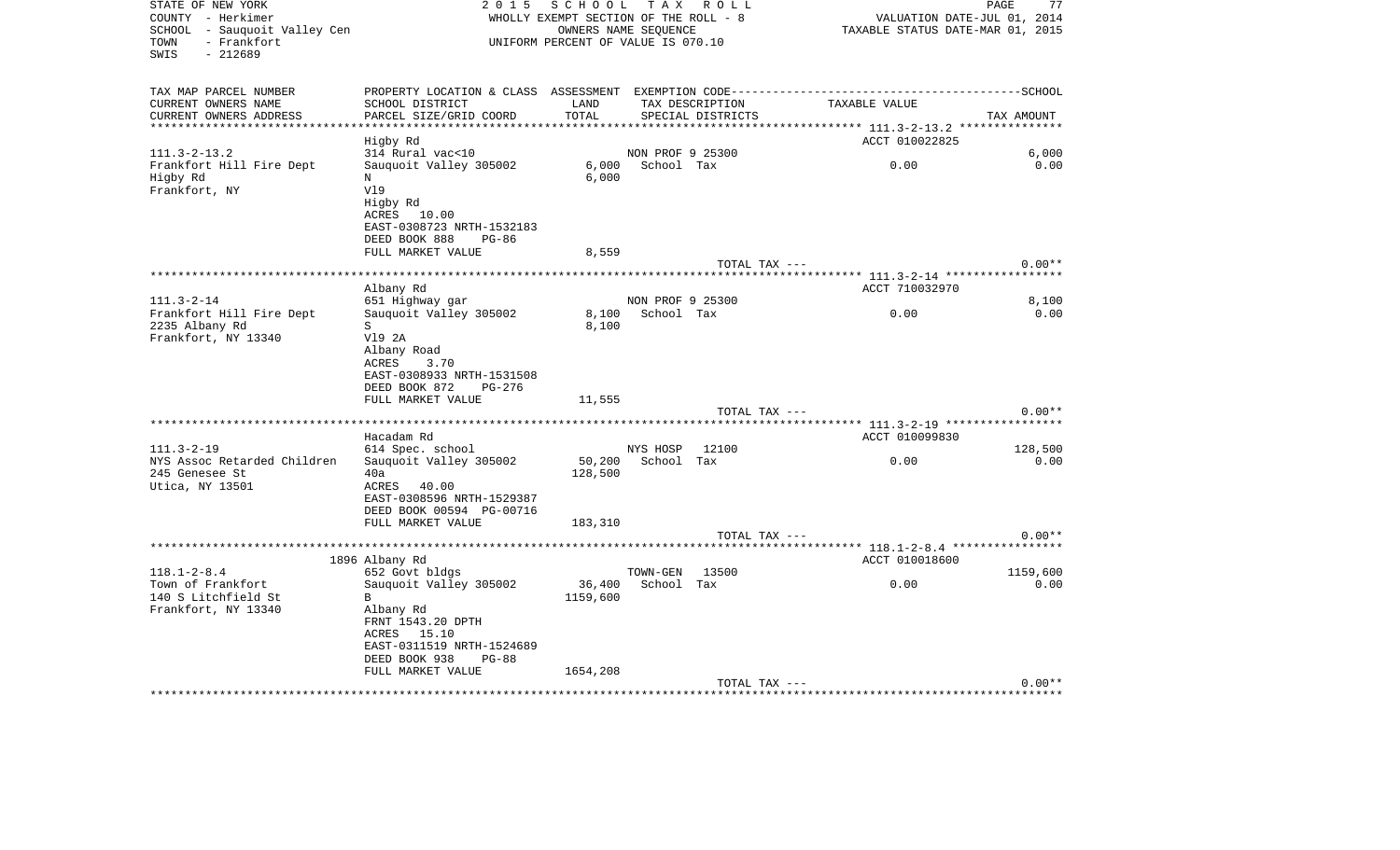|      | STATE OF NEW YORK            |  |  | 2015 SCHOOL TAX ROLL                  |                                  |                        | <b>PAGE</b> | 78 |
|------|------------------------------|--|--|---------------------------------------|----------------------------------|------------------------|-------------|----|
|      | COUNTY - Herkimer            |  |  | WHOLLY EXEMPT SECTION OF THE ROLL - 8 | VALUATION DATE-JUL 01, 2014      |                        |             |    |
|      | SCHOOL - Sauguoit Valley Cen |  |  |                                       | TAXABLE STATUS DATE-MAR 01, 2015 |                        |             |    |
| TOWN | - Frankfort                  |  |  |                                       |                                  | RPS155/V04/L015        |             |    |
| SWIS | $-212689$                    |  |  |                                       |                                  | CURRENT DATE 8/20/2015 |             |    |
|      |                              |  |  |                                       |                                  |                        |             |    |
|      |                              |  |  | ROLL SUB SECTION- - TOTALS            |                                  |                        |             |    |

#### \*\*\* S P E C I A L D I S T R I C T S U M M A R Y \*\*\*

|      |      | ----                    | EXTENSION   |          | $\cdots$ | יסו היד אי                   |   |                   |
|------|------|-------------------------|-------------|----------|----------|------------------------------|---|-------------------|
| CODE | NAME | $\triangle$ AR $\cap$ T | <b>TIZE</b> | ا نانله. | بادف     | $M$ $\cap$ $T$ $\cap$ $\cap$ | ▱ | $- - - -$<br>171. |

## NO SPECIAL DISTRICTS AT THIS LEVEL

#### \*\*\* S C H O O L D I S T R I C T S U M M A R Y \*\*\*

| CODE   | DISTRICT NAME                    | TOTAL<br>PARCELS | ASSESSED<br>LAND | ASSESSED<br>TOTAL | EXEMPT<br>AMOUNT | TOTAL<br>TAXABLE |           |
|--------|----------------------------------|------------------|------------------|-------------------|------------------|------------------|-----------|
|        |                                  |                  |                  |                   | STAR AMOUNT      | STAR TAXABLE     | TOTAL TAX |
|        | Sauquoit Valley Cen              | $4\overline{ }$  | 100,700          | 1302,200          | 1302,200         |                  |           |
| 305002 |                                  |                  |                  |                   |                  |                  |           |
|        | SUB-TOTAL                        | $\overline{4}$   | 100,700          | 1302,200          | 1302,200         |                  |           |
|        | $S \cup B - T \cup T A L (CONT)$ |                  |                  |                   |                  |                  |           |
|        |                                  |                  |                  |                   |                  |                  |           |
|        | TOTAL                            | $\overline{4}$   | 100,700          | 1302,200          | 1302,200         |                  |           |
|        | TO TAL (CONT)                    |                  |                  |                   |                  |                  |           |

## \*\*\* S Y S T E M C O D E S S U M M A R Y \*\*\*

#### NO SYSTEM EXEMPTIONS AT THIS LEVEL

## \*\*\* E X E M P T I O N S U M M A R Y \*\*\*

| CODE           | DESCRIPTION          | TOTAL<br>PARCELS | SCHOOL              |
|----------------|----------------------|------------------|---------------------|
| 12100<br>13500 | NYS HOSP<br>TOWN-GEN |                  | 128,500<br>1159,600 |
| 25300          | NON PROF 9           | 2                | 14,100              |
|                | TOTAL                | 4                | 1302,200            |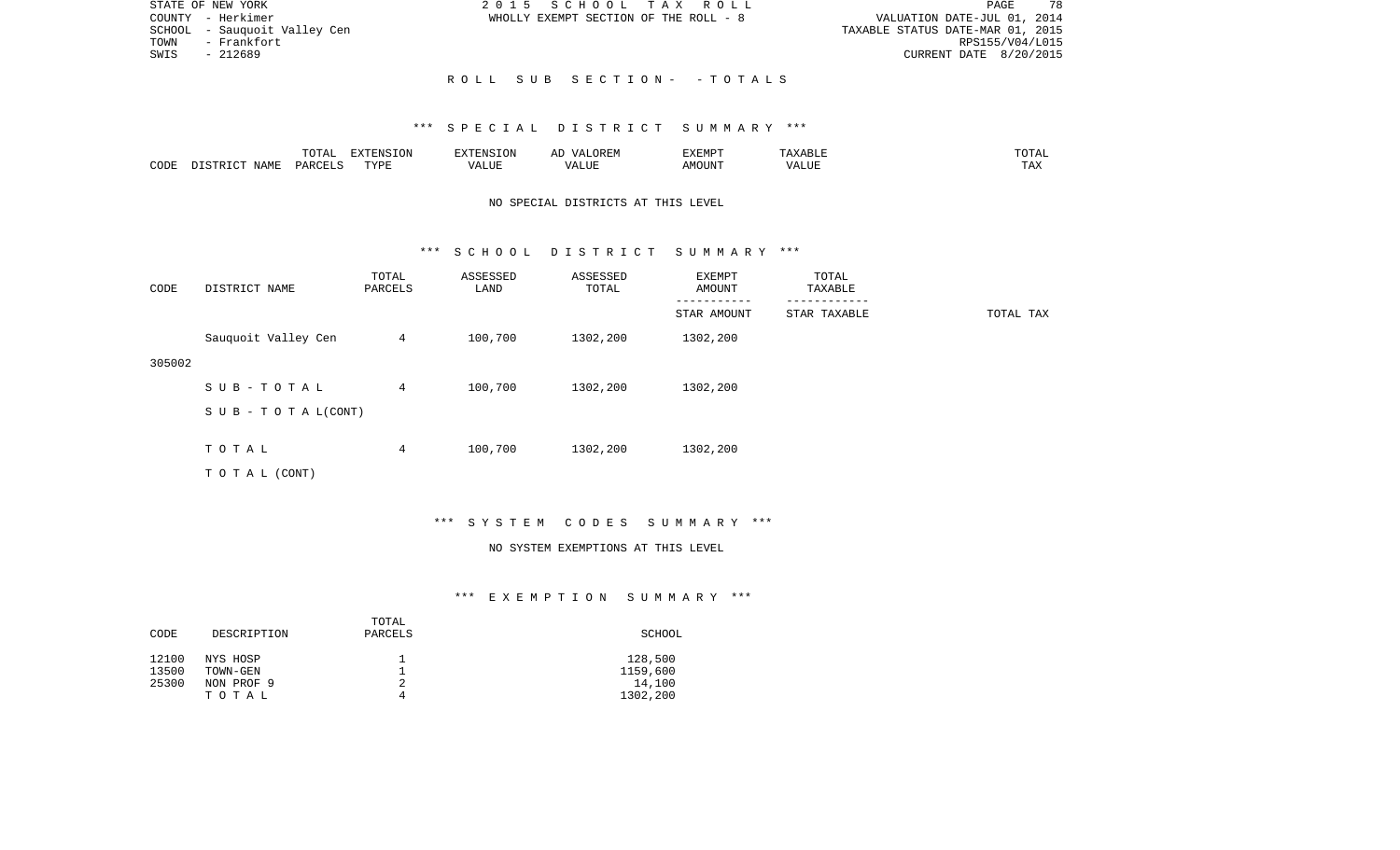|      | STATE OF NEW YORK            | 2015 SCHOOL TAX ROLL                  | 79<br>PAGE                       |
|------|------------------------------|---------------------------------------|----------------------------------|
|      | COUNTY - Herkimer            | WHOLLY EXEMPT SECTION OF THE ROLL - 8 | VALUATION DATE-JUL 01, 2014      |
|      | SCHOOL - Sauquoit Valley Cen |                                       | TAXABLE STATUS DATE-MAR 01, 2015 |
| TOWN | - Frankfort                  |                                       | RPS155/V04/L015                  |
| SWIS | - 212689                     |                                       | CURRENT DATE 8/20/2015           |
|      |                              |                                       |                                  |
|      |                              | ROLL SUB SECTION- - TOTALS            |                                  |

| ROLL<br>SEC | DESCRIPTION                   | TOTAL<br>PARCELS | ASSESSED<br>LAND | ASSESSED<br>TOTAL | EXEMPT<br>AMOUNT | TOTAL<br>TAXABLE | TOTAL<br>TAX |
|-------------|-------------------------------|------------------|------------------|-------------------|------------------|------------------|--------------|
|             |                               |                  |                  |                   | STAR AMOUNT      | STAR TAXABLE     |              |
|             | RS 8 TOTAL<br>SPEC DIST TAXES |                  | 100,700          | 1302,200          | 1,302,200        |                  |              |

8 WHOLLY EXEMPT 4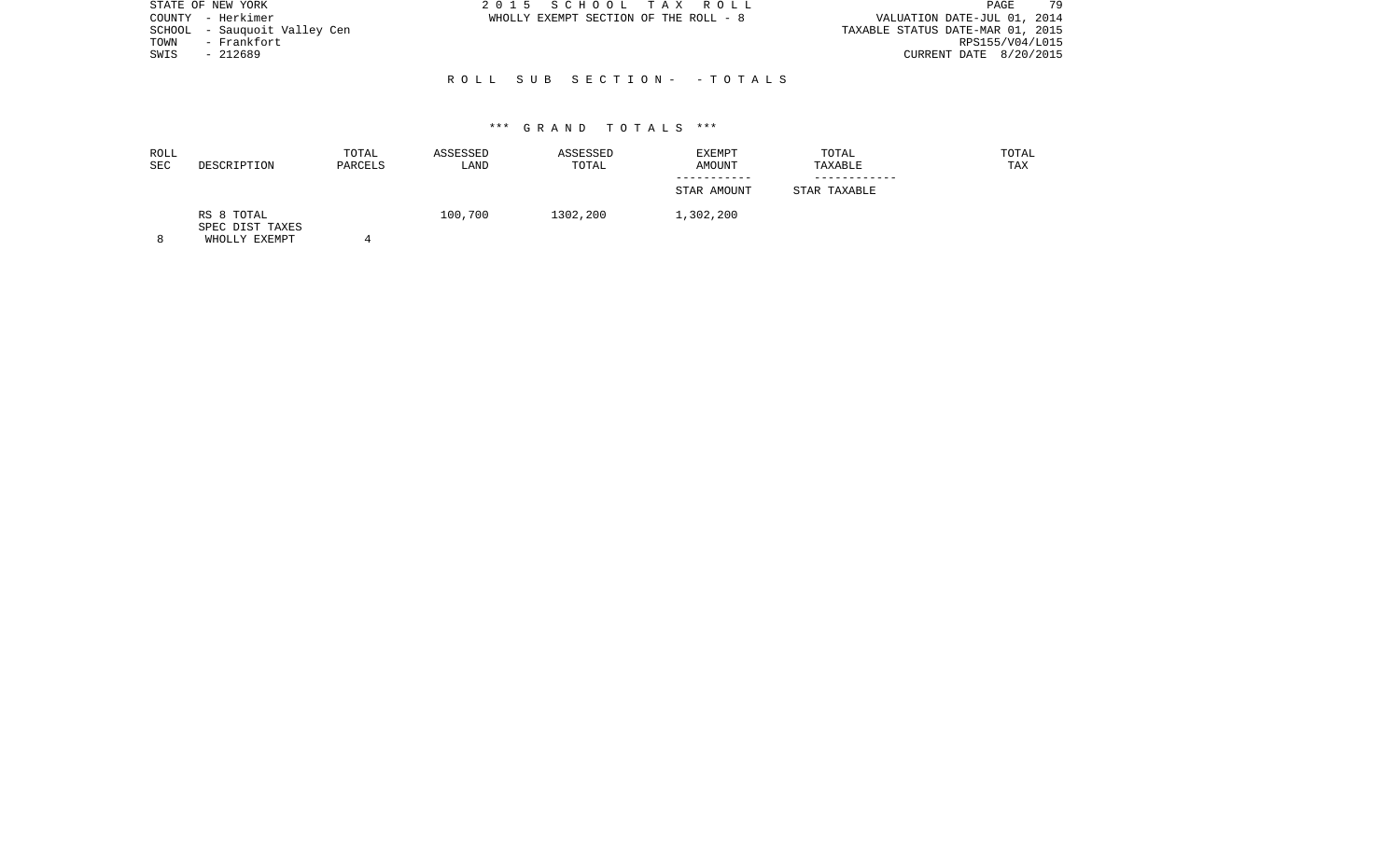| DLL  |  |                                  | PAGE. | 80 |
|------|--|----------------------------------|-------|----|
| $-8$ |  | VALUATION DATE-JUL 01, 2014      |       |    |
|      |  | TAXABLE STATUS DATE-MAR 01, 2015 |       |    |
|      |  | RPS155/V04/L015                  |       |    |
|      |  | CURRENT DATE 8/20/2015           |       |    |

STATE OF NEW YORK **2015** SCHOOL TAX RO

COUNTY - Herkimer WHOLLY EXEMPT SECTION OF THE ROLL SCHOOL - Sauquoit Valley Cen  $TOWN$  -  $Frankfort$ SWIS - 212689

#### R O L L S E C T I O N T O T A L S

#### \*\*\* S P E C I A L D I S T R I C T S U M M A R Y \*\*\*

|      |      | ----<br>◡∸⊷       | ־סוותידעים<br>ION |       | 'XEMPT           | $\cdot$ 4511.   | $m \wedge m$<br>. |
|------|------|-------------------|-------------------|-------|------------------|-----------------|-------------------|
| CODE | NAME | $\triangle$ ARCET | <b>TIZE</b>       | - --- | IOUN".<br>⊾ IVI⊦ | $   -$<br>ں سدہ | $- - -$<br>. Ал   |

## NO SPECIAL DISTRICTS AT THIS LEVEL

#### \*\*\* S C H O O L D I S T R I C T S U M M A R Y \*\*\*

| CODE   | DISTRICT NAME                    | TOTAL<br>PARCELS | ASSESSED<br>LAND | ASSESSED<br>TOTAL | EXEMPT<br>AMOUNT | TOTAL<br>TAXABLE |           |
|--------|----------------------------------|------------------|------------------|-------------------|------------------|------------------|-----------|
|        |                                  |                  |                  |                   | STAR AMOUNT      | STAR TAXABLE     | TOTAL TAX |
|        | Sauquoit Valley Cen              | $\overline{4}$   | 100,700          | 1302,200          | 1302,200         |                  |           |
| 305002 |                                  |                  |                  |                   |                  |                  |           |
|        | SUB-TOTAL                        | $\overline{4}$   | 100,700          | 1302,200          | 1302,200         |                  |           |
|        | $S \cup B - T \cup T A L (CONT)$ |                  |                  |                   |                  |                  |           |
|        |                                  |                  |                  |                   |                  |                  |           |
|        | TOTAL                            | 4                | 100,700          | 1302,200          | 1302,200         |                  |           |
|        | TOTAL (CONT)                     |                  |                  |                   |                  |                  |           |

## \*\*\* S Y S T E M C O D E S S U M M A R Y \*\*\*

#### NO SYSTEM EXEMPTIONS AT THIS LEVEL

#### \*\*\* E X E M P T I O N S U M M A R Y \*\*\*

| CODE           | DESCRIPTION          | TOTAL<br>PARCELS | SCHOOL              |
|----------------|----------------------|------------------|---------------------|
| 12100<br>13500 | NYS HOSP<br>TOWN-GEN |                  | 128,500<br>1159,600 |
| 25300          | NON PROF 9           | 2                | 14,100              |
|                | TOTAL                | 4                | 1302,200            |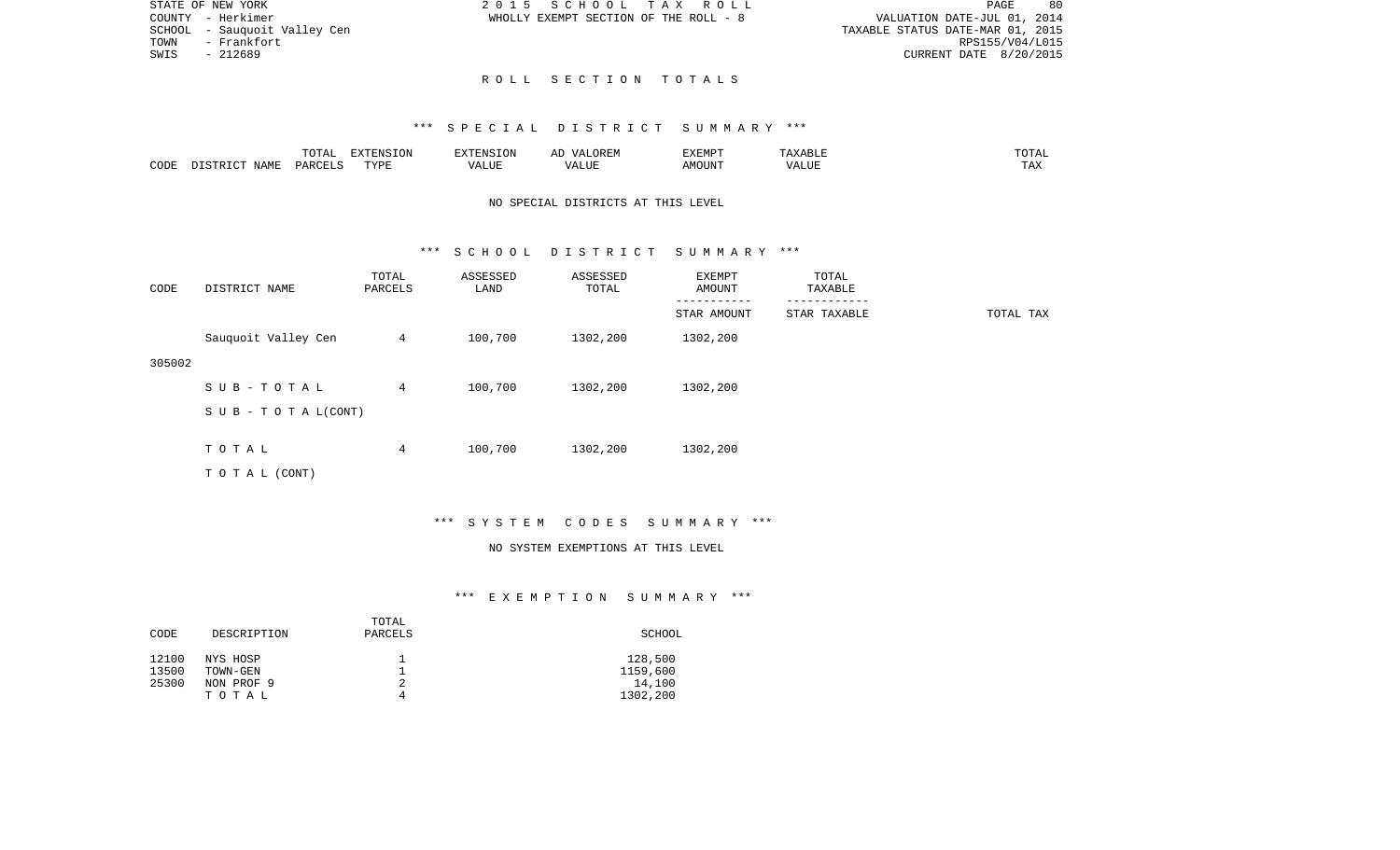| STATE OF NEW YORK            | 2015 SCHOOL TAX ROLL                  | 81<br>PAGE                       |
|------------------------------|---------------------------------------|----------------------------------|
| COUNTY - Herkimer            | WHOLLY EXEMPT SECTION OF THE ROLL - 8 | VALUATION DATE-JUL 01, 2014      |
| SCHOOL - Sauguoit Valley Cen |                                       | TAXABLE STATUS DATE-MAR 01, 2015 |
| - Frankfort<br>TOWN          |                                       | RPS155/V04/L015                  |
| SWIS<br>$-212689$            |                                       | CURRENT DATE 8/20/2015           |
|                              |                                       |                                  |
|                              | ROLL SECTION TOTALS                   |                                  |

| ROLL<br>SEC | DESCRIPTION                   | TOTAL<br>PARCELS | ASSESSED<br>LAND | ASSESSED<br>TOTAL | EXEMPT<br>AMOUNT | TOTAL<br>TAXABLE | TOTAL<br>TAX |
|-------------|-------------------------------|------------------|------------------|-------------------|------------------|------------------|--------------|
|             |                               |                  |                  |                   | STAR AMOUNT      | STAR TAXABLE     |              |
|             | RS 8 TOTAL<br>SPEC DIST TAXES |                  | 100,700          | 1302,200          | 1,302,200        |                  |              |

8 WHOLLY EXEMPT 4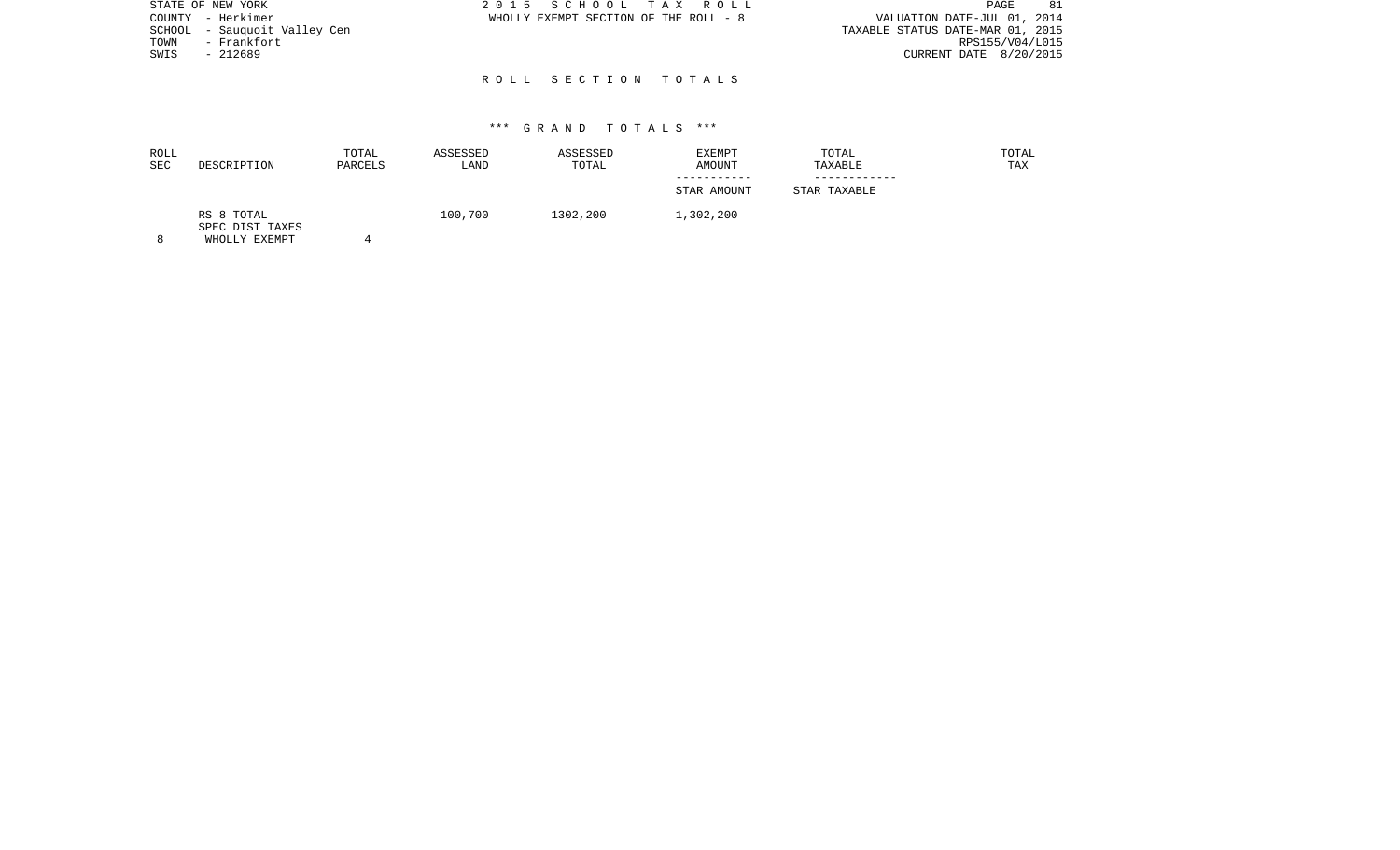| STATE OF NEW YORK |                              | 2015 SCHOOL TAX ROLL |  | <b>PAGE</b>                      |
|-------------------|------------------------------|----------------------|--|----------------------------------|
|                   | COUNTY - Herkimer            |                      |  | VALUATION DATE-JUL 01, 2014      |
|                   | SCHOOL - Sauguoit Valley Cen | SWIS TOTALS          |  | TAXABLE STATUS DATE-MAR 01, 2015 |
| TOWN              | – Frankfort                  |                      |  | RPS155/V04/L015                  |
| SWIS              | - 212689                     |                      |  | CURRENT DATE 8/20/2015           |

## \*\*\* S P E C I A L D I S T R I C T S U M M A R Y \*\*\*

|      |                     | $m \wedge m$   | ----<br><b><i>SNSION</i></b> | 'ENSION | ΑD<br>JREP | 377717777<br>חות בעי |      | ⊥ ∠ער                  | <b>TOTAL</b> |
|------|---------------------|----------------|------------------------------|---------|------------|----------------------|------|------------------------|--------------|
| CODE | NAMF<br>$ \sim$ $-$ | <b>DARCELS</b> | TVDF                         | $   -$  | $-11111$   | <b>MOUNT</b>         | JU H | $\cdot$ 7 $\pi$ $\tau$ |              |

## NO SPECIAL DISTRICTS AT THIS LEVEL

#### \*\*\* S C H O O L D I S T R I C T S U M M A R Y \*\*\*

| CODE   | DISTRICT NAME                    | TOTAL<br>PARCELS | ASSESSED<br>LAND | ASSESSED<br>TOTAL | EXEMPT<br>AMOUNT | TOTAL<br>TAXABLE |           |            |
|--------|----------------------------------|------------------|------------------|-------------------|------------------|------------------|-----------|------------|
|        |                                  |                  |                  |                   | STAR AMOUNT      | STAR TAXABLE     | TAX RATE  | TOTAL TAX  |
|        | Sauguoit Valley Cen              | 214              | 4539,100         | 31821,031         | 1494,976         | 30,326,055       |           |            |
| 305002 |                                  |                  |                  |                   | 2837,090         | 27,488,965       | 28.285594 | 777,541.56 |
|        | SUB-TOTAL                        | 214              | 4539,100         | 31821,031         | 1494,976         | 30,326,055       |           |            |
|        | $S \cup B - T \cup T A L (CONT)$ |                  |                  |                   | 2837,090         | 27,488,965       |           | 777,541.56 |
|        | TOTAL                            | 214              | 4539,100         | 31821,031         | 1494,976         | 30,326,055       |           |            |
|        |                                  |                  |                  |                   |                  |                  |           |            |
|        | TO TAL (CONT)                    |                  |                  |                   | 2837,090         | 27,488,965       |           | 777,541.56 |

#### \*\*\* S Y S T E M C O D E S S U M M A R Y \*\*\*

#### NO SYSTEM EXEMPTIONS AT THIS LEVEL

#### \*\*\* E X E M P T I O N S U M M A R Y \*\*\*

|             | TOTAL   |          |
|-------------|---------|----------|
| DESCRIPTION | PARCELS | SCHOOL   |
|             |         |          |
| NYS HOSP    |         | 128,500  |
| TOWN-GEN    |         | 1159,600 |
| NON PROF 9  | 2       | 14,100   |
| AG MKTS L   |         | 65,081   |
| AG MKTS     | 6       | 110,795  |
|             |         |          |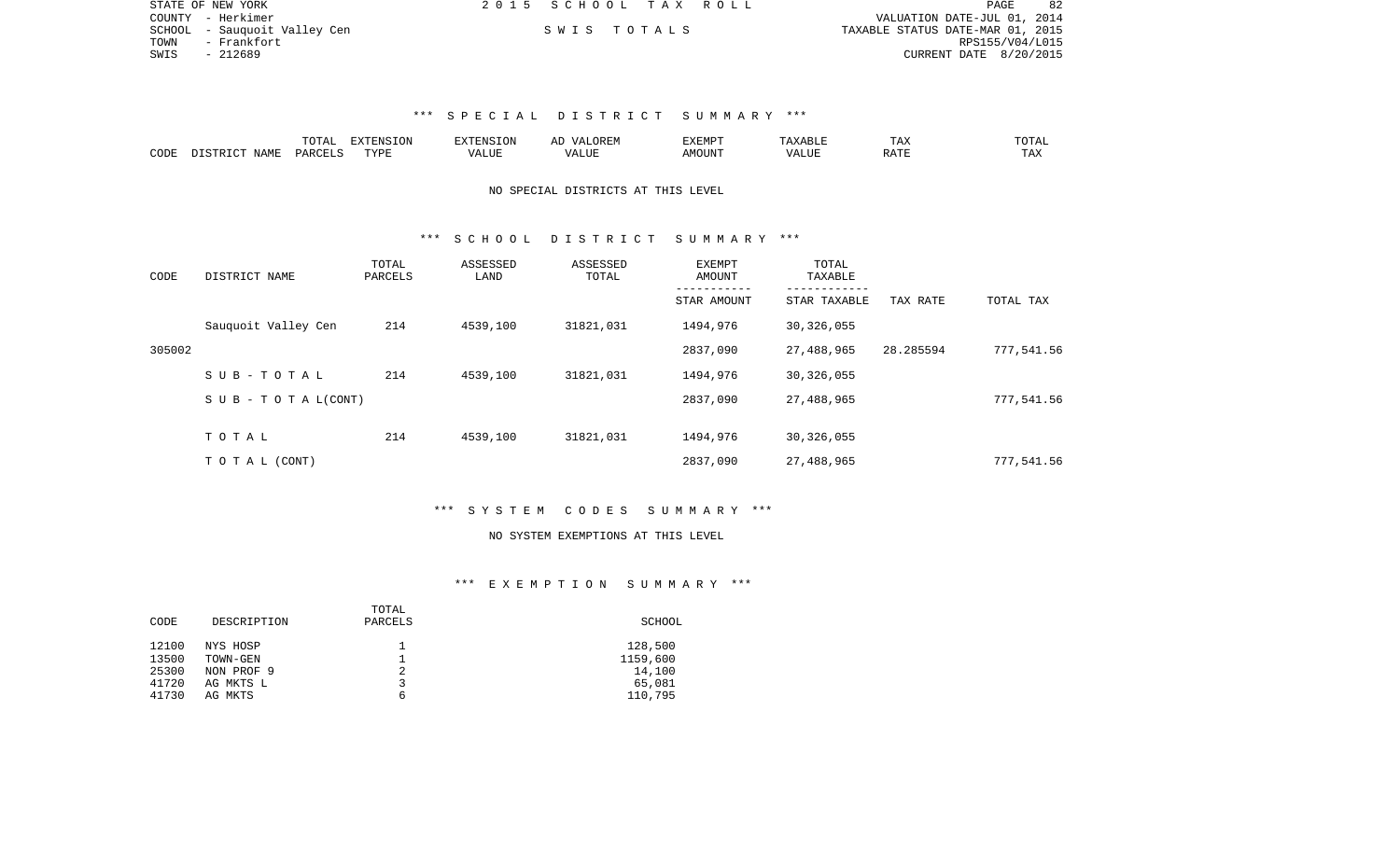|      | STATE OF NEW YORK            | 2015 SCHOOL TAX ROLL |             | PAGE                             | 83 |
|------|------------------------------|----------------------|-------------|----------------------------------|----|
|      | COUNTY - Herkimer            |                      |             | VALUATION DATE-JUL 01, 2014      |    |
|      | SCHOOL - Sauguoit Valley Cen |                      | SWIS TOTALS | TAXABLE STATUS DATE-MAR 01, 2015 |    |
| TOWN | - Frankfort                  |                      |             | RPS155/V04/L015                  |    |
| SWIS | - 212689                     |                      |             | CURRENT DATE 8/20/2015           |    |

#### \*\*\* E X E M P T I O N S U M M A R Y \*\*\*

|       |             | TOTAL   |          |
|-------|-------------|---------|----------|
| CODE  | DESCRIPTION | PARCELS | SCHOOL   |
| 41834 | STAR EN     | 21      | 947,090  |
| 41854 | STAR B      | 90      | 1890,000 |
| 42100 | AGRIC 10 Y  | 3       | 16,900   |
|       | TOTAL       | 127     | 4332,066 |

### \*\*\* G R A N D T O T A L S \*\*\*

| ROLL<br><b>SEC</b> | DESCRIPTION                         | TOTAL<br>PARCELS | ASSESSED<br>LAND | ASSESSED<br>TOTAL | <b>EXEMPT</b><br><b>AMOUNT</b> | TOTAL<br>TAXABLE           |                    |            |
|--------------------|-------------------------------------|------------------|------------------|-------------------|--------------------------------|----------------------------|--------------------|------------|
|                    |                                     |                  |                  |                   | STAR AMOUNT                    | STAR TAXABLE               | TAX<br><b>RATE</b> |            |
|                    | School<br>Tax                       |                  | 4356,200         | 16742,789         | 192,776<br>2837,090            | 16,550,013<br>13,712,923   | 28.285594          | 387,878.03 |
| $\mathbf{1}$       | SPEC DIST TAXES<br>TAXABLE          | 204              |                  |                   |                                |                            |                    | 387,878.03 |
|                    | School Tax                          |                  | 82,200           | 13776,042         |                                | 13,776,042<br>13,776,042   | 28.285594          | 389,663.53 |
| 6                  | SPEC DIST TAXES<br>UTILITIES & N.C. | 6                |                  |                   |                                |                            |                    | 389,663.53 |
|                    |                                     |                  |                  |                   | 1302,200                       |                            |                    |            |
| 8                  | SPEC DIST TAXES<br>WHOLLY EXEMPT    | $\overline{4}$   |                  |                   |                                |                            |                    |            |
|                    | School<br>Tax                       |                  | 4539,100         | 31821,031         | 1,494,976                      | 30, 326, 055               |                    |            |
|                    | SPEC DIST TAXES                     |                  |                  |                   | 2837,090                       | 27,488,965                 | 28.285594          | 777,541.56 |
| $\star$            | TOTAL<br><b>SUB</b>                 | 214              |                  |                   |                                |                            |                    | 777,541.56 |
|                    | School<br>Tax                       |                  | 4539,100         | 31821,031         | 1,494,976<br>2837,090          | 30, 326, 055<br>27,488,965 | 28.285594          | 777,541.56 |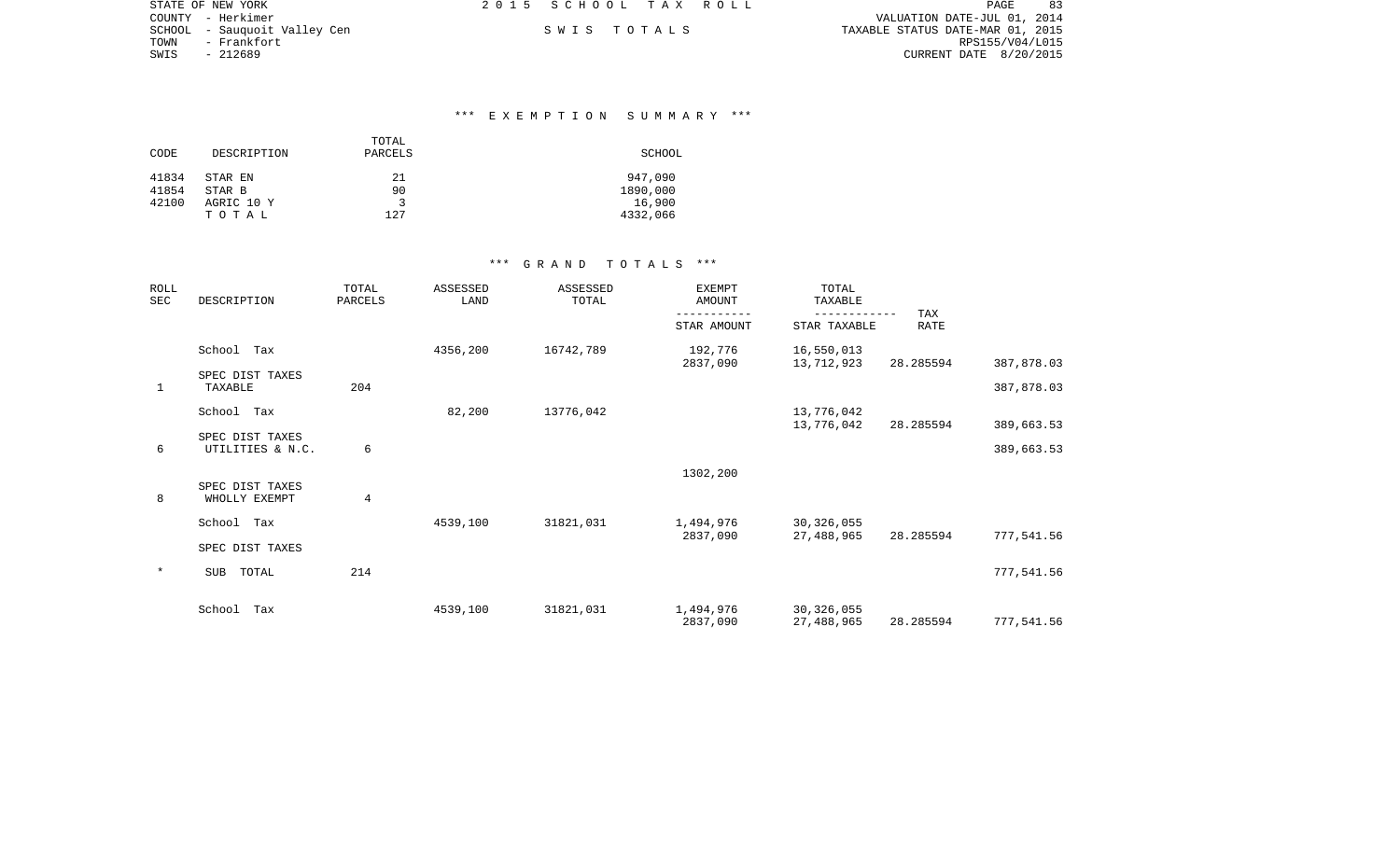|      | STATE OF NEW YORK            | 2015 SCHOOL TAX ROLL |             |                                  | PAGE            | 84 |
|------|------------------------------|----------------------|-------------|----------------------------------|-----------------|----|
|      | COUNTY - Herkimer            |                      |             | VALUATION DATE-JUL 01, 2014      |                 |    |
|      | SCHOOL - Sauguoit Valley Cen |                      | SWIS TOTALS | TAXABLE STATUS DATE-MAR 01, 2015 |                 |    |
| TOWN | – Frankfort                  |                      |             |                                  | RPS155/V04/L015 |    |
| SWIS | - 212689                     |                      |             | CURRENT DATE 8/20/2015           |                 |    |
|      |                              |                      |             |                                  |                 |    |

| <b>ROLL</b><br><b>SEC</b> | DESCRIPTION     | TOTAL<br>PARCELS | ASSESSED<br>LAND | ASSESSED<br>TOTAL | EXEMPT<br>AMOUNT<br>STAR AMOUNT | TOTAL<br>TAXABLE<br>STAR TAXABLE | TAX<br><b>RATE</b> |
|---------------------------|-----------------|------------------|------------------|-------------------|---------------------------------|----------------------------------|--------------------|
|                           | SPEC DIST TAXES |                  |                  |                   |                                 |                                  |                    |

\*\* GRAND TOTAL 214 777,541.56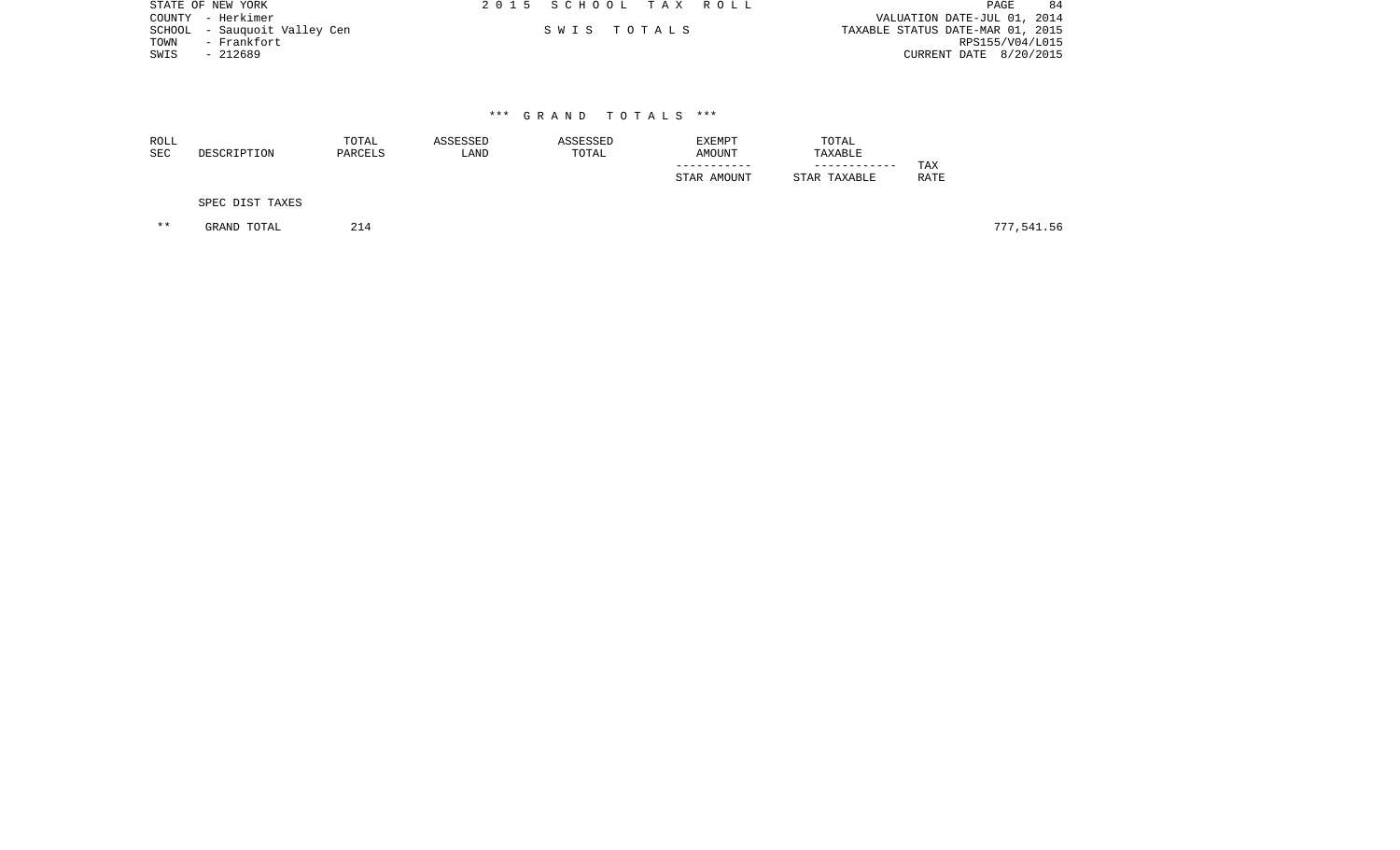| TAX MAP PARCEL NUMBER<br>CURRENT OWNERS NAME<br>SCHOOL DISTRICT<br>LAND<br>TAX DESCRIPTION<br>TAXABLE VALUE<br>PARCEL SIZE/GRID COORD<br>TOTAL<br>CURRENT OWNERS ADDRESS<br>SPECIAL DISTRICTS<br>TAX AMOUNT<br>ACCT 120007700<br>263 Bennett Rd<br>211<br>BILL<br>26,700<br>$118.3 - 1 - 10$<br>210 1 Family Res<br>STAR B<br>41854<br>Alberico Victorine G<br>Sauquoit Valley 305002<br>13,000<br>School Tax<br>56,000<br>1,247.62<br>263 Bennett Road<br>ACRES<br>1.00<br>56,000<br>Frankfort, NY 13340<br>EAST-0310009 NRTH-1519650<br>DEED BOOK 1421 PG-800<br>FULL MARKET VALUE<br>62,921<br>TOTAL TAX ---<br>$671.62**$<br>DATE #1<br>09/30/15<br>671.62<br>AMT DUE<br>ACCT 120090026<br>212<br>Roberts Rd<br>BILL<br>$118.1 - 1 - 33.1$<br>314 Rural vac<10<br>School Tax<br>30,000<br>668.37<br>Sauguoit Valley 305002<br>30,000<br>Alesia Andrew N<br>42 Hartford Terrace<br>24.50 BANK<br>30,000<br>ACRES<br>135<br>New Hartford, NY 13413<br>EAST-0307529 NRTH-1521727<br>DEED BOOK 1185 PG-209<br>FULL MARKET VALUE<br>33,708<br>TOTAL TAX ---<br>668.37**<br>DATE #1<br>09/30/15<br>AMT DUE<br>668.37<br>10527 Roberts Rd<br>BILL 213<br>$118.1 - 1 - 33.2$<br>210 1 Family Res<br>School Tax<br>155,000<br>3,453.23<br>9,600<br>Alesia Andrew N<br>Sauquoit Valley 305002<br>42 Hartford Terrace<br>FRNT 136.00 DPTH 182.00<br>155,000<br>New Hartford, NY 13413<br>EAST-0306984 NRTH-1520854<br>DEED BOOK 1185 PG-209<br>FULL MARKET VALUE<br>174,157<br>TOTAL TAX ---<br>$3,453.23**$<br>09/30/15<br>DATE #1<br>AMT DUE<br>3,453.23<br>2956 King Rd<br>ACCT 120090127<br>BILL 214<br>$118.3 - 1 - 2.3$<br>210 1 Family Res<br>STAR B<br>41854<br>26,700<br>Angiulli Matthew<br>Sauguoit Valley 305002<br>12,800<br>3,266.08<br>School Tax<br>146,600<br>Angiulli Lennea<br>FRNT 234.00 DPTH 180.00<br>146,600<br>2956 King Rd<br>ACRES<br>$0.97$ BANK<br>740<br>Sauquoit, NY 13456<br>EAST-0301334 NRTH-1520235<br>DEED BOOK 709<br>$PG-672$<br>FULL MARKET VALUE<br>164,719<br>TOTAL TAX ---<br>$2.690.08**$<br>09/30/15<br>DATE #1<br>AMT DUE<br>2,690.08 | STATE OF NEW YORK<br>COUNTY - Herkimer<br>SCHOOL - Sauquoit Valley Cen<br>- Litchfield<br>TOWN<br>$-213200$<br>SWIS | 2 0 1 5 | SCHOOL TAX ROLL<br>TAXABLE SECTION OF THE ROLL - 1<br>OWNERS NAME SEQUENCE<br>UNIFORM PERCENT OF VALUE IS 089.00 |  | VALUATION DATE-JUL 01, 2014<br>TAXABLE STATUS DATE-MAR 01, 2015 | PAGE<br>85 |
|-----------------------------------------------------------------------------------------------------------------------------------------------------------------------------------------------------------------------------------------------------------------------------------------------------------------------------------------------------------------------------------------------------------------------------------------------------------------------------------------------------------------------------------------------------------------------------------------------------------------------------------------------------------------------------------------------------------------------------------------------------------------------------------------------------------------------------------------------------------------------------------------------------------------------------------------------------------------------------------------------------------------------------------------------------------------------------------------------------------------------------------------------------------------------------------------------------------------------------------------------------------------------------------------------------------------------------------------------------------------------------------------------------------------------------------------------------------------------------------------------------------------------------------------------------------------------------------------------------------------------------------------------------------------------------------------------------------------------------------------------------------------------------------------------------------------------------------------------------------------------------------------------------------------------------------------------------------------------------------------------------------------------------------------------------------------------------|---------------------------------------------------------------------------------------------------------------------|---------|------------------------------------------------------------------------------------------------------------------|--|-----------------------------------------------------------------|------------|
|                                                                                                                                                                                                                                                                                                                                                                                                                                                                                                                                                                                                                                                                                                                                                                                                                                                                                                                                                                                                                                                                                                                                                                                                                                                                                                                                                                                                                                                                                                                                                                                                                                                                                                                                                                                                                                                                                                                                                                                                                                                                             |                                                                                                                     |         |                                                                                                                  |  |                                                                 |            |
|                                                                                                                                                                                                                                                                                                                                                                                                                                                                                                                                                                                                                                                                                                                                                                                                                                                                                                                                                                                                                                                                                                                                                                                                                                                                                                                                                                                                                                                                                                                                                                                                                                                                                                                                                                                                                                                                                                                                                                                                                                                                             |                                                                                                                     |         |                                                                                                                  |  |                                                                 |            |
|                                                                                                                                                                                                                                                                                                                                                                                                                                                                                                                                                                                                                                                                                                                                                                                                                                                                                                                                                                                                                                                                                                                                                                                                                                                                                                                                                                                                                                                                                                                                                                                                                                                                                                                                                                                                                                                                                                                                                                                                                                                                             |                                                                                                                     |         |                                                                                                                  |  |                                                                 |            |
|                                                                                                                                                                                                                                                                                                                                                                                                                                                                                                                                                                                                                                                                                                                                                                                                                                                                                                                                                                                                                                                                                                                                                                                                                                                                                                                                                                                                                                                                                                                                                                                                                                                                                                                                                                                                                                                                                                                                                                                                                                                                             |                                                                                                                     |         |                                                                                                                  |  |                                                                 |            |
|                                                                                                                                                                                                                                                                                                                                                                                                                                                                                                                                                                                                                                                                                                                                                                                                                                                                                                                                                                                                                                                                                                                                                                                                                                                                                                                                                                                                                                                                                                                                                                                                                                                                                                                                                                                                                                                                                                                                                                                                                                                                             |                                                                                                                     |         |                                                                                                                  |  |                                                                 |            |
|                                                                                                                                                                                                                                                                                                                                                                                                                                                                                                                                                                                                                                                                                                                                                                                                                                                                                                                                                                                                                                                                                                                                                                                                                                                                                                                                                                                                                                                                                                                                                                                                                                                                                                                                                                                                                                                                                                                                                                                                                                                                             |                                                                                                                     |         |                                                                                                                  |  |                                                                 |            |
|                                                                                                                                                                                                                                                                                                                                                                                                                                                                                                                                                                                                                                                                                                                                                                                                                                                                                                                                                                                                                                                                                                                                                                                                                                                                                                                                                                                                                                                                                                                                                                                                                                                                                                                                                                                                                                                                                                                                                                                                                                                                             |                                                                                                                     |         |                                                                                                                  |  |                                                                 |            |
|                                                                                                                                                                                                                                                                                                                                                                                                                                                                                                                                                                                                                                                                                                                                                                                                                                                                                                                                                                                                                                                                                                                                                                                                                                                                                                                                                                                                                                                                                                                                                                                                                                                                                                                                                                                                                                                                                                                                                                                                                                                                             |                                                                                                                     |         |                                                                                                                  |  |                                                                 |            |
|                                                                                                                                                                                                                                                                                                                                                                                                                                                                                                                                                                                                                                                                                                                                                                                                                                                                                                                                                                                                                                                                                                                                                                                                                                                                                                                                                                                                                                                                                                                                                                                                                                                                                                                                                                                                                                                                                                                                                                                                                                                                             |                                                                                                                     |         |                                                                                                                  |  |                                                                 |            |
|                                                                                                                                                                                                                                                                                                                                                                                                                                                                                                                                                                                                                                                                                                                                                                                                                                                                                                                                                                                                                                                                                                                                                                                                                                                                                                                                                                                                                                                                                                                                                                                                                                                                                                                                                                                                                                                                                                                                                                                                                                                                             |                                                                                                                     |         |                                                                                                                  |  |                                                                 |            |
|                                                                                                                                                                                                                                                                                                                                                                                                                                                                                                                                                                                                                                                                                                                                                                                                                                                                                                                                                                                                                                                                                                                                                                                                                                                                                                                                                                                                                                                                                                                                                                                                                                                                                                                                                                                                                                                                                                                                                                                                                                                                             |                                                                                                                     |         |                                                                                                                  |  |                                                                 |            |
|                                                                                                                                                                                                                                                                                                                                                                                                                                                                                                                                                                                                                                                                                                                                                                                                                                                                                                                                                                                                                                                                                                                                                                                                                                                                                                                                                                                                                                                                                                                                                                                                                                                                                                                                                                                                                                                                                                                                                                                                                                                                             |                                                                                                                     |         |                                                                                                                  |  |                                                                 |            |
|                                                                                                                                                                                                                                                                                                                                                                                                                                                                                                                                                                                                                                                                                                                                                                                                                                                                                                                                                                                                                                                                                                                                                                                                                                                                                                                                                                                                                                                                                                                                                                                                                                                                                                                                                                                                                                                                                                                                                                                                                                                                             |                                                                                                                     |         |                                                                                                                  |  |                                                                 |            |
|                                                                                                                                                                                                                                                                                                                                                                                                                                                                                                                                                                                                                                                                                                                                                                                                                                                                                                                                                                                                                                                                                                                                                                                                                                                                                                                                                                                                                                                                                                                                                                                                                                                                                                                                                                                                                                                                                                                                                                                                                                                                             |                                                                                                                     |         |                                                                                                                  |  |                                                                 |            |
|                                                                                                                                                                                                                                                                                                                                                                                                                                                                                                                                                                                                                                                                                                                                                                                                                                                                                                                                                                                                                                                                                                                                                                                                                                                                                                                                                                                                                                                                                                                                                                                                                                                                                                                                                                                                                                                                                                                                                                                                                                                                             |                                                                                                                     |         |                                                                                                                  |  |                                                                 |            |
|                                                                                                                                                                                                                                                                                                                                                                                                                                                                                                                                                                                                                                                                                                                                                                                                                                                                                                                                                                                                                                                                                                                                                                                                                                                                                                                                                                                                                                                                                                                                                                                                                                                                                                                                                                                                                                                                                                                                                                                                                                                                             |                                                                                                                     |         |                                                                                                                  |  |                                                                 |            |
|                                                                                                                                                                                                                                                                                                                                                                                                                                                                                                                                                                                                                                                                                                                                                                                                                                                                                                                                                                                                                                                                                                                                                                                                                                                                                                                                                                                                                                                                                                                                                                                                                                                                                                                                                                                                                                                                                                                                                                                                                                                                             |                                                                                                                     |         |                                                                                                                  |  |                                                                 |            |
|                                                                                                                                                                                                                                                                                                                                                                                                                                                                                                                                                                                                                                                                                                                                                                                                                                                                                                                                                                                                                                                                                                                                                                                                                                                                                                                                                                                                                                                                                                                                                                                                                                                                                                                                                                                                                                                                                                                                                                                                                                                                             |                                                                                                                     |         |                                                                                                                  |  |                                                                 |            |
|                                                                                                                                                                                                                                                                                                                                                                                                                                                                                                                                                                                                                                                                                                                                                                                                                                                                                                                                                                                                                                                                                                                                                                                                                                                                                                                                                                                                                                                                                                                                                                                                                                                                                                                                                                                                                                                                                                                                                                                                                                                                             |                                                                                                                     |         |                                                                                                                  |  |                                                                 |            |
|                                                                                                                                                                                                                                                                                                                                                                                                                                                                                                                                                                                                                                                                                                                                                                                                                                                                                                                                                                                                                                                                                                                                                                                                                                                                                                                                                                                                                                                                                                                                                                                                                                                                                                                                                                                                                                                                                                                                                                                                                                                                             |                                                                                                                     |         |                                                                                                                  |  |                                                                 |            |
|                                                                                                                                                                                                                                                                                                                                                                                                                                                                                                                                                                                                                                                                                                                                                                                                                                                                                                                                                                                                                                                                                                                                                                                                                                                                                                                                                                                                                                                                                                                                                                                                                                                                                                                                                                                                                                                                                                                                                                                                                                                                             |                                                                                                                     |         |                                                                                                                  |  |                                                                 |            |
|                                                                                                                                                                                                                                                                                                                                                                                                                                                                                                                                                                                                                                                                                                                                                                                                                                                                                                                                                                                                                                                                                                                                                                                                                                                                                                                                                                                                                                                                                                                                                                                                                                                                                                                                                                                                                                                                                                                                                                                                                                                                             |                                                                                                                     |         |                                                                                                                  |  |                                                                 |            |
|                                                                                                                                                                                                                                                                                                                                                                                                                                                                                                                                                                                                                                                                                                                                                                                                                                                                                                                                                                                                                                                                                                                                                                                                                                                                                                                                                                                                                                                                                                                                                                                                                                                                                                                                                                                                                                                                                                                                                                                                                                                                             |                                                                                                                     |         |                                                                                                                  |  |                                                                 |            |
|                                                                                                                                                                                                                                                                                                                                                                                                                                                                                                                                                                                                                                                                                                                                                                                                                                                                                                                                                                                                                                                                                                                                                                                                                                                                                                                                                                                                                                                                                                                                                                                                                                                                                                                                                                                                                                                                                                                                                                                                                                                                             |                                                                                                                     |         |                                                                                                                  |  |                                                                 |            |
|                                                                                                                                                                                                                                                                                                                                                                                                                                                                                                                                                                                                                                                                                                                                                                                                                                                                                                                                                                                                                                                                                                                                                                                                                                                                                                                                                                                                                                                                                                                                                                                                                                                                                                                                                                                                                                                                                                                                                                                                                                                                             |                                                                                                                     |         |                                                                                                                  |  |                                                                 |            |
|                                                                                                                                                                                                                                                                                                                                                                                                                                                                                                                                                                                                                                                                                                                                                                                                                                                                                                                                                                                                                                                                                                                                                                                                                                                                                                                                                                                                                                                                                                                                                                                                                                                                                                                                                                                                                                                                                                                                                                                                                                                                             |                                                                                                                     |         |                                                                                                                  |  |                                                                 |            |
|                                                                                                                                                                                                                                                                                                                                                                                                                                                                                                                                                                                                                                                                                                                                                                                                                                                                                                                                                                                                                                                                                                                                                                                                                                                                                                                                                                                                                                                                                                                                                                                                                                                                                                                                                                                                                                                                                                                                                                                                                                                                             |                                                                                                                     |         |                                                                                                                  |  |                                                                 |            |
|                                                                                                                                                                                                                                                                                                                                                                                                                                                                                                                                                                                                                                                                                                                                                                                                                                                                                                                                                                                                                                                                                                                                                                                                                                                                                                                                                                                                                                                                                                                                                                                                                                                                                                                                                                                                                                                                                                                                                                                                                                                                             |                                                                                                                     |         |                                                                                                                  |  |                                                                 |            |
|                                                                                                                                                                                                                                                                                                                                                                                                                                                                                                                                                                                                                                                                                                                                                                                                                                                                                                                                                                                                                                                                                                                                                                                                                                                                                                                                                                                                                                                                                                                                                                                                                                                                                                                                                                                                                                                                                                                                                                                                                                                                             |                                                                                                                     |         |                                                                                                                  |  |                                                                 |            |
|                                                                                                                                                                                                                                                                                                                                                                                                                                                                                                                                                                                                                                                                                                                                                                                                                                                                                                                                                                                                                                                                                                                                                                                                                                                                                                                                                                                                                                                                                                                                                                                                                                                                                                                                                                                                                                                                                                                                                                                                                                                                             |                                                                                                                     |         |                                                                                                                  |  |                                                                 |            |
|                                                                                                                                                                                                                                                                                                                                                                                                                                                                                                                                                                                                                                                                                                                                                                                                                                                                                                                                                                                                                                                                                                                                                                                                                                                                                                                                                                                                                                                                                                                                                                                                                                                                                                                                                                                                                                                                                                                                                                                                                                                                             |                                                                                                                     |         |                                                                                                                  |  |                                                                 |            |
|                                                                                                                                                                                                                                                                                                                                                                                                                                                                                                                                                                                                                                                                                                                                                                                                                                                                                                                                                                                                                                                                                                                                                                                                                                                                                                                                                                                                                                                                                                                                                                                                                                                                                                                                                                                                                                                                                                                                                                                                                                                                             |                                                                                                                     |         |                                                                                                                  |  |                                                                 |            |
|                                                                                                                                                                                                                                                                                                                                                                                                                                                                                                                                                                                                                                                                                                                                                                                                                                                                                                                                                                                                                                                                                                                                                                                                                                                                                                                                                                                                                                                                                                                                                                                                                                                                                                                                                                                                                                                                                                                                                                                                                                                                             |                                                                                                                     |         |                                                                                                                  |  |                                                                 |            |
|                                                                                                                                                                                                                                                                                                                                                                                                                                                                                                                                                                                                                                                                                                                                                                                                                                                                                                                                                                                                                                                                                                                                                                                                                                                                                                                                                                                                                                                                                                                                                                                                                                                                                                                                                                                                                                                                                                                                                                                                                                                                             |                                                                                                                     |         |                                                                                                                  |  |                                                                 |            |
|                                                                                                                                                                                                                                                                                                                                                                                                                                                                                                                                                                                                                                                                                                                                                                                                                                                                                                                                                                                                                                                                                                                                                                                                                                                                                                                                                                                                                                                                                                                                                                                                                                                                                                                                                                                                                                                                                                                                                                                                                                                                             |                                                                                                                     |         |                                                                                                                  |  |                                                                 |            |
|                                                                                                                                                                                                                                                                                                                                                                                                                                                                                                                                                                                                                                                                                                                                                                                                                                                                                                                                                                                                                                                                                                                                                                                                                                                                                                                                                                                                                                                                                                                                                                                                                                                                                                                                                                                                                                                                                                                                                                                                                                                                             |                                                                                                                     |         |                                                                                                                  |  |                                                                 |            |
|                                                                                                                                                                                                                                                                                                                                                                                                                                                                                                                                                                                                                                                                                                                                                                                                                                                                                                                                                                                                                                                                                                                                                                                                                                                                                                                                                                                                                                                                                                                                                                                                                                                                                                                                                                                                                                                                                                                                                                                                                                                                             |                                                                                                                     |         |                                                                                                                  |  |                                                                 |            |
|                                                                                                                                                                                                                                                                                                                                                                                                                                                                                                                                                                                                                                                                                                                                                                                                                                                                                                                                                                                                                                                                                                                                                                                                                                                                                                                                                                                                                                                                                                                                                                                                                                                                                                                                                                                                                                                                                                                                                                                                                                                                             |                                                                                                                     |         |                                                                                                                  |  |                                                                 |            |
|                                                                                                                                                                                                                                                                                                                                                                                                                                                                                                                                                                                                                                                                                                                                                                                                                                                                                                                                                                                                                                                                                                                                                                                                                                                                                                                                                                                                                                                                                                                                                                                                                                                                                                                                                                                                                                                                                                                                                                                                                                                                             |                                                                                                                     |         |                                                                                                                  |  |                                                                 |            |
|                                                                                                                                                                                                                                                                                                                                                                                                                                                                                                                                                                                                                                                                                                                                                                                                                                                                                                                                                                                                                                                                                                                                                                                                                                                                                                                                                                                                                                                                                                                                                                                                                                                                                                                                                                                                                                                                                                                                                                                                                                                                             |                                                                                                                     |         |                                                                                                                  |  |                                                                 |            |
|                                                                                                                                                                                                                                                                                                                                                                                                                                                                                                                                                                                                                                                                                                                                                                                                                                                                                                                                                                                                                                                                                                                                                                                                                                                                                                                                                                                                                                                                                                                                                                                                                                                                                                                                                                                                                                                                                                                                                                                                                                                                             |                                                                                                                     |         |                                                                                                                  |  |                                                                 |            |
|                                                                                                                                                                                                                                                                                                                                                                                                                                                                                                                                                                                                                                                                                                                                                                                                                                                                                                                                                                                                                                                                                                                                                                                                                                                                                                                                                                                                                                                                                                                                                                                                                                                                                                                                                                                                                                                                                                                                                                                                                                                                             |                                                                                                                     |         |                                                                                                                  |  |                                                                 |            |
|                                                                                                                                                                                                                                                                                                                                                                                                                                                                                                                                                                                                                                                                                                                                                                                                                                                                                                                                                                                                                                                                                                                                                                                                                                                                                                                                                                                                                                                                                                                                                                                                                                                                                                                                                                                                                                                                                                                                                                                                                                                                             |                                                                                                                     |         |                                                                                                                  |  |                                                                 |            |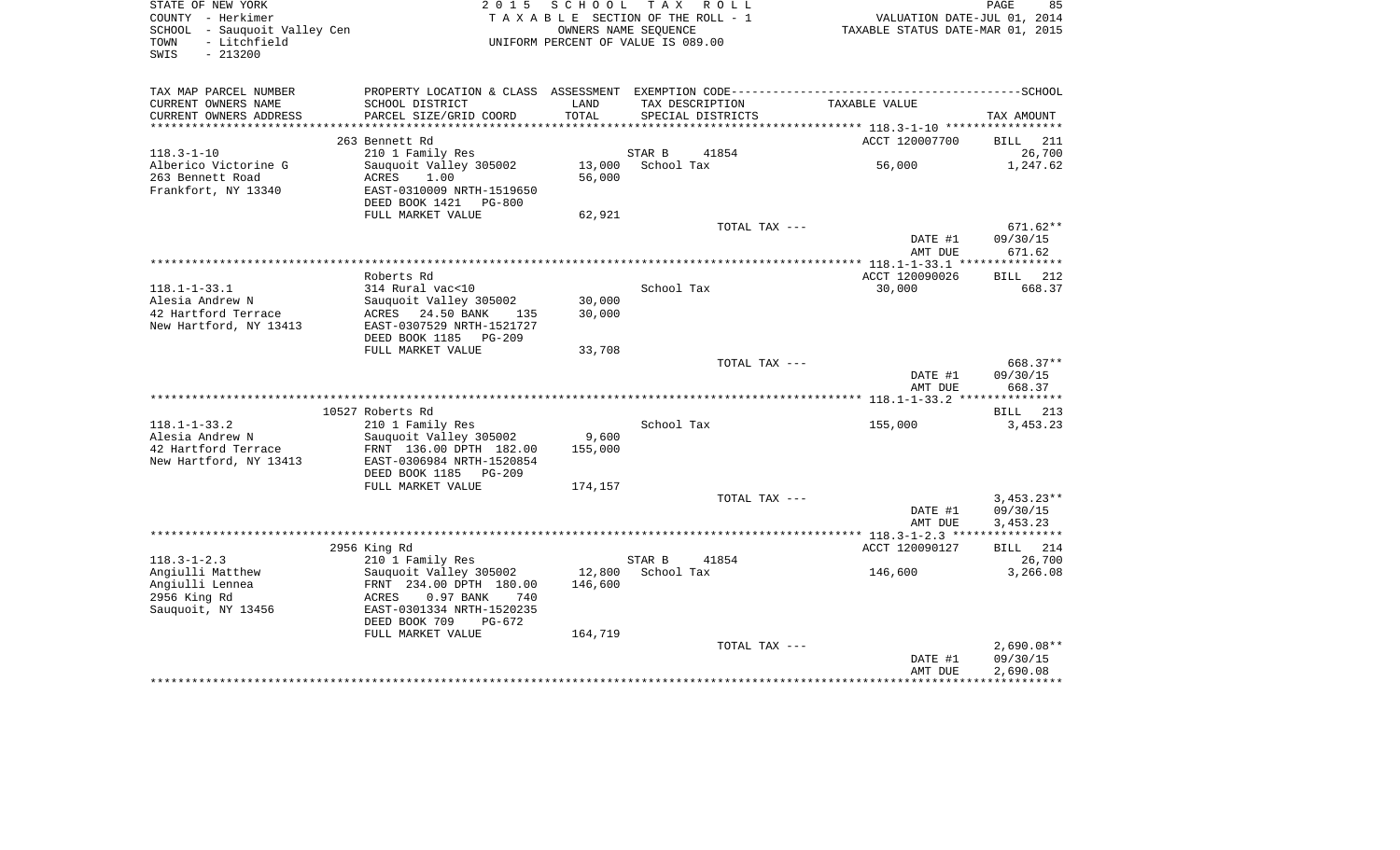| STATE OF NEW YORK<br>COUNTY - Herkimer<br>SCHOOL - Sauguoit Valley Cen<br>- Litchfield<br>TOWN<br>SWIS<br>$-213200$ | 2 0 1 5                                                                                                                                                    | SCHOOL TAX<br>TAXABLE SECTION OF THE ROLL - 1<br>OWNERS NAME SEOUENCE<br>UNIFORM PERCENT OF VALUE IS 089.00 |                      | R O L L                              |                | PAGE<br>86<br>VALUATION DATE-JUL 01, 2014<br>TAXABLE STATUS DATE-MAR 01, 2015 |
|---------------------------------------------------------------------------------------------------------------------|------------------------------------------------------------------------------------------------------------------------------------------------------------|-------------------------------------------------------------------------------------------------------------|----------------------|--------------------------------------|----------------|-------------------------------------------------------------------------------|
| TAX MAP PARCEL NUMBER                                                                                               | PROPERTY LOCATION & CLASS ASSESSMENT EXEMPTION CODE-----------------------------------SCHOOL                                                               |                                                                                                             |                      |                                      |                |                                                                               |
| CURRENT OWNERS NAME<br>CURRENT OWNERS ADDRESS<br>*********************                                              | SCHOOL DISTRICT<br>PARCEL SIZE/GRID COORD                                                                                                                  | LAND<br>TOTAL                                                                                               |                      | TAX DESCRIPTION<br>SPECIAL DISTRICTS | TAXABLE VALUE  | TAX AMOUNT                                                                    |
|                                                                                                                     |                                                                                                                                                            |                                                                                                             |                      |                                      |                |                                                                               |
| $118.3 - 1 - 2.11$<br>Anguilli Matthew<br>Anfuilli Linnea<br>2956 King Rd<br>Sauquoit, NY 13456                     | King Rd<br>314 Rural vac<10<br>Sauquoit Valley 305002<br>FRNT 144.00 DPTH 235.00<br>0.62<br>ACRES<br>EAST-0301300 NRTH-1520401<br>DEED BOOK 791<br>$PG-85$ | 5,500<br>5,500                                                                                              | School Tax           |                                      | 5,500          | BILL<br>215<br>122.53                                                         |
|                                                                                                                     | FULL MARKET VALUE                                                                                                                                          | 6,180                                                                                                       |                      |                                      |                |                                                                               |
|                                                                                                                     |                                                                                                                                                            |                                                                                                             |                      | TOTAL TAX ---                        |                | $122.53**$<br>DATE #1<br>09/30/15<br>AMT DUE<br>122.53                        |
|                                                                                                                     |                                                                                                                                                            |                                                                                                             |                      |                                      |                |                                                                               |
|                                                                                                                     | 146 Cobane Rd                                                                                                                                              |                                                                                                             |                      |                                      |                | <b>BILL</b> 216                                                               |
| $118.3 - 1 - 2.12$<br>Ashton James<br>146 Cobane Rd<br>Sauguoit, NY 13456                                           | 210 1 Family Res<br>Sauquoit Valley 305002<br>FRNT 200.00 DPTH 200.00<br>EAST-0301739 NRTH-1520203                                                         | 8,000<br>160,000                                                                                            | STAR B<br>School Tax | 41854                                | 160,000        | 26,700<br>3,564.62                                                            |
|                                                                                                                     | DEED BOOK 1260<br>$PG-426$<br>FULL MARKET VALUE                                                                                                            | 179,775                                                                                                     |                      |                                      |                |                                                                               |
|                                                                                                                     |                                                                                                                                                            |                                                                                                             |                      | TOTAL TAX ---                        |                | $2,988.62**$<br>DATE #1<br>09/30/15<br>AMT DUE<br>2,988.62                    |
|                                                                                                                     |                                                                                                                                                            |                                                                                                             |                      |                                      | ACCT 120090018 | BILL 217                                                                      |
| $118.3 - 1 - 17$                                                                                                    | 1674 Albany Rd<br>270 Mfg housing                                                                                                                          |                                                                                                             | STAR EN              | 41834                                |                | 37,200                                                                        |
| Aurience Anthony<br>Aurience Sandra<br>1674 Albany Rd<br>Frankfort, NY 13340                                        | Sauquoit Valley 305002<br>Includes Sbl #118.3-1-64<br>FRNT 204.00 DPTH 243.00<br>1.18<br>ACRES<br>EAST-0309859 NRTH-1520518<br>DEED BOOK 00629 PG-00756    | 13,400<br>37,200                                                                                            | School Tax           |                                      | 37,200         | 828.77                                                                        |
|                                                                                                                     | FULL MARKET VALUE                                                                                                                                          | 41,798                                                                                                      |                      |                                      |                |                                                                               |
|                                                                                                                     |                                                                                                                                                            |                                                                                                             |                      | TOTAL TAX ---                        |                | $0.00**$                                                                      |
|                                                                                                                     | 1668 Albany Rd                                                                                                                                             |                                                                                                             |                      |                                      | ACCT 120090011 | BILL 218                                                                      |
| $118.3 - 1 - 16$                                                                                                    | 270 Mfg housing                                                                                                                                            |                                                                                                             | STAR B               | 41854                                |                | 26,700                                                                        |
| Aurience Patrick<br>Aurience Kacey<br>1668 Albany Rd<br>Frankfort, NY 13340                                         | Sauquoit Valley 305002<br>FRNT 100.00 DPTH 243.00<br>EAST-0309792 NRTH-1520397<br>DEED BOOK 00633 PG-00898                                                 | 8,000<br>31,400                                                                                             | School Tax           |                                      | 31,400         | 699.56                                                                        |
|                                                                                                                     | FULL MARKET VALUE                                                                                                                                          | 35,281                                                                                                      |                      |                                      |                |                                                                               |
|                                                                                                                     |                                                                                                                                                            |                                                                                                             |                      | TOTAL TAX ---                        |                | 123.56**<br>09/30/15<br>DATE #1<br>AMT DUE<br>123.56                          |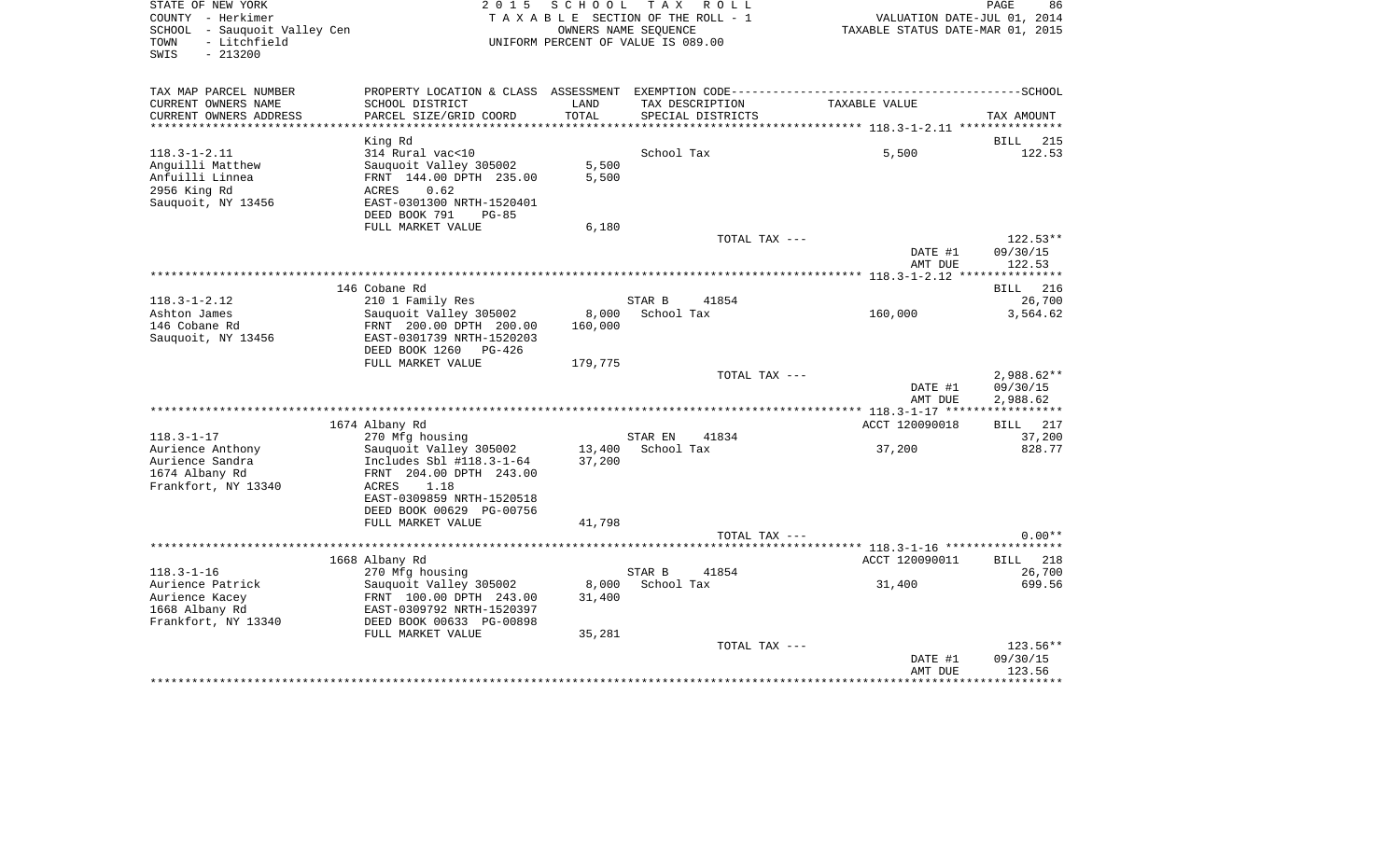| COUNTY - Herkimer<br>SCHOOL - Sauquoit Valley Cen<br>TOWN<br>- Litchfield<br>$-213200$<br>SWIS |                                           |               | TAXABLE SECTION OF THE ROLL - 1<br>OWNERS NAME SEQUENCE<br>UNIFORM PERCENT OF VALUE IS 089.00 | PAGE 87<br>VALUATION DATE-JUL 01, 2014<br>TAXABLE STATUS DATE-MAR 01, 2015 |                      |  |
|------------------------------------------------------------------------------------------------|-------------------------------------------|---------------|-----------------------------------------------------------------------------------------------|----------------------------------------------------------------------------|----------------------|--|
| TAX MAP PARCEL NUMBER                                                                          |                                           |               |                                                                                               |                                                                            |                      |  |
| CURRENT OWNERS NAME<br>CURRENT OWNERS ADDRESS                                                  | SCHOOL DISTRICT<br>PARCEL SIZE/GRID COORD | LAND<br>TOTAL | TAX DESCRIPTION<br>SPECIAL DISTRICTS                                                          | TAXABLE VALUE                                                              | TAX AMOUNT           |  |
|                                                                                                |                                           |               |                                                                                               |                                                                            |                      |  |
|                                                                                                | 1363 Albany Rd                            |               |                                                                                               |                                                                            | <b>BILL</b> 219      |  |
| $118.3 - 1 - 38.3$                                                                             | 210 1 Family Res                          |               | STAR B<br>41854                                                                               |                                                                            | 26,700               |  |
| Bard Aaron M                                                                                   | Sauquoit Valley 305002                    |               | 12,200 School Tax                                                                             | 64,800                                                                     | 1,443.67             |  |
| 1363 Albany Rd                                                                                 | FRNT 208.00 DPTH                          | 64,800        |                                                                                               |                                                                            |                      |  |
| Clayville, NY 13322                                                                            | 0.90<br>ACRES                             |               |                                                                                               |                                                                            |                      |  |
|                                                                                                | EAST-0307413 NRTH-1514800                 |               |                                                                                               |                                                                            |                      |  |
|                                                                                                | DEED BOOK 901 PG-210                      |               |                                                                                               |                                                                            |                      |  |
|                                                                                                | FULL MARKET VALUE                         | 72,809        |                                                                                               |                                                                            |                      |  |
|                                                                                                |                                           |               | TOTAL TAX ---                                                                                 |                                                                            | $867.67**$           |  |
|                                                                                                |                                           |               |                                                                                               | DATE #1                                                                    | 09/30/15             |  |
|                                                                                                |                                           |               |                                                                                               | AMT DUE                                                                    | 867.67               |  |
|                                                                                                | King Off Rd                               |               |                                                                                               |                                                                            | 220<br>BILL          |  |
| $124.1 - 1 - 3.2$                                                                              | 720 Mine/quarry                           |               | School Tax                                                                                    | 78,800                                                                     | 1,755.58             |  |
| Barrett Paving Materials                                                                       | Sauquoit Valley 305002                    | 78,800        |                                                                                               |                                                                            |                      |  |
| 4530 Wetzel Rd                                                                                 | ACRES 18.20                               | 78,800        |                                                                                               |                                                                            |                      |  |
| Liverpool, NY 13090                                                                            | EAST-0304209 NRTH-1512141                 |               |                                                                                               |                                                                            |                      |  |
|                                                                                                | DEED BOOK 860<br>PG-276                   |               |                                                                                               |                                                                            |                      |  |
|                                                                                                | FULL MARKET VALUE                         | 88,539        |                                                                                               |                                                                            |                      |  |
|                                                                                                |                                           |               | TOTAL TAX ---                                                                                 |                                                                            | 1,755.58**           |  |
|                                                                                                |                                           |               |                                                                                               | DATE #1                                                                    | 09/30/15             |  |
|                                                                                                |                                           |               |                                                                                               | AMT DUE                                                                    | 1,755.58             |  |
|                                                                                                |                                           |               |                                                                                               |                                                                            |                      |  |
| $118.1 - 1 - 18.1$                                                                             | 10243 Roberts Rd<br>210 1 Family Res      |               | STAR B<br>41854                                                                               |                                                                            | BILL 221<br>26,700   |  |
| Barrett Richard C                                                                              | Sauquoit Valley 305002                    |               | 9,900    School Tax                                                                           | 81,000                                                                     | 1,804.59             |  |
| Barrett Shelby K                                                                               | FRNT 198.00 DPTH 135.00                   | 81,000        |                                                                                               |                                                                            |                      |  |
| 10243 Roberts Rd                                                                               | ACRES<br>$0.61$ BANK<br>035               |               |                                                                                               |                                                                            |                      |  |
| Sauquoit, NY 13456                                                                             | EAST-0302297 NRTH-1523837                 |               |                                                                                               |                                                                            |                      |  |
|                                                                                                | DEED BOOK 888<br>PG-476                   |               |                                                                                               |                                                                            |                      |  |
|                                                                                                | FULL MARKET VALUE                         | 91,011        |                                                                                               |                                                                            |                      |  |
|                                                                                                |                                           |               | TOTAL TAX ---                                                                                 |                                                                            | 1,228.59**           |  |
|                                                                                                |                                           |               |                                                                                               | DATE #1                                                                    | 09/30/15             |  |
|                                                                                                |                                           |               |                                                                                               | AMT DUE                                                                    | 1,228.59             |  |
|                                                                                                |                                           |               |                                                                                               |                                                                            |                      |  |
|                                                                                                | 10295 Roberts Rd                          |               |                                                                                               | ACCT 120090142                                                             | <b>BILL</b> 222      |  |
| $118.1 - 1 - 21.2$                                                                             | 240 Rural res                             |               | AGRIC 10 Y 41700                                                                              |                                                                            | 64,600               |  |
| Barrett Richard L                                                                              | Sauquoit Valley 305002                    | 30,800 STAR B | 41854                                                                                         |                                                                            | 26,700               |  |
| Barrett Maureen T                                                                              | ACRES 36.50                               |               | 172,000 School Tax                                                                            | 107,400                                                                    | 2,392.75             |  |
| 10295 Roberts Rd                                                                               | EAST-0303425 NRTH-1524487                 |               |                                                                                               |                                                                            |                      |  |
| Sauquoit, NY 13456                                                                             | DEED BOOK 714<br>PG-181                   |               |                                                                                               |                                                                            |                      |  |
|                                                                                                | FULL MARKET VALUE                         | 193,258       |                                                                                               |                                                                            |                      |  |
|                                                                                                |                                           |               | TOTAL TAX ---                                                                                 |                                                                            | $1,816.75**$         |  |
|                                                                                                |                                           |               |                                                                                               | DATE #1                                                                    | 09/30/15<br>1,816.75 |  |
|                                                                                                |                                           |               |                                                                                               | AMT DUE                                                                    |                      |  |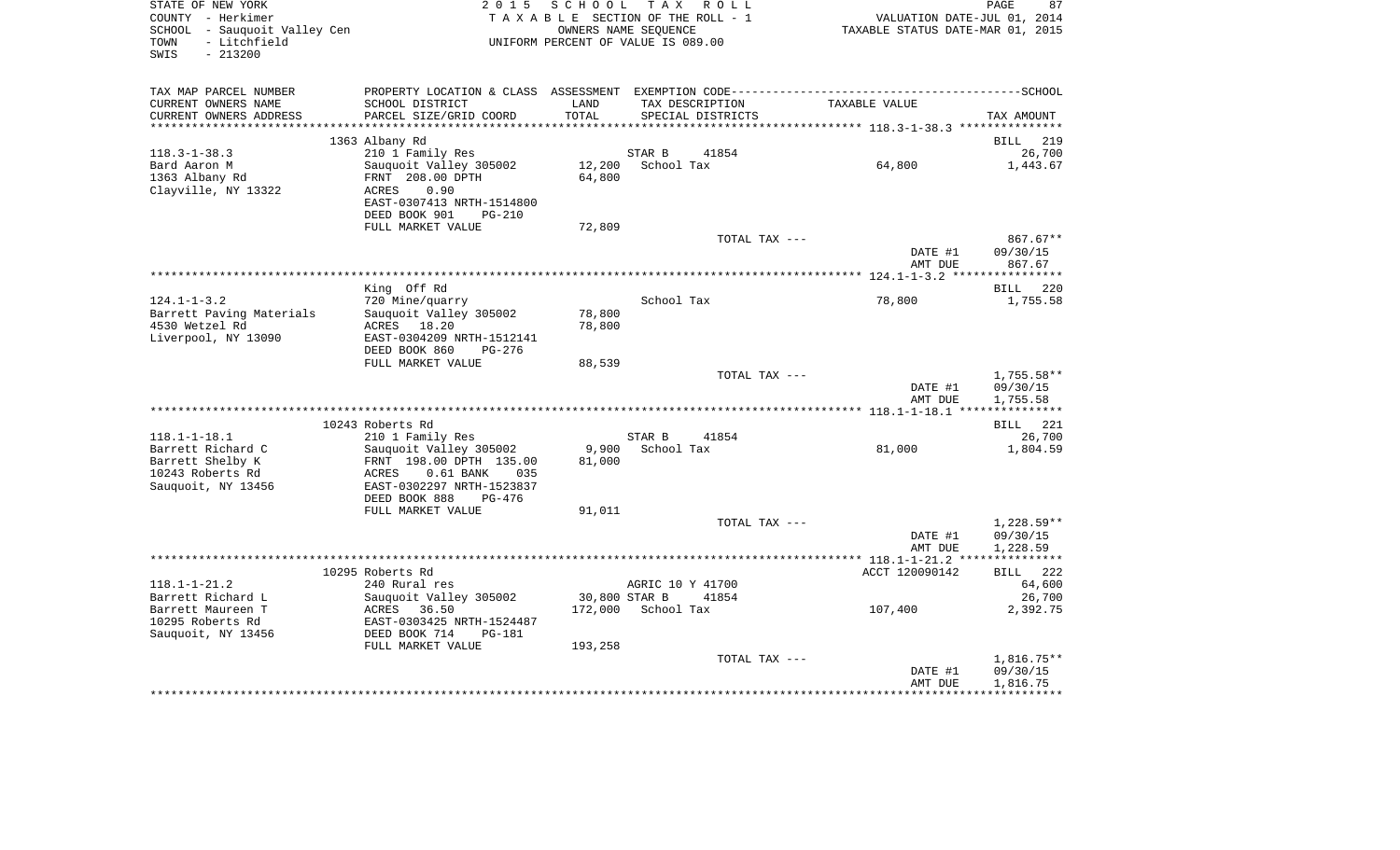| STATE OF NEW YORK<br>COUNTY<br>- Herkimer<br>SCHOOL<br>- Sauquoit Valley Cen<br>TOWN<br>- Litchfield<br>$-213200$<br>SWIS | 2 0 1 5                                                                                                                                                    | SCHOOL TAX<br>OWNERS NAME SEQUENCE | R O L L<br>TAXABLE SECTION OF THE ROLL - 1<br>UNIFORM PERCENT OF VALUE IS 089.00 | VALUATION DATE-JUL 01, 2014<br>TAXABLE STATUS DATE-MAR 01, 2015 | PAGE<br>88               |
|---------------------------------------------------------------------------------------------------------------------------|------------------------------------------------------------------------------------------------------------------------------------------------------------|------------------------------------|----------------------------------------------------------------------------------|-----------------------------------------------------------------|--------------------------|
| TAX MAP PARCEL NUMBER<br>CURRENT OWNERS NAME<br>CURRENT OWNERS ADDRESS<br>***********************                         | SCHOOL DISTRICT<br>PARCEL SIZE/GRID COORD<br>************************                                                                                      | LAND<br>TOTAL                      | TAX DESCRIPTION<br>SPECIAL DISTRICTS                                             | TAXABLE VALUE                                                   | TAX AMOUNT               |
|                                                                                                                           | 10259 Roberts Rd                                                                                                                                           |                                    |                                                                                  | ACCT 120001410                                                  | 223<br>BILL              |
| $118.1 - 1 - 21.1$<br>Barrett Richard W<br>Barrett Shirley M<br>10259 Roberts Road<br>Sauquoit, NY 13456                  | 270 Mfg housing<br>Sauquoit Valley 305002<br>2.50 BANK<br>ACRES<br>561<br>EAST-0302662 NRTH-1523689<br>DEED BOOK 783<br><b>PG-651</b><br>FULL MARKET VALUE | 16,300<br>64,800<br>72,809         | School Tax                                                                       | 64,800                                                          | 1,443.67                 |
|                                                                                                                           |                                                                                                                                                            |                                    | TOTAL TAX ---                                                                    |                                                                 | $1,443.67**$             |
|                                                                                                                           |                                                                                                                                                            |                                    |                                                                                  | DATE #1<br>AMT DUE                                              | 09/30/15<br>1,443.67     |
|                                                                                                                           |                                                                                                                                                            |                                    |                                                                                  |                                                                 |                          |
| $118.3 - 1 - 28$                                                                                                          | 179 Butcher Rd<br>210 1 Family Res                                                                                                                         |                                    | 41854<br>STAR B                                                                  | ACCT 120006480                                                  | BILL 224<br>26,700       |
| Bauder James                                                                                                              | Sauquoit Valley 305002                                                                                                                                     | 14,800                             | School Tax                                                                       | 120,100                                                         | 2,675.69                 |
| Bauder Deborah                                                                                                            | ACRES<br>1.80                                                                                                                                              | 120,100                            |                                                                                  |                                                                 |                          |
| 179 Butcher Rd                                                                                                            | EAST-0309430 NRTH-1516744                                                                                                                                  |                                    |                                                                                  |                                                                 |                          |
| Clayville, NY 13322                                                                                                       | DEED BOOK 00641 PG-00234                                                                                                                                   |                                    |                                                                                  |                                                                 |                          |
|                                                                                                                           | FULL MARKET VALUE                                                                                                                                          | 134,944                            | TOTAL TAX ---                                                                    | DATE #1                                                         | $2,099.69**$<br>09/30/15 |
|                                                                                                                           |                                                                                                                                                            |                                    |                                                                                  | AMT DUE                                                         | 2,099.69                 |
|                                                                                                                           | Graffenburg Rd                                                                                                                                             |                                    |                                                                                  | ACCT 120005550                                                  | BILL 225                 |
| $118.1 - 1 - 1$                                                                                                           | 105 Vac farmland                                                                                                                                           |                                    | AG MKTS L 41720                                                                  |                                                                 | 3,346                    |
| Bentley Seven, Inc.                                                                                                       | Sauquoit Valley 305002                                                                                                                                     | 11,300                             | School Tax                                                                       | 7,954                                                           | 177.21                   |
| 1698 Glen Ethel Lane                                                                                                      | ACRES 17.90                                                                                                                                                | 11,300                             |                                                                                  |                                                                 |                          |
| Longwood, FL 32779                                                                                                        | EAST-0301369 NRTH-1526443<br>DEED BOOK 1199<br>PG-185                                                                                                      |                                    |                                                                                  |                                                                 |                          |
| MAY BE SUBJECT TO PAYMENT<br>UNDER AGDIST LAW TIL 2019                                                                    | FULL MARKET VALUE                                                                                                                                          | 12,697                             |                                                                                  |                                                                 |                          |
|                                                                                                                           |                                                                                                                                                            |                                    | TOTAL TAX ---                                                                    |                                                                 | $177.21**$               |
|                                                                                                                           |                                                                                                                                                            |                                    |                                                                                  | DATE #1<br>AMT DUE                                              | 09/30/15<br>177.21       |
|                                                                                                                           |                                                                                                                                                            |                                    |                                                                                  |                                                                 |                          |
|                                                                                                                           | Graffenburg Rd                                                                                                                                             |                                    |                                                                                  | ACCT 120005670                                                  | 226<br>BILL              |
| $118.1 - 1 - 2.1$<br>Bentley Seven, Inc.                                                                                  | 105 Vac farmland<br>Sauguoit Valley 305002                                                                                                                 | 9,300                              | AG MKTS L 41720<br>School Tax                                                    | 6,237                                                           | 3,063<br>138.95          |
| 1698 Glen Ethel Lane<br>Longwood, FL 32779                                                                                | ACRES 13.60<br>EAST-0300838 NRTH-1526443<br>DEED BOOK 1199<br>PG-185                                                                                       | 9,300                              |                                                                                  |                                                                 |                          |
| MAY BE SUBJECT TO PAYMENT<br>UNDER AGDIST LAW TIL 2019                                                                    | FULL MARKET VALUE                                                                                                                                          | 10,449                             |                                                                                  |                                                                 |                          |
|                                                                                                                           |                                                                                                                                                            |                                    | TOTAL TAX ---                                                                    |                                                                 | 138.95**                 |
|                                                                                                                           |                                                                                                                                                            |                                    |                                                                                  | DATE #1<br>AMT DUE                                              | 09/30/15<br>138.95       |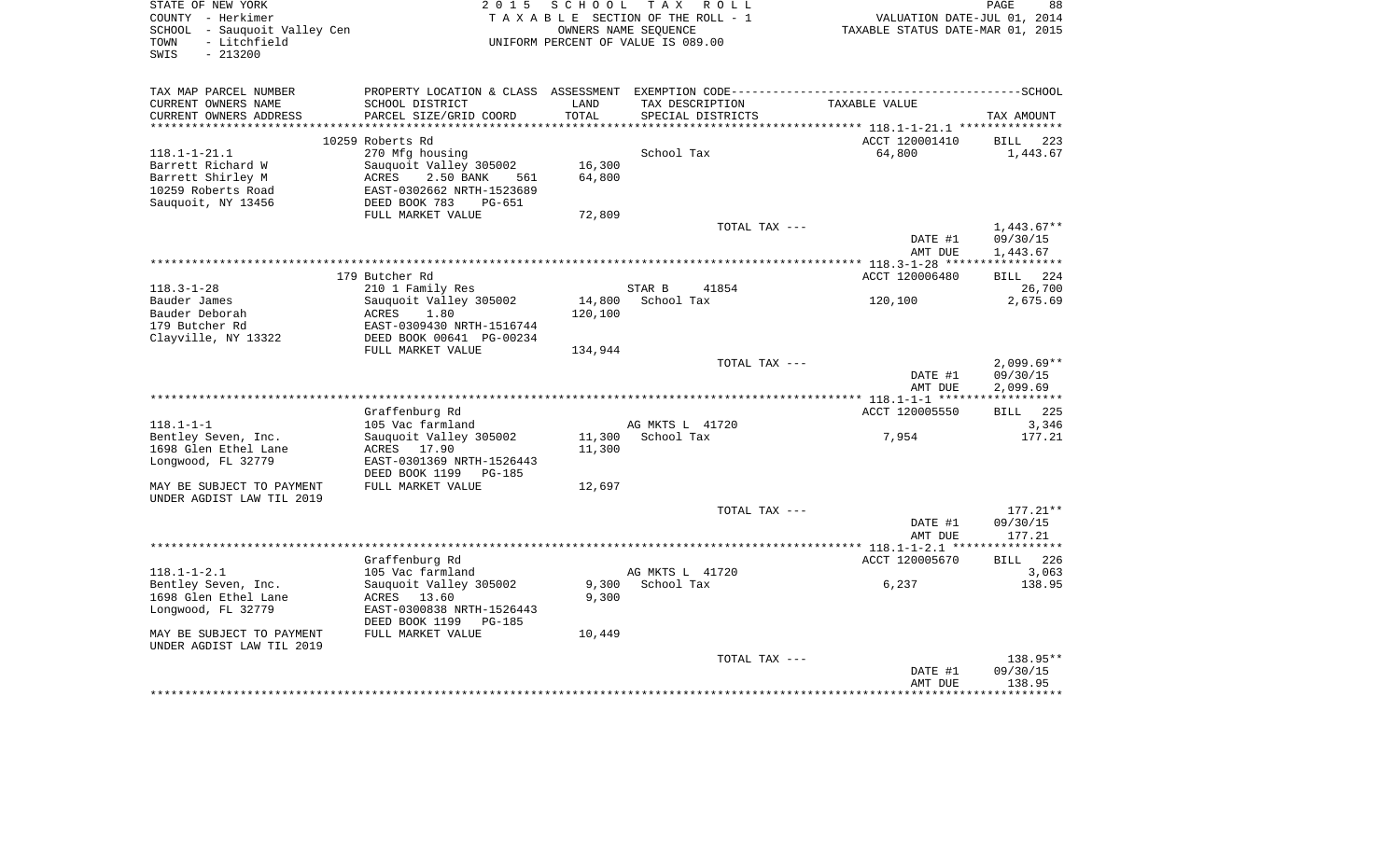STATE OF NEW YORK 2 0 1 5 S C H O O L T A X R O L L PAGE 89COUNTY - Herkimer  $T A X A B L E$  SECTION OF THE ROLL - 1 SCHOOL - Sauquoit Valley Cen OWNERS NAME SEQUENCE TAXABLE STATUS DATE-MAR 01, 2015 TOWN - Litchfield UNIFORM PERCENT OF VALUE IS 089.00 SWIS - 213200

PAGE 89

| TAX MAP PARCEL NUMBER<br>CURRENT OWNERS NAME<br>CURRENT OWNERS ADDRESS                              | SCHOOL DISTRICT<br>PARCEL SIZE/GRID COORD                                                                            | LAND<br>TOTAL     | PROPERTY LOCATION & CLASS ASSESSMENT EXEMPTION CODE----------------------------<br>TAX DESCRIPTION<br>SPECIAL DISTRICTS | TAXABLE VALUE      | -------------SCHOOL<br>TAX AMOUNT     |
|-----------------------------------------------------------------------------------------------------|----------------------------------------------------------------------------------------------------------------------|-------------------|-------------------------------------------------------------------------------------------------------------------------|--------------------|---------------------------------------|
| ************************                                                                            |                                                                                                                      |                   |                                                                                                                         |                    |                                       |
| $118.1 - 1 - 2.2$<br>Bentley Seven, Inc.                                                            | 10089 Roberts Rd<br>240 Rural res<br>Sauquoit Valley 305002                                                          |                   | AGRIC 10 Y 41700<br>29,000 AG MKTS L 41720                                                                              |                    | <b>BILL</b><br>227<br>35,000<br>7,191 |
| 1698 Glen Ethel Lane<br>Longwood, FL 32949                                                          | ACRES 11.70<br>EAST-0301098 NRTH-1525498<br>DEED BOOK 910<br>PG-402                                                  | 435,000           | School Tax                                                                                                              | 392,809            | 8,751.34                              |
| MAY BE SUBJECT TO PAYMENT<br>UNDER AGDIST LAW TIL 2024                                              | FULL MARKET VALUE                                                                                                    | 488,764           |                                                                                                                         |                    |                                       |
|                                                                                                     |                                                                                                                      |                   | TOTAL TAX ---                                                                                                           | DATE #1<br>AMT DUE | $8,751.34**$<br>09/30/15<br>8,751.34  |
|                                                                                                     | Graffenburg Road                                                                                                     |                   |                                                                                                                         | ACCT 189307        | <b>BILL</b><br>228                    |
| $118.1 - 1 - 57.1$                                                                                  | 105 Vac farmland                                                                                                     |                   | School Tax                                                                                                              | 2,500              | 55.70                                 |
| Bentley Seven, Inc.<br>1698 Glen Ethel Lane<br>Longwood, FL 32779                                   | Sauguoit Valley 305002<br>FRNT 395.00 DPTH<br>ACRES<br>5.20<br>EAST-0301873 NRTH-1526551<br>DEED BOOK 1551<br>PG-859 | 2,500<br>2,500    |                                                                                                                         |                    |                                       |
|                                                                                                     | FULL MARKET VALUE                                                                                                    | 2,809             |                                                                                                                         |                    |                                       |
|                                                                                                     |                                                                                                                      |                   | TOTAL TAX ---                                                                                                           | DATE #1<br>AMT DUE | $55.70**$<br>09/30/15<br>55.70        |
|                                                                                                     |                                                                                                                      |                   |                                                                                                                         |                    |                                       |
| $118.1 - 1 - 6.4$                                                                                   | 2103 Graffenburg Rd<br>210 1 Family Res                                                                              |                   | STAR B<br>41854                                                                                                         | ACCT 161752        | <b>BILL</b><br>229<br>26,700          |
| Bevins Stephanie E<br>Bevins Roy A Jr<br>2103 Graffenburg Road<br>Sauquoit, NY 13456                | Sauquoit Valley 305002<br>FRNT 250.00 DPTH<br>1.40<br>ACRES<br>EAST-0301823 NRTH-1524591                             | 14,000<br>160,000 | School Tax                                                                                                              | 160,000            | 3,564.62                              |
|                                                                                                     | DEED BOOK 1376 PG-513                                                                                                |                   |                                                                                                                         |                    |                                       |
|                                                                                                     | FULL MARKET VALUE                                                                                                    | 179,775           | TOTAL TAX ---                                                                                                           |                    | $2,988.62**$                          |
|                                                                                                     |                                                                                                                      |                   |                                                                                                                         | DATE #1<br>AMT DUE | 09/30/15<br>2,988.62                  |
|                                                                                                     |                                                                                                                      |                   |                                                                                                                         |                    |                                       |
|                                                                                                     | Roberts Rd                                                                                                           |                   |                                                                                                                         |                    | 230<br>BILL                           |
| $118.1 - 1 - 18.2$<br>Bielby Estate<br>Attn: Penny Suzanne Dick<br>Roberts Rd<br>Sauquoit, NY 13456 | 314 Rural vac<10<br>Sauquoit Valley 305002<br>ACRES<br>0.55<br>EAST-0302227 NRTH-1523735<br>DEED BOOK 615<br>PG-763  | 1,000<br>1,000    | School Tax                                                                                                              | 1,000              | 22.28                                 |
|                                                                                                     | FULL MARKET VALUE                                                                                                    | 1,124             | TOTAL TAX ---                                                                                                           |                    | $22.28**$                             |
|                                                                                                     |                                                                                                                      |                   |                                                                                                                         | DATE #1<br>AMT DUE | 09/30/15<br>22.28                     |
|                                                                                                     |                                                                                                                      |                   |                                                                                                                         |                    | ********                              |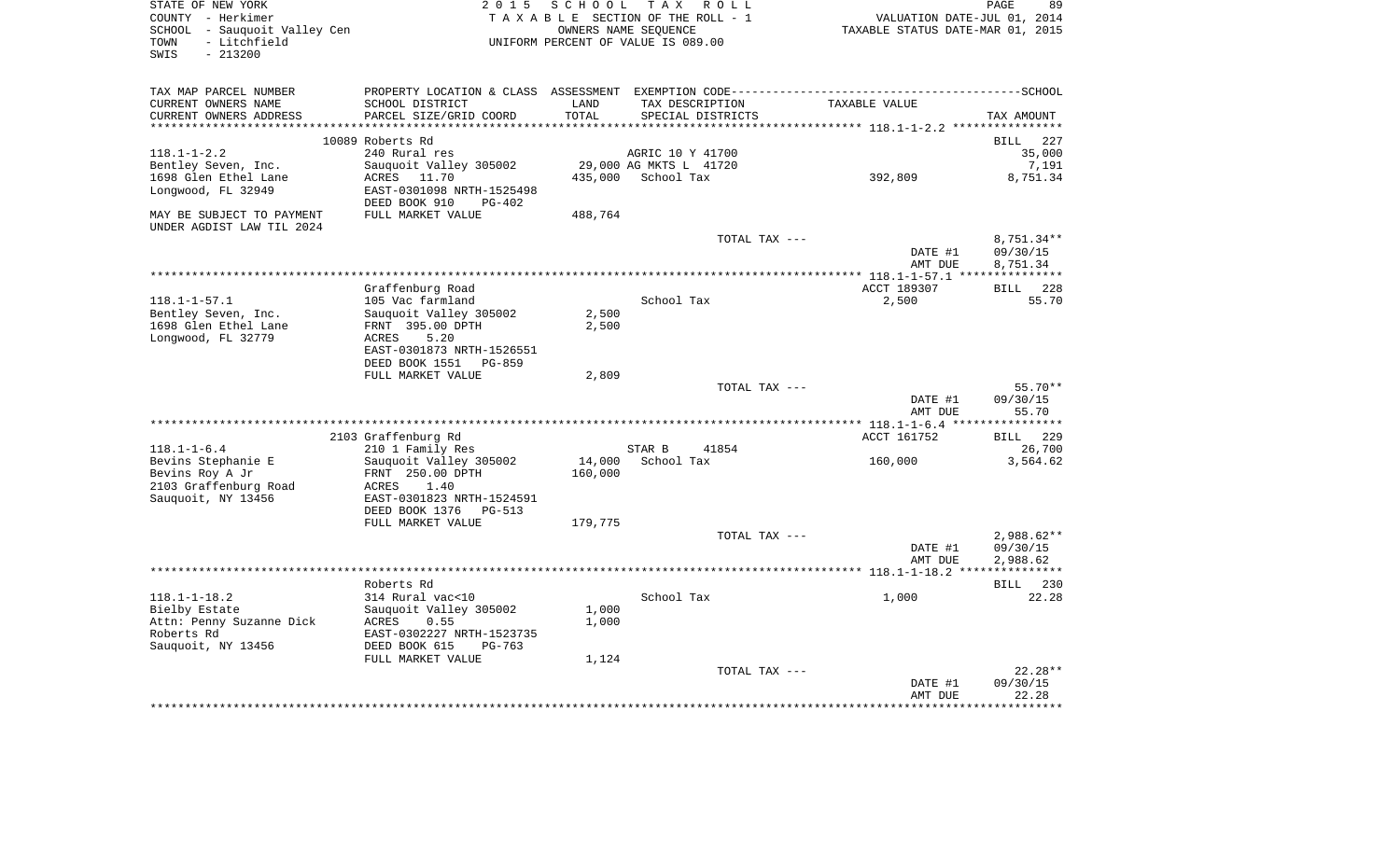| STATE OF NEW YORK<br>COUNTY - Herkimer<br>SCHOOL - Sauquoit Valley Cen |                                            |                   | 2015 SCHOOL TAX ROLL<br>TAXABLE SECTION OF THE ROLL - 1<br>OWNERS NAME SEQUENCE | VALUATION DATE-JUL 01, 2014<br>TAXABLE STATUS DATE-MAR 01, 2015 | PAGE               |
|------------------------------------------------------------------------|--------------------------------------------|-------------------|---------------------------------------------------------------------------------|-----------------------------------------------------------------|--------------------|
| - Litchfield<br>TOWN<br>SWIS<br>$-213200$                              |                                            |                   | UNIFORM PERCENT OF VALUE IS 089.00                                              |                                                                 |                    |
| TAX MAP PARCEL NUMBER                                                  |                                            |                   |                                                                                 |                                                                 |                    |
| CURRENT OWNERS NAME                                                    | SCHOOL DISTRICT                            | LAND              | TAX DESCRIPTION                                                                 | TAXABLE VALUE                                                   |                    |
| CURRENT OWNERS ADDRESS                                                 | PARCEL SIZE/GRID COORD                     | TOTAL             | SPECIAL DISTRICTS                                                               |                                                                 | TAX AMOUNT         |
| ***********************                                                |                                            |                   |                                                                                 |                                                                 |                    |
|                                                                        | 114 Cobane Rd                              |                   |                                                                                 |                                                                 | BILL               |
| $118.3 - 1 - 2.7$<br>Borello Peter                                     | 210 1 Family Res<br>Sauquoit Valley 305002 |                   | STAR B<br>41854<br>14,800 School Tax                                            | 153,100                                                         | 3,410.90           |
| Borello Elisa                                                          | ACRES<br>1.80                              | 153,100           |                                                                                 |                                                                 |                    |
| 114 Cobane Rd                                                          | EAST-0301533 NRTH-1520302                  |                   |                                                                                 |                                                                 |                    |
| Sauquoit, NY 13456                                                     | DEED BOOK 806<br>PG-330                    |                   |                                                                                 |                                                                 |                    |
|                                                                        | FULL MARKET VALUE                          | 172,022           |                                                                                 |                                                                 |                    |
|                                                                        |                                            |                   | TOTAL TAX ---                                                                   |                                                                 | $2,834.90**$       |
|                                                                        |                                            |                   |                                                                                 | DATE #1                                                         | 09/30/15           |
|                                                                        |                                            |                   |                                                                                 | AMT DUE                                                         | 2,834.90           |
|                                                                        |                                            |                   |                                                                                 |                                                                 |                    |
|                                                                        | King Rd                                    |                   |                                                                                 |                                                                 | BILL 232           |
| $118.3 - 1 - 2.6$                                                      | 314 Rural vac<10                           |                   | School Tax                                                                      | 8,200                                                           | 182.69             |
| Borello Peter A                                                        | Sauquoit Valley 305002                     | 8,200             |                                                                                 |                                                                 |                    |
| 114 Cobane Rd                                                          | FRNT 200.00 DPTH 200.00                    | 8,200             |                                                                                 |                                                                 |                    |
| Sauquoit, NY 13456                                                     | 0.91<br>ACRES<br>EAST-0301725 NRTH-1520409 |                   |                                                                                 |                                                                 |                    |
|                                                                        | DEED BOOK 930<br>PG-586                    |                   |                                                                                 |                                                                 |                    |
|                                                                        | FULL MARKET VALUE                          | 9,213             |                                                                                 |                                                                 |                    |
|                                                                        |                                            |                   | TOTAL TAX ---                                                                   |                                                                 | 182.69**           |
|                                                                        |                                            |                   |                                                                                 | DATE #1                                                         | 09/30/15           |
|                                                                        |                                            |                   |                                                                                 | AMT DUE                                                         | 182.69             |
|                                                                        |                                            |                   |                                                                                 |                                                                 |                    |
|                                                                        | 10276 Roberts Rd                           |                   |                                                                                 | ACCT 120090080                                                  | BILL 233           |
| $118.1 - 1 - 38.2$                                                     | 210 1 Family Res                           |                   | STAR B<br>41854                                                                 |                                                                 |                    |
| Broadhurst Gary<br>Broadhurst Joan                                     | Sauquoit Valley 305002<br>ACRES<br>5.60    | 22,500<br>119,900 | School Tax                                                                      | 119,900                                                         | 2,671.24           |
| 10276 Roberts Rd                                                       | EAST-0302613 NRTH-1522899                  |                   |                                                                                 |                                                                 |                    |
| Sauquoit, NY 13456                                                     | DEED BOOK 674<br>PG-696                    |                   |                                                                                 |                                                                 |                    |
|                                                                        | FULL MARKET VALUE                          | 134,719           |                                                                                 |                                                                 |                    |
|                                                                        |                                            |                   | TOTAL TAX ---                                                                   |                                                                 | $2,095.24**$       |
|                                                                        |                                            |                   |                                                                                 | DATE #1                                                         | 09/30/15           |
|                                                                        |                                            |                   |                                                                                 | AMT DUE                                                         | 2,095.24           |
|                                                                        |                                            |                   |                                                                                 |                                                                 |                    |
|                                                                        | Brown Rd                                   |                   |                                                                                 | ACCT 120001440                                                  | BILL 234           |
| $118.3 - 1 - 32.1$                                                     | 322 Rural vac>10                           |                   | School Tax                                                                      | 30,000                                                          | 668.37             |
| Brown Bryant                                                           | Sauquoit Valley 305002                     | 30,000            |                                                                                 |                                                                 |                    |
| 6493 Skinner Road<br>Rome, NY 13440                                    | includes 32.999<br>split w/32.15 2008      | 30,000            |                                                                                 |                                                                 |                    |
|                                                                        | FRNT 2105.00 DPTH                          |                   |                                                                                 |                                                                 |                    |
|                                                                        | ACRES 21.70                                |                   |                                                                                 |                                                                 |                    |
|                                                                        | EAST-0307385 NRTH-1517544                  |                   |                                                                                 |                                                                 |                    |
|                                                                        | DEED BOOK 1257<br>PG-681                   |                   |                                                                                 |                                                                 |                    |
|                                                                        | FULL MARKET VALUE                          | 33,708            |                                                                                 |                                                                 |                    |
|                                                                        |                                            |                   |                                                                                 |                                                                 | 668.37**           |
|                                                                        |                                            |                   | TOTAL TAX ---                                                                   |                                                                 |                    |
|                                                                        |                                            |                   |                                                                                 | DATE #1<br>AMT DUE                                              | 09/30/15<br>668.37 |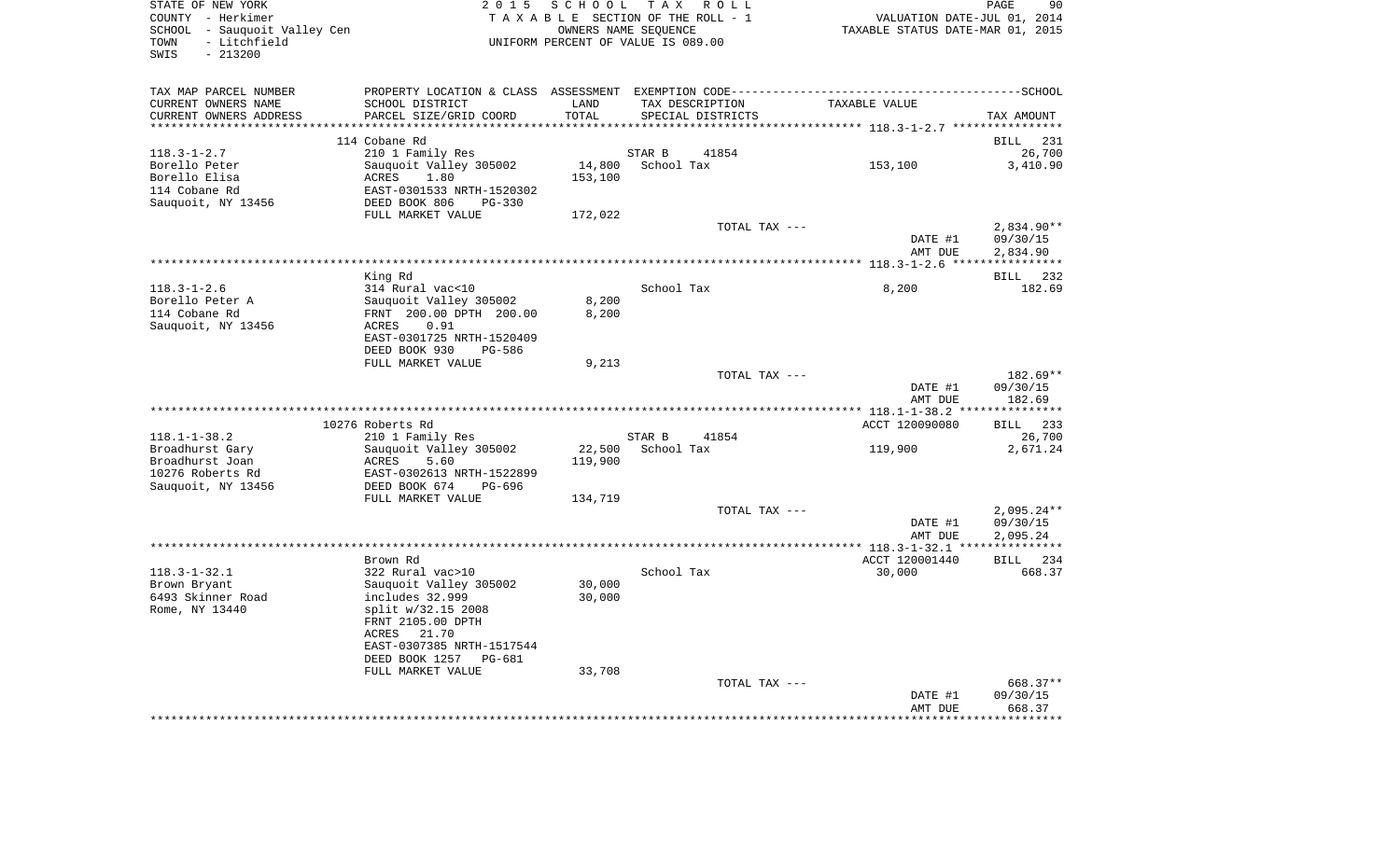| STATE OF NEW YORK<br>COUNTY - Herkimer<br>SCHOOL - Sauquoit Valley Cen<br>- Litchfield<br>TOWN<br>$-213200$<br>SWIS | 2015 SCHOOL TAX ROLL<br>TAXABLE SECTION OF THE ROLL - 1<br>OWNERS NAME SEQUENCE<br>UNIFORM PERCENT OF VALUE IS 089.00                  |                   |                                       | VALUATION DATE-JUL 01, 2014<br>TAXABLE STATUS DATE-MAR 01, 2015 | PAGE<br>91                           |
|---------------------------------------------------------------------------------------------------------------------|----------------------------------------------------------------------------------------------------------------------------------------|-------------------|---------------------------------------|-----------------------------------------------------------------|--------------------------------------|
| TAX MAP PARCEL NUMBER                                                                                               |                                                                                                                                        |                   |                                       |                                                                 |                                      |
| CURRENT OWNERS NAME                                                                                                 | SCHOOL DISTRICT                                                                                                                        | LAND              | TAX DESCRIPTION                       | TAXABLE VALUE                                                   |                                      |
| CURRENT OWNERS ADDRESS                                                                                              | PARCEL SIZE/GRID COORD                                                                                                                 | TOTAL             | SPECIAL DISTRICTS                     |                                                                 | TAX AMOUNT                           |
| ********************                                                                                                | 188 Butcher Rd                                                                                                                         |                   |                                       | ACCT 160422                                                     | <b>BILL</b><br>235                   |
| $118.3 - 1 - 32.12$                                                                                                 | 240 Rural res                                                                                                                          |                   | STAR B<br>41854                       |                                                                 | 26,700                               |
| Brown Justin P<br>Brown Lindsay M<br>188 Butcher Rd<br>Clayville, NY 13322                                          | Sauquoit Valley 305002<br>FRNT 1000.00 DPTH<br>ACRES 16.60<br>EAST-0309113 NRTH-1516440                                                | 21,000<br>112,000 | School Tax                            | 112,000                                                         | 2,495.23                             |
|                                                                                                                     | DEED BOOK 1367 PG-735<br>FULL MARKET VALUE                                                                                             | 125,843           |                                       |                                                                 |                                      |
|                                                                                                                     |                                                                                                                                        |                   | TOTAL TAX ---                         | DATE #1                                                         | 1,919.23**<br>09/30/15               |
|                                                                                                                     |                                                                                                                                        |                   |                                       | AMT DUE                                                         | 1,919.23                             |
|                                                                                                                     | Brown Rd                                                                                                                               |                   |                                       | ACCT 120001470                                                  | BILL 236                             |
| $118.3 - 1 - 37$<br>Brown Kenneth P<br>PO Box 24<br>Morris, NY 13808                                                | 314 Rural vac<10<br>Sauquoit Valley 305002<br>6.00<br>ACRES<br>EAST-0303586 NRTH-1514365                                               | 2,100<br>2,100    | School Tax                            | 2,100                                                           | 46.79                                |
|                                                                                                                     | DEED BOOK 837<br>$PG-55$<br>FULL MARKET VALUE                                                                                          | 2,360             |                                       |                                                                 |                                      |
|                                                                                                                     |                                                                                                                                        |                   | TOTAL TAX ---                         | DATE #1<br>AMT DUE                                              | $46.79**$<br>09/30/15<br>46.79       |
|                                                                                                                     |                                                                                                                                        |                   |                                       |                                                                 |                                      |
| $118.3 - 1 - 38.5$                                                                                                  | 1479 Albany Rd<br>210 1 Family Res                                                                                                     |                   | STAR B<br>41854                       |                                                                 | BILL 237<br>26,700                   |
| Brown Steven T<br>Beaton Mary Elizabeth<br>1480 Albany Road<br>Clayville, NY 13322                                  | Sauquoit Valley 305002<br>FRNT 1441.00 DPTH<br>ACRES<br>8.60<br>EAST-0307755 NRTH-1516975<br>DEED BOOK 1235 PG-555                     | 125,000           | 26,000 School Tax                     | 125,000                                                         | 2,784.86                             |
|                                                                                                                     | FULL MARKET VALUE                                                                                                                      | 140,449           |                                       |                                                                 |                                      |
|                                                                                                                     |                                                                                                                                        |                   | TOTAL TAX ---                         | DATE #1<br>AMT DUE                                              | $2,208.86**$<br>09/30/15<br>2,208.86 |
|                                                                                                                     | 1480 Albany Rd                                                                                                                         |                   |                                       | ACCT 120002010                                                  | BILL 238                             |
| $118.3 - 1 - 38.1$<br>Brown Thomas B<br>Brown Christine<br>1480 Albany Rd<br>Clayville, NY 13322                    | 241 Rural res&ag<br>Sauquoit Valley 305002<br>FRNT 1491.00 DPTH<br>ACRES 82.40<br>EAST-0307306 NRTH-1515576<br>DEED BOOK 799<br>PG-252 | 114,000           | STAR EN<br>41834<br>72,600 School Tax | 114,000                                                         | 58,120<br>2,539.79                   |
|                                                                                                                     | FULL MARKET VALUE                                                                                                                      | 128,090           | TOTAL TAX ---                         | DATE #1<br>AMT DUE                                              | $1.385.79**$<br>09/30/15<br>1,385.79 |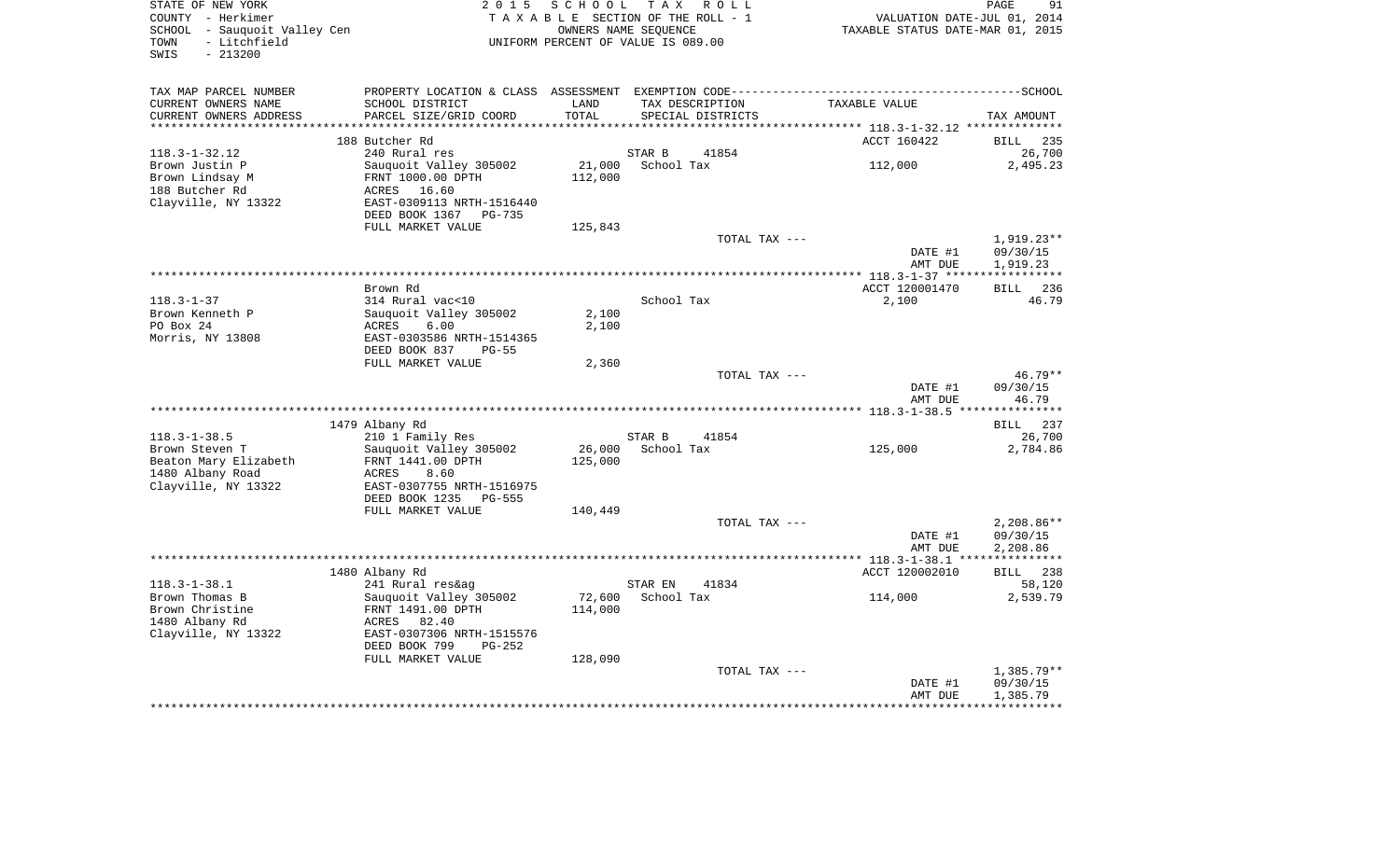| STATE OF NEW YORK<br>COUNTY - Herkimer<br>SCHOOL - Sauquoit Valley Cen<br>- Litchfield<br>TOWN<br>SWIS<br>$-213200$ | 2 0 1 5                                                                                                         | SCHOOL<br>OWNERS NAME SEQUENCE | T A X<br>R O L L<br>TAXABLE SECTION OF THE ROLL - 1<br>UNIFORM PERCENT OF VALUE IS 089.00 | VALUATION DATE-JUL 01, 2014<br>TAXABLE STATUS DATE-MAR 01, 2015 | PAGE<br>92           |
|---------------------------------------------------------------------------------------------------------------------|-----------------------------------------------------------------------------------------------------------------|--------------------------------|-------------------------------------------------------------------------------------------|-----------------------------------------------------------------|----------------------|
| TAX MAP PARCEL NUMBER<br>CURRENT OWNERS NAME                                                                        | PROPERTY LOCATION & CLASS ASSESSMENT EXEMPTION CODE-----------------------------------SCHOOL<br>SCHOOL DISTRICT | LAND                           | TAX DESCRIPTION                                                                           | TAXABLE VALUE                                                   |                      |
| CURRENT OWNERS ADDRESS                                                                                              | PARCEL SIZE/GRID COORD                                                                                          | TOTAL                          | SPECIAL DISTRICTS                                                                         |                                                                 | TAX AMOUNT           |
|                                                                                                                     |                                                                                                                 |                                |                                                                                           |                                                                 |                      |
| $118.3 - 1 - 4.12$                                                                                                  | 136 Bennett Rd<br>270 Mfg housing                                                                               |                                | School Tax                                                                                | 28,000                                                          | BILL 239<br>623.81   |
| Bullet Alan A                                                                                                       | Sauquoit Valley 305002                                                                                          | 17,800                         |                                                                                           |                                                                 |                      |
| Bullet Nancy                                                                                                        | ACRES<br>3.20                                                                                                   | 28,000                         |                                                                                           |                                                                 |                      |
| 1067 Roberts Rd                                                                                                     | EAST-0307805 NRTH-1520050                                                                                       |                                |                                                                                           |                                                                 |                      |
| Frankfort, NY 13340                                                                                                 | DEED BOOK 805<br>PG-301                                                                                         |                                |                                                                                           |                                                                 |                      |
|                                                                                                                     | FULL MARKET VALUE                                                                                               | 31,461                         |                                                                                           |                                                                 |                      |
|                                                                                                                     |                                                                                                                 |                                | TOTAL TAX ---                                                                             |                                                                 | 623.81**             |
|                                                                                                                     |                                                                                                                 |                                |                                                                                           | DATE #1                                                         | 09/30/15             |
|                                                                                                                     |                                                                                                                 |                                |                                                                                           | AMT DUE                                                         | 623.81               |
|                                                                                                                     |                                                                                                                 |                                |                                                                                           |                                                                 | BILL 240             |
| $118.3 - 1 - 4.16$                                                                                                  | 10637 Roberts Rd<br>270 Mfg housing                                                                             |                                | School Tax                                                                                | 25,400                                                          | 565.88               |
| Bullet Alan A                                                                                                       | Sauquoit Valley 305002                                                                                          | 13,200                         |                                                                                           |                                                                 |                      |
| Bullet Nancy                                                                                                        | ACRES<br>1.10                                                                                                   | 25,400                         |                                                                                           |                                                                 |                      |
| 10627 Roberts Rd                                                                                                    | EAST-0307937 NRTH-1518790                                                                                       |                                |                                                                                           |                                                                 |                      |
| Frankfort, NY 13340                                                                                                 | DEED BOOK 795<br>$PG-218$                                                                                       |                                |                                                                                           |                                                                 |                      |
|                                                                                                                     | FULL MARKET VALUE                                                                                               | 28,539                         |                                                                                           |                                                                 |                      |
|                                                                                                                     |                                                                                                                 |                                | TOTAL TAX ---                                                                             |                                                                 | 565.88**             |
|                                                                                                                     |                                                                                                                 |                                |                                                                                           | DATE #1                                                         | 09/30/15             |
|                                                                                                                     |                                                                                                                 |                                |                                                                                           | AMT DUE                                                         | 565.88               |
|                                                                                                                     | Roberts Rd                                                                                                      |                                |                                                                                           |                                                                 | 241<br><b>BILL</b>   |
| $118.3 - 1 - 4.18$                                                                                                  | 312 Vac w/imprv                                                                                                 |                                | School Tax                                                                                | 6,100                                                           | 135.90               |
| Bullet Alan A                                                                                                       | Sauquoit Valley 305002                                                                                          | 1,200                          |                                                                                           |                                                                 |                      |
| Bullet Nancy                                                                                                        | FRNT 140.00 DPTH                                                                                                | 6,100                          |                                                                                           |                                                                 |                      |
| 10627 Roberts Rd                                                                                                    | ACRES<br>0.40                                                                                                   |                                |                                                                                           |                                                                 |                      |
| Frankfort, NY 13340                                                                                                 | EAST-0307831 NRTH-1518966                                                                                       |                                |                                                                                           |                                                                 |                      |
|                                                                                                                     | DEED BOOK 887<br>$PG-75$                                                                                        |                                |                                                                                           |                                                                 |                      |
|                                                                                                                     | FULL MARKET VALUE                                                                                               | 6,854                          |                                                                                           |                                                                 |                      |
|                                                                                                                     |                                                                                                                 |                                | TOTAL TAX ---                                                                             | DATE #1                                                         | 135.90**<br>09/30/15 |
|                                                                                                                     |                                                                                                                 |                                |                                                                                           | AMT DUE                                                         | 135.90               |
|                                                                                                                     |                                                                                                                 |                                |                                                                                           |                                                                 |                      |
|                                                                                                                     | 10627 Roberts Rd                                                                                                |                                |                                                                                           | ACCT 120090199                                                  | BILL 242             |
| $118.3 - 1 - 4.5$                                                                                                   | 240 Rural res                                                                                                   |                                | STAR B<br>41854                                                                           |                                                                 | 26,700               |
| Bullet Alan A                                                                                                       | Sauquoit Valley 305002                                                                                          | 14,900                         | School Tax                                                                                | 67,500                                                          | 1,503.82             |
| Bullet Nancy                                                                                                        | ACRES<br>13.40                                                                                                  | 67,500                         |                                                                                           |                                                                 |                      |
| 10627 Roberts Rd                                                                                                    | EAST-0308051 NRTH-1519423                                                                                       |                                |                                                                                           |                                                                 |                      |
| Frankfort, NY 13340                                                                                                 | DEED BOOK 755<br>$PG-317$                                                                                       |                                |                                                                                           |                                                                 |                      |
|                                                                                                                     | FULL MARKET VALUE                                                                                               | 75,843                         | TOTAL TAX ---                                                                             |                                                                 | 927.82**             |
|                                                                                                                     |                                                                                                                 |                                |                                                                                           | DATE #1                                                         | 09/30/15             |
|                                                                                                                     |                                                                                                                 |                                |                                                                                           | AMT DUE                                                         | 927.82               |
|                                                                                                                     |                                                                                                                 |                                |                                                                                           |                                                                 | ************         |
|                                                                                                                     |                                                                                                                 |                                |                                                                                           |                                                                 |                      |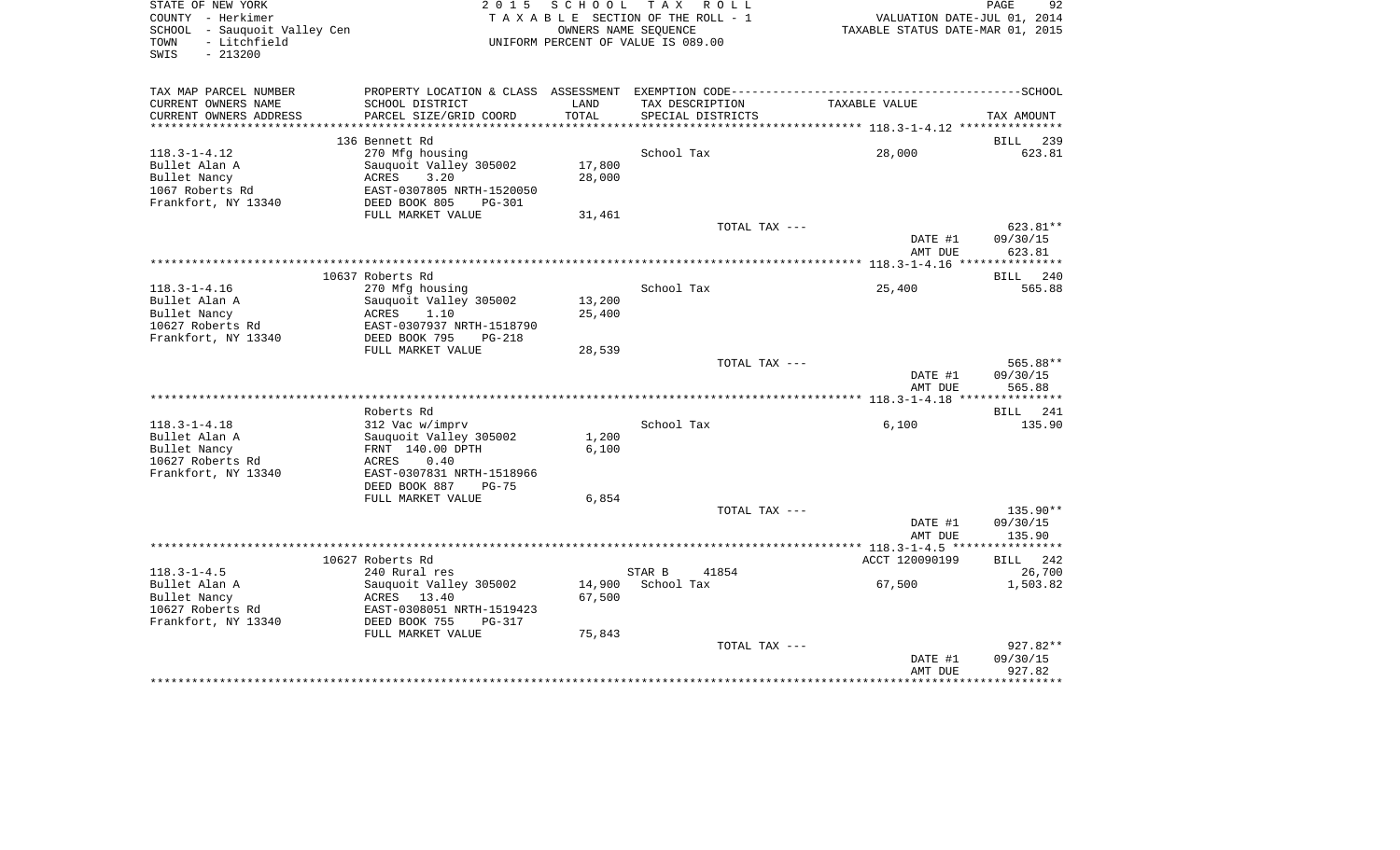| STATE OF NEW YORK                             | 2 0 1 5                                                                                      | SCHOOL  | T A X<br>R O L L                     |                                  | PAGE<br>93   |
|-----------------------------------------------|----------------------------------------------------------------------------------------------|---------|--------------------------------------|----------------------------------|--------------|
| COUNTY - Herkimer                             |                                                                                              |         | TAXABLE SECTION OF THE ROLL - 1      | VALUATION DATE-JUL 01, 2014      |              |
| SCHOOL - Sauquoit Valley Cen                  |                                                                                              |         | OWNERS NAME SEQUENCE                 | TAXABLE STATUS DATE-MAR 01, 2015 |              |
| - Litchfield<br>TOWN<br>SWIS<br>$-213200$     |                                                                                              |         | UNIFORM PERCENT OF VALUE IS 089.00   |                                  |              |
|                                               |                                                                                              |         |                                      |                                  |              |
|                                               |                                                                                              |         |                                      |                                  |              |
| TAX MAP PARCEL NUMBER                         | PROPERTY LOCATION & CLASS ASSESSMENT EXEMPTION CODE-----------------------------------SCHOOL | LAND    |                                      |                                  |              |
| CURRENT OWNERS NAME<br>CURRENT OWNERS ADDRESS | SCHOOL DISTRICT<br>PARCEL SIZE/GRID COORD                                                    | TOTAL   | TAX DESCRIPTION<br>SPECIAL DISTRICTS | TAXABLE VALUE                    | TAX AMOUNT   |
|                                               |                                                                                              |         |                                      |                                  |              |
|                                               | 1826 Albany Rd                                                                               |         |                                      |                                  | 243<br>BILL  |
| $118.1 - 1 - 28.1$                            | 240 Rural res                                                                                |         | STAR B<br>41854                      |                                  | 26,700       |
| Callahan Christopher                          | Sauquoit Valley 305002                                                                       | 38,600  | School Tax                           | 175,000                          | 3,898.80     |
| Callahan Amanda                               | Doublewide                                                                                   | 175,000 |                                      |                                  |              |
| 1826 Albany Rd                                | ACRES<br>22.50                                                                               |         |                                      |                                  |              |
| Frankfort, NY 13340                           | EAST-0312099 NRTH-1522674                                                                    |         |                                      |                                  |              |
|                                               | DEED BOOK 1245<br>PG-462                                                                     |         |                                      |                                  |              |
|                                               | FULL MARKET VALUE                                                                            | 196,629 |                                      |                                  |              |
|                                               |                                                                                              |         | TOTAL TAX ---                        |                                  | $3,322.80**$ |
|                                               |                                                                                              |         |                                      | DATE #1                          | 09/30/15     |
|                                               |                                                                                              |         |                                      | AMT DUE                          | 3,322.80     |
|                                               |                                                                                              |         |                                      |                                  | ***********  |
|                                               | 3051 King Rd                                                                                 |         |                                      | ACCT 120008550                   | BILL<br>244  |
| $118.3 - 1 - 1$                               | 314 Rural vac<10<br>Sauguoit Valley 305002                                                   | 13,800  | School Tax                           | 13,800                           | 307.45       |
| Capuana Marilyn C<br>2931 King Rd             | ACRES 10.00                                                                                  | 13,800  |                                      |                                  |              |
| Sauquoit, NY 13456                            | EAST-0301457 NRTH-1521206                                                                    |         |                                      |                                  |              |
|                                               | DEED BOOK 940<br>PG-672                                                                      |         |                                      |                                  |              |
|                                               | FULL MARKET VALUE                                                                            | 15,506  |                                      |                                  |              |
|                                               |                                                                                              |         | TOTAL TAX ---                        |                                  | $307.45**$   |
|                                               |                                                                                              |         |                                      | DATE #1                          | 09/30/15     |
|                                               |                                                                                              |         |                                      | AMT DUE                          | 307.45       |
|                                               |                                                                                              |         |                                      |                                  |              |
|                                               | King Rd                                                                                      |         |                                      | ACCT 120090218                   | BILL 245     |
| $118.3 - 1 - 2.4$                             | 314 Rural vac<10                                                                             |         | School Tax                           | 13,400                           | 298.54       |
| Capuana Marilyn C                             | Sauquoit Valley 305002                                                                       | 13,400  |                                      |                                  |              |
| 2931 King Rd                                  | ACRES<br>5.00                                                                                | 13,400  |                                      |                                  |              |
| Sauquoit, NY 13456                            | EAST-0301505 NRTH-1520767                                                                    |         |                                      |                                  |              |
|                                               | DEED BOOK 940<br>PG-672                                                                      |         |                                      |                                  |              |
|                                               | FULL MARKET VALUE                                                                            | 15,056  | TOTAL TAX ---                        |                                  | 298.54**     |
|                                               |                                                                                              |         |                                      | DATE #1                          | 09/30/15     |
|                                               |                                                                                              |         |                                      | AMT DUE                          | 298.54       |
|                                               |                                                                                              |         |                                      |                                  |              |
|                                               | 240 Bennett Rd                                                                               |         |                                      | ACCT 120090017                   | 246<br>BILL  |
| $118.3 - 1 - 9.1$                             | 210 1 Family Res                                                                             |         | STAR B<br>41854                      |                                  | 26,700       |
| Cardillo Anthony S                            | Sauquoit Valley 305002                                                                       | 17,600  | School Tax                           | 96,900                           | 2,158.82     |
| Cardillo Michelle A                           | ACRES<br>3.10                                                                                | 96,900  |                                      |                                  |              |
| 240 Bennett Rd                                | EAST-0309611 NRTH-1519290                                                                    |         |                                      |                                  |              |
| Frankfort, NY 13340                           | DEED BOOK 922<br>$PG-94$                                                                     |         |                                      |                                  |              |
|                                               | FULL MARKET VALUE                                                                            | 108,876 |                                      |                                  |              |
|                                               |                                                                                              |         | TOTAL TAX ---                        |                                  | 1,582.82**   |
|                                               |                                                                                              |         |                                      | DATE #1                          | 09/30/15     |
|                                               |                                                                                              |         |                                      | AMT DUE                          | 1,582.82     |
|                                               |                                                                                              |         |                                      |                                  |              |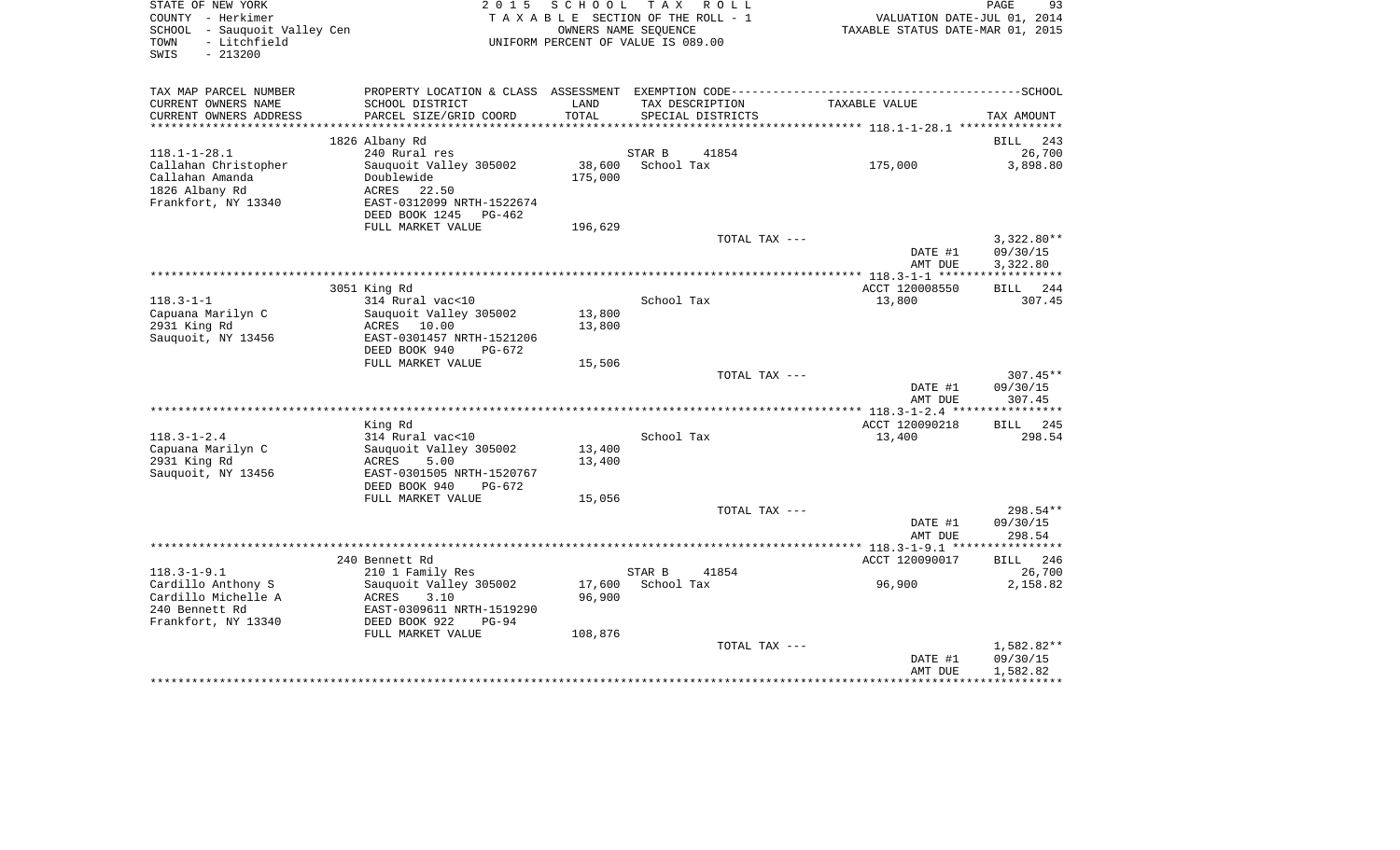| COUNTY - Herkimer<br>SCHOOL - Sauquoit Valley Cen<br>- Litchfield<br>TOWN<br>$-213200$<br>SWIS |                                               | TAXABLE SECTION OF THE ROLL - 1<br>OWNERS NAME SEQUENCE<br>UNIFORM PERCENT OF VALUE IS 089.00 |                       |                   | VALUATION DATE-JUL 01, 2014<br>TAXABLE STATUS DATE-MAR 01, 2015 |                         |
|------------------------------------------------------------------------------------------------|-----------------------------------------------|-----------------------------------------------------------------------------------------------|-----------------------|-------------------|-----------------------------------------------------------------|-------------------------|
| TAX MAP PARCEL NUMBER                                                                          |                                               |                                                                                               |                       |                   |                                                                 |                         |
| CURRENT OWNERS NAME                                                                            | SCHOOL DISTRICT                               | LAND                                                                                          |                       | TAX DESCRIPTION   | TAXABLE VALUE                                                   |                         |
| CURRENT OWNERS ADDRESS<br>***********************                                              | PARCEL SIZE/GRID COORD                        | TOTAL                                                                                         |                       | SPECIAL DISTRICTS |                                                                 | TAX AMOUNT              |
|                                                                                                |                                               |                                                                                               |                       |                   |                                                                 |                         |
|                                                                                                | 1654 Albany St                                |                                                                                               |                       | 41834             | ACCT 120003120                                                  | <b>BILL</b>             |
| $118.3 - 1 - 14$<br>Cardillo Celia                                                             | 210 1 Family Res<br>Sauquoit Valley 305002    | 12,000                                                                                        | STAR EN<br>School Tax |                   | 61,700                                                          | 58,120<br>1,374.61      |
| Cardillo Anthony                                                                               | ACRES<br>0.88                                 | 61,700                                                                                        |                       |                   |                                                                 |                         |
| 1654 Albany St                                                                                 | EAST-0309611 NRTH-1520100                     |                                                                                               |                       |                   |                                                                 |                         |
| Frankfort, NY 13340                                                                            | DEED BOOK 00557 PG-00145                      |                                                                                               |                       |                   |                                                                 |                         |
|                                                                                                | FULL MARKET VALUE                             | 69,326                                                                                        |                       |                   |                                                                 |                         |
|                                                                                                |                                               |                                                                                               |                       | TOTAL TAX ---     |                                                                 | $220.61**$              |
|                                                                                                |                                               |                                                                                               |                       |                   | DATE #1                                                         | 09/30/15                |
|                                                                                                |                                               |                                                                                               |                       |                   | AMT DUE                                                         | 220.61                  |
|                                                                                                |                                               |                                                                                               |                       |                   |                                                                 |                         |
|                                                                                                | 1830 Albany Rd                                |                                                                                               |                       |                   | ACCT 192779                                                     | BILL 248                |
| $118.1 - 1 - 28.2$                                                                             | 240 Rural res                                 |                                                                                               | STAR B                | 41854             |                                                                 | 26,700                  |
| Cardillo Chad J                                                                                | Sauquoit Valley 305002                        |                                                                                               | 62,000 School Tax     |                   | 110,000                                                         | 2,450.68                |
| Cardillo Sharleen E                                                                            | ACRES 62.50                                   | 110,000                                                                                       |                       |                   |                                                                 |                         |
| 1830 Albany Rd                                                                                 | EAST-0309112 NRTH-1524176                     |                                                                                               |                       |                   |                                                                 |                         |
| Frankfort, NY 13340                                                                            | DEED BOOK 1572    PG-744<br>FULL MARKET VALUE | 123,596                                                                                       |                       |                   |                                                                 |                         |
| PRIOR OWNER ON 3/01/2015<br>Bartlett Randy J                                                   |                                               |                                                                                               |                       |                   |                                                                 |                         |
|                                                                                                |                                               |                                                                                               |                       | TOTAL TAX ---     |                                                                 | 1,874.68**              |
|                                                                                                |                                               |                                                                                               |                       |                   | DATE #1                                                         | 09/30/15                |
|                                                                                                |                                               |                                                                                               |                       |                   | AMT DUE                                                         | 1,874.68                |
|                                                                                                |                                               |                                                                                               |                       |                   |                                                                 |                         |
|                                                                                                | Albany Rd                                     |                                                                                               |                       |                   | ACCT 120002820                                                  | BILL 249                |
| $118.1 - 1 - 30$                                                                               | 240 Rural res                                 |                                                                                               | School Tax            |                   | 72,400                                                          | 1,612.99                |
| Cardillo Felix                                                                                 | Sauquoit Valley 305002                        | 47,000                                                                                        |                       |                   |                                                                 |                         |
| Cardillo Diane                                                                                 | ACRES 65.00                                   | 72,400                                                                                        |                       |                   |                                                                 |                         |
| 2625 Mohawk St                                                                                 | EAST-0310012 NRTH-1522060                     |                                                                                               |                       |                   |                                                                 |                         |
| Saquoit, NY 13456                                                                              | DEED BOOK 724<br>$PG-63$                      |                                                                                               |                       |                   |                                                                 |                         |
|                                                                                                | FULL MARKET VALUE                             | 81,348                                                                                        |                       |                   |                                                                 |                         |
|                                                                                                |                                               |                                                                                               |                       | TOTAL TAX ---     |                                                                 | $1,612.99**$            |
|                                                                                                |                                               |                                                                                               |                       |                   | DATE #1                                                         | 09/30/15                |
|                                                                                                |                                               |                                                                                               |                       |                   | AMT DUE                                                         | 1,612.99<br>*********** |
|                                                                                                | Albany St                                     |                                                                                               |                       |                   | ACCT 120090065                                                  | BILL                    |
| $118.3 - 1 - 15$                                                                               | 314 Rural vac<10                              |                                                                                               | School Tax            |                   | 3,600                                                           |                         |
| Cardillo Felix                                                                                 | Sauquoit Valley 305002                        | 3,600                                                                                         |                       |                   |                                                                 |                         |
| 2625 Mohawk St                                                                                 | ACRES<br>4.40                                 | 3,600                                                                                         |                       |                   |                                                                 |                         |
| Sauquoit, NY 13456                                                                             | EAST-0310271 NRTH-1520586                     |                                                                                               |                       |                   |                                                                 |                         |
|                                                                                                | DEED BOOK 659<br>$PG-69$                      |                                                                                               |                       |                   |                                                                 |                         |
|                                                                                                | FULL MARKET VALUE                             | 4,045                                                                                         |                       |                   |                                                                 |                         |
|                                                                                                |                                               |                                                                                               |                       | TOTAL TAX ---     |                                                                 | $80.20**$               |
|                                                                                                |                                               |                                                                                               |                       |                   | DATE #1                                                         | 09/30/15                |
|                                                                                                |                                               |                                                                                               |                       |                   |                                                                 |                         |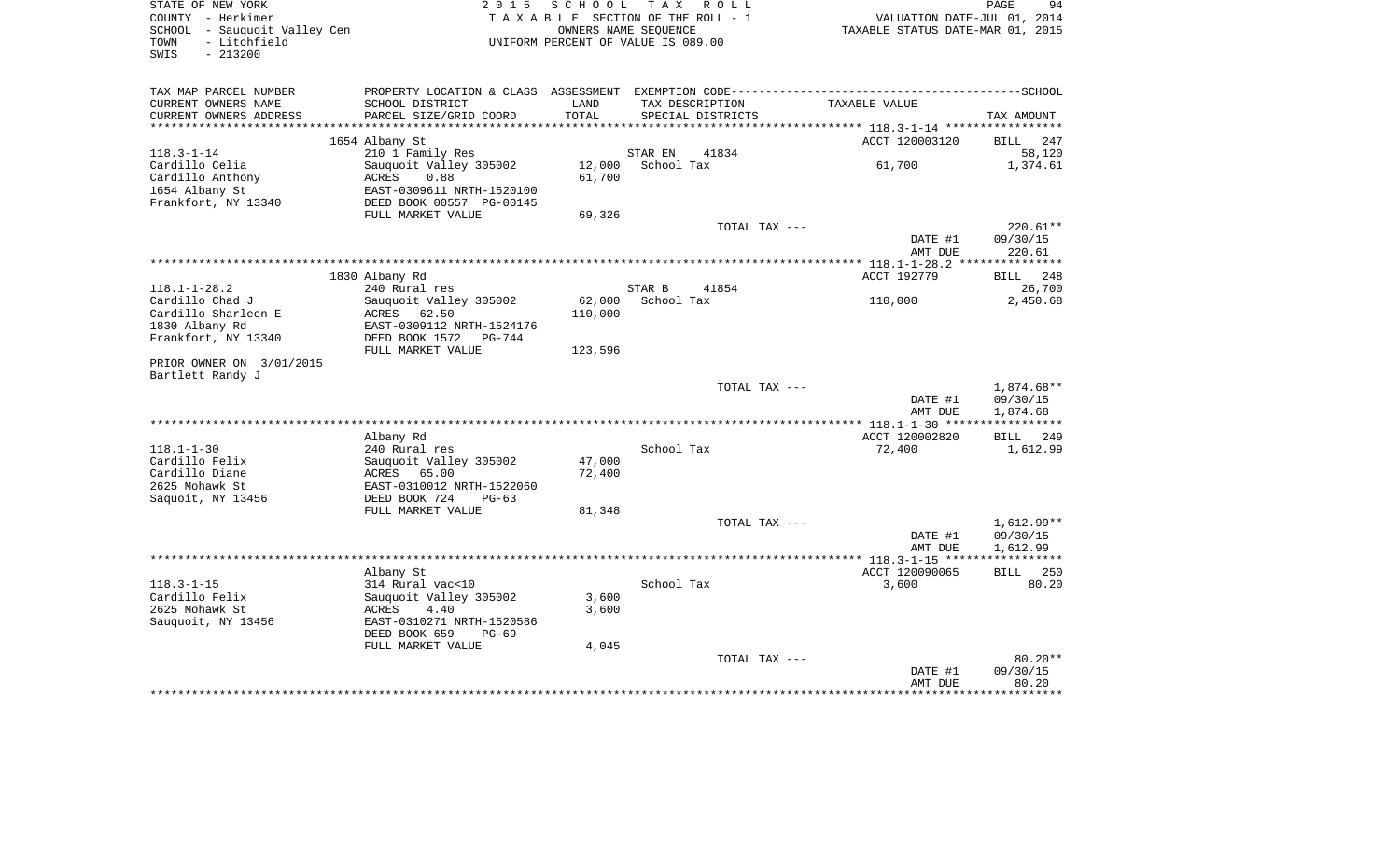| STATE OF NEW YORK                                 | 2 0 1 5                                                                                     |         | SCHOOL TAX ROLL                                         |                                                                 | PAGE<br>95             |
|---------------------------------------------------|---------------------------------------------------------------------------------------------|---------|---------------------------------------------------------|-----------------------------------------------------------------|------------------------|
| COUNTY - Herkimer<br>SCHOOL - Sauquoit Valley Cen |                                                                                             |         | TAXABLE SECTION OF THE ROLL - 1<br>OWNERS NAME SEQUENCE | VALUATION DATE-JUL 01, 2014<br>TAXABLE STATUS DATE-MAR 01, 2015 |                        |
| TOWN<br>- Litchfield<br>SWIS<br>$-213200$         |                                                                                             |         | UNIFORM PERCENT OF VALUE IS 089.00                      |                                                                 |                        |
| TAX MAP PARCEL NUMBER                             | PROPERTY LOCATION & CLASS ASSESSMENT EXEMPTION CODE----------------------------------SCHOOL |         |                                                         |                                                                 |                        |
| CURRENT OWNERS NAME                               | SCHOOL DISTRICT                                                                             | LAND    | TAX DESCRIPTION                                         | TAXABLE VALUE                                                   |                        |
| CURRENT OWNERS ADDRESS                            | PARCEL SIZE/GRID COORD                                                                      | TOTAL   | SPECIAL DISTRICTS                                       |                                                                 | TAX AMOUNT             |
|                                                   |                                                                                             |         |                                                         |                                                                 |                        |
| 118.3-1-7                                         | 218 Bennett Rd<br>210 1 Family Res                                                          |         | School Tax                                              | ACCT 120004770<br>45,000                                        | BILL 251<br>1,002.55   |
| Cardillo Michael                                  | Sauquoit Valley 305002                                                                      | 6,200   |                                                         |                                                                 |                        |
| Cardillo Elizabeth                                | FRNT 86.00 DPTH 78.00                                                                       | 45,000  |                                                         |                                                                 |                        |
| 224 Bennett Rd                                    | EAST-0309097 NRTH-1519440                                                                   |         |                                                         |                                                                 |                        |
| Frankfort, NY 13340                               | DEED BOOK 685<br>PG-306                                                                     |         |                                                         |                                                                 |                        |
|                                                   | FULL MARKET VALUE                                                                           | 50,562  |                                                         |                                                                 |                        |
|                                                   |                                                                                             |         | TOTAL TAX ---                                           |                                                                 | $1,002.55**$           |
|                                                   |                                                                                             |         |                                                         | DATE #1                                                         | 09/30/15               |
|                                                   |                                                                                             |         |                                                         | AMT DUE                                                         | 1,002.55               |
|                                                   | 224 Bennett Rd                                                                              |         |                                                         | ACCT 120002970                                                  | BILL 252               |
| $118.3 - 1 - 8$                                   | 210 1 Family Res                                                                            |         | STAR B<br>41854                                         |                                                                 | 26,700                 |
| Cardillo Michael                                  | Sauquoit Valley 305002                                                                      | 13,000  | School Tax                                              | 115,000                                                         | 2,562.07               |
| Cardillo Elizabeth                                | 1.00<br>ACRES                                                                               | 115,000 |                                                         |                                                                 |                        |
| 224 Bennett Rd                                    | EAST-0309312 NRTH-1519353                                                                   |         |                                                         |                                                                 |                        |
| Frankfort, NY 13340                               | DEED BOOK 671<br>PG-579                                                                     |         |                                                         |                                                                 |                        |
|                                                   | FULL MARKET VALUE                                                                           | 129,213 |                                                         |                                                                 |                        |
|                                                   |                                                                                             |         | TOTAL TAX ---                                           | DATE #1                                                         | 1,986.07**<br>09/30/15 |
|                                                   |                                                                                             |         |                                                         | AMT DUE                                                         | 1,986.07               |
|                                                   |                                                                                             |         |                                                         |                                                                 |                        |
|                                                   | 1558 Albany Rd                                                                              |         |                                                         |                                                                 | BILL 253               |
| $118.3 - 1 - 32.5$                                | 210 1 Family Res                                                                            |         | School Tax                                              | 56,200                                                          | 1,252.07               |
| Cardillo Michael                                  | Sauquoit Valley 305002                                                                      | 12,400  |                                                         |                                                                 |                        |
| 224 Bennett Rd                                    | FRNT 200.00 DPTH 200.00                                                                     | 56,200  |                                                         |                                                                 |                        |
| Frankfort, NY 13340                               | EAST-0308657 NRTH-1518584                                                                   |         |                                                         |                                                                 |                        |
|                                                   | DEED BOOK 929<br>PG-664<br>FULL MARKET VALUE                                                | 63,146  |                                                         |                                                                 |                        |
|                                                   |                                                                                             |         | TOTAL TAX ---                                           |                                                                 | $1,252.07**$           |
|                                                   |                                                                                             |         |                                                         | DATE #1                                                         | 09/30/15               |
|                                                   |                                                                                             |         |                                                         | AMT DUE                                                         | 1,252.07               |
|                                                   |                                                                                             |         |                                                         |                                                                 |                        |
|                                                   | Albany Rd                                                                                   |         |                                                         |                                                                 | BILL 254               |
| 118.3-1-32.7                                      | 105 Vac farmland                                                                            |         | School Tax                                              | 18,500                                                          | 412.16                 |
| Cardillo Michael                                  | Sauquoit Valley 305002                                                                      | 18,500  |                                                         |                                                                 |                        |
| Cardillo Elizabeth<br>224 Bennett Rd              | FRNT 200.00 DPTH<br>32.10<br>ACRES                                                          | 18,500  |                                                         |                                                                 |                        |
| Frankfort, NY 13340                               | EAST-0309350 NRTH-1518564                                                                   |         |                                                         |                                                                 |                        |
|                                                   | DEED BOOK 836<br>PG-676                                                                     |         |                                                         |                                                                 |                        |
|                                                   | FULL MARKET VALUE                                                                           | 20,787  |                                                         |                                                                 |                        |
|                                                   |                                                                                             |         | TOTAL TAX ---                                           |                                                                 | $412.16**$             |
|                                                   |                                                                                             |         |                                                         | DATE #1                                                         | 09/30/15               |
|                                                   |                                                                                             |         |                                                         | AMT DUE                                                         | 412.16                 |
|                                                   |                                                                                             |         |                                                         |                                                                 |                        |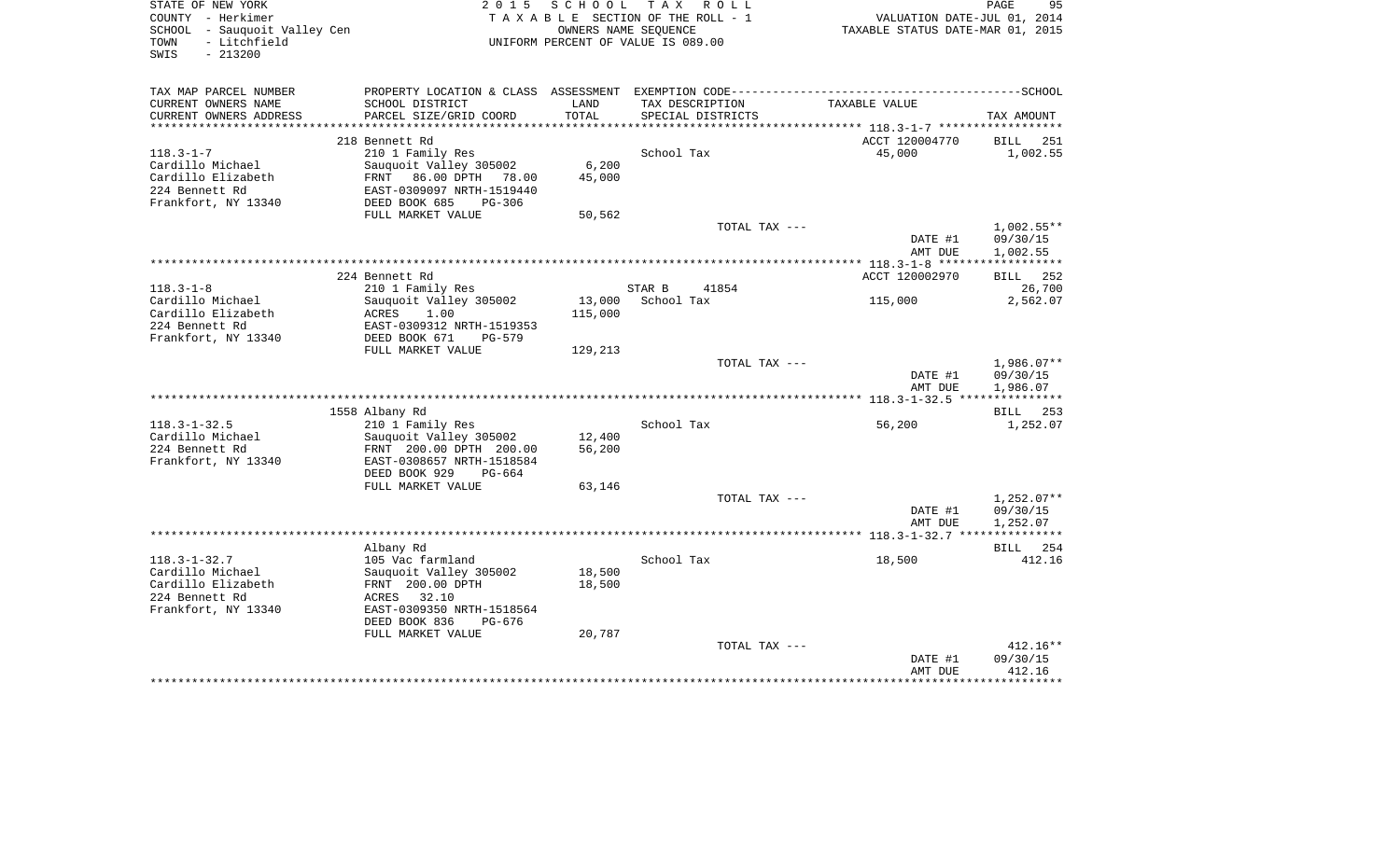| STATE OF NEW YORK<br>COUNTY - Herkimer                                  | 2 0 1 5                                                                                      | SCHOOL TAX           | R O L L<br>TAXABLE SECTION OF THE ROLL - 1 | VALUATION DATE-JUL 01, 2014                         | PAGE<br>96                      |
|-------------------------------------------------------------------------|----------------------------------------------------------------------------------------------|----------------------|--------------------------------------------|-----------------------------------------------------|---------------------------------|
| SCHOOL - Sauquoit Valley Cen                                            |                                                                                              | OWNERS NAME SEOUENCE |                                            | TAXABLE STATUS DATE-MAR 01, 2015                    |                                 |
| TOWN<br>- Litchfield<br>SWIS<br>$-213200$                               |                                                                                              |                      | UNIFORM PERCENT OF VALUE IS 089.00         |                                                     |                                 |
|                                                                         |                                                                                              |                      |                                            |                                                     |                                 |
| TAX MAP PARCEL NUMBER                                                   | PROPERTY LOCATION & CLASS ASSESSMENT EXEMPTION CODE-----------------------------------SCHOOL |                      |                                            |                                                     |                                 |
| CURRENT OWNERS NAME                                                     | SCHOOL DISTRICT                                                                              | LAND                 | TAX DESCRIPTION                            | TAXABLE VALUE                                       |                                 |
| CURRENT OWNERS ADDRESS                                                  | PARCEL SIZE/GRID COORD                                                                       | TOTAL                | SPECIAL DISTRICTS                          |                                                     | TAX AMOUNT                      |
| *********************                                                   |                                                                                              |                      |                                            |                                                     |                                 |
|                                                                         | 230 Bennett Rd                                                                               |                      |                                            | ACCT 120090110                                      | BILL 255                        |
| $118.3 - 1 - 9.2$                                                       | 270 Mfg housing                                                                              |                      | School Tax                                 | 21,900                                              | 487.91                          |
| Cardillo Michael F                                                      | Sauquoit Valley 305002                                                                       | 13,200               |                                            |                                                     |                                 |
| Cardillo Elizabeth                                                      | FRNT 105.52 DPTH 440.14                                                                      | 21,900               |                                            |                                                     |                                 |
| 224 Bennett Rd                                                          | 1.10<br>ACRES                                                                                |                      |                                            |                                                     |                                 |
| Frankfort, NY 13340                                                     | EAST-0309197 NRTH-1519293                                                                    |                      |                                            |                                                     |                                 |
|                                                                         | DEED BOOK 701<br>PG-837                                                                      |                      |                                            |                                                     |                                 |
|                                                                         | FULL MARKET VALUE                                                                            | 24,607               |                                            |                                                     |                                 |
|                                                                         |                                                                                              |                      | TOTAL TAX ---                              |                                                     | 487.91**                        |
|                                                                         |                                                                                              |                      |                                            | DATE #1                                             | 09/30/15                        |
|                                                                         |                                                                                              |                      |                                            | AMT DUE                                             | 487.91<br>* * * * * * * * * * * |
|                                                                         | Albany St                                                                                    |                      |                                            | ***************** 118.3-1-13 ****<br>ACCT 120090064 | BILL 256                        |
| $118.3 - 1 - 13$                                                        | 270 Mfg housing                                                                              |                      | School Tax                                 | 30,100                                              | 670.59                          |
| Cardillo Michael F Sr                                                   | Sauquoit Valley 305002                                                                       | 13,600               |                                            |                                                     |                                 |
| Cardillo Elizabeth                                                      | ACRES<br>1.25                                                                                | 30,100               |                                            |                                                     |                                 |
| 224 Bennett Rd                                                          | EAST-0309510 NRTH-1519918                                                                    |                      |                                            |                                                     |                                 |
| Frankfort, NY 13340                                                     | DEED BOOK 821<br>PG-186                                                                      |                      |                                            |                                                     |                                 |
|                                                                         | FULL MARKET VALUE                                                                            | 33,820               |                                            |                                                     |                                 |
|                                                                         |                                                                                              |                      | TOTAL TAX ---                              |                                                     | $670.59**$                      |
|                                                                         |                                                                                              |                      |                                            | DATE #1                                             | 09/30/15                        |
|                                                                         |                                                                                              |                      |                                            | AMT DUE                                             | 670.59                          |
|                                                                         |                                                                                              |                      |                                            |                                                     |                                 |
| $118.3 - 1 - 22$                                                        | 311 Bennett Rd                                                                               |                      | AG MKTS L 41720                            | ACCT 120003030                                      | <b>BILL</b><br>257<br>0         |
|                                                                         | 120 Field crops<br>Sauquoit Valley 305002                                                    | 57,000               | School Tax                                 | 120,500                                             | 2,684.60                        |
| Castilla, Carl Irrevoc Trust<br>Diane Creedon                           | ACRES 94.80                                                                                  | 120,500              |                                            |                                                     |                                 |
| 6469 Trenton Rd                                                         | EAST-0311162 NRTH-1520056                                                                    |                      |                                            |                                                     |                                 |
| Utica, NY 13502                                                         | DEED BOOK 1504 PG-950                                                                        |                      |                                            |                                                     |                                 |
|                                                                         | FULL MARKET VALUE                                                                            | 135,393              |                                            |                                                     |                                 |
| MAY BE SUBJECT TO PAYMENT                                               |                                                                                              |                      |                                            |                                                     |                                 |
| UNDER AGDIST LAW TIL 2019                                               |                                                                                              |                      |                                            |                                                     |                                 |
|                                                                         |                                                                                              |                      | TOTAL TAX ---                              |                                                     | $2,684.60**$                    |
|                                                                         |                                                                                              |                      |                                            | DATE #1                                             | 09/30/15                        |
|                                                                         |                                                                                              |                      |                                            | AMT DUE                                             | 2,684.60                        |
|                                                                         |                                                                                              |                      |                                            |                                                     | * * * * * * * * * * * *         |
|                                                                         | 311 Bennett Rd                                                                               |                      | School Tax                                 | ACCT 120003090<br>4,100                             | BILL 258<br>91.34               |
| $118.3 - 1 - 23$<br>Castilla, Carl Irrevoc Trust Sauquoit Valley 305002 | 314 Rural vac<10                                                                             | 4,100                |                                            |                                                     |                                 |
| Diane Creedon                                                           | ACRES<br>2.00                                                                                | 4,100                |                                            |                                                     |                                 |
| 6469 Trenton Rd                                                         | EAST-0310708 NRTH-1519386                                                                    |                      |                                            |                                                     |                                 |
| Utica, NY 13502                                                         | DEED BOOK 1504<br>PG-950                                                                     |                      |                                            |                                                     |                                 |
|                                                                         | FULL MARKET VALUE                                                                            | 4,607                |                                            |                                                     |                                 |
|                                                                         |                                                                                              |                      | TOTAL TAX ---                              |                                                     | $91.34**$                       |
|                                                                         |                                                                                              |                      |                                            | DATE #1                                             | 09/30/15                        |
|                                                                         |                                                                                              |                      |                                            | AMT DUE                                             | 91.34                           |
|                                                                         |                                                                                              |                      |                                            |                                                     | ********                        |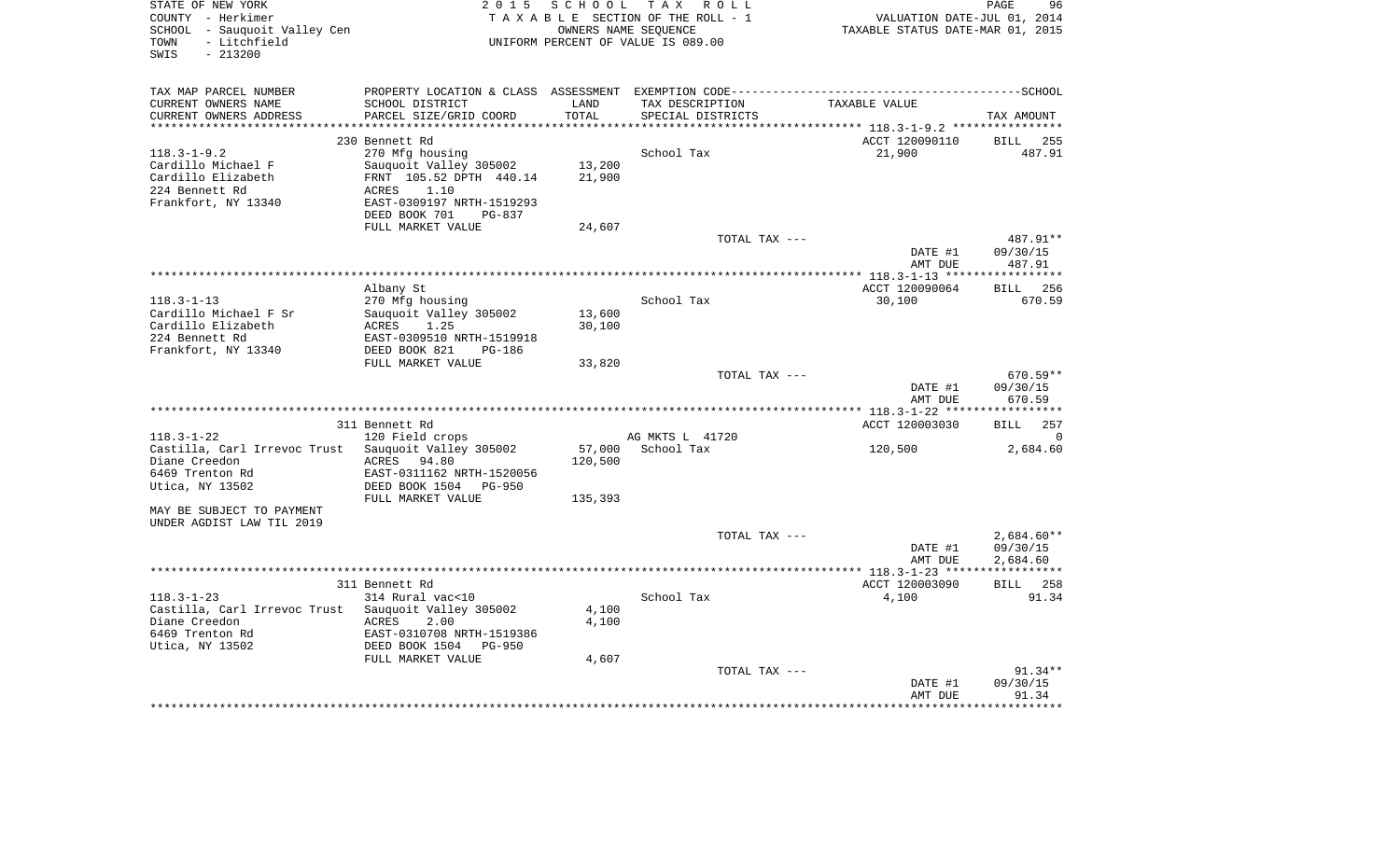| STATE OF NEW YORK<br>COUNTY - Herkimer<br>SCHOOL - Sauquoit Valley Cen<br>- Litchfield<br>TOWN<br>SWIS<br>$-213200$ | 2 0 1 5                    | SCHOOL            | T A X<br>R O L L<br>TAXABLE SECTION OF THE ROLL - 1<br>OWNERS NAME SEQUENCE<br>UNIFORM PERCENT OF VALUE IS 089.00 | VALUATION DATE-JUL 01, 2014<br>TAXABLE STATUS DATE-MAR 01, 2015 | 97<br>PAGE                        |
|---------------------------------------------------------------------------------------------------------------------|----------------------------|-------------------|-------------------------------------------------------------------------------------------------------------------|-----------------------------------------------------------------|-----------------------------------|
| TAX MAP PARCEL NUMBER                                                                                               |                            |                   |                                                                                                                   |                                                                 |                                   |
| CURRENT OWNERS NAME                                                                                                 | SCHOOL DISTRICT            | LAND              | TAX DESCRIPTION                                                                                                   | TAXABLE VALUE                                                   |                                   |
| CURRENT OWNERS ADDRESS<br>********************                                                                      | PARCEL SIZE/GRID COORD     | TOTAL<br>******** | SPECIAL DISTRICTS                                                                                                 | ********** 118.3-1-29 *****                                     | TAX AMOUNT                        |
|                                                                                                                     | Butcher Rd                 |                   |                                                                                                                   | ACCT 120003150                                                  | 259<br><b>BILL</b>                |
| $118.3 - 1 - 29$                                                                                                    | 105 Vac farmland           |                   | AG MKTS L 41720                                                                                                   |                                                                 | 6,724                             |
| Castilla, Carl Irrevoc Trust                                                                                        | Sauguoit Valley 305002     | 28,800            | School Tax                                                                                                        | 22,076                                                          | 491.83                            |
| Diane Creedon                                                                                                       | 45.30<br>ACRES             | 28,800            |                                                                                                                   |                                                                 |                                   |
| 6469 Trenton Rd                                                                                                     | EAST-0310006 NRTH-1517606  |                   |                                                                                                                   |                                                                 |                                   |
| Utica, NY 13502                                                                                                     | DEED BOOK 1504 PG-950      |                   |                                                                                                                   |                                                                 |                                   |
|                                                                                                                     | FULL MARKET VALUE          | 32,360            |                                                                                                                   |                                                                 |                                   |
| MAY BE SUBJECT TO PAYMENT                                                                                           |                            |                   |                                                                                                                   |                                                                 |                                   |
| UNDER AGDIST LAW TIL 2019                                                                                           |                            |                   |                                                                                                                   |                                                                 |                                   |
|                                                                                                                     |                            |                   | TOTAL TAX ---                                                                                                     |                                                                 | 491.83**                          |
|                                                                                                                     |                            |                   |                                                                                                                   | DATE #1                                                         | 09/30/15                          |
|                                                                                                                     |                            |                   |                                                                                                                   | AMT DUE                                                         | 491.83                            |
|                                                                                                                     | 10572 Roberts Rd           |                   |                                                                                                                   | ACCT 120090201                                                  | 260<br><b>BILL</b>                |
| $118.3 - 1 - 4.14$                                                                                                  | 210 1 Family Res           |                   | STAR B<br>41854                                                                                                   |                                                                 | 26,700                            |
| Cavo Sam                                                                                                            | Sauquoit Valley 305002     | 16,300            | School Tax                                                                                                        | 119,500                                                         | 2,662.33                          |
| Cavo Connie                                                                                                         | ACRES<br>2.50              | 119,500           |                                                                                                                   |                                                                 |                                   |
| 10572 Roberts Rd                                                                                                    | EAST-0307025 NRTH-1520061  |                   |                                                                                                                   |                                                                 |                                   |
| Frankfort, NY 13340                                                                                                 | DEED BOOK 740<br>$PG-302$  |                   |                                                                                                                   |                                                                 |                                   |
|                                                                                                                     | FULL MARKET VALUE          | 134,270           |                                                                                                                   |                                                                 |                                   |
|                                                                                                                     |                            |                   | TOTAL TAX ---                                                                                                     |                                                                 | $2,086.33**$                      |
|                                                                                                                     |                            |                   |                                                                                                                   | DATE #1                                                         | 09/30/15                          |
|                                                                                                                     |                            |                   |                                                                                                                   | AMT DUE                                                         | 2,086.33<br>***********           |
|                                                                                                                     | 10200 Roberts Rd           |                   |                                                                                                                   | ACCT 120090225                                                  | 261<br>BILL                       |
| $118.1 - 1 - 46.2$                                                                                                  | 210 1 Family Res           |                   | School Tax                                                                                                        | 92,000                                                          | 2,049.66                          |
| Cerminaro Cesare J Jr                                                                                               | Sauquoit Valley 305002     | 8,000             |                                                                                                                   |                                                                 |                                   |
| Cerminaro Teresa                                                                                                    | FRNT 166.00 DPTH 100.00    | 92,000            |                                                                                                                   |                                                                 |                                   |
| 10200 Roberts Rd                                                                                                    | EAST-0301391 NRTH-1524004  |                   |                                                                                                                   |                                                                 |                                   |
| Sauquoit, NY 13456                                                                                                  | DEED BOOK 1271<br>$PG-657$ |                   |                                                                                                                   |                                                                 |                                   |
|                                                                                                                     | FULL MARKET VALUE          | 103,371           |                                                                                                                   |                                                                 |                                   |
|                                                                                                                     |                            |                   | TOTAL TAX ---                                                                                                     |                                                                 | $2,049.66**$                      |
|                                                                                                                     |                            |                   |                                                                                                                   | DATE #1                                                         | 09/30/15                          |
|                                                                                                                     |                            |                   |                                                                                                                   | AMT DUE                                                         | 2,049.66<br>* * * * * * * * * * * |
|                                                                                                                     | Goodier Rd                 |                   |                                                                                                                   | ACCT 120014250                                                  | 262<br><b>BILL</b>                |
| $124.1 - 1 - 15$                                                                                                    | 120 Field crops            |                   | AG MKTS L 41720                                                                                                   |                                                                 | $\Omega$                          |
| Chapman John D                                                                                                      | Sauquoit Valley 305002     | 60,000            | School Tax                                                                                                        | 60,000                                                          | 1,336.73                          |
| Chapman Noreen A                                                                                                    | ACRES 90.90                | 60,000            |                                                                                                                   |                                                                 |                                   |
| 159 Butts Rd                                                                                                        | EAST-0302681 NRTH-1508809  |                   |                                                                                                                   |                                                                 |                                   |
| Woodstock, CT 06281                                                                                                 | DEED BOOK 00488 PG-00572   |                   |                                                                                                                   |                                                                 |                                   |
|                                                                                                                     | FULL MARKET VALUE          | 67,416            |                                                                                                                   |                                                                 |                                   |
| MAY BE SUBJECT TO PAYMENT                                                                                           |                            |                   |                                                                                                                   |                                                                 |                                   |
| UNDER AGDIST LAW TIL 2019                                                                                           |                            |                   |                                                                                                                   |                                                                 | $1,336.73**$                      |
|                                                                                                                     |                            |                   | TOTAL TAX ---                                                                                                     | DATE #1                                                         | 09/30/15                          |
|                                                                                                                     |                            |                   |                                                                                                                   | AMT DUE                                                         | 1,336.73                          |
|                                                                                                                     |                            |                   |                                                                                                                   |                                                                 |                                   |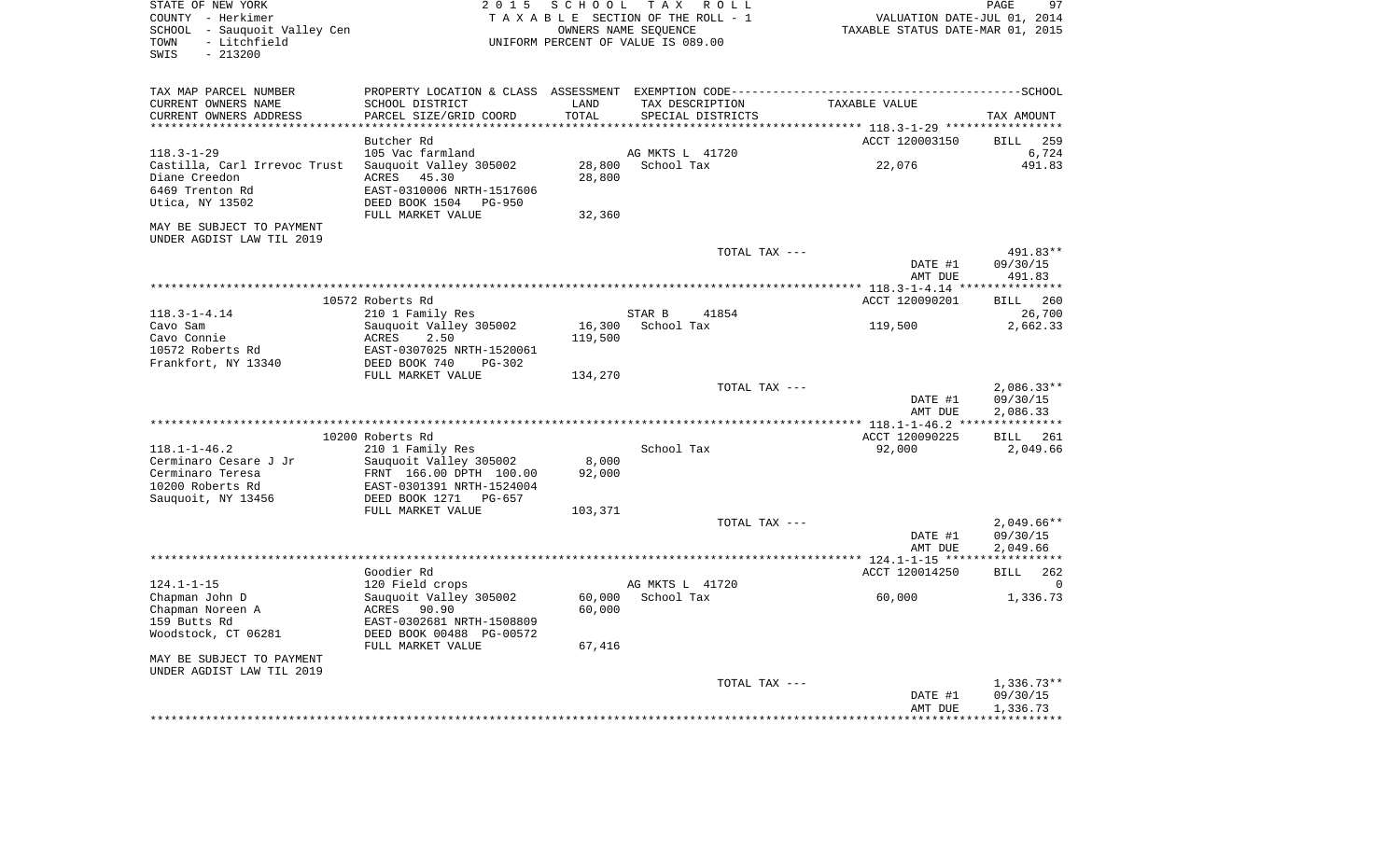| STATE OF NEW YORK<br>COUNTY - Herkimer<br>SCHOOL - Sauquoit Valley Cen<br>- Litchfield<br>TOWN<br>SWIS<br>$-213200$ | 2 0 1 5                                        | SCHOOL           | T A X<br>R O L L<br>TAXABLE SECTION OF THE ROLL - 1<br>OWNERS NAME SEQUENCE<br>UNIFORM PERCENT OF VALUE IS 089.00 | VALUATION DATE-JUL 01, 2014<br>TAXABLE STATUS DATE-MAR 01, 2015 | 98<br>PAGE                   |
|---------------------------------------------------------------------------------------------------------------------|------------------------------------------------|------------------|-------------------------------------------------------------------------------------------------------------------|-----------------------------------------------------------------|------------------------------|
| TAX MAP PARCEL NUMBER                                                                                               |                                                |                  |                                                                                                                   |                                                                 |                              |
| CURRENT OWNERS NAME                                                                                                 | SCHOOL DISTRICT                                | LAND<br>TOTAL    | TAX DESCRIPTION                                                                                                   | TAXABLE VALUE                                                   |                              |
| CURRENT OWNERS ADDRESS                                                                                              | PARCEL SIZE/GRID COORD                         | ********         | SPECIAL DISTRICTS                                                                                                 | *********** 118.1-1-32.8 ***********                            | TAX AMOUNT                   |
|                                                                                                                     | 135 Bennett Rd                                 |                  |                                                                                                                   | ACCT 120090162                                                  | <b>BILL</b><br>263           |
| $118.1 - 1 - 32.8$                                                                                                  | 210 1 Family Res                               |                  | STAR B<br>41854                                                                                                   |                                                                 | 26,700                       |
| Christensen Stephen F<br>Christensen Patricia F                                                                     | Sauquoit Valley 305002<br>Doublewide           | 19,000<br>69,000 | School Tax                                                                                                        | 69,000                                                          | 1,537.24                     |
| 135 Bennett Rd                                                                                                      | Previously 132.1-1-32.-4                       |                  |                                                                                                                   |                                                                 |                              |
| Frankfort, NY 13340                                                                                                 | FRNT 468.00 DPTH                               |                  |                                                                                                                   |                                                                 |                              |
|                                                                                                                     | ACRES<br>6.50                                  |                  |                                                                                                                   |                                                                 |                              |
|                                                                                                                     | EAST-0307793 NRTH-1520632                      |                  |                                                                                                                   |                                                                 |                              |
|                                                                                                                     | DEED BOOK 826<br>PG-292<br>FULL MARKET VALUE   | 77,528           |                                                                                                                   |                                                                 |                              |
|                                                                                                                     |                                                |                  | TOTAL TAX ---                                                                                                     |                                                                 | 961.24**                     |
|                                                                                                                     |                                                |                  |                                                                                                                   | DATE #1                                                         | 09/30/15                     |
|                                                                                                                     |                                                |                  |                                                                                                                   | AMT DUE                                                         | 961.24                       |
|                                                                                                                     |                                                |                  |                                                                                                                   |                                                                 |                              |
| $118.3 - 1 - 2.5$                                                                                                   | 2938 King Rd<br>210 1 Family Res               |                  | STAR B<br>41854                                                                                                   | ACCT 120090219                                                  | 264<br><b>BILL</b><br>26,700 |
| Cobane Lynn B                                                                                                       | Sauquoit Valley 305002                         | 15,200           | School Tax                                                                                                        | 98,300                                                          | 2,190.01                     |
| Cobane Marjorie R                                                                                                   | ACRES<br>2.00                                  | 98,300           |                                                                                                                   |                                                                 |                              |
| 2938 King Rd                                                                                                        | EAST-0301395 NRTH-1519492                      |                  |                                                                                                                   |                                                                 |                              |
| Sauquoit, NY 13456                                                                                                  | DEED BOOK 754<br>PG-333                        |                  |                                                                                                                   |                                                                 |                              |
|                                                                                                                     | FULL MARKET VALUE                              | 110,449          | TOTAL TAX ---                                                                                                     |                                                                 | 1,614.01**                   |
|                                                                                                                     |                                                |                  |                                                                                                                   | DATE #1                                                         | 09/30/15                     |
|                                                                                                                     |                                                |                  |                                                                                                                   | AMT DUE                                                         | 1,614.01                     |
|                                                                                                                     |                                                |                  |                                                                                                                   |                                                                 |                              |
| $118.3 - 1 - 2.1$                                                                                                   | 2946 King Rd<br>120 Field crops                |                  | AGRIC 10 Y 42100                                                                                                  |                                                                 | <b>BILL</b><br>265<br>4,300  |
| Cobane Micheline W                                                                                                  | Sauquoit Valley 305002                         | 95,100           | School Tax                                                                                                        | 199,600                                                         | 4,446.86                     |
| Cobane David B                                                                                                      | FRNT 360.00 DPTH                               | 203,900          |                                                                                                                   |                                                                 |                              |
| 2946 King Rd                                                                                                        | ACRES 131.30                                   |                  |                                                                                                                   |                                                                 |                              |
| PO Box 16                                                                                                           | EAST-0302970 NRTH-1519568                      |                  |                                                                                                                   |                                                                 |                              |
| Sauquoit, NY 13456                                                                                                  | DEED BOOK 654<br>$PG-203$<br>FULL MARKET VALUE | 229,101          |                                                                                                                   |                                                                 |                              |
|                                                                                                                     |                                                |                  | TOTAL TAX ---                                                                                                     |                                                                 | 4,446.86**                   |
|                                                                                                                     |                                                |                  |                                                                                                                   | DATE #1                                                         | 09/30/15                     |
|                                                                                                                     |                                                |                  |                                                                                                                   | AMT DUE                                                         | 4,446.86                     |
|                                                                                                                     |                                                |                  |                                                                                                                   |                                                                 |                              |
| $118.3 - 1 - 3.1$                                                                                                   | King Rd<br>105 Vac farmland                    |                  | School Tax                                                                                                        | ACCT 120002850<br>19,600                                        | <b>BILL</b><br>266<br>436.67 |
| Cobane Micheline W                                                                                                  | Sauguoit Valley 305002                         | 19,600           |                                                                                                                   |                                                                 |                              |
| Cobane David B                                                                                                      | ACRES<br>32.00                                 | 19,600           |                                                                                                                   |                                                                 |                              |
| 2946 King Rd                                                                                                        | EAST-0303066 NRTH-1518102                      |                  |                                                                                                                   |                                                                 |                              |
| Sauquoit, NY 13456                                                                                                  | DEED BOOK 00654 PG-00203                       |                  |                                                                                                                   |                                                                 |                              |
|                                                                                                                     | FULL MARKET VALUE                              | 22,022           | TOTAL TAX ---                                                                                                     |                                                                 | 436.67**                     |
|                                                                                                                     |                                                |                  |                                                                                                                   | DATE #1                                                         | 09/30/15                     |
|                                                                                                                     |                                                |                  |                                                                                                                   | AMT DUE                                                         | 436.67                       |
|                                                                                                                     | *****************                              |                  |                                                                                                                   |                                                                 | *********                    |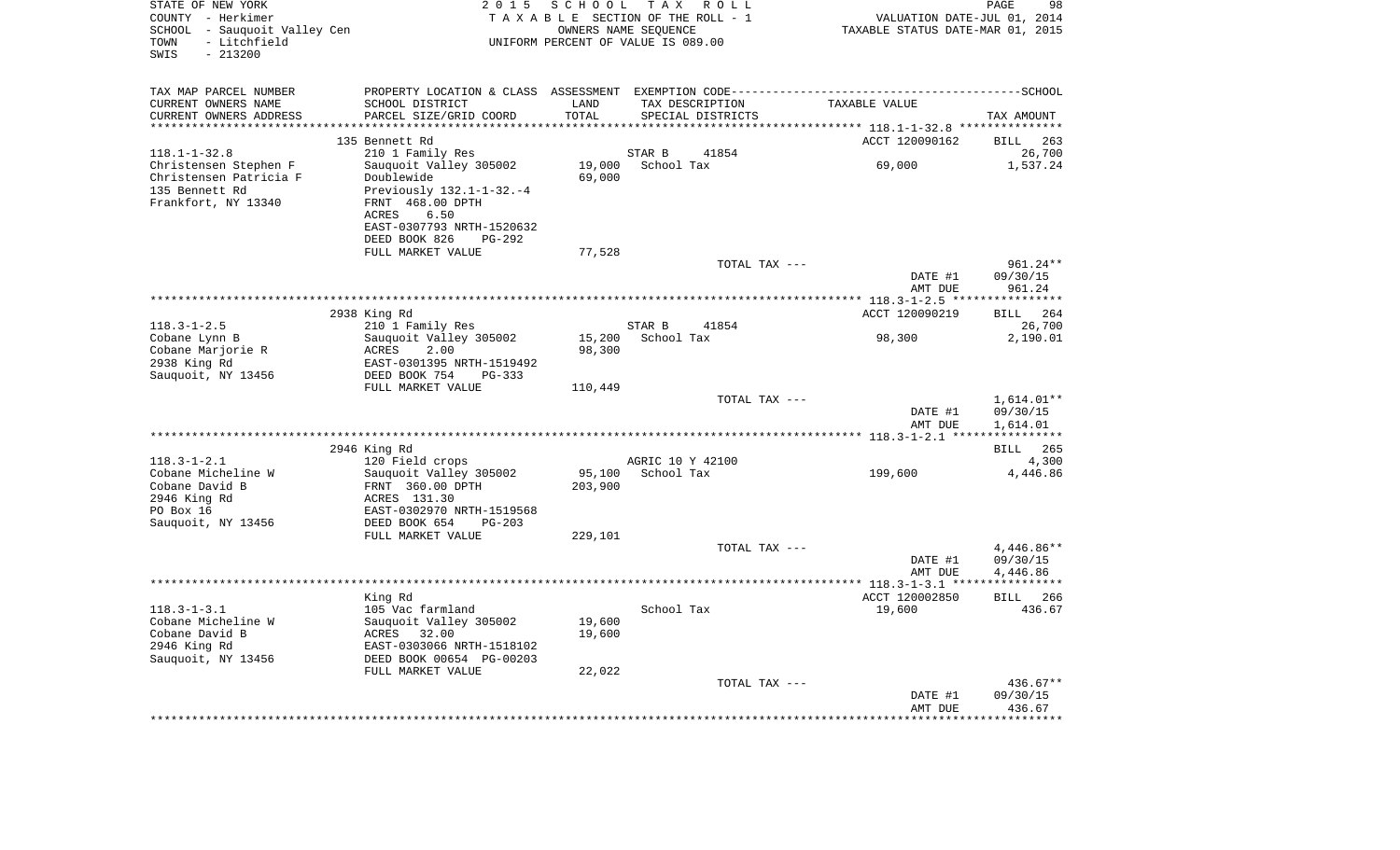| STATE OF NEW YORK<br>COUNTY - Herkimer<br>SCHOOL - Sauquoit Valley Cen<br>- Litchfield<br>TOWN<br>SWIS<br>$-213200$ | 2 0 1 5                                                                                      | S C H O O L<br>TAXABLE SECTION OF THE ROLL - 1<br>OWNERS NAME SEQUENCE<br>UNIFORM PERCENT OF VALUE IS 089.00 |            | TAX ROLL                             | VALUATION DATE-JUL 01, 2014<br>TAXABLE STATUS DATE-MAR 01, 2015 | PAGE<br>99   |
|---------------------------------------------------------------------------------------------------------------------|----------------------------------------------------------------------------------------------|--------------------------------------------------------------------------------------------------------------|------------|--------------------------------------|-----------------------------------------------------------------|--------------|
| TAX MAP PARCEL NUMBER                                                                                               | PROPERTY LOCATION & CLASS ASSESSMENT EXEMPTION CODE-----------------------------------SCHOOL |                                                                                                              |            |                                      |                                                                 |              |
| CURRENT OWNERS NAME<br>CURRENT OWNERS ADDRESS                                                                       | SCHOOL DISTRICT<br>PARCEL SIZE/GRID COORD                                                    | LAND<br>TOTAL                                                                                                |            | TAX DESCRIPTION<br>SPECIAL DISTRICTS | TAXABLE VALUE                                                   | TAX AMOUNT   |
|                                                                                                                     |                                                                                              |                                                                                                              |            |                                      |                                                                 |              |
|                                                                                                                     | 10311 Roberts Rd                                                                             |                                                                                                              |            |                                      | ACCT 120009870                                                  | BILL 267     |
| $118.1 - 1 - 36$                                                                                                    | 210 1 Family Res                                                                             |                                                                                                              | STAR EN    | 41834                                | 63,700                                                          | 58,120       |
| Combs Donald                                                                                                        | Sauquoit Valley 305002                                                                       | 14,500                                                                                                       | School Tax |                                      |                                                                 | 1,419.16     |
| Combs Polly                                                                                                         | ACRES<br>1.70<br>EAST-0303577 NRTH-1523037                                                   | 63,700                                                                                                       |            |                                      |                                                                 |              |
| 10311 Roberts Rd<br>Sauquoit, NY 13456                                                                              | DEED BOOK 764<br>PG-524                                                                      |                                                                                                              |            |                                      |                                                                 |              |
|                                                                                                                     | FULL MARKET VALUE                                                                            | 71,573                                                                                                       |            |                                      |                                                                 |              |
|                                                                                                                     |                                                                                              |                                                                                                              |            | TOTAL TAX ---                        |                                                                 | $265.16**$   |
|                                                                                                                     |                                                                                              |                                                                                                              |            |                                      | DATE #1                                                         | 09/30/15     |
|                                                                                                                     |                                                                                              |                                                                                                              |            |                                      | AMT DUE                                                         | 265.16       |
|                                                                                                                     |                                                                                              |                                                                                                              |            |                                      | ************* 118.1-1-56 ******************                     |              |
|                                                                                                                     | 143 Hacadam Rd                                                                               |                                                                                                              |            |                                      | ACCT 120090058                                                  | BILL 268     |
| $118.1 - 1 - 56$                                                                                                    | 210 1 Family Res                                                                             |                                                                                                              | STAR EN    | 41834                                |                                                                 | 58,120       |
| Connor Dale E                                                                                                       | Sauquoit Valley 305002                                                                       | 22,000                                                                                                       | School Tax |                                      | 128,100                                                         | 2,853.92     |
| Connor Sharon M                                                                                                     | ACRES<br>5.20                                                                                | 128,100                                                                                                      |            |                                      |                                                                 |              |
| 143 Hacadam Rd                                                                                                      | EAST-0303575 NRTH-1523980                                                                    |                                                                                                              |            |                                      |                                                                 |              |
| Sauquoit, NY 13456                                                                                                  | DEED BOOK 654<br>$PG-28$                                                                     |                                                                                                              |            |                                      |                                                                 |              |
|                                                                                                                     | FULL MARKET VALUE                                                                            | 143,933                                                                                                      |            |                                      |                                                                 |              |
|                                                                                                                     |                                                                                              |                                                                                                              |            | TOTAL TAX ---                        |                                                                 | 1,699.92**   |
|                                                                                                                     |                                                                                              |                                                                                                              |            |                                      | DATE #1                                                         | 09/30/15     |
|                                                                                                                     |                                                                                              |                                                                                                              |            |                                      | AMT DUE                                                         | 1,699.92     |
|                                                                                                                     |                                                                                              |                                                                                                              |            |                                      |                                                                 |              |
|                                                                                                                     | 359 Bennett Rd                                                                               |                                                                                                              |            |                                      | ACCT 120011315                                                  | BILL 269     |
| $118.4 - 1 - 1$                                                                                                     | 210 1 Family Res                                                                             |                                                                                                              | STAR B     | 41854                                |                                                                 | 26,700       |
| Crane Gregory S                                                                                                     | Sauquoit Valley 305002                                                                       | 13,400                                                                                                       | School Tax |                                      | 124,000                                                         | 2,762.58     |
| Crane Julia A                                                                                                       | ACRES<br>1.20                                                                                | 124,000                                                                                                      |            |                                      |                                                                 |              |
| 359 Bennett Road                                                                                                    | EAST-0311938 NRTH-1519781                                                                    |                                                                                                              |            |                                      |                                                                 |              |
| Frankfort, NY 13340                                                                                                 | DEED BOOK 852<br>$PG-304$                                                                    |                                                                                                              |            |                                      |                                                                 |              |
|                                                                                                                     | FULL MARKET VALUE                                                                            | 139,326                                                                                                      |            | TOTAL TAX ---                        |                                                                 | $2,186.58**$ |
|                                                                                                                     |                                                                                              |                                                                                                              |            |                                      | DATE #1                                                         | 09/30/15     |
|                                                                                                                     |                                                                                              |                                                                                                              |            |                                      | AMT DUE                                                         | 2,186.58     |
|                                                                                                                     |                                                                                              |                                                                                                              |            |                                      |                                                                 |              |
|                                                                                                                     | 1721 Albany Rd                                                                               |                                                                                                              |            |                                      | ACCT 120090119                                                  | BILL 270     |
| $118.1 - 1 - 31.4$                                                                                                  | 210 1 Family Res                                                                             |                                                                                                              | STAR B     | 41854                                |                                                                 | 26,700       |
| Creaco Joseph                                                                                                       | Sauguoit Valley 305002                                                                       | 22,700                                                                                                       | School Tax |                                      | 89,600                                                          | 1,996.19     |
| Creaco Sandra                                                                                                       | 5.76 BANK<br>ACRES<br>184                                                                    | 89,600                                                                                                       |            |                                      |                                                                 |              |
| 1721 Albany Rd                                                                                                      | EAST-0309728 NRTH-1521562                                                                    |                                                                                                              |            |                                      |                                                                 |              |
| Frankfort, NY 13340                                                                                                 | DEED BOOK 711<br>$PG-29$                                                                     |                                                                                                              |            |                                      |                                                                 |              |
|                                                                                                                     | FULL MARKET VALUE                                                                            | 100,674                                                                                                      |            |                                      |                                                                 |              |
|                                                                                                                     |                                                                                              |                                                                                                              |            | TOTAL TAX ---                        |                                                                 | $1,420.19**$ |
|                                                                                                                     |                                                                                              |                                                                                                              |            |                                      | DATE #1                                                         | 09/30/15     |
|                                                                                                                     |                                                                                              |                                                                                                              |            |                                      | AMT DUE                                                         | 1,420.19     |
|                                                                                                                     |                                                                                              |                                                                                                              |            |                                      |                                                                 |              |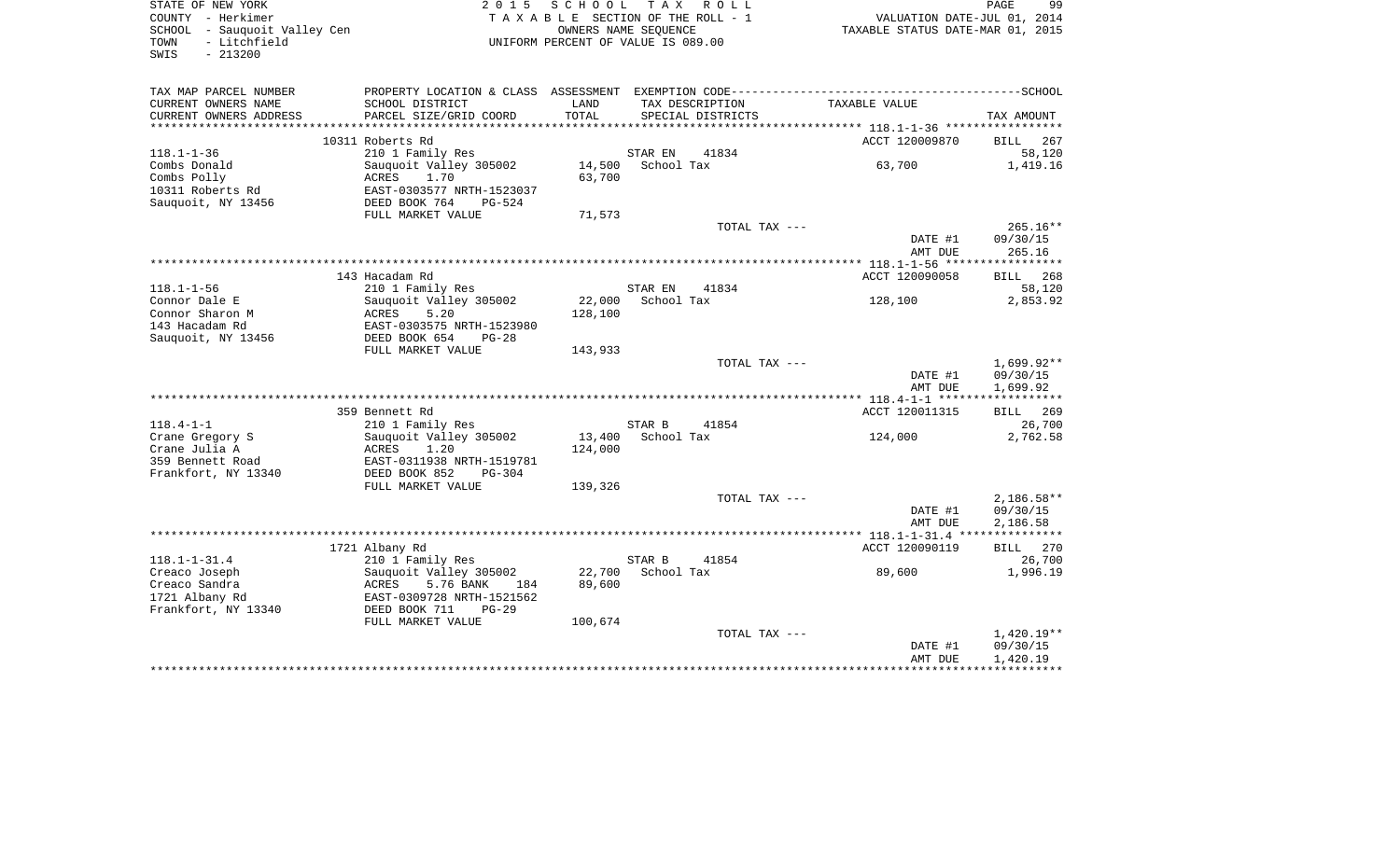| STATE OF NEW YORK<br>COUNTY - Herkimer<br>SCHOOL - Sauquoit Valley Cen |                                            | 2015 SCHOOL TAX ROLL<br>TAXABLE SECTION OF THE ROLL - 1 | OWNERS NAME SEQUENCE |                   | VALUATION DATE-JUL 01, 2014<br>TAXABLE STATUS DATE-MAR 01, 2015 | PAGE                   |
|------------------------------------------------------------------------|--------------------------------------------|---------------------------------------------------------|----------------------|-------------------|-----------------------------------------------------------------|------------------------|
| - Litchfield<br>TOWN<br>$-213200$<br>SWIS                              |                                            | UNIFORM PERCENT OF VALUE IS 089.00                      |                      |                   |                                                                 |                        |
| TAX MAP PARCEL NUMBER                                                  |                                            |                                                         |                      |                   |                                                                 |                        |
| CURRENT OWNERS NAME                                                    | SCHOOL DISTRICT                            | LAND                                                    |                      | TAX DESCRIPTION   | TAXABLE VALUE                                                   |                        |
| CURRENT OWNERS ADDRESS                                                 | PARCEL SIZE/GRID COORD                     | TOTAL                                                   |                      | SPECIAL DISTRICTS |                                                                 | TAX AMOUNT             |
|                                                                        |                                            |                                                         |                      |                   |                                                                 |                        |
|                                                                        | 1535 Albany Rd                             |                                                         |                      |                   | ACCT 187232                                                     | <b>BILL</b> 271        |
| $118.3 - 1 - 4.13$                                                     | 210 1 Family Res                           |                                                         | STAR B               | 41854             |                                                                 |                        |
| Cummings John Paul                                                     | Sauquoit Valley 305002                     |                                                         | 21,400 School Tax    |                   | 88,600                                                          | 1,973.91               |
| 1535 Albany Rd                                                         | ACRES<br>4.80                              | 88,600                                                  |                      |                   |                                                                 |                        |
| Frankfort, NY 13340                                                    | EAST-0308138 NRTH-1518383                  |                                                         |                      |                   |                                                                 |                        |
|                                                                        | DEED BOOK 1539 PG-111                      |                                                         |                      |                   |                                                                 |                        |
|                                                                        | FULL MARKET VALUE                          | 99,551                                                  |                      |                   |                                                                 |                        |
|                                                                        |                                            |                                                         |                      | TOTAL TAX ---     | DATE #1                                                         | 1,397.91**<br>09/30/15 |
|                                                                        |                                            |                                                         |                      |                   | AMT DUE                                                         | 1,397.91               |
|                                                                        |                                            |                                                         |                      |                   |                                                                 |                        |
|                                                                        | 2091 Graffenburg Rd                        |                                                         |                      |                   | ACCT 171066                                                     | BILL 272               |
| $118.1 - 1 - 6.2$                                                      | 210 1 Family Res                           |                                                         | STAR B               | 41854             |                                                                 |                        |
| D'Arrigo Vincent J                                                     | Sauquoit Valley 305002                     | 12,400                                                  | School Tax           |                   | 140,400                                                         | 3,127.95               |
| 2091 Graffenburg Rd                                                    | FRNT 200.00 DPTH 200.00                    | 140,400                                                 |                      |                   |                                                                 |                        |
| Sauquoit, NY 13456                                                     | EAST-0301750 NRTH-1524384                  |                                                         |                      |                   |                                                                 |                        |
|                                                                        | DEED BOOK 1436 PG-724                      |                                                         |                      |                   |                                                                 |                        |
|                                                                        | FULL MARKET VALUE                          | 157,753                                                 |                      |                   |                                                                 |                        |
|                                                                        |                                            |                                                         |                      | TOTAL TAX ---     |                                                                 | $2,551.95**$           |
|                                                                        |                                            |                                                         |                      |                   | DATE #1                                                         | 09/30/15               |
| *****************************                                          |                                            |                                                         |                      |                   | AMT DUE                                                         | 2,551.95               |
|                                                                        |                                            |                                                         |                      |                   |                                                                 | ***********            |
|                                                                        | Graffenburg Rd                             |                                                         |                      |                   | ACCT 120006510                                                  | BILL 273               |
| $118.1 - 1 - 41$<br>Davies Christine A                                 | 314 Rural vac<10<br>Sauquoit Valley 305002 | 1,000                                                   | School Tax           |                   | 1,000                                                           |                        |
| 2188 Graffenburg Rd                                                    | FRNT 50.00 DPTH 125.00                     | 1,000                                                   |                      |                   |                                                                 |                        |
| Sauquoit, NY 13456                                                     | EAST-0301540 NRTH-1523580                  |                                                         |                      |                   |                                                                 |                        |
|                                                                        | DEED BOOK 707<br>PG-153                    |                                                         |                      |                   |                                                                 |                        |
|                                                                        | FULL MARKET VALUE                          | 1,124                                                   |                      |                   |                                                                 |                        |
|                                                                        |                                            |                                                         |                      | TOTAL TAX ---     |                                                                 | $22.28**$              |
|                                                                        |                                            |                                                         |                      |                   | DATE #1                                                         | 09/30/15               |
|                                                                        |                                            |                                                         |                      |                   | AMT DUE                                                         | 22.28                  |
|                                                                        |                                            |                                                         |                      |                   |                                                                 |                        |
|                                                                        | 2188 Graffenburg Rd                        |                                                         |                      |                   | ACCT 176188                                                     | BILL 274               |
| $118.1 - 1 - 7$                                                        | 210 1 Family Res                           |                                                         | AGRIC 10 Y 41700     |                   |                                                                 |                        |
| Davies Scott L                                                         | Sauguoit Valley 305002                     | 41,300 STAR B                                           |                      | 41854             |                                                                 |                        |
| 2188 Graffenburg Rd                                                    | ACRES 31.80                                |                                                         | 150,000 School Tax   |                   | 141,100                                                         | 3, 143.55              |
| Sauquoit, NY 13456                                                     | EAST-0303037 NRTH-1525599                  |                                                         |                      |                   |                                                                 |                        |
|                                                                        | DEED BOOK 1470 PG-80                       |                                                         |                      |                   |                                                                 |                        |
| MAY BE SUBJECT TO PAYMENT<br>UNDER RPTL483 UNTIL 2020                  | FULL MARKET VALUE                          | 168,539                                                 |                      |                   |                                                                 |                        |
|                                                                        |                                            |                                                         |                      | TOTAL TAX ---     |                                                                 | $2,567.55**$           |
|                                                                        |                                            |                                                         |                      |                   | DATE #1                                                         | 09/30/15               |
|                                                                        |                                            |                                                         |                      |                   | AMT DUE                                                         | 2,567.55               |
|                                                                        |                                            |                                                         |                      |                   |                                                                 |                        |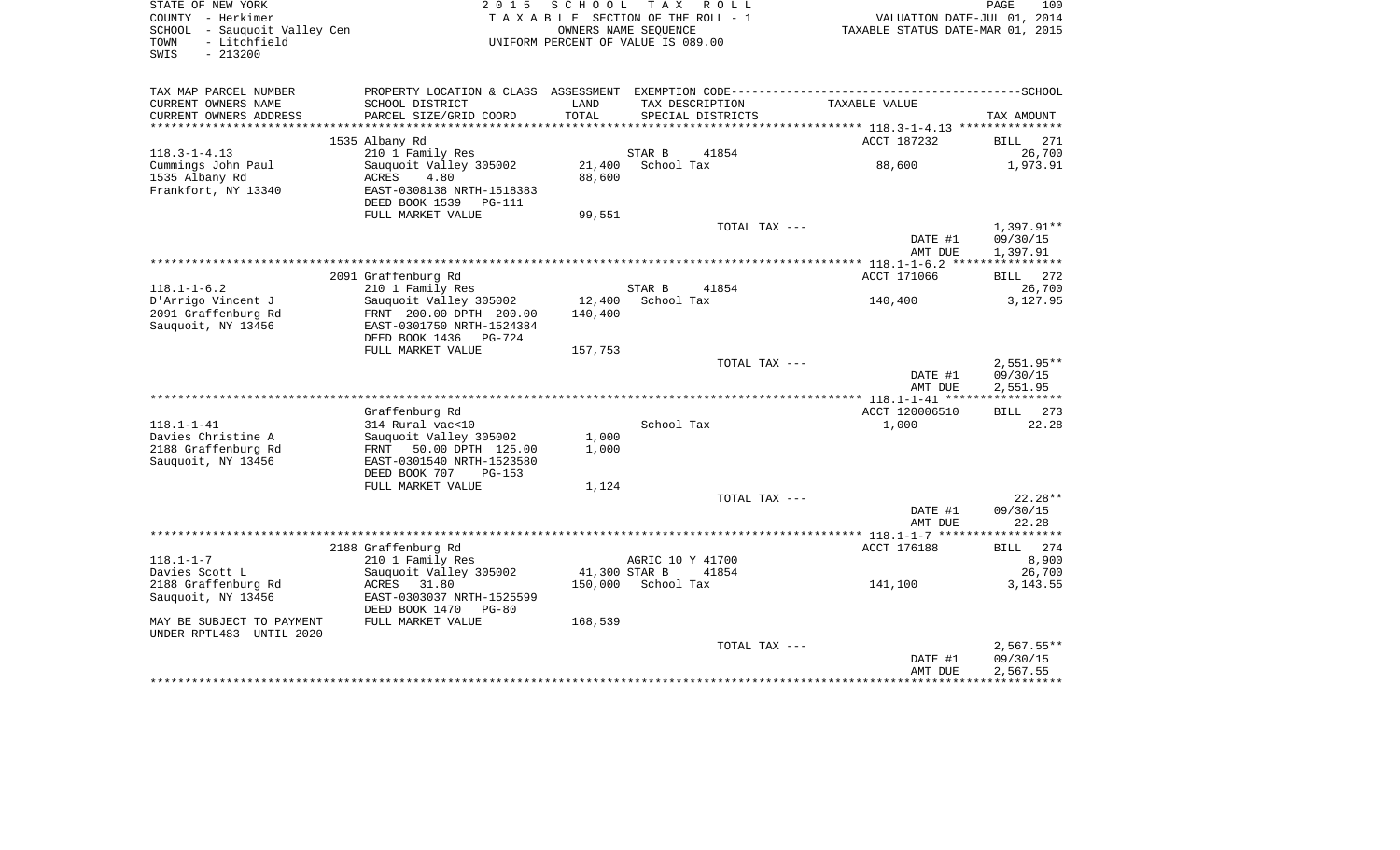| STATE OF NEW YORK<br>COUNTY - Herkimer<br>SCHOOL - Sauquoit Valley Cen<br>- Litchfield<br>TOWN<br>$-213200$<br>SWIS |                                   |         | 2015 SCHOOL TAX ROLL<br>TAXABLE SECTION OF THE ROLL - 1<br>OWNERS NAME SEQUENCE<br>UNIFORM PERCENT OF VALUE IS 089.00 | VALUATION DATE-JUL 01, 2014<br>TAXABLE STATUS DATE-MAR 01, 2015 | PAGE<br>101  |
|---------------------------------------------------------------------------------------------------------------------|-----------------------------------|---------|-----------------------------------------------------------------------------------------------------------------------|-----------------------------------------------------------------|--------------|
|                                                                                                                     |                                   |         |                                                                                                                       |                                                                 |              |
| TAX MAP PARCEL NUMBER                                                                                               |                                   |         |                                                                                                                       |                                                                 |              |
| CURRENT OWNERS NAME                                                                                                 | SCHOOL DISTRICT                   | LAND    | TAX DESCRIPTION                                                                                                       | TAXABLE VALUE                                                   |              |
| CURRENT OWNERS ADDRESS                                                                                              | PARCEL SIZE/GRID COORD            | TOTAL   | SPECIAL DISTRICTS                                                                                                     |                                                                 | TAX AMOUNT   |
| ******************************                                                                                      |                                   |         |                                                                                                                       |                                                                 |              |
|                                                                                                                     | Roberts Rd                        |         |                                                                                                                       | ACCT 120004320                                                  | BILL 275     |
| $118.1 - 1 - 49.1$                                                                                                  | 837 Cell Tower                    |         | School Tax                                                                                                            | 260,000                                                         | 5,792.51     |
| Davies Scott L                                                                                                      | Sauquoit Valley 305002            | 54,000  |                                                                                                                       |                                                                 |              |
| Davies Christine A                                                                                                  | Cell Tower                        | 260,000 |                                                                                                                       |                                                                 |              |
| 2188 Graffenburg Rd                                                                                                 | ACRES 62.80                       |         |                                                                                                                       |                                                                 |              |
| Sauquoit, NY 13456                                                                                                  | EAST-0303188 NRTH-1521797         |         |                                                                                                                       |                                                                 |              |
|                                                                                                                     | DEED BOOK 782<br>$PG-1$           |         |                                                                                                                       |                                                                 |              |
|                                                                                                                     | FULL MARKET VALUE                 | 292,135 |                                                                                                                       |                                                                 |              |
|                                                                                                                     |                                   |         | TOTAL TAX ---                                                                                                         |                                                                 | $5,792.51**$ |
|                                                                                                                     |                                   |         |                                                                                                                       | DATE #1                                                         | 09/30/15     |
|                                                                                                                     |                                   |         |                                                                                                                       | AMT DUE                                                         | 5,792.51     |
|                                                                                                                     |                                   |         |                                                                                                                       |                                                                 | BILL 276     |
| $118.3 - 1 - 4.1$                                                                                                   | 10628 Roberts Rd<br>240 Rural res |         | STAR B<br>41854                                                                                                       | ACCT 120006240                                                  | 26,700       |
| Davis Sean D                                                                                                        | Sauguoit Valley 305002            | 46,300  | School Tax                                                                                                            | 151,200                                                         | 3,368.57     |
| Davis Alyssa                                                                                                        | FRNT 770.00 DPTH                  | 151,200 |                                                                                                                       |                                                                 |              |
| 10628 Roberts Rd                                                                                                    | ACRES 42.10 BANK<br>813           |         |                                                                                                                       |                                                                 |              |
| Frankfort, NY 13340                                                                                                 | EAST-0306932 NRTH-1519189         |         |                                                                                                                       |                                                                 |              |
|                                                                                                                     | DEED BOOK 1239 PG-709             |         |                                                                                                                       |                                                                 |              |
|                                                                                                                     | FULL MARKET VALUE                 | 169,888 |                                                                                                                       |                                                                 |              |
|                                                                                                                     |                                   |         | TOTAL TAX ---                                                                                                         |                                                                 | $2,792.57**$ |
|                                                                                                                     |                                   |         |                                                                                                                       | DATE #1                                                         | 09/30/15     |
|                                                                                                                     |                                   |         |                                                                                                                       | AMT DUE                                                         | 2,792.57     |
|                                                                                                                     |                                   |         |                                                                                                                       |                                                                 |              |
|                                                                                                                     | 10356 Roberts Rd                  |         |                                                                                                                       | ACCT 181137                                                     | BILL 277     |
| $118.1 - 1 - 49.2$                                                                                                  | 210 1 Family Res                  |         | STAR B<br>41854                                                                                                       |                                                                 | 26,700       |
| Decker Robert                                                                                                       | Sauquoit Valley 305002            |         | 14,400 School Tax                                                                                                     | 102,600                                                         | 2,285.81     |
| Decker Tanya                                                                                                        | FRNT 327.00 DPTH 327.00           | 102,600 |                                                                                                                       |                                                                 |              |
| 10356 Roberts Rd                                                                                                    | ACRES 1.64                        |         |                                                                                                                       |                                                                 |              |
| Sauquoit, NY 13456                                                                                                  | EAST-0304128 NRTH-1522389         |         |                                                                                                                       |                                                                 |              |
|                                                                                                                     | DEED BOOK 1502 PG-376             |         |                                                                                                                       |                                                                 |              |
|                                                                                                                     | FULL MARKET VALUE                 | 115,281 |                                                                                                                       |                                                                 |              |
|                                                                                                                     |                                   |         | TOTAL TAX ---                                                                                                         |                                                                 | 1,709.81**   |
|                                                                                                                     |                                   |         |                                                                                                                       | DATE #1                                                         | 09/30/15     |
|                                                                                                                     |                                   |         |                                                                                                                       | AMT DUE                                                         | 1,709.81     |
|                                                                                                                     |                                   |         |                                                                                                                       |                                                                 |              |
|                                                                                                                     | 10251 Roberts Rd                  |         |                                                                                                                       | ACCT 120090039                                                  | BILL 278     |
| $118.1 - 1 - 19$                                                                                                    | 210 1 Family Res                  |         | STAR B<br>41854                                                                                                       |                                                                 | 26,700       |
| Dick Larry C                                                                                                        | Sauguoit Valley 305002            |         | 13,000 School Tax                                                                                                     | 88,200                                                          | 1,965.00     |
| Dick Penny S                                                                                                        | FRNT 172.00 DPTH 252.00           | 88,200  |                                                                                                                       |                                                                 |              |
| 10251 Roberts Rd                                                                                                    | BANK<br>830                       |         |                                                                                                                       |                                                                 |              |
| Sauquoit, NY 13456                                                                                                  | EAST-0302407 NRTH-1523672         |         |                                                                                                                       |                                                                 |              |
|                                                                                                                     | DEED BOOK 00639 PG-00741          |         |                                                                                                                       |                                                                 |              |
|                                                                                                                     | FULL MARKET VALUE                 | 99,101  |                                                                                                                       |                                                                 |              |
|                                                                                                                     |                                   |         | TOTAL TAX ---                                                                                                         |                                                                 | $1,389.00**$ |
|                                                                                                                     |                                   |         |                                                                                                                       | DATE #1                                                         | 09/30/15     |
|                                                                                                                     |                                   |         |                                                                                                                       | AMT DUE                                                         | 1,389.00     |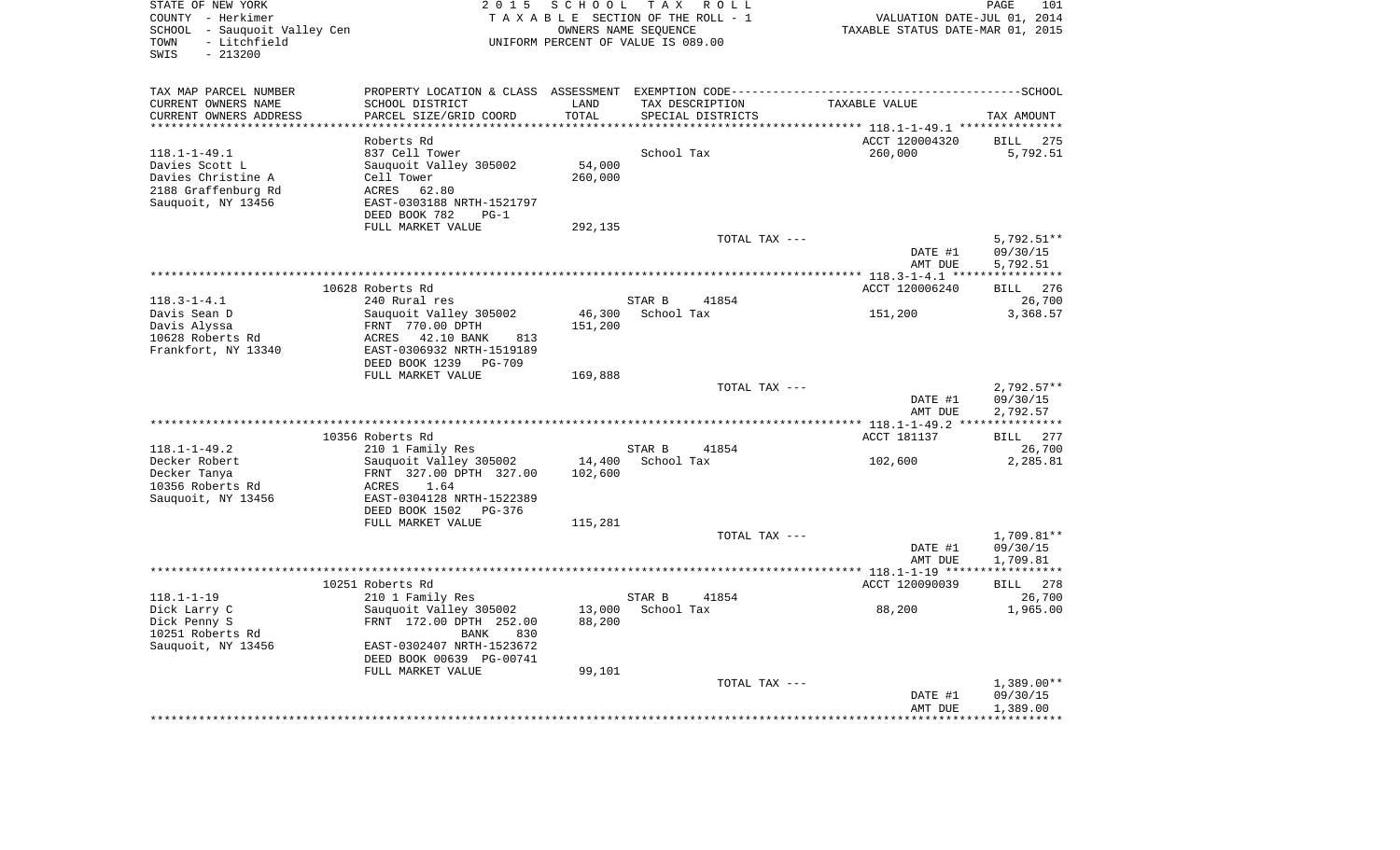| STATE OF NEW YORK            | 2015 SCHOOL TAX ROLL               | 102<br>PAGE                      |
|------------------------------|------------------------------------|----------------------------------|
| COUNTY - Herkimer            | TAXABLE SECTION OF THE ROLL - 1    | VALUATION DATE-JUL 01, 2014      |
| SCHOOL - Sauguoit Valley Cen | OWNERS NAME SEOUENCE               | TAXABLE STATUS DATE-MAR 01, 2015 |
| TOWN - Litchfield            | UNIFORM PERCENT OF VALUE IS 089.00 |                                  |
| SWIS<br>- 213200             |                                    |                                  |

| TAX MAP PARCEL NUMBER     | PROPERTY LOCATION & CLASS ASSESSMENT |                             |                   | EXEMPTION CODE---------- |                                           | ---------SCHOOL    |
|---------------------------|--------------------------------------|-----------------------------|-------------------|--------------------------|-------------------------------------------|--------------------|
| CURRENT OWNERS NAME       | SCHOOL DISTRICT                      | LAND                        |                   | TAX DESCRIPTION          | TAXABLE VALUE                             |                    |
| CURRENT OWNERS ADDRESS    | PARCEL SIZE/GRID COORD               | TOTAL                       |                   | SPECIAL DISTRICTS        |                                           | TAX AMOUNT         |
| *************             |                                      | *************************** |                   |                          | ***************** 118.4-1-2.1 *********** |                    |
|                           | 354 Bennett Rd                       |                             |                   |                          | ACCT 120004110                            | BILL<br>279        |
| $118.4 - 1 - 2.1$         | 241 Rural res&ag                     |                             | AG MKTS           | 41730                    |                                           | 25,200             |
| Dinardo Dominick          | Sauquoit Valley 305002               |                             | 60,000 STAR EN    | 41834                    |                                           | 56,800             |
| 354 Bennett Rd            | FRNT 2051.00 DPTH                    |                             | 82,000 School Tax |                          | 56,800                                    | 1,265.44           |
|                           |                                      |                             |                   |                          |                                           |                    |
| Frankfort, NY 13340       | ACRES<br>41.10                       |                             |                   |                          |                                           |                    |
|                           | EAST-0312205 NRTH-1519417            |                             |                   |                          |                                           |                    |
| MAY BE SUBJECT TO PAYMENT | DEED BOOK 787<br>$PG-713$            |                             |                   |                          |                                           |                    |
| UNDER AGDIST LAW TIL 2022 | FULL MARKET VALUE                    | 92,135                      |                   |                          |                                           |                    |
|                           |                                      |                             |                   | TOTAL TAX ---            |                                           | $111.44**$         |
|                           |                                      |                             |                   |                          | DATE #1                                   | 09/30/15           |
|                           |                                      |                             |                   |                          | AMT DUE                                   | 111.44             |
|                           |                                      |                             |                   |                          |                                           |                    |
|                           | 1580 Albany Rd                       |                             |                   |                          | ACCT 120090211                            | 280<br>BILL        |
| $118.3 - 1 - 32.4$        | 210 1 Family Res                     |                             | STAR B            | 41854                    |                                           | 26,700             |
| Dispirito James           | Sauquoit Valley 305002               | 17,400                      | School Tax        |                          | 57,200                                    | 1,274.35           |
| Dispirito Sandra L        | 3.00 BANK<br>ACRES<br>409            | 57,200                      |                   |                          |                                           |                    |
| 1580 Albany Rd            | EAST-0309033 NRTH-1518875            |                             |                   |                          |                                           |                    |
| Frankfort, NY 13340       | DEED BOOK 753<br>$PG-98$             |                             |                   |                          |                                           |                    |
|                           | FULL MARKET VALUE                    | 64,270                      |                   |                          |                                           |                    |
|                           |                                      |                             |                   |                          |                                           |                    |
|                           |                                      |                             |                   | TOTAL TAX ---            |                                           | 698.35**           |
|                           |                                      |                             |                   |                          | DATE #1                                   | 09/30/15           |
|                           |                                      |                             |                   |                          | AMT DUE                                   | 698.35             |
|                           |                                      |                             |                   |                          |                                           |                    |
|                           | 1663 Albany St                       |                             |                   |                          | ACCT 120090144                            | <b>BILL</b><br>281 |
| $118.1 - 1 - 31.8$        | 270 Mfg housing                      |                             | STAR B            | 41854                    |                                           | 26,700             |
| Evans Gary                | Sauquoit Valley 305002               | 13,000                      | School Tax        |                          | 54,900                                    | 1,223.11           |
| Evans Theresa             | 2.50 BANK<br>ACRES<br>135            | 54,900                      |                   |                          |                                           |                    |
| 1663 Albany St            | EAST-0309296 NRTH-1520505            |                             |                   |                          |                                           |                    |
| Frankfort, NY 13340       | DEED BOOK 788<br><b>PG-417</b>       |                             |                   |                          |                                           |                    |
|                           | FULL MARKET VALUE                    | 61,685                      |                   |                          |                                           |                    |
|                           |                                      |                             |                   | TOTAL TAX ---            |                                           | 647.11**           |
|                           |                                      |                             |                   |                          | DATE #1                                   | 09/30/15           |
|                           |                                      |                             |                   |                          | AMT DUE                                   | 647.11             |
|                           |                                      |                             |                   |                          |                                           |                    |
|                           | Graffenburg Rd                       |                             |                   |                          |                                           | BILL<br>282        |
| $118.1 - 1 - 6.3$         |                                      |                             |                   |                          |                                           |                    |
|                           | 314 Rural vac<10                     |                             | School Tax        |                          | 15,000                                    | 334.18             |
| Facchini James W          | Sauguoit Valley 305002               | 15,000                      |                   |                          |                                           |                    |
| Stephen Lynn              | FRNT 265.00 DPTH                     | 15,000                      |                   |                          |                                           |                    |
| 2077 Graffenburg Road     | 3.90<br>ACRES                        |                             |                   |                          |                                           |                    |
| Saugouit, NY 13456        | EAST-0301473 NRTH-1524441            |                             |                   |                          |                                           |                    |
|                           | DEED BOOK 1201<br>PG-1119            |                             |                   |                          |                                           |                    |
|                           | FULL MARKET VALUE                    | 16,854                      |                   |                          |                                           |                    |
|                           |                                      |                             |                   | TOTAL TAX ---            |                                           | 334.18**           |
|                           |                                      |                             |                   |                          | DATE #1                                   | 09/30/15           |
|                           |                                      |                             |                   |                          | AMT DUE                                   | 334.18             |
|                           |                                      |                             |                   |                          |                                           |                    |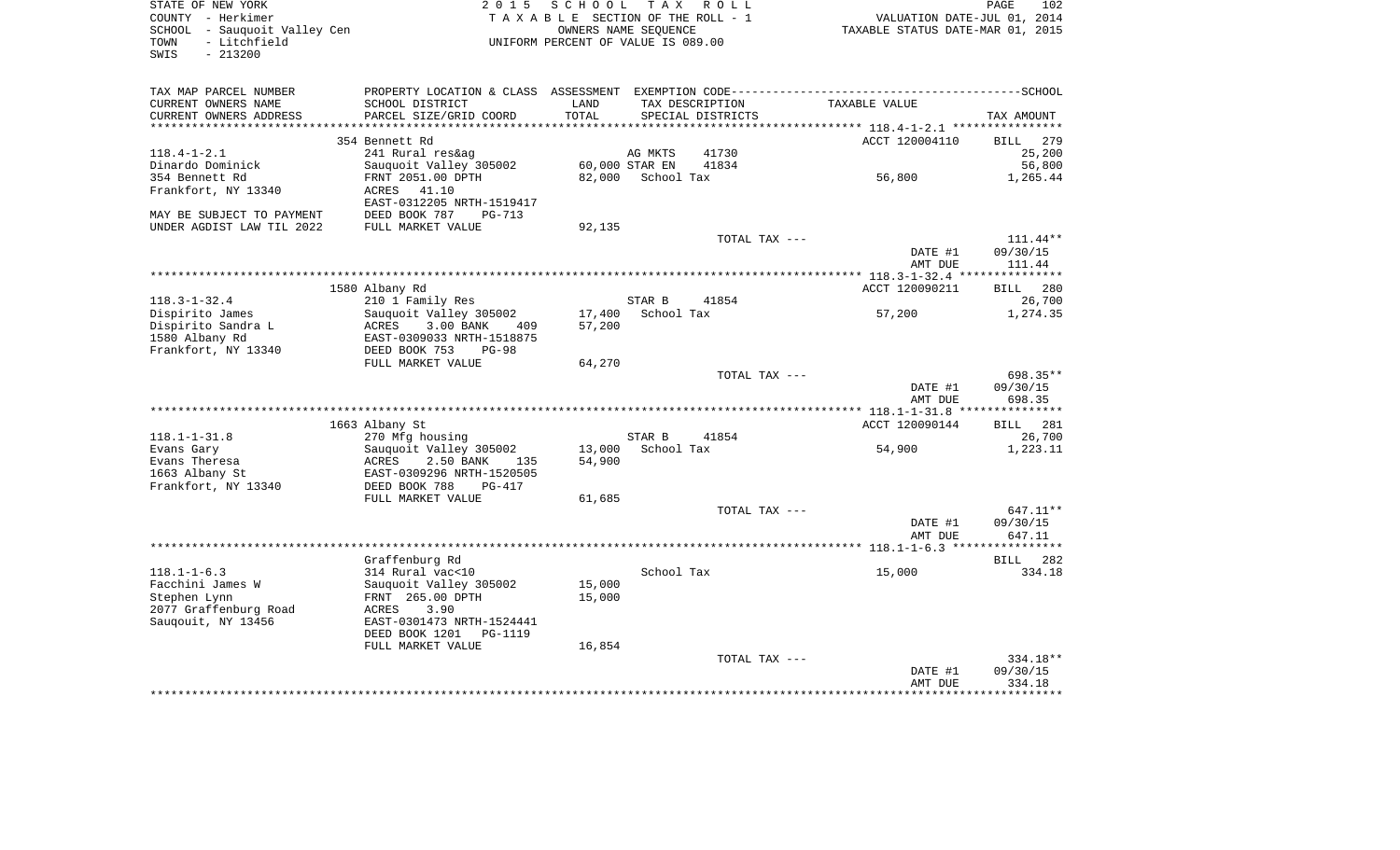| COUNTY - Herkimer<br>SCHOOL - Sauquoit Valley Cen<br>- Litchfield<br>TOWN<br>$-213200$<br>SWIS      |                                                                                                   | TAXABLE SECTION OF THE ROLL - 1<br>OWNERS NAME SEQUENCE<br>UNIFORM PERCENT OF VALUE IS 089.00 |                             |                                      | VALUATION DATE-JUL 01, 2014<br>TAXABLE STATUS DATE-MAR 01, 2015 |                                      |
|-----------------------------------------------------------------------------------------------------|---------------------------------------------------------------------------------------------------|-----------------------------------------------------------------------------------------------|-----------------------------|--------------------------------------|-----------------------------------------------------------------|--------------------------------------|
| TAX MAP PARCEL NUMBER<br>CURRENT OWNERS NAME<br>CURRENT OWNERS ADDRESS                              | SCHOOL DISTRICT<br>PARCEL SIZE/GRID COORD                                                         | LAND<br>TOTAL                                                                                 |                             | TAX DESCRIPTION<br>SPECIAL DISTRICTS | TAXABLE VALUE                                                   | TAX AMOUNT                           |
| ********************                                                                                |                                                                                                   |                                                                                               |                             |                                      |                                                                 |                                      |
|                                                                                                     | 1579 Albany Rd                                                                                    |                                                                                               |                             |                                      | ACCT 120090124                                                  | BILL                                 |
| $118.3 - 1 - 4.2$<br>Fasteson Valerie                                                               | 210 1 Family Res<br>Sauquoit Valley 305002                                                        |                                                                                               | STAR B<br>23,700 School Tax | 41854                                | 79,900                                                          | 1,780.08                             |
| 1579 Albany Rd<br>Frankfort, NY 13340                                                               | ACRES<br>6.50<br>EAST-0308424 NRTH-1519070<br>DEED BOOK 707<br>PG-619                             | 79,900                                                                                        |                             |                                      |                                                                 |                                      |
|                                                                                                     | FULL MARKET VALUE                                                                                 | 89,775                                                                                        |                             |                                      |                                                                 |                                      |
|                                                                                                     |                                                                                                   |                                                                                               |                             | TOTAL TAX ---                        | DATE #1<br>AMT DUE                                              | $1,204.08**$<br>09/30/15<br>1,204.08 |
|                                                                                                     |                                                                                                   |                                                                                               |                             |                                      |                                                                 |                                      |
|                                                                                                     | King Rd                                                                                           |                                                                                               |                             |                                      | ACCT 120005610                                                  | BILL 284                             |
| $118.3 - 1 - 36$                                                                                    | 105 Vac farmland                                                                                  |                                                                                               | AG MKTS                     | 41730                                |                                                                 |                                      |
| Fuoco Rosemary<br>1609 Brookside Ave<br>Utica, NY 13500                                             | Sauquoit Valley 305002<br>ACRES 79.80<br>EAST-0302346 NRTH-1514460<br>DEED BOOK 804<br>PG-678     | 48,400<br>48,400                                                                              | School Tax                  |                                      | 41,579                                                          |                                      |
| MAY BE SUBJECT TO PAYMENT                                                                           | FULL MARKET VALUE                                                                                 | 54,382                                                                                        |                             |                                      |                                                                 |                                      |
| UNDER AGDIST LAW TIL 2022                                                                           |                                                                                                   |                                                                                               |                             |                                      |                                                                 |                                      |
|                                                                                                     |                                                                                                   |                                                                                               |                             | TOTAL TAX ---                        | DATE #1<br>AMT DUE                                              | $926.33**$<br>09/30/15<br>926.33     |
|                                                                                                     | 1559 Albany Rd                                                                                    |                                                                                               |                             |                                      |                                                                 | <b>BILL</b>                          |
|                                                                                                     | 210 1 Family Res                                                                                  |                                                                                               | STAR B                      | 41854                                |                                                                 |                                      |
| $118.3 - 1 - 4.4$<br>Gagnon Timothy A<br>Gagnon Rachelle L<br>1559 Albany Rd<br>Frankfort, NY 13340 | Sauquoit Valley 305002<br>ACRES<br>3.80<br>EAST-0308303 NRTH-1518763<br>DEED BOOK 779<br>PG-584   | 82,600                                                                                        | 19,200 School Tax           |                                      | 82,600                                                          | 1,840.24                             |
|                                                                                                     | FULL MARKET VALUE                                                                                 | 92,809                                                                                        |                             |                                      |                                                                 |                                      |
|                                                                                                     |                                                                                                   |                                                                                               |                             | TOTAL TAX ---                        | DATE #1<br>AMT DUE                                              | 1,264.24**<br>09/30/15<br>1,264.24   |
|                                                                                                     |                                                                                                   |                                                                                               |                             |                                      |                                                                 |                                      |
|                                                                                                     | 10305 Roberts Rd                                                                                  |                                                                                               |                             |                                      | ACCT 120090022                                                  | BILL 286                             |
| $118.1 - 1 - 37.1$                                                                                  | 210 1 Family Res                                                                                  |                                                                                               | STAR B                      | 41854                                |                                                                 | 26,700                               |
| Gehrke Diane<br>10305 Roberts Rd<br>Sauguoit, NY 13456                                              | Sauguoit Valley 305002<br>ACRES<br>1.20<br>EAST-0303382 NRTH-1523152<br>DEED BOOK 903<br>$PG-588$ | 13,400<br>108,000                                                                             | School Tax                  |                                      | 108,000                                                         | 2,406.12                             |
|                                                                                                     | FULL MARKET VALUE                                                                                 | 121,348                                                                                       |                             |                                      |                                                                 |                                      |
|                                                                                                     |                                                                                                   |                                                                                               |                             | TOTAL TAX ---                        | DATE #1<br>AMT DUE                                              | 1,830.12**<br>09/30/15<br>1,830.12   |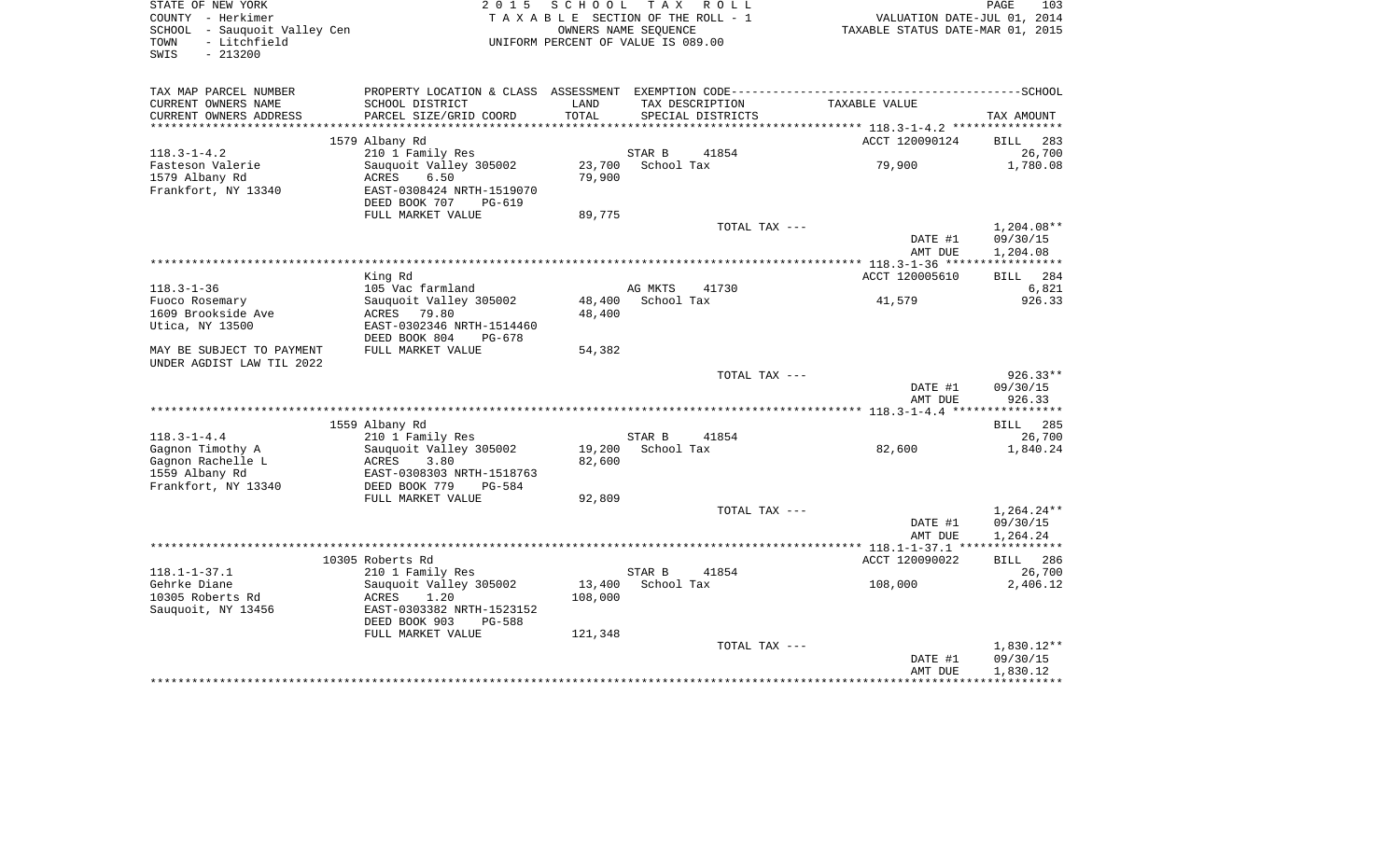| STATE OF NEW YORK<br>COUNTY - Herkimer<br>SCHOOL - Sauquoit Valley Cen<br>- Litchfield<br>TOWN<br>SWIS<br>$-213200$ | 2 0 1 5                                      | <b>SCHOOL</b>   | T A X<br>R O L L<br>TAXABLE SECTION OF THE ROLL - 1<br>OWNERS NAME SEQUENCE<br>UNIFORM PERCENT OF VALUE IS 089.00 | VALUATION DATE-JUL 01, 2014<br>TAXABLE STATUS DATE-MAR 01, 2015 | PAGE<br>104           |
|---------------------------------------------------------------------------------------------------------------------|----------------------------------------------|-----------------|-------------------------------------------------------------------------------------------------------------------|-----------------------------------------------------------------|-----------------------|
| TAX MAP PARCEL NUMBER                                                                                               |                                              |                 |                                                                                                                   |                                                                 |                       |
| CURRENT OWNERS NAME                                                                                                 | SCHOOL DISTRICT                              | LAND            | TAX DESCRIPTION                                                                                                   | TAXABLE VALUE                                                   |                       |
| CURRENT OWNERS ADDRESS                                                                                              | PARCEL SIZE/GRID COORD                       | TOTAL<br>****** | SPECIAL DISTRICTS                                                                                                 | ******* 118.1-1-22.2 **********                                 | TAX AMOUNT            |
|                                                                                                                     | 225 Hacadam Rd                               |                 |                                                                                                                   | ACCT 120090083                                                  | <b>BILL</b><br>287    |
| $118.1 - 1 - 22.2$                                                                                                  | 210 1 Family Res                             |                 | STAR B<br>41854                                                                                                   |                                                                 | 26,700                |
| Germanovich Ivan                                                                                                    | Sauquoit Valley 305002                       | 8,700           | School Tax                                                                                                        | 77,000                                                          | 1,715.47              |
| Germanovich Lyubov                                                                                                  | Doublewide                                   | 77,000          |                                                                                                                   |                                                                 |                       |
| 225 Hacadam Rd                                                                                                      | FRNT 110.00 DPTH 185.00                      |                 |                                                                                                                   |                                                                 |                       |
| Sauquoit, NY 13456                                                                                                  | 0.46<br>ACRES                                |                 |                                                                                                                   |                                                                 |                       |
|                                                                                                                     | EAST-0304437 NRTH-1525231                    |                 |                                                                                                                   |                                                                 |                       |
|                                                                                                                     | DEED BOOK 945<br>PG-325<br>FULL MARKET VALUE | 86,517          |                                                                                                                   |                                                                 |                       |
|                                                                                                                     |                                              |                 | TOTAL TAX ---                                                                                                     |                                                                 | $1,139.47**$          |
|                                                                                                                     |                                              |                 |                                                                                                                   | DATE #1                                                         | 09/30/15              |
|                                                                                                                     |                                              |                 |                                                                                                                   | AMT DUE                                                         | 1,139.47              |
|                                                                                                                     |                                              |                 |                                                                                                                   | **************** 118.1-1-22.3 **                                |                       |
| $118.1 - 1 - 22.3$                                                                                                  | 302C Hacadam Rd<br>314 Rural vac<10          |                 | School Tax                                                                                                        | ACCT 120090084<br>1,000                                         | 288<br>BILL<br>22.28  |
| Germanovich Ivan                                                                                                    | Sauquoit Valley 305002                       | 1,000           |                                                                                                                   |                                                                 |                       |
| Germanovich Lyubov                                                                                                  | FRNT 110.00 DPTH 185.00                      | 1,000           |                                                                                                                   |                                                                 |                       |
| 225 Hacadam Rd                                                                                                      | ACRES<br>0.40                                |                 |                                                                                                                   |                                                                 |                       |
| Sauquoit, NY 13456                                                                                                  | EAST-0304490 NRTH-1525337                    |                 |                                                                                                                   |                                                                 |                       |
|                                                                                                                     | DEED BOOK 945<br>PG-325                      |                 |                                                                                                                   |                                                                 |                       |
|                                                                                                                     | FULL MARKET VALUE                            | 1,124           |                                                                                                                   |                                                                 |                       |
|                                                                                                                     |                                              |                 | TOTAL TAX ---                                                                                                     | DATE #1                                                         | 22.28**<br>09/30/15   |
|                                                                                                                     |                                              |                 |                                                                                                                   | AMT DUE                                                         | 22.28                 |
|                                                                                                                     |                                              |                 |                                                                                                                   |                                                                 |                       |
|                                                                                                                     | 155 Cobane Rd                                |                 |                                                                                                                   |                                                                 | <b>BILL</b><br>289    |
| $118.3 - 1 - 2.9$                                                                                                   | 210 1 Family Res                             |                 | STAR B<br>41854                                                                                                   |                                                                 | 26,700                |
| Gifford Joshua J                                                                                                    | Sauquoit Valley 305002                       | 14,000          | School Tax                                                                                                        | 180,000                                                         | 4,010.20              |
| Gifford Shayla L<br>155 Cobane Road                                                                                 | ACRES<br>1.40<br>EAST-0302012 NRTH-1520237   | 180,000         |                                                                                                                   |                                                                 |                       |
| Sauquoit, NY 13456                                                                                                  | DEED BOOK 1093 PG-834                        |                 |                                                                                                                   |                                                                 |                       |
|                                                                                                                     | FULL MARKET VALUE                            | 202,247         |                                                                                                                   |                                                                 |                       |
|                                                                                                                     |                                              |                 | TOTAL TAX ---                                                                                                     |                                                                 | $3,434.20**$          |
|                                                                                                                     |                                              |                 |                                                                                                                   | DATE #1                                                         | 09/30/15              |
|                                                                                                                     |                                              |                 |                                                                                                                   | AMT DUE                                                         | 3,434.20              |
|                                                                                                                     | 1836 Albany Rd                               |                 |                                                                                                                   | ACCT 120090159                                                  | 290                   |
| $118.1 - 1 - 28.4$                                                                                                  | 270 Mfg housing                              |                 | STAR B<br>41854                                                                                                   |                                                                 | <b>BILL</b><br>26,700 |
| Gifford Ronald R                                                                                                    | Sauquoit Valley 305002                       | 10,000          | School Tax                                                                                                        | 30,400                                                          | 677.28                |
| Gifford Virginia A                                                                                                  | FRNT 150.00 DPTH 160.00                      | 30,400          |                                                                                                                   |                                                                 |                       |
| 1836 Albany Rd                                                                                                      | ACRES<br>0.90                                |                 |                                                                                                                   |                                                                 |                       |
| Frankfort, NY 13340                                                                                                 | EAST-0310939 NRTH-1523502                    |                 |                                                                                                                   |                                                                 |                       |
|                                                                                                                     | DEED BOOK 729<br>$PG-75$                     |                 |                                                                                                                   |                                                                 |                       |
|                                                                                                                     | FULL MARKET VALUE                            | 34,157          | TOTAL TAX ---                                                                                                     |                                                                 | 101.28**              |
|                                                                                                                     |                                              |                 |                                                                                                                   | DATE #1                                                         | 09/30/15              |
|                                                                                                                     |                                              |                 |                                                                                                                   | AMT DUE                                                         | 101.28                |
|                                                                                                                     | ******************                           |                 |                                                                                                                   |                                                                 |                       |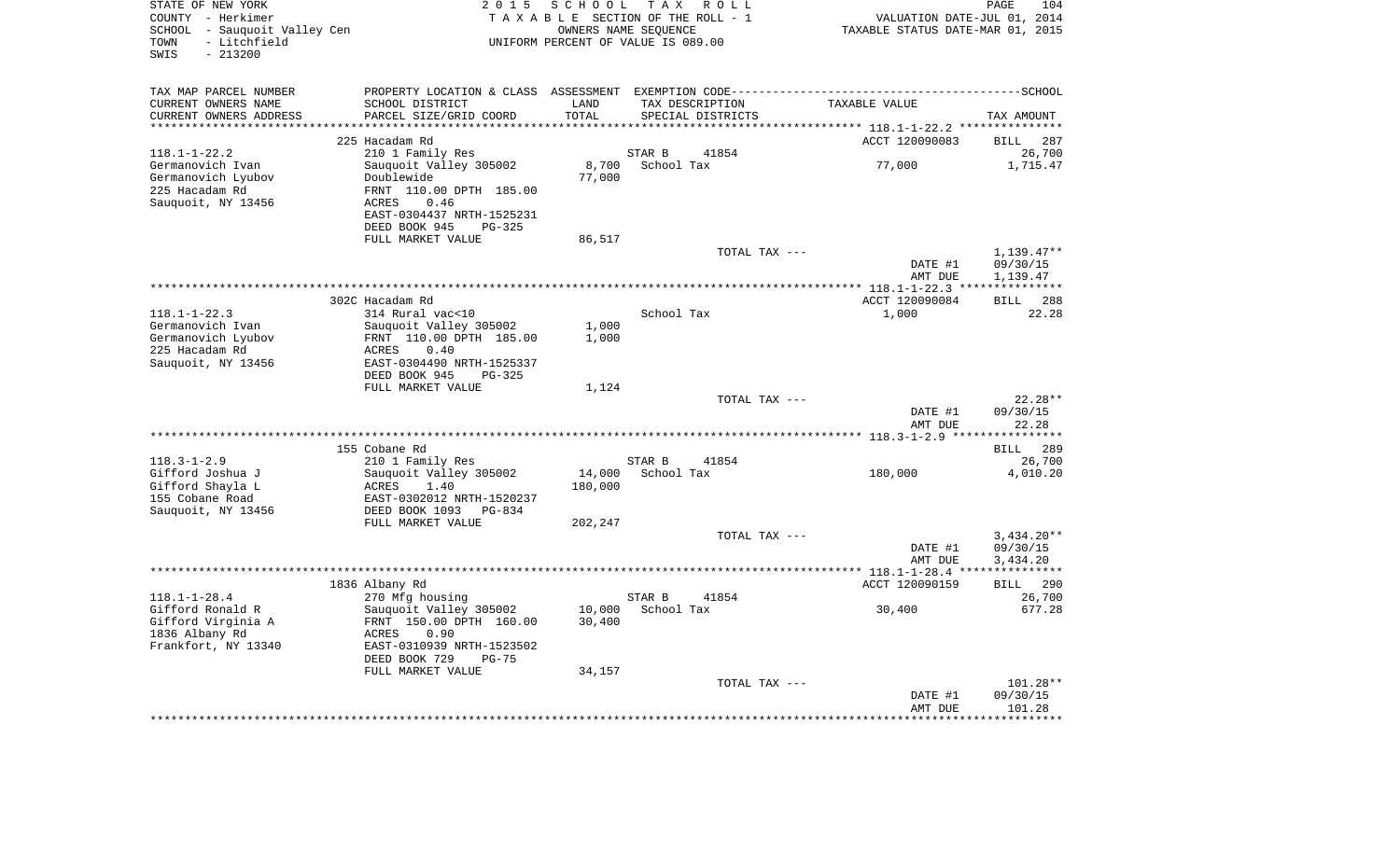| - Litchfield<br>TOWN<br>$-213200$<br>SWIS         | SCHOOL - Sauquoit Valley Cen                      |         | TAXABLE SECTION OF THE ROLL - 1<br>OWNERS NAME SEQUENCE<br>UNIFORM PERCENT OF VALUE IS 089.00 | VALUATION DATE-JUL 01, 2014<br>TAXABLE STATUS DATE-MAR 01, 2015                              |                                                                                                         |
|---------------------------------------------------|---------------------------------------------------|---------|-----------------------------------------------------------------------------------------------|----------------------------------------------------------------------------------------------|---------------------------------------------------------------------------------------------------------|
| TAX MAP PARCEL NUMBER                             |                                                   |         |                                                                                               | PROPERTY LOCATION & CLASS ASSESSMENT EXEMPTION CODE-----------------------------------SCHOOL |                                                                                                         |
| CURRENT OWNERS NAME                               | SCHOOL DISTRICT                                   | LAND    | TAX DESCRIPTION                                                                               | TAXABLE VALUE                                                                                |                                                                                                         |
| CURRENT OWNERS ADDRESS<br>*********************** | PARCEL SIZE/GRID COORD                            | TOTAL   | SPECIAL DISTRICTS                                                                             |                                                                                              | TAX AMOUNT                                                                                              |
|                                                   |                                                   |         |                                                                                               |                                                                                              |                                                                                                         |
|                                                   | 171 Bennett Rd                                    |         | 41854                                                                                         | ACCT 179686                                                                                  | BILL 291                                                                                                |
| $118.1 - 1 - 31.6$<br>Giovanone Scott J           | 210 1 Family Res<br>Sauquoit Valley 305002        | 15,700  | STAR B<br>School Tax                                                                          | 136,600                                                                                      | 26,700<br>3,043.29                                                                                      |
| Giovanone Joy C                                   | ACRES<br>6.70                                     | 136,600 |                                                                                               |                                                                                              |                                                                                                         |
| 171 Bennett Rd                                    | EAST-0308756 NRTH-1520551                         |         |                                                                                               |                                                                                              |                                                                                                         |
| Frankfort, NY 13340                               | DEED BOOK 1493 PG-54                              |         |                                                                                               |                                                                                              |                                                                                                         |
|                                                   | FULL MARKET VALUE                                 | 153,483 |                                                                                               |                                                                                              |                                                                                                         |
|                                                   |                                                   |         | TOTAL TAX ---                                                                                 |                                                                                              | $2,467.29**$                                                                                            |
|                                                   |                                                   |         |                                                                                               | DATE #1                                                                                      | 09/30/15                                                                                                |
|                                                   |                                                   |         |                                                                                               | AMT DUE                                                                                      | 2,467.29                                                                                                |
|                                                   |                                                   |         |                                                                                               |                                                                                              |                                                                                                         |
|                                                   | 10232 Roberts Rd                                  |         |                                                                                               | ACCT 120090133                                                                               | BILL 292                                                                                                |
| $118.1 - 1 - 48.4$                                | 210 1 Family Res                                  |         | STAR EN<br>41834                                                                              |                                                                                              | 58,120                                                                                                  |
| Grossi Frank                                      | Sauquoit Valley 305002                            |         | 14,100 School Tax                                                                             | 65,200                                                                                       | 1,452.58                                                                                                |
| Grossi Susan                                      | FRNT 200.00 DPTH 335.00                           | 65,200  |                                                                                               |                                                                                              |                                                                                                         |
| 10232 Roberts Rd                                  | BANK 184                                          |         |                                                                                               |                                                                                              |                                                                                                         |
| Sauquoit, NY 13456                                | EAST-0301865 NRTH-1523602                         |         |                                                                                               |                                                                                              |                                                                                                         |
|                                                   | $PG-225$<br>DEED BOOK 708                         |         |                                                                                               |                                                                                              |                                                                                                         |
|                                                   | FULL MARKET VALUE                                 | 73,258  |                                                                                               |                                                                                              |                                                                                                         |
|                                                   |                                                   |         | TOTAL TAX ---                                                                                 | DATE #1                                                                                      | 298.58**<br>09/30/15                                                                                    |
|                                                   |                                                   |         |                                                                                               | AMT DUE                                                                                      |                                                                                                         |
|                                                   |                                                   |         |                                                                                               |                                                                                              |                                                                                                         |
|                                                   |                                                   |         |                                                                                               |                                                                                              |                                                                                                         |
|                                                   | Roberts Rd                                        |         |                                                                                               |                                                                                              |                                                                                                         |
| $118.1 - 1 - 48.1$                                | 105 Vac farmland                                  |         | School Tax                                                                                    | ACCT 120006450<br>15,700                                                                     |                                                                                                         |
| Grossi Frank B                                    |                                                   | 15,700  |                                                                                               |                                                                                              |                                                                                                         |
| Grossi Susan M                                    | Sauquoit Valley 305002<br>FRNT 658.00 DPTH 438.86 | 15,700  |                                                                                               |                                                                                              |                                                                                                         |
| 10232 Roberts Rd                                  | ACRES<br>5.00                                     |         |                                                                                               |                                                                                              |                                                                                                         |
| Sauquoit, NY 13456                                | EAST-0302163 NRTH-1523395                         |         |                                                                                               |                                                                                              |                                                                                                         |
|                                                   | DEED BOOK 849<br>$PG-280$                         |         |                                                                                               |                                                                                              |                                                                                                         |
|                                                   | FULL MARKET VALUE                                 | 17,640  |                                                                                               |                                                                                              |                                                                                                         |
|                                                   |                                                   |         | TOTAL TAX ---                                                                                 |                                                                                              |                                                                                                         |
|                                                   |                                                   |         |                                                                                               | DATE #1                                                                                      |                                                                                                         |
|                                                   |                                                   |         |                                                                                               | AMT DUE                                                                                      |                                                                                                         |
|                                                   |                                                   |         |                                                                                               |                                                                                              |                                                                                                         |
|                                                   | 1710 Albany Rd                                    |         |                                                                                               | ACCT 120006300                                                                               |                                                                                                         |
| $118.3 - 1 - 19.1$                                | 210 1 Family Res                                  |         | STAR B<br>41854                                                                               |                                                                                              |                                                                                                         |
| Guido Dean E Jr                                   | Sauguoit Valley 305002                            |         | 17,500 School Tax                                                                             | 47,500                                                                                       |                                                                                                         |
| 1710 Albany Rd                                    | Doublewide                                        | 47,500  |                                                                                               |                                                                                              | 298.58<br><b>BILL</b> 293<br>349.78<br>349.78**<br>09/30/15<br>349.78<br>BILL 294<br>26,700<br>1,058.25 |
| Frankfort, NY 13340                               | FRNT 600.00 DPTH<br>ACRES<br>8.80                 |         |                                                                                               |                                                                                              |                                                                                                         |
|                                                   | EAST-0310351 NRTH-1521009                         |         |                                                                                               |                                                                                              |                                                                                                         |
|                                                   | DEED BOOK 1393 PG-433                             |         |                                                                                               |                                                                                              |                                                                                                         |
|                                                   | FULL MARKET VALUE                                 | 53,371  |                                                                                               |                                                                                              |                                                                                                         |
|                                                   |                                                   |         | TOTAL TAX ---                                                                                 |                                                                                              | 482.25**                                                                                                |
|                                                   |                                                   |         |                                                                                               | DATE #1                                                                                      | 09/30/15<br>482.25                                                                                      |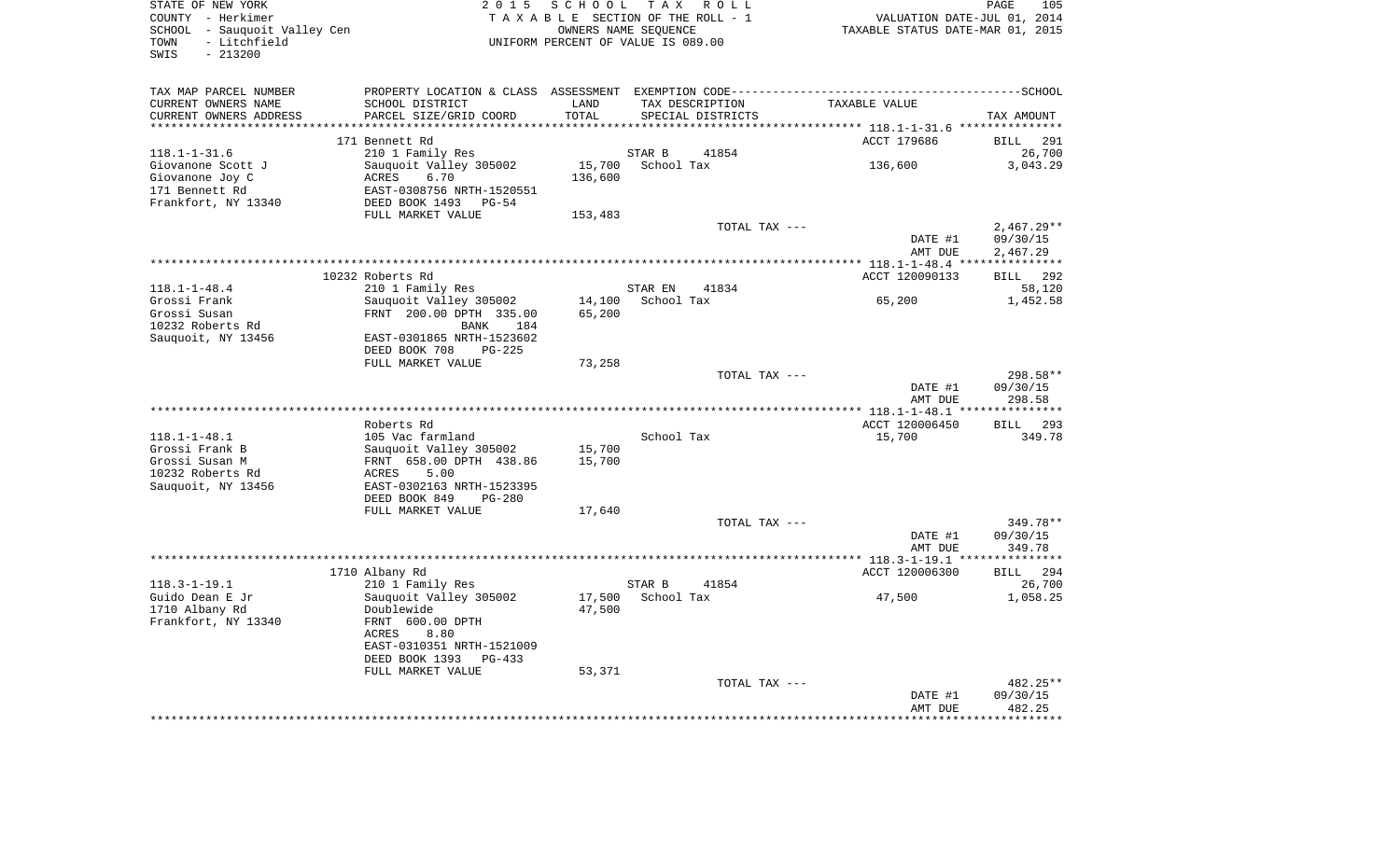| STATE OF NEW YORK<br>COUNTY - Herkimer<br>SCHOOL - Sauquoit Valley Cen<br>- Litchfield<br>TOWN<br>$-213200$<br>SWIS | 2 0 1 5                                   | S C H O O L   | T A X<br>R O L L<br>TAXABLE SECTION OF THE ROLL - 1<br>OWNERS NAME SEOUENCE<br>UNIFORM PERCENT OF VALUE IS 089.00 | TAXABLE STATUS DATE-MAR 01, 2015 | PAGE<br>106<br>VALUATION DATE-JUL 01, 2014 |
|---------------------------------------------------------------------------------------------------------------------|-------------------------------------------|---------------|-------------------------------------------------------------------------------------------------------------------|----------------------------------|--------------------------------------------|
| TAX MAP PARCEL NUMBER                                                                                               |                                           |               |                                                                                                                   |                                  |                                            |
| CURRENT OWNERS NAME<br>CURRENT OWNERS ADDRESS                                                                       | SCHOOL DISTRICT<br>PARCEL SIZE/GRID COORD | LAND<br>TOTAL | TAX DESCRIPTION<br>SPECIAL DISTRICTS                                                                              | TAXABLE VALUE                    | TAX AMOUNT                                 |
| *********************                                                                                               |                                           | **********    |                                                                                                                   |                                  |                                            |
|                                                                                                                     | 1682 Albany Rd                            |               |                                                                                                                   | ACCT 120090004                   | <b>BILL</b><br>295                         |
| $118.3 - 1 - 18$                                                                                                    | 210 1 Family Res                          |               | STAR EN<br>41834                                                                                                  |                                  | 58,120                                     |
| Hale-Harris Donna V                                                                                                 | Sauquoit Valley 305002                    | 12,400        | School Tax                                                                                                        | 90,000                           | 2,005.10                                   |
| 1682 Albany Rd                                                                                                      | Doublewide                                | 90,000        |                                                                                                                   |                                  |                                            |
| Frankfort, NY 13340                                                                                                 | FRNT 155.00 DPTH 190.00                   |               |                                                                                                                   |                                  |                                            |
|                                                                                                                     | <b>ACRES</b><br>0.92                      |               |                                                                                                                   |                                  |                                            |
|                                                                                                                     | EAST-0309940 NRTH-1520700                 |               |                                                                                                                   |                                  |                                            |
|                                                                                                                     | DEED BOOK 823<br>PG-179                   |               |                                                                                                                   |                                  |                                            |
|                                                                                                                     | FULL MARKET VALUE                         | 101,124       |                                                                                                                   |                                  |                                            |
|                                                                                                                     |                                           |               | TOTAL TAX ---                                                                                                     |                                  | 851.10**                                   |
|                                                                                                                     |                                           |               |                                                                                                                   | DATE #1                          | 09/30/15                                   |
|                                                                                                                     |                                           |               |                                                                                                                   | AMT DUE                          | 851.10                                     |
|                                                                                                                     |                                           |               |                                                                                                                   |                                  |                                            |
|                                                                                                                     | Albany Rd                                 |               | School Tax                                                                                                        | 4,000                            | BILL<br>296<br>89.12                       |
| $118.1 - 1 - 28.5$<br>Hathaway John                                                                                 | 312 Vac w/imprv<br>Sauquoit Valley 305002 | 3,100         |                                                                                                                   |                                  |                                            |
| Hathaway Lugene                                                                                                     | ACRES<br>4.30                             | 4,000         |                                                                                                                   |                                  |                                            |
| 1820 Albany Rd                                                                                                      | EAST-0311469 NRTH-1522839                 |               |                                                                                                                   |                                  |                                            |
| Frankfort, NY 13340                                                                                                 | FULL MARKET VALUE                         | 4,494         |                                                                                                                   |                                  |                                            |
|                                                                                                                     |                                           |               | TOTAL TAX ---                                                                                                     |                                  | 89.12**                                    |
|                                                                                                                     |                                           |               |                                                                                                                   | DATE #1                          | 09/30/15                                   |
|                                                                                                                     |                                           |               |                                                                                                                   | AMT DUE                          | 89.12                                      |
|                                                                                                                     |                                           |               |                                                                                                                   |                                  |                                            |
|                                                                                                                     | 1820 Albany Rd                            |               |                                                                                                                   |                                  | <b>BILL</b><br>-297                        |
| $118.1 - 1 - 28.3$                                                                                                  | 270 Mfg housing                           |               | STAR EN<br>41834                                                                                                  |                                  | 58,120                                     |
| Hathaway John R                                                                                                     | Sauquoit Valley 305002                    | 12,200        | School Tax                                                                                                        | 70,000                           | 1,559.52                                   |
| Hathaway Lugene J                                                                                                   | FRNT 150.00 DPTH 260.00                   | 70,000        |                                                                                                                   |                                  |                                            |
| 1820 Albany Rd                                                                                                      | 0.90<br>ACRES                             |               |                                                                                                                   |                                  |                                            |
| Frankfort, NY 13340                                                                                                 | EAST-0310886 NRTH-1523188                 |               |                                                                                                                   |                                  |                                            |
|                                                                                                                     | DEED BOOK 852<br>$PG-153$                 |               |                                                                                                                   |                                  |                                            |
|                                                                                                                     | FULL MARKET VALUE                         | 78,652        |                                                                                                                   |                                  |                                            |
|                                                                                                                     |                                           |               | TOTAL TAX ---                                                                                                     |                                  | 405.52**                                   |
|                                                                                                                     |                                           |               |                                                                                                                   | DATE #1                          | 09/30/15                                   |
|                                                                                                                     |                                           |               |                                                                                                                   | AMT DUE                          | 405.52                                     |
|                                                                                                                     | 10232 Cedar Lake Rd                       |               |                                                                                                                   |                                  | <b>BILL</b><br>298                         |
| $124.1 - 1 - 17.2$                                                                                                  | 105 Vac farmland                          |               | AG MKTS L 41720                                                                                                   |                                  | $\Omega$                                   |
| Helleskov Erik                                                                                                      | Sauquoit Valley 305002                    | 28,800        | School Tax                                                                                                        | 28,800                           | 641.63                                     |
| 10232 Cedar Lake Rd                                                                                                 | <b>ACRES</b><br>54.60                     | 28,800        |                                                                                                                   |                                  |                                            |
| Clayville, NY 13322                                                                                                 | EAST-0302515 NRTH-1505259                 |               |                                                                                                                   |                                  |                                            |
|                                                                                                                     | DEED BOOK 1111 PG-279                     |               |                                                                                                                   |                                  |                                            |
| MAY BE SUBJECT TO PAYMENT                                                                                           | FULL MARKET VALUE                         | 32,360        |                                                                                                                   |                                  |                                            |
| UNDER AGDIST LAW TIL 2019                                                                                           |                                           |               |                                                                                                                   |                                  |                                            |
|                                                                                                                     |                                           |               | TOTAL TAX ---                                                                                                     |                                  | 641.63**                                   |
|                                                                                                                     |                                           |               |                                                                                                                   | DATE #1                          | 09/30/15                                   |
|                                                                                                                     |                                           |               |                                                                                                                   | AMT DUE                          | 641.63                                     |
|                                                                                                                     |                                           |               |                                                                                                                   |                                  |                                            |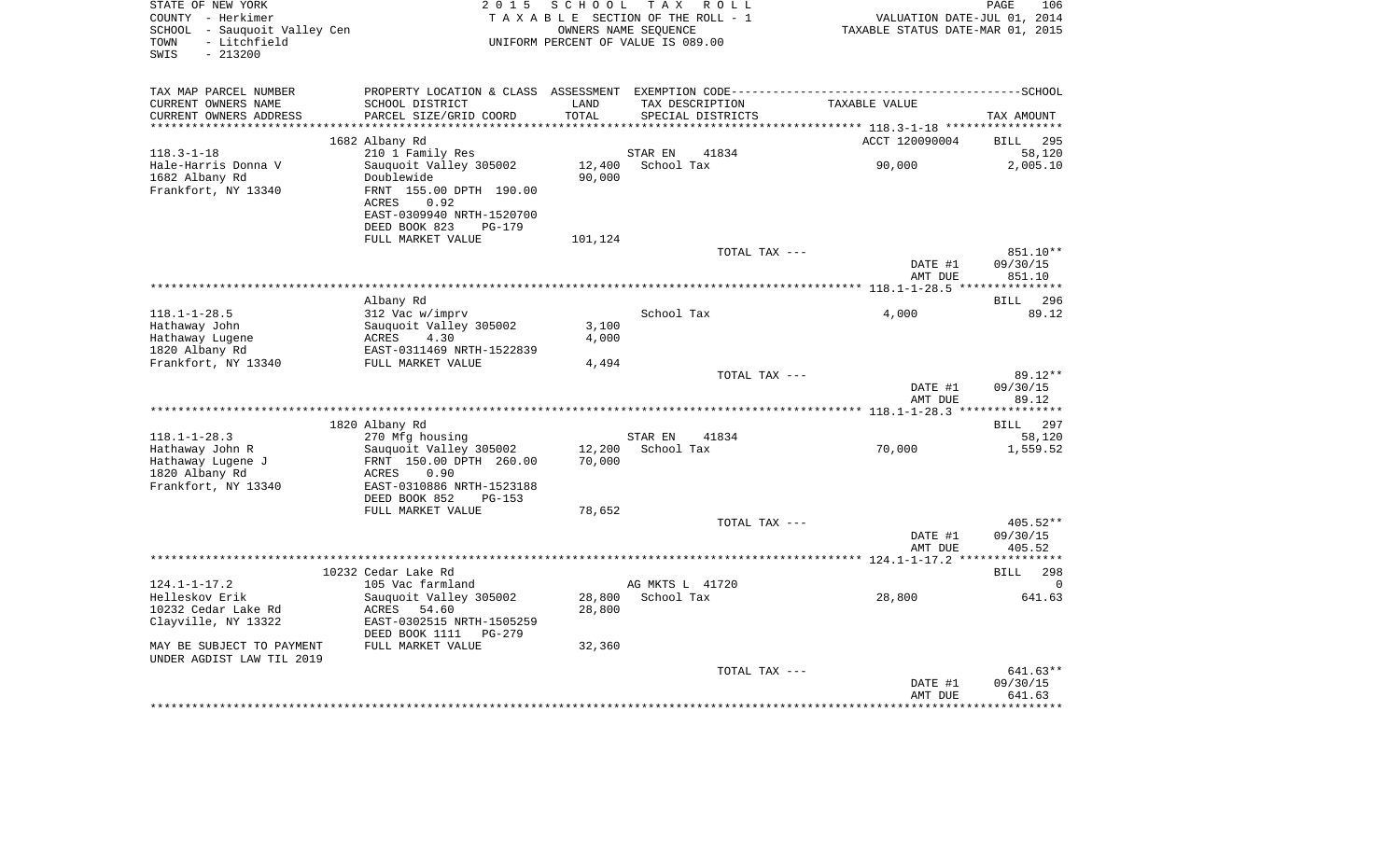| STATE OF NEW YORK                 | 2 0 1 5                               | SCHOOL TAX       | R O L L                            |                                    | 107<br>PAGE                  |
|-----------------------------------|---------------------------------------|------------------|------------------------------------|------------------------------------|------------------------------|
| COUNTY - Herkimer                 |                                       |                  | TAXABLE SECTION OF THE ROLL - 1    | VALUATION DATE-JUL 01, 2014        |                              |
| SCHOOL - Sauquoit Valley Cen      |                                       |                  | OWNERS NAME SEOUENCE               | TAXABLE STATUS DATE-MAR 01, 2015   |                              |
| - Litchfield<br>TOWN<br>$-213200$ |                                       |                  | UNIFORM PERCENT OF VALUE IS 089.00 |                                    |                              |
| SWIS                              |                                       |                  |                                    |                                    |                              |
| TAX MAP PARCEL NUMBER             |                                       |                  |                                    |                                    |                              |
| CURRENT OWNERS NAME               | SCHOOL DISTRICT                       | LAND             | TAX DESCRIPTION                    | TAXABLE VALUE                      |                              |
| CURRENT OWNERS ADDRESS            | PARCEL SIZE/GRID COORD                | TOTAL            | SPECIAL DISTRICTS                  |                                    | TAX AMOUNT                   |
| ************************          |                                       |                  |                                    |                                    |                              |
|                                   | 1675 Albany Rd                        |                  |                                    | ACCT 120008130                     | <b>BILL</b><br>299           |
| $118.1 - 1 - 31.1$                | 210 1 Family Res                      |                  | STAR B<br>41854                    |                                    | 26,700                       |
| Humble Daniel M                   | Sauquoit Valley 305002                |                  | 16,100 School Tax                  | 74,600                             | 1,662.00                     |
| Humble Tracey L                   | Doublewide                            | 74,600           |                                    |                                    |                              |
| 1675 Albany Rd                    | ACRES<br>2.40                         |                  |                                    |                                    |                              |
| Frankfort, NY 13340               | EAST-0309444 NRTH-1520653             |                  |                                    |                                    |                              |
|                                   | DEED BOOK 797<br>PG-405               |                  |                                    |                                    |                              |
|                                   | FULL MARKET VALUE                     | 83,820           |                                    |                                    |                              |
|                                   |                                       |                  | TOTAL TAX ---                      |                                    | $1,086.00**$                 |
|                                   |                                       |                  |                                    | DATE #1                            | 09/30/15                     |
|                                   |                                       |                  |                                    | AMT DUE                            | 1,086.00                     |
|                                   |                                       |                  |                                    | ACCT 120001950                     |                              |
| $118.1 - 1 - 23$                  | 243 Hacadam Rd<br>210 1 Family Res    |                  | STAR B<br>41854                    |                                    | <b>BILL</b><br>300<br>26,700 |
| Jaquish Nathan                    | Sauquoit Valley 305002                | 15,600           | School Tax                         | 100,000                            | 2,227.89                     |
| Jaquish Nancy                     | FRNT 294.10 DPTH                      | 100,000          |                                    |                                    |                              |
| 243 Hacadam Rd                    | ACRES<br>2.20                         |                  |                                    |                                    |                              |
| Sauquoit, NY 13456                | EAST-0304579 NRTH-1525674             |                  |                                    |                                    |                              |
|                                   | DEED BOOK 872<br>PG-330               |                  |                                    |                                    |                              |
|                                   | FULL MARKET VALUE                     | 112,360          |                                    |                                    |                              |
|                                   |                                       |                  | TOTAL TAX ---                      |                                    | $1,651.89**$                 |
|                                   |                                       |                  |                                    | DATE #1                            | 09/30/15                     |
|                                   |                                       |                  |                                    | AMT DUE                            | 1,651.89                     |
|                                   |                                       |                  |                                    | ***************** 118.3-1-26.1 *** | ***********                  |
|                                   | Butcher Rd                            |                  |                                    | ACCT 120012330                     | <b>BILL</b><br>301           |
| $118.3 - 1 - 26.1$                | 322 Rural vac>10                      |                  | School Tax                         | 48,400                             | 1,078.30                     |
| Joaquin Daniel<br>Joaquin Linda   | Sauquoit Valley 305002<br>ACRES 71.80 | 48,400<br>48,400 |                                    |                                    |                              |
| 602 Butcher Rd                    | EAST-0310707 NRTH-1516807             |                  |                                    |                                    |                              |
| Clayville, NY 13322               | DEED BOOK 722<br>$PG-340$             |                  |                                    |                                    |                              |
|                                   | FULL MARKET VALUE                     | 54,382           |                                    |                                    |                              |
| MAY BE SUBJECT TO PAYMENT         |                                       |                  |                                    |                                    |                              |
| UNDER AGDIST LAW TIL 2015         |                                       |                  |                                    |                                    |                              |
|                                   |                                       |                  | TOTAL TAX ---                      |                                    | $1,078.30**$                 |
|                                   |                                       |                  |                                    | DATE #1                            | 09/30/15                     |
|                                   |                                       |                  |                                    | AMT DUE                            | 1,078.30                     |
|                                   |                                       |                  |                                    |                                    |                              |
|                                   | 602 Butcher Rd                        |                  |                                    | ACCT 120090186                     | 302<br>BILL                  |
| $118.3 - 1 - 26.2$                | 270 Mfg housing                       |                  | STAR B<br>41854                    |                                    | 26,700                       |
| Joaquin Daniel                    | Sauguoit Valley 305002                | 21,800           | School Tax                         | 44,300                             | 986.95                       |
| Joaquin Linda                     | 5.00 BANK<br>ACRES<br>230             | 44,300           |                                    |                                    |                              |
| 602 Butcher Rd                    | EAST-0310634 NRTH-1516047             |                  |                                    |                                    |                              |
| Clayville, NY 13322               | DEED BOOK 722<br>$PG-339$             |                  |                                    |                                    |                              |
|                                   | FULL MARKET VALUE                     | 49,775           |                                    |                                    |                              |
|                                   |                                       |                  | TOTAL TAX ---                      |                                    | $410.95**$                   |
|                                   |                                       |                  |                                    | DATE #1                            | 09/30/15                     |
|                                   |                                       |                  |                                    | AMT DUE                            | 410.95                       |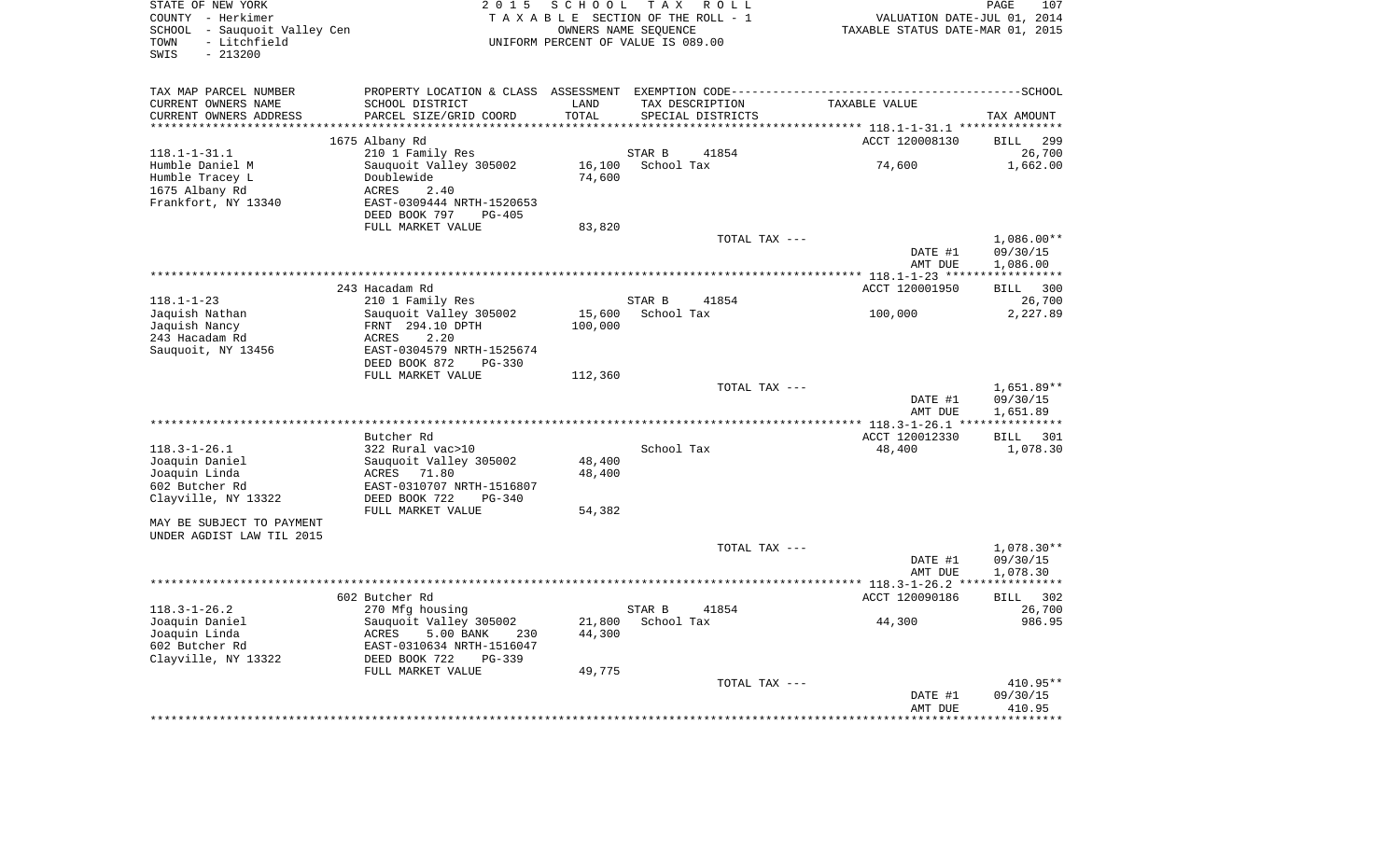| STATE OF NEW YORK<br>COUNTY - Herkimer<br>SCHOOL<br>- Sauquoit Valley Cen<br>TOWN<br>- Litchfield<br>$-213200$<br>SWIS | 2 0 1 5                                                                                                                                   | SCHOOL         | T A X<br>R O L L<br>TAXABLE SECTION OF THE ROLL - 1<br>OWNERS NAME SEQUENCE<br>UNIFORM PERCENT OF VALUE IS 089.00 | VALUATION DATE-JUL 01, 2014<br>TAXABLE STATUS DATE-MAR 01, 2015 | PAGE<br>108              |
|------------------------------------------------------------------------------------------------------------------------|-------------------------------------------------------------------------------------------------------------------------------------------|----------------|-------------------------------------------------------------------------------------------------------------------|-----------------------------------------------------------------|--------------------------|
| TAX MAP PARCEL NUMBER<br>CURRENT OWNERS NAME<br>CURRENT OWNERS ADDRESS                                                 | PROPERTY LOCATION & CLASS ASSESSMENT EXEMPTION CODE-----------------------------------SCHOOL<br>SCHOOL DISTRICT<br>PARCEL SIZE/GRID COORD | LAND<br>TOTAL  | TAX DESCRIPTION<br>SPECIAL DISTRICTS                                                                              | TAXABLE VALUE                                                   | TAX AMOUNT               |
| **************************                                                                                             |                                                                                                                                           |                |                                                                                                                   |                                                                 |                          |
|                                                                                                                        | King Rd                                                                                                                                   |                |                                                                                                                   | ACCT 177233                                                     | BILL<br>303              |
| $118.3 - 1 - 3.2$<br>Jones Russell W<br>2800 King Rd<br>Sauuquoit, NY 13456                                            | 105 Vac farmland<br>Sauquoit Valley 305002<br>ACRES<br>11.70<br>EAST-0301675 NRTH-1518928                                                 | 7,200<br>7,200 | School Tax                                                                                                        | 7,200                                                           | 160.41                   |
|                                                                                                                        | DEED BOOK 1477<br>PG-307                                                                                                                  |                |                                                                                                                   |                                                                 |                          |
|                                                                                                                        | FULL MARKET VALUE                                                                                                                         | 8,090          | TOTAL TAX ---                                                                                                     |                                                                 | 160.41**                 |
|                                                                                                                        |                                                                                                                                           |                |                                                                                                                   | DATE #1                                                         | 09/30/15<br>160.41       |
|                                                                                                                        |                                                                                                                                           |                |                                                                                                                   | AMT DUE                                                         |                          |
|                                                                                                                        | King Rd                                                                                                                                   |                |                                                                                                                   | ACCT 177232                                                     | BILL<br>304              |
| $118.3 - 1 - 3.3$                                                                                                      | 105 Vac farmland                                                                                                                          |                | School Tax                                                                                                        | 1,000                                                           | 22.28                    |
| Jones Russell W                                                                                                        | Sauquoit Valley 305002                                                                                                                    | 1,000          |                                                                                                                   |                                                                 |                          |
| 2800 King Rd                                                                                                           | 1.30<br>ACRES                                                                                                                             | 1,000          |                                                                                                                   |                                                                 |                          |
| Sauquoit, NY 13456                                                                                                     | EAST-0302018 NRTH-1518717                                                                                                                 |                |                                                                                                                   |                                                                 |                          |
|                                                                                                                        | DEED BOOK 1477<br>PG-306<br>FULL MARKET VALUE                                                                                             | 1,124          |                                                                                                                   |                                                                 |                          |
|                                                                                                                        |                                                                                                                                           |                | TOTAL TAX ---                                                                                                     |                                                                 | $22.28**$                |
|                                                                                                                        |                                                                                                                                           |                |                                                                                                                   | DATE #1<br>AMT DUE                                              | 09/30/15<br>22.28        |
|                                                                                                                        |                                                                                                                                           |                |                                                                                                                   |                                                                 |                          |
|                                                                                                                        | 2800 King Rd                                                                                                                              |                |                                                                                                                   | ACCT 120012300                                                  | 305<br>BILL              |
| $118.3 - 1 - 35$                                                                                                       | 105 Vac farmland                                                                                                                          |                | AG MKTS L 41720                                                                                                   |                                                                 | $\Omega$                 |
| Jones Russell W                                                                                                        | Sauquoit Valley 305002                                                                                                                    | 42,200         | School Tax                                                                                                        | 42,200                                                          | 940.17                   |
| Jones Linda K<br>2800 King Rd                                                                                          | ACRES<br>94.70<br>EAST-0303095 NRTH-1515830                                                                                               | 42,200         |                                                                                                                   |                                                                 |                          |
| Sauquoit, NY 13456                                                                                                     | DEED BOOK 896<br>PG-526                                                                                                                   |                |                                                                                                                   |                                                                 |                          |
|                                                                                                                        | FULL MARKET VALUE                                                                                                                         | 47,416         |                                                                                                                   |                                                                 |                          |
| MAY BE SUBJECT TO PAYMENT                                                                                              |                                                                                                                                           |                |                                                                                                                   |                                                                 |                          |
| UNDER AGDIST LAW TIL 2019                                                                                              |                                                                                                                                           |                |                                                                                                                   |                                                                 |                          |
|                                                                                                                        |                                                                                                                                           |                | TOTAL TAX ---                                                                                                     |                                                                 | 940.17**                 |
|                                                                                                                        |                                                                                                                                           |                |                                                                                                                   | DATE #1                                                         | 09/30/15                 |
|                                                                                                                        |                                                                                                                                           |                |                                                                                                                   | AMT DUE<br>****** 118.1-1-38.1 ***                              | 940.17                   |
|                                                                                                                        | 10290 Roberts Rd                                                                                                                          |                |                                                                                                                   | ACCT 120090042                                                  | 306<br>BILL              |
| $118.1 - 1 - 38.1$                                                                                                     | 210 1 Family Res                                                                                                                          |                | School Tax                                                                                                        | 144,200                                                         | 3,212.61                 |
| Joyce Michael J                                                                                                        | Sauquoit Valley 305002                                                                                                                    | 17,200         |                                                                                                                   |                                                                 |                          |
| 10290 Roberts Rd                                                                                                       | ACRES<br>4.80                                                                                                                             | 144,200        |                                                                                                                   |                                                                 |                          |
| Sauquoit, NY 13456                                                                                                     | EAST-0302868 NRTH-1522762<br>DEED BOOK 890<br>PG-96                                                                                       |                |                                                                                                                   |                                                                 |                          |
|                                                                                                                        | FULL MARKET VALUE                                                                                                                         | 162,022        |                                                                                                                   |                                                                 |                          |
|                                                                                                                        |                                                                                                                                           |                | TOTAL TAX ---                                                                                                     | DATE #1                                                         | $3.212.61**$<br>09/30/15 |
|                                                                                                                        |                                                                                                                                           |                |                                                                                                                   | AMT DUE                                                         | 3,212.61                 |
|                                                                                                                        |                                                                                                                                           |                |                                                                                                                   |                                                                 |                          |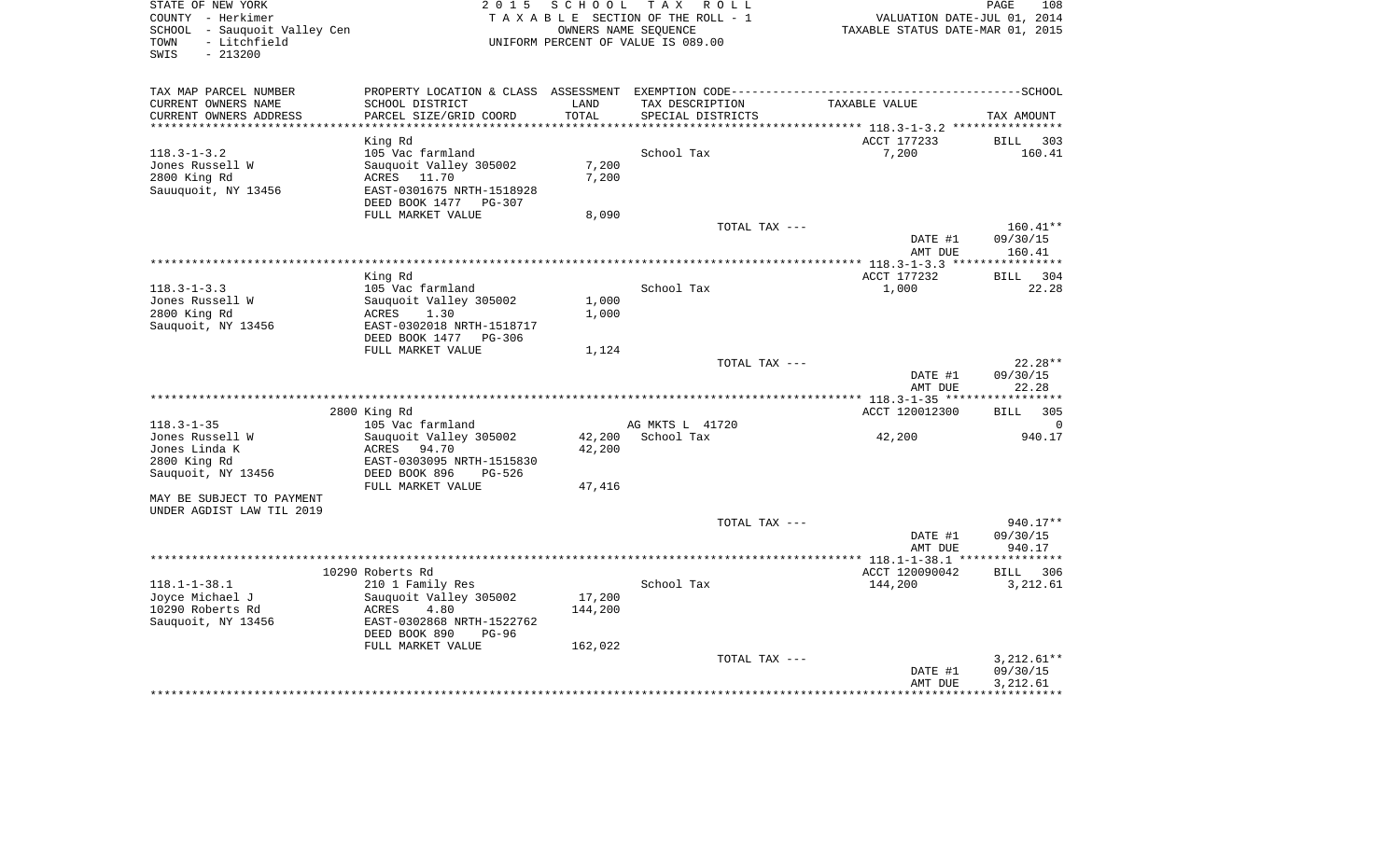| TOWN - Litchfield<br>$-213200$<br>SWIS                   | TAXABLE SECTION OF THE ROLL - 1<br>SCHOOL - Sauquoit Valley Cen<br>UNIFORM PERCENT OF VALUE IS 089.00 | VALUATION DATE-JUL 01, 2014<br>TAXABLE STATUS DATE-MAR 01, 2015 |                   |                    |                                            |
|----------------------------------------------------------|-------------------------------------------------------------------------------------------------------|-----------------------------------------------------------------|-------------------|--------------------|--------------------------------------------|
|                                                          |                                                                                                       |                                                                 |                   |                    |                                            |
| TAX MAP PARCEL NUMBER                                    |                                                                                                       |                                                                 |                   |                    |                                            |
| CURRENT OWNERS NAME                                      | SCHOOL DISTRICT                                                                                       | LAND                                                            | TAX DESCRIPTION   | TAXABLE VALUE      |                                            |
| CURRENT OWNERS ADDRESS<br>*********************          | PARCEL SIZE/GRID COORD                                                                                | TOTAL                                                           | SPECIAL DISTRICTS |                    | TAX AMOUNT                                 |
|                                                          | 235 Hacadam Rd                                                                                        |                                                                 |                   | ACCT 120090085     | <b>BILL</b><br>307                         |
| $118.1 - 1 - 22.4$                                       | 210 1 Family Res                                                                                      |                                                                 | STAR B<br>41854   |                    | 26,700                                     |
| Jweid Gregory                                            | Sauquoit Valley 305002                                                                                |                                                                 | 8,200 School Tax  | 112,300            | 2,501.92                                   |
| Jweid Kim                                                | FRNT 125.00 DPTH 185.00                                                                               | 112,300                                                         |                   |                    |                                            |
| 235 Hacadam Rd                                           | ACRES<br>0.40 BANK 262                                                                                |                                                                 |                   |                    |                                            |
| Sauquoit, NY 13456                                       | EAST-0304543 NRTH-1525428<br>DEED BOOK 725<br>$PG-226$                                                |                                                                 |                   |                    |                                            |
|                                                          | FULL MARKET VALUE                                                                                     | 126,180                                                         |                   |                    |                                            |
|                                                          |                                                                                                       |                                                                 | TOTAL TAX ---     |                    | 1,925.92**                                 |
|                                                          |                                                                                                       |                                                                 |                   | DATE #1            | 09/30/15                                   |
|                                                          |                                                                                                       |                                                                 |                   | AMT DUE            | 1,925.92                                   |
|                                                          |                                                                                                       |                                                                 |                   |                    |                                            |
| $118.1 - 1 - 22.5$                                       | Hacadam Road                                                                                          |                                                                 | School Tax        | ACCT 170281        | BILL 308<br>222.79                         |
| Jweid Gregory                                            | 314 Rural vac<10<br>Sauquoit Valley 305002                                                            | 10,000                                                          |                   | 10,000             |                                            |
| Jweid Kim                                                | ACRES<br>6.00                                                                                         | 10,000                                                          |                   |                    |                                            |
| 235 Hacadam Road                                         | EAST-0304090 NRTH-1525708                                                                             |                                                                 |                   |                    |                                            |
| Sauquoit, NY 13456                                       | DEED BOOK 1431    PG-506                                                                              |                                                                 |                   |                    |                                            |
|                                                          | FULL MARKET VALUE                                                                                     | 11,236                                                          |                   |                    |                                            |
|                                                          |                                                                                                       |                                                                 | TOTAL TAX ---     |                    | $222.79**$<br>09/30/15                     |
|                                                          |                                                                                                       |                                                                 |                   | DATE #1<br>AMT DUE | 222.79                                     |
|                                                          |                                                                                                       |                                                                 |                   |                    |                                            |
|                                                          | 112 Bennett Rd                                                                                        |                                                                 |                   |                    |                                            |
|                                                          |                                                                                                       |                                                                 |                   | ACCT 120006270     |                                            |
| $118.3 - 1 - 5.1$                                        | 270 Mfg housing                                                                                       |                                                                 | STAR B<br>41854   |                    |                                            |
| Kehoe Beverly                                            | Sauquoit Valley 305002                                                                                |                                                                 | 13,000 School Tax | 44,400             |                                            |
| 112 Bennett Rd                                           | FRNT 290.00 DPTH 279.00                                                                               | 44,400                                                          |                   |                    | BILL 309<br>26,700<br>989.18               |
| Frankfort, NY 13340                                      | ACRES 1.00                                                                                            |                                                                 |                   |                    |                                            |
|                                                          | EAST-0307253 NRTH-1520356                                                                             |                                                                 |                   |                    |                                            |
|                                                          | DEED BOOK 1152 PG-698<br>FULL MARKET VALUE                                                            | 49,888                                                          |                   |                    |                                            |
|                                                          |                                                                                                       |                                                                 | TOTAL TAX ---     |                    | $413.18**$                                 |
|                                                          |                                                                                                       |                                                                 |                   | DATE #1            | 09/30/15                                   |
|                                                          |                                                                                                       |                                                                 |                   | AMT DUE            | 413.18                                     |
|                                                          |                                                                                                       |                                                                 |                   |                    |                                            |
|                                                          | 10141 Roberts Rd                                                                                      |                                                                 |                   | ACCT 148844        |                                            |
| $118.1 - 1 - 3$                                          | 314 Rural vac<10                                                                                      |                                                                 | School Tax        | 3,100              |                                            |
|                                                          | Sauquoit Valley 305002<br>FRNT 290.00 DPTH 260.00                                                     | 3,100<br>3,100                                                  |                   |                    |                                            |
| King Michael<br>Bathke Jennifer<br>2617 Graffenburg Road | ACRES 1.30                                                                                            |                                                                 |                   |                    |                                            |
| New Hartford, NY 13413                                   | EAST-0300868 NRTH-1525046                                                                             |                                                                 |                   |                    |                                            |
|                                                          | DEED BOOK 1298 PG-892                                                                                 |                                                                 |                   |                    |                                            |
|                                                          | FULL MARKET VALUE                                                                                     | 3,483                                                           |                   |                    |                                            |
|                                                          |                                                                                                       |                                                                 | TOTAL TAX ---     | DATE #1            | BILL 310<br>69.06<br>$69.06**$<br>09/30/15 |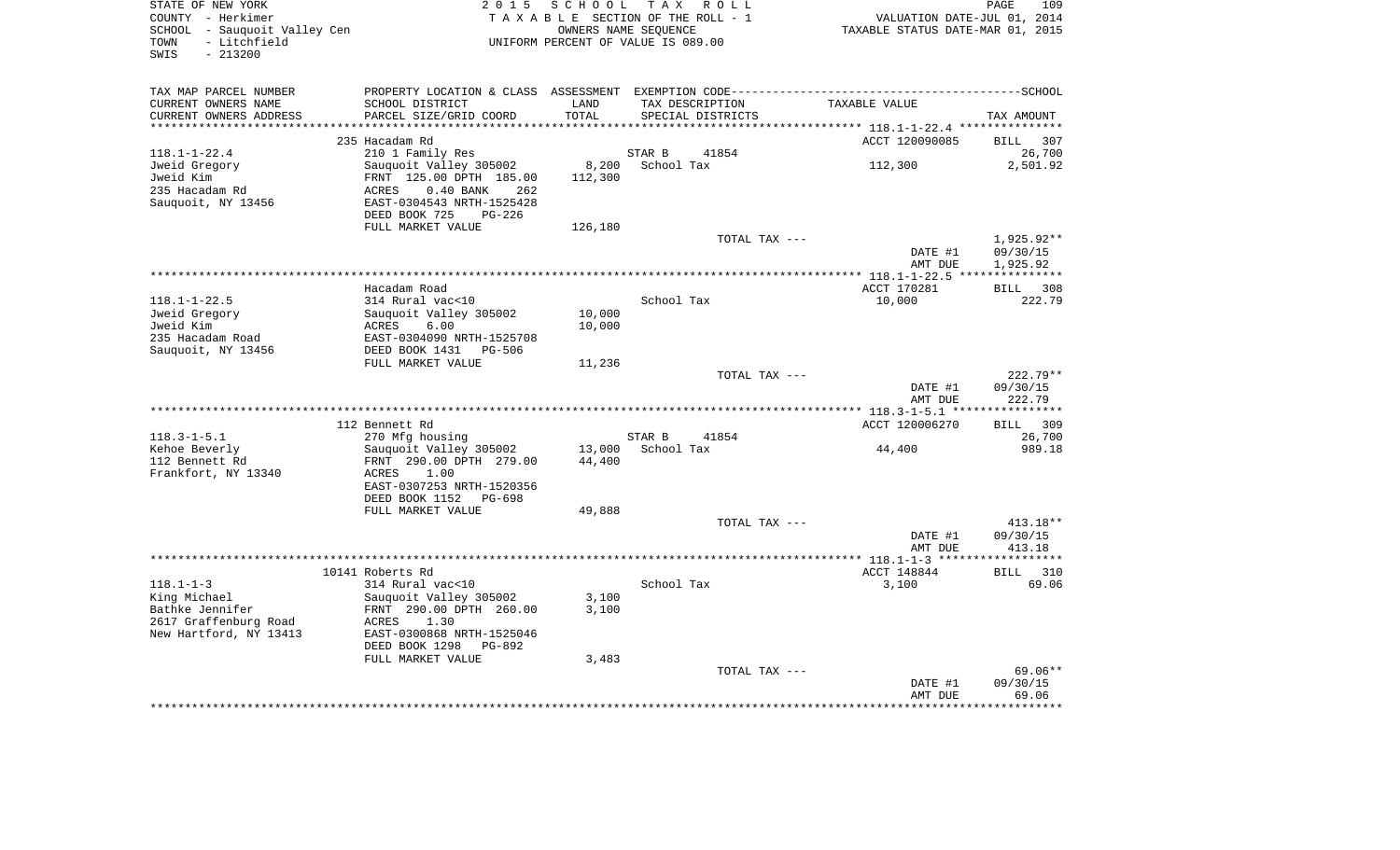|                     | STATE OF NEW YORK<br>COUNTY - Herkimer                    | 2015                                                                            | SCHOOL<br>TAXABLE SECTION OF THE ROLL - 1                  | T A X      | R O L L                        |                                            | PAGE<br>110<br>VALUATION DATE-JUL 01, 2014 |
|---------------------|-----------------------------------------------------------|---------------------------------------------------------------------------------|------------------------------------------------------------|------------|--------------------------------|--------------------------------------------|--------------------------------------------|
| TOWN<br>SWIS        | SCHOOL - Sauquoit Valley Cen<br>- Litchfield<br>$-213200$ |                                                                                 | OWNERS NAME SEQUENCE<br>UNIFORM PERCENT OF VALUE IS 089.00 |            |                                | TAXABLE STATUS DATE-MAR 01, 2015           |                                            |
|                     | TAX MAP PARCEL NUMBER                                     | PROPERTY LOCATION & CLASS ASSESSMENT EXEMPTION CODE---------------------------- |                                                            |            |                                |                                            | --------------SCHOOL                       |
|                     | CURRENT OWNERS NAME                                       | SCHOOL DISTRICT                                                                 | LAND                                                       |            | TAX DESCRIPTION                | TAXABLE VALUE                              |                                            |
|                     | CURRENT OWNERS ADDRESS<br>*******************             | PARCEL SIZE/GRID COORD                                                          | TOTAL<br>******                                            |            | SPECIAL DISTRICTS              | ****************** 118.1-1-21.3 ********** | TAX AMOUNT                                 |
|                     |                                                           | 10273 Roberts Rd                                                                |                                                            |            |                                |                                            | <b>BILL</b><br>311                         |
| $118.1 - 1 - 21.3$  |                                                           | 210 1 Family Res                                                                |                                                            | STAR B     | 41854                          |                                            | 26,700                                     |
|                     | Knauth Jonathan                                           | Sauquoit Valley 305002                                                          | 16,900                                                     | School Tax |                                | 75,600                                     | 1,684.28                                   |
|                     | Knauth Marybeth G                                         | 2.76 BANK<br>ACRES<br>035                                                       | 75,600                                                     |            |                                |                                            |                                            |
|                     | 10273 Roberts Rd                                          | EAST-0302843 NRTH-1523532                                                       |                                                            |            |                                |                                            |                                            |
|                     | Sauquoit, NY 13456                                        | DEED BOOK 781<br>$PG-46$<br>FULL MARKET VALUE                                   | 84,944                                                     |            |                                |                                            |                                            |
|                     |                                                           |                                                                                 |                                                            |            | TOTAL TAX ---                  |                                            | 1,108.28**                                 |
|                     |                                                           |                                                                                 |                                                            |            |                                | DATE #1                                    | 09/30/15                                   |
|                     |                                                           |                                                                                 |                                                            |            |                                | AMT DUE                                    | 1,108.28                                   |
|                     |                                                           |                                                                                 |                                                            |            |                                | ACCT 156564                                | <b>BILL</b><br>312                         |
| $118.1 - 1 - 8$     |                                                           | 2144 Graffenburg Rd<br>210 1 Family Res                                         |                                                            | STAR EN    | 41834                          |                                            | 58,120                                     |
| Kochan Nancy J      |                                                           | Sauquoit Valley 305002                                                          | 9,800                                                      | School Tax |                                | 62,600                                     | 1,394.66                                   |
| Kochan Mary J       |                                                           | Doublewide                                                                      | 62,600                                                     |            |                                |                                            |                                            |
|                     | 2144 Graffenburg Rd                                       | FRNT 150.00 DPTH 175.00                                                         |                                                            |            |                                |                                            |                                            |
|                     | Sauquoit, NY 13456-3610                                   | 0.60<br>ACRES<br>EAST-0302531 NRTH-1525182                                      |                                                            |            |                                |                                            |                                            |
|                     |                                                           | DEED BOOK 1344<br>PG-668                                                        |                                                            |            |                                |                                            |                                            |
|                     |                                                           | FULL MARKET VALUE                                                               | 70,337                                                     |            |                                |                                            |                                            |
|                     |                                                           |                                                                                 |                                                            |            | TOTAL TAX ---                  |                                            | $240.66**$                                 |
|                     |                                                           |                                                                                 |                                                            |            |                                | DATE #1                                    | 09/30/15                                   |
|                     |                                                           |                                                                                 |                                                            |            |                                | AMT DUE                                    | 240.66                                     |
|                     |                                                           | 1496 Albany Rd                                                                  |                                                            |            |                                | ACCT 120090041                             | BILL<br>313                                |
| $118.3 - 1 - 31$    |                                                           | 210 1 Family Res                                                                |                                                            | School Tax |                                | 100,100                                    | 2,230.12                                   |
| Kotary Mark E       |                                                           | Sauquoit Valley 305002                                                          | 17,400                                                     |            |                                |                                            |                                            |
| Kotary Renee G      |                                                           | ACRES<br>3.00                                                                   | 100,100                                                    |            |                                |                                            |                                            |
| 1496 Albany Rd      | Clayville, NY 13322                                       | EAST-0308170 NRTH-1517723<br>DEED BOOK 00640 PG-00446                           |                                                            |            |                                |                                            |                                            |
|                     |                                                           | FULL MARKET VALUE                                                               | 112,472                                                    |            |                                |                                            |                                            |
|                     |                                                           |                                                                                 |                                                            |            | TOTAL TAX ---                  |                                            | $2,230.12**$                               |
|                     |                                                           |                                                                                 |                                                            |            |                                | DATE #1                                    | 09/30/15                                   |
|                     |                                                           |                                                                                 |                                                            |            |                                | AMT DUE                                    | 2,230.12                                   |
|                     | ****************************                              | Brown Rd                                                                        |                                                            |            |                                |                                            | 314<br>BILL                                |
| $118.3 - 1 - 32.13$ |                                                           | 314 Rural vac<10                                                                |                                                            | School Tax |                                | 13,500                                     | 300.76                                     |
|                     | Landphere Brian J                                         | Sauquoit Valley 305002                                                          | 13,500                                                     |            |                                |                                            |                                            |
| 196 Brown Rd        |                                                           | FRNT 492.00 DPTH                                                                | 13,500                                                     |            |                                |                                            |                                            |
|                     | Frankfort, NY 13340                                       | 5.10<br><b>ACRES</b>                                                            |                                                            |            |                                |                                            |                                            |
|                     |                                                           | EAST-0306771 NRTH-1517632<br>DEED BOOK 947<br>PG-696                            |                                                            |            |                                |                                            |                                            |
|                     |                                                           | FULL MARKET VALUE                                                               | 15,169                                                     |            |                                |                                            |                                            |
|                     |                                                           |                                                                                 |                                                            |            | TOTAL TAX ---                  |                                            | 300.76**                                   |
|                     |                                                           |                                                                                 |                                                            |            |                                | DATE #1                                    | 09/30/15                                   |
|                     |                                                           |                                                                                 |                                                            |            | ****************************** | AMT DUE                                    | 300.76<br>.                                |
|                     |                                                           |                                                                                 |                                                            |            |                                |                                            |                                            |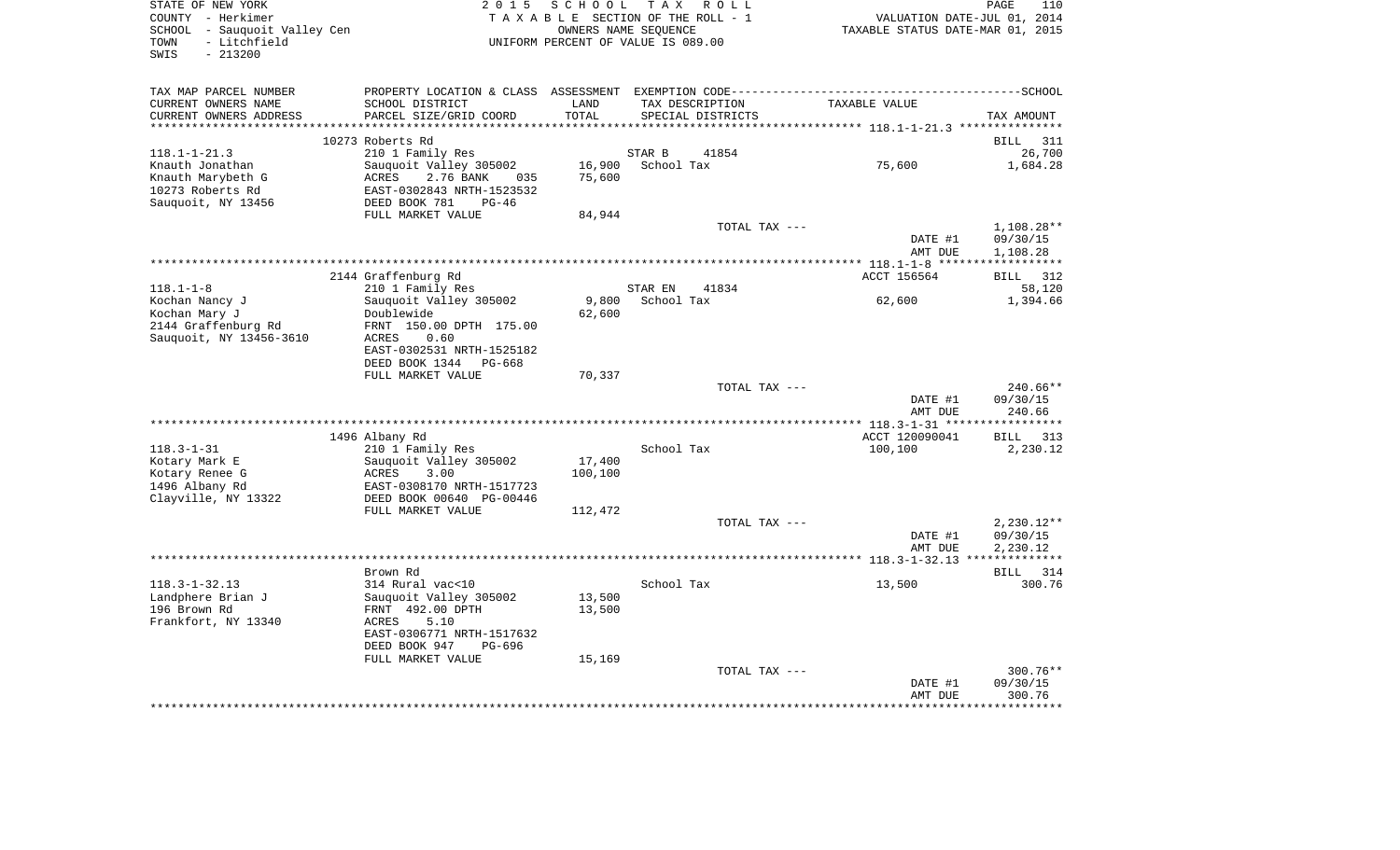| STATE OF NEW YORK<br>COUNTY - Herkimer<br>SCHOOL - Sauquoit Valley Cen<br>- Litchfield<br>TOWN<br>SWIS<br>$-213200$ | 2 0 1 5                                              | SCHOOL  | TAX ROLL<br>TAXABLE SECTION OF THE ROLL - 1<br>OWNERS NAME SEOUENCE<br>UNIFORM PERCENT OF VALUE IS 089.00 | VALUATION DATE-JUL 01, 2014<br>VALUATION DATE-JUL U1, 2014<br>TAXABLE STATUS DATE-MAR 01, 2015 | PAGE<br>111       |
|---------------------------------------------------------------------------------------------------------------------|------------------------------------------------------|---------|-----------------------------------------------------------------------------------------------------------|------------------------------------------------------------------------------------------------|-------------------|
| TAX MAP PARCEL NUMBER<br>CURRENT OWNERS NAME                                                                        | SCHOOL DISTRICT                                      | LAND    | TAX DESCRIPTION                                                                                           | TAXABLE VALUE                                                                                  |                   |
| CURRENT OWNERS ADDRESS                                                                                              | PARCEL SIZE/GRID COORD                               | TOTAL   | SPECIAL DISTRICTS                                                                                         |                                                                                                | TAX AMOUNT        |
|                                                                                                                     |                                                      |         | *************************************                                                                     | ********** 118.3-1-33 ******************                                                       |                   |
|                                                                                                                     | Brown Rd                                             |         |                                                                                                           | ACCT 120009810                                                                                 | BILL 315          |
| $118.3 - 1 - 33$                                                                                                    | 120 Field crops                                      | 122,300 | AGRIC 10 Y 42100<br>School Tax                                                                            | 168,000                                                                                        | 2,000<br>3,742.85 |
| Landphere Brian J<br>196 Brown Rd                                                                                   | Sauquoit Valley 305002<br>ACRES 205.20               | 170,000 |                                                                                                           |                                                                                                |                   |
| Frankfort, NY 13340                                                                                                 | EAST-0305254 NRTH-1516769                            |         |                                                                                                           |                                                                                                |                   |
|                                                                                                                     | DEED BOOK 1200 PG-276                                |         |                                                                                                           |                                                                                                |                   |
|                                                                                                                     | FULL MARKET VALUE                                    | 191,011 |                                                                                                           |                                                                                                |                   |
|                                                                                                                     |                                                      |         | TOTAL TAX ---                                                                                             |                                                                                                | $3,742.85**$      |
|                                                                                                                     |                                                      |         |                                                                                                           | DATE #1                                                                                        | 09/30/15          |
|                                                                                                                     |                                                      |         |                                                                                                           | AMT DUE                                                                                        | 3,742.85          |
|                                                                                                                     |                                                      |         |                                                                                                           |                                                                                                |                   |
|                                                                                                                     | 10652 Roberts Rd                                     |         |                                                                                                           | ACCT 120090125                                                                                 | BILL 316          |
| $118.3 - 1 - 4.3$                                                                                                   | 240 Rural res                                        |         | STAR B<br>41854                                                                                           |                                                                                                | 26,700            |
| Larsen David                                                                                                        | Sauquoit Valley 305002                               | 29,900  | School Tax                                                                                                | 188,000                                                                                        | 4,188.43          |
| Larsen Heidi<br>10652 Roberts Rd                                                                                    | ACRES 13.80 BANK<br>093<br>EAST-0307518 NRTH-1518833 | 188,000 |                                                                                                           |                                                                                                |                   |
| Frankfort, NY 13340                                                                                                 | DEED BOOK 1232 PG-823                                |         |                                                                                                           |                                                                                                |                   |
|                                                                                                                     | FULL MARKET VALUE                                    | 211,236 |                                                                                                           |                                                                                                |                   |
|                                                                                                                     |                                                      |         | TOTAL TAX ---                                                                                             |                                                                                                | $3,612.43**$      |
|                                                                                                                     |                                                      |         |                                                                                                           | DATE #1                                                                                        | 09/30/15          |
|                                                                                                                     |                                                      |         |                                                                                                           | AMT DUE                                                                                        | 3,612.43          |
|                                                                                                                     |                                                      |         |                                                                                                           |                                                                                                |                   |
|                                                                                                                     | Hacadam Rd                                           |         |                                                                                                           | ACCT 120001710                                                                                 | BILL 317          |
| $118.1 - 1 - 35$                                                                                                    | 105 Vac farmland                                     |         | AG MKTS L 41720                                                                                           |                                                                                                | 10,137            |
| Larson Stuart H                                                                                                     | Sauquoit Valley 305002                               | 36,100  | School Tax                                                                                                | 25,963                                                                                         | 578.43            |
| 10510 Roberts Rd                                                                                                    | ACRES 57.00                                          | 36,100  |                                                                                                           |                                                                                                |                   |
| Sauquoit, NY 13456                                                                                                  | EAST-0304425 NRTH-1523807                            |         |                                                                                                           |                                                                                                |                   |
| MAY BE SUBJECT TO PAYMENT                                                                                           | DEED BOOK 779<br>PG-682<br>FULL MARKET VALUE         | 40,562  |                                                                                                           |                                                                                                |                   |
| UNDER AGDIST LAW TIL 2019                                                                                           |                                                      |         |                                                                                                           |                                                                                                |                   |
|                                                                                                                     |                                                      |         | TOTAL TAX ---                                                                                             |                                                                                                | 578.43**          |
|                                                                                                                     |                                                      |         |                                                                                                           | DATE #1                                                                                        | 09/30/15          |
|                                                                                                                     |                                                      |         |                                                                                                           | AMT DUE                                                                                        | 578.43            |
|                                                                                                                     |                                                      |         |                                                                                                           |                                                                                                |                   |
|                                                                                                                     | 10510 Roberts Rd                                     |         |                                                                                                           | ACCT 120001560                                                                                 | BILL 318          |
| $118.1 - 1 - 52$                                                                                                    | 113 Cattle farm                                      |         | AG MKTS L 41720                                                                                           |                                                                                                | 2,071             |
| Larson Stuart H                                                                                                     | Sauquoit Valley 305002                               |         | 59,600 STAR EN<br>41834                                                                                   |                                                                                                | 58,120            |
| 10510 Roberts Rd                                                                                                    | ACRES 92.00                                          |         | 157,600 AGRIC 10 Y 42100                                                                                  |                                                                                                | 5,000             |
| Sauquoit, NY 13456                                                                                                  | EAST-0306333 NRTH-1521044                            |         | School Tax                                                                                                | 150,529                                                                                        | 3,353.62          |
|                                                                                                                     | DEED BOOK 779<br>$PG-682$                            |         |                                                                                                           |                                                                                                |                   |
| MAY BE SUBJECT TO PAYMENT<br>UNDER AGDIST LAW TIL 2019                                                              | FULL MARKET VALUE                                    | 177,079 |                                                                                                           |                                                                                                |                   |
|                                                                                                                     |                                                      |         | TOTAL TAX ---                                                                                             |                                                                                                | $2,199.62**$      |
|                                                                                                                     |                                                      |         |                                                                                                           | DATE #1                                                                                        | 09/30/15          |
|                                                                                                                     |                                                      |         |                                                                                                           | AMT DUE                                                                                        | 2,199.62          |
|                                                                                                                     |                                                      |         |                                                                                                           |                                                                                                | .                 |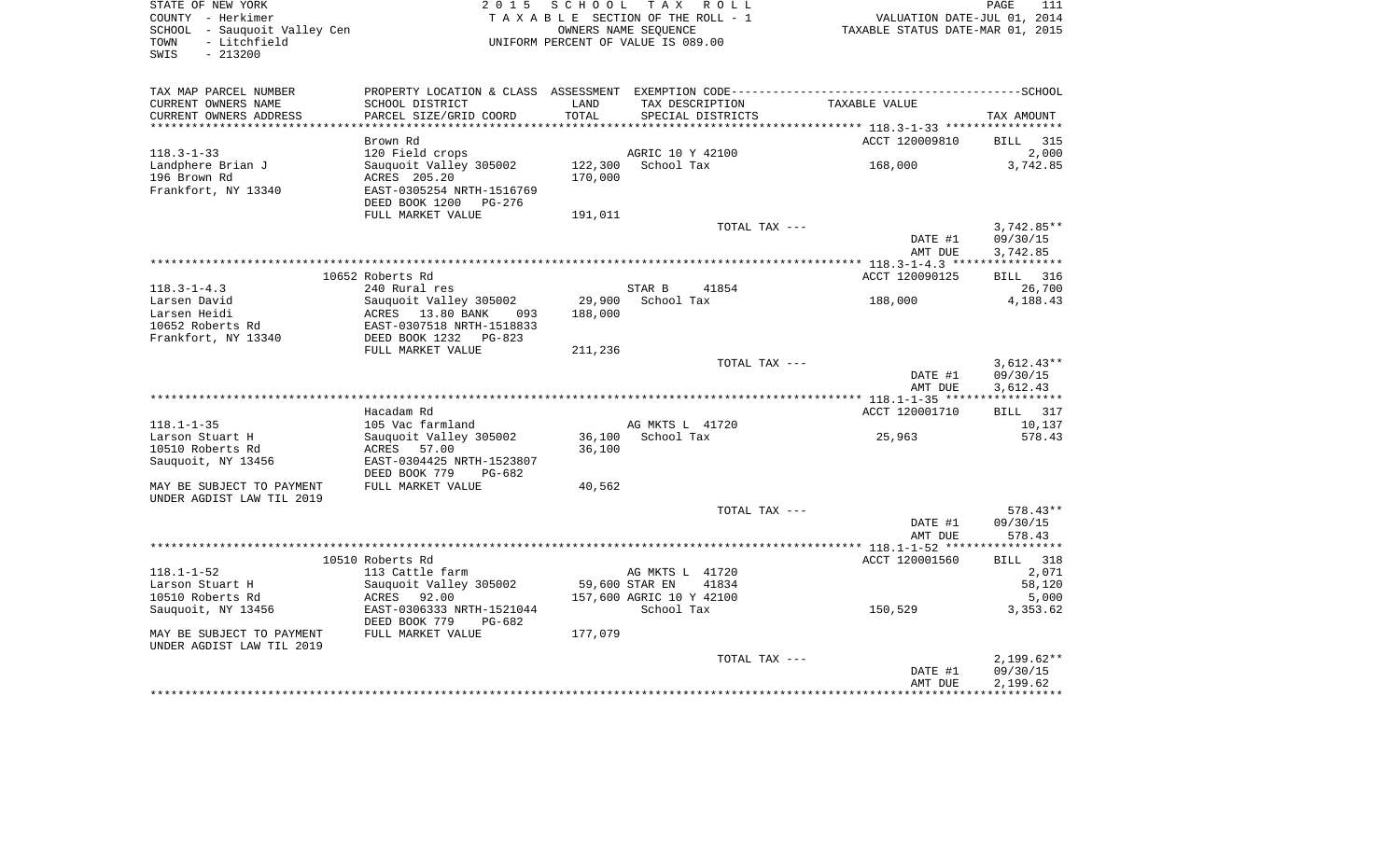| STATE OF NEW YORK<br>COUNTY - Herkimer<br>SCHOOL - Sauquoit Valley Cen<br>- Litchfield<br>TOWN<br>SWIS<br>$-213200$ | 2 0 1 5                                                             |                  | SCHOOL TAX ROLL<br>TAXABLE SECTION OF THE ROLL - 1<br>OWNERS NAME SEQUENCE<br>UNIFORM PERCENT OF VALUE IS 089.00 | VALUATION DATE-JUL 01, 2014<br>TAXABLE STATUS DATE-MAR 01, 2015                                               | PAGE<br>112                    |
|---------------------------------------------------------------------------------------------------------------------|---------------------------------------------------------------------|------------------|------------------------------------------------------------------------------------------------------------------|---------------------------------------------------------------------------------------------------------------|--------------------------------|
| TAX MAP PARCEL NUMBER<br>CURRENT OWNERS NAME<br>CURRENT OWNERS ADDRESS                                              | SCHOOL DISTRICT<br>PARCEL SIZE/GRID COORD                           | LAND<br>TOTAL    | TAX DESCRIPTION<br>SPECIAL DISTRICTS                                                                             | PROPERTY LOCATION & CLASS ASSESSMENT EXEMPTION CODE-----------------------------------SCHOOL<br>TAXABLE VALUE | TAX AMOUNT                     |
| *************************                                                                                           |                                                                     |                  |                                                                                                                  |                                                                                                               |                                |
|                                                                                                                     | Roberts Rd                                                          |                  |                                                                                                                  | ACCT 120001500                                                                                                | <b>BILL</b><br>319             |
| $118.1 - 1 - 55$                                                                                                    | 105 Vac farmland                                                    |                  | AG MKTS L 41720                                                                                                  |                                                                                                               | 775                            |
| Larson Stuart H                                                                                                     | Sauquoit Valley 305002                                              | 15,500           | School Tax                                                                                                       | 14,725                                                                                                        | 328.06                         |
| 10510 Roberts Rd<br>Sauquoit, NY 13456                                                                              | ACRES 23.00<br>EAST-0306370 NRTH-1519851<br>DEED BOOK 779<br>PG-682 | 15,500           |                                                                                                                  |                                                                                                               |                                |
| MAY BE SUBJECT TO PAYMENT<br>UNDER AGDIST LAW TIL 2019                                                              | FULL MARKET VALUE                                                   | 17,416           |                                                                                                                  |                                                                                                               |                                |
|                                                                                                                     |                                                                     |                  | TOTAL TAX ---                                                                                                    | DATE #1<br>AMT DUE                                                                                            | 328.06**<br>09/30/15<br>328.06 |
|                                                                                                                     |                                                                     |                  |                                                                                                                  | ** $118.3 - 1 - 4.7$ ******                                                                                   | **********                     |
|                                                                                                                     | 170 Bennett Rd                                                      |                  |                                                                                                                  | ACCT 120090196                                                                                                | 320<br>BILL                    |
| $118.3 - 1 - 4.7$                                                                                                   | 210 1 Family Res                                                    |                  | STAR B<br>41854                                                                                                  |                                                                                                               | 26,700                         |
| Laufer Grant<br>170 Bennett Rd                                                                                      | Sauquoit Valley 305002<br>ACRES<br>1.00                             | 13,000           | School Tax                                                                                                       | 82,000                                                                                                        | 1,826.87                       |
| Frankfort, NY 13340                                                                                                 | EAST-0308250 NRTH-1519836                                           | 82,000           |                                                                                                                  |                                                                                                               |                                |
|                                                                                                                     | DEED BOOK 845<br>PG-663                                             |                  |                                                                                                                  |                                                                                                               |                                |
|                                                                                                                     | FULL MARKET VALUE                                                   | 92,135           |                                                                                                                  |                                                                                                               |                                |
|                                                                                                                     |                                                                     |                  | TOTAL TAX ---                                                                                                    |                                                                                                               | $1,250.87**$                   |
|                                                                                                                     |                                                                     |                  |                                                                                                                  | DATE #1<br>AMT DUE                                                                                            | 09/30/15<br>1,250.87           |
|                                                                                                                     |                                                                     |                  |                                                                                                                  |                                                                                                               |                                |
|                                                                                                                     | 1772 Albany Rd                                                      |                  |                                                                                                                  | ACCT 152371                                                                                                   | <b>BILL</b><br>321             |
| $118.1 - 1 - 29.2$                                                                                                  | 210 1 Family Res                                                    |                  | STAR B<br>41854                                                                                                  |                                                                                                               | 26,700                         |
| Leao Erica S<br>1772 Albany Rd                                                                                      | Sauquoit Valley 305002                                              | 14,300<br>79,200 | School Tax                                                                                                       | 79,200                                                                                                        | 1,764.49                       |
| Frankfort, NY 13340                                                                                                 | ACRES<br>1.60<br>EAST-0310751 NRTH-1522327                          |                  |                                                                                                                  |                                                                                                               |                                |
|                                                                                                                     | DEED BOOK 1319 PG-574                                               |                  |                                                                                                                  |                                                                                                               |                                |
|                                                                                                                     | FULL MARKET VALUE                                                   | 88,989           |                                                                                                                  |                                                                                                               |                                |
|                                                                                                                     |                                                                     |                  | TOTAL TAX ---                                                                                                    | DATE #1                                                                                                       | $1,188.49**$<br>09/30/15       |
|                                                                                                                     |                                                                     |                  |                                                                                                                  | AMT DUE                                                                                                       | 1,188.49                       |
|                                                                                                                     |                                                                     |                  |                                                                                                                  |                                                                                                               |                                |
| $118.1 - 1 - 27$                                                                                                    | Albany St                                                           |                  |                                                                                                                  | ACCT 120006420                                                                                                | BILL 322                       |
| Leitz Barbara                                                                                                       | 105 Vac farmland<br>Sauquoit Valley 305002                          | 14,400           | School Tax                                                                                                       | 14,400                                                                                                        | 320.82                         |
| 162 Mc Intyre Rd                                                                                                    | ACRES<br>28.60                                                      | 14,400           |                                                                                                                  |                                                                                                               |                                |
| Frankfort, NY 13340                                                                                                 | EAST-0312966 NRTH-1522729                                           |                  |                                                                                                                  |                                                                                                               |                                |
|                                                                                                                     | DEED BOOK 675<br>PG-718                                             |                  |                                                                                                                  |                                                                                                               |                                |
|                                                                                                                     | FULL MARKET VALUE                                                   | 16,180           |                                                                                                                  |                                                                                                               |                                |
|                                                                                                                     |                                                                     |                  | TOTAL TAX ---                                                                                                    |                                                                                                               | 320.82**                       |
|                                                                                                                     |                                                                     |                  |                                                                                                                  | DATE #1                                                                                                       | 09/30/15                       |
|                                                                                                                     |                                                                     |                  |                                                                                                                  | AMT DUE<br>* * * * * * * * * * * * * * * * * *                                                                | 320.82<br>***********          |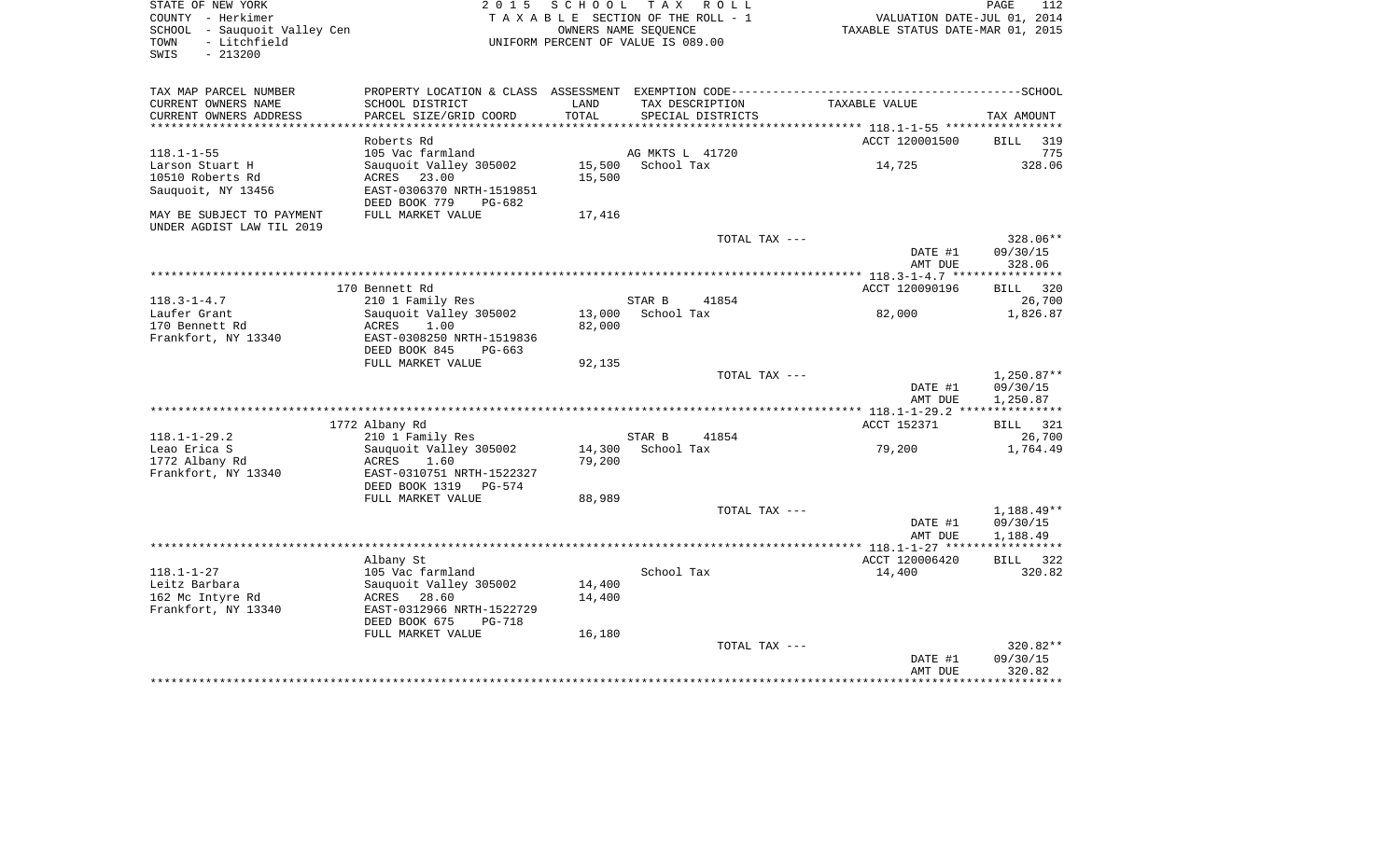| STATE OF NEW YORK<br>COUNTY - Herkimer<br>SCHOOL - Sauquoit Valley Cen<br>TOWN<br>- Litchfield<br>SWIS<br>$-213200$ | 2 0 1 5                                                                                                                                                 | SCHOOL                    | T A X<br>R O L L<br>TAXABLE SECTION OF THE ROLL - 1<br>OWNERS NAME SEQUENCE<br>UNIFORM PERCENT OF VALUE IS 089.00 | VALUATION DATE-JUL 01, 2014<br>TAXABLE STATUS DATE-MAR 01, 2015 | PAGE<br>113                                       |
|---------------------------------------------------------------------------------------------------------------------|---------------------------------------------------------------------------------------------------------------------------------------------------------|---------------------------|-------------------------------------------------------------------------------------------------------------------|-----------------------------------------------------------------|---------------------------------------------------|
| TAX MAP PARCEL NUMBER<br>CURRENT OWNERS NAME<br>CURRENT OWNERS ADDRESS                                              | SCHOOL DISTRICT<br>PARCEL SIZE/GRID COORD                                                                                                               | LAND<br>TOTAL             | TAX DESCRIPTION<br>SPECIAL DISTRICTS                                                                              | TAXABLE VALUE                                                   | TAX AMOUNT                                        |
| *******************                                                                                                 |                                                                                                                                                         | *********                 |                                                                                                                   | ********************* 118.3-1-4.15 ****************             |                                                   |
| $118.3 - 1 - 4.15$<br>Lewandrowski Daniel<br>158 Bennett Rd                                                         | 158 Bennett Rd<br>210 1 Family Res<br>Sauquoit Valley 305002<br>ACRES<br>1.80                                                                           | 14,800<br>108,000         | STAR B<br>41854<br>School Tax                                                                                     | ACCT 120090208<br>108,000                                       | <b>BILL</b><br>323<br>26,700<br>2,406.12          |
| Frankfort, NY 13340                                                                                                 | EAST-0308071 NRTH-1519864<br>DEED BOOK 841<br>PG-123<br>FULL MARKET VALUE                                                                               | 121,348                   |                                                                                                                   |                                                                 |                                                   |
|                                                                                                                     | **************<br>**************************************                                                                                                |                           | TOTAL TAX ---                                                                                                     | DATE #1<br>AMT DUE                                              | 1,830.12**<br>09/30/15<br>1,830.12<br>*********** |
| $124.3 - 2 - 3$<br>Lewis Robert Luke<br>Lewis Mark C<br>194 Clinton Rd<br>New Hartford, NY 13413                    | Dugan Rd<br>105 Vac farmland<br>Sauquoit Valley 305002<br>Etal Mark/joseph Iii<br>Etal Lewis Daniel/michael<br>ACRES 19.20<br>EAST-0302769 NRTH-1499834 | 12,900<br>12,900          | School Tax                                                                                                        | ************* 124.3-2-3 ****<br>ACCT 120006150<br>12,900        | <b>BILL</b><br>324<br>287.40                      |
|                                                                                                                     | DEED BOOK 1199<br><b>PG-167</b><br>FULL MARKET VALUE                                                                                                    | 14,494                    | TOTAL TAX ---                                                                                                     | DATE #1<br>AMT DUE                                              | 287.40**<br>09/30/15<br>287.40                    |
|                                                                                                                     |                                                                                                                                                         |                           |                                                                                                                   | ************** 118.1-1-15 ****                                  |                                                   |
|                                                                                                                     | 2088 Graffenburg Rd                                                                                                                                     |                           |                                                                                                                   | ACCT 154471                                                     | 325<br><b>BILL</b>                                |
| $118.1 - 1 - 15$                                                                                                    | 210 1 Family Res                                                                                                                                        |                           | STAR B<br>41854                                                                                                   |                                                                 | 26,700                                            |
| Liddy Barbara A<br>2088 Graffenburg Rd<br>Sauquoit, NY 13456                                                        | Sauquoit Valley 305002<br>FRNT 140.00 DPTH 189.00<br>ACRES<br>0.61<br>EAST-0301901 NRTH-1524125<br>DEED BOOK 1332<br>PG-693<br>FULL MARKET VALUE        | 9,900<br>54,000<br>60,674 | School Tax                                                                                                        | 54,000                                                          | 1,203.06                                          |
|                                                                                                                     |                                                                                                                                                         |                           | TOTAL TAX ---                                                                                                     |                                                                 | 627.06**                                          |
|                                                                                                                     |                                                                                                                                                         |                           |                                                                                                                   | DATE #1<br>AMT DUE                                              | 09/30/15<br>627.06                                |
|                                                                                                                     | Roberts Rd                                                                                                                                              |                           |                                                                                                                   | ACCT 120006390                                                  | BILL<br>326                                       |
| $118.1 - 1 - 51$<br>Linder Donald<br>10130 Roberts Rd<br>Sauquoit, NY 13456                                         | 105 Vac farmland<br>Sauquoit Valley 305002<br>ACRES<br>94.60<br>EAST-0305537 NRTH-1521705<br>DEED BOOK 872<br>PG-666                                    | 61,800<br>61,800          | AG MKTS<br>41730<br>School Tax                                                                                    | 42,998                                                          | 18,802<br>957.95                                  |
| MAY BE SUBJECT TO PAYMENT                                                                                           | FULL MARKET VALUE                                                                                                                                       | 69,438                    |                                                                                                                   |                                                                 |                                                   |
| UNDER AGDIST LAW TIL 2022                                                                                           |                                                                                                                                                         |                           | TOTAL TAX ---                                                                                                     | DATE #1<br>AMT DUE                                              | 957.95**<br>09/30/15<br>957.95                    |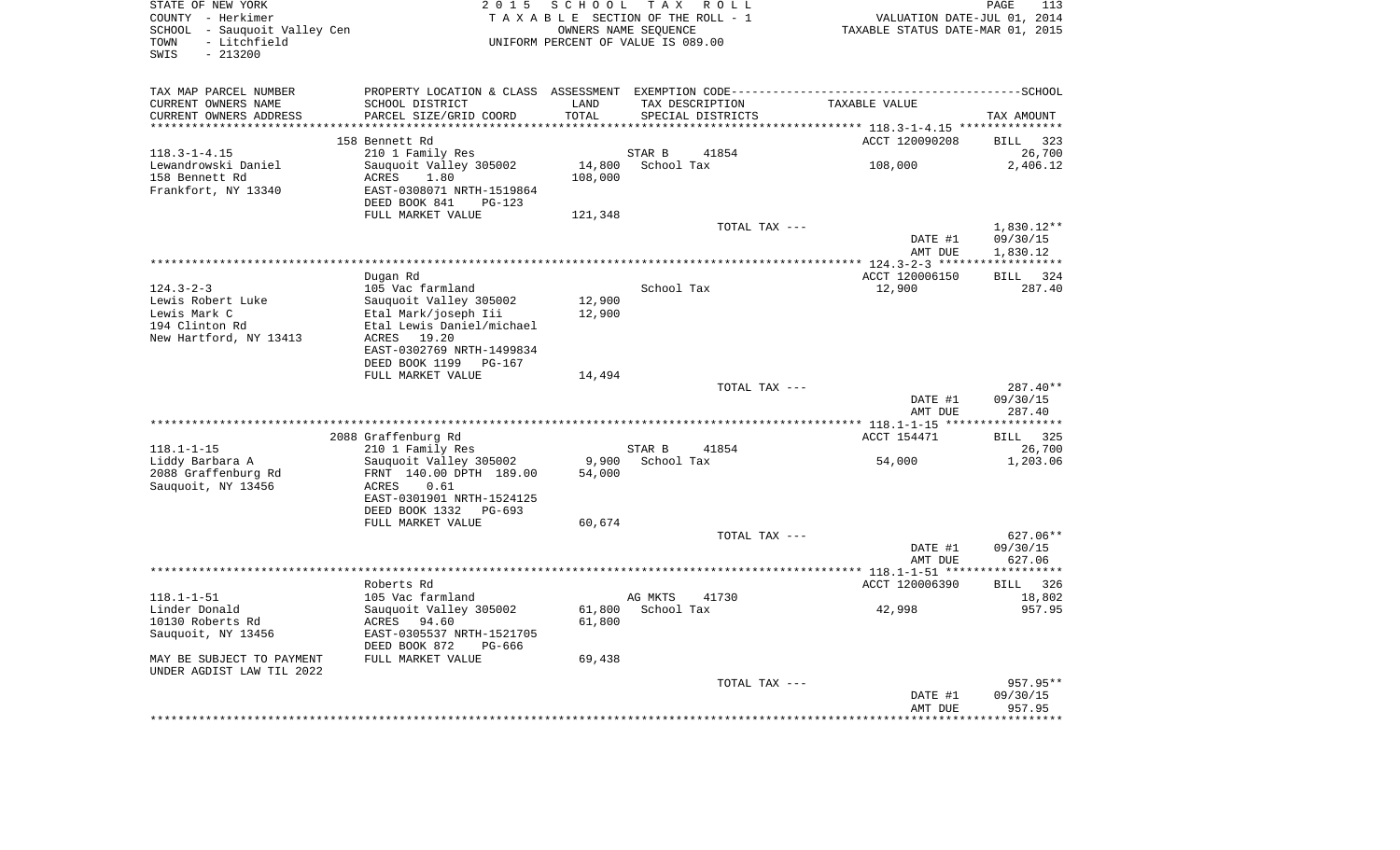| STATE OF NEW YORK<br>COUNTY - Herkimer<br>SCHOOL - Sauquoit Valley Cen<br>- Litchfield<br>TOWN<br>SWIS<br>$-213200$ | 2 0 1 5                                                      | SCHOOL     | T A X<br>R O L L<br>TAXABLE SECTION OF THE ROLL - 1<br>OWNERS NAME SEQUENCE<br>UNIFORM PERCENT OF VALUE IS 089.00 | TAXABLE STATUS DATE-MAR 01, 2015             | PAGE<br>114<br>VALUATION DATE-JUL 01, 2014 |
|---------------------------------------------------------------------------------------------------------------------|--------------------------------------------------------------|------------|-------------------------------------------------------------------------------------------------------------------|----------------------------------------------|--------------------------------------------|
| TAX MAP PARCEL NUMBER<br>CURRENT OWNERS NAME                                                                        | SCHOOL DISTRICT                                              | LAND       | TAX DESCRIPTION                                                                                                   | TAXABLE VALUE                                |                                            |
| CURRENT OWNERS ADDRESS<br>*************************                                                                 | PARCEL SIZE/GRID COORD                                       | TOTAL      | SPECIAL DISTRICTS                                                                                                 |                                              | TAX AMOUNT                                 |
|                                                                                                                     | 10394 Roberts Rd                                             |            |                                                                                                                   | ACCT 120090143                               | <b>BILL</b><br>327                         |
| $118.1 - 1 - 50.3$                                                                                                  | 105 Vac farmland                                             |            | 41730<br>AG MKTS                                                                                                  |                                              | 8,221                                      |
| Linder Donald W                                                                                                     | Sauquoit Valley 305002                                       | 40,000     | School Tax                                                                                                        | 51,479                                       | 1,146.89                                   |
| 10130 Roberts Rd                                                                                                    | ACRES<br>60.00                                               | 59,700     |                                                                                                                   |                                              |                                            |
| Sauquoit, NY 13456                                                                                                  | EAST-0304287 NRTH-1521461<br>DEED BOOK 713<br>$PG-235$       |            |                                                                                                                   |                                              |                                            |
| MAY BE SUBJECT TO PAYMENT<br>UNDER AGDIST LAW TIL 2022                                                              | FULL MARKET VALUE                                            | 67,079     |                                                                                                                   |                                              |                                            |
|                                                                                                                     |                                                              |            | TOTAL TAX ---                                                                                                     | DATE #1<br>AMT DUE                           | 1,146.89**<br>09/30/15<br>1,146.89         |
|                                                                                                                     |                                                              |            |                                                                                                                   |                                              |                                            |
| $118.1 - 1 - 44.2$                                                                                                  | 10180 Roberts Rd<br>210 1 Family Res                         |            | STAR B<br>41854                                                                                                   | ACCT 158425                                  | <b>BILL</b><br>328<br>26,700               |
| Linder Sharon K                                                                                                     | Sauquoit Valley 305002                                       | 18,000     | School Tax                                                                                                        | 165,000                                      | 3,676.01                                   |
| 10180 Roberts Rd                                                                                                    | ACRES<br>3.28                                                | 165,000    |                                                                                                                   |                                              |                                            |
| Sauquoit, NY 13456                                                                                                  | EAST-0300992 NRTH-1523997<br>DEED BOOK 1355<br><b>PG-717</b> |            |                                                                                                                   |                                              |                                            |
|                                                                                                                     | FULL MARKET VALUE                                            | 185,393    |                                                                                                                   |                                              |                                            |
|                                                                                                                     |                                                              |            | TOTAL TAX ---                                                                                                     | DATE #1<br>AMT DUE                           | $3,100.01**$<br>09/30/15<br>3,100.01       |
|                                                                                                                     | *************************************                        |            |                                                                                                                   | ************** 118.1-1-6.1 ***************** |                                            |
|                                                                                                                     | Graffenburg Rd                                               |            |                                                                                                                   | ACCT 170652                                  | 329<br>BILL                                |
| $118.1 - 1 - 6.1$<br>Linder William                                                                                 | 105 Vac farmland<br>Sauquoit Valley 305002                   | 30,000     | AG MKTS L 41720<br>School Tax                                                                                     | 26,518                                       | 3,482<br>590.79                            |
| 10130 Roberts Rd<br>Sauquoit, NY 13456                                                                              | FRNT 1971.00 DPTH<br>35.70<br>ACRES                          | 30,000     |                                                                                                                   |                                              |                                            |
| MAY BE SUBJECT TO PAYMENT                                                                                           | EAST-0301902 NRTH-1525284<br>DEED BOOK 1434<br>$PG-232$      |            |                                                                                                                   |                                              |                                            |
| UNDER AGDIST LAW TIL 2019                                                                                           | FULL MARKET VALUE                                            | 33,708     |                                                                                                                   |                                              |                                            |
|                                                                                                                     |                                                              |            | TOTAL TAX ---                                                                                                     |                                              | 590.79**                                   |
|                                                                                                                     |                                                              |            |                                                                                                                   | DATE #1<br>AMT DUE                           | 09/30/15<br>590.79                         |
|                                                                                                                     |                                                              |            |                                                                                                                   |                                              |                                            |
|                                                                                                                     | Graffenburg Road                                             |            |                                                                                                                   | ACCT 188998                                  | BILL 330                                   |
| $118.1 - 1 - 57.2$                                                                                                  | 105 Vac farmland                                             |            | School Tax                                                                                                        | 500                                          | 11.14                                      |
| Linder William<br>10130 Roberts Road                                                                                | Sauquoit Valley 305002<br>90.00 DPTH<br>FRNT                 | 500<br>500 |                                                                                                                   |                                              |                                            |
| Sauquoit, NY 13456                                                                                                  | 0.10<br>ACRES                                                |            |                                                                                                                   |                                              |                                            |
|                                                                                                                     | EAST-0302478 NRTH-1526438                                    |            |                                                                                                                   |                                              |                                            |
|                                                                                                                     | DEED BOOK 1549<br>PG-943                                     |            |                                                                                                                   |                                              |                                            |
|                                                                                                                     | FULL MARKET VALUE                                            | 562        | TOTAL TAX ---                                                                                                     |                                              | 11.14**                                    |
|                                                                                                                     |                                                              |            |                                                                                                                   | DATE #1                                      | 09/30/15                                   |
|                                                                                                                     |                                                              |            |                                                                                                                   | AMT DUE                                      | 11.14                                      |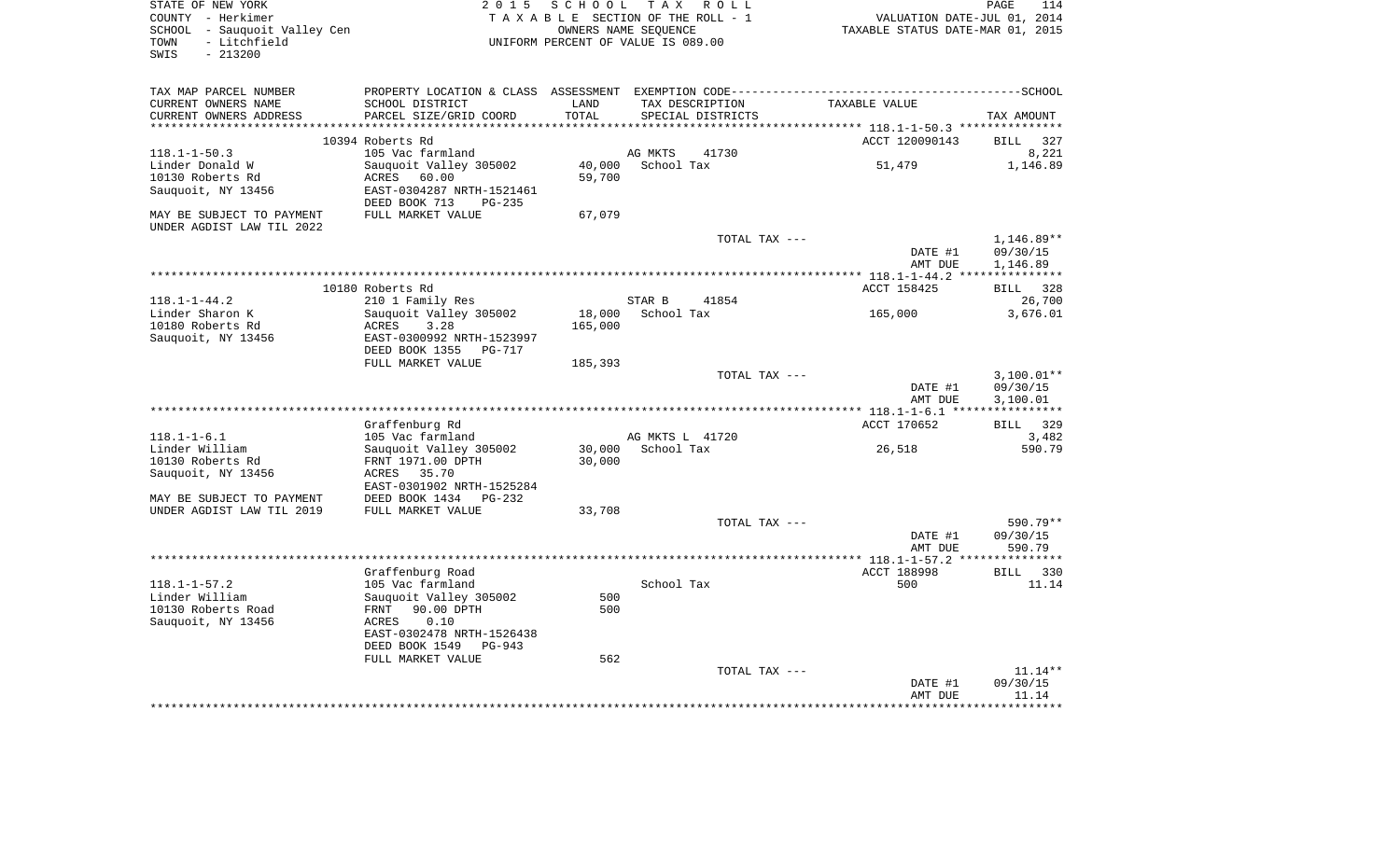| STATE OF NEW YORK<br>COUNTY - Herkimer<br>SCHOOL - Sauquoit Valley Cen<br>- Litchfield<br>TOWN<br>SWIS<br>$-213200$ | 2 0 1 5                                                                                                                                  | SCHOOL            | TAX ROLL<br>TAXABLE SECTION OF THE ROLL - 1<br>OWNERS NAME SEQUENCE<br>UNIFORM PERCENT OF VALUE IS 089.00 | VALUATION DATE-JUL 01, 2014<br>TAXABLE STATUS DATE-MAR 01, 2015 | PAGE<br>115                          |
|---------------------------------------------------------------------------------------------------------------------|------------------------------------------------------------------------------------------------------------------------------------------|-------------------|-----------------------------------------------------------------------------------------------------------|-----------------------------------------------------------------|--------------------------------------|
| TAX MAP PARCEL NUMBER<br>CURRENT OWNERS NAME<br>CURRENT OWNERS ADDRESS                                              | SCHOOL DISTRICT<br>PARCEL SIZE/GRID COORD                                                                                                | LAND<br>TOTAL     | TAX DESCRIPTION<br>SPECIAL DISTRICTS                                                                      | TAXABLE VALUE                                                   | TAX AMOUNT                           |
| ***********************                                                                                             |                                                                                                                                          |                   |                                                                                                           |                                                                 |                                      |
|                                                                                                                     | 200 Bennett Rd                                                                                                                           |                   |                                                                                                           | ACCT 120090195                                                  | <b>BILL</b><br>331                   |
| $118.3 - 1 - 4.6$                                                                                                   | 210 1 Family Res                                                                                                                         |                   | STAR B<br>41854                                                                                           |                                                                 | 26,700                               |
| Lindsey Christopher<br>200 Bennett Rd<br>Frankfort, NY 13340                                                        | Sauquoit Valley 305002<br>ACRES<br>2.50<br>EAST-0308767 NRTH-1519408<br>DEED BOOK 901<br>$PG-290$                                        | 16,300<br>92,000  | School Tax                                                                                                | 92,000                                                          | 2,049.66                             |
|                                                                                                                     | FULL MARKET VALUE                                                                                                                        | 103,371           |                                                                                                           |                                                                 |                                      |
|                                                                                                                     |                                                                                                                                          |                   | TOTAL TAX ---                                                                                             | DATE #1<br>AMT DUE                                              | 1,473.66**<br>09/30/15<br>1,473.66   |
|                                                                                                                     |                                                                                                                                          |                   |                                                                                                           |                                                                 |                                      |
|                                                                                                                     | 10585 Roberts Rd                                                                                                                         |                   |                                                                                                           | ACCT 120090206                                                  | BILL 332                             |
| $118.3 - 1 - 5.2$                                                                                                   | 210 1 Family Res                                                                                                                         |                   | STAR B<br>41854                                                                                           |                                                                 | 26,700                               |
| Litz Jeanne<br>10585 Roberts Rd<br>Frankfort, NY 13340                                                              | Sauguoit Valley 305002<br>FRNT 200.00 DPTH 271.42<br>ACRES<br>1.11 BANK<br>171<br>EAST-0307476 NRTH-1519970<br>DEED BOOK 743<br>$PG-260$ | 13,200<br>135,000 | School Tax                                                                                                | 135,000                                                         | 3,007.65                             |
|                                                                                                                     | FULL MARKET VALUE                                                                                                                        | 151,685           |                                                                                                           |                                                                 |                                      |
|                                                                                                                     |                                                                                                                                          |                   | TOTAL TAX ---                                                                                             | DATE #1<br>AMT DUE                                              | $2,431.65**$<br>09/30/15<br>2,431.65 |
|                                                                                                                     |                                                                                                                                          |                   |                                                                                                           | ACCT 120009180                                                  | BILL 333                             |
| $118.1 - 1 - 11$                                                                                                    | 2104 Graffenburg Rd<br>210 1 Family Res                                                                                                  |                   | STAR EN<br>41834                                                                                          |                                                                 | 58,120                               |
| Lorraine Donald                                                                                                     | Sauquoit Valley 305002                                                                                                                   | 13,000            | School Tax                                                                                                | 59,200                                                          | 1,318.91                             |
| Lorraine Paula<br>2104 Graffenburg Rd<br>Sauguoit, NY 13456                                                         | ACRES<br>1.00<br>EAST-0302131 NRTH-1524533<br>DEED BOOK 00615 PG-00179                                                                   | 59,200            |                                                                                                           |                                                                 |                                      |
|                                                                                                                     | FULL MARKET VALUE                                                                                                                        | 66,517            |                                                                                                           |                                                                 |                                      |
|                                                                                                                     |                                                                                                                                          |                   | TOTAL TAX ---                                                                                             |                                                                 | $164.91**$                           |
|                                                                                                                     |                                                                                                                                          |                   |                                                                                                           | DATE #1                                                         | 09/30/15                             |
|                                                                                                                     |                                                                                                                                          |                   |                                                                                                           | AMT DUE                                                         | 164.91                               |
|                                                                                                                     | Graffenburg Rd                                                                                                                           |                   |                                                                                                           | ACCT 120090013                                                  | <b>BILL</b><br>- 334                 |
| $118.1 - 1 - 12$                                                                                                    | 314 Rural vac<10                                                                                                                         |                   | School Tax                                                                                                | 1,000                                                           | 22.28                                |
| Lorraine Donald<br>Lorraine Paula<br>2104 Graffenburg Rd                                                            | Sauquoit Valley 305002<br>FRNT<br>4.00 DPTH 186.00<br>EAST-0302063 NRTH-1524430                                                          | 1,000<br>1,000    |                                                                                                           |                                                                 |                                      |
| Sauquoit, NY 13456                                                                                                  | DEED BOOK 00615 PG-00179<br>FULL MARKET VALUE                                                                                            | 1,124             |                                                                                                           |                                                                 |                                      |
|                                                                                                                     |                                                                                                                                          |                   | TOTAL TAX ---                                                                                             |                                                                 | $22.28**$                            |
|                                                                                                                     |                                                                                                                                          |                   |                                                                                                           | DATE #1                                                         | 09/30/15                             |
|                                                                                                                     |                                                                                                                                          |                   |                                                                                                           | AMT DUE                                                         | 22.28                                |
|                                                                                                                     |                                                                                                                                          |                   |                                                                                                           |                                                                 | ********                             |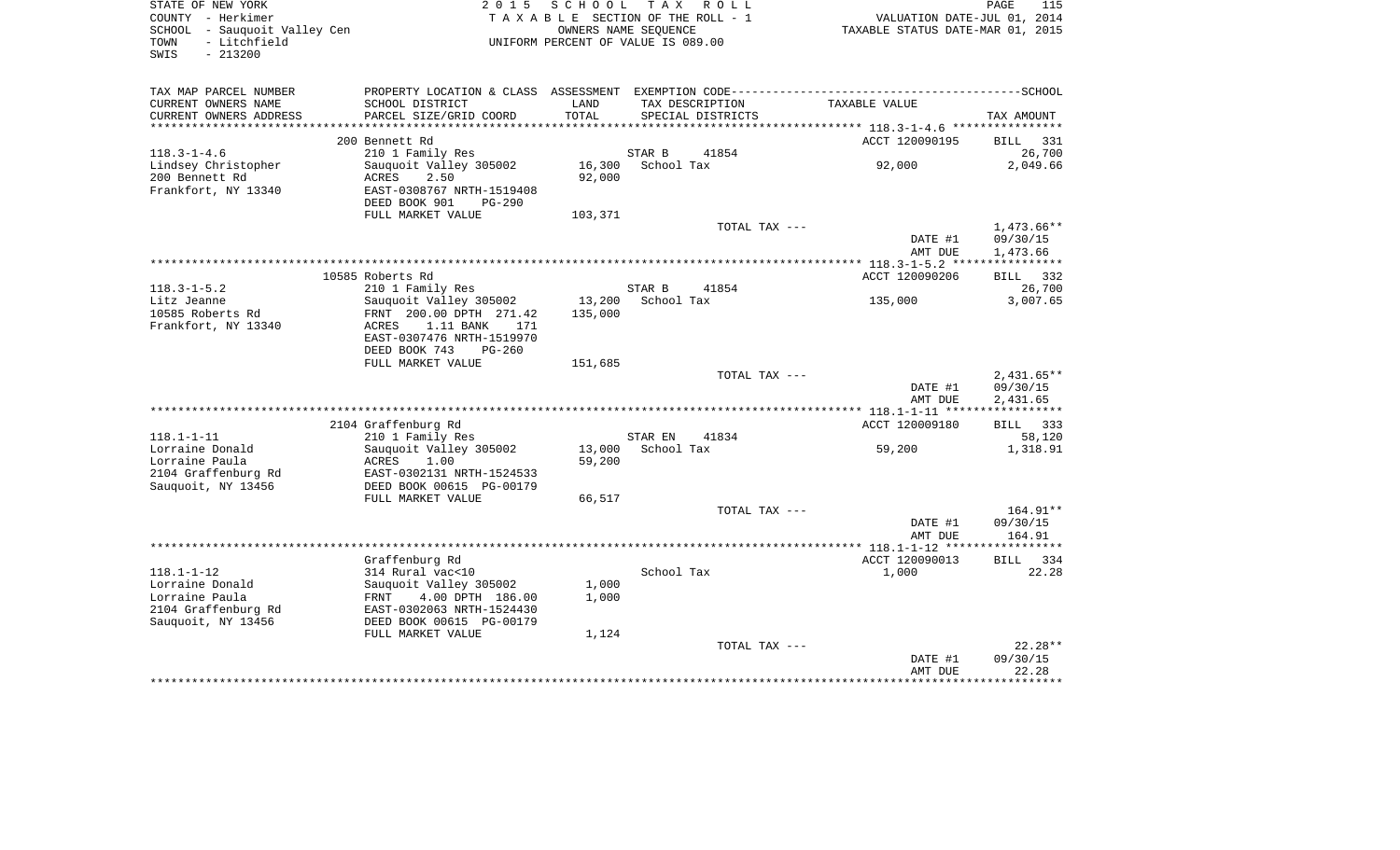| COUNTY - Herkimer<br>SCHOOL - Sauquoit Valley Cen<br>- Litchfield<br>TOWN<br>$-213200$<br>SWIS |                                                                                                                          |                   | TAXABLE SECTION OF THE ROLL - 1<br>OWNERS NAME SEQUENCE<br>UNIFORM PERCENT OF VALUE IS 089.00 | VALUATION DATE-JUL 01, 2014<br>TAXABLE STATUS DATE-MAR 01, 2015 |                                   |
|------------------------------------------------------------------------------------------------|--------------------------------------------------------------------------------------------------------------------------|-------------------|-----------------------------------------------------------------------------------------------|-----------------------------------------------------------------|-----------------------------------|
| TAX MAP PARCEL NUMBER<br>CURRENT OWNERS NAME                                                   | SCHOOL DISTRICT                                                                                                          | LAND              | TAX DESCRIPTION                                                                               | TAXABLE VALUE                                                   |                                   |
| CURRENT OWNERS ADDRESS                                                                         | PARCEL SIZE/GRID COORD                                                                                                   | TOTAL             | SPECIAL DISTRICTS                                                                             |                                                                 | TAX AMOUNT                        |
| ***********************                                                                        | 1570 Albany Rd                                                                                                           |                   |                                                                                               | ACCT 151033                                                     | <b>BILL</b><br>335                |
| $118.3 - 1 - 32.3$                                                                             | 210 1 Family Res                                                                                                         |                   | STAR B<br>41854                                                                               |                                                                 | 26,700                            |
| Lyubezhanin Pavel<br>Lyubezhanin Viktoria<br>1570 Albany St<br>Frankfort, NY 13340             | Sauquoit Valley 305002<br>FRNT 200.00 DPTH 200.00<br>0.92<br>ACRES<br>EAST-0308753 NRTH-1518755<br>DEED BOOK 1311 PG-383 | 12,400<br>84,900  | School Tax                                                                                    | 84,900                                                          | 1,891.48                          |
|                                                                                                | FULL MARKET VALUE                                                                                                        | 95,393            |                                                                                               |                                                                 |                                   |
|                                                                                                |                                                                                                                          |                   | TOTAL TAX ---                                                                                 | DATE #1                                                         | $1,315.48**$<br>09/30/15          |
|                                                                                                |                                                                                                                          |                   |                                                                                               | AMT DUE                                                         | 1,315.48                          |
|                                                                                                | 1662 Albany St                                                                                                           |                   |                                                                                               | ACCT 187229                                                     | <b>BILL</b><br>336                |
| $118.3 - 1 - 20$                                                                               | 210 1 Family Res                                                                                                         |                   | STAR B<br>41854                                                                               |                                                                 | 26,700                            |
| Mancini Kristina                                                                               | Sauquoit Valley 305002                                                                                                   | 13,000            | School Tax                                                                                    | 73,400                                                          | 1,635.27                          |
| 1662 Albany St<br>Frankfort, NY 13340                                                          | ACRES<br>1.02<br>EAST-0309705 NRTH-1520255                                                                               | 73,400            |                                                                                               |                                                                 |                                   |
|                                                                                                | DEED BOOK 1539 PG-104                                                                                                    |                   |                                                                                               |                                                                 |                                   |
|                                                                                                | FULL MARKET VALUE                                                                                                        | 82,472            | TOTAL TAX ---                                                                                 |                                                                 | $1,059.27**$                      |
|                                                                                                |                                                                                                                          |                   |                                                                                               | DATE #1<br>AMT DUE                                              | 09/30/15<br>1,059.27              |
|                                                                                                |                                                                                                                          |                   |                                                                                               |                                                                 | ***********                       |
| $118.1 - 1 - 42$                                                                               | 10206 Roberts Rd                                                                                                         |                   | STAR B                                                                                        | ACCT 120001350                                                  | BILL 337                          |
| Marceau Mathiev                                                                                | 210 1 Family Res<br>Sauguoit Valley 305002                                                                               | 8,500             | 41854<br>School Tax                                                                           | 132,300                                                         | 26,700<br>2,947.50                |
| 10206 Roberts Rd<br>Sauquoit, NY 13456                                                         | FRNT 177.00 DPTH 147.00<br>ACRES<br>0.44<br>EAST-0301504 NRTH-1523913<br>DEED BOOK 1094 PG-645                           | 132,300           |                                                                                               |                                                                 |                                   |
|                                                                                                | FULL MARKET VALUE                                                                                                        | 148,652           | TOTAL TAX ---                                                                                 |                                                                 | $2,371.50**$                      |
|                                                                                                |                                                                                                                          |                   |                                                                                               | DATE #1                                                         | 09/30/15                          |
|                                                                                                |                                                                                                                          |                   |                                                                                               | AMT DUE                                                         | 2,371.50<br>* * * * * * * * * * * |
|                                                                                                | 120 Hackadam Rd                                                                                                          |                   |                                                                                               | ACCT 120009403                                                  | 338<br>BILL                       |
| $118.1 - 1 - 37.2$                                                                             | 210 1 Family Res                                                                                                         |                   | STAR B<br>41854                                                                               |                                                                 | 26,700                            |
| Marsh Scott A<br>120 Hackadam Rd<br>Sauquoit, NY 13456                                         | Sauquoit Valley 305002<br>ACRES<br>2.50 BANK<br>135<br>EAST-0303634 NRTH-1523324<br>DEED BOOK 943<br>$PG-405$            | 16,300<br>129,600 | School Tax                                                                                    | 129,600                                                         | 2,887.34                          |
|                                                                                                | FULL MARKET VALUE                                                                                                        | 145,618           |                                                                                               |                                                                 |                                   |
|                                                                                                |                                                                                                                          |                   | TOTAL TAX ---                                                                                 | DATE #1                                                         | $2,311.34**$<br>09/30/15          |
|                                                                                                |                                                                                                                          |                   |                                                                                               | AMT DUE                                                         | 2,311.34                          |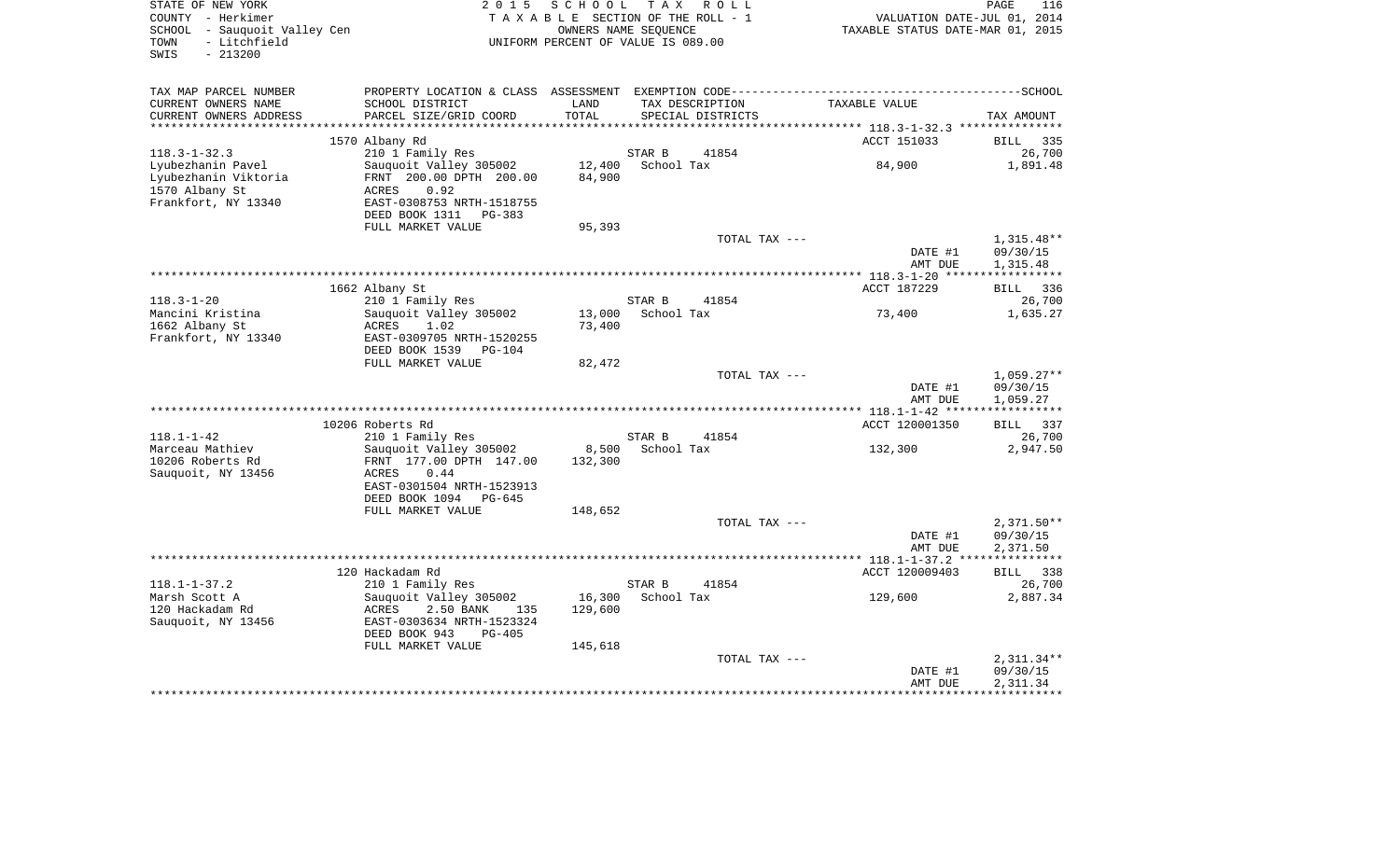| STATE OF NEW YORK<br>COUNTY - Herkimer<br>SCHOOL - Sauquoit Valley Cen<br>- Litchfield<br>TOWN<br>SWIS<br>$-213200$ | 2015                                                 |                      | SCHOOL TAX ROLL<br>TAXABLE SECTION OF THE ROLL - 1<br>OWNERS NAME SEOUENCE<br>UNIFORM PERCENT OF VALUE IS 089.00 |               | VALUATION DATE-JUL 01, 2014<br>TAXABLE STATUS DATE-MAR 01, 2015 | PAGE<br>117           |
|---------------------------------------------------------------------------------------------------------------------|------------------------------------------------------|----------------------|------------------------------------------------------------------------------------------------------------------|---------------|-----------------------------------------------------------------|-----------------------|
| TAX MAP PARCEL NUMBER                                                                                               |                                                      |                      |                                                                                                                  |               |                                                                 |                       |
| CURRENT OWNERS NAME<br>CURRENT OWNERS ADDRESS                                                                       | SCHOOL DISTRICT<br>PARCEL SIZE/GRID COORD            | LAND<br><b>TOTAL</b> | TAX DESCRIPTION<br>SPECIAL DISTRICTS                                                                             |               | TAXABLE VALUE                                                   | TAX AMOUNT            |
|                                                                                                                     |                                                      |                      |                                                                                                                  |               |                                                                 |                       |
|                                                                                                                     | Bennett Rd                                           |                      |                                                                                                                  |               |                                                                 | BILL 339              |
| $118.3 - 1 - 21.1$                                                                                                  | 314 Rural vac<10                                     |                      | School Tax                                                                                                       |               | 1,600                                                           | 35.65                 |
| Martin Barbara<br>Yacobelli Albert                                                                                  | Sauquoit Valley 305002<br>7.70                       | 1,600                |                                                                                                                  |               |                                                                 |                       |
| 11753 Reservoir Rd                                                                                                  | ACRES<br>EAST-0310045 NRTH-1520074                   | 1,600                |                                                                                                                  |               |                                                                 |                       |
| Cassville, NY 13318                                                                                                 | DEED BOOK 1262 PG-815                                |                      |                                                                                                                  |               |                                                                 |                       |
|                                                                                                                     | FULL MARKET VALUE                                    | 1,798                |                                                                                                                  |               |                                                                 |                       |
|                                                                                                                     |                                                      |                      |                                                                                                                  | TOTAL TAX --- |                                                                 | $35.65**$             |
|                                                                                                                     |                                                      |                      |                                                                                                                  |               | DATE #1                                                         | 09/30/15              |
|                                                                                                                     |                                                      |                      |                                                                                                                  |               | AMT DUE                                                         | 35.65                 |
|                                                                                                                     | 119 Cobane Rd                                        |                      |                                                                                                                  |               |                                                                 | <b>BILL</b><br>340    |
| $118.3 - 1 - 2.8$                                                                                                   | 210 1 Family Res                                     |                      | STAR B                                                                                                           | 41854         |                                                                 | 26,700                |
| Massoud Michael                                                                                                     | Sauquoit Valley 305002                               | 25,100               | School Tax                                                                                                       |               | 161,500                                                         | 3,598.04              |
| Massoud Barbara                                                                                                     | ACRES<br>7.70                                        | 161,500              |                                                                                                                  |               |                                                                 |                       |
| 119 Cobane Rd<br>Sauquoit, NY 13456                                                                                 | EAST-0302137 NRTH-1520688<br>DEED BOOK 787<br>PG-634 |                      |                                                                                                                  |               |                                                                 |                       |
|                                                                                                                     | FULL MARKET VALUE                                    | 181,461              |                                                                                                                  |               |                                                                 |                       |
|                                                                                                                     |                                                      |                      |                                                                                                                  | TOTAL TAX --- |                                                                 | $3,022.04**$          |
|                                                                                                                     |                                                      |                      |                                                                                                                  |               | DATE #1                                                         | 09/30/15              |
|                                                                                                                     |                                                      |                      |                                                                                                                  |               | AMT DUE                                                         | 3,022.04              |
|                                                                                                                     | 180 Bennett Rd                                       |                      |                                                                                                                  |               | ACCT 120090198                                                  | BILL 341              |
| $118.3 - 1 - 4.11$                                                                                                  | 210 1 Family Res                                     |                      | STAR B                                                                                                           | 41854         |                                                                 | 26,700                |
| Mccarthy Joseph C                                                                                                   | Sauquoit Valley 305002                               | 13,000               | School Tax                                                                                                       |               | 108,000                                                         | 2,406.12              |
| Mccarthy Pamela J                                                                                                   | ACRES<br>$1.00$ BANK<br>135                          | 108,000              |                                                                                                                  |               |                                                                 |                       |
| 180 Bennett Rd                                                                                                      | EAST-0308444 NRTH-1519758                            |                      |                                                                                                                  |               |                                                                 |                       |
| Frankfort, NY 13340                                                                                                 | DEED BOOK 760<br>PG-318<br>FULL MARKET VALUE         | 121,348              |                                                                                                                  |               |                                                                 |                       |
|                                                                                                                     |                                                      |                      |                                                                                                                  | TOTAL TAX --- |                                                                 | 1,830.12**            |
|                                                                                                                     |                                                      |                      |                                                                                                                  |               | DATE #1                                                         | 09/30/15              |
|                                                                                                                     |                                                      |                      |                                                                                                                  |               | AMT DUE                                                         | 1,830.12              |
|                                                                                                                     |                                                      |                      |                                                                                                                  |               |                                                                 |                       |
| $118.1 - 1 - 48.3$                                                                                                  | Graffenburg Rd<br>322 Rural vac>10                   |                      | School Tax                                                                                                       |               | ACCT 174589<br>42,000                                           | BILL<br>342<br>935.71 |
| McCraith Daniel J                                                                                                   | Sauguoit Valley 305002                               | 42,000               |                                                                                                                  |               |                                                                 |                       |
| McCraith April                                                                                                      | ACRES 37.70                                          | 42,000               |                                                                                                                  |               |                                                                 |                       |
| 15 Stanhope Court                                                                                                   | EAST-0301991 NRTH-1522560                            |                      |                                                                                                                  |               |                                                                 |                       |
| New Hartford, NY 13413                                                                                              | DEED BOOK 1459<br>PG-289                             |                      |                                                                                                                  |               |                                                                 |                       |
|                                                                                                                     | FULL MARKET VALUE                                    | 47,191               |                                                                                                                  | TOTAL TAX --- |                                                                 | $935.71**$            |
|                                                                                                                     |                                                      |                      |                                                                                                                  |               | DATE #1                                                         | 09/30/15              |
|                                                                                                                     |                                                      |                      |                                                                                                                  |               | AMT DUE                                                         | 935.71                |
|                                                                                                                     |                                                      |                      |                                                                                                                  |               |                                                                 |                       |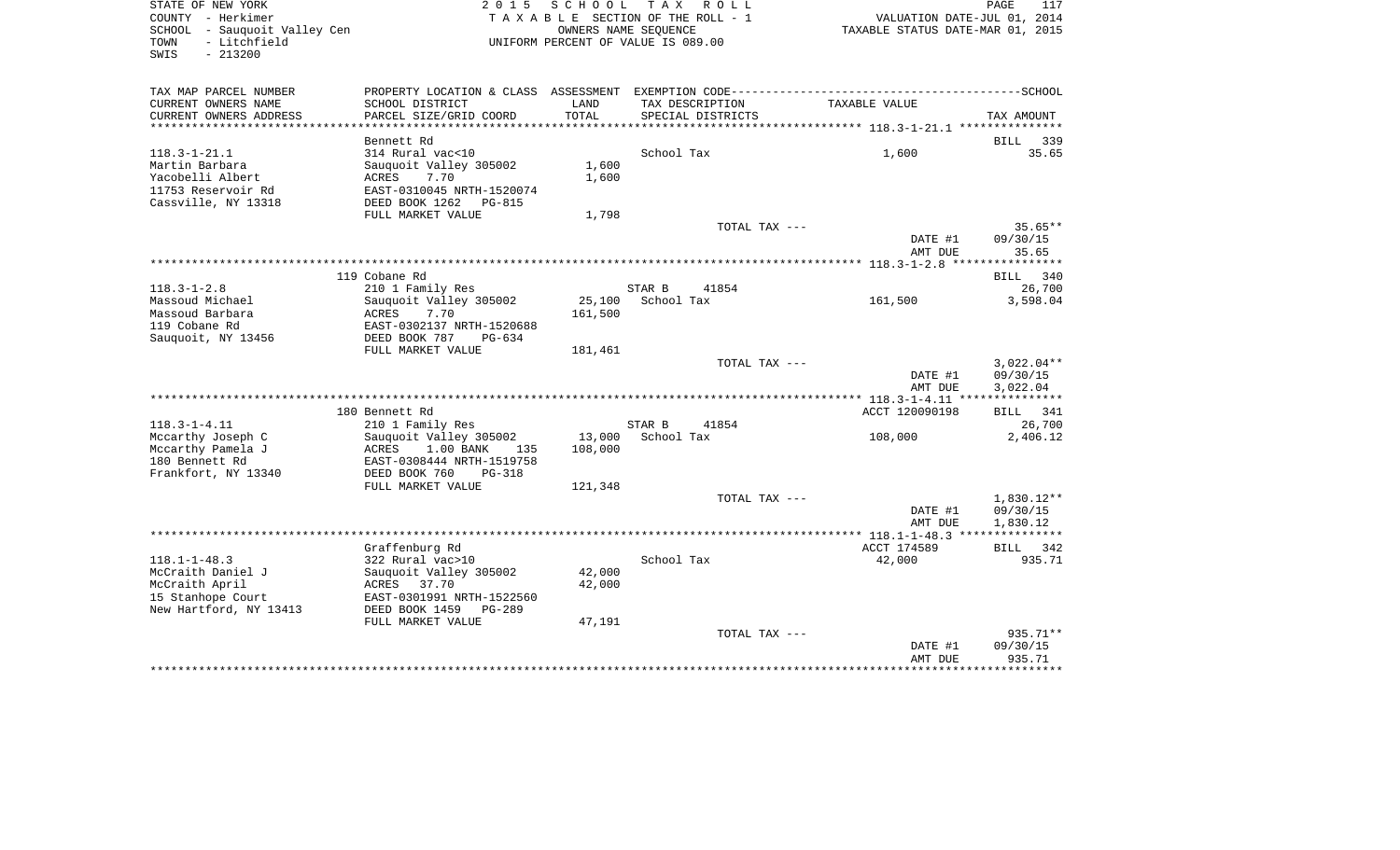| STATE OF NEW YORK<br>COUNTY - Herkimer<br>SCHOOL - Sauquoit Valley Cen<br>- Litchfield<br>TOWN<br>$-213200$<br>SWIS | 2 0 1 5                                                | S C H O O L      | T A X<br>R O L L<br>TAXABLE SECTION OF THE ROLL - 1<br>OWNERS NAME SEOUENCE<br>UNIFORM PERCENT OF VALUE IS 089.00 | VALUATION DATE-JUL 01, 2014<br>TAXABLE STATUS DATE-MAR 01, 2015 | PAGE<br>118        |
|---------------------------------------------------------------------------------------------------------------------|--------------------------------------------------------|------------------|-------------------------------------------------------------------------------------------------------------------|-----------------------------------------------------------------|--------------------|
| TAX MAP PARCEL NUMBER                                                                                               | PROPERTY LOCATION & CLASS ASSESSMENT                   |                  |                                                                                                                   |                                                                 |                    |
| CURRENT OWNERS NAME                                                                                                 | SCHOOL DISTRICT                                        | LAND             | TAX DESCRIPTION                                                                                                   | TAXABLE VALUE                                                   |                    |
| CURRENT OWNERS ADDRESS<br>*************************                                                                 | PARCEL SIZE/GRID COORD                                 | TOTAL            | SPECIAL DISTRICTS                                                                                                 |                                                                 | TAX AMOUNT         |
|                                                                                                                     | 111 Bennett Rd                                         |                  |                                                                                                                   | ACCT 120090152                                                  | 343<br>BILL        |
| $118.1 - 1 - 32.5$                                                                                                  | 210 1 Family Res                                       |                  | STAR B<br>41854                                                                                                   |                                                                 | 26,700             |
| Mew James J                                                                                                         | Sauquoit Valley 305002                                 | 10,600           | School Tax                                                                                                        | 72,000                                                          | 1,604.08           |
| 111 Bennett Rd                                                                                                      | Doublewide                                             | 72,000           |                                                                                                                   |                                                                 |                    |
| Frankfort, NY 13340                                                                                                 | FRNT 150.00 DPTH 250.00                                |                  |                                                                                                                   |                                                                 |                    |
|                                                                                                                     | ACRES<br>0.70 BANK<br>262<br>EAST-0307299 NRTH-1520600 |                  |                                                                                                                   |                                                                 |                    |
|                                                                                                                     | PG-569<br>DEED BOOK 851                                |                  |                                                                                                                   |                                                                 |                    |
|                                                                                                                     | FULL MARKET VALUE                                      | 80,899           |                                                                                                                   |                                                                 |                    |
|                                                                                                                     |                                                        |                  | TOTAL TAX ---                                                                                                     |                                                                 | $1,028.08**$       |
|                                                                                                                     |                                                        |                  |                                                                                                                   | DATE #1                                                         | 09/30/15           |
|                                                                                                                     |                                                        |                  |                                                                                                                   | AMT DUE                                                         | 1,028.08           |
|                                                                                                                     | 2011 Graffenburg Rd                                    |                  |                                                                                                                   | ACCT 156890                                                     | BILL<br>344        |
| $118.1 - 1 - 47$                                                                                                    | 210 1 Family Res                                       |                  | STAR EN<br>41834                                                                                                  |                                                                 | 58,120             |
| Newell Revocable Trust Charles Sauguoit Valley 305002                                                               |                                                        | 19,000           | School Tax                                                                                                        | 114,200                                                         | 2,544.25           |
| 2011 Graffenburg Rd                                                                                                 | ACRES<br>3.74                                          | 114,200          |                                                                                                                   |                                                                 |                    |
| Sauquoit, NY 13456                                                                                                  | EAST-0301244 NRTH-1523506                              |                  |                                                                                                                   |                                                                 |                    |
|                                                                                                                     | DEED BOOK 1346<br><b>PG-700</b>                        |                  |                                                                                                                   |                                                                 |                    |
|                                                                                                                     | FULL MARKET VALUE                                      | 128,315          | TOTAL TAX ---                                                                                                     |                                                                 | $1,390.25**$       |
|                                                                                                                     |                                                        |                  |                                                                                                                   | DATE #1                                                         | 09/30/15           |
|                                                                                                                     |                                                        |                  |                                                                                                                   | AMT DUE                                                         | 1,390.25           |
|                                                                                                                     |                                                        |                  |                                                                                                                   |                                                                 |                    |
|                                                                                                                     | Graffenburg Rd                                         |                  |                                                                                                                   | ACCT 156889                                                     | <b>BILL</b><br>345 |
| $118.1 - 1 - 48.2$                                                                                                  | 312 Vac w/imprv                                        |                  | School Tax                                                                                                        | 36,000                                                          | 802.04             |
| Newell Revocable Trust Charles Sauquoit Valley 305002<br>2011 Graffenburg Rd                                        | ACRES<br>24.30                                         | 17,000<br>36,000 |                                                                                                                   |                                                                 |                    |
| Saquoit, NY 13456                                                                                                   | EAST-0301336 NRTH-1522207                              |                  |                                                                                                                   |                                                                 |                    |
|                                                                                                                     | DEED BOOK 1346<br>PG-697                               |                  |                                                                                                                   |                                                                 |                    |
|                                                                                                                     | FULL MARKET VALUE                                      | 40,449           |                                                                                                                   |                                                                 |                    |
|                                                                                                                     |                                                        |                  | TOTAL TAX ---                                                                                                     |                                                                 | 802.04**           |
|                                                                                                                     |                                                        |                  |                                                                                                                   | DATE #1                                                         | 09/30/15           |
|                                                                                                                     |                                                        |                  |                                                                                                                   | AMT DUE                                                         | 802.04             |
|                                                                                                                     | 121 Butcher Rd                                         |                  |                                                                                                                   | ACCT 120090027                                                  | <b>BILL</b><br>346 |
| $118.3 - 1 - 30$                                                                                                    | 210 1 Family Res                                       |                  | STAR B<br>41854                                                                                                   |                                                                 | 26,700             |
| Nichols Russell L                                                                                                   | Sauquoit Valley 305002                                 | 13,000           | School Tax                                                                                                        | 86,100                                                          | 1,918.21           |
| 121 Butcher Rd                                                                                                      | ACRES<br>1.00                                          | 86,100           |                                                                                                                   |                                                                 |                    |
| Clayville, NY 13322                                                                                                 | EAST-0271782 NRTH-1092938                              |                  |                                                                                                                   |                                                                 |                    |
|                                                                                                                     | DEED BOOK 866<br>PG-327<br>FULL MARKET VALUE           |                  |                                                                                                                   |                                                                 |                    |
|                                                                                                                     |                                                        | 96,742           | TOTAL TAX ---                                                                                                     |                                                                 | $1,342.21**$       |
|                                                                                                                     |                                                        |                  |                                                                                                                   | DATE #1                                                         | 09/30/15           |
|                                                                                                                     |                                                        |                  |                                                                                                                   | AMT DUE                                                         | 1,342.21           |
|                                                                                                                     |                                                        |                  |                                                                                                                   |                                                                 |                    |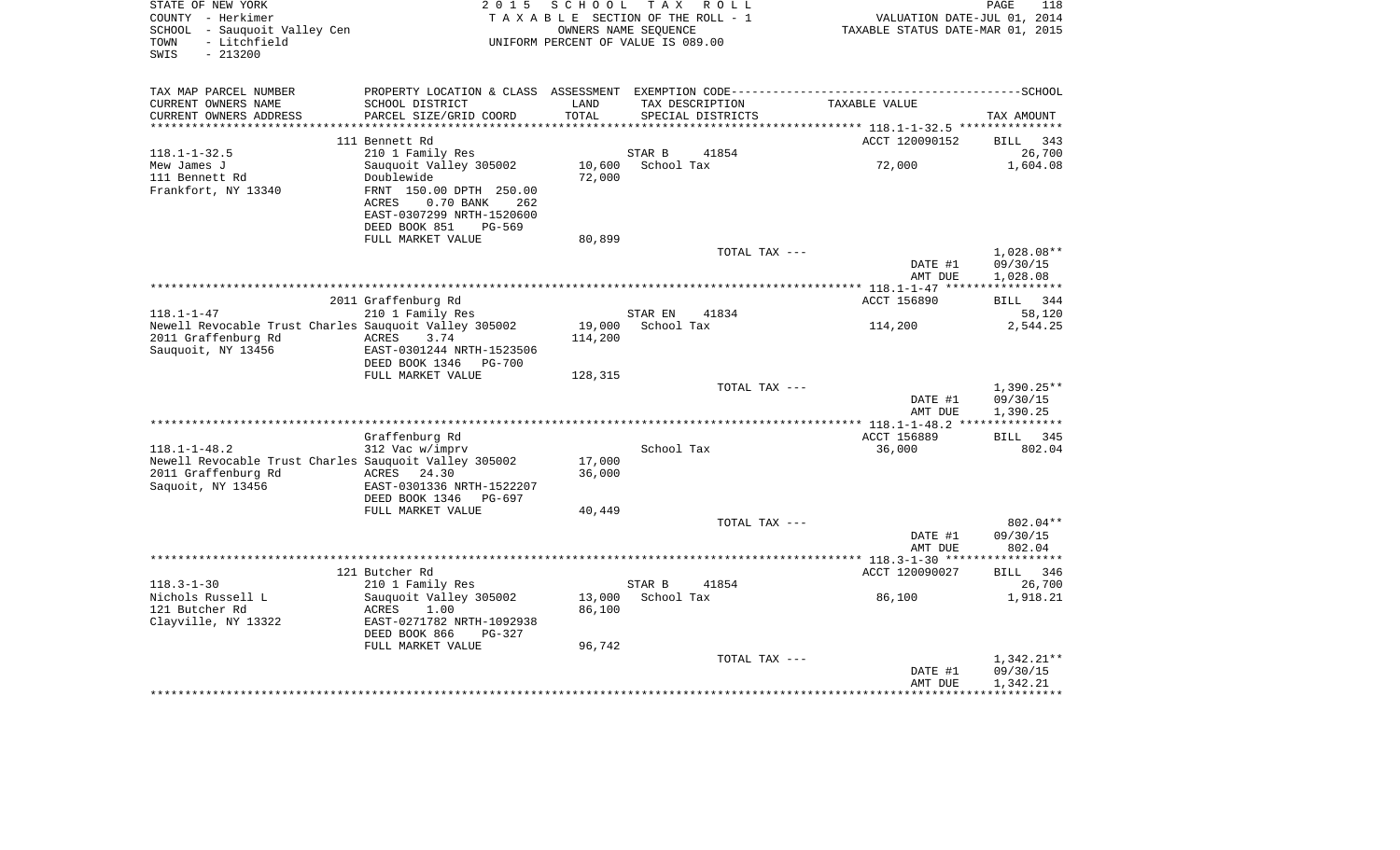| STATE OF NEW YORK<br>COUNTY - Herkimer<br>SCHOOL - Sauquoit Valley Cen<br>- Litchfield<br>TOWN<br>$-213200$<br>SWIS | 2 0 1 5                                        | SCHOOL  | T A X<br>R O L L<br>TAXABLE SECTION OF THE ROLL - 1<br>OWNERS NAME SEOUENCE<br>UNIFORM PERCENT OF VALUE IS 089.00 | VALUATION DATE-JUL 01, 2014<br>TAXABLE STATUS DATE-MAR 01, 2015 | PAGE<br>119             |
|---------------------------------------------------------------------------------------------------------------------|------------------------------------------------|---------|-------------------------------------------------------------------------------------------------------------------|-----------------------------------------------------------------|-------------------------|
| TAX MAP PARCEL NUMBER                                                                                               |                                                |         |                                                                                                                   |                                                                 |                         |
| CURRENT OWNERS NAME                                                                                                 | SCHOOL DISTRICT                                | LAND    | TAX DESCRIPTION                                                                                                   | TAXABLE VALUE                                                   |                         |
| CURRENT OWNERS ADDRESS                                                                                              | PARCEL SIZE/GRID COORD                         | TOTAL   | SPECIAL DISTRICTS                                                                                                 |                                                                 | TAX AMOUNT              |
|                                                                                                                     |                                                |         |                                                                                                                   |                                                                 |                         |
| $118.1 - 1 - 34$                                                                                                    | 10425 Roberts Rd<br>210 1 Family Res           |         | School Tax                                                                                                        | ACCT 120013740<br>98,000                                        | BILL<br>347<br>2,183.33 |
| Noviasky-McDaniel Jacqueline                                                                                        | Sauquoit Valley 305002                         | 17,400  |                                                                                                                   |                                                                 |                         |
| 10425 Roberts Rd                                                                                                    | ACRES<br>3.00                                  | 98,000  |                                                                                                                   |                                                                 |                         |
| Sauquoit, NY 13456                                                                                                  | EAST-0305690 NRTH-1522629                      |         |                                                                                                                   |                                                                 |                         |
|                                                                                                                     | DEED BOOK 1196<br>PG-874                       |         |                                                                                                                   |                                                                 |                         |
|                                                                                                                     | FULL MARKET VALUE                              | 110,112 |                                                                                                                   |                                                                 |                         |
|                                                                                                                     |                                                |         | TOTAL TAX ---                                                                                                     |                                                                 | $2,183.33**$            |
|                                                                                                                     |                                                |         |                                                                                                                   | DATE #1                                                         | 09/30/15                |
|                                                                                                                     |                                                |         |                                                                                                                   | AMT DUE                                                         | 2,183.33                |
|                                                                                                                     | 181 Bennett Rd                                 |         |                                                                                                                   | ACCT 120090138                                                  | BILL<br>348             |
| $118.1 - 1 - 31.5$                                                                                                  | 210 1 Family Res                               |         | School Tax                                                                                                        | 48,600                                                          | 1,082.75                |
| Ostrosky Frank                                                                                                      | Sauquoit Valley 305002                         | 23,900  |                                                                                                                   |                                                                 |                         |
| Ostrosky Marion                                                                                                     | Doublewide                                     | 48,600  |                                                                                                                   |                                                                 |                         |
| 159 Bennett Rd                                                                                                      | 6.71<br>ACRES                                  |         |                                                                                                                   |                                                                 |                         |
| Frankfort, NY 13340                                                                                                 | EAST-0308946 NRTH-1520510                      |         |                                                                                                                   |                                                                 |                         |
|                                                                                                                     | DEED BOOK 926<br><b>PG-513</b>                 |         |                                                                                                                   |                                                                 |                         |
|                                                                                                                     | FULL MARKET VALUE                              | 54,607  |                                                                                                                   |                                                                 |                         |
|                                                                                                                     |                                                |         | TOTAL TAX ---                                                                                                     | DATE #1                                                         | 1,082.75**<br>09/30/15  |
|                                                                                                                     |                                                |         |                                                                                                                   | AMT DUE                                                         | 1,082.75                |
|                                                                                                                     |                                                |         |                                                                                                                   | *********** 118.1-1-31.9 **:                                    | ***********             |
|                                                                                                                     | 189 Bennett Rd                                 |         |                                                                                                                   | ACCT 120090145                                                  | BILL 349                |
| $118.1 - 1 - 31.9$                                                                                                  | 210 1 Family Res                               |         | STAR B<br>41854                                                                                                   |                                                                 | 26,700                  |
| Ostrosky Frank                                                                                                      | Sauquoit Valley 305002                         | 11,200  | School Tax                                                                                                        | 104,800                                                         | 2,334.83                |
| Ostrosky Marion                                                                                                     | ACRES<br>3.31                                  | 104,800 |                                                                                                                   |                                                                 |                         |
| 189 Bennett Rd                                                                                                      | EAST-0308958 NRTH-1520152                      |         |                                                                                                                   |                                                                 |                         |
| Frankfort, NY 13340                                                                                                 | DEED BOOK 715<br>$PG-241$<br>FULL MARKET VALUE | 117,753 |                                                                                                                   |                                                                 |                         |
|                                                                                                                     |                                                |         | TOTAL TAX ---                                                                                                     |                                                                 | 1,758.83**              |
|                                                                                                                     |                                                |         |                                                                                                                   | DATE #1                                                         | 09/30/15                |
|                                                                                                                     |                                                |         |                                                                                                                   | AMT DUE                                                         | 1,758.83                |
|                                                                                                                     |                                                |         |                                                                                                                   |                                                                 |                         |
|                                                                                                                     | 161 Brown Rd                                   |         |                                                                                                                   |                                                                 | <b>BILL</b><br>350      |
| $118.3 - 1 - 32.15$                                                                                                 | 240 Rural res                                  |         | STAR B<br>41854                                                                                                   |                                                                 | 26,700                  |
| Owens Aaron                                                                                                         | Sauquoit Valley 305002                         | 28,000  | School Tax                                                                                                        | 150,000                                                         | 3,341.83                |
| Owens Tiffany                                                                                                       | FRNT 250.00 DPTH                               | 150,000 |                                                                                                                   |                                                                 |                         |
| 161 Brown Road<br>Frankfort, NY 13340                                                                               | ACRES 11.30<br>EAST-0306890 NRTH-1516606       |         |                                                                                                                   |                                                                 |                         |
|                                                                                                                     | DEED BOOK 1230<br><b>PG-755</b>                |         |                                                                                                                   |                                                                 |                         |
|                                                                                                                     | FULL MARKET VALUE                              | 168,539 |                                                                                                                   |                                                                 |                         |
|                                                                                                                     |                                                |         | TOTAL TAX ---                                                                                                     |                                                                 | $2,765.83**$            |
|                                                                                                                     |                                                |         |                                                                                                                   | DATE #1                                                         | 09/30/15                |
|                                                                                                                     |                                                |         |                                                                                                                   | AMT DUE                                                         | 2,765.83                |
|                                                                                                                     |                                                |         |                                                                                                                   |                                                                 |                         |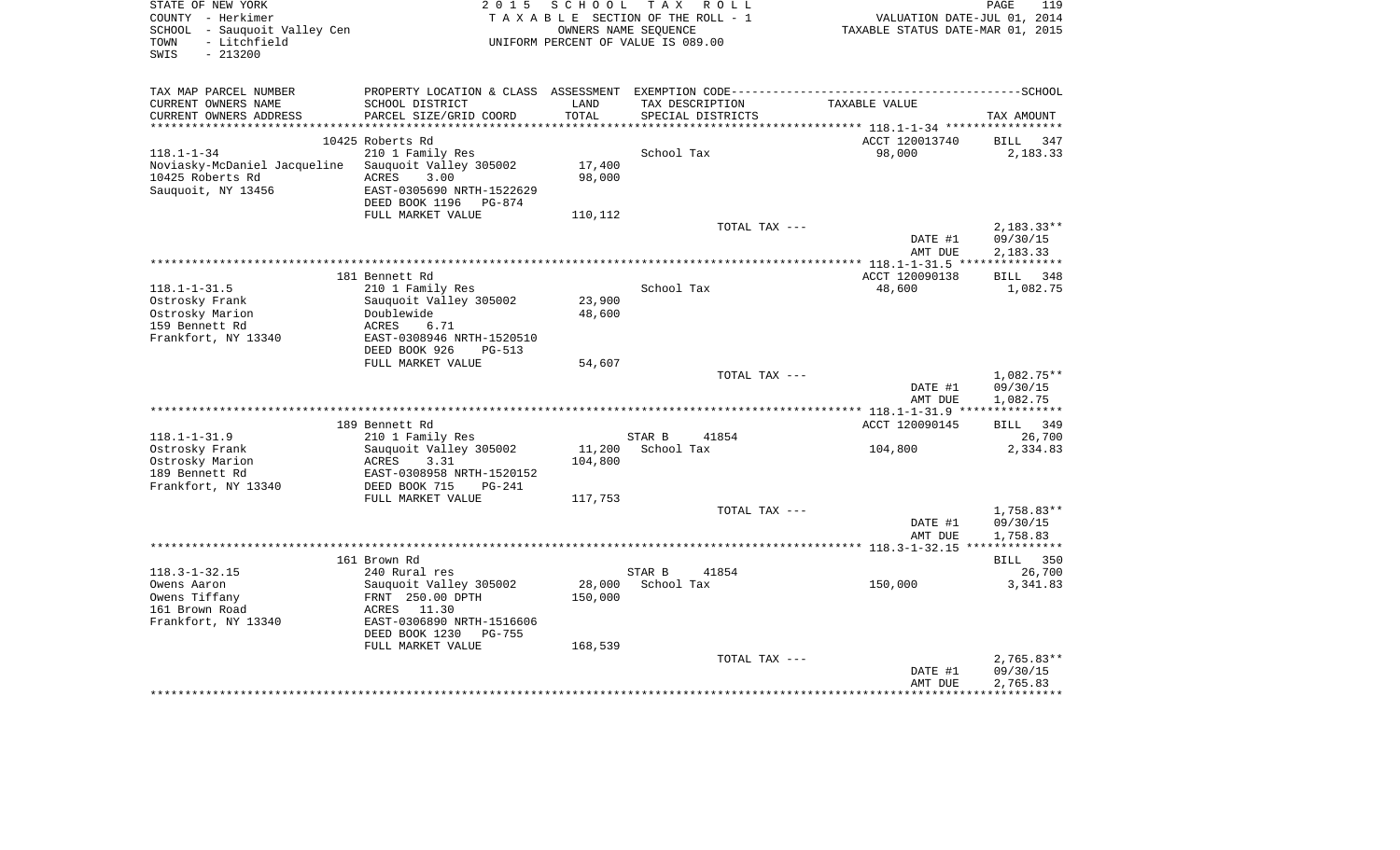| STATE OF NEW YORK<br>COUNTY - Herkimer<br>SCHOOL - Sauquoit Valley Cen | 2 0 1 5                                                                   | SCHOOL  | TAX ROLL<br>TAXABLE SECTION OF THE ROLL - 1<br>OWNERS NAME SEOUENCE | VALUATION DATE-JUL 01, 2014<br>TAXABLE STATUS DATE-MAR 01, 2015 | PAGE<br>120           |
|------------------------------------------------------------------------|---------------------------------------------------------------------------|---------|---------------------------------------------------------------------|-----------------------------------------------------------------|-----------------------|
| - Litchfield<br>TOWN<br>$-213200$<br>SWIS                              |                                                                           |         | UNIFORM PERCENT OF VALUE IS 089.00                                  |                                                                 |                       |
| TAX MAP PARCEL NUMBER                                                  | PROPERTY LOCATION & CLASS ASSESSMENT EXEMPTION CODE---------------------- |         |                                                                     |                                                                 | ---------------SCHOOL |
| CURRENT OWNERS NAME                                                    | SCHOOL DISTRICT                                                           | LAND    | TAX DESCRIPTION                                                     | TAXABLE VALUE                                                   |                       |
| CURRENT OWNERS ADDRESS<br>*******************                          | PARCEL SIZE/GRID COORD                                                    | TOTAL   | SPECIAL DISTRICTS                                                   |                                                                 | TAX AMOUNT            |
|                                                                        | 215 Hacadam Rd                                                            |         |                                                                     | ACCT 120009900                                                  | <b>BILL</b><br>351    |
| $118.1 - 1 - 22.1$                                                     | 240 Rural res                                                             |         | STAR B<br>41854                                                     |                                                                 | 26,700                |
| Owens Michael                                                          | Sauquoit Valley 305002                                                    | 27,000  | School Tax                                                          | 90,000                                                          | 2,005.10              |
| Lazicki Donna                                                          | ACRES<br>6.30 BANK<br>813                                                 | 90,000  |                                                                     |                                                                 |                       |
| 215 Hacadam Rd                                                         | EAST-0304131 NRTH-1525512                                                 |         |                                                                     |                                                                 |                       |
| Sauquoit, NY 13456                                                     | DEED BOOK 815<br>$PG-277$                                                 |         |                                                                     |                                                                 |                       |
|                                                                        | FULL MARKET VALUE                                                         | 101,124 |                                                                     |                                                                 |                       |
|                                                                        |                                                                           |         | TOTAL TAX ---                                                       |                                                                 | $1,429.10**$          |
|                                                                        |                                                                           |         |                                                                     | DATE #1<br>AMT DUE                                              | 09/30/15<br>1,429.10  |
|                                                                        | Hacadam Rd                                                                |         |                                                                     | ACCT 179026                                                     | BILL 352              |
| $118.1 - 1 - 24$                                                       | 105 Vac farmland                                                          |         | School Tax                                                          | 29,700                                                          | 661.68                |
| Palmer George H                                                        | Sauquoit Valley 305002                                                    | 29,700  |                                                                     |                                                                 |                       |
| 9287 Sessions Rd                                                       | ACRES 58.00                                                               | 29,700  |                                                                     |                                                                 |                       |
| Washington Mills, NY 13479                                             | EAST-0305490 NRTH-1524932                                                 |         |                                                                     |                                                                 |                       |
|                                                                        | DEED BOOK 1488<br><b>PG-951</b>                                           |         |                                                                     |                                                                 |                       |
|                                                                        | FULL MARKET VALUE                                                         | 33,371  |                                                                     |                                                                 |                       |
|                                                                        |                                                                           |         | TOTAL TAX ---                                                       |                                                                 | 661.68**              |
|                                                                        |                                                                           |         |                                                                     | DATE #1<br>AMT DUE                                              | 09/30/15<br>661.68    |
|                                                                        |                                                                           |         |                                                                     |                                                                 |                       |
|                                                                        | Albany St                                                                 |         |                                                                     | ACCT 179025                                                     | BILL 353              |
| $118.1 - 1 - 25$                                                       | 105 Vac farmland                                                          |         | School Tax                                                          | 17,000                                                          | 378.74                |
| Palmer George H                                                        | Sauquoit Valley 305002                                                    | 17,000  |                                                                     |                                                                 |                       |
| 9287 Sessions Rd                                                       | ACRES 38.90                                                               | 17,000  |                                                                     |                                                                 |                       |
| PO Box 197                                                             | EAST-0307294 NRTH-1524179                                                 |         |                                                                     |                                                                 |                       |
| Washington Mills, NY 13479                                             | DEED BOOK 1488<br>PG-946                                                  |         |                                                                     |                                                                 |                       |
|                                                                        | FULL MARKET VALUE                                                         | 19,101  | TOTAL TAX ---                                                       |                                                                 | 378.74**              |
|                                                                        |                                                                           |         |                                                                     | DATE #1                                                         | 09/30/15              |
|                                                                        |                                                                           |         |                                                                     | AMT DUE                                                         | 378.74                |
|                                                                        |                                                                           |         |                                                                     |                                                                 |                       |
|                                                                        | Roberts Rd                                                                |         |                                                                     | ACCT 179024                                                     | BILL 354              |
| $118.1 - 1 - 50.1$                                                     | 312 Vac w/imprv                                                           |         | School Tax                                                          | 13,400                                                          | 298.54                |
| Palmer George H                                                        | Sauquoit Valley 305002                                                    | 12,369  |                                                                     |                                                                 |                       |
| Palmer Deborah N                                                       | ACRES 31.00                                                               | 13,400  |                                                                     |                                                                 |                       |
| 9287 sessions Rd                                                       | EAST-0305425 NRTH-1523293                                                 |         |                                                                     |                                                                 |                       |
| Washington Mills, NY 13479                                             | DEED BOOK 1488<br>PG-941<br>FULL MARKET VALUE                             | 15,056  |                                                                     |                                                                 |                       |
|                                                                        |                                                                           |         | TOTAL TAX ---                                                       |                                                                 | 298.54**              |
|                                                                        |                                                                           |         |                                                                     | DATE #1                                                         | 09/30/15              |
|                                                                        |                                                                           |         |                                                                     | AMT DUE                                                         | 298.54                |
|                                                                        |                                                                           |         |                                                                     |                                                                 |                       |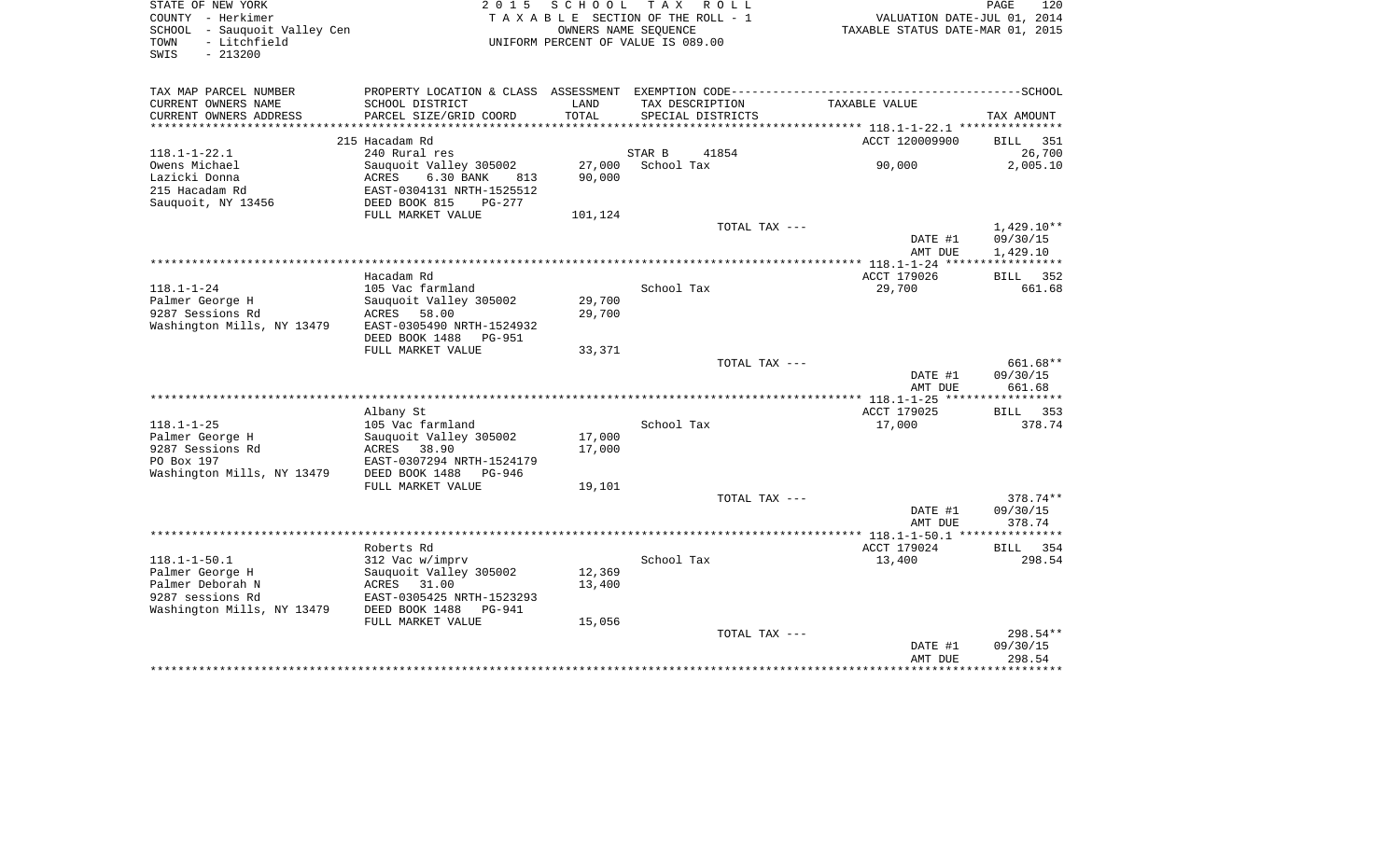| STATE OF NEW YORK<br>COUNTY - Herkimer<br>SCHOOL - Sauquoit Valley Cen<br>TOWN<br>- Litchfield<br>SWIS<br>$-213200$ | 2 0 1 5                                                                                      | SCHOOL TAX ROLL<br>TAXABLE SECTION OF THE ROLL - 1<br>OWNERS NAME SEOUENCE<br>UNIFORM PERCENT OF VALUE IS 089.00 |                      |                   | VALUATION DATE-JUL 01, 2014<br>TAXABLE STATUS DATE-MAR 01, 2015 | PAGE<br>121        |
|---------------------------------------------------------------------------------------------------------------------|----------------------------------------------------------------------------------------------|------------------------------------------------------------------------------------------------------------------|----------------------|-------------------|-----------------------------------------------------------------|--------------------|
| TAX MAP PARCEL NUMBER                                                                                               | PROPERTY LOCATION & CLASS ASSESSMENT EXEMPTION CODE-----------------------------------SCHOOL |                                                                                                                  |                      |                   |                                                                 |                    |
| CURRENT OWNERS NAME                                                                                                 | SCHOOL DISTRICT                                                                              | LAND                                                                                                             |                      | TAX DESCRIPTION   | TAXABLE VALUE                                                   |                    |
| CURRENT OWNERS ADDRESS                                                                                              | PARCEL SIZE/GRID COORD                                                                       | TOTAL                                                                                                            |                      | SPECIAL DISTRICTS |                                                                 | TAX AMOUNT         |
| ***********************                                                                                             |                                                                                              |                                                                                                                  |                      |                   |                                                                 |                    |
|                                                                                                                     | Albany Rd                                                                                    |                                                                                                                  |                      |                   | ACCT 156965                                                     | BILL<br>355        |
| 118.3-1-38.2<br>Parks Tadd A                                                                                        | 314 Rural vac<10<br>Sauquoit Valley 305002                                                   | 1,000                                                                                                            | School Tax           |                   | 1,000                                                           | 22.28              |
| 106 Brigham Rd                                                                                                      | School District split                                                                        | 1,000                                                                                                            |                      |                   |                                                                 |                    |
| Clayville, NY 13322                                                                                                 | 0.54<br>ACRES                                                                                |                                                                                                                  |                      |                   |                                                                 |                    |
|                                                                                                                     | EAST-0307313 NRTH-1514590                                                                    |                                                                                                                  |                      |                   |                                                                 |                    |
|                                                                                                                     | DEED BOOK 1347 PG-163                                                                        |                                                                                                                  |                      |                   |                                                                 |                    |
|                                                                                                                     | FULL MARKET VALUE                                                                            | 1,124                                                                                                            |                      |                   |                                                                 |                    |
|                                                                                                                     |                                                                                              |                                                                                                                  |                      | TOTAL TAX ---     |                                                                 | $22.28**$          |
|                                                                                                                     |                                                                                              |                                                                                                                  |                      |                   | DATE #1<br>AMT DUE                                              | 09/30/15<br>22.28  |
|                                                                                                                     |                                                                                              |                                                                                                                  |                      |                   |                                                                 |                    |
|                                                                                                                     | 1588 Albany St                                                                               |                                                                                                                  |                      |                   | ACCT 175600                                                     | BILL 356           |
| 118.3-1-6<br>Parmly Perry L                                                                                         | 210 1 Family Res<br>Sauquoit Valley 305002                                                   | 14,100                                                                                                           | STAR B<br>School Tax | 41854             | 83,600                                                          | 26,700<br>1,862.51 |
| Parmly Maria H                                                                                                      | ACRES<br>1.50                                                                                | 83,600                                                                                                           |                      |                   |                                                                 |                    |
| 1588 Albany St                                                                                                      | EAST-0308969 NRTH-1519155                                                                    |                                                                                                                  |                      |                   |                                                                 |                    |
| Frankfort, NY 13340                                                                                                 | DEED BOOK 1466<br>PG-378                                                                     |                                                                                                                  |                      |                   |                                                                 |                    |
|                                                                                                                     | FULL MARKET VALUE                                                                            | 93,933                                                                                                           |                      |                   |                                                                 |                    |
|                                                                                                                     |                                                                                              |                                                                                                                  |                      | TOTAL TAX ---     |                                                                 | $1,286.51**$       |
|                                                                                                                     |                                                                                              |                                                                                                                  |                      |                   | DATE #1                                                         | 09/30/15           |
|                                                                                                                     |                                                                                              |                                                                                                                  |                      |                   | AMT DUE                                                         | 1,286.51           |
|                                                                                                                     |                                                                                              |                                                                                                                  |                      |                   |                                                                 |                    |
| 118.1-1-50.2                                                                                                        | 10395 Roberts Rd<br>210 1 Family Res                                                         |                                                                                                                  | STAR B               | 41854             | ACCT 120090129                                                  | BILL 357<br>26,700 |
| Peckman Will R                                                                                                      | Sauquoit Valley 305002                                                                       | 13,000                                                                                                           | School Tax           |                   | 120,000                                                         | 2,673.47           |
| Peckham Kimberly A                                                                                                  | FRNT 170.00 DPTH 270.00                                                                      | 120,000                                                                                                          |                      |                   |                                                                 |                    |
| 10395 Roberts Rd                                                                                                    | ACRES<br>1.00                                                                                |                                                                                                                  |                      |                   |                                                                 |                    |
| Sauquoit, NY 13456                                                                                                  | EAST-0305013 NRTH-1522696                                                                    |                                                                                                                  |                      |                   |                                                                 |                    |
|                                                                                                                     | DEED BOOK 1129<br>PG-256                                                                     |                                                                                                                  |                      |                   |                                                                 |                    |
|                                                                                                                     | FULL MARKET VALUE                                                                            | 134,831                                                                                                          |                      |                   |                                                                 |                    |
|                                                                                                                     |                                                                                              |                                                                                                                  |                      | TOTAL TAX ---     |                                                                 | $2,097.47**$       |
|                                                                                                                     |                                                                                              |                                                                                                                  |                      |                   | DATE #1                                                         | 09/30/15           |
|                                                                                                                     |                                                                                              |                                                                                                                  |                      |                   | AMT DUE                                                         | 2,097.47           |
|                                                                                                                     |                                                                                              |                                                                                                                  |                      |                   |                                                                 |                    |
| $118.3 - 1 - 2.13$                                                                                                  | 123 Cobane Rd<br>210 1 Family Res                                                            |                                                                                                                  | STAR B               | 41854             |                                                                 | BILL 358<br>26,700 |
| Pedulla Luigi                                                                                                       | Sauquoit Valley 305002                                                                       | 13,300                                                                                                           | School Tax           |                   | 189,000                                                         | 4,210.71           |
| Pedulla Cristina M                                                                                                  | ACRES<br>1.12                                                                                | 189,000                                                                                                          |                      |                   |                                                                 |                    |
| 123 Cobane Rd                                                                                                       | EAST-0302171 NRTH-1520250                                                                    |                                                                                                                  |                      |                   |                                                                 |                    |
| Sauquoit, NY 13456                                                                                                  | DEED BOOK 886<br>$PG-648$                                                                    |                                                                                                                  |                      |                   |                                                                 |                    |
|                                                                                                                     | FULL MARKET VALUE                                                                            | 212,360                                                                                                          |                      |                   |                                                                 |                    |
|                                                                                                                     |                                                                                              |                                                                                                                  |                      | TOTAL TAX ---     |                                                                 | $3,634.71**$       |
|                                                                                                                     |                                                                                              |                                                                                                                  |                      |                   | DATE #1                                                         | 09/30/15           |
|                                                                                                                     |                                                                                              |                                                                                                                  |                      |                   | AMT DUE                                                         | 3,634.71           |
|                                                                                                                     |                                                                                              |                                                                                                                  |                      |                   |                                                                 |                    |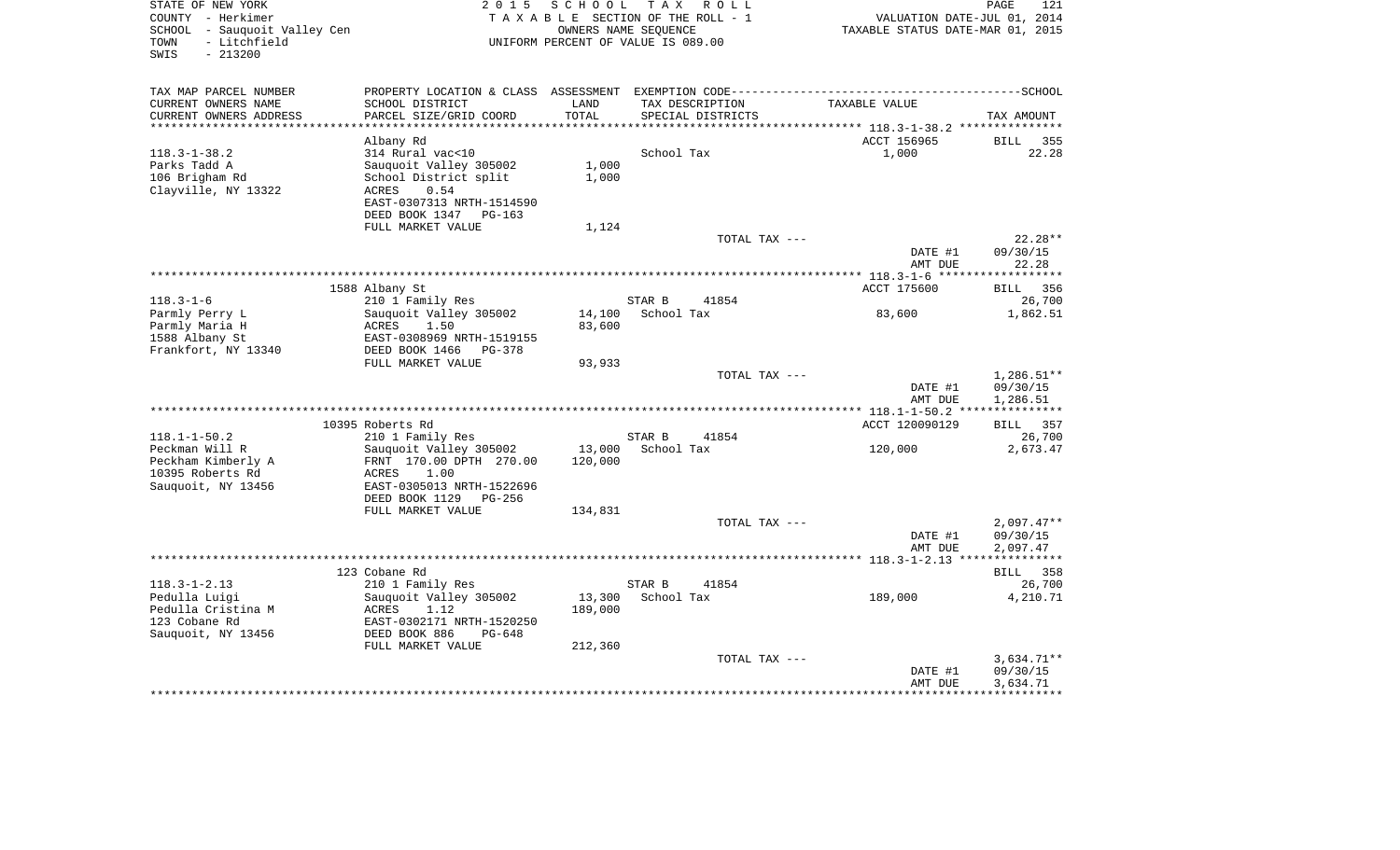| STATE OF NEW YORK<br>COUNTY - Herkimer<br>SCHOOL - Sauquoit Valley Cen<br>- Litchfield<br>TOWN<br>$-213200$<br>SWIS | 2 0 1 5                                                                                                                                                                         | SCHOOL<br>TAXABLE SECTION OF THE ROLL - 1<br>UNIFORM PERCENT OF VALUE IS 089.00 | OWNERS NAME SEOUENCE | TAX ROLL          | VALUATION DATE-JUL 01, 2014<br>TAXABLE STATUS DATE-MAR 01, 2015 | PAGE<br>122                          |
|---------------------------------------------------------------------------------------------------------------------|---------------------------------------------------------------------------------------------------------------------------------------------------------------------------------|---------------------------------------------------------------------------------|----------------------|-------------------|-----------------------------------------------------------------|--------------------------------------|
| TAX MAP PARCEL NUMBER<br>CURRENT OWNERS NAME<br>CURRENT OWNERS ADDRESS<br>***********************                   | SCHOOL DISTRICT<br>PARCEL SIZE/GRID COORD                                                                                                                                       | LAND<br>TOTAL                                                                   | TAX DESCRIPTION      | SPECIAL DISTRICTS | TAXABLE VALUE                                                   | TAX AMOUNT                           |
|                                                                                                                     | 10517 Roberts Rd                                                                                                                                                                |                                                                                 |                      |                   | ACCT 120001830                                                  | <b>BILL</b><br>359                   |
| $118.1 - 1 - 53$<br>Petronella Kimberly<br>Petronella Carmine<br>10517 Roberts Rd<br>Sauquoit, NY 13456             | 210 1 Family Res<br>Sauquoit Valley 305002<br>FRNT 125.00 DPTH 150.00<br>EAST-0306775 NRTH-1521156<br>DEED BOOK 1156<br>PG-756                                                  | 7,500<br>80,000                                                                 | STAR B<br>School Tax | 41854             | 80,000                                                          | 26,700<br>1,782.31                   |
|                                                                                                                     | FULL MARKET VALUE                                                                                                                                                               | 89,888                                                                          |                      | TOTAL TAX ---     | DATE #1<br>AMT DUE                                              | $1,206.31**$<br>09/30/15<br>1,206.31 |
|                                                                                                                     |                                                                                                                                                                                 |                                                                                 |                      |                   |                                                                 |                                      |
| $118.4 - 1 - 2.2$<br>Pettinato Salvatore<br>424 Bennett Road<br>Frankfort, NY 13340                                 | Bennett Rd<br>314 Rural vac<10<br>Sauquoit Valley 305002<br>Survey MF 705<br>FRNT 225.00 DPTH<br>53.90<br>ACRES<br>EAST-0313318 NRTH-1521039<br>DEED BOOK 1277<br><b>PG-790</b> | 35,000<br>35,000                                                                | School Tax           |                   | 35,000                                                          | 360<br>BILL<br>779.76                |
|                                                                                                                     | FULL MARKET VALUE                                                                                                                                                               | 39,326                                                                          |                      |                   |                                                                 |                                      |
|                                                                                                                     |                                                                                                                                                                                 |                                                                                 |                      | TOTAL TAX ---     | DATE #1<br>AMT DUE                                              | $779.76**$<br>09/30/15<br>779.76     |
|                                                                                                                     | 2096 Graffenburg Rd                                                                                                                                                             |                                                                                 |                      |                   | ACCT 120090001                                                  | <b>BILL</b><br>361                   |
| $118.1 - 1 - 13$<br>Porter Dane S<br>Porter Lori A<br>2096 Graffenburg Rd<br>Sauquoit, NY 13456                     | 210 1 Family Res<br>Sauquoit Valley 305002<br>FRNT 150.00 DPTH 189.00<br>EAST-0302030 NRTH-1524345<br>DEED BOOK 838<br>$PG-7$<br>FULL MARKET VALUE                              | 10,100<br>122,000<br>137,079                                                    | STAR B<br>School Tax | 41854             | 122,000                                                         | 26,700<br>2,718.02                   |
|                                                                                                                     |                                                                                                                                                                                 |                                                                                 |                      | TOTAL TAX ---     | DATE #1                                                         | $2,142.02**$<br>09/30/15             |
|                                                                                                                     |                                                                                                                                                                                 |                                                                                 |                      |                   | AMT DUE                                                         | 2,142.02<br>************             |
| $118.1 - 1 - 14$<br>Porter Hank W<br>Porter Erin E<br>2096 Graffenburg Rd<br>Sauguoit, NY 13456                     | 2092 Graffenburg Rd<br>210 1 Family Res<br>Sauquoit Valley 305002<br>FRNT 114.00 DPTH 189.00<br>0.56<br>ACRES<br>EAST-0301967 NRTH-1524239<br>DEED BOOK 1514<br>PG-125          | 9,500<br>84,200                                                                 | School Tax           |                   | ACCT 183009<br>84,200                                           | <b>BILL</b><br>362<br>1,875.88       |
|                                                                                                                     | FULL MARKET VALUE                                                                                                                                                               | 94,607                                                                          |                      | TOTAL TAX ---     | DATE #1<br>AMT DUE                                              | 1,875.88**<br>09/30/15<br>1,875.88   |
|                                                                                                                     |                                                                                                                                                                                 |                                                                                 |                      |                   |                                                                 |                                      |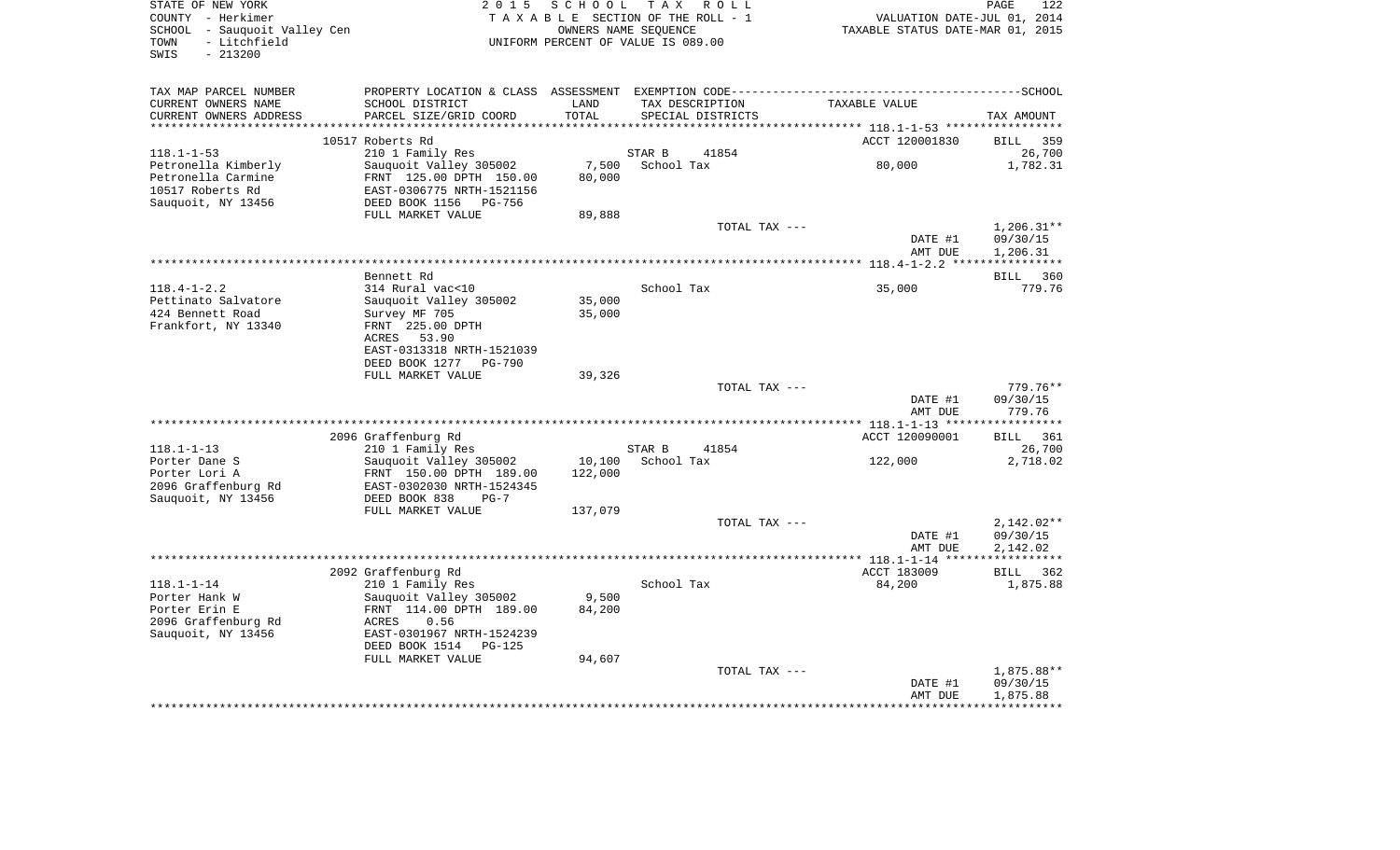| STATE OF NEW YORK<br>COUNTY - Herkimer<br>SCHOOL - Sauquoit Valley Cen<br>- Litchfield<br>TOWN<br>$-213200$<br>SWIS | 2 0 1 5                                    | SCHOOL        | TAX ROLL<br>TAXABLE SECTION OF THE ROLL - 1<br>OWNERS NAME SEOUENCE<br>UNIFORM PERCENT OF VALUE IS 089.00 | VALUATION DATE-JUL 01, 2014<br>TAXABLE STATUS DATE-MAR 01, 2015 | PAGE<br>123              |
|---------------------------------------------------------------------------------------------------------------------|--------------------------------------------|---------------|-----------------------------------------------------------------------------------------------------------|-----------------------------------------------------------------|--------------------------|
|                                                                                                                     |                                            |               |                                                                                                           |                                                                 |                          |
| TAX MAP PARCEL NUMBER                                                                                               |                                            |               |                                                                                                           |                                                                 |                          |
| CURRENT OWNERS NAME<br>CURRENT OWNERS ADDRESS                                                                       | SCHOOL DISTRICT<br>PARCEL SIZE/GRID COORD  | LAND<br>TOTAL | TAX DESCRIPTION<br>SPECIAL DISTRICTS                                                                      | TAXABLE VALUE                                                   | TAX AMOUNT               |
|                                                                                                                     |                                            |               |                                                                                                           |                                                                 |                          |
|                                                                                                                     | 117 Brown Rd                               |               |                                                                                                           |                                                                 | 363<br>BILL              |
| $118.3 - 1 - 32.14$                                                                                                 | 240 Rural res                              |               | School Tax                                                                                                | 120,000                                                         | 2,673.47                 |
| Potter Frank W                                                                                                      | Sauquoit Valley 305002                     | 24,000        |                                                                                                           |                                                                 |                          |
| Potter N Kathleen                                                                                                   | 2015 Partial on Home                       | 120,000       |                                                                                                           |                                                                 |                          |
| 117 Brown                                                                                                           | EAST-0306356 NRTH-1516547                  |               |                                                                                                           |                                                                 |                          |
| Frankfort, NY 13340                                                                                                 | DEED BOOK 1204 PG-677<br>FULL MARKET VALUE |               |                                                                                                           |                                                                 |                          |
|                                                                                                                     |                                            | 134,831       | TOTAL TAX ---                                                                                             |                                                                 | $2,673.47**$             |
|                                                                                                                     |                                            |               |                                                                                                           | DATE #1                                                         | 09/30/15                 |
|                                                                                                                     |                                            |               |                                                                                                           | AMT DUE                                                         | 2,673.47                 |
|                                                                                                                     |                                            |               |                                                                                                           |                                                                 |                          |
|                                                                                                                     | 2962 King Rd                               |               |                                                                                                           | ACCT 120002790                                                  | BILL<br>364              |
| $118.3 - 1 - 2.2$                                                                                                   | 210 1 Family Res                           |               | STAR B<br>41854                                                                                           |                                                                 | 26,700                   |
| Poupart Joseph R                                                                                                    | Sauquoit Valley 305002                     | 10,000        | School Tax                                                                                                | 70,200                                                          | 1,563.98                 |
| Kochan Patricia J<br>2962 King Rd                                                                                   | FRNT 100.00 DPTH 175.00<br>ACRES<br>0.63   | 70,200        |                                                                                                           |                                                                 |                          |
| Sauquoit, NY 13456                                                                                                  | EAST-0301246 NRTH-1520587                  |               |                                                                                                           |                                                                 |                          |
|                                                                                                                     | DEED BOOK 890<br>$PG-272$                  |               |                                                                                                           |                                                                 |                          |
|                                                                                                                     | FULL MARKET VALUE                          | 78,876        |                                                                                                           |                                                                 |                          |
|                                                                                                                     |                                            |               | TOTAL TAX ---                                                                                             |                                                                 | 987.98**                 |
|                                                                                                                     |                                            |               |                                                                                                           | DATE #1                                                         | 09/30/15                 |
|                                                                                                                     |                                            |               |                                                                                                           | AMT DUE                                                         | 987.98                   |
|                                                                                                                     |                                            |               |                                                                                                           |                                                                 |                          |
| $118.1 - 1 - 32.3$                                                                                                  | 105 Bennett Rd<br>270 Mfg housing          |               | STAR B<br>41854                                                                                           | ACCT 120090161                                                  | BILL 365<br>26,700       |
| Pugliese Frank                                                                                                      | Sauquoit Valley 305002                     | 11,000        | School Tax                                                                                                | 30,700                                                          | 683.96                   |
| 105 Bennett Rd                                                                                                      | FRNT 150.00 DPTH 300.00                    | 30,700        |                                                                                                           |                                                                 |                          |
| Frankfort, NY 13340                                                                                                 | <b>ACRES</b><br>0.75                       |               |                                                                                                           |                                                                 |                          |
|                                                                                                                     | EAST-0307192 NRTH-1520659                  |               |                                                                                                           |                                                                 |                          |
|                                                                                                                     | DEED BOOK 942<br>$PG-646$                  |               |                                                                                                           |                                                                 |                          |
|                                                                                                                     | FULL MARKET VALUE                          | 34,494        |                                                                                                           |                                                                 |                          |
|                                                                                                                     |                                            |               | TOTAL TAX ---                                                                                             |                                                                 | $107.96**$               |
|                                                                                                                     |                                            |               |                                                                                                           | DATE #1                                                         | 09/30/15                 |
|                                                                                                                     |                                            |               |                                                                                                           | AMT DUE                                                         | 107.96                   |
|                                                                                                                     | 10264 Roberts Rd                           |               |                                                                                                           | ACCT 120090038                                                  | 366<br>BILL              |
| $118.1 - 1 - 39$                                                                                                    | 210 1 Family Res                           |               | STAR B<br>41854                                                                                           |                                                                 | 26,700                   |
| Rager Elizabeth D                                                                                                   | Sauguoit Valley 305002                     | 22,500        | School Tax                                                                                                | 123,700                                                         | 2,755.90                 |
| 10264 Roberts Rd                                                                                                    | <b>ACRES</b><br>5.58                       | 123,700       |                                                                                                           |                                                                 |                          |
| Sauquoit, NY 13456                                                                                                  | EAST-0302350 NRTH-1523051                  |               |                                                                                                           |                                                                 |                          |
|                                                                                                                     | DEED BOOK 934<br>PG-161                    |               |                                                                                                           |                                                                 |                          |
|                                                                                                                     | FULL MARKET VALUE                          | 138,989       |                                                                                                           |                                                                 |                          |
|                                                                                                                     |                                            |               | TOTAL TAX ---                                                                                             | DATE #1                                                         | $2,179.90**$<br>09/30/15 |
|                                                                                                                     |                                            |               |                                                                                                           | AMT DUE                                                         | 2,179.90                 |
|                                                                                                                     |                                            |               |                                                                                                           |                                                                 |                          |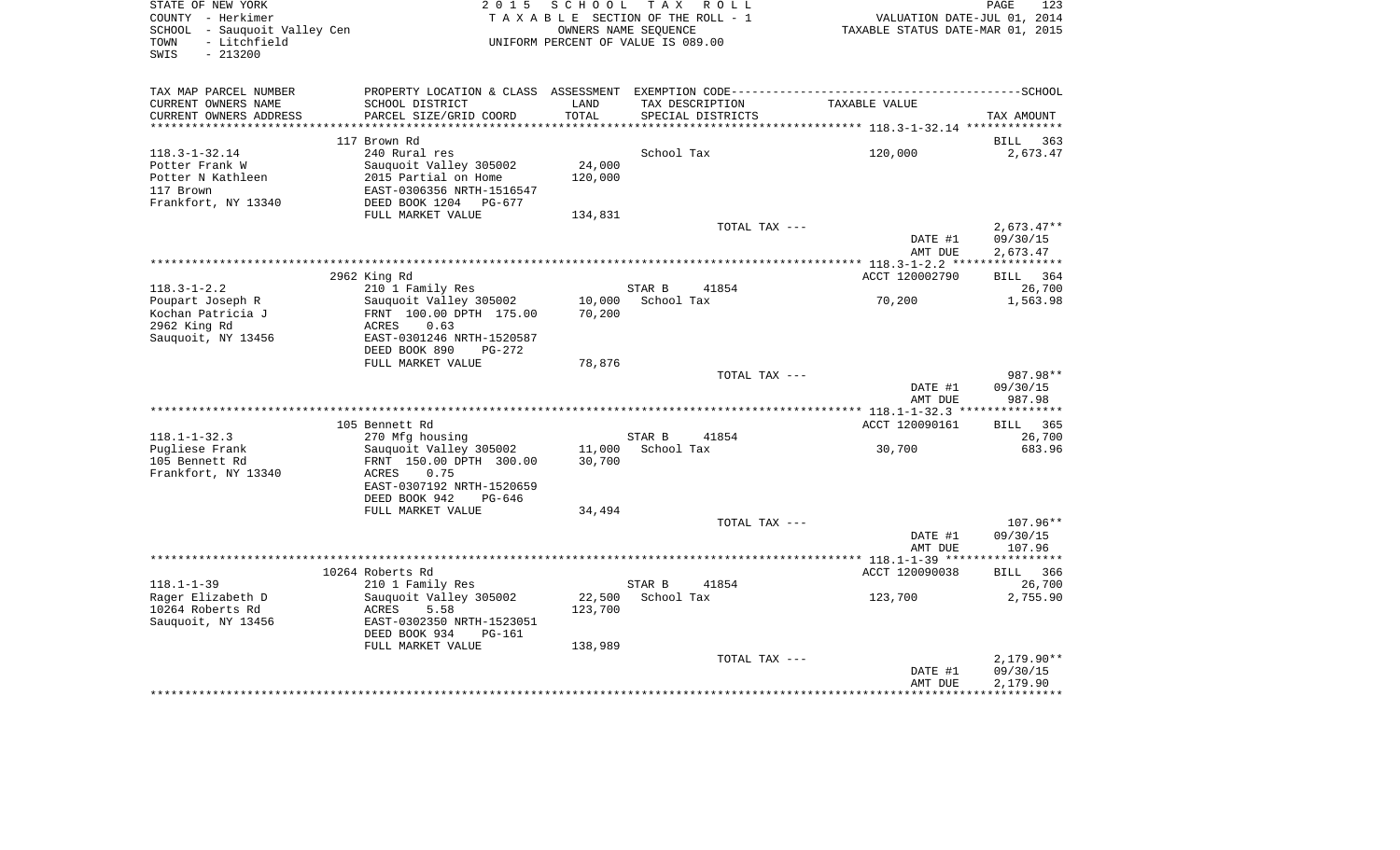| PROPERTY LOCATION & CLASS ASSESSMENT EXEMPTION CODE-----------------------------------SCHOOL<br>TAX MAP PARCEL NUMBER<br>CURRENT OWNERS NAME<br>SCHOOL DISTRICT<br>LAND<br>TAX DESCRIPTION<br>TOTAL<br>CURRENT OWNERS ADDRESS<br>PARCEL SIZE/GRID COORD<br>SPECIAL DISTRICTS<br>King Rd<br>124.1-1-1<br>School Tax<br>105 Vac farmland<br>12,400<br>Rasbach Harold D<br>Sauquoit Valley 305002<br>Rasbach Patricia W<br>ACRES<br>31.40<br>12,400 | TAXABLE VALUE<br>ACCT 120001530<br>12,400 | TAX AMOUNT<br>BILL 367 |
|--------------------------------------------------------------------------------------------------------------------------------------------------------------------------------------------------------------------------------------------------------------------------------------------------------------------------------------------------------------------------------------------------------------------------------------------------|-------------------------------------------|------------------------|
|                                                                                                                                                                                                                                                                                                                                                                                                                                                  |                                           |                        |
|                                                                                                                                                                                                                                                                                                                                                                                                                                                  |                                           |                        |
|                                                                                                                                                                                                                                                                                                                                                                                                                                                  |                                           |                        |
|                                                                                                                                                                                                                                                                                                                                                                                                                                                  |                                           |                        |
|                                                                                                                                                                                                                                                                                                                                                                                                                                                  |                                           | 276.26                 |
|                                                                                                                                                                                                                                                                                                                                                                                                                                                  |                                           |                        |
|                                                                                                                                                                                                                                                                                                                                                                                                                                                  |                                           |                        |
| EAST-0302075 NRTH-1512740<br>RD1 Rasbach Rd                                                                                                                                                                                                                                                                                                                                                                                                      |                                           |                        |
| Clayville, NY 13322<br>DEED BOOK 1428<br>PG-266                                                                                                                                                                                                                                                                                                                                                                                                  |                                           |                        |
| FULL MARKET VALUE<br>13,933                                                                                                                                                                                                                                                                                                                                                                                                                      |                                           |                        |
| TOTAL TAX ---                                                                                                                                                                                                                                                                                                                                                                                                                                    |                                           | $276.26**$             |
|                                                                                                                                                                                                                                                                                                                                                                                                                                                  | DATE #1                                   | 09/30/15               |
|                                                                                                                                                                                                                                                                                                                                                                                                                                                  | AMT DUE                                   | 276.26                 |
|                                                                                                                                                                                                                                                                                                                                                                                                                                                  |                                           |                        |
| King Off Rd                                                                                                                                                                                                                                                                                                                                                                                                                                      | ACCT 169736                               | BILL 368               |
| $124.1 - 1 - 3.1$<br>School Tax<br>105 Vac farmland                                                                                                                                                                                                                                                                                                                                                                                              | 42,200                                    | 940.17                 |
| Rasbach Harold D<br>42,200<br>Sauquoit Valley 305002                                                                                                                                                                                                                                                                                                                                                                                             |                                           |                        |
| 42,200<br>Rasbach Patricia W<br>81.80<br>ACRES                                                                                                                                                                                                                                                                                                                                                                                                   |                                           |                        |
| 239 Rasbach Rd<br>EAST-0303746 NRTH-1512233                                                                                                                                                                                                                                                                                                                                                                                                      |                                           |                        |
| Clayville, NY 13322<br>DEED BOOK 1428<br>PG-266                                                                                                                                                                                                                                                                                                                                                                                                  |                                           |                        |
| 47,416<br>FULL MARKET VALUE                                                                                                                                                                                                                                                                                                                                                                                                                      |                                           |                        |
| TOTAL TAX ---                                                                                                                                                                                                                                                                                                                                                                                                                                    |                                           | $940.17**$             |
|                                                                                                                                                                                                                                                                                                                                                                                                                                                  | DATE #1                                   | 09/30/15               |
|                                                                                                                                                                                                                                                                                                                                                                                                                                                  | AMT DUE                                   | 940.17                 |
| 10240 Cedar Lake Rd                                                                                                                                                                                                                                                                                                                                                                                                                              | ACCT 120011970                            | BILL 369               |
| STAR B<br>41854<br>124.1-1-17.1<br>210 1 Family Res                                                                                                                                                                                                                                                                                                                                                                                              |                                           | 26,700                 |
| 8,800<br>School Tax<br>Rider Paul W<br>Sauquoit Valley 305002                                                                                                                                                                                                                                                                                                                                                                                    | 69,400                                    | 1,546.15               |
| Rider Nancy L<br>FRNT 115.00 DPTH 183.00<br>69,400                                                                                                                                                                                                                                                                                                                                                                                               |                                           |                        |
| 10240 Cedar Lake Rd<br>0.48<br>ACRES                                                                                                                                                                                                                                                                                                                                                                                                             |                                           |                        |
| Clayville, NY 13322<br>EAST-0302115 NRTH-1506732                                                                                                                                                                                                                                                                                                                                                                                                 |                                           |                        |
| DEED BOOK 917<br>PG-615                                                                                                                                                                                                                                                                                                                                                                                                                          |                                           |                        |
| 77,978<br>FULL MARKET VALUE                                                                                                                                                                                                                                                                                                                                                                                                                      |                                           |                        |
| TOTAL TAX ---                                                                                                                                                                                                                                                                                                                                                                                                                                    |                                           | 970.15**               |
|                                                                                                                                                                                                                                                                                                                                                                                                                                                  | DATE #1                                   | 09/30/15               |
|                                                                                                                                                                                                                                                                                                                                                                                                                                                  | AMT DUE                                   | 970.15                 |
|                                                                                                                                                                                                                                                                                                                                                                                                                                                  |                                           |                        |
| Bennett Rd                                                                                                                                                                                                                                                                                                                                                                                                                                       | ACCT 120012150                            | BILL 370               |
| $118.1 - 1 - 32.1$<br>322 Rural vac>10<br>School Tax                                                                                                                                                                                                                                                                                                                                                                                             | 26,800                                    | 597.07                 |
| 26,800<br>Salerno Joseph K<br>Sauquoit Valley 305002                                                                                                                                                                                                                                                                                                                                                                                             |                                           |                        |
| 26,800<br>3053 South St<br>ACRES<br>40.80                                                                                                                                                                                                                                                                                                                                                                                                        |                                           |                        |
| Clinton, NY 13323<br>EAST-0308308 NRTH-1521387                                                                                                                                                                                                                                                                                                                                                                                                   |                                           |                        |
| DEED BOOK 827<br>PG-658                                                                                                                                                                                                                                                                                                                                                                                                                          |                                           |                        |
| FULL MARKET VALUE<br>30,112                                                                                                                                                                                                                                                                                                                                                                                                                      |                                           |                        |
| TOTAL TAX ---                                                                                                                                                                                                                                                                                                                                                                                                                                    |                                           | 597.07**               |
|                                                                                                                                                                                                                                                                                                                                                                                                                                                  | DATE #1                                   | 09/30/15               |
|                                                                                                                                                                                                                                                                                                                                                                                                                                                  | AMT DUE                                   | 597.07                 |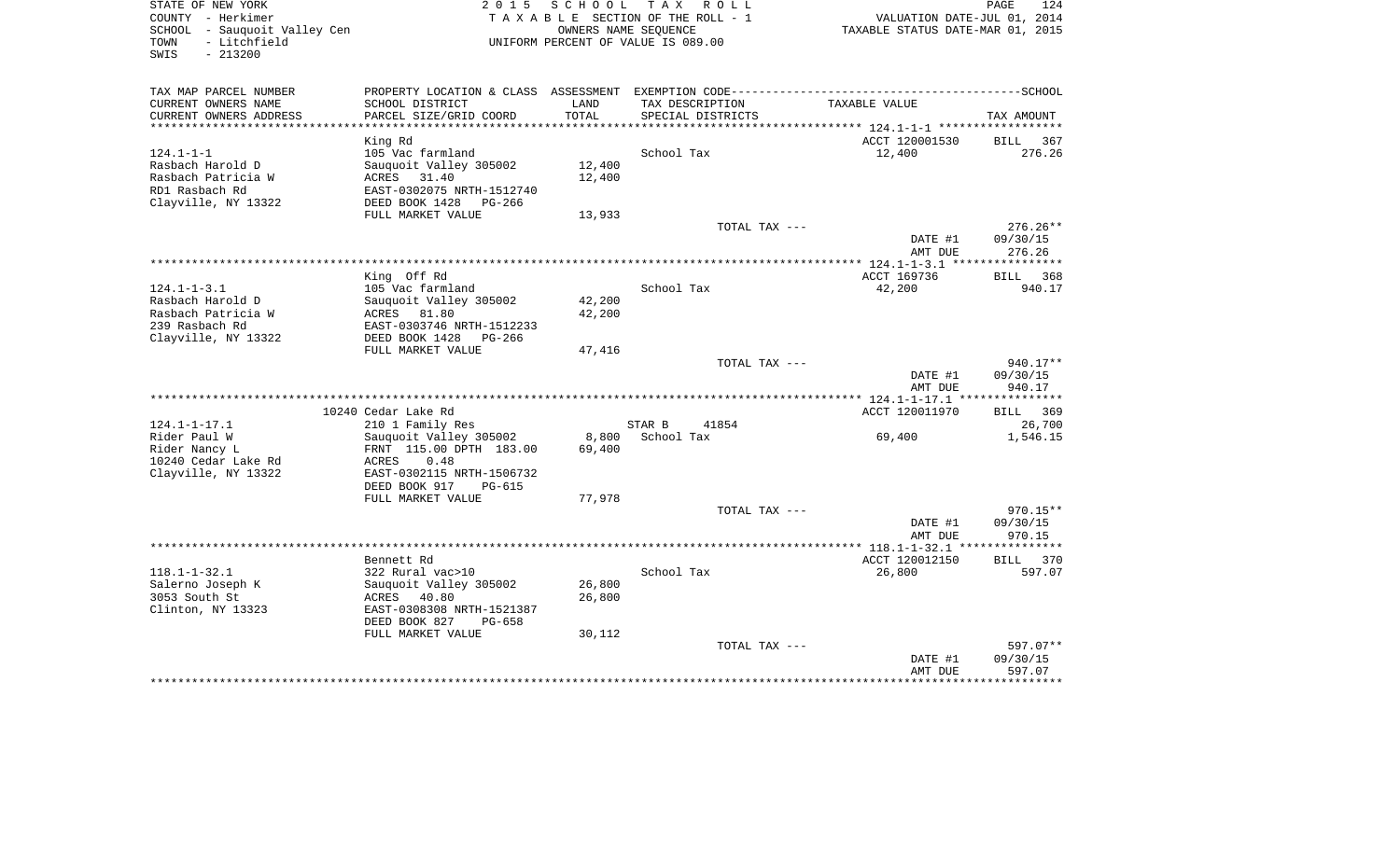| STATE OF NEW YORK<br>COUNTY - Herkimer<br>SCHOOL - Sauquoit Valley Cen<br>- Litchfield<br>TOWN<br>$-213200$<br>SWIS | 2 0 1 5                                              |         | SCHOOL TAX ROLL<br>TAXABLE SECTION OF THE ROLL - 1<br>OWNERS NAME SEOUENCE<br>UNIFORM PERCENT OF VALUE IS 089.00 | VALUATION DATE-JUL 01, 2014<br>TAXABLE STATUS DATE-MAR 01, 2015 | PAGE<br>125        |
|---------------------------------------------------------------------------------------------------------------------|------------------------------------------------------|---------|------------------------------------------------------------------------------------------------------------------|-----------------------------------------------------------------|--------------------|
| TAX MAP PARCEL NUMBER                                                                                               |                                                      |         |                                                                                                                  |                                                                 |                    |
| CURRENT OWNERS NAME                                                                                                 | SCHOOL DISTRICT                                      | LAND    | TAX DESCRIPTION                                                                                                  | TAXABLE VALUE                                                   |                    |
| CURRENT OWNERS ADDRESS                                                                                              | PARCEL SIZE/GRID COORD                               | TOTAL   | SPECIAL DISTRICTS                                                                                                |                                                                 | TAX AMOUNT         |
|                                                                                                                     | 1622 Albany Rd                                       |         |                                                                                                                  | ACCT 120090068                                                  | BILL 371           |
| $118.3 - 1 - 11$                                                                                                    | 312 Vac w/imprv                                      |         | School Tax                                                                                                       | 38,000                                                          | 846.60             |
| Santa Maria Steven                                                                                                  | Sauquoit Valley 305002                               | 13,000  |                                                                                                                  |                                                                 |                    |
| 1628 Albany St                                                                                                      | ACRES<br>1.00                                        | 38,000  |                                                                                                                  |                                                                 |                    |
| Frankfort, NY 13340                                                                                                 | EAST-0309295 NRTH-1519621<br>DEED BOOK 663<br>PG-948 |         |                                                                                                                  |                                                                 |                    |
|                                                                                                                     | FULL MARKET VALUE                                    | 42,697  |                                                                                                                  |                                                                 |                    |
|                                                                                                                     |                                                      |         | TOTAL TAX ---                                                                                                    |                                                                 | 846.60**           |
|                                                                                                                     |                                                      |         |                                                                                                                  | DATE #1<br>AMT DUE                                              | 09/30/15<br>846.60 |
|                                                                                                                     |                                                      |         |                                                                                                                  |                                                                 |                    |
|                                                                                                                     | 1628 Albany St                                       |         |                                                                                                                  | ACCT 120007590                                                  | BILL 372           |
| $118.3 - 1 - 12$                                                                                                    | 210 1 Family Res                                     |         | AGED-C/S 41805                                                                                                   |                                                                 | 36,350             |
| Santa-Maria Lorraine D                                                                                              | Sauquoit Valley 305002<br>FRNT 150.00 DPTH 200.00    |         | 10,500 STAR EN<br>41834<br>72,700 School Tax                                                                     |                                                                 | 36,350<br>809.84   |
| 1628 Albany St<br>Frankfort, NY 13340                                                                               | EAST-0309389 NRTH-1519756                            |         |                                                                                                                  | 36,350                                                          |                    |
|                                                                                                                     | DEED BOOK 00607 PG-00937                             |         |                                                                                                                  |                                                                 |                    |
|                                                                                                                     | FULL MARKET VALUE                                    | 81,685  |                                                                                                                  |                                                                 |                    |
|                                                                                                                     |                                                      |         | TOTAL TAX ---                                                                                                    |                                                                 | $0.00**$           |
|                                                                                                                     |                                                      |         |                                                                                                                  |                                                                 |                    |
|                                                                                                                     | 10170 Roberts Rd                                     |         |                                                                                                                  | ACCT 120000150                                                  | BILL 373           |
| $118.1 - 1 - 44.1$<br>Sauquoit Valley Ins Co                                                                        | 484 1 use sm bld<br>Sauquoit Valley 305002           | 10,100  | School Tax                                                                                                       | 100,100                                                         | 2,230.12           |
| 10170 Roberts Rd                                                                                                    | FRNT 175.00 DPTH 142.00                              | 100,100 |                                                                                                                  |                                                                 |                    |
| Sauquoit, NY 13456                                                                                                  | EAST-0300904 NRTH-1524272                            |         |                                                                                                                  |                                                                 |                    |
|                                                                                                                     | DEED BOOK 693<br>PG-559                              |         |                                                                                                                  |                                                                 |                    |
|                                                                                                                     | FULL MARKET VALUE                                    | 112,472 |                                                                                                                  |                                                                 |                    |
|                                                                                                                     |                                                      |         | TOTAL TAX ---                                                                                                    |                                                                 | 2,230.12**         |
|                                                                                                                     |                                                      |         |                                                                                                                  | DATE #1                                                         | 09/30/15           |
|                                                                                                                     |                                                      |         |                                                                                                                  | AMT DUE                                                         | 2,230.12           |
|                                                                                                                     | 149 Bennett Rd                                       |         |                                                                                                                  | ACCT 120090160                                                  | BILL 374           |
| $118.1 - 1 - 32.2$                                                                                                  | 210 1 Family Res                                     |         | School Tax                                                                                                       | 94,000                                                          | 2,094.21           |
| Seifert Karen                                                                                                       | Sauquoit Valley 305002                               | 13,700  |                                                                                                                  |                                                                 |                    |
| 149 Bennett Rd                                                                                                      | Doublewide                                           | 94,000  |                                                                                                                  |                                                                 |                    |
| Frankfort, NY 13340                                                                                                 | ACRES<br>1.30                                        |         |                                                                                                                  |                                                                 |                    |
|                                                                                                                     | EAST-0308001 NRTH-1520364                            |         |                                                                                                                  |                                                                 |                    |
|                                                                                                                     | DEED BOOK 1417 PG-740<br>FULL MARKET VALUE           | 105,618 |                                                                                                                  |                                                                 |                    |
|                                                                                                                     |                                                      |         | TOTAL TAX ---                                                                                                    |                                                                 | $2,094.21**$       |
|                                                                                                                     |                                                      |         |                                                                                                                  | DATE #1                                                         | 09/30/15           |
|                                                                                                                     |                                                      |         |                                                                                                                  | AMT DUE                                                         | 2,094.21           |
|                                                                                                                     |                                                      |         |                                                                                                                  |                                                                 |                    |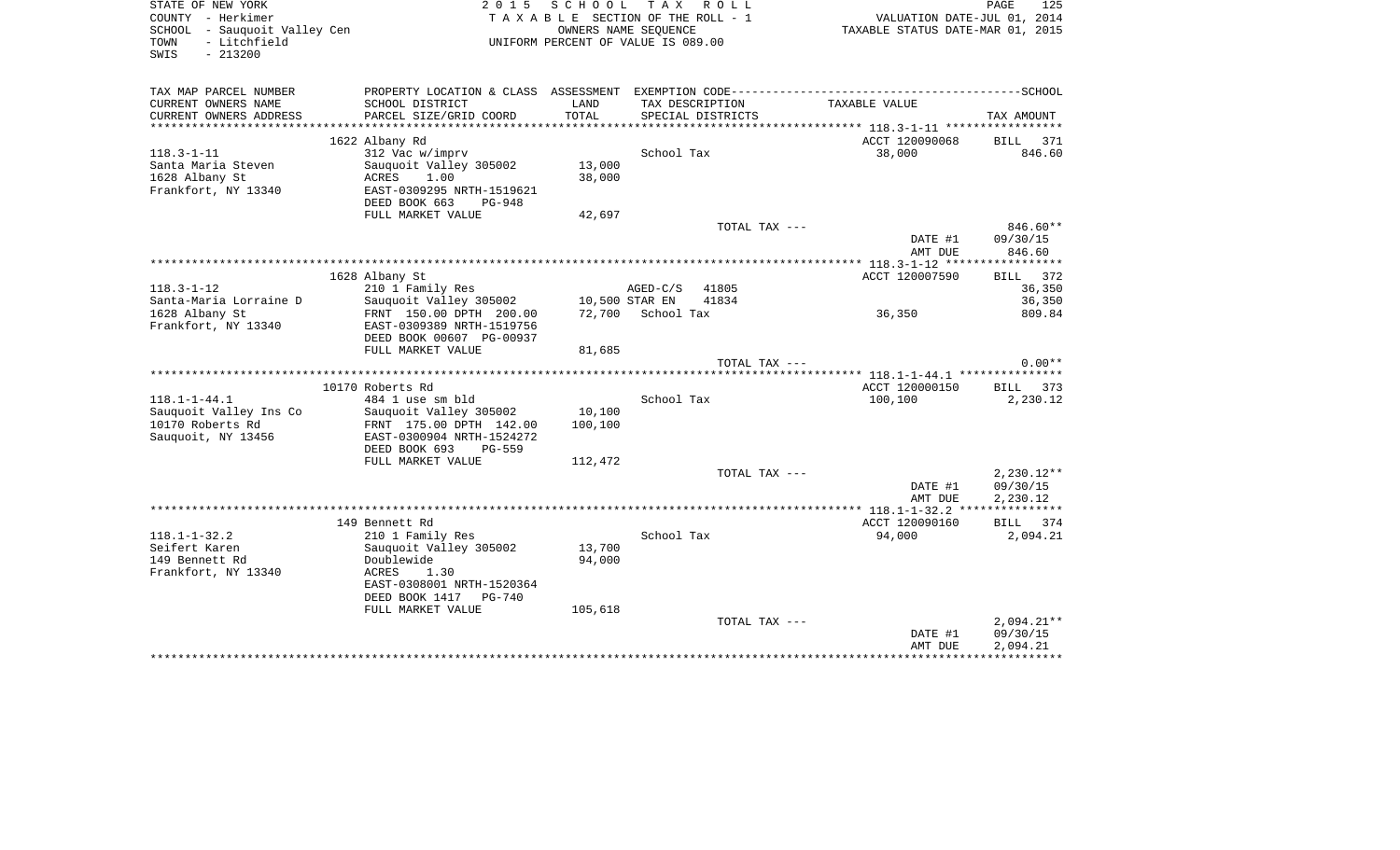| STATE OF NEW YORK<br>COUNTY - Herkimer<br>SCHOOL - Sauquoit Valley Cen<br>- Litchfield<br>TOWN<br>SWIS<br>$-213200$ | 2 0 1 5                                            | S C H O O L<br>OWNERS NAME SEOUENCE | TAX ROLL<br>TAXABLE SECTION OF THE ROLL - 1<br>UNIFORM PERCENT OF VALUE IS 089.00 | VALUATION DATE-JUL 01, 2014<br>TAXABLE STATUS DATE-MAR 01, 2015                                               | PAGE<br>126            |
|---------------------------------------------------------------------------------------------------------------------|----------------------------------------------------|-------------------------------------|-----------------------------------------------------------------------------------|---------------------------------------------------------------------------------------------------------------|------------------------|
| TAX MAP PARCEL NUMBER<br>CURRENT OWNERS NAME                                                                        | SCHOOL DISTRICT                                    | LAND                                | TAX DESCRIPTION                                                                   | PROPERTY LOCATION & CLASS ASSESSMENT EXEMPTION CODE-----------------------------------SCHOOL<br>TAXABLE VALUE |                        |
| CURRENT OWNERS ADDRESS<br>*********************                                                                     | PARCEL SIZE/GRID COORD                             | TOTAL<br>*********                  | SPECIAL DISTRICTS                                                                 | ******************************** 118.1-1-32.6 ****************                                                | TAX AMOUNT             |
|                                                                                                                     | Bennett Rd                                         |                                     |                                                                                   | ACCT 120090205                                                                                                | <b>BILL</b><br>375     |
| $118.1 - 1 - 32.6$                                                                                                  | 314 Rural vac<10                                   |                                     | School Tax                                                                        | 6,600                                                                                                         | 147.04                 |
| Seifert Karen                                                                                                       | Sauquoit Valley 305002                             | 6,600                               |                                                                                   |                                                                                                               |                        |
| 149 Bennett Rd                                                                                                      | 9.30<br>ACRES                                      | 6,600                               |                                                                                   |                                                                                                               |                        |
| Frankfort, NY 13340                                                                                                 | EAST-0308736 NRTH-1521227<br>DEED BOOK 1417 PG-740 |                                     |                                                                                   |                                                                                                               |                        |
|                                                                                                                     | FULL MARKET VALUE                                  | 7,416                               |                                                                                   |                                                                                                               |                        |
|                                                                                                                     |                                                    |                                     | TOTAL TAX ---                                                                     |                                                                                                               | 147.04**               |
|                                                                                                                     |                                                    |                                     |                                                                                   | DATE #1                                                                                                       | 09/30/15               |
|                                                                                                                     |                                                    |                                     |                                                                                   | AMT DUE                                                                                                       | 147.04                 |
|                                                                                                                     |                                                    |                                     |                                                                                   |                                                                                                               |                        |
| $118.3 - 1 - 32.9$                                                                                                  | 1528 Albany Rd<br>210 1 Family Res                 |                                     | STAR B<br>41854                                                                   |                                                                                                               | 376<br>BILL<br>26,700  |
| Shilling Richard A                                                                                                  | Sauquoit Valley 305002                             | 23,000                              | School Tax                                                                        | 105,800                                                                                                       | 2,357.11               |
| Shilling Linda S                                                                                                    | FRNT 223.00 DPTH                                   | 105,800                             |                                                                                   |                                                                                                               |                        |
| 1528 Albany Rd                                                                                                      | ACRES 10.00                                        |                                     |                                                                                   |                                                                                                               |                        |
| Frankfort, NY 13340                                                                                                 | EAST-0308531 NRTH-1517924<br>DEED BOOK 1109 PG-969 |                                     |                                                                                   |                                                                                                               |                        |
|                                                                                                                     | FULL MARKET VALUE                                  | 118,876                             |                                                                                   |                                                                                                               |                        |
|                                                                                                                     |                                                    |                                     | TOTAL TAX ---                                                                     | DATE #1                                                                                                       | 1,781.11**<br>09/30/15 |
|                                                                                                                     |                                                    |                                     |                                                                                   | AMT DUE                                                                                                       | 1,781.11               |
|                                                                                                                     | 155 Bennett Rd                                     |                                     |                                                                                   | ACCT 120090120                                                                                                | BILL 377               |
| $118.1 - 1 - 31.3$                                                                                                  | 210 1 Family Res                                   |                                     | STAR B<br>41854                                                                   |                                                                                                               | 26,700                 |
| Shorette Vanessa L                                                                                                  | Sauquoit Valley 305002                             | 24,500                              | School Tax                                                                        | 126,000                                                                                                       | 2,807.14               |
| 155 Bennett Rd                                                                                                      | Doublewide                                         | 126,000                             |                                                                                   |                                                                                                               |                        |
| Frankfort, NY 13340                                                                                                 | 7.20<br>ACRES<br>EAST-0308459 NRTH-1520533         |                                     |                                                                                   |                                                                                                               |                        |
|                                                                                                                     | DEED BOOK 836<br>PG-613                            |                                     |                                                                                   |                                                                                                               |                        |
|                                                                                                                     | FULL MARKET VALUE                                  | 141,573                             |                                                                                   |                                                                                                               |                        |
|                                                                                                                     |                                                    |                                     | TOTAL TAX ---                                                                     |                                                                                                               | 2,231.14**             |
|                                                                                                                     |                                                    |                                     |                                                                                   | DATE #1                                                                                                       | 09/30/15               |
|                                                                                                                     |                                                    |                                     |                                                                                   | AMT DUE                                                                                                       | 2,231.14               |
|                                                                                                                     | 120 Bennett Rd                                     |                                     |                                                                                   | ACCT 148715                                                                                                   | BILL 378               |
| $118.3 - 1 - 5.4$                                                                                                   | 210 1 Family Res                                   |                                     | School Tax                                                                        | 76,700                                                                                                        | 1,708.79               |
| Spurlin Caroline                                                                                                    | Sauquoit Valley 305002                             | 12,900                              |                                                                                   |                                                                                                               |                        |
| 3105 5th St PL Northwest                                                                                            | FRNT 240.00 DPTH 180.00                            | 76,700                              |                                                                                   |                                                                                                               |                        |
| Hickory, NC 28601                                                                                                   | ACRES<br>0.99                                      |                                     |                                                                                   |                                                                                                               |                        |
|                                                                                                                     | EAST-0307461 NRTH-1520314                          |                                     |                                                                                   |                                                                                                               |                        |
|                                                                                                                     | DEED BOOK 1298<br>$PG-229$<br>FULL MARKET VALUE    | 86,180                              |                                                                                   |                                                                                                               |                        |
|                                                                                                                     |                                                    |                                     | TOTAL TAX ---                                                                     |                                                                                                               | 1,708.79**             |
|                                                                                                                     |                                                    |                                     |                                                                                   | DATE #1                                                                                                       | 09/30/15               |
|                                                                                                                     |                                                    |                                     |                                                                                   | AMT DUE                                                                                                       | 1,708.79               |
|                                                                                                                     |                                                    |                                     |                                                                                   |                                                                                                               |                        |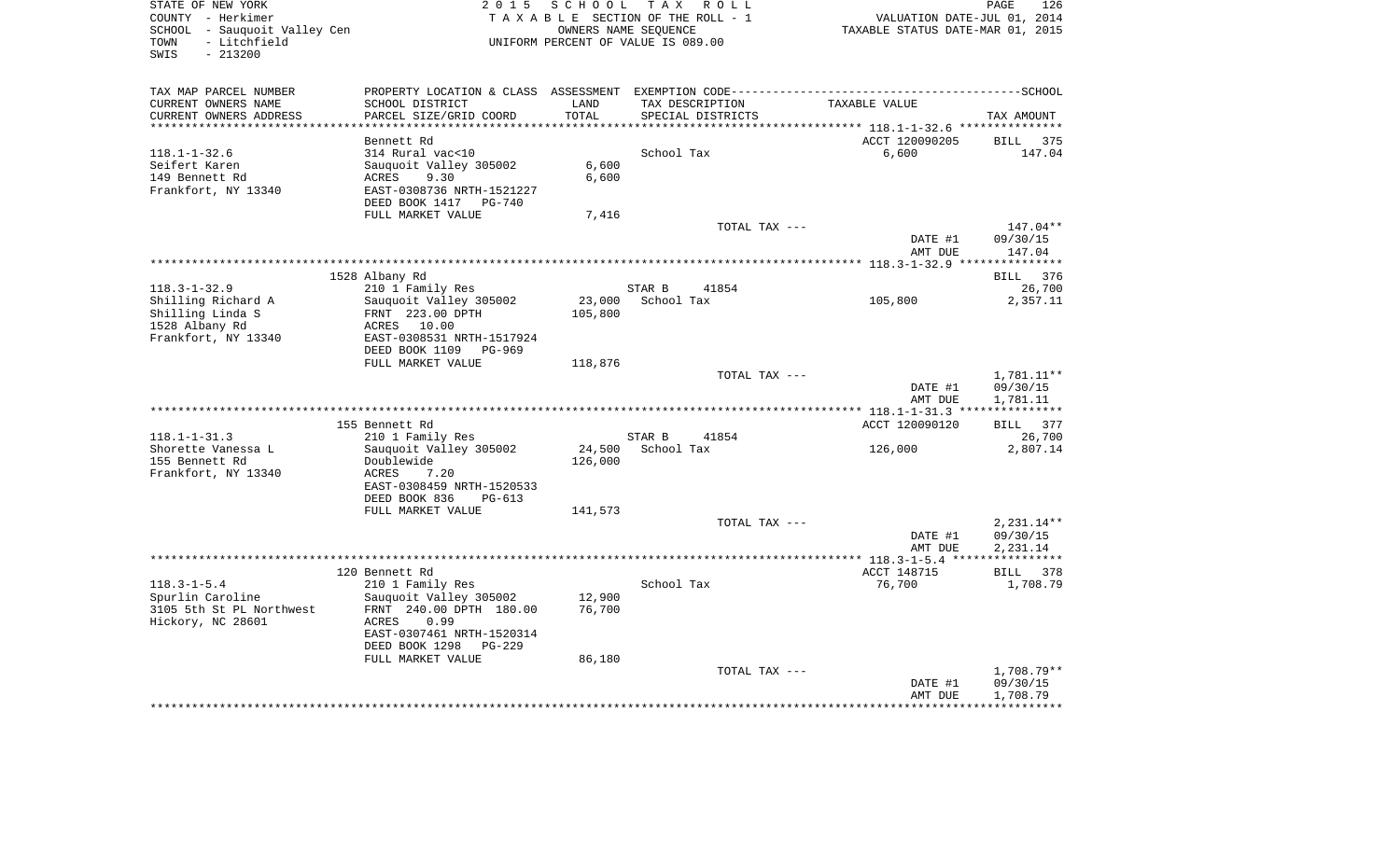| STATE OF NEW YORK<br>COUNTY - Herkimer<br>SCHOOL - Sauquoit Valley Cen<br>- Litchfield<br>TOWN |                                         |         | 2015 SCHOOL TAX ROLL<br>TAXABLE SECTION OF THE ROLL - 1<br>OWNERS NAME SEOUENCE<br>UNIFORM PERCENT OF VALUE IS 089.00 | VALUATION DATE-JUL 01, 2014<br>TAXABLE STATUS DATE-MAR 01, 2015 | PAGE         |
|------------------------------------------------------------------------------------------------|-----------------------------------------|---------|-----------------------------------------------------------------------------------------------------------------------|-----------------------------------------------------------------|--------------|
| $-213200$<br>SWIS                                                                              |                                         |         |                                                                                                                       |                                                                 |              |
| TAX MAP PARCEL NUMBER                                                                          | PROPERTY LOCATION & CLASS ASSESSMENT    |         |                                                                                                                       |                                                                 |              |
| CURRENT OWNERS NAME                                                                            | SCHOOL DISTRICT                         | LAND    | TAX DESCRIPTION                                                                                                       | TAXABLE VALUE                                                   |              |
| CURRENT OWNERS ADDRESS                                                                         | PARCEL SIZE/GRID COORD                  | TOTAL   | SPECIAL DISTRICTS                                                                                                     |                                                                 | TAX AMOUNT   |
| **********************                                                                         |                                         |         |                                                                                                                       | ACCT 120012240                                                  | BILL 379     |
| $118.1 - 1 - 5$                                                                                | 2077 Graffenburg Rd<br>210 1 Family Res |         | STAR B<br>41854                                                                                                       |                                                                 |              |
| Stephan Lynn B                                                                                 | Sauquoit Valley 305002                  | 14,500  | School Tax                                                                                                            | 153,300                                                         | 3, 415.35    |
| 2077 Graffenburg Rd                                                                            | ACRES<br>1.70                           | 153,300 |                                                                                                                       |                                                                 |              |
| Sauquoit, NY 13456                                                                             | EAST-0301604 NRTH-1524188               |         |                                                                                                                       |                                                                 |              |
|                                                                                                | DEED BOOK 763<br>$PG-423$               |         |                                                                                                                       |                                                                 |              |
|                                                                                                | FULL MARKET VALUE                       | 172,247 |                                                                                                                       |                                                                 |              |
|                                                                                                |                                         |         | TOTAL TAX ---                                                                                                         |                                                                 | $2,839.35**$ |
|                                                                                                |                                         |         |                                                                                                                       | DATE #1                                                         | 09/30/15     |
|                                                                                                |                                         |         |                                                                                                                       | AMT DUE                                                         | 2,839.35     |
|                                                                                                | 10219 Roberts Rd                        |         |                                                                                                                       | ACCT 120009930                                                  | BILL 380     |
| $118.1 - 1 - 16$                                                                               | 210 1 Family Res                        |         | STAR B<br>41854                                                                                                       |                                                                 |              |
| Tinker Linda L                                                                                 | Sauquoit Valley 305002                  | 9,500   | School Tax                                                                                                            | 81,200                                                          | 1,809.04     |
| 10219 Roberts Rd                                                                               | FRNT 245.00 DPTH 160.00                 | 81,200  |                                                                                                                       |                                                                 |              |
| Sauquoit, NY 13456                                                                             | EAST-0301846 NRTH-1523977               |         |                                                                                                                       |                                                                 |              |
|                                                                                                | DEED BOOK 00657 PG-00123                |         |                                                                                                                       |                                                                 |              |
|                                                                                                | FULL MARKET VALUE                       | 91,236  |                                                                                                                       |                                                                 |              |
|                                                                                                |                                         |         | TOTAL TAX ---                                                                                                         |                                                                 | $1,233.04**$ |
|                                                                                                |                                         |         |                                                                                                                       | DATE #1                                                         | 09/30/15     |
|                                                                                                |                                         |         |                                                                                                                       | AMT DUE                                                         | 1,233.04     |
|                                                                                                | Roberts Rd                              |         |                                                                                                                       | ACCT 120001890                                                  | BILL 381     |
| $118.1 - 1 - 43$                                                                               | 312 Vac w/imprv                         |         | School Tax                                                                                                            | 6,200                                                           |              |
| Tinker Linda L                                                                                 | Sauquoit Valley 305002                  | 500     |                                                                                                                       |                                                                 |              |
| 10219 Roberts Rd                                                                               | FRNT 100.00 DPTH 100.00                 | 6,200   |                                                                                                                       |                                                                 |              |
| Sauquoit, NY 13456                                                                             | EAST-0301278 NRTH-1524061               |         |                                                                                                                       |                                                                 |              |
|                                                                                                | FULL MARKET VALUE                       | 6,966   |                                                                                                                       |                                                                 |              |
|                                                                                                |                                         |         | TOTAL TAX ---                                                                                                         |                                                                 | $138.13**$   |
|                                                                                                |                                         |         |                                                                                                                       | DATE #1                                                         | 09/30/15     |
|                                                                                                |                                         |         |                                                                                                                       | AMT DUE                                                         | 138.13       |
|                                                                                                | Roberts Rd                              |         |                                                                                                                       | ACCT 120001770                                                  | BILL 382     |
| $118.1 - 1 - 46.1$                                                                             | 314 Rural vac<10                        |         | School Tax                                                                                                            | 10,300                                                          |              |
| Tinker Linda L                                                                                 | Sauguoit Valley 305002                  | 10,300  |                                                                                                                       |                                                                 |              |
| 10219 Roberts Rd                                                                               | 5.60<br>ACRES                           | 10,300  |                                                                                                                       |                                                                 |              |
| Sauquoit, NY 13456                                                                             | EAST-0301174 NRTH-1523714               |         |                                                                                                                       |                                                                 |              |
|                                                                                                | DEED BOOK 679<br>PG-38                  |         |                                                                                                                       |                                                                 |              |
|                                                                                                | FULL MARKET VALUE                       | 11,573  |                                                                                                                       |                                                                 |              |
|                                                                                                |                                         |         | TOTAL TAX ---                                                                                                         |                                                                 | $229.47**$   |
|                                                                                                |                                         |         |                                                                                                                       | DATE #1                                                         | 09/30/15     |
|                                                                                                |                                         |         |                                                                                                                       | AMT DUE                                                         | 229.47       |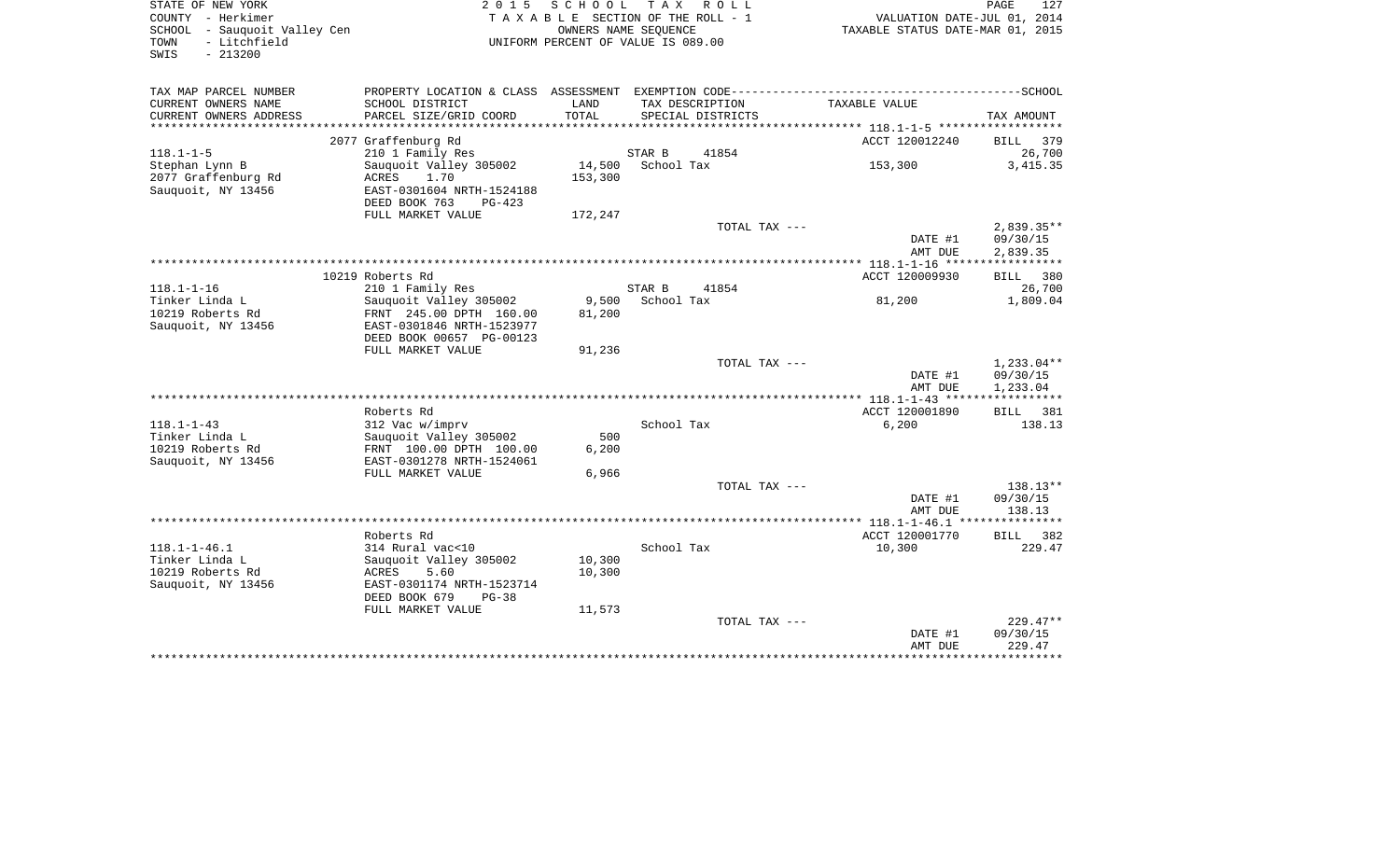| STATE OF NEW YORK<br>COUNTY - Herkimer                                    | 2 0 1 5                                                                                      | SCHOOL  | T A X<br>R O L L<br>TAXABLE SECTION OF THE ROLL - 1        | VALUATION DATE-JUL 01, 2014      | PAGE<br>128                  |
|---------------------------------------------------------------------------|----------------------------------------------------------------------------------------------|---------|------------------------------------------------------------|----------------------------------|------------------------------|
| SCHOOL - Sauquoit Valley Cen<br>- Litchfield<br>TOWN<br>SWIS<br>$-213200$ |                                                                                              |         | OWNERS NAME SEQUENCE<br>UNIFORM PERCENT OF VALUE IS 089.00 | TAXABLE STATUS DATE-MAR 01, 2015 |                              |
| TAX MAP PARCEL NUMBER                                                     | PROPERTY LOCATION & CLASS ASSESSMENT EXEMPTION CODE-----------------------------------SCHOOL |         |                                                            |                                  |                              |
| CURRENT OWNERS NAME                                                       | SCHOOL DISTRICT                                                                              | LAND    | TAX DESCRIPTION                                            | TAXABLE VALUE                    |                              |
| CURRENT OWNERS ADDRESS                                                    | PARCEL SIZE/GRID COORD                                                                       | TOTAL   | SPECIAL DISTRICTS                                          |                                  | TAX AMOUNT                   |
|                                                                           |                                                                                              |         |                                                            |                                  |                              |
| $118.1 - 1 - 20$                                                          | Graffenburg Rd<br>105 Vac farmland                                                           |         | School Tax                                                 | ACCT 172040<br>13,500            | <b>BILL</b><br>383<br>300.76 |
| Tinker Travis                                                             | Sauquoit Valley 305002                                                                       | 13,500  |                                                            |                                  |                              |
| 10219 Roberts Road Rd                                                     | 9.20<br>ACRES                                                                                | 13,500  |                                                            |                                  |                              |
| Sauquoit, NY 13456                                                        | EAST-0302430 NRTH-1524158                                                                    |         |                                                            |                                  |                              |
|                                                                           | DEED BOOK 1443 PG-55                                                                         |         |                                                            |                                  |                              |
|                                                                           | FULL MARKET VALUE                                                                            | 15,169  |                                                            |                                  |                              |
|                                                                           |                                                                                              |         | TOTAL TAX ---                                              |                                  | $300.76**$                   |
|                                                                           |                                                                                              |         |                                                            | DATE #1<br>AMT DUE               | 09/30/15<br>300.76           |
|                                                                           |                                                                                              |         |                                                            |                                  |                              |
| $118.1 - 1 - 45$                                                          | 10153 Roberts Rd<br>210 1 Family Res                                                         |         | School Tax                                                 | ACCT 120009240<br>90,900         | BILL 384<br>2,025.15         |
| Torchia Christina A                                                       | Sauguoit Valley 305002                                                                       | 6,600   |                                                            |                                  |                              |
| 1620 Clementian Street                                                    | FRNT 60.00 DPTH 148.50                                                                       | 90,900  |                                                            |                                  |                              |
| Utica, NY 13501                                                           | EAST-0300890 NRTH-1524550                                                                    |         |                                                            |                                  |                              |
|                                                                           | DEED BOOK 1454 PG-253                                                                        |         |                                                            |                                  |                              |
|                                                                           | FULL MARKET VALUE                                                                            | 102,135 |                                                            |                                  |                              |
|                                                                           |                                                                                              |         | TOTAL TAX ---                                              |                                  | $2,025.15**$                 |
|                                                                           |                                                                                              |         |                                                            | DATE #1                          | 09/30/15                     |
|                                                                           |                                                                                              |         |                                                            | AMT DUE                          | 2,025.15                     |
|                                                                           | 2120 Graffenburg Rd                                                                          |         |                                                            | ACCT 120090030                   | <b>BILL</b><br>385           |
| $118.1 - 1 - 10$                                                          | 210 1 Family Res                                                                             |         | STAR B<br>41854                                            |                                  | 26,700                       |
| Tuttle Grant E                                                            | Sauquoit Valley 305002                                                                       | 24,000  | School Tax                                                 | 126,300                          | 2,813.82                     |
| Tuttle Peggy S                                                            | ACRES<br>6.75                                                                                | 126,300 |                                                            |                                  |                              |
| 2120 Graffenburg Rd                                                       | EAST-0302578 NRTH-1524624                                                                    |         |                                                            |                                  |                              |
| Sauquoit, NY 13456                                                        | DEED BOOK 919<br>$PG-583$                                                                    |         |                                                            |                                  |                              |
|                                                                           | FULL MARKET VALUE                                                                            | 141,910 |                                                            |                                  |                              |
|                                                                           |                                                                                              |         | TOTAL TAX ---                                              |                                  | $2,237.82**$                 |
|                                                                           |                                                                                              |         |                                                            | DATE #1                          | 09/30/15                     |
|                                                                           |                                                                                              |         |                                                            | AMT DUE                          | 2,237.82                     |
|                                                                           | 1711 Albany St                                                                               |         |                                                            | ACCT 161750                      | BILL 386                     |
| $118.1 - 1 - 31.7$                                                        | 210 1 Family Res                                                                             |         | STAR B<br>41854                                            |                                  | 26,700                       |
| Verenich Anatoly                                                          | Sauquoit Valley 305002                                                                       | 27,700  | School Tax                                                 | 112,000                          | 2,495.23                     |
| Verenich Nadezhda                                                         | ACRES<br>9.79                                                                                | 112,000 |                                                            |                                  |                              |
| 1711 Albany Street                                                        | EAST-0309544 NRTH-1521235                                                                    |         |                                                            |                                  |                              |
| Frankfort, NY 13340                                                       | DEED BOOK 1376<br>PG-491                                                                     |         |                                                            |                                  |                              |
|                                                                           | FULL MARKET VALUE                                                                            | 125,843 |                                                            |                                  |                              |
|                                                                           |                                                                                              |         | TOTAL TAX ---                                              |                                  | $1,919.23**$                 |
|                                                                           |                                                                                              |         |                                                            | DATE #1                          | 09/30/15                     |
|                                                                           |                                                                                              |         |                                                            | AMT DUE                          | 1,919.23                     |
|                                                                           |                                                                                              |         |                                                            |                                  |                              |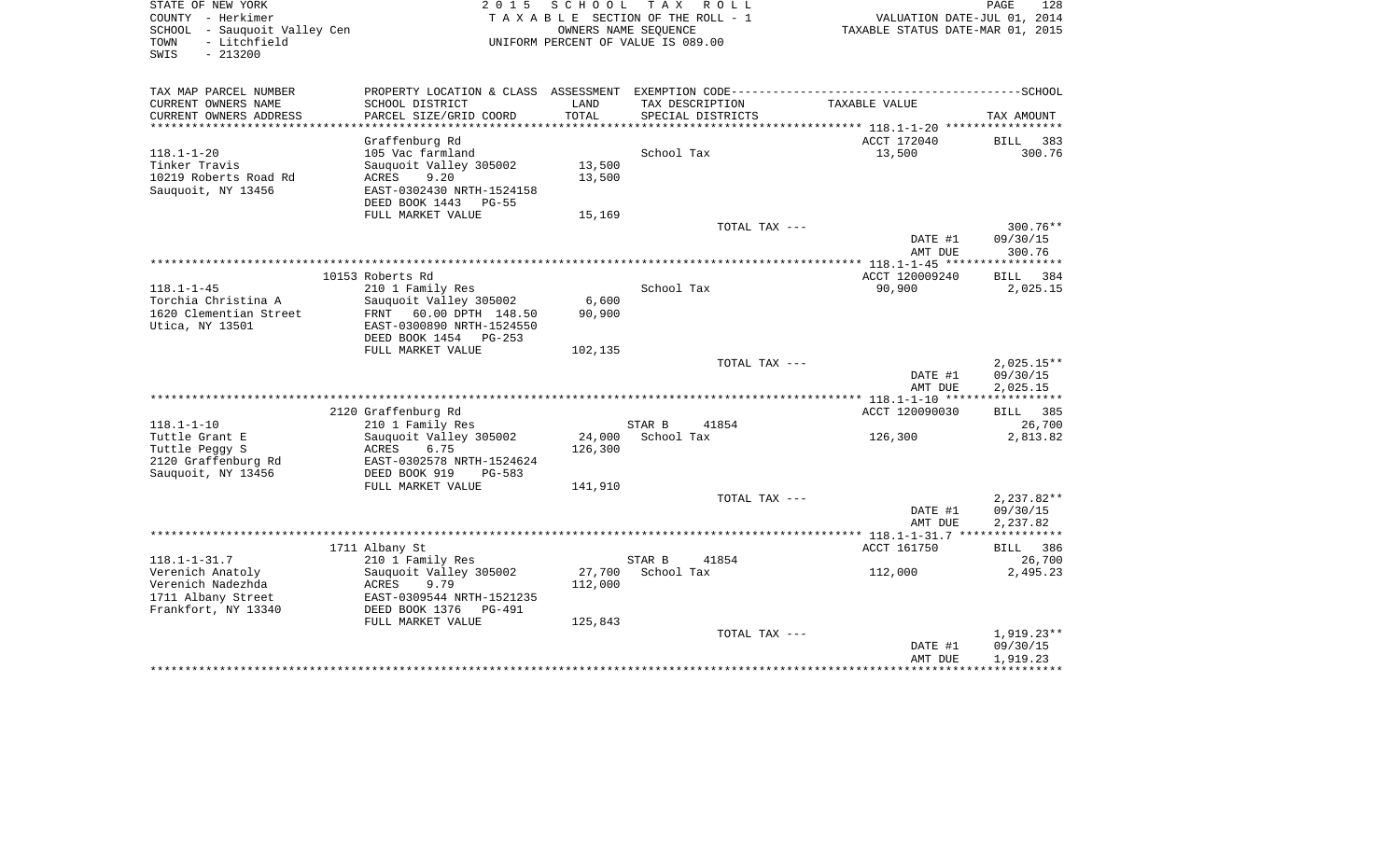| COUNTY - Herkimer<br>SCHOOL - Sauquoit Valley Cen<br>- Litchfield<br>TOWN<br>$-213200$<br>SWIS |                                                                                                             |               | TAXABLE SECTION OF THE ROLL - 1<br>OWNERS NAME SEQUENCE<br>UNIFORM PERCENT OF VALUE IS 089.00 | PAGE 129<br>101, VALUATION DATE-JUL 01, 2014<br>2015, TAXABLE STATUS DATE-MAR 01 |                          |
|------------------------------------------------------------------------------------------------|-------------------------------------------------------------------------------------------------------------|---------------|-----------------------------------------------------------------------------------------------|----------------------------------------------------------------------------------|--------------------------|
| TAX MAP PARCEL NUMBER                                                                          |                                                                                                             |               |                                                                                               |                                                                                  |                          |
| CURRENT OWNERS NAME<br>CURRENT OWNERS ADDRESS                                                  | SCHOOL DISTRICT<br>PARCEL SIZE/GRID COORD                                                                   | LAND<br>TOTAL | TAX DESCRIPTION<br>SPECIAL DISTRICTS                                                          | TAXABLE VALUE                                                                    | TAX AMOUNT               |
| *************************                                                                      |                                                                                                             |               |                                                                                               |                                                                                  |                          |
|                                                                                                | 1683 Albany Rd                                                                                              |               |                                                                                               | ACCT 149237                                                                      | BILL 387                 |
| $118.1 - 1 - 31.11$                                                                            | 210 1 Family Res                                                                                            |               | 41854<br>STAR B                                                                               | 74,500                                                                           | 26,700                   |
| Walker Todd<br>1683 Albany Rd<br>Frankfort, NY 13340                                           | Sauquoit Valley 305002<br>Doublewide<br>2.40<br>ACRES<br>EAST-0309539 NRTH-1520837<br>DEED BOOK 1300 PG-844 | 74,500        | 16,100 School Tax                                                                             |                                                                                  | 1,659.78                 |
|                                                                                                | FULL MARKET VALUE                                                                                           | 83,708        |                                                                                               |                                                                                  |                          |
|                                                                                                |                                                                                                             |               | TOTAL TAX ---                                                                                 |                                                                                  | 1,083.78**               |
|                                                                                                |                                                                                                             |               |                                                                                               | DATE #1<br>AMT DUE                                                               | 09/30/15<br>1,083.78     |
|                                                                                                |                                                                                                             |               |                                                                                               |                                                                                  |                          |
|                                                                                                | 192 Bennett Rd                                                                                              |               |                                                                                               | ACCT 120090197                                                                   | BILL 388                 |
| $118.3 - 1 - 4.9$                                                                              | 210 1 Family Res                                                                                            |               | STAR B<br>41854                                                                               |                                                                                  | 26,700                   |
| Warren Darlene                                                                                 | Sauquoit Valley 305002                                                                                      |               | 13,000 School Tax                                                                             | 106,100                                                                          | 2,363.79                 |
| 192 Bennett Road                                                                               | ACRES<br>1.00                                                                                               | 106,100       |                                                                                               |                                                                                  |                          |
| Frankfort, NY 13340                                                                            | EAST-0308602 NRTH-1519622<br>DEED BOOK 925<br>$PG-222$                                                      |               |                                                                                               |                                                                                  |                          |
|                                                                                                | FULL MARKET VALUE                                                                                           | 119,213       |                                                                                               |                                                                                  |                          |
|                                                                                                |                                                                                                             |               | TOTAL TAX ---                                                                                 | DATE #1                                                                          | 1,787.79**<br>09/30/15   |
|                                                                                                |                                                                                                             |               |                                                                                               | AMT DUE                                                                          | 1,787.79                 |
|                                                                                                | 10542 Roberts Rd                                                                                            |               |                                                                                               | ACCT 120010950                                                                   | BILL 389                 |
| $118.1 - 1 - 54$                                                                               | 210 1 Family Res                                                                                            |               | STAR B<br>41854                                                                               |                                                                                  | 26,700                   |
| Wentrick Charles E                                                                             | Sauquoit Valley 305002                                                                                      |               | 15,200 School Tax                                                                             | 94,200                                                                           | 2,098.67                 |
| Wentrick Lauren L                                                                              | ACRES 2.00 BANK 135                                                                                         | 94,200        |                                                                                               |                                                                                  |                          |
| 10542 Roberts Rd                                                                               | EAST-0306887 NRTH-1520479                                                                                   |               |                                                                                               |                                                                                  |                          |
| Sauquoit, NY 13456                                                                             | DEED BOOK 1242 PG-562                                                                                       |               |                                                                                               |                                                                                  |                          |
|                                                                                                | FULL MARKET VALUE                                                                                           | 105,843       |                                                                                               |                                                                                  |                          |
|                                                                                                |                                                                                                             |               | TOTAL TAX ---                                                                                 |                                                                                  | 1,522.67**               |
|                                                                                                |                                                                                                             |               |                                                                                               | DATE #1                                                                          | 09/30/15                 |
|                                                                                                |                                                                                                             |               |                                                                                               | AMT DUE                                                                          | 1,522.67                 |
|                                                                                                |                                                                                                             |               |                                                                                               |                                                                                  |                          |
|                                                                                                | 145 Butcher Rd                                                                                              |               |                                                                                               |                                                                                  | BILL 390                 |
| $118.3 - 1 - 32.8$                                                                             | 210 1 Family Res                                                                                            |               | STAR EN 41834                                                                                 |                                                                                  | 58,120                   |
| Wenzel Living TRUST                                                                            | Sauguoit Valley 305002                                                                                      |               | 22,500 School Tax                                                                             | 102,800                                                                          | 2,290.27                 |
| Wenzel Richard                                                                                 | Truste M FRNT 209.00 DPTH                                                                                   | 102,800       |                                                                                               |                                                                                  |                          |
| 145 Butcher Rd                                                                                 | 5.60<br>ACRES                                                                                               |               |                                                                                               |                                                                                  |                          |
| Clayville, NY 13322-2545                                                                       | EAST-0309068 NRTH-1517396<br>DEED BOOK 890<br>PG-245                                                        |               |                                                                                               |                                                                                  |                          |
|                                                                                                | FULL MARKET VALUE                                                                                           | 115,506       |                                                                                               |                                                                                  |                          |
|                                                                                                |                                                                                                             |               |                                                                                               |                                                                                  |                          |
|                                                                                                |                                                                                                             |               |                                                                                               |                                                                                  |                          |
|                                                                                                |                                                                                                             |               | TOTAL TAX ---                                                                                 | DATE #1                                                                          | $1,136.27**$<br>09/30/15 |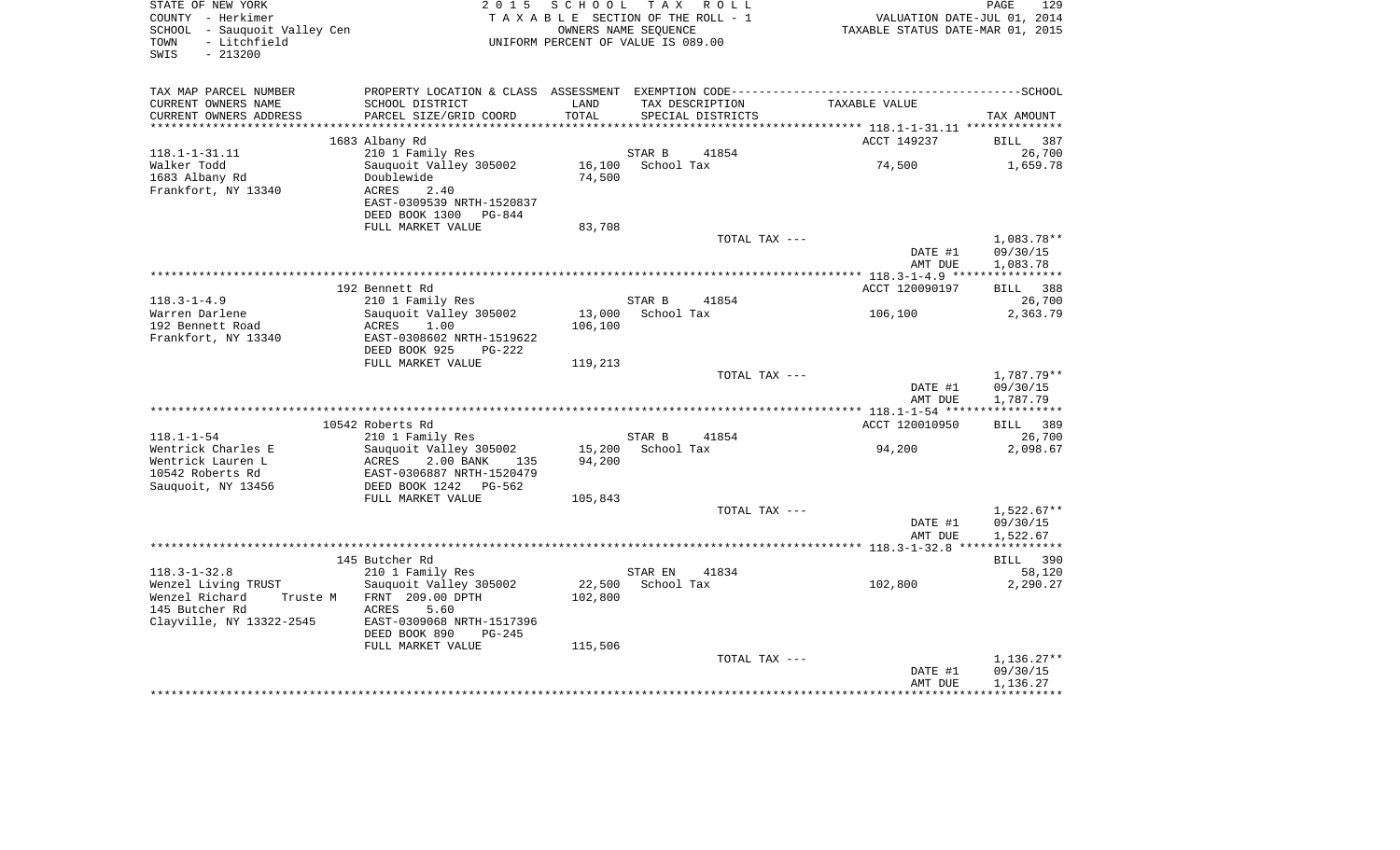| STATE OF NEW YORK<br>COUNTY - Herkimer<br>SCHOOL - Sauquoit Valley Cen<br>- Litchfield<br>TOWN | 2015                                                                                             |                  | SCHOOL TAX ROLL<br>TAXABLE SECTION OF THE ROLL - 1<br>OWNERS NAME SEQUENCE<br>UNIFORM PERCENT OF VALUE IS 089.00 | VALUATION DATE-JUL 01, 2014<br>TAXABLE STATUS DATE-MAR 01, 2015 | PAGE<br>130                    |
|------------------------------------------------------------------------------------------------|--------------------------------------------------------------------------------------------------|------------------|------------------------------------------------------------------------------------------------------------------|-----------------------------------------------------------------|--------------------------------|
| SWIS<br>$-213200$                                                                              |                                                                                                  |                  |                                                                                                                  |                                                                 |                                |
| TAX MAP PARCEL NUMBER                                                                          |                                                                                                  |                  |                                                                                                                  |                                                                 |                                |
| CURRENT OWNERS NAME<br>CURRENT OWNERS ADDRESS                                                  | SCHOOL DISTRICT<br>PARCEL SIZE/GRID COORD                                                        | LAND<br>TOTAL    | TAX DESCRIPTION<br>SPECIAL DISTRICTS                                                                             | TAXABLE VALUE                                                   | TAX AMOUNT                     |
| **********************                                                                         | Butcher Rd                                                                                       |                  |                                                                                                                  |                                                                 |                                |
| $118.3 - 1 - 32.11$<br>Wenzel Richard M<br>Wenzel Yvonne M                                     | 314 Rural vac<10<br>Sauquoit Valley 305002<br>FRNT 208.00 DPTH                                   | 11,300<br>11,300 | School Tax                                                                                                       | 11,300                                                          | - 391<br>BILL<br>251.75        |
| 145 Butcher Rd<br>Clayville, NY 13322                                                          | 5.90<br>ACRES<br>EAST-0308932 NRTH-1517731<br>DEED BOOK 890<br>$PG-242$                          |                  |                                                                                                                  |                                                                 |                                |
|                                                                                                | FULL MARKET VALUE                                                                                | 12,697           |                                                                                                                  |                                                                 |                                |
|                                                                                                |                                                                                                  |                  | TOTAL TAX ---                                                                                                    | DATE #1<br>AMT DUE                                              | 251.75**<br>09/30/15<br>251.75 |
|                                                                                                |                                                                                                  |                  |                                                                                                                  |                                                                 |                                |
|                                                                                                | Butcher Rd                                                                                       |                  |                                                                                                                  | ACCT 120090117                                                  | 392<br>BILL                    |
| $118.3 - 1 - 32.2$<br>Wenzel Richard M Jr                                                      | 314 Rural vac<10<br>Sauquoit Valley 305002                                                       | 7,200            | School Tax                                                                                                       | 7,200                                                           | 160.41                         |
| Wenzel Yvonne M                                                                                | FRNT 208.83 DPTH 183.96                                                                          | 7,200            |                                                                                                                  |                                                                 |                                |
| 145 Butcher Rd                                                                                 | EAST-0309029 NRTH-1517068                                                                        |                  |                                                                                                                  |                                                                 |                                |
| Clayville, NY 13322                                                                            | DEED BOOK 907<br>$PG-202$<br>FULL MARKET VALUE                                                   | 8,090            |                                                                                                                  |                                                                 |                                |
|                                                                                                |                                                                                                  |                  | TOTAL TAX ---                                                                                                    | DATE #1                                                         | $160.41**$<br>09/30/15         |
|                                                                                                |                                                                                                  |                  |                                                                                                                  | AMT DUE                                                         | 160.41                         |
|                                                                                                | 227 Butcher Rd                                                                                   |                  |                                                                                                                  | ACCT 172914                                                     | 393<br>BILL                    |
| $118.3 - 1 - 27.1$                                                                             | 270 Mfg housing                                                                                  |                  | STAR B<br>41854                                                                                                  |                                                                 | 26,700                         |
| Willemin James H<br>227 Butcher Rd<br>Clayville, NY 13322                                      | Sauquoit Valley 305002<br>ACRES<br>1.50<br>EAST-0310164 NRTH-1516199<br>DEED BOOK 1448<br>PG-374 | 16,000<br>40,000 | School Tax                                                                                                       | 40,000                                                          | 891.16                         |
|                                                                                                | FULL MARKET VALUE                                                                                | 44,944           |                                                                                                                  |                                                                 |                                |
|                                                                                                |                                                                                                  |                  | TOTAL TAX ---                                                                                                    |                                                                 | $315.16**$                     |
|                                                                                                |                                                                                                  |                  |                                                                                                                  | DATE #1<br>AMT DUE                                              | 09/30/15<br>315.16             |
|                                                                                                | Butcher Rd                                                                                       |                  |                                                                                                                  | ACCT 172914                                                     | <b>BILL</b><br>394             |
| $118.3 - 1 - 27.2$                                                                             | 314 Rural vac<10                                                                                 |                  | School Tax                                                                                                       | 3,200                                                           | 71.29                          |
| Willemin James H                                                                               | Sauquoit Valley 305002                                                                           | 3,200            |                                                                                                                  |                                                                 |                                |
| 227 Butcher Rd<br>Clayville, NY 13322                                                          | ACRES<br>1.50<br>EAST-0309890 NRTH-1516306<br>DEED BOOK 1448<br>PG-374                           | 3,200            |                                                                                                                  |                                                                 |                                |
|                                                                                                | FULL MARKET VALUE                                                                                | 3,596            |                                                                                                                  |                                                                 |                                |
|                                                                                                |                                                                                                  |                  | TOTAL TAX ---                                                                                                    | DATE #1                                                         | $71.29**$<br>09/30/15<br>71.29 |
|                                                                                                |                                                                                                  |                  |                                                                                                                  | AMT DUE<br>*******************************                      |                                |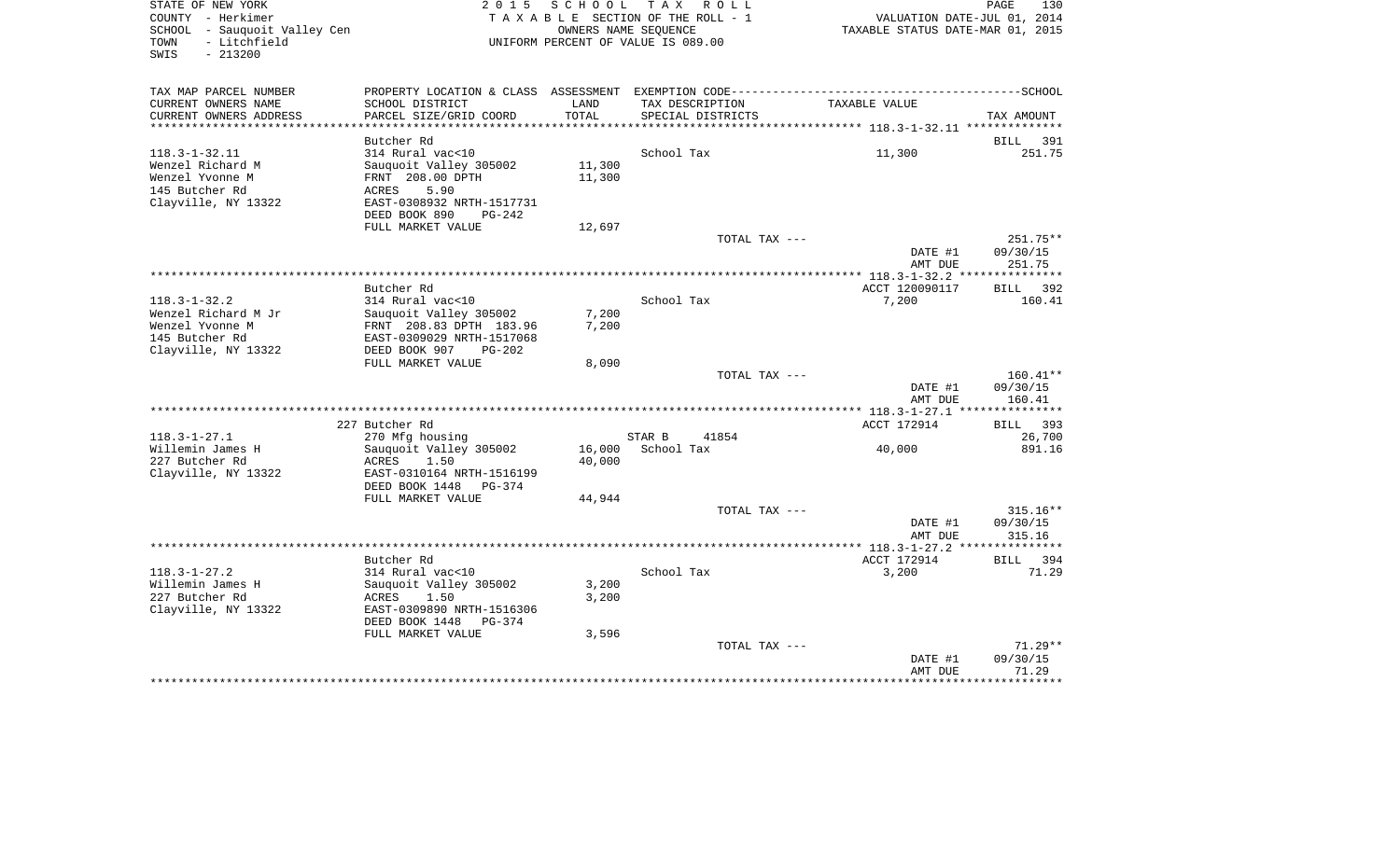| STATE OF NEW YORK<br>COUNTY - Herkimer<br>SCHOOL - Sauquoit Valley Cen<br>TOWN<br>- Litchfield<br>SWIS<br>$-213200$ | 2 0 1 5                                                                                                                                           | SCHOOL            | TAX ROLL<br>TAXABLE SECTION OF THE ROLL - 1<br>OWNERS NAME SEQUENCE<br>UNIFORM PERCENT OF VALUE IS 089.00 |               | VALUATION DATE-JUL 01,<br>TAXABLE STATUS DATE-MAR 01, 2015 | PAGE<br>131<br>2014                  |
|---------------------------------------------------------------------------------------------------------------------|---------------------------------------------------------------------------------------------------------------------------------------------------|-------------------|-----------------------------------------------------------------------------------------------------------|---------------|------------------------------------------------------------|--------------------------------------|
| TAX MAP PARCEL NUMBER<br>CURRENT OWNERS NAME<br>CURRENT OWNERS ADDRESS                                              | PROPERTY LOCATION & CLASS ASSESSMENT EXEMPTION CODE-----------------------------------SCHOOL<br>SCHOOL DISTRICT<br>PARCEL SIZE/GRID COORD         | LAND<br>TOTAL     | TAX DESCRIPTION<br>SPECIAL DISTRICTS                                                                      |               | TAXABLE VALUE                                              | TAX AMOUNT                           |
|                                                                                                                     |                                                                                                                                                   |                   |                                                                                                           |               |                                                            |                                      |
| $118.3 - 1 - 5.3$                                                                                                   | 10577 Roberts Rd<br>210 1 Family Res                                                                                                              |                   | STAR B                                                                                                    | 41854         | ACCT 120090217                                             | 395<br>BILL<br>26,700                |
| Wingfield David<br>Wingfield Anne<br>10577 Roberts Rd<br>Frankfort, NY 13340-1193                                   | Sauquoit Valley 305002<br>1.10 BANK<br>ACRES<br>046<br>EAST-0307433 NRTH-1520161<br>DEED BOOK 806<br>PG-451                                       | 13,200<br>89,000  | School Tax                                                                                                |               | 89,000                                                     | 1,982.82                             |
|                                                                                                                     | FULL MARKET VALUE                                                                                                                                 | 100,000           |                                                                                                           |               |                                                            |                                      |
|                                                                                                                     |                                                                                                                                                   |                   |                                                                                                           | TOTAL TAX --- | DATE #1<br>AMT DUE                                         | 1,406.82**<br>09/30/15<br>1,406.82   |
|                                                                                                                     |                                                                                                                                                   |                   |                                                                                                           |               |                                                            |                                      |
|                                                                                                                     | 1783 Albany Rd                                                                                                                                    |                   |                                                                                                           |               | ACCT 120013890                                             | <b>BILL</b><br>396                   |
| $118.1 - 1 - 29.1$                                                                                                  | 240 Rural res                                                                                                                                     |                   | STAR EN                                                                                                   | 41834         |                                                            | 58,120                               |
| Wolanin John Vincent<br>Wolanin Marialyce<br>1783 Albany Road<br>Frankfort, NY 13340                                | Sauquoit Valley 305002<br>ACRES<br>83.00<br>EAST-0310774 NRTH-1522612<br>DEED BOOK 1193<br>PG-297                                                 | 64,500<br>165,000 | School Tax                                                                                                |               | 165,000                                                    | 3,676.01                             |
|                                                                                                                     | FULL MARKET VALUE                                                                                                                                 | 185,393           |                                                                                                           |               |                                                            |                                      |
|                                                                                                                     |                                                                                                                                                   |                   |                                                                                                           | TOTAL TAX --- | DATE #1<br>AMT DUE                                         | $2,522.01**$<br>09/30/15<br>2,522.01 |
|                                                                                                                     |                                                                                                                                                   |                   |                                                                                                           |               |                                                            |                                      |
|                                                                                                                     | 1815 Albany Rd                                                                                                                                    |                   |                                                                                                           |               |                                                            | 397<br>BILL                          |
| $118.1 - 1 - 29.3$<br>Wolanin-Nester Pamela<br>Wolanin Amanda E<br>PO Box 69<br>Sauquoit, NY 13456                  | 210 1 Family Res<br>Sauquoit Valley 305002<br>Doublewide<br>ACRES<br>2.40<br>EAST-0310533 NRTH-1523106<br>DEED BOOK 1088<br>PG-647                | 16,100<br>105,800 | STAR B<br>School Tax                                                                                      | 41854         | 105,800                                                    | 26,700<br>2,357.11                   |
|                                                                                                                     | FULL MARKET VALUE                                                                                                                                 | 118,876           |                                                                                                           |               |                                                            |                                      |
|                                                                                                                     |                                                                                                                                                   |                   |                                                                                                           | TOTAL TAX --- | DATE #1<br>AMT DUE                                         | 1,781.11**<br>09/30/15<br>1,781.11   |
|                                                                                                                     | 10151 Roberts Rd                                                                                                                                  |                   |                                                                                                           |               | ******* 118.1-1-4 *******************<br>ACCT 172382       | <b>BILL</b><br>398                   |
| $118.1 - 1 - 4$<br>Worden Gisela R<br>10151 Roberts Rd<br>Sauquoit, NY 13456                                        | 220 2 Family Res<br>Sauquoit Valley 305002<br>Hoferichter - Mobile Home<br>ACRES<br>1.80<br>EAST-0300994 NRTH-1524850<br>DEED BOOK 1444<br>PG-838 | 14,800<br>69,100  | STAR B MH 41844<br>School Tax                                                                             |               | 69,100                                                     | 20,000<br>1,539.47                   |
|                                                                                                                     | FULL MARKET VALUE                                                                                                                                 | 77,640            |                                                                                                           | TOTAL TAX --- | DATE #1<br>AMT DUE                                         | $1.093.89**$<br>09/30/15<br>1,093.89 |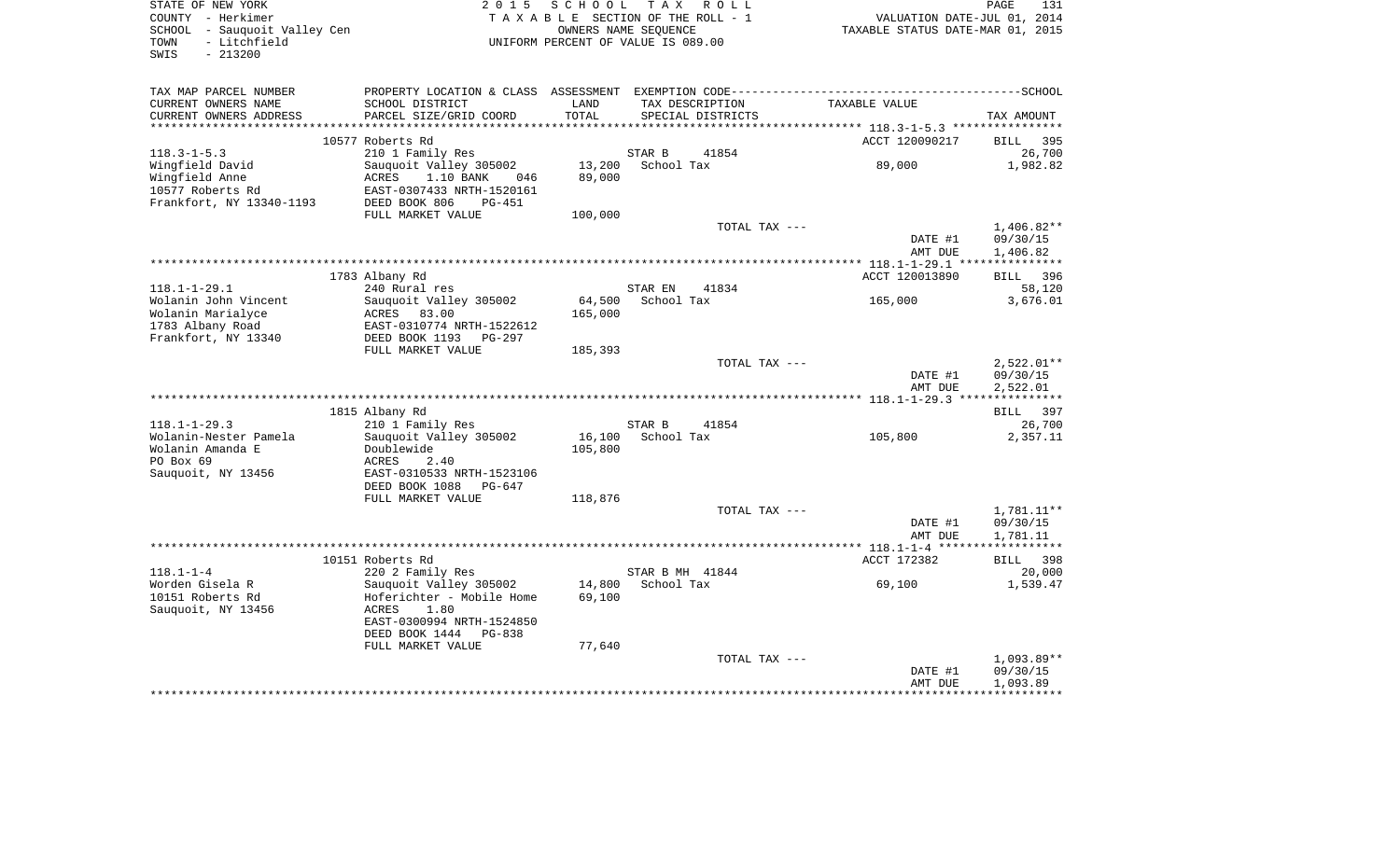| - Litchfield<br>TOWN<br>$-213200$<br>SWIS                                     | UNIFORM PERCENT OF VALUE IS 089.00                                                                                   | TAXABLE STATUS DATE-MAR 01, 2015 | VALUATION DATE-JUL 01, 2014 |                                      |                    |                                               |
|-------------------------------------------------------------------------------|----------------------------------------------------------------------------------------------------------------------|----------------------------------|-----------------------------|--------------------------------------|--------------------|-----------------------------------------------|
| TAX MAP PARCEL NUMBER                                                         |                                                                                                                      |                                  |                             |                                      |                    |                                               |
| CURRENT OWNERS NAME<br>CURRENT OWNERS ADDRESS                                 | SCHOOL DISTRICT<br>PARCEL SIZE/GRID COORD                                                                            | LAND<br>TOTAL                    |                             | TAX DESCRIPTION<br>SPECIAL DISTRICTS | TAXABLE VALUE      | TAX AMOUNT                                    |
| ***********************                                                       | 1374 Albany Rd                                                                                                       |                                  |                             |                                      | ACCT 171536        | <b>BILL</b>                                   |
| $118.3 - 1 - 38.4$                                                            | 210 1 Family Res                                                                                                     |                                  | STAR B                      | 41854                                |                    | 26,700                                        |
| Wormuth Joshua B<br>1374 Albany Rd<br>Clayville, NY 13322                     | Sauquoit Valley 305002<br>FRNT 395.00 DPTH<br>1.50<br>ACRES<br>EAST-0307659 NRTH-1515231                             | 51,000                           | 14,100 School Tax           |                                      | 51,000             | 1,136.22                                      |
|                                                                               | DEED BOOK 1440 PG-92                                                                                                 |                                  |                             |                                      |                    |                                               |
|                                                                               | FULL MARKET VALUE                                                                                                    | 57,303                           |                             | TOTAL TAX ---                        |                    | $560.22**$                                    |
|                                                                               |                                                                                                                      |                                  |                             |                                      | DATE #1<br>AMT DUE | 09/30/15<br>560.22                            |
|                                                                               |                                                                                                                      |                                  |                             |                                      |                    |                                               |
|                                                                               | 231 Bennett Rd                                                                                                       |                                  |                             |                                      | ACCT 120090050     | <b>BILL</b><br>400                            |
| $118.3 - 1 - 21.2$                                                            | 210 1 Family Res                                                                                                     |                                  | STAR B                      | 41854                                |                    | 26,700                                        |
| Yacobelli Albert<br>Sweet Patricia<br>231 Bennett Road<br>Frankfort, NY 13340 | Sauquoit Valley 305002<br>Doublewide<br>4.20<br>ACRES<br>EAST-0309975 NRTH-1519966                                   | 116,000                          | 20,000 School Tax           |                                      | 116,000            | 2,584.35                                      |
|                                                                               | DEED BOOK 1262 PG-815                                                                                                |                                  |                             |                                      |                    |                                               |
|                                                                               | FULL MARKET VALUE                                                                                                    | 130,337                          |                             |                                      |                    |                                               |
|                                                                               |                                                                                                                      |                                  |                             | TOTAL TAX ---                        | DATE #1<br>AMT DUE | $2,008.35**$<br>09/30/15<br>2,008.35          |
|                                                                               |                                                                                                                      |                                  |                             |                                      |                    |                                               |
|                                                                               | 10638 Roberts Rd                                                                                                     |                                  |                             |                                      |                    | <b>BILL</b><br>401                            |
| $118.3 - 1 - 4.17$                                                            | 210 1 Family Res                                                                                                     |                                  | STAR B                      | 41854                                |                    | 26,700                                        |
| Yerman Kyle<br>Yerman Sheila A<br>10638 Roberts Road<br>Frankfort, NY 13340   | Sauquoit Valley 305002<br>ACRES<br>2.50<br>EAST-0307598 NRTH-1518229<br>DEED BOOK 942<br>PG-569<br>FULL MARKET VALUE | 168,000<br>188,764               | 16,300 School Tax           |                                      | 168,000            | 3,742.85                                      |
|                                                                               |                                                                                                                      |                                  |                             | TOTAL TAX ---                        |                    | $3,166.85**$                                  |
|                                                                               |                                                                                                                      |                                  |                             |                                      | DATE #1<br>AMT DUE | 09/30/15<br>3,166.85<br>* * * * * * * * * * * |
|                                                                               | 1617 Albany Rd                                                                                                       |                                  |                             |                                      | ACCT 120090097     | BILL 402                                      |
| $118.1 - 1 - 31.2$                                                            | 210 1 Family Res                                                                                                     |                                  | STAR EN                     | 41834                                |                    | 58,120                                        |
| Zalocha Frank<br>Zalocha Valerie J<br>1617 Albany Rd                          | Sauquoit Valley 305002<br>ACRES<br>7.13<br>EAST-0309213 NRTH-1519987<br>DEED BOOK 690<br>PG-739                      | 24,400<br>68,000                 | School Tax                  |                                      | 68,000             | 1,514.96                                      |
| Frankfort, NY 13340                                                           | FULL MARKET VALUE                                                                                                    | 76,404                           |                             |                                      |                    |                                               |
|                                                                               |                                                                                                                      |                                  |                             | TOTAL TAX ---                        | DATE #1<br>AMT DUE | $360.96**$<br>09/30/15<br>360.96              |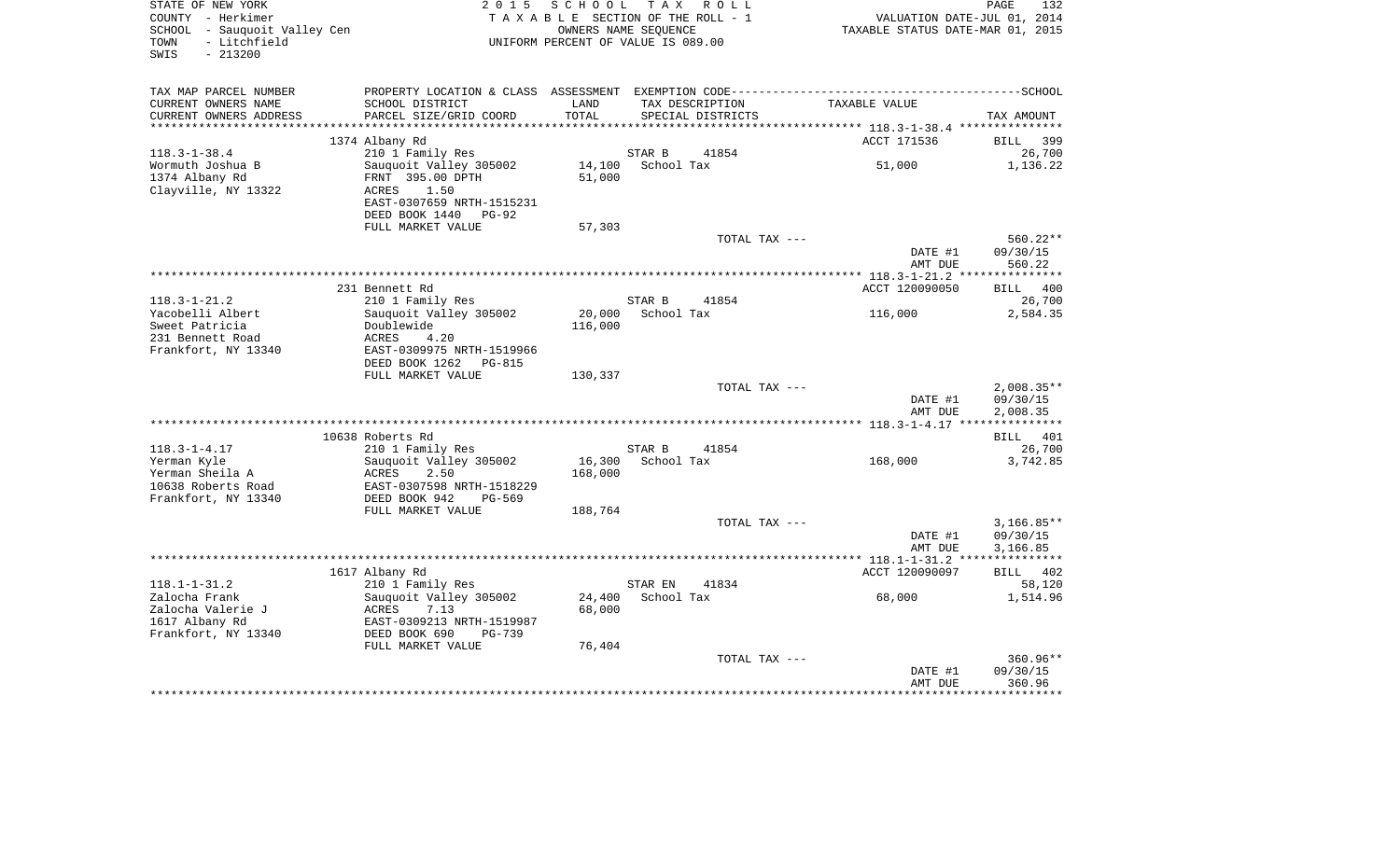| STATE OF NEW YORK<br>- Herkimer<br>COUNTY<br>- Sauquoit Valley Cen<br><b>SCHOOL</b><br>- Litchfield<br>TOWN<br>$-213200$<br>SWIS | 2 0 1 5<br>TAXABLE                                                                              | SCHOOL                      | T A X<br>R O L L<br>SECTION OF THE ROLL - 1<br>OWNERS NAME SEOUENCE<br>UNIFORM PERCENT OF VALUE IS 089.00 | VALUATION DATE-JUL 01, 2014<br>TAXABLE STATUS DATE-MAR 01, 2015 | 133<br>PAGE              |
|----------------------------------------------------------------------------------------------------------------------------------|-------------------------------------------------------------------------------------------------|-----------------------------|-----------------------------------------------------------------------------------------------------------|-----------------------------------------------------------------|--------------------------|
| TAX MAP PARCEL NUMBER<br>CURRENT OWNERS NAME<br>CURRENT OWNERS ADDRESS<br>*****************************                          | PROPERTY LOCATION & CLASS<br>SCHOOL DISTRICT<br>PARCEL SIZE/GRID COORD                          | ASSESSMENT<br>LAND<br>TOTAL | TAX DESCRIPTION<br>SPECIAL DISTRICTS                                                                      | EXEMPTION CODE-----------------------<br>TAXABLE VALUE          | $-SCH OOL$<br>TAX AMOUNT |
|                                                                                                                                  | 10580 Roberts Rd                                                                                |                             |                                                                                                           | ACCT 120090200                                                  | 403<br>BILL              |
| $118.3 - 1 - 4.8$                                                                                                                | 210 1 Family Res                                                                                |                             | 41854<br>STAR B                                                                                           |                                                                 | 26,700                   |
| Zegarelli Anthony<br>10580 Roberts Road<br>Frankfort, NY 13340                                                                   | Sauquoit Valley 305002<br>3.40<br>ACRES<br>EAST-0307047 NRTH-1519833<br>DEED BOOK 911<br>PG-431 | 18,300<br>115,000           | School Tax                                                                                                | 115,000                                                         | 2,562.07                 |
|                                                                                                                                  | FULL MARKET VALUE                                                                               | 129,213                     |                                                                                                           |                                                                 |                          |
|                                                                                                                                  |                                                                                                 |                             |                                                                                                           | TOTAL TAX ---                                                   | 1,986.07**               |
|                                                                                                                                  |                                                                                                 |                             |                                                                                                           | DATE #1                                                         | 09/30/15                 |
|                                                                                                                                  |                                                                                                 |                             |                                                                                                           | AMT DUE                                                         | 1,986.07                 |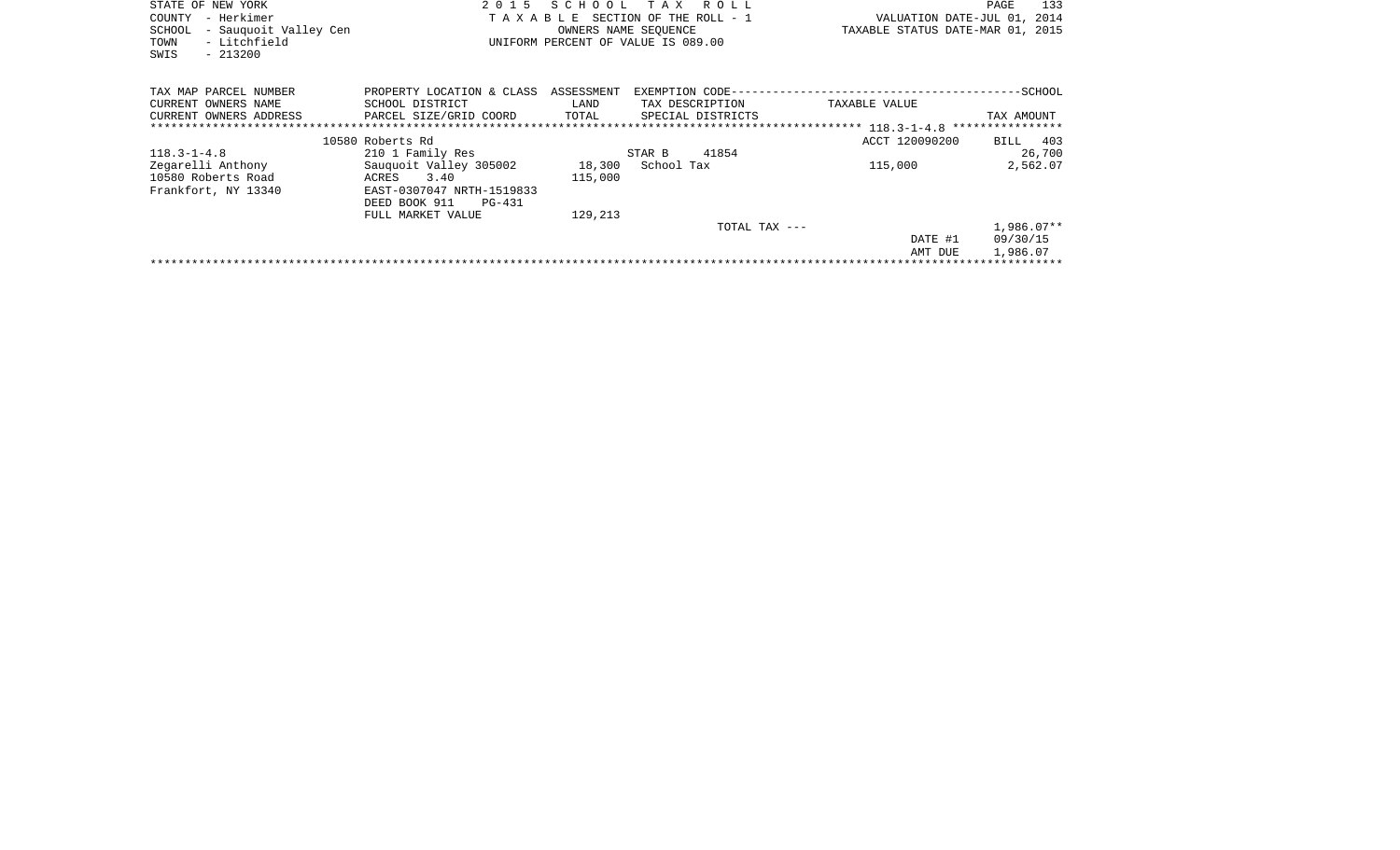| STATE OF NEW YORK            | 2015 SCHOOL TAX ROLL               | 134<br>PAGE                      |
|------------------------------|------------------------------------|----------------------------------|
| COUNTY - Herkimer            | TAXABLE SECTION OF THE ROLL - 1    | VALUATION DATE-JUL 01, 2014      |
| SCHOOL - Sauquoit Valley Cen |                                    | TAXABLE STATUS DATE-MAR 01, 2015 |
| - Litchfield<br>TOWN         | UNIFORM PERCENT OF VALUE IS 089.00 | RPS155/V04/L015                  |
| SWIS<br>- 213200             |                                    | CURRENT DATE 8/20/2015           |
|                              |                                    |                                  |
|                              | ROLL SUB SECTION- -TOTALS          |                                  |

### \*\*\* S P E C I A L D I S T R I C T S U M M A R Y \*\*\*

|      |      | 10 <sub>m</sub><br>∸<br>- 777 | EXTENSION |                   |                 | :XEMPT |      | ۰д<br>---- |
|------|------|-------------------------------|-----------|-------------------|-----------------|--------|------|------------|
| CODE | IAMF | ، حر در                       | TVDI<br>. | $\cdots$<br>. LUP | ,,,<br>E U LL . | OUN".  | ---- | - ∠⊿       |

# NO SPECIAL DISTRICTS AT THIS LEVEL

### \*\*\* S C H O O L D I S T R I C T S U M M A R Y \*\*\*

| CODE   | DISTRICT NAME                    | TOTAL<br>PARCELS | ASSESSED<br>LAND | ASSESSED<br>TOTAL | EXEMPT<br>AMOUNT | TOTAL<br>TAXABLE |            |
|--------|----------------------------------|------------------|------------------|-------------------|------------------|------------------|------------|
|        |                                  |                  |                  |                   | STAR AMOUNT      | STAR TAXABLE     | TOTAL TAX  |
|        | Sauquoit Valley Cen              | 193              | 3766,469         | 14732,900         | 251,983          | 14,480,917       |            |
| 305002 |                                  |                  |                  |                   | 3340,330         | 11,140,587       | 248,199.40 |
|        | SUB-TOTAL                        | 193              | 3766,469         | 14732,900         | 251,983          | 14,480,917       |            |
|        | $S \cup B - T \cup T A L (CONT)$ |                  |                  |                   | 3340,330         | 11,140,587       | 248,199.40 |
|        |                                  |                  |                  |                   |                  |                  |            |
|        | TOTAL                            | 193              | 3766,469         | 14732,900         | 251,983          | 14,480,917       |            |
|        | TO TAL (CONT)                    |                  |                  |                   | 3340,330         | 11,140,587       | 248,199.40 |

### \*\*\* S Y S T E M C O D E S S U M M A R Y \*\*\*

#### NO SYSTEM EXEMPTIONS AT THIS LEVEL

# \*\*\* E X E M P T I O N S U M M A R Y \*\*\*

| CODE                                                                                                     | TOTAL<br>DESCRIPTION<br>PARCELS | SCHOOL                                           |
|----------------------------------------------------------------------------------------------------------|---------------------------------|--------------------------------------------------|
| 41700<br>AGRIC 10 Y<br>41720<br>AG MKTS L<br>41730<br>AG MKTS<br>41805<br>$AGED-C/S$<br>41834<br>STAR EN | 12<br>4<br>17                   | 108,500<br>36,789<br>59,044<br>36,350<br>944,030 |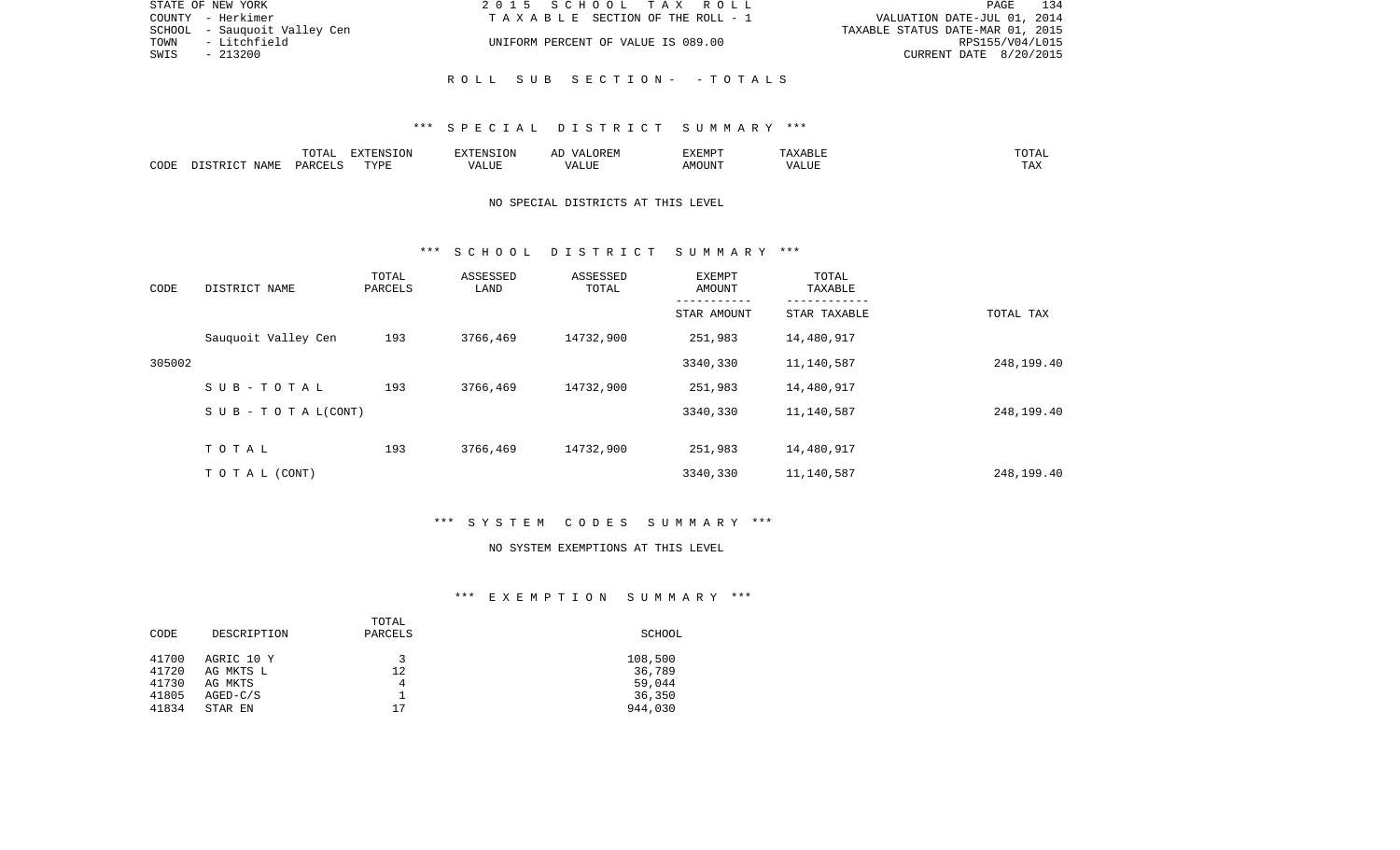|      | STATE OF NEW YORK            | 2015 SCHOOL TAX ROLL               | 135<br>PAGE                      |
|------|------------------------------|------------------------------------|----------------------------------|
|      | COUNTY - Herkimer            | TAXABLE SECTION OF THE ROLL - 1    | VALUATION DATE-JUL 01, 2014      |
|      | SCHOOL - Sauguoit Valley Cen |                                    | TAXABLE STATUS DATE-MAR 01, 2015 |
| TOWN | - Litchfield                 | UNIFORM PERCENT OF VALUE IS 089.00 | RPS155/V04/L015                  |
| SWIS | $-213200$                    |                                    | CURRENT DATE 8/20/2015           |
|      |                              |                                    |                                  |

# \*\*\* E X E M P T I O N S U M M A R Y \*\*\*

R O L L S U B S E C T I O N - - T O T A L S

| DESCRIPTION         | TOTAL<br>PARCELS | SCHOOL             |
|---------------------|------------------|--------------------|
| STAR B MH<br>STAR B | 89               | 20,000<br>2376,300 |
| AGRIC 10 Y<br>TOTAL | 130              | 11,300<br>3592,313 |
|                     |                  |                    |

| ROLL<br>SEC | DESCRIPTION                | TOTAL<br>PARCELS | ASSESSED<br>LAND | ASSESSED<br>TOTAL | EXEMPT<br>AMOUNT<br>STAR AMOUNT | TOTAL<br>TAXABLE<br>----------<br>STAR TAXABLE | TAX<br>RATE | TOTAL<br>TAX |
|-------------|----------------------------|------------------|------------------|-------------------|---------------------------------|------------------------------------------------|-------------|--------------|
|             | School Tax                 |                  | 3766,469         | 14732,900         | 251,983<br>3340,330             | 14,480,917<br>11,140,587                       |             | 248,199.40   |
|             | SPEC DIST TAXES<br>TAXABLE | 193              |                  |                   |                                 |                                                |             | 248,199.40   |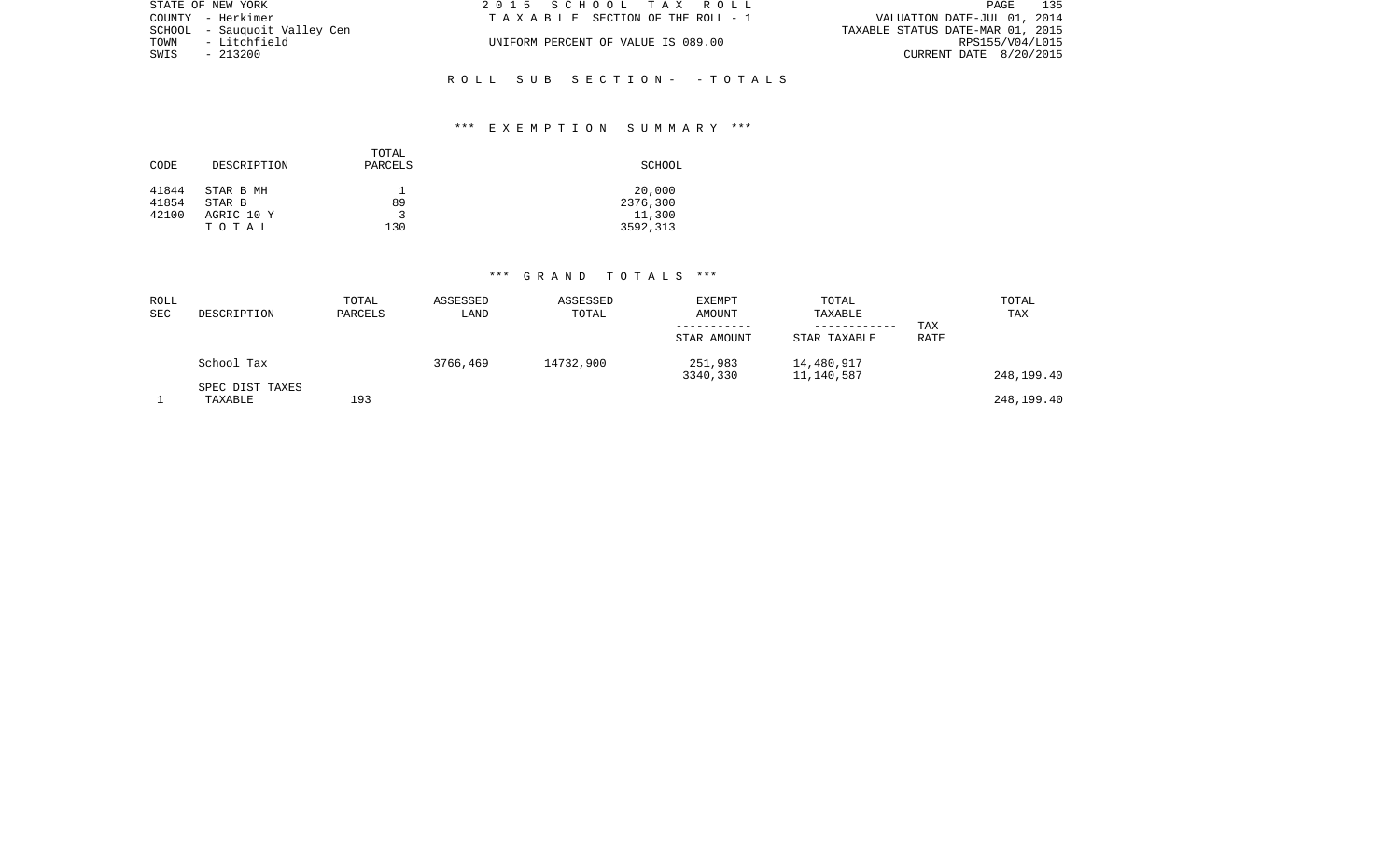| STATE OF NEW YORK            | 2015 SCHOOL TAX ROLL               | 136<br>PAGE                      |
|------------------------------|------------------------------------|----------------------------------|
| COUNTY - Herkimer            | TAXABLE SECTION OF THE ROLL - 1    | VALUATION DATE-JUL 01, 2014      |
| SCHOOL - Sauguoit Valley Cen |                                    | TAXABLE STATUS DATE-MAR 01, 2015 |
| TOWN - Litchfield            | UNIFORM PERCENT OF VALUE IS 089.00 | RPS155/V04/L015                  |
| SWIS<br>$-213200$            |                                    | CURRENT DATE 8/20/2015           |
|                              |                                    |                                  |
|                              | ROLL SECTION TOTALS                |                                  |

### \*\*\* S P E C I A L D I S T R I C T S U M M A R Y \*\*\*

|      |      | י המרי<br>$\cdot$<br>. U 1 1 1 1 | <b>EXTENSION</b> |       | $\cdots$ | <b>EXEMPT</b>         |       | $\overline{A}$<br>◡⊥ェ┒ |
|------|------|----------------------------------|------------------|-------|----------|-----------------------|-------|------------------------|
| CODE | NAMF | PARCELS                          | <b>TITT</b><br>. | T.TTF |          | $. 156$ $\cap$ $T137$ | un di | ---<br>. H.A           |

# NO SPECIAL DISTRICTS AT THIS LEVEL

### \*\*\* S C H O O L D I S T R I C T S U M M A R Y \*\*\*

| CODE   | DISTRICT NAME                    | TOTAL<br>PARCELS | ASSESSED<br>LAND | ASSESSED<br>TOTAL | EXEMPT<br>AMOUNT | TOTAL<br>TAXABLE |            |
|--------|----------------------------------|------------------|------------------|-------------------|------------------|------------------|------------|
|        |                                  |                  |                  |                   | STAR AMOUNT      | STAR TAXABLE     | TOTAL TAX  |
|        | Sauquoit Valley Cen              | 193              | 3766,469         | 14732,900         | 251,983          | 14,480,917       |            |
| 305002 |                                  |                  |                  |                   | 3340,330         | 11,140,587       | 248,199.40 |
|        | SUB-TOTAL                        | 193              | 3766,469         | 14732,900         | 251,983          | 14,480,917       |            |
|        | $S \cup B - T \cup T A L (CONT)$ |                  |                  |                   | 3340,330         | 11,140,587       | 248,199.40 |
|        |                                  |                  |                  |                   |                  |                  |            |
|        | TOTAL                            | 193              | 3766,469         | 14732,900         | 251,983          | 14,480,917       |            |
|        | TO TAL (CONT)                    |                  |                  |                   | 3340,330         | 11,140,587       | 248,199.40 |

### \*\*\* S Y S T E M C O D E S S U M M A R Y \*\*\*

#### NO SYSTEM EXEMPTIONS AT THIS LEVEL

# \*\*\* E X E M P T I O N S U M M A R Y \*\*\*

|       |             | TOTAL   |         |
|-------|-------------|---------|---------|
| CODE  | DESCRIPTION | PARCELS | SCHOOL  |
|       |             |         |         |
| 41700 | AGRIC 10 Y  | ર       | 108,500 |
| 41720 | AG MKTS L   | 12      | 36,789  |
| 41730 | AG MKTS     | 4       | 59,044  |
| 41805 | $AGED-C/S$  |         | 36,350  |
| 41834 | STAR EN     | 17      | 944,030 |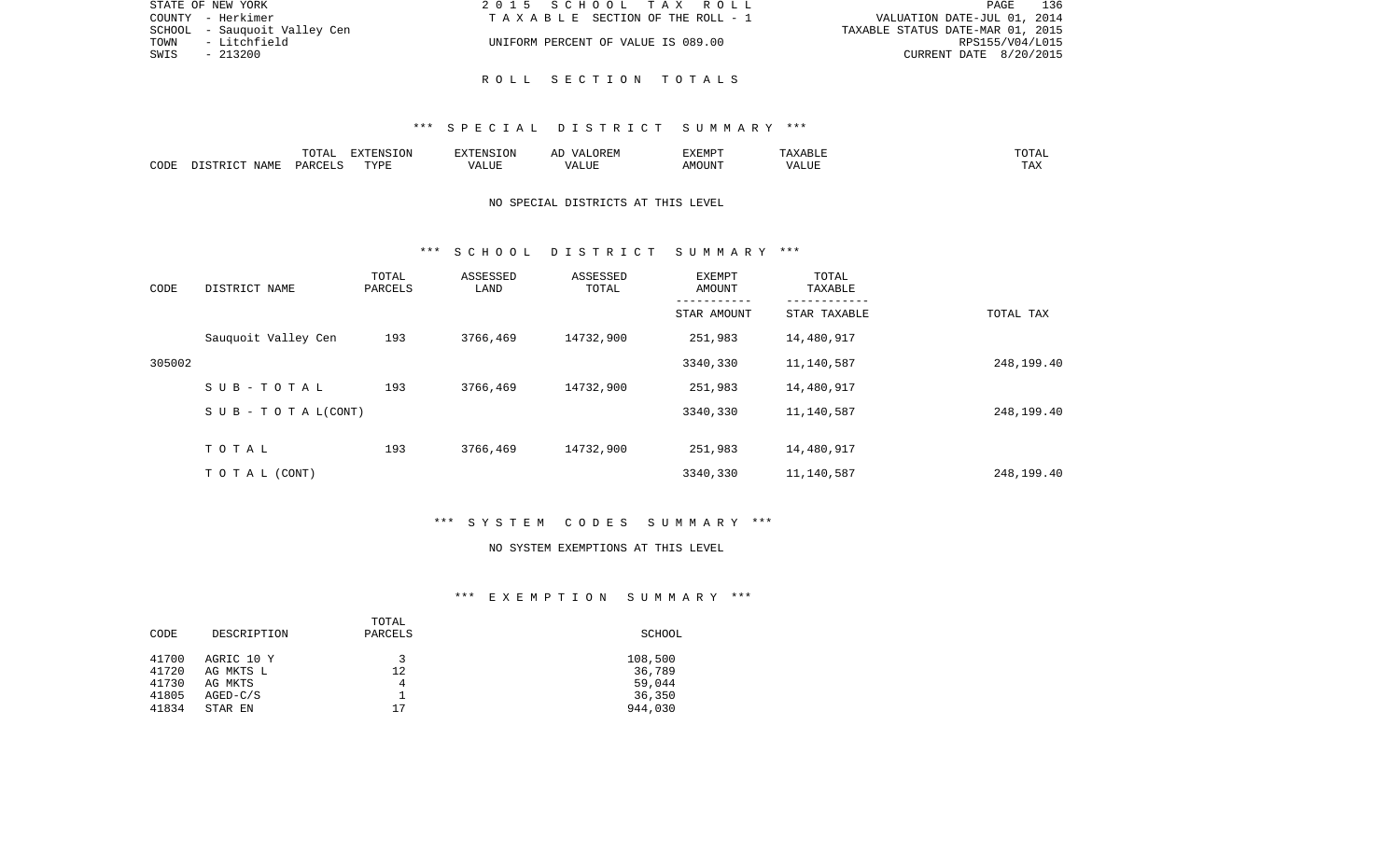| STATE OF NEW YORK            | 2015 SCHOOL TAX ROLL               | 137<br>PAGE                      |
|------------------------------|------------------------------------|----------------------------------|
| COUNTY - Herkimer            | TAXABLE SECTION OF THE ROLL - 1    | VALUATION DATE-JUL 01, 2014      |
| SCHOOL - Sauguoit Valley Cen |                                    | TAXABLE STATUS DATE-MAR 01, 2015 |
| TOWN<br>- Litchfield         | UNIFORM PERCENT OF VALUE IS 089.00 | RPS155/V04/L015                  |
| SWIS<br>$-213200$            |                                    | CURRENT DATE 8/20/2015           |
|                              |                                    |                                  |

R O L L S E C T I O N T O T A L S

## \*\*\* E X E M P T I O N S U M M A R Y \*\*\*

| CODE           | DESCRIPTION         | TOTAL<br>PARCELS | SCHOOL             |
|----------------|---------------------|------------------|--------------------|
| 41844<br>41854 | STAR B MH<br>STAR B | 89               | 20,000<br>2376,300 |
| 42100          | AGRIC 10 Y          |                  | 11,300             |
|                | TOTAL               | 130              | 3592,313           |

| ROLL<br>SEC | DESCRIPTION                | TOTAL<br>PARCELS | ASSESSED<br>LAND | ASSESSED<br>TOTAL | EXEMPT<br>AMOUNT<br>STAR AMOUNT | TOTAL<br>TAXABLE<br>----------<br>STAR TAXABLE | TAX<br>RATE | TOTAL<br>TAX |
|-------------|----------------------------|------------------|------------------|-------------------|---------------------------------|------------------------------------------------|-------------|--------------|
|             | School Tax                 |                  | 3766,469         | 14732,900         | 251,983<br>3340,330             | 14,480,917<br>11,140,587                       |             | 248,199.40   |
|             | SPEC DIST TAXES<br>TAXABLE | 193              |                  |                   |                                 |                                                |             | 248,199.40   |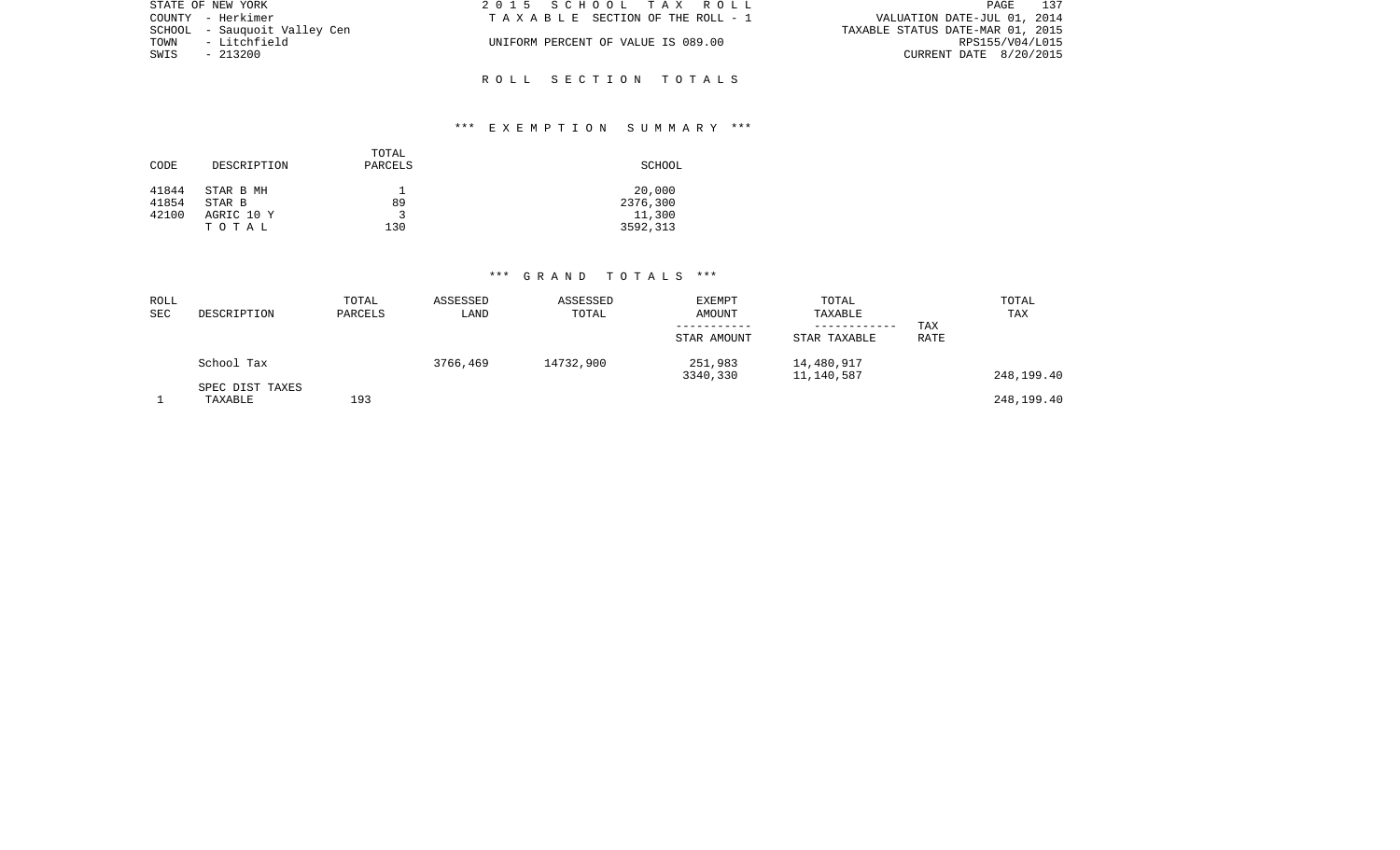| STATE OF NEW YORK<br>COUNTY - Herkimer<br>SCHOOL - Sauquoit Valley Cen<br>- Litchfield<br>TOWN<br>$-213200$<br>SWIS | 2015 SCHOOL TAX ROLL<br>SPECIAL FRANCHISE SECTION OF THE ROLL - 5<br>VALUATION DATE-JUL 01, 2014<br>OWNERS NAME SEOUENCE<br>TAXABLE STATUS DATE-MAR 01, 2015<br>UNIFORM PERCENT OF VALUE IS 089.00 |                     |                                      |                           |                                      |
|---------------------------------------------------------------------------------------------------------------------|----------------------------------------------------------------------------------------------------------------------------------------------------------------------------------------------------|---------------------|--------------------------------------|---------------------------|--------------------------------------|
| TAX MAP PARCEL NUMBER<br>CURRENT OWNERS NAME<br>CURRENT OWNERS ADDRESS                                              | SCHOOL DISTRICT<br>PARCEL SIZE/GRID COORD                                                                                                                                                          | LAND<br>TOTAL       | TAX DESCRIPTION<br>SPECIAL DISTRICTS | TAXABLE VALUE             | TAX AMOUNT                           |
|                                                                                                                     |                                                                                                                                                                                                    |                     |                                      |                           |                                      |
| $555. - 5 - 1.2$<br>National Grid<br>Attn: Real Estate Tax Dept<br>300 Erie Blvd West<br>Syracuse, NY 13202         | 860 Spec fran.<br>Sauguoit Valley 305002<br>App For School (29.00%)<br>984<br>BANK<br>DEED BOOK 00000                                                                                              | $\Omega$<br>312,005 | School Tax                           | ACCT 120500060<br>312,005 | BILL 404<br>6,951.12                 |
|                                                                                                                     | FULL MARKET VALUE                                                                                                                                                                                  | 350,567             |                                      |                           |                                      |
|                                                                                                                     |                                                                                                                                                                                                    |                     | TOTAL TAX ---                        | DATE #1<br>AMT DUE        | $6,951.12**$<br>09/30/15<br>6,951.12 |
|                                                                                                                     |                                                                                                                                                                                                    |                     |                                      | ACCT 120500180            | BILL 405                             |
| $555. - 7 - 1.2$<br>Verizon New York Inc<br>$c/O$ Duff & Phelps<br>PO Box 2749<br>Addison, TX 75001                 | 866 Telephone<br>Sauguoit Valley 305002<br>44.80%<br>984<br>BANK<br>DEED BOOK 00000                                                                                                                | $\Omega$<br>52,025  | School Tax                           | 52,025                    | 1,159.06                             |
|                                                                                                                     | FULL MARKET VALUE                                                                                                                                                                                  | 58,455              |                                      |                           |                                      |
|                                                                                                                     |                                                                                                                                                                                                    |                     | TOTAL TAX ---                        | DATE #1<br>AMT DUE        | $1.159.06**$<br>09/30/15<br>1,159.06 |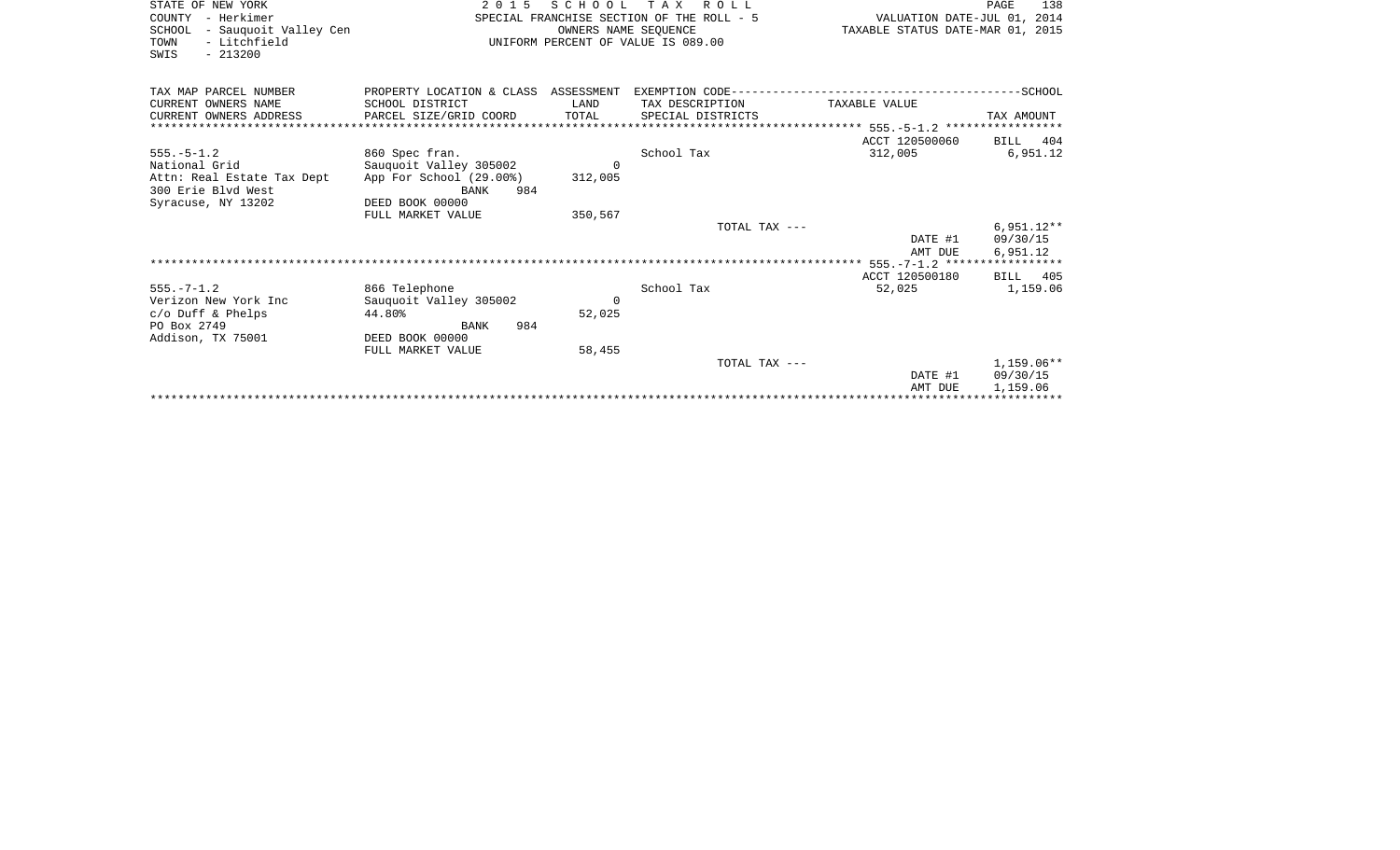| STATE OF NEW YORK |                              |  |  | 2015 SCHOOL TAX ROLL                      | 139<br>PAGE                      |
|-------------------|------------------------------|--|--|-------------------------------------------|----------------------------------|
| COUNTY - Herkimer |                              |  |  | SPECIAL FRANCHISE SECTION OF THE ROLL - 5 | VALUATION DATE-JUL 01, 2014      |
|                   | SCHOOL - Sauguoit Valley Cen |  |  |                                           | TAXABLE STATUS DATE-MAR 01, 2015 |
| TOWN              | - Litchfield                 |  |  |                                           | RPS155/V04/L015                  |
| SWIS              | $-213200$                    |  |  |                                           | CURRENT DATE 8/20/2015           |
|                   |                              |  |  |                                           |                                  |
|                   |                              |  |  | ROLL SUB SECTION- -TOTALS                 |                                  |

### \*\*\* S P E C I A L D I S T R I C T S U M M A R Y \*\*\*

|      |                    | $m \wedge m \wedge n$<br>UIAI | <b>FYTEMCTOM</b><br>LON |       | :XEMPT | ` Y A B Lite | "UTAL             |
|------|--------------------|-------------------------------|-------------------------|-------|--------|--------------|-------------------|
| CODE | <b>NAME</b><br>סיד | <b>DARCET</b>                 | <b>TVDL</b>             | ALU P | IOUN.  | 'ALUL        | $m \times n$<br>. |

# NO SPECIAL DISTRICTS AT THIS LEVEL

#### \*\*\* S C H O O L D I S T R I C T S U M M A R Y \*\*\*

| CODE   | DISTRICT NAME             | TOTAL<br>PARCELS | ASSESSED<br>LAND | ASSESSED<br>TOTAL | EXEMPT<br>AMOUNT | TOTAL<br>TAXABLE |           |
|--------|---------------------------|------------------|------------------|-------------------|------------------|------------------|-----------|
|        |                           |                  |                  |                   | STAR AMOUNT      | STAR TAXABLE     | TOTAL TAX |
|        | Sauquoit Valley Cen       | 2                |                  | 364,030           |                  | 364,030          |           |
| 305002 |                           |                  |                  |                   |                  | 364,030          | 8,110.18  |
|        | SUB-TOTAL                 | 2                |                  | 364,030           |                  | 364,030          |           |
|        | S U B - T O T A $L(CONT)$ |                  |                  |                   |                  | 364,030          | 8,110.18  |
|        |                           |                  |                  |                   |                  |                  |           |
|        | TOTAL                     | 2                |                  | 364,030           |                  | 364,030          |           |
|        | TO TAL (CONT)             |                  |                  |                   |                  | 364,030          | 8,110.18  |

\*\*\* S Y S T E M C O D E S S U M M A R Y \*\*\*

#### NO SYSTEM EXEMPTIONS AT THIS LEVEL

\*\*\* E X E M P T I O N S U M M A R Y \*\*\*

NO EXEMPTIONS AT THIS LEVEL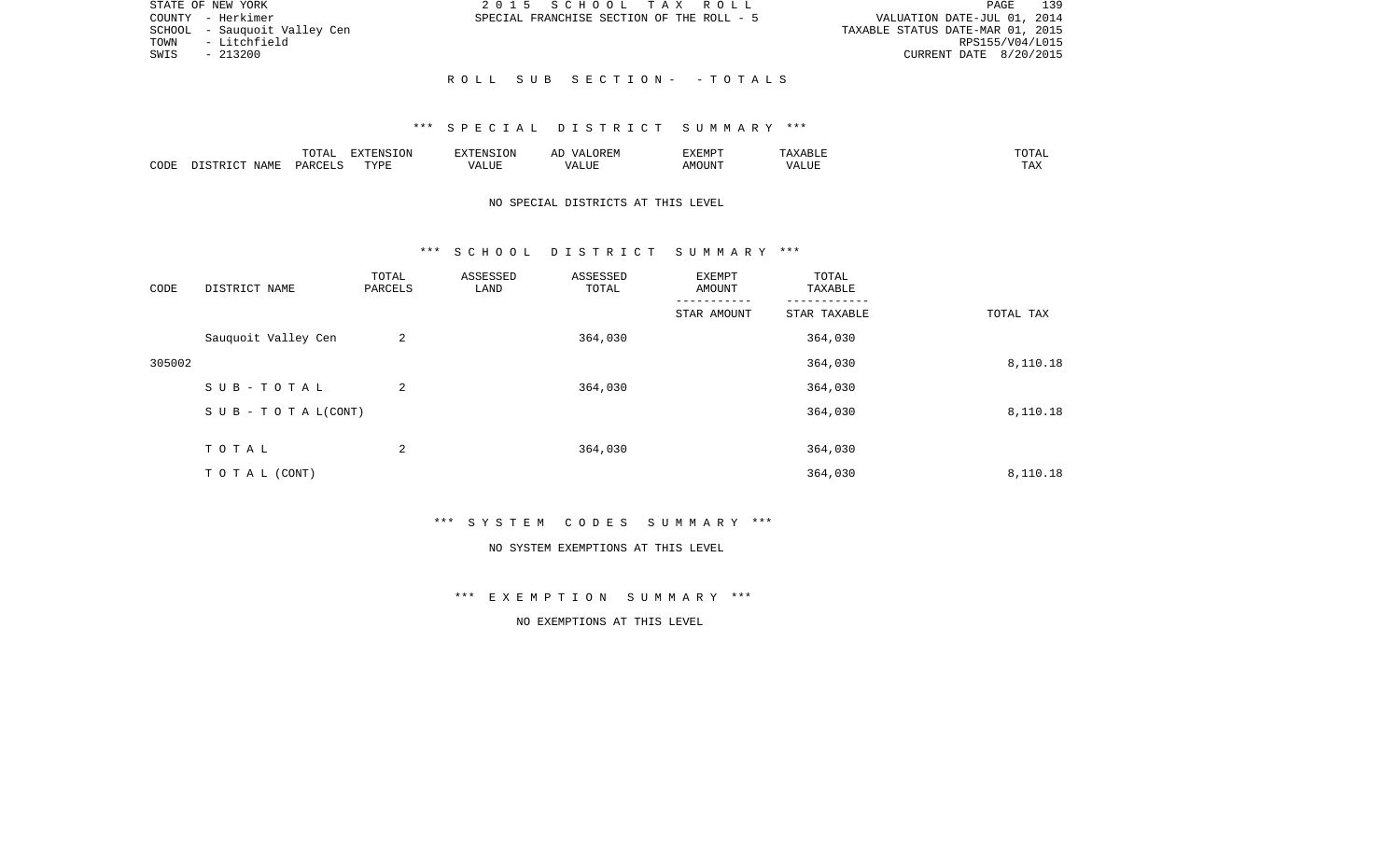|      | STATE OF NEW YORK            | 2015 SCHOOL TAX ROLL                      | 140<br>PAGE                      |
|------|------------------------------|-------------------------------------------|----------------------------------|
|      | COUNTY - Herkimer            | SPECIAL FRANCHISE SECTION OF THE ROLL - 5 | VALUATION DATE-JUL 01, 2014      |
|      | SCHOOL - Sauquoit Valley Cen |                                           | TAXABLE STATUS DATE-MAR 01, 2015 |
| TOWN | - Litchfield                 |                                           | RPS155/V04/L015                  |
| SWIS | $-213200$                    |                                           | CURRENT DATE 8/20/2015           |
|      |                              |                                           |                                  |
|      |                              | ROLL SUB SECTION- - TOTALS                |                                  |

| ROLL<br>SEC | DESCRIPTION                          | TOTAL<br>PARCELS | ASSESSED<br>LAND | ASSESSED<br>TOTAL | <b>EXEMPT</b><br>AMOUNT<br>STAR AMOUNT | TOTAL<br>TAXABLE<br>STAR TAXABLE | TAX<br>RATE | TOTAL<br>TAX |
|-------------|--------------------------------------|------------------|------------------|-------------------|----------------------------------------|----------------------------------|-------------|--------------|
|             | School Tax                           |                  |                  | 364,030           |                                        | 364,030<br>364,030               |             | 8,110.18     |
|             | SPEC DIST TAXES<br>SPECIAL FRANCHISE |                  |                  |                   |                                        |                                  |             | 8,110.18     |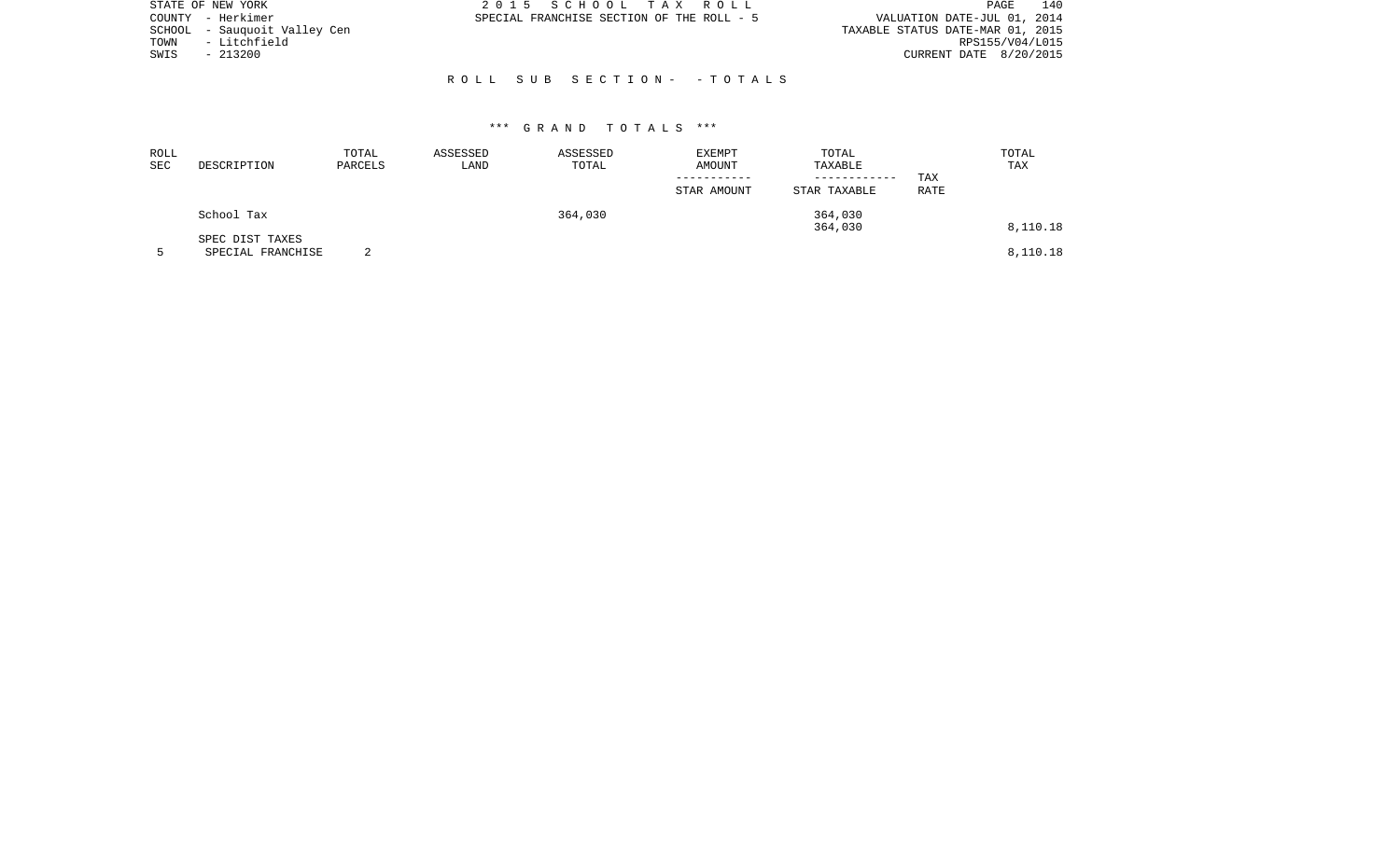|      | STATE OF NEW YORK            | 2015 SCHOOL TAX ROLL                      | 141<br>PAGE                      |
|------|------------------------------|-------------------------------------------|----------------------------------|
|      | COUNTY - Herkimer            | SPECIAL FRANCHISE SECTION OF THE ROLL - 5 | VALUATION DATE-JUL 01, 2014      |
|      | SCHOOL - Sauguoit Valley Cen |                                           | TAXABLE STATUS DATE-MAR 01, 2015 |
| TOWN | - Litchfield                 |                                           | RPS155/V04/L015                  |
| SWIS | - 213200                     |                                           | CURRENT DATE 8/20/2015           |
|      |                              |                                           |                                  |

141

### \*\*\* S P E C I A L D I S T R I C T S U M M A R Y \*\*\*

R O L L S E C T I O N T O T A L S

|      |                    | $\blacksquare \cap \blacksquare \blacksquare$<br>TOTAL | EXTENSION | -------  | $\sqrt{ }$ | EXEMPT |                | $m \wedge m$<br>$\cdot$ . $\blacksquare$<br>. |
|------|--------------------|--------------------------------------------------------|-----------|----------|------------|--------|----------------|-----------------------------------------------|
| CODE | JAMF<br>$T \cap T$ | C <sub>MT</sub><br>PAP'                                | TYPF<br>. | $\cdots$ |            | JUN    | - ---<br>'ALUL | $-1$<br>.                                     |

STATE OF NEW YORK

# NO SPECIAL DISTRICTS AT THIS LEVEL

#### \*\*\* S C H O O L D I S T R I C T S U M M A R Y \*\*\*

| CODE   | DISTRICT NAME             | TOTAL<br>PARCELS | ASSESSED<br>LAND | ASSESSED<br>TOTAL | EXEMPT<br>AMOUNT | TOTAL<br>TAXABLE |           |
|--------|---------------------------|------------------|------------------|-------------------|------------------|------------------|-----------|
|        |                           |                  |                  |                   | STAR AMOUNT      | STAR TAXABLE     | TOTAL TAX |
|        | Sauquoit Valley Cen       | 2                |                  | 364,030           |                  | 364,030          |           |
| 305002 |                           |                  |                  |                   |                  | 364,030          | 8,110.18  |
|        | SUB-TOTAL                 | 2                |                  | 364,030           |                  | 364,030          |           |
|        | S U B - T O T A $L(CONT)$ |                  |                  |                   |                  | 364,030          | 8,110.18  |
|        |                           |                  |                  |                   |                  |                  |           |
|        | TOTAL                     | 2                |                  | 364,030           |                  | 364,030          |           |
|        | TO TAL (CONT)             |                  |                  |                   |                  | 364,030          | 8,110.18  |

\*\*\* S Y S T E M C O D E S S U M M A R Y \*\*\*

#### NO SYSTEM EXEMPTIONS AT THIS LEVEL

\*\*\* E X E M P T I O N S U M M A R Y \*\*\*

NO EXEMPTIONS AT THIS LEVEL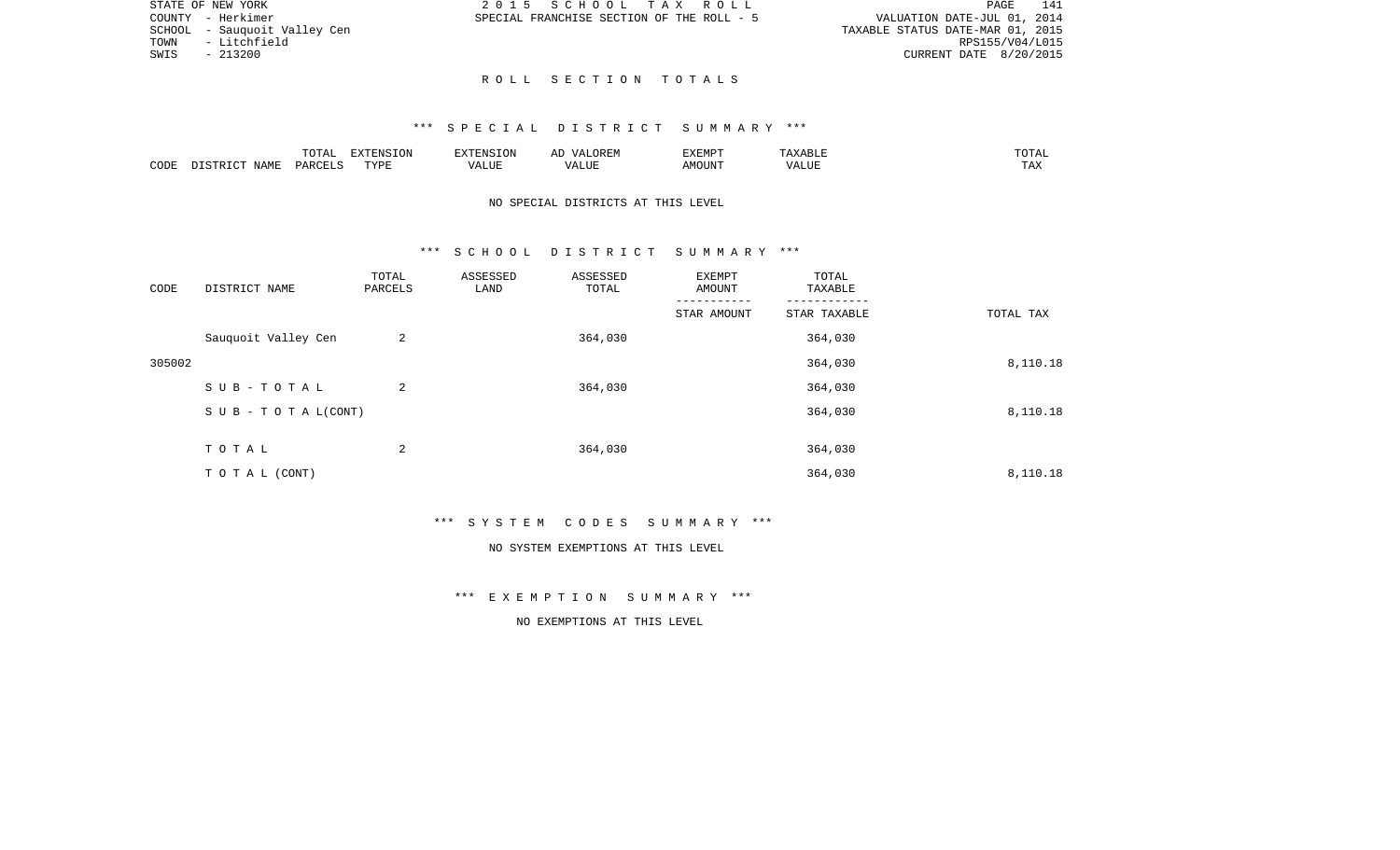|      | STATE OF NEW YORK            | 2015 SCHOOL TAX ROLL |  |                                           | 142<br>PAGE                      |
|------|------------------------------|----------------------|--|-------------------------------------------|----------------------------------|
|      | COUNTY - Herkimer            |                      |  | SPECIAL FRANCHISE SECTION OF THE ROLL - 5 | VALUATION DATE-JUL 01, 2014      |
|      | SCHOOL - Sauguoit Valley Cen |                      |  |                                           | TAXABLE STATUS DATE-MAR 01, 2015 |
| TOWN | - Litchfield                 |                      |  |                                           | RPS155/V04/L015                  |
| SWIS | $-213200$                    |                      |  |                                           | CURRENT DATE 8/20/2015           |
|      |                              |                      |  |                                           |                                  |
|      |                              | ROLL SECTION TOTALS  |  |                                           |                                  |

| ROLL<br>SEC | DESCRIPTION                          | TOTAL<br>PARCELS | ASSESSED<br>LAND | ASSESSED<br>TOTAL | EXEMPT<br>AMOUNT | TOTAL<br>TAXABLE<br>------------ | TAX  | TOTAL<br>TAX |
|-------------|--------------------------------------|------------------|------------------|-------------------|------------------|----------------------------------|------|--------------|
|             |                                      |                  |                  |                   | STAR AMOUNT      | STAR TAXABLE                     | RATE |              |
|             | School Tax                           |                  |                  | 364,030           |                  | 364,030<br>364,030               |      | 8,110.18     |
|             | SPEC DIST TAXES<br>SPECIAL FRANCHISE | $\sim$           |                  |                   |                  |                                  |      | 8,110.18     |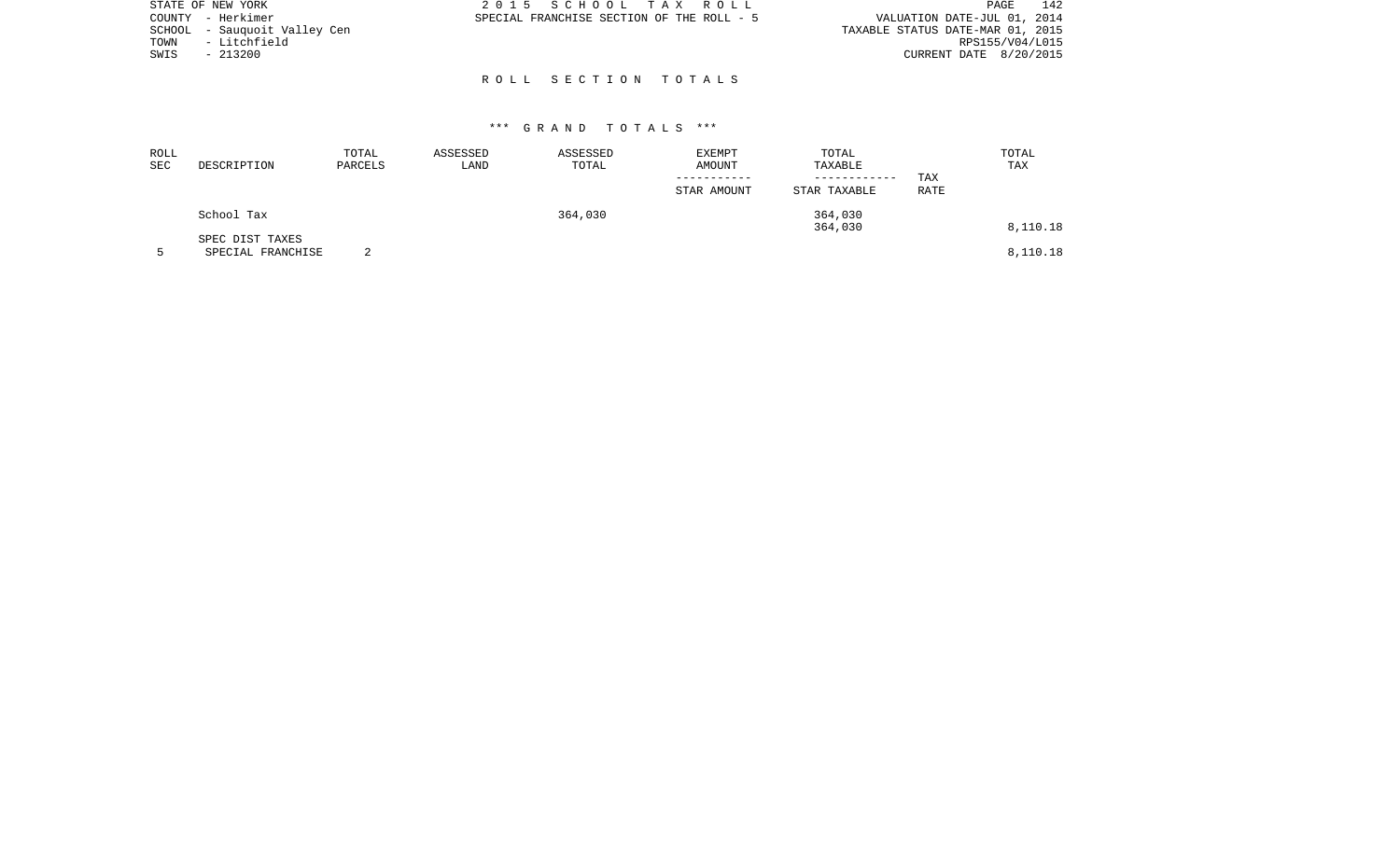| STATE OF NEW YORK<br>COUNTY - Herkimer<br>SCHOOL<br>- Sauquoit Valley Cen<br>- Litchfield<br>TOWN<br>SWIS<br>$-213200$     | 2 0 1 5                                                                                                                                             | SCHOOL        | TAX ROLL<br>UTILITY & R.R. SECTION OF THE ROLL - 6<br>OWNERS NAME SEQUENCE<br>UNIFORM PERCENT OF VALUE IS 089.00 | VALUATION DATE-JUL 01, 2014<br>TAXABLE STATUS DATE-MAR 01, 2015 | PAGE<br>143                        |
|----------------------------------------------------------------------------------------------------------------------------|-----------------------------------------------------------------------------------------------------------------------------------------------------|---------------|------------------------------------------------------------------------------------------------------------------|-----------------------------------------------------------------|------------------------------------|
| TAX MAP PARCEL NUMBER<br>CURRENT OWNERS NAME<br>CURRENT OWNERS ADDRESS<br>***********************                          | SCHOOL DISTRICT<br>PARCEL SIZE/GRID COORD                                                                                                           | LAND<br>TOTAL | TAX DESCRIPTION<br>SPECIAL DISTRICTS                                                                             | TAXABLE VALUE                                                   | TAX AMOUNT                         |
|                                                                                                                            |                                                                                                                                                     |               |                                                                                                                  | ACCT 120300240                                                  | BILL<br>406                        |
| 632.000-0000-618.750-1883                                                                                                  | 836 Telecom. eq.                                                                                                                                    |               | Mass Telec 47100                                                                                                 |                                                                 | 170                                |
| Citizens Communications<br>Corporate Tax Dept<br>Attn: c/o Stefan Peleschuk<br>Three High Ridge Park<br>Stamford, CT 06905 | Sauquoit Valley 305002<br>Poles-Cabl-Wire<br>Outside Plant Approt .19<br>Location No. 888888<br>DEED BOOK 00000                                     | 4,766         | 0 School Tax                                                                                                     | 4,596                                                           | 102.39                             |
|                                                                                                                            | FULL MARKET VALUE                                                                                                                                   | 5,355         |                                                                                                                  |                                                                 |                                    |
|                                                                                                                            |                                                                                                                                                     |               | TOTAL TAX ---                                                                                                    | DATE #1                                                         | $102.39**$<br>09/30/15             |
|                                                                                                                            |                                                                                                                                                     |               |                                                                                                                  | AMT DUE<br>ACCT 120300210                                       | 102.39<br>BILL<br>-407             |
| 632.000-9999-132.350-1892<br>National Grid<br>Attn: Real Estate Tax Dept<br>300 Erie Blvd West<br>Syracuse, NY 13202       | 870 Elect & Gas<br>Sauguoit Valley 305002<br>Outside Plant<br>Location No. 888888<br>984<br>BANK<br>DEED BOOK 00000                                 | 0<br>66,233   | School Tax                                                                                                       | 66,233                                                          | 1,475.60                           |
|                                                                                                                            | FULL MARKET VALUE                                                                                                                                   | 74,419        |                                                                                                                  |                                                                 |                                    |
|                                                                                                                            |                                                                                                                                                     |               | TOTAL TAX ---                                                                                                    | DATE #1<br>AMT DUE                                              | 1,475.60**<br>09/30/15<br>1,475.60 |
|                                                                                                                            |                                                                                                                                                     |               |                                                                                                                  | ACCT 120300360                                                  | BILL 408                           |
| 632.000-0000-631.900-1883                                                                                                  | 836 Telecom. eq.                                                                                                                                    |               | Mass Telec 47100                                                                                                 |                                                                 | 3,358                              |
| Verizon New York Inc<br>$c/O$ Duff & Phelps<br>PO Box 2749<br>Addison, TX 75001                                            | Sauquoit Valley 305002<br>Poles-Wires<br>Outside Plant<br>Location No. 888888<br><b>BANK</b><br>984<br>DEED BOOK 00000                              | 0<br>27,252   | School Tax                                                                                                       | 23,894                                                          | 532.33                             |
|                                                                                                                            | FULL MARKET VALUE                                                                                                                                   | 30,620        | TOTAL TAX ---                                                                                                    |                                                                 | 532.33**                           |
|                                                                                                                            |                                                                                                                                                     |               |                                                                                                                  | DATE #1<br>AMT DUE                                              | 09/30/15<br>532.33                 |
|                                                                                                                            |                                                                                                                                                     |               |                                                                                                                  | ACCT 120300480                                                  | BILL<br>409                        |
| 632.000-0000-629.000-1883<br>Windstream New York Inc<br>Rash#503-32-1430<br>PO Box 260888<br>Plano, TX 75026               | 836 Telecom. eq.<br>Sauquoit Valley 305002<br>Poles-Cabl-Wire<br>Outside Plant Apport .195<br>Location No. 888888<br>984<br>BANK<br>DEED BOOK 00000 | 5,857         | Mass Telec 47100<br>0 School Tax                                                                                 | 4,598                                                           | 1,259<br>102.44                    |
|                                                                                                                            | FULL MARKET VALUE                                                                                                                                   | 6,581         |                                                                                                                  |                                                                 |                                    |
|                                                                                                                            |                                                                                                                                                     |               | TOTAL TAX ---                                                                                                    |                                                                 | $102.44**$                         |
|                                                                                                                            |                                                                                                                                                     |               |                                                                                                                  | DATE #1                                                         | 09/30/15                           |
|                                                                                                                            |                                                                                                                                                     |               |                                                                                                                  | AMT DUE<br>***************************                          | 102.44                             |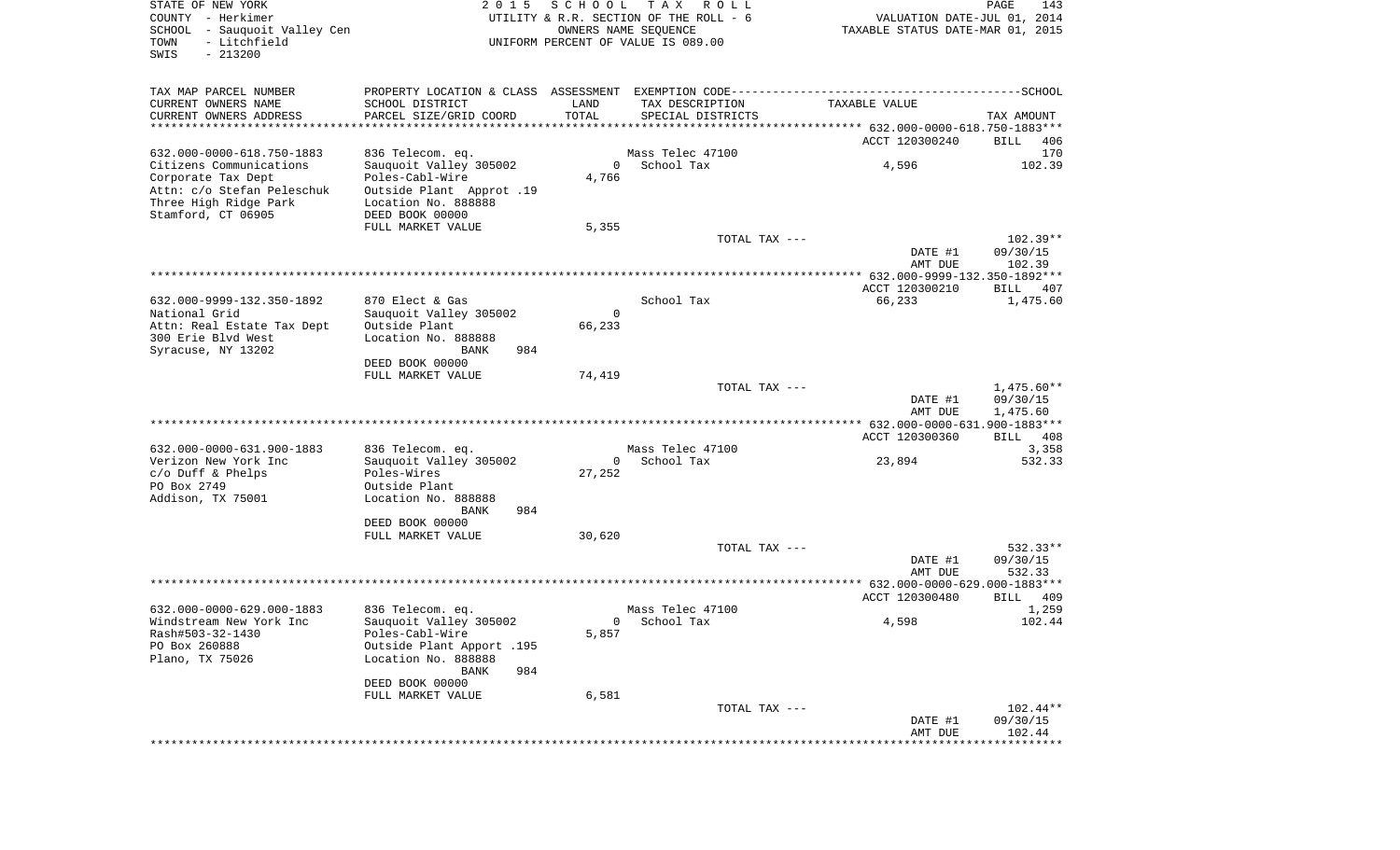|      | STATE OF NEW YORK            |  |  | 2015 SCHOOL TAX ROLL                   |                                  |                        | PAGE | 144 |
|------|------------------------------|--|--|----------------------------------------|----------------------------------|------------------------|------|-----|
|      | COUNTY - Herkimer            |  |  | UTILITY & R.R. SECTION OF THE ROLL - 6 | VALUATION DATE-JUL 01, 2014      |                        |      |     |
|      | SCHOOL - Sauquoit Valley Cen |  |  |                                        | TAXABLE STATUS DATE-MAR 01, 2015 |                        |      |     |
| TOWN | - Litchfield                 |  |  |                                        |                                  | RPS155/V04/L015        |      |     |
| SWIS | $-213200$                    |  |  |                                        |                                  | CURRENT DATE 8/20/2015 |      |     |
|      |                              |  |  |                                        |                                  |                        |      |     |
|      |                              |  |  | ROLL SUB SECTION- -TOTALS              |                                  |                        |      |     |

|      |                    | $m \wedge m \wedge n$<br>LUIAL | $\Box$<br>⊃ו∧ו<br>T OV |         | ? H∶IV<br>تستحدث         | "VEMPT<br>BABMP | YABL.          | $m \wedge m \wedge r$ |
|------|--------------------|--------------------------------|------------------------|---------|--------------------------|-----------------|----------------|-----------------------|
| CODE | <b>NAME</b><br>TD. | <b>DARCET</b>                  | TVDI                   | اللالمد | $\sqrt{ }$<br>۳۰ تا سند. | AMOUNT          | 77777<br>'Alul | $-1$<br>L A A         |

## NO SPECIAL DISTRICTS AT THIS LEVEL

#### \*\*\* S C H O O L D I S T R I C T S U M M A R Y \*\*\*

| CODE   | DISTRICT NAME             | TOTAL<br>PARCELS | ASSESSED<br>LAND | ASSESSED<br>TOTAL | EXEMPT<br>AMOUNT | TOTAL<br>TAXABLE |           |
|--------|---------------------------|------------------|------------------|-------------------|------------------|------------------|-----------|
|        |                           |                  |                  |                   | STAR AMOUNT      | STAR TAXABLE     | TOTAL TAX |
|        | Sauquoit Valley Cen       | 4                |                  | 104,108           | 4,787            | 99,321           |           |
| 305002 |                           |                  |                  |                   |                  | 99,321           | 2,212.76  |
|        | SUB-TOTAL                 | $\overline{4}$   |                  | 104,108           | 4,787            | 99,321           |           |
|        | S U B - T O T A $L(CONT)$ |                  |                  |                   |                  | 99,321           | 2,212.76  |
|        | TOTAL                     | 4                |                  | 104,108           | 4,787            | 99,321           |           |
|        |                           |                  |                  |                   |                  |                  |           |
|        | T O T A L (CONT)          |                  |                  |                   |                  | 99,321           | 2,212.76  |

## \*\*\* S Y S T E M C O D E S S U M M A R Y \*\*\*

#### NO SYSTEM EXEMPTIONS AT THIS LEVEL

| CODE  | DESCRIPTION         | TOTAL<br>PARCELS | SCHOOL         |
|-------|---------------------|------------------|----------------|
| 47100 | Mass Telec<br>тотаь |                  | 4,787<br>4,787 |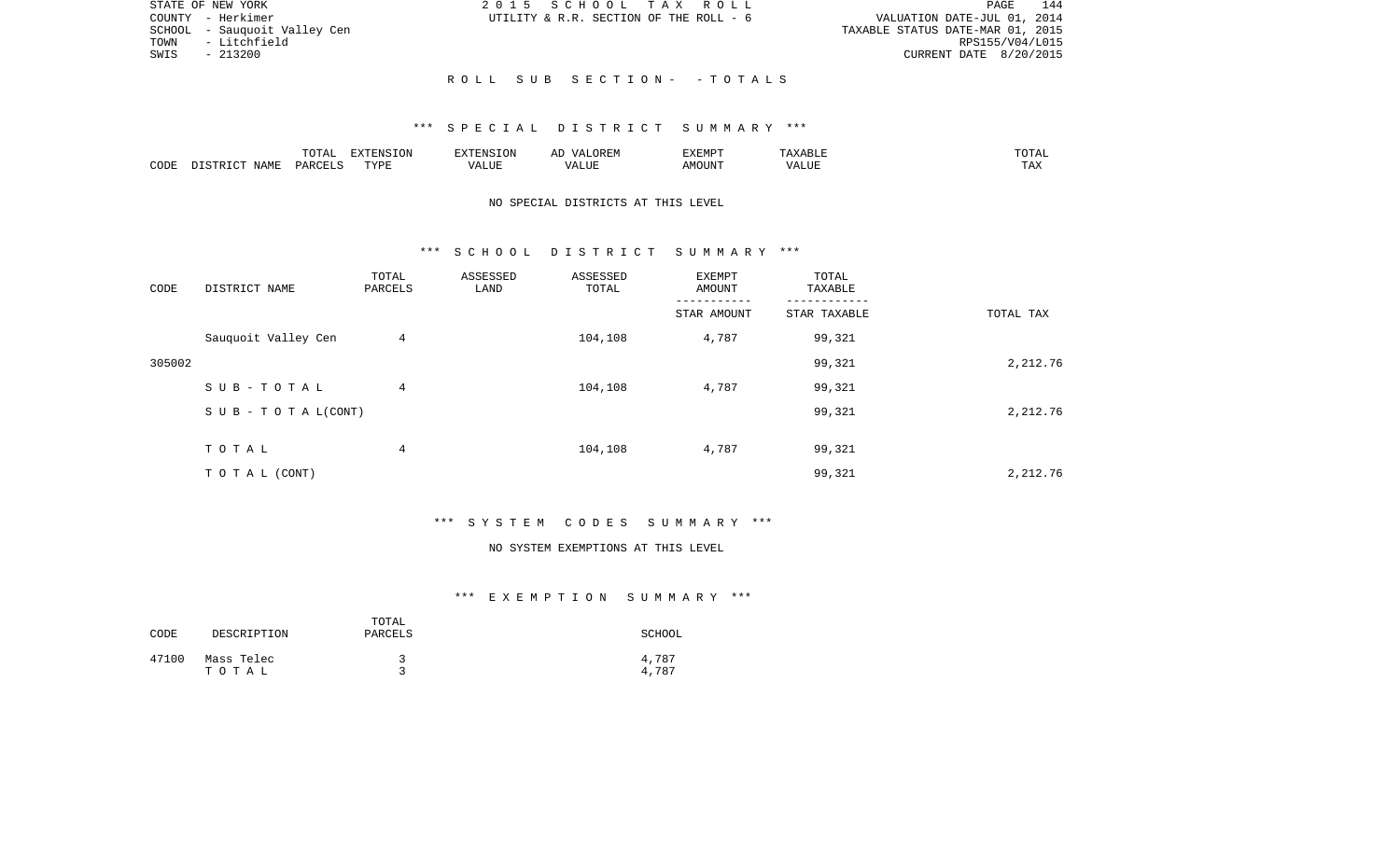|      | STATE OF NEW YORK            | 2015 SCHOOL TAX ROLL                                                  | PAGE 145 |
|------|------------------------------|-----------------------------------------------------------------------|----------|
|      | COUNTY - Herkimer            | VALUATION DATE-JUL 01, 2014<br>UTILITY & R.R. SECTION OF THE ROLL - 6 |          |
|      | SCHOOL - Sauquoit Valley Cen | TAXABLE STATUS DATE-MAR 01, 2015                                      |          |
| TOWN | - Litchfield                 | RPS155/V04/L015                                                       |          |
| SWIS | $-213200$                    | CURRENT DATE 8/20/2015                                                |          |
|      |                              |                                                                       |          |
|      |                              | ROLL SUB SECTION- - TOTALS                                            |          |

| ROLL<br>SEC | DESCRIPTION                         | TOTAL<br>PARCELS | ASSESSED<br>LAND | ASSESSED<br>TOTAL | EXEMPT<br>AMOUNT | TOTAL<br>TAXABLE             |             | TOTAL<br>TAX |
|-------------|-------------------------------------|------------------|------------------|-------------------|------------------|------------------------------|-------------|--------------|
|             |                                     |                  |                  |                   | STAR AMOUNT      | ------------<br>STAR TAXABLE | TAX<br>RATE |              |
|             | School Tax                          |                  |                  | 104,108           | 4,787            | 99,321<br>99,321             |             | 2,212.76     |
|             | SPEC DIST TAXES<br>UTILITIES & N.C. |                  |                  |                   |                  |                              |             | 2,212.76     |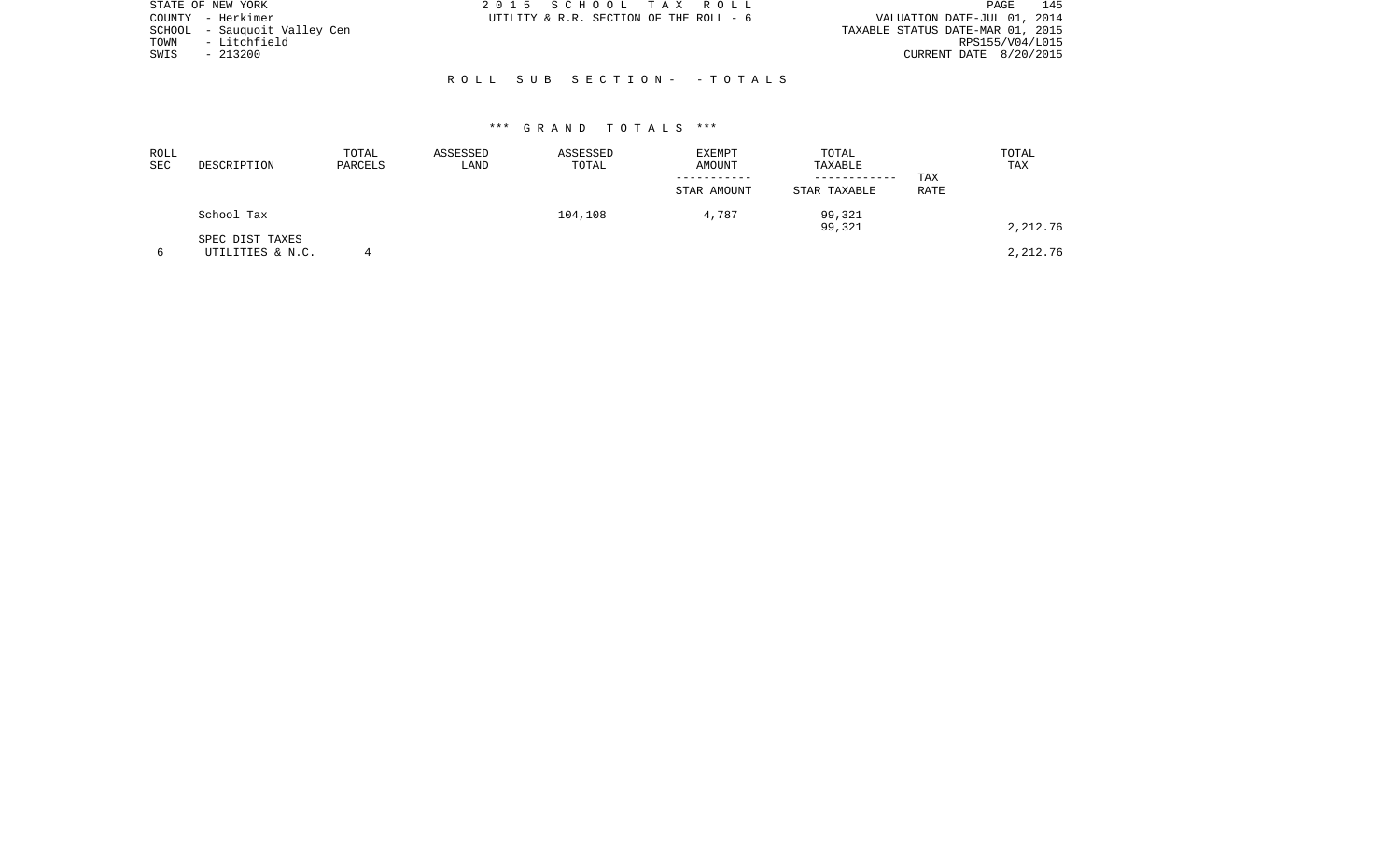| STATE OF NEW YORK             | 2015 SCHOOL TAX ROLL                   |  |  |                                  |                        | PAGE | 146 |
|-------------------------------|----------------------------------------|--|--|----------------------------------|------------------------|------|-----|
| COUNTY - Herkimer             | UTILITY & R.R. SECTION OF THE ROLL - 6 |  |  | VALUATION DATE-JUL 01, 2014      |                        |      |     |
| SCHOOL  – Sauquoit Valley Cen |                                        |  |  | TAXABLE STATUS DATE-MAR 01, 2015 |                        |      |     |
| - Litchfield<br>TOWN          |                                        |  |  |                                  | RPS155/V04/L015        |      |     |
| SWIS<br>- 213200              |                                        |  |  |                                  | CURRENT DATE 8/20/2015 |      |     |
|                               |                                        |  |  |                                  |                        |      |     |

R O L L S E C T I O N T O T A L S

|      |                    | $\blacksquare \cap \blacksquare \blacksquare$<br>TOTAL | EXTENSION | -------  | $\sqrt{ }$ | EXEMPT |                | $m \wedge m$<br>$\cdot$ . $\blacksquare$<br>. |
|------|--------------------|--------------------------------------------------------|-----------|----------|------------|--------|----------------|-----------------------------------------------|
| CODE | JAMF<br>$T \cap T$ | C <sub>MT</sub><br>PAP'                                | TYPF<br>. | $\cdots$ |            | JUN    | - ---<br>'ALUL | $-1$<br>.                                     |

## NO SPECIAL DISTRICTS AT THIS LEVEL

#### \*\*\* S C H O O L D I S T R I C T S U M M A R Y \*\*\*

| CODE   | DISTRICT NAME                    | TOTAL<br>PARCELS | ASSESSED<br>LAND | ASSESSED<br>TOTAL | EXEMPT<br>AMOUNT | TOTAL<br>TAXABLE |           |
|--------|----------------------------------|------------------|------------------|-------------------|------------------|------------------|-----------|
|        |                                  |                  |                  |                   | STAR AMOUNT      | STAR TAXABLE     | TOTAL TAX |
|        | Sauquoit Valley Cen              | 4                |                  | 104,108           | 4,787            | 99,321           |           |
| 305002 |                                  |                  |                  |                   |                  | 99,321           | 2,212.76  |
|        | SUB-TOTAL                        | 4                |                  | 104,108           | 4,787            | 99,321           |           |
|        | $S \cup B - T \cup T A L (CONT)$ |                  |                  |                   |                  | 99,321           | 2,212.76  |
|        | TOTAL                            | 4                |                  | 104,108           | 4,787            | 99,321           |           |
|        | T O T A L (CONT)                 |                  |                  |                   |                  | 99,321           | 2,212.76  |

## \*\*\* S Y S T E M C O D E S S U M M A R Y \*\*\*

#### NO SYSTEM EXEMPTIONS AT THIS LEVEL

| CODE  | DESCRIPTION         | TOTAL<br>PARCELS | SCHOOL         |
|-------|---------------------|------------------|----------------|
| 47100 | Mass Telec<br>тотаь |                  | 4,787<br>4,787 |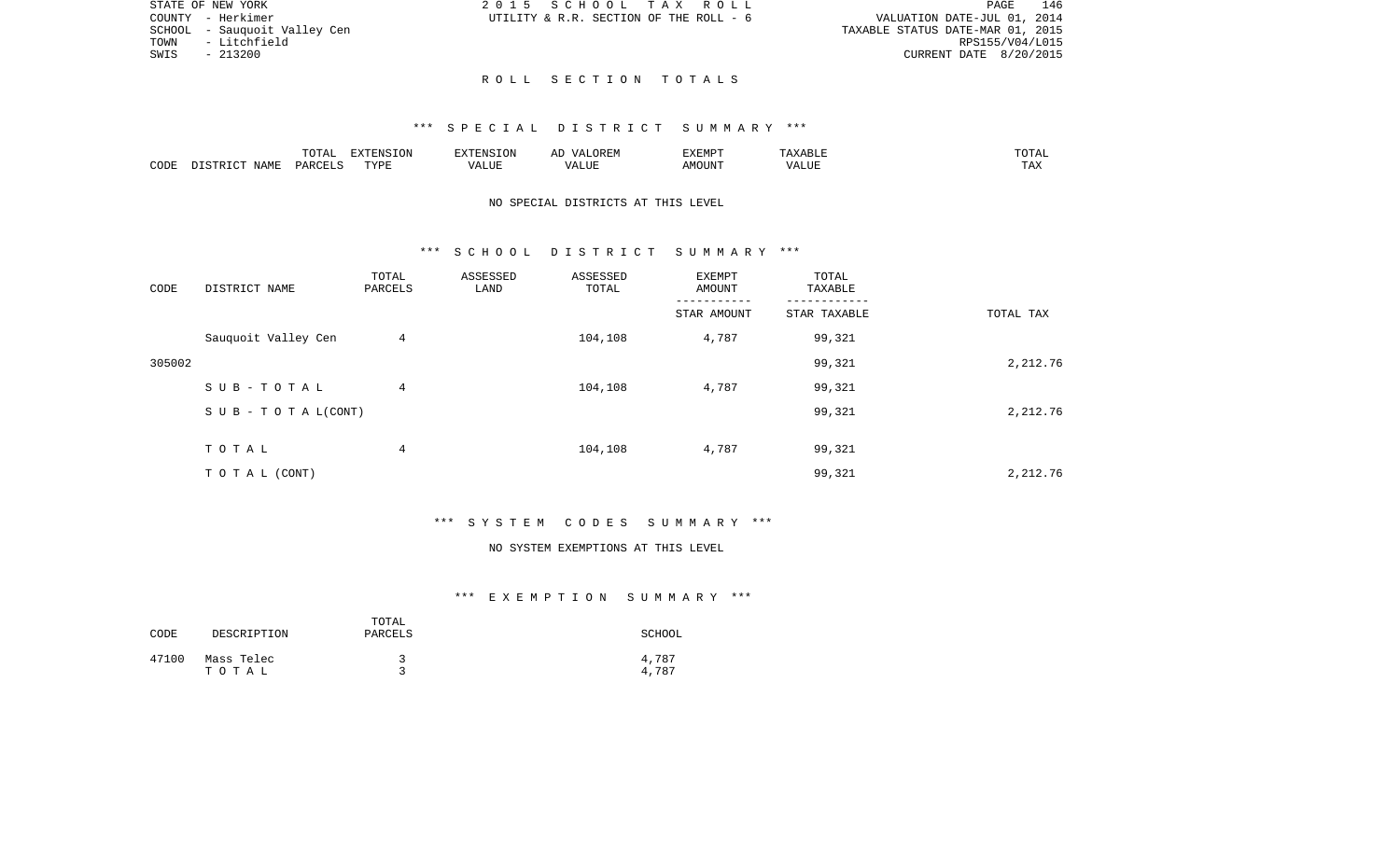|      | STATE OF NEW YORK            | 2015 SCHOOL TAX ROLL                   |  |  | PAGE 147                         |
|------|------------------------------|----------------------------------------|--|--|----------------------------------|
|      | COUNTY - Herkimer            | UTILITY & R.R. SECTION OF THE ROLL - 6 |  |  | VALUATION DATE-JUL 01, 2014      |
|      | SCHOOL - Sauguoit Valley Cen |                                        |  |  | TAXABLE STATUS DATE-MAR 01, 2015 |
| TOWN | - Litchfield                 |                                        |  |  | RPS155/V04/L015                  |
| SWIS | $-213200$                    |                                        |  |  | CURRENT DATE 8/20/2015           |
|      |                              |                                        |  |  |                                  |
|      |                              | ROLL SECTION TOTALS                    |  |  |                                  |

| ROLL<br>SEC | DESCRIPTION                         | TOTAL<br>PARCELS | ASSESSED<br>LAND | ASSESSED<br>TOTAL | EXEMPT<br>AMOUNT | TOTAL<br>TAXABLE             |             | TOTAL<br>TAX |
|-------------|-------------------------------------|------------------|------------------|-------------------|------------------|------------------------------|-------------|--------------|
|             |                                     |                  |                  |                   | STAR AMOUNT      | ------------<br>STAR TAXABLE | TAX<br>RATE |              |
|             | School Tax                          |                  |                  | 104,108           | 4,787            | 99,321<br>99,321             |             | 2,212.76     |
|             | SPEC DIST TAXES<br>UTILITIES & N.C. |                  |                  |                   |                  |                              |             | 2,212.76     |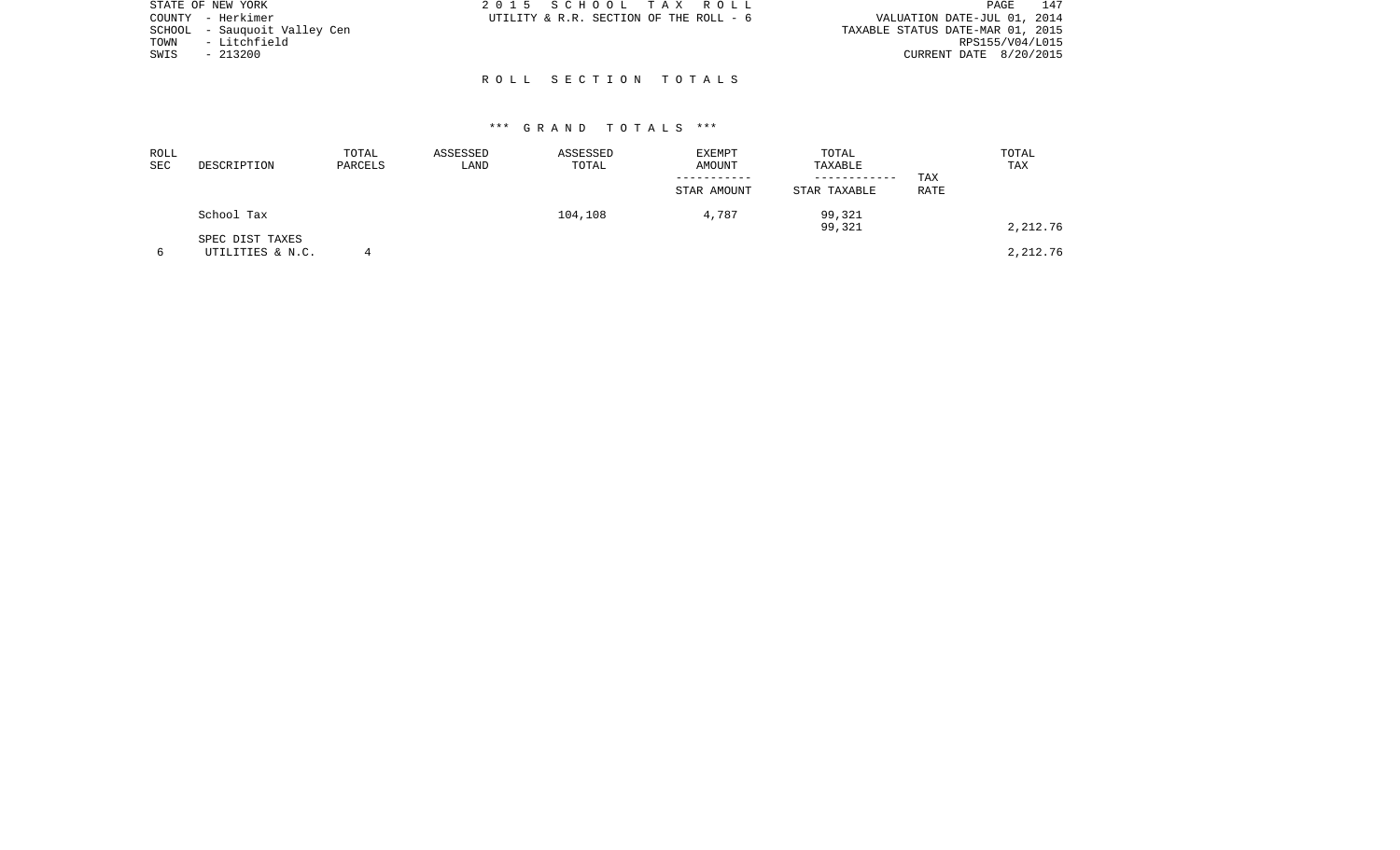| STATE OF NEW YORK               | 2 0 1 5                   |            | SCHOOL TAX ROLL                       |                | 148<br>PAGE                      |
|---------------------------------|---------------------------|------------|---------------------------------------|----------------|----------------------------------|
| – Herkimer<br>COUNTY            |                           |            | WHOLLY EXEMPT SECTION OF THE ROLL - 8 |                | VALUATION DATE-JUL 01, 2014      |
| - Sauguoit Valley Cen<br>SCHOOL |                           |            | OWNERS NAME SEOUENCE                  |                | TAXABLE STATUS DATE-MAR 01, 2015 |
| - Litchfield<br>TOWN            |                           |            | UNIFORM PERCENT OF VALUE IS 089.00    |                |                                  |
| SWIS<br>$-213200$               |                           |            |                                       |                |                                  |
|                                 |                           |            |                                       |                |                                  |
|                                 |                           |            |                                       |                |                                  |
| TAX MAP PARCEL NUMBER           | PROPERTY LOCATION & CLASS | ASSESSMENT |                                       |                |                                  |
| CURRENT OWNERS NAME             | SCHOOL DISTRICT           | LAND       | TAX DESCRIPTION                       | TAXABLE VALUE  |                                  |
| CURRENT OWNERS ADDRESS          | PARCEL SIZE/GRID COORD    | TOTAL      | SPECIAL DISTRICTS                     |                | TAX AMOUNT                       |
| ******************************  |                           |            |                                       |                |                                  |
|                                 | King Rd                   |            |                                       | ACCT 120012210 |                                  |
| $118.3 - 1 - 34$                | 105 Vac farmland          |            | N/P- CHARI 25130                      |                | 44,300                           |
| Ronald Mcdonald Charities       | Sauquoit Valley 305002    |            | 44,300 School Tax                     | 0.00           | 0.00                             |
| 101 Winship Rd                  | ACRES 76.00               | 44,300     |                                       |                |                                  |
| New Hartford, NY 13413          | EAST-0302606 NRTH-1517523 |            |                                       |                |                                  |
|                                 | DEED BOOK 704<br>PG-886   |            |                                       |                |                                  |
|                                 | FULL MARKET VALUE         | 49,775     |                                       |                |                                  |
|                                 |                           |            |                                       | TOTAL TAX ---  | $0.00**$                         |
|                                 |                           |            |                                       |                |                                  |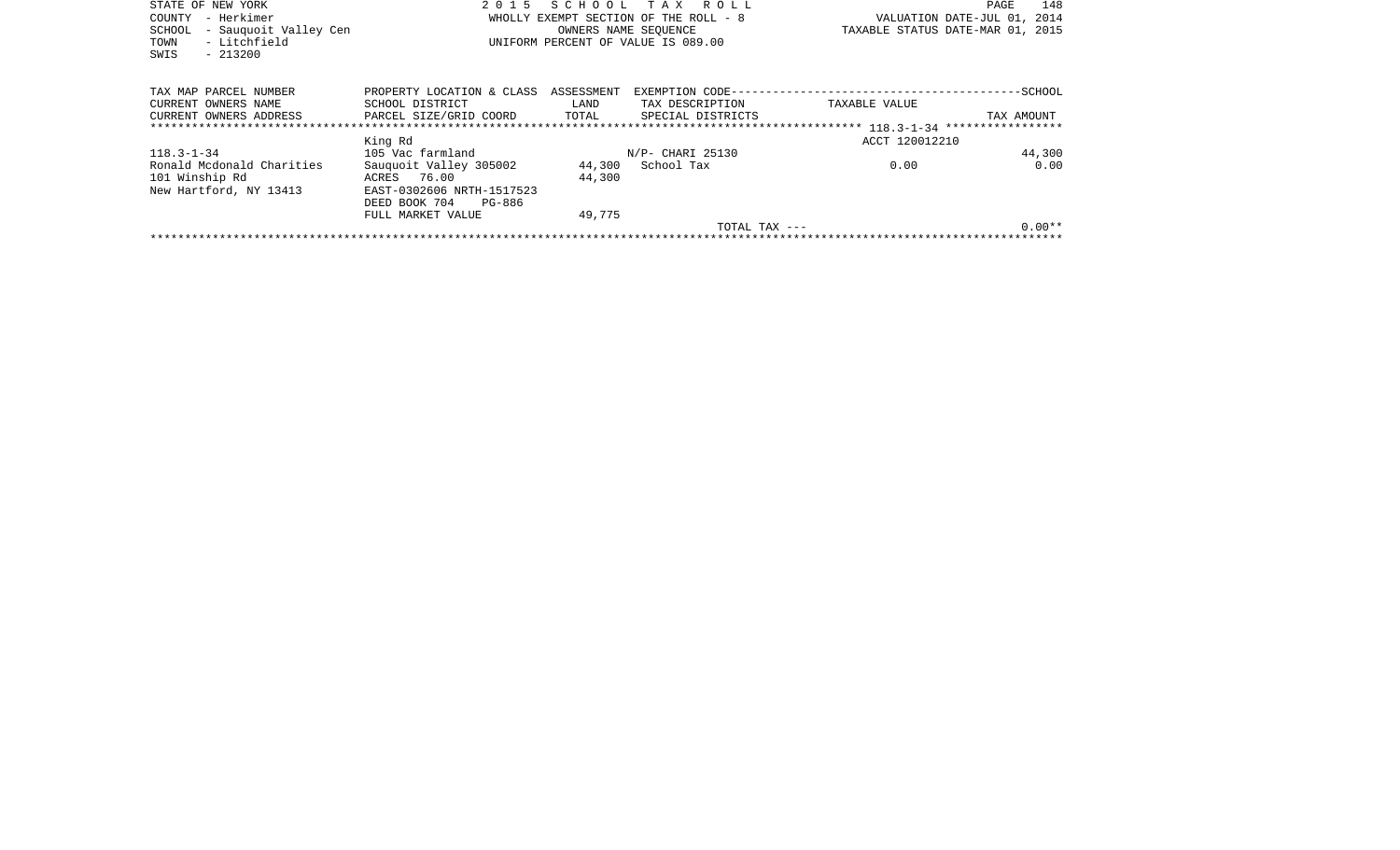| STATE OF NEW YORK            | 2015 SCHOOL TAX ROLL                  | 149<br>PAGE                      |
|------------------------------|---------------------------------------|----------------------------------|
| COUNTY - Herkimer            | WHOLLY EXEMPT SECTION OF THE ROLL - 8 | VALUATION DATE-JUL 01, 2014      |
| SCHOOL - Sauguoit Valley Cen |                                       | TAXABLE STATUS DATE-MAR 01, 2015 |
| - Litchfield<br>TOWN         | UNIFORM PERCENT OF VALUE IS 089.00    | RPS155/V04/L015                  |
| SWIS<br>$-213200$            |                                       | CURRENT DATE 8/20/2015           |
|                              |                                       |                                  |
|                              | ROLL SUB SECTION- -TOTALS             |                                  |

|      |       | <b>momm</b><br>◡∸ェ                 | סוותח<br>ות∩⊤<br>- 77 | ∴N.≻   | $\sqrt{ }$ | :XEMP' |       | $   -$ |
|------|-------|------------------------------------|-----------------------|--------|------------|--------|-------|--------|
| CODE | NAME. | $\ldots$ DORT $\tau$<br><b>UAR</b> | <b>TIZE</b>           | al J M |            | MOUN'  | 'ALUL | د⊿ت.   |

## NO SPECIAL DISTRICTS AT THIS LEVEL

#### \*\*\* S C H O O L D I S T R I C T S U M M A R Y \*\*\*

| CODE   | DISTRICT NAME                    | TOTAL<br>PARCELS | ASSESSED<br>LAND | ASSESSED<br>TOTAL | EXEMPT<br>AMOUNT | TOTAL<br>TAXABLE |           |
|--------|----------------------------------|------------------|------------------|-------------------|------------------|------------------|-----------|
|        |                                  |                  |                  |                   | STAR AMOUNT      | STAR TAXABLE     | TOTAL TAX |
|        | Sauquoit Valley Cen              | $\mathbf{1}$     | 44,300           | 44,300            | 44,300           |                  |           |
| 305002 |                                  |                  |                  |                   |                  |                  |           |
|        | SUB-TOTAL                        | $\mathbf{1}$     | 44,300           | 44,300            | 44,300           |                  |           |
|        | $S \cup B - T \cup T A L (CONT)$ |                  |                  |                   |                  |                  |           |
|        |                                  |                  |                  |                   |                  |                  |           |
|        | TOTAL                            | $\mathbf 1$      | 44,300           | 44,300            | 44,300           |                  |           |
|        | TOTAL (CONT)                     |                  |                  |                   |                  |                  |           |

#### \*\*\* S Y S T E M C O D E S S U M M A R Y \*\*\*

#### NO SYSTEM EXEMPTIONS AT THIS LEVEL

| CODE  | DESCRIPTION         | TOTAL<br>PARCELS | SCHOOL           |
|-------|---------------------|------------------|------------------|
| 25130 | N/P- CHARI<br>тотаь |                  | 44,300<br>44,300 |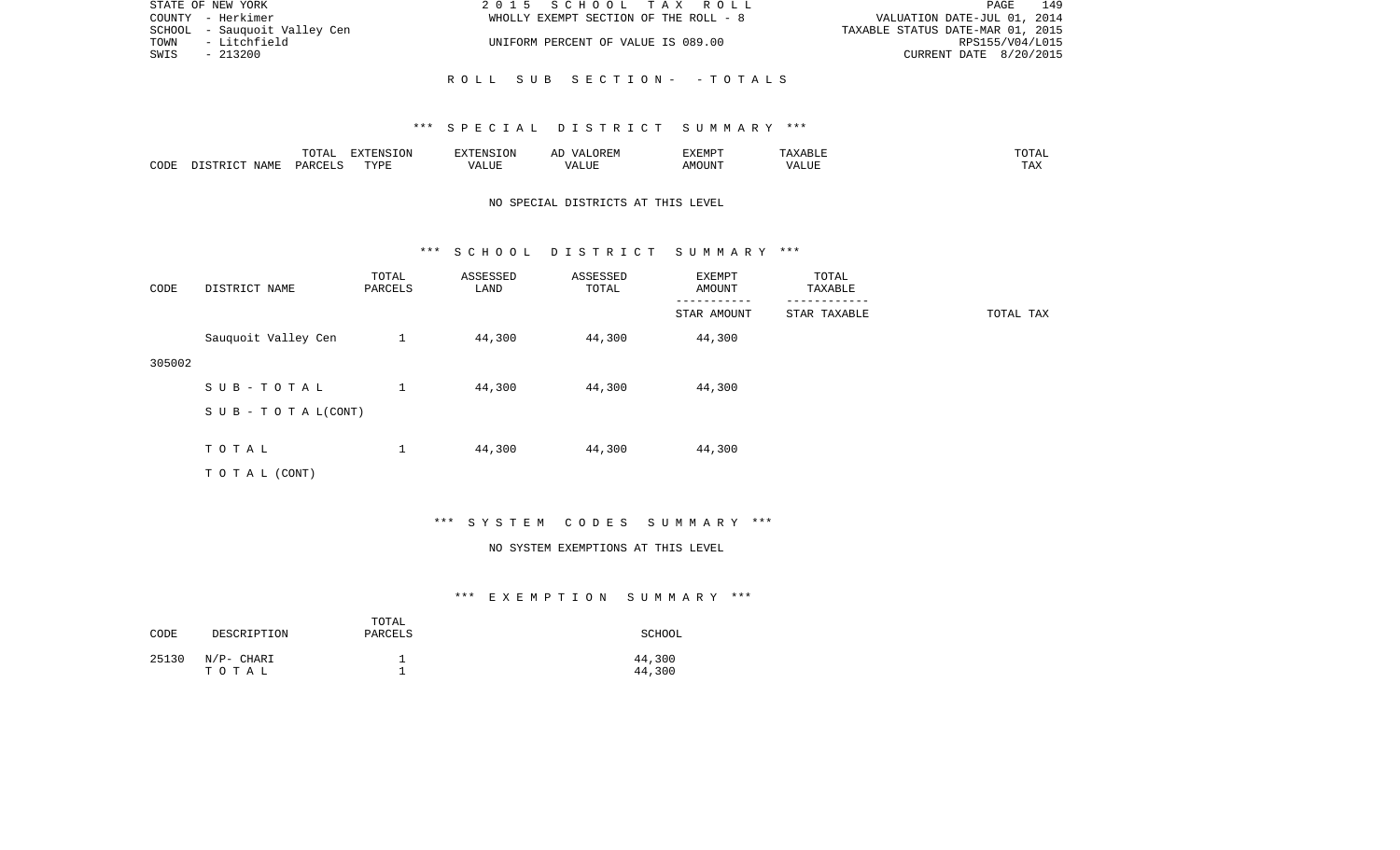|      | STATE OF NEW YORK            | 2015 SCHOOL TAX ROLL                  | 150<br>PAGE                      |
|------|------------------------------|---------------------------------------|----------------------------------|
|      | COUNTY - Herkimer            | WHOLLY EXEMPT SECTION OF THE ROLL - 8 | VALUATION DATE-JUL 01, 2014      |
|      | SCHOOL - Sauguoit Valley Cen |                                       | TAXABLE STATUS DATE-MAR 01, 2015 |
| TOWN | - Litchfield                 | UNIFORM PERCENT OF VALUE IS 089.00    | RPS155/V04/L015                  |
| SWIS | - 213200                     |                                       | CURRENT DATE 8/20/2015           |
|      |                              |                                       |                                  |

# R O L L S U B S E C T I O N - - T O T A L S

#### \*\*\* G R A N D T O T A L S \*\*\*

| ROLL<br>SEC | DESCRIPTION                   | TOTAL<br>PARCELS | ASSESSED<br>LAND | ASSESSED<br>TOTAL | EXEMPT<br>AMOUNT | TOTAL<br>TAXABLE |      | TOTAL<br><b>TAX</b> |
|-------------|-------------------------------|------------------|------------------|-------------------|------------------|------------------|------|---------------------|
|             |                               |                  |                  |                   |                  |                  | TAX  |                     |
|             |                               |                  |                  |                   | STAR AMOUNT      | STAR TAXABLE     | RATE |                     |
|             | RS 8 TOTAL<br>SPEC DIST TAXES |                  | 44,300           | 44,300            | 44,300           |                  |      |                     |

8 WHOLLY EXEMPT 1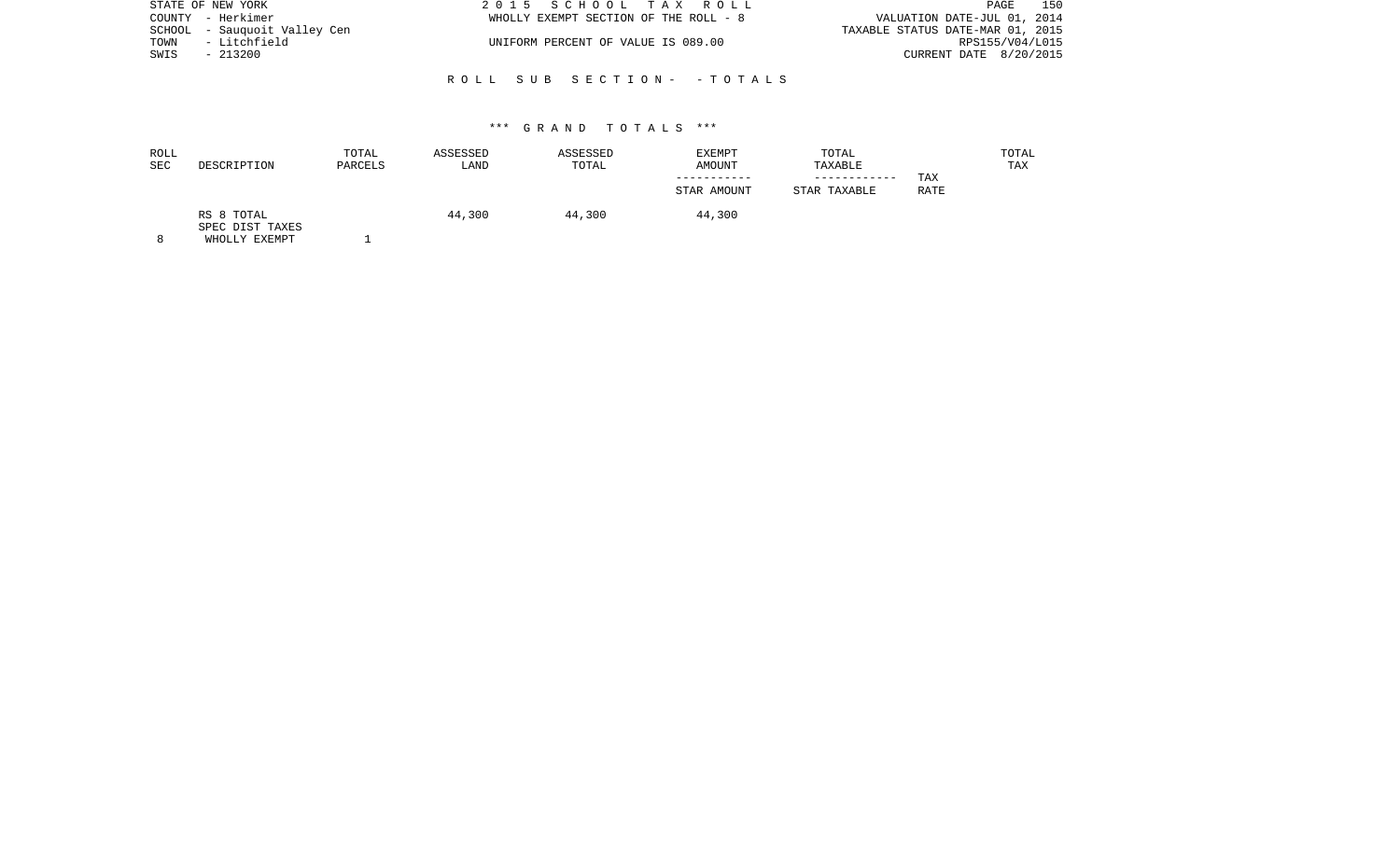| STATE OF NEW YORK            | 2015 SCHOOL TAX ROLL                  | - 151<br>PAGE                    |
|------------------------------|---------------------------------------|----------------------------------|
| COUNTY - Herkimer            | WHOLLY EXEMPT SECTION OF THE ROLL - 8 | VALUATION DATE-JUL 01, 2014      |
| SCHOOL - Sauguoit Valley Cen |                                       | TAXABLE STATUS DATE-MAR 01, 2015 |
| - Litchfield<br>TOWN         | UNIFORM PERCENT OF VALUE IS 089.00    | RPS155/V04/L015                  |
| SWIS<br>$-213200$            |                                       | CURRENT DATE 8/20/2015           |
|                              |                                       |                                  |

R O L L S E C T I O N T O T A L S

|      |                    | $\blacksquare \cap \blacksquare \blacksquare$<br>TOTAL | EXTENSION | -------  | $\sqrt{ }$ | EXEMPT |                | $m \wedge m$<br>$\cdot$ . $\blacksquare$<br>. |
|------|--------------------|--------------------------------------------------------|-----------|----------|------------|--------|----------------|-----------------------------------------------|
| CODE | JAMF<br>$T \cap T$ | C <sub>MT</sub><br>PAP'                                | TYPF<br>. | $\cdots$ |            | JUN    | - ---<br>'ALUL | $-1$<br>.                                     |

## NO SPECIAL DISTRICTS AT THIS LEVEL

#### \*\*\* S C H O O L D I S T R I C T S U M M A R Y \*\*\*

| CODE   | DISTRICT NAME                    | TOTAL<br>PARCELS | ASSESSED<br>LAND | ASSESSED<br>TOTAL | EXEMPT<br>AMOUNT | TOTAL<br>TAXABLE |           |
|--------|----------------------------------|------------------|------------------|-------------------|------------------|------------------|-----------|
|        |                                  |                  |                  |                   | STAR AMOUNT      | STAR TAXABLE     | TOTAL TAX |
|        | Sauquoit Valley Cen              | 1                | 44,300           | 44,300            | 44,300           |                  |           |
| 305002 |                                  |                  |                  |                   |                  |                  |           |
|        | SUB-TOTAL                        | 1                | 44,300           | 44,300            | 44,300           |                  |           |
|        | $S \cup B - T \cup T A L (CONT)$ |                  |                  |                   |                  |                  |           |
|        |                                  |                  |                  |                   |                  |                  |           |
|        | TOTAL                            | $\mathbf 1$      | 44,300           | 44,300            | 44,300           |                  |           |
|        | TO TAL (CONT)                    |                  |                  |                   |                  |                  |           |

## \*\*\* S Y S T E M C O D E S S U M M A R Y \*\*\*

#### NO SYSTEM EXEMPTIONS AT THIS LEVEL

| CODE  | DESCRIPTION         | TOTAL<br>PARCELS | SCHOOL           |
|-------|---------------------|------------------|------------------|
| 25130 | N/P- CHARI<br>тотаь |                  | 44,300<br>44,300 |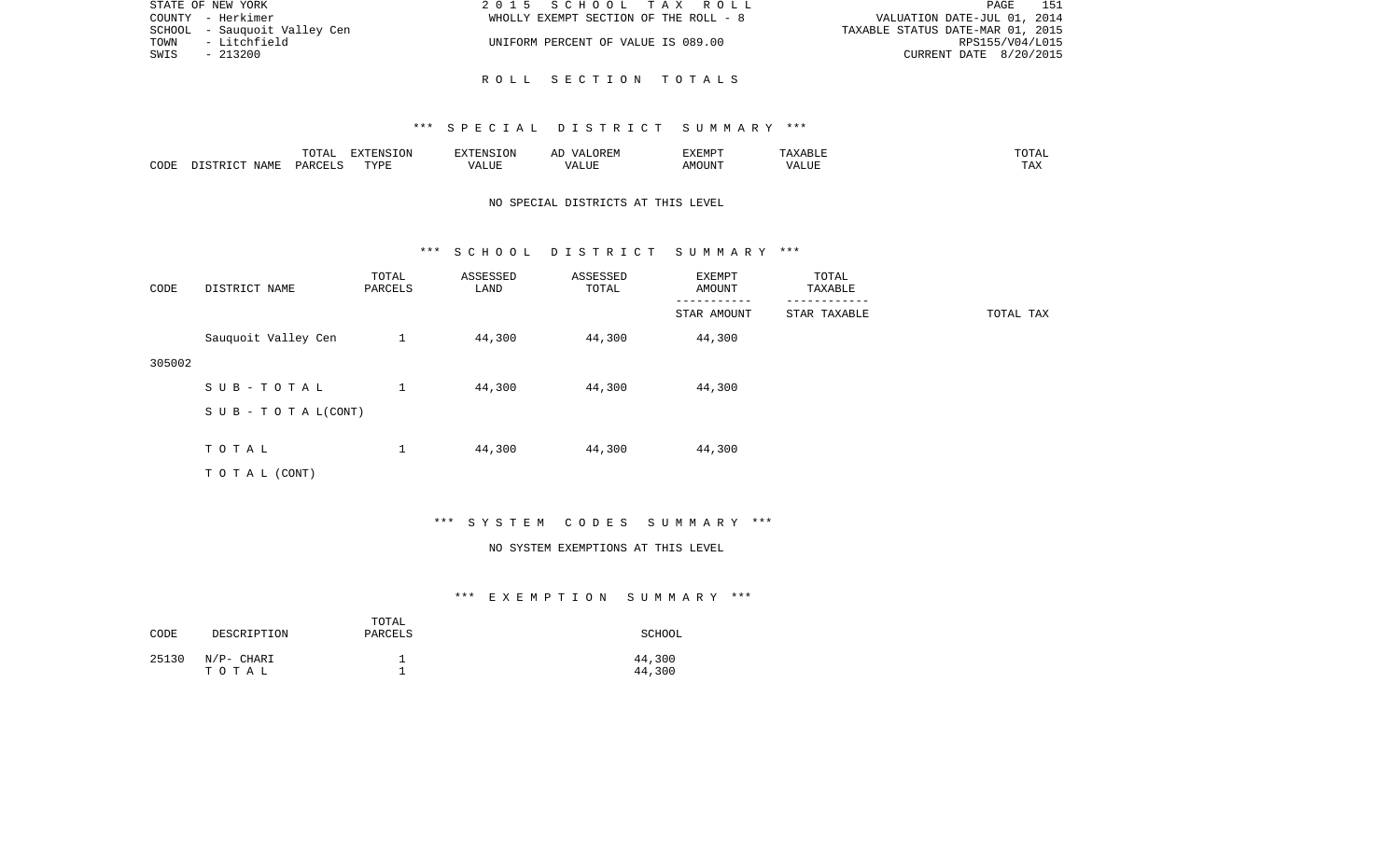| STATE OF NEW YORK            | 2015 SCHOOL TAX ROLL                  | 152<br>PAGE                      |
|------------------------------|---------------------------------------|----------------------------------|
| COUNTY - Herkimer            | WHOLLY EXEMPT SECTION OF THE ROLL - 8 | VALUATION DATE-JUL 01, 2014      |
| SCHOOL - Sauguoit Valley Cen |                                       | TAXABLE STATUS DATE-MAR 01, 2015 |
| - Litchfield<br>TOWN         | UNIFORM PERCENT OF VALUE IS 089.00    | RPS155/V04/L015                  |
| SWIS<br>- 213200             |                                       | CURRENT DATE 8/20/2015           |
|                              |                                       |                                  |

R O L L S E C T I O N T O T A L S

| ROLL<br><b>SEC</b> | DESCRIPTION                   | TOTAL<br>PARCELS | ASSESSED<br>LAND | ASSESSED<br>TOTAL | EXEMPT<br>AMOUNT | TOTAL<br>TAXABLE |             | TOTAL<br>TAX |
|--------------------|-------------------------------|------------------|------------------|-------------------|------------------|------------------|-------------|--------------|
|                    |                               |                  |                  |                   |                  | ----------       | TAX         |              |
|                    |                               |                  |                  |                   | STAR AMOUNT      | STAR TAXABLE     | <b>RATE</b> |              |
|                    | RS 8 TOTAL<br>SPEC DIST TAXES |                  | 44,300           | 44,300            | 44,300           |                  |             |              |

8 WHOLLY EXEMPT 1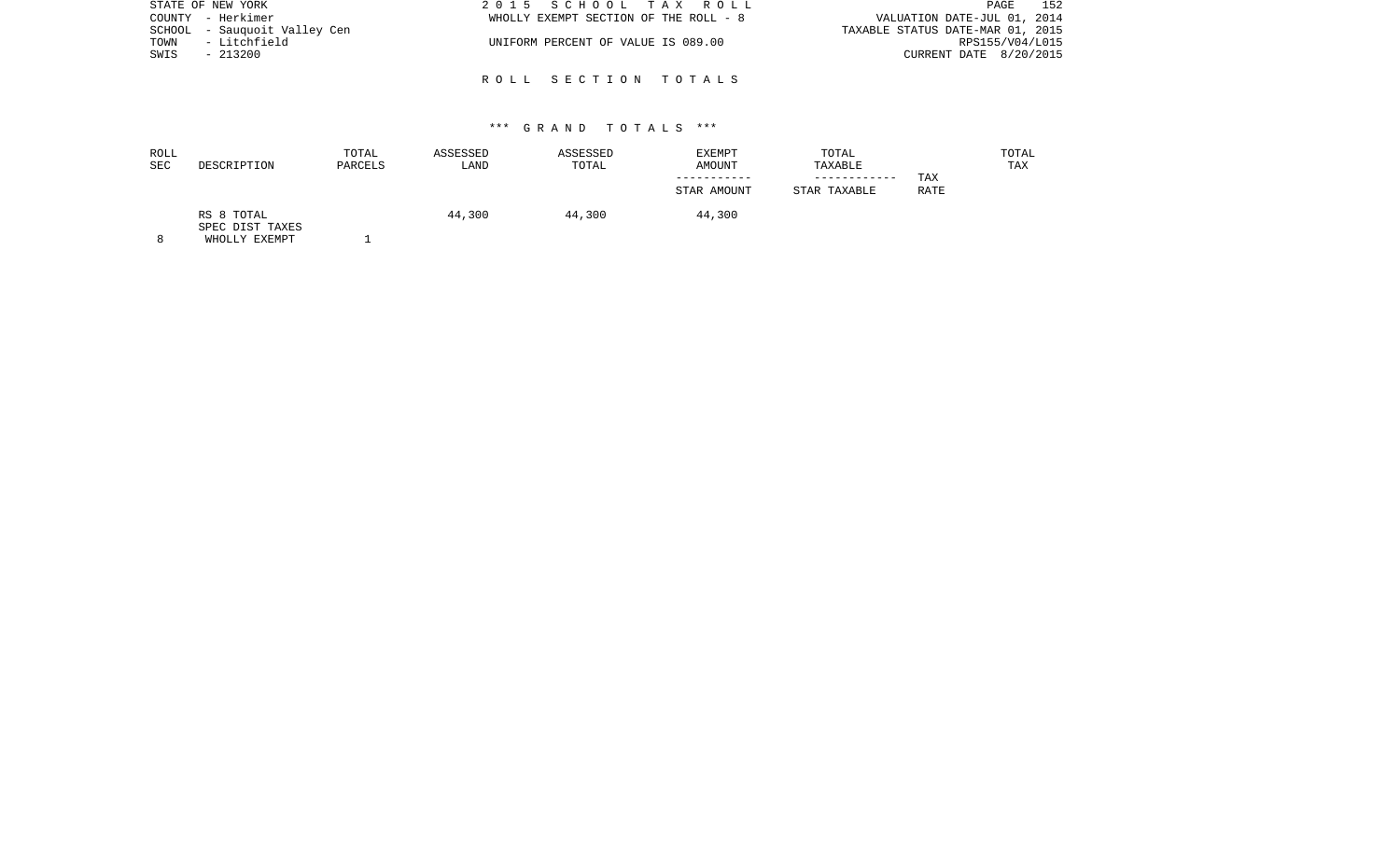| STATE OF NEW YORK            | 2015 SCHOOL TAX ROLL |             |                                  | PAGE                   | 153 |
|------------------------------|----------------------|-------------|----------------------------------|------------------------|-----|
| COUNTY - Herkimer            |                      |             | VALUATION DATE-JUL 01, 2014      |                        |     |
| SCHOOL - Sauquoit Valley Cen |                      | SWIS TOTALS | TAXABLE STATUS DATE-MAR 01, 2015 |                        |     |
| TOWN<br>- Litchfield         |                      |             |                                  | RPS155/V04/L015        |     |
| SWIS<br>- 213200             |                      |             |                                  | CURRENT DATE 8/20/2015 |     |

|                     |                    | ----<br>$\cdots$ |             | אד | A L | ″∽   |                                | ∸⊷           | $- - -$<br>.            |
|---------------------|--------------------|------------------|-------------|----|-----|------|--------------------------------|--------------|-------------------------|
| $\bigcap$ DE:<br>ىت | <b>TAML</b><br>`an | LARCET           | <b>TVDI</b> |    |     | 550T | $\prime\prime\prime\cdot$<br>. | <b>BRACE</b> | $m \times r$<br>- - - - |

## NO SPECIAL DISTRICTS AT THIS LEVEL

### \*\*\* S C H O O L D I S T R I C T S U M M A R Y \*\*\*

| CODE   | DISTRICT NAME                    | TOTAL<br>PARCELS | ASSESSED<br>LAND | ASSESSED<br>TOTAL | EXEMPT<br>AMOUNT | TOTAL<br>TAXABLE<br>------------ |           |            |
|--------|----------------------------------|------------------|------------------|-------------------|------------------|----------------------------------|-----------|------------|
|        |                                  |                  |                  |                   | STAR AMOUNT      | STAR TAXABLE                     | TAX RATE  | TOTAL TAX  |
|        | Sauguoit Valley Cen              | 200              | 3810,769         | 15245,338         | 301,070          | 14,944,268                       |           |            |
| 305002 |                                  |                  |                  |                   | 3340,330         | 11,603,938                       | 22.278878 | 258,522.34 |
|        | SUB-TOTAL                        | 200              | 3810,769         | 15245,338         | 301,070          | 14,944,268                       |           |            |
|        | $S \cup B - T \cup T A L (CONT)$ |                  |                  |                   | 3340,330         | 11,603,938                       |           | 258,522.34 |
|        |                                  |                  |                  |                   |                  |                                  |           |            |
|        | TOTAL                            | 200              | 3810,769         | 15245,338         | 301,070          | 14,944,268                       |           |            |
|        | TO TAL (CONT)                    |                  |                  |                   | 3340,330         | 11,603,938                       |           | 258,522.34 |

### \*\*\* S Y S T E M C O D E S S U M M A R Y \*\*\*

#### NO SYSTEM EXEMPTIONS AT THIS LEVEL

|       |             | TOTAL   |         |
|-------|-------------|---------|---------|
| CODE  | DESCRIPTION | PARCELS | SCHOOL  |
|       |             |         |         |
| 25130 | N/P- CHARI  |         | 44,300  |
| 41700 | AGRIC 10 Y  | J       | 108,500 |
| 41720 | AG MKTS L   | 12      | 36,789  |
| 41730 | AG MKTS     | 4       | 59,044  |
| 41805 | $AGED-C/S$  |         | 36,350  |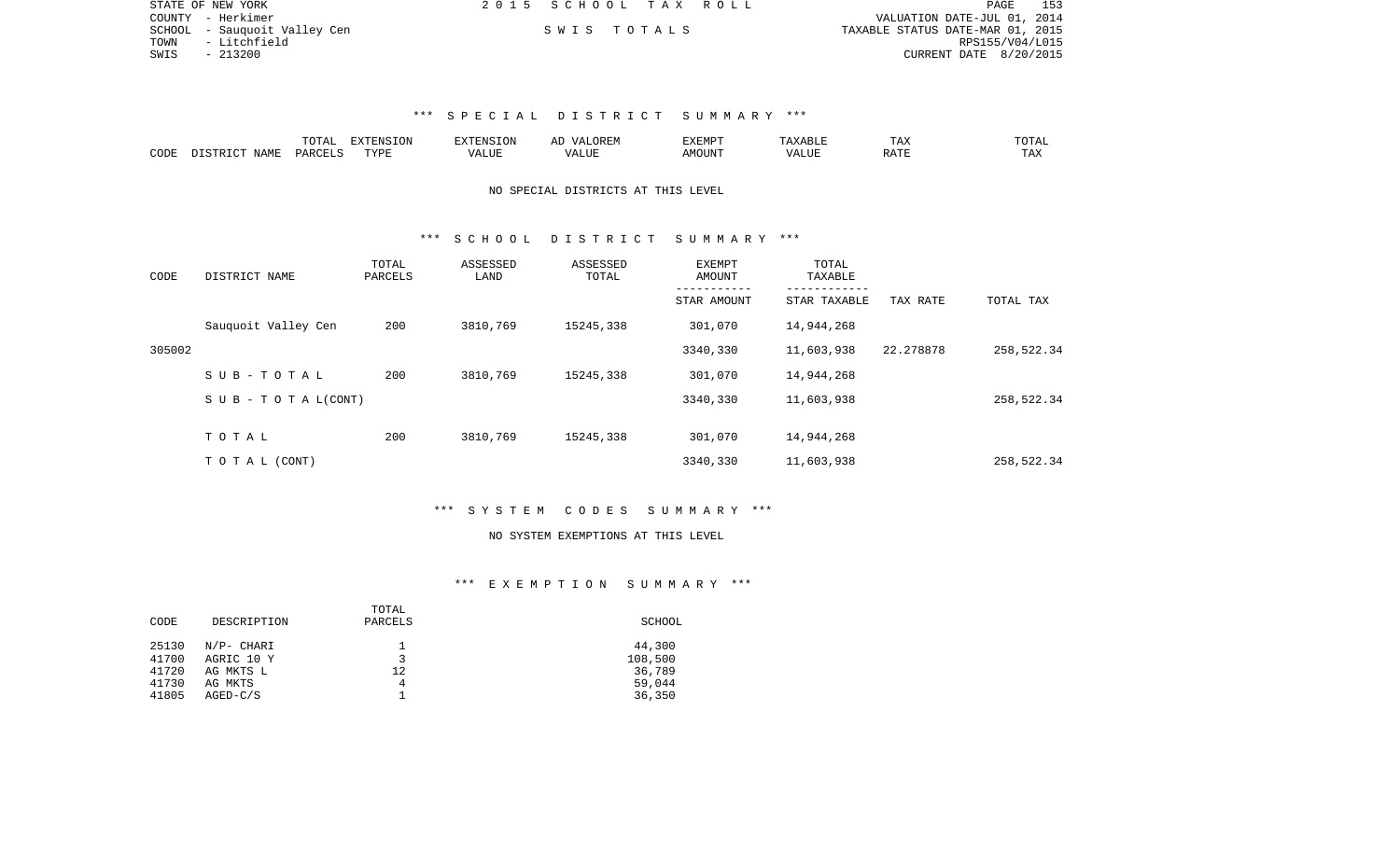|      | STATE OF NEW YORK             | 2015 SCHOOL TAX ROLL |             |                                  | PAGE                   | 154 |
|------|-------------------------------|----------------------|-------------|----------------------------------|------------------------|-----|
|      | COUNTY - Herkimer             |                      |             | VALUATION DATE-JUL 01, 2014      |                        |     |
|      | SCHOOL  – Sauquoit Valley Cen |                      | SWIS TOTALS | TAXABLE STATUS DATE-MAR 01, 2015 |                        |     |
| TOWN | - Litchfield                  |                      |             |                                  | RPS155/V04/L015        |     |
| SWIS | $-213200$                     |                      |             |                                  | CURRENT DATE 8/20/2015 |     |
|      |                               |                      |             |                                  |                        |     |

### \*\*\* E X E M P T I O N S U M M A R Y \*\*\*

| CODE  | DESCRIPTION | TOTAL<br>PARCELS | SCHOOL   |
|-------|-------------|------------------|----------|
| 41834 | STAR EN     | 17               | 944,030  |
| 41844 | STAR B MH   |                  | 20,000   |
| 41854 | STAR B      | 89               | 2376,300 |
| 42100 | AGRIC 10 Y  | 3                | 11,300   |
| 47100 | Mass Telec  | 3                | 4,787    |
|       | TOTAL       | 134              | 3641,400 |

| ROLL<br>SEC  | DESCRIPTION       | TOTAL<br>PARCELS | ASSESSED<br>LAND | ASSESSED<br>TOTAL | <b>EXEMPT</b><br>AMOUNT | TOTAL<br>TAXABLE |             |            |
|--------------|-------------------|------------------|------------------|-------------------|-------------------------|------------------|-------------|------------|
|              |                   |                  |                  |                   | STAR AMOUNT             | STAR TAXABLE     | TAX<br>RATE |            |
|              | School Tax        |                  | 3766,469         | 14732,900         | 251,983                 | 14,480,917       |             |            |
|              | SPEC DIST TAXES   |                  |                  |                   | 3340,330                | 11,140,587       | 22.278878   | 248,199.40 |
| $\mathbf{1}$ | TAXABLE           | 193              |                  |                   |                         |                  |             | 248,199.40 |
|              | School Tax        |                  |                  | 364,030           |                         | 364,030          |             |            |
|              |                   |                  |                  |                   |                         | 364,030          | 22.278878   | 8,110.18   |
|              | SPEC DIST TAXES   |                  |                  |                   |                         |                  |             |            |
| 5            | SPECIAL FRANCHISE | 2                |                  |                   |                         |                  |             | 8,110.18   |
|              | School Tax        |                  |                  | 104,108           | 4,787                   | 99,321           |             |            |
|              |                   |                  |                  |                   |                         | 99,321           | 22.278878   | 2,212.76   |
|              | SPEC DIST TAXES   |                  |                  |                   |                         |                  |             |            |
| 6            | UTILITIES & N.C.  | 4                |                  |                   |                         |                  |             | 2,212.76   |
|              |                   |                  |                  |                   | 44,300                  |                  |             |            |
|              | SPEC DIST TAXES   |                  |                  |                   |                         |                  |             |            |
| 8            | WHOLLY EXEMPT     | $\mathbf{1}$     |                  |                   |                         |                  |             |            |
|              | School Tax        |                  | 3810,769         | 15245,338         | 301,070                 | 14,944,268       |             |            |
|              |                   |                  |                  |                   | 3340,330                | 11,603,938       | 22.278878   | 258,522.34 |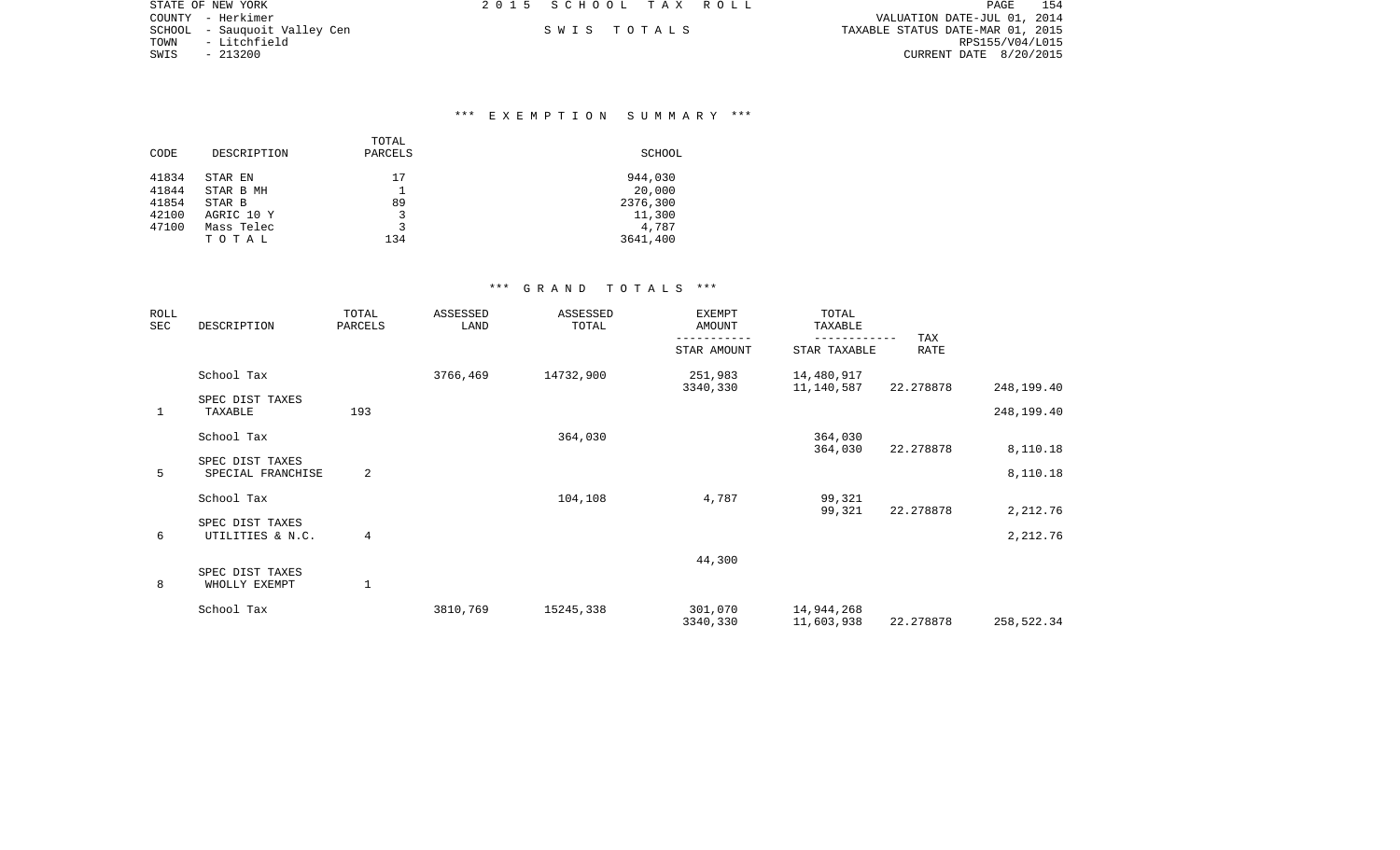|      | STATE OF NEW YORK            | 2015 SCHOOL TAX ROLL | 155<br>PAGE                      |
|------|------------------------------|----------------------|----------------------------------|
|      | COUNTY - Herkimer            |                      | VALUATION DATE-JUL 01, 2014      |
|      | SCHOOL - Sauguoit Valley Cen | SWIS TOTALS          | TAXABLE STATUS DATE-MAR 01, 2015 |
| TOWN | - Litchfield                 |                      | RPS155/V04/L015                  |
| SWIS | - 213200                     |                      | CURRENT DATE 8/20/2015           |

| ROLL<br>SEC | DESCRIPTION     | TOTAL<br>PARCELS | ASSESSED<br>LAND | ASSESSED<br>TOTAL | EXEMPT<br>AMOUNT<br>STAR AMOUNT | TOTAL<br>TAXABLE<br>------------<br>STAR TAXABLE | TAX<br>RATE |            |  |
|-------------|-----------------|------------------|------------------|-------------------|---------------------------------|--------------------------------------------------|-------------|------------|--|
|             | SPEC DIST TAXES |                  |                  |                   |                                 |                                                  |             |            |  |
| $\star$     | TOTAL<br>SUB    | 200              |                  |                   |                                 |                                                  |             | 258,522.34 |  |
|             | School Tax      |                  | 3810,769         | 15245,338         | 301,070<br>3340,330             | 14,944,268                                       | 22.278878   |            |  |
|             | SPEC DIST TAXES |                  |                  |                   |                                 | 11,603,938                                       |             | 258,522.34 |  |
| $* *$       | GRAND TOTAL     | 200              |                  |                   |                                 |                                                  |             | 258,522.34 |  |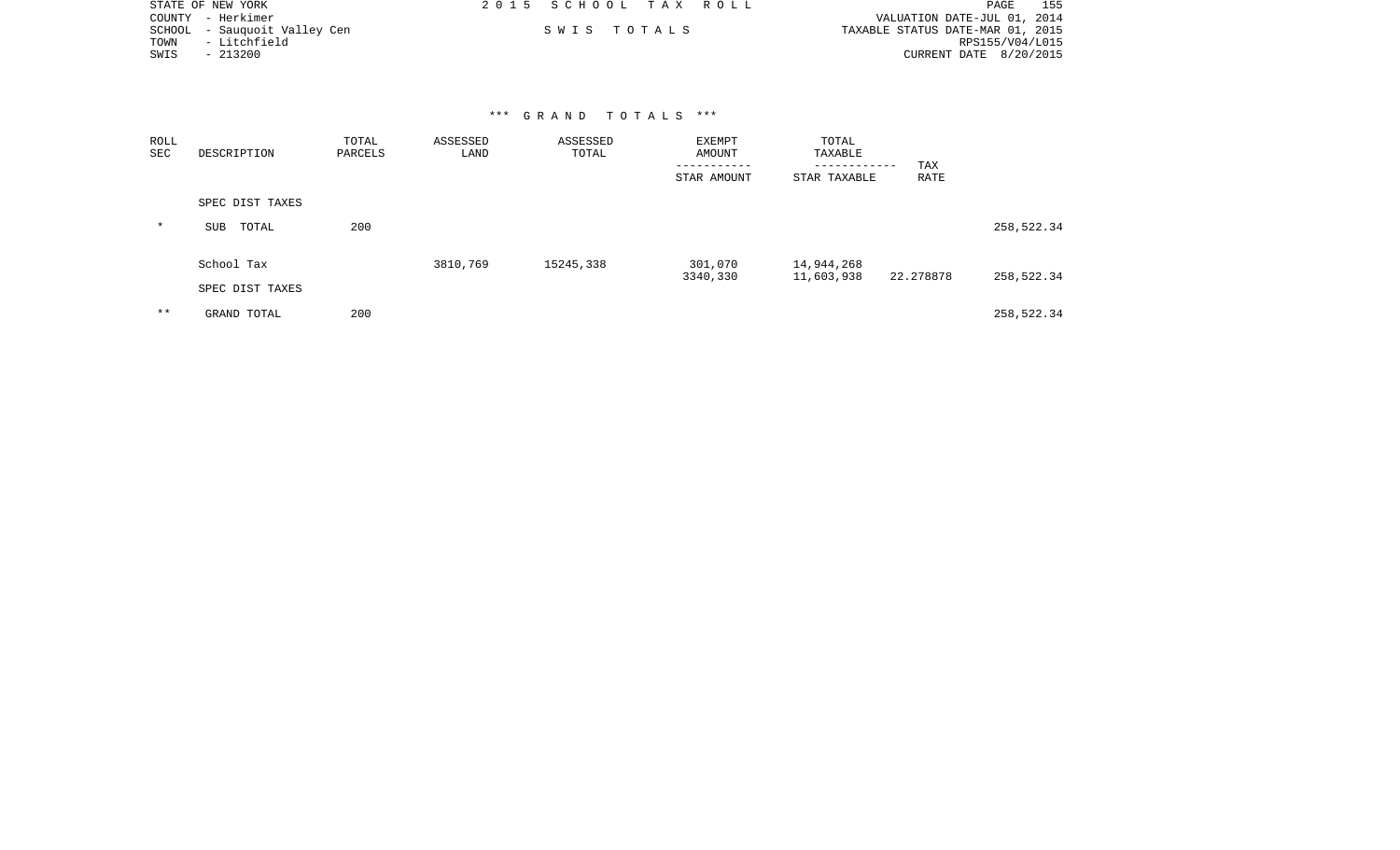PAGE 156 SCHOOL - Sauquoit Valley Cen TAXABLE STATUS DATE-MAR 01, 2015 RPS155/V04/L015 CURRENT DATE 8/20/2015

## \*\*\* S P E C I A L D I S T R I C T S U M M A R Y \*\*\*

|      |                                    | ™∩m⊼                | $\Box$<br>אד∩⊤ר | TENSION     | OREN<br><u>ма</u><br>$\cdots$ | 1177715777<br>'Y FIAI- | متر المالات المنافسة المتواصل | $m \wedge m \wedge r$<br>'UIAL |
|------|------------------------------------|---------------------|-----------------|-------------|-------------------------------|------------------------|-------------------------------|--------------------------------|
| CODE | NAME.<br>$T \cap T$<br>ד פידי אירה | PARCEL <sup>*</sup> | TVDF            | ۰Δ۱<br>人工门户 | ∖ ∟ ∪                         | MOUN".                 |                               | LAZ                            |

## NO SPECIAL DISTRICTS AT THIS LEVEL

### \*\*\* S C H O O L D I S T R I C T S U M M A R Y \*\*\*

| CODE   | DISTRICT NAME                    | TOTAL<br>PARCELS | ASSESSED<br>LAND | ASSESSED<br>TOTAL | EXEMPT<br>AMOUNT | TOTAL<br>TAXABLE |          |              |
|--------|----------------------------------|------------------|------------------|-------------------|------------------|------------------|----------|--------------|
|        |                                  |                  |                  |                   | STAR AMOUNT      | STAR TAXABLE     | TAX RATE | TOTAL TAX    |
|        | Sauguoit Valley Cen              | 414              | 8349,869         | 47066,369         | 1796,046         | 45,270,323       |          |              |
| 305002 |                                  |                  |                  |                   | 6177,420         | 39,092,903       |          | 1,036,063.90 |
|        | SUB-TOTAL                        | 414              | 8349,869         | 47066,369         | 1796,046         | 45,270,323       |          |              |
|        | $S \cup B - T \cup T A L (CONT)$ |                  |                  |                   | 6177,420         | 39,092,903       |          | 1,036,063.90 |
|        | TOTAL                            | 414              | 8349,869         | 47066,369         | 1796,046         | 45,270,323       |          |              |
|        |                                  |                  |                  |                   |                  |                  |          |              |
|        | T O T A L (CONT)                 |                  |                  |                   | 6177,420         | 39,092,903       |          | 1,036,063.90 |

## \*\*\* S Y S T E M C O D E S S U M M A R Y \*\*\*

#### NO SYSTEM EXEMPTIONS AT THIS LEVEL

|       |             | TOTAL   |          |
|-------|-------------|---------|----------|
| CODE  | DESCRIPTION | PARCELS | SCHOOL   |
|       |             |         |          |
| 12100 | NYS HOSP    |         | 128,500  |
| 13500 | TOWN-GEN    |         | 1159,600 |
| 25130 | N/P- CHARI  |         | 44,300   |
| 25300 | NON PROF 9  |         | 14,100   |
| 41700 | AGRIC 10 Y  |         | 108,500  |